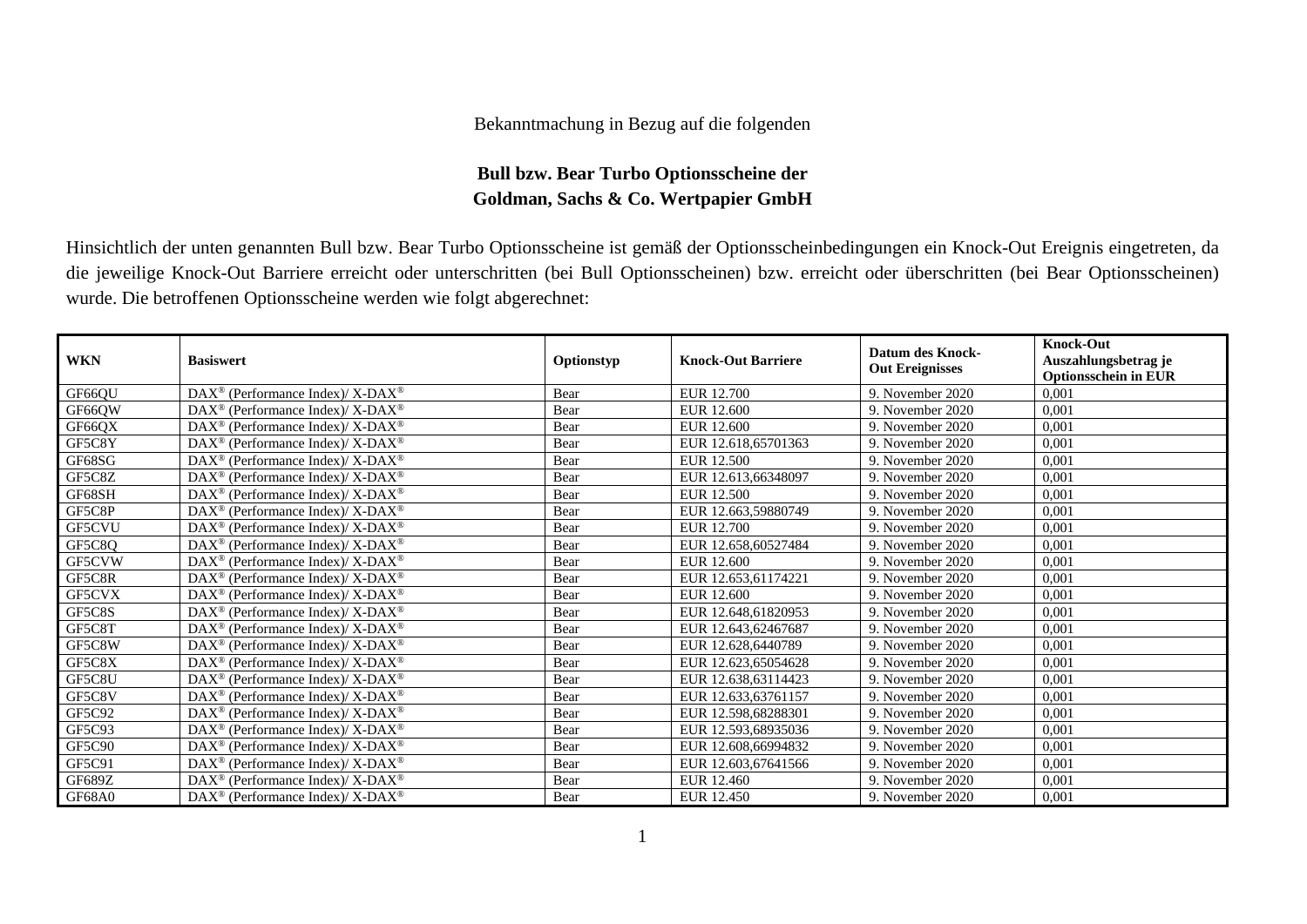|               | <b>Basiswert</b>                                                         | Optionstyp | <b>Knock-Out Barriere</b> | <b>Datum des Knock-</b><br><b>Out Ereignisses</b> | <b>Knock-Out</b>                     |
|---------------|--------------------------------------------------------------------------|------------|---------------------------|---------------------------------------------------|--------------------------------------|
| <b>WKN</b>    |                                                                          |            |                           |                                                   | Auszahlungsbetrag je                 |
| GF689P        | DAX <sup>®</sup> (Performance Index)/ X-DAX <sup>®</sup>                 |            |                           |                                                   | <b>Optionsschein in EUR</b><br>0,001 |
|               |                                                                          | Bear       | EUR 12.510                | 9. November 2020                                  |                                      |
| GF689Q        | $\text{DAX}^{\circledR}$ (Performance Index)/ X-DAX <sup>®</sup>         | Bear       | EUR 12.505                | 9. November 2020                                  | 0,001                                |
| <b>GF689R</b> | $\text{DAX}^{\circledR}$ (Performance Index)/ X-DAX <sup>®</sup>         | Bear       | <b>EUR 12.500</b>         | 9. November 2020                                  | 0,001                                |
| <b>GF689S</b> | DAX <sup>®</sup> (Performance Index)/ X-DAX <sup>®</sup>                 | Bear       | EUR 12.495                | 9. November 2020                                  | 0,001                                |
| GF689T        | DAX <sup>®</sup> (Performance Index)/ X-DAX <sup>®</sup>                 | Bear       | EUR 12.490                | 9. November 2020                                  | 0,001                                |
| <b>GF689U</b> | DAX <sup>®</sup> (Performance Index)/ X-DAX <sup>®</sup>                 | Bear       | EUR 12.485                | 9. November 2020                                  | 0,001                                |
| <b>GF689A</b> | $\overline{\text{DAX}^{\otimes}}$ (Performance Index)/X-DAX <sup>®</sup> | Bear       | EUR 12.590                | 9. November 2020                                  | 0,001                                |
| <b>GF689X</b> | DAX <sup>®</sup> (Performance Index)/ X-DAX <sup>®</sup>                 | Bear       | EUR 12.470                | 9. November 2020                                  | 0,001                                |
| GF689Y        | $\text{DAX}^{\circledR}$ (Performance Index)/ X-DAX <sup>®</sup>         | Bear       | EUR 12.465                | 9. November 2020                                  | 0,001                                |
| GF689V        | DAX <sup>®</sup> (Performance Index)/ X-DAX <sup>®</sup>                 | Bear       | <b>EUR 12.480</b>         | 9. November 2020                                  | 0,001                                |
| <b>GF689W</b> | DAX <sup>®</sup> (Performance Index)/ X-DAX <sup>®</sup>                 | Bear       | EUR 12.475                | 9. November 2020                                  | 0,001                                |
| <b>GF689K</b> | DAX <sup>®</sup> (Performance Index)/ X-DAX <sup>®</sup>                 | Bear       | EUR 12.530                | 9. November 2020                                  | 0,001                                |
| <b>GF689L</b> | $\text{DAX}^{\circledR}$ (Performance Index)/ X-DAX <sup>®</sup>         | Bear       | EUR 12.525                | 9. November 2020                                  | 0,001                                |
| <b>GF689M</b> | $DAX^{\circledcirc}$ (Performance Index)/ X-DAX <sup>®</sup>             | Bear       | EUR 12.520                | 9. November 2020                                  | 0,001                                |
| GF689N        | $\text{DAX}^{\circledR}$ (Performance Index)/ X-DAX <sup>®</sup>         | Bear       | EUR 12.515                | 9. November 2020                                  | 0,001                                |
| GF689H        | DAX <sup>®</sup> (Performance Index)/ X-DAX <sup>®</sup>                 | Bear       | EUR 12.540                | 9. November 2020                                  | 0,001                                |
| GF689J        | DAX <sup>®</sup> (Performance Index)/ X-DAX <sup>®</sup>                 | Bear       | EUR 12.535                | 9. November 2020                                  | 0,001                                |
| <b>GF689E</b> | $\text{DAX}^{\circledR}$ (Performance Index)/ X-DAX <sup>®</sup>         | Bear       | EUR 12.555                | 9. November 2020                                  | 0,001                                |
| GF689F        | $\text{DAX}^{\circledR}$ (Performance Index)/ X-DAX <sup>®</sup>         | Bear       | EUR 12.550                | 9. November 2020                                  | 0,001                                |
| GF689G        | DAX <sup>®</sup> (Performance Index)/ X-DAX <sup>®</sup>                 | Bear       | EUR 12.545                | 9. November 2020                                  | 0,001                                |
| GF689B        | $\overline{\text{DAX}^{\otimes}}$ (Performance Index)/X-DAX <sup>®</sup> | Bear       | EUR 12.585                | 9. November 2020                                  | 0,001                                |
| <b>GF689C</b> | $\text{DAX}^{\circledR}$ (Performance Index)/ X-DAX <sup>®</sup>         | Bear       | EUR 12.580                | 9. November 2020                                  | 0,001                                |
| <b>GF689D</b> | DAX <sup>®</sup> (Performance Index)/ X-DAX <sup>®</sup>                 | Bear       | <b>EUR 12.570</b>         | 9. November 2020                                  | 0,001                                |
| GF5B5S        | <b>Amphenol Corporation</b>                                              | Bear       | USD 120,42557624          | 6. November 2020                                  | 0,001                                |
| GF1W9K        | EUR/USD (WM-Fixing)                                                      | Bear       | <b>USD 1,18964</b>        | 9. November 2020                                  | 0,001                                |
| GF5S19        | EUR/USD (WM-Fixing)                                                      | Bear       | <b>USD 1,18944</b>        | 9. November 2020                                  | 0,001                                |
| <b>GF202U</b> | GBP/USD (WM-Fixing)                                                      | Bear       | <b>USD 1,31918</b>        | 9. November 2020                                  | 0,001                                |
| GF5S1A        | EUR/USD (WM-Fixing)                                                      | Bear       | <b>USD 1,18944</b>        | 9. November 2020                                  | 0,001                                |
| <b>GF202V</b> | GBP/USD (WM-Fixing)                                                      | Bear       | <b>USD 1,31818</b>        | 9. November 2020                                  | 0,001                                |
| GF5S1B        | EUR/USD (WM-Fixing)                                                      | Bear       | <b>USD 1,18944</b>        | 9. November 2020                                  | 0,001                                |
| GF1W8P        | 1 Feinunze Gold, Feinheit mind. 0,995, LBMA                              | Bear       | USD 1.964,95805442        | 9. November 2020                                  | 0,001                                |
| GF5Y8B        | EUR/USD (WM-Fixing)                                                      | Bear       | <b>USD 1,1896</b>         | 9. November 2020                                  | 0,001                                |
| GF5Y8C        | EUR/USD (WM-Fixing)                                                      | Bear       | <b>USD 1,1896</b>         | 9. November 2020                                  | 0,001                                |
| GF2PDE        | 1 Feinunze Gold, Feinheit mind. 0,995, LBMA                              | Bear       | USD 1.960,1092602         | 9. November 2020                                  | 0,001                                |
| GF5S1C        | EUR/USD (WM-Fixing)                                                      | Bear       | <b>USD 1,18944</b>        | 9. November 2020                                  | 0,001                                |
| GF5Y8D        | EUR/USD (WM-Fixing)                                                      | Bear       | <b>USD 1,1896</b>         | 9. November 2020                                  | 0,001                                |
| GF5B9Q        | EUR/USD (WM-Fixing)                                                      | Bear       | <b>USD 1,18896</b>        | 9. November 2020                                  | 0,001                                |
| GF65SJ        | $\overline{\text{DAX}}^{\textcircled{}}$ (Performance Index)             | Bear       | EUR 12.601,22900416       | 9. November 2020                                  | 0,001                                |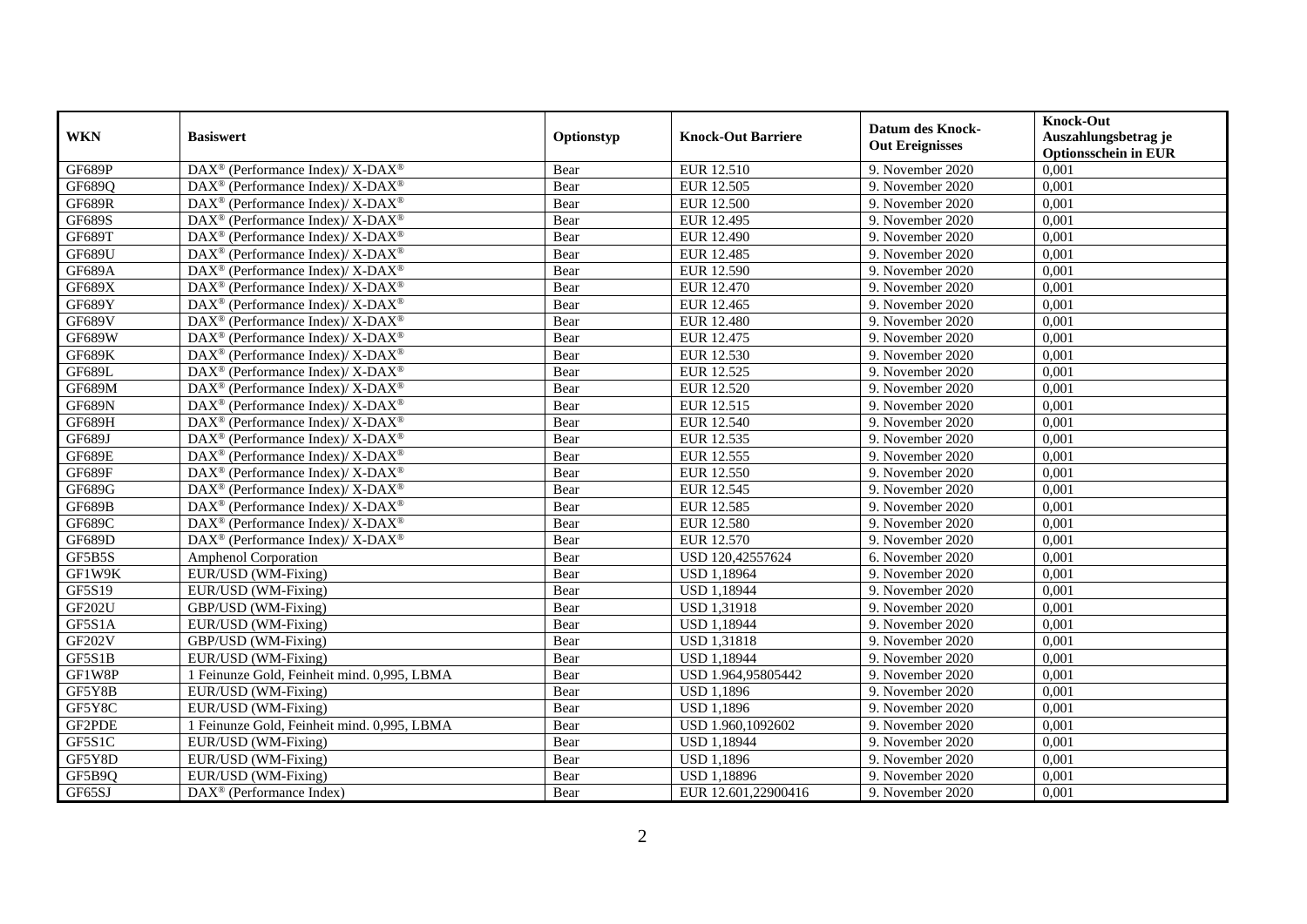| <b>WKN</b>    | <b>Basiswert</b>                                            | Optionstyp | <b>Knock-Out Barriere</b> | <b>Datum des Knock-</b><br><b>Out Ereignisses</b> | <b>Knock-Out</b><br>Auszahlungsbetrag je<br><b>Optionsschein in EUR</b> |
|---------------|-------------------------------------------------------------|------------|---------------------------|---------------------------------------------------|-------------------------------------------------------------------------|
| GF65S8        | $\overline{\text{DAX}}^{\textcirc}$ (Performance Index)     | Bear       | EUR 12.626,221525         | 9. November 2020                                  | 0,001                                                                   |
| GF65SA        | $\text{DAX}^{\textcircled{}}$ (Performance Index)           | Bear       | EUR 12.621,22302083       | 9. November 2020                                  | 0,001                                                                   |
| GF65SC        | DAX <sup>®</sup> (Performance Index)                        | Bear       | EUR 12.616,22451666       | 9. November 2020                                  | 0,001                                                                   |
| GF65SE        | $\text{DAX}^{\textcircled{}}$ (Performance Index)           | Bear       | EUR 12.611,2260125        | 9. November 2020                                  | 0,001                                                                   |
| GF65SG        | $\text{DAX}^{\textcircled{}}$ (Performance Index)           | Bear       | EUR 12.606,22750833       | 9. November 2020                                  | 0,001                                                                   |
| GF65S4        | $\text{DAX}^{\textcircled{}}$ (Performance Index)           | Bear       | EUR 12.636,21853333       | 9. November 2020                                  | 0,001                                                                   |
| GF65S2        | $\text{DAX}^{\textcircled{}}$ (Performance Index)           | Bear       | EUR 12.641,2170375        | 9. November 2020                                  | 0,001                                                                   |
| GF65S6        | $\text{DAX}^{\textcircled{}}$ (Performance Index)           | Bear       | EUR 12.631,22002916       | 9. November 2020                                  | 0,001                                                                   |
| GF65S0        | $\text{DAX}^{\textcircled{}}$ (Performance Index)           | Bear       | EUR 12.646,21554166       | 9. November 2020                                  | 0,001                                                                   |
| GF65RY        | DAX <sup>®</sup> (Performance Index)                        | Bear       | EUR 12.651,21404583       | 9. November 2020                                  | 0,001                                                                   |
| GF65SL        | DAX <sup>®</sup> (Performance Index)                        | Bear       | EUR 12.596,2305           | 9. November 2020                                  | 0,001                                                                   |
| <b>GF68B9</b> | DAX <sup>®</sup> (Performance Index)                        | Bear       | EUR 12.685                | 9. November 2020                                  | 0,001                                                                   |
| GF68BA        | $\text{DAX}^{\textcircled{n}}$ (Performance Index)          | Bull       | <b>EUR 12.680</b>         | 9. November 2020                                  | 0,001                                                                   |
| GF68CB        | $DAX^{\circledR}$ (Performance Index)                       | Bear       | EUR 12.595                | 9. November 2020                                  | 0,001                                                                   |
| GF68DD        | DAX <sup>®</sup> (Performance Index)                        | Bear       | EUR 12.505                | 9. November 2020                                  | 0,001                                                                   |
| GF68D5        | DAX <sup>®</sup> (Performance Index)                        | Bear       | EUR 12.525                | 9. November 2020                                  | 0,001                                                                   |
| GF68CV        | $\text{DAX}^{\textcircled{}}$ (Performance Index)           | Bear       | EUR 12.550                | 9. November 2020                                  | 0,001                                                                   |
| GF68DX        | $\overline{\text{DAX}^{\otimes}}$ (Performance Index)       | Bear       | EUR 12.460                | 9. November 2020                                  | 0,001                                                                   |
| GF68EZ        | $\text{DAX}^{\textcircled{}}$ (Performance Index)           | Bear       | EUR 12.370                | 9. November 2020                                  | 0,001                                                                   |
| GF5CC4        | $\text{DAX}^{\textcircled{}}$ (Performance Index)           | Bear       | EUR 12.668,59234016       | 9. November 2020                                  | 0,001                                                                   |
| GF68G1        | DAX <sup>®</sup> (Performance Index)                        | Bear       | <b>EUR 12.280</b>         | 9. November 2020                                  | 0,001                                                                   |
| GF5CC5        | $DAX^{\circledR}$ (Performance Index)                       | Bear       | EUR 12.663,59880749       | 9. November 2020                                  | 0,001                                                                   |
| <b>GF68B7</b> | $\overline{\text{DAX}}^{\textcirc}$ (Performance Index)     | Bear       | EUR 12.690                | 9. November 2020                                  | 0,001                                                                   |
| <b>GF68B8</b> | $\text{DAX}^{\textcircled{}}$ (Performance Index)           | Bull       | EUR 12.685                | 9. November 2020                                  | 0,001                                                                   |
| GF542F        | $\text{DAX}^{\textcircled{}}$ (Performance Index)           | Bear       | EUR 12.712,20062476       | 9. November 2020                                  | 0,001                                                                   |
| GF68DB        | $\text{DAX}^{\circledast}$ (Performance Index)              | Bear       | EUR 12.510                | 9. November 2020                                  | 0,001                                                                   |
| GF5CCF        | DAX <sup>®</sup> (Performance Index)                        | Bear       | EUR 12.623,65054628       | 9. November 2020                                  | 0,001                                                                   |
| GF68ED        | $\overline{\text{DAX}^{\otimes}}$ (Performance Index)       | Bear       | EUR 12.420                | 9. November 2020                                  | 0,001                                                                   |
| GF5CC6        | DAX <sup>®</sup> (Performance Index)                        | Bear       | EUR 12.658,60527484       | 9. November 2020                                  | 0,001                                                                   |
| GF68FF        | $DAX^{\circledR}$ (Performance Index)                       | Bear       | EUR 12.330                | 9. November 2020                                  | 0.001                                                                   |
| GF5CC7        | $\text{DAX}^{\textcircled{}}$ (Performance Index)           | Bear       | EUR 12.653,61174221       | 9. November 2020                                  | 0,001                                                                   |
| GF68GH        | $\text{DAX}^{\textcircled{}}$ (Performance Index)           | Bear       | <b>EUR 12.240</b>         | 9. November 2020                                  | 0,001                                                                   |
| GF5CCK        | $\overline{\text{DAX}^{\otimes}}$ (Performance Index)       | Bear       | EUR 12.613,66348097       | 9. November 2020                                  | 0,001                                                                   |
| GF68CT        | $\overline{\text{DAX}^{\otimes}(\text{Performance Index})}$ | Bear       | EUR 12.555                | 9. November 2020                                  | 0,001                                                                   |
| GF68DV        | $\text{DAX}^{\textcircled{}}$ (Performance Index)           | Bear       | EUR 12.465                | 9. November 2020                                  | 0,001                                                                   |
| GF542H        | DAX <sup>®</sup> (Performance Index)                        | Bear       | EUR 12.707,20957621       | 9. November 2020                                  | 0,001                                                                   |
| GF68EX        | $DAX^{\circledcirc}$ (Performance Index)                    | Bear       | EUR 12.375                | 9. November 2020                                  | 0,001                                                                   |
| GF5CCH        | $\text{DAX}^{\textcircled{}}$ (Performance Index)           | Bear       | EUR 12.618,65701363       | 9. November 2020                                  | 0,001                                                                   |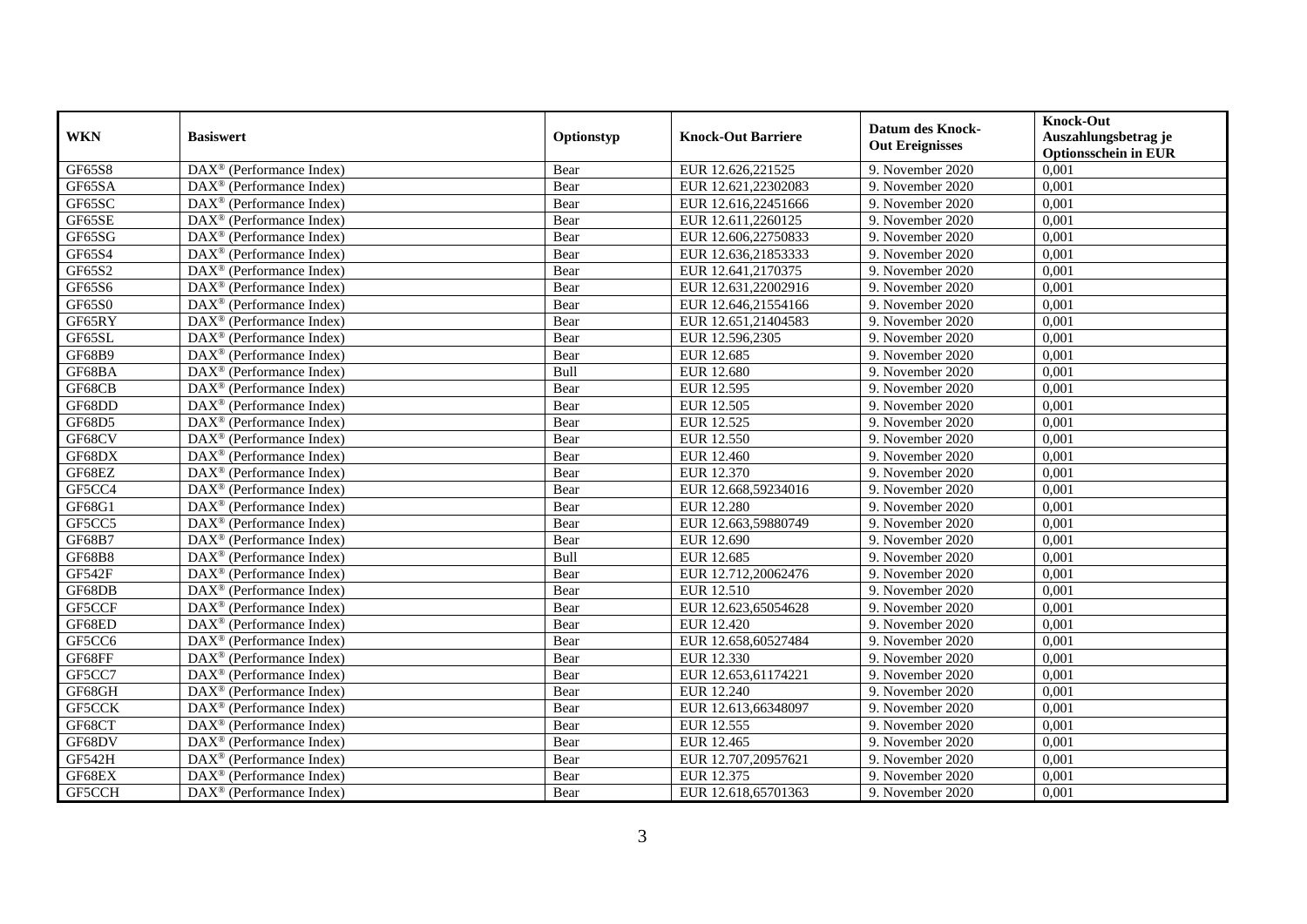| <b>WKN</b>    | <b>Basiswert</b>                                        | Optionstyp | <b>Knock-Out Barriere</b> | <b>Datum des Knock-</b><br><b>Out Ereignisses</b> | <b>Knock-Out</b><br>Auszahlungsbetrag je<br><b>Optionsschein in EUR</b> |
|---------------|---------------------------------------------------------|------------|---------------------------|---------------------------------------------------|-------------------------------------------------------------------------|
| GF68FZ        | $\overline{\text{DAX}^{\otimes}}$ (Performance Index)   | Bear       | EUR 12.285                | 9. November 2020                                  | 0,001                                                                   |
| <b>GF542K</b> | $\text{DAX}^{\textcircled{}}$ (Performance Index)       | Bear       | EUR 12.702,21852769       | 9. November 2020                                  | 0,001                                                                   |
| GF68BB        | DAX <sup>®</sup> (Performance Index)                    | Bear       | <b>EUR 12.680</b>         | 9. November 2020                                  | 0,001                                                                   |
| GF5CC0        | $DAX^{\circledast}$ (Performance Index)                 | Bear       | EUR 12.688,56647075       | 9. November 2020                                  | 0,001                                                                   |
| GF68BC        | DAX <sup>®</sup> (Performance Index)                    | Bull       | EUR 12.675                | 9. November 2020                                  | 0,001                                                                   |
| GF5CC1        | $\text{DAX}^{\textcircled{}}$ (Performance Index)       | Bear       | EUR 12.683,57293811       | 9. November 2020                                  | 0,001                                                                   |
| GF68CD        | $\text{DAX}^{\textcircled{}}$ (Performance Index)       | Bear       | EUR 12.590                | 9. November 2020                                  | 0,001                                                                   |
| <b>GF542M</b> | $DAX^{\circledR}$ (Performance Index)                   | Bear       | EUR 12.697,22747912       | 9. November 2020                                  | 0,001                                                                   |
| GF68DF        | $\text{DAX}^{\textcircled{}}$ (Performance Index)       | Bear       | <b>EUR 12.500</b>         | 9. November 2020                                  | 0,001                                                                   |
| GF5CC2        | $DAX^{\circledR}$ (Performance Index)                   | Bear       | EUR 12.678,57940545       | 9. November 2020                                  | 0,001                                                                   |
| GF68EH        | DAX <sup>®</sup> (Performance Index)                    | Bear       | <b>EUR 12.410</b>         | 9. November 2020                                  | 0,001                                                                   |
| GF5CC3        | $\overline{\text{DAX}^{\otimes}}$ (Performance Index)   | Bear       | EUR 12.673,5858728        | 9. November 2020                                  | 0,001                                                                   |
| GF68FK        | $\text{DAX}^{\textcircled{}}$ (Performance Index)       | Bear       | EUR 12.320                | 9. November 2020                                  | 0,001                                                                   |
| GF5CCA        | DAX <sup>®</sup> (Performance Index)                    | Bear       | EUR 12.638,63114423       | 9. November 2020                                  | 0,001                                                                   |
| GF68GM        | $DAX^{\circledast}$ (Performance Index)                 | Bear       | EUR 12.230                | 9. November 2020                                  | 0,001                                                                   |
| GF5CCB        | DAX <sup>®</sup> (Performance Index)                    | Bear       | EUR 12.633,63761157       | 9. November 2020                                  | 0,001                                                                   |
| GF68BF        | DAX <sup>®</sup> (Performance Index)                    | Bear       | EUR 12.670                | 9. November 2020                                  | 0,001                                                                   |
| GF5CCT        | $DAX^{\circledR}$ (Performance Index)                   | Bear       | EUR 12.593.68935036       | 9. November 2020                                  | 0.001                                                                   |
| GF68BH        | $\overline{\text{DAX}}^{\textcirc}$ (Performance Index) | Bear       | EUR 12.665                | 9. November 2020                                  | 0,001                                                                   |
| GF68CH        | DAX <sup>®</sup> (Performance Index)                    | Bear       | <b>EUR 12.580</b>         | 9. November 2020                                  | 0,001                                                                   |
| GF5CC8        | DAX <sup>®</sup> (Performance Index)                    | Bear       | EUR 12.648,61820953       | 9. November 2020                                  | 0,001                                                                   |
| GF68CK        | $\overline{\text{DAX}^{\otimes}}$ (Performance Index)   | Bear       | EUR 12.575                | 9. November 2020                                  | 0,001                                                                   |
| GF5CC9        | $\text{DAX}^{\textcircled{}}$ (Performance Index)       | Bear       | EUR 12.643,62467687       | 9. November 2020                                  | 0,001                                                                   |
| GF68DK        | DAX <sup>®</sup> (Performance Index)                    | Bear       | EUR 12.490                | 9. November 2020                                  | 0,001                                                                   |
| GF5CCR        | $\overline{\text{DAX}^{\otimes}}$ (Performance Index)   | Bear       | EUR 12.598,68288301       | 9. November 2020                                  | 0,001                                                                   |
| GF68DM        | $DAX^{\circledast}$ (Performance Index)                 | Bear       | EUR 12.485                | 9. November 2020                                  | 0,001                                                                   |
| GF5CCM        | DAX <sup>®</sup> (Performance Index)                    | Bear       | EUR 12.608,66994832       | 9. November 2020                                  | 0,001                                                                   |
| GF68EM        | $DAX^{\circledR}$ (Performance Index)                   | Bear       | EUR 12.400                | 9. November 2020                                  | 0,001                                                                   |
| GF5CCP        | $\text{DAX}^{\textcircled{}}$ (Performance Index)       | Bear       | EUR 12.603,67641566       | 9. November 2020                                  | 0,001                                                                   |
| GF68EP        | $\text{DAX}^{\textcircled{}}$ (Performance Index)       | Bear       | EUR 12.395                | 9. November 2020                                  | 0,001                                                                   |
| GF5CCD        | DAX <sup>®</sup> (Performance Index)                    | Bear       | EUR 12.628,6440789        | 9. November 2020                                  | 0,001                                                                   |
| GF68FP        | DAX <sup>®</sup> (Performance Index)                    | Bear       | EUR 12.310                | 9. November 2020                                  | 0,001                                                                   |
| GF68FR        | $\overline{\text{DAX}^{\otimes}}$ (Performance Index)   | Bear       | <b>EUR 12.305</b>         | 9. November 2020                                  | 0,001                                                                   |
| GF68GR        | $\overline{\text{DAX}^{\otimes}}$ (Performance Index)   | Bear       | EUR 12.220                | 9. November 2020                                  | 0,001                                                                   |
| GF68GT        | $\text{DAX}^{\circledast}$ (Performance Index)          | Bear       | EUR 12.215                | 9. November 2020                                  | 0,001                                                                   |
| GF68D7        | DAX <sup>®</sup> (Performance Index)                    | Bear       | EUR 12.520                | 9. November 2020                                  | 0,001                                                                   |
| <b>GF68E9</b> | $DAX^{\circledast}$ (Performance Index)                 | Bear       | EUR 12.430                | 9. November 2020                                  | 0,001                                                                   |
| GF68FB        | $\overline{\text{DAX}}^{\textcirc}$ (Performance Index) | Bear       | EUR 12.340                | 9. November 2020                                  | 0,001                                                                   |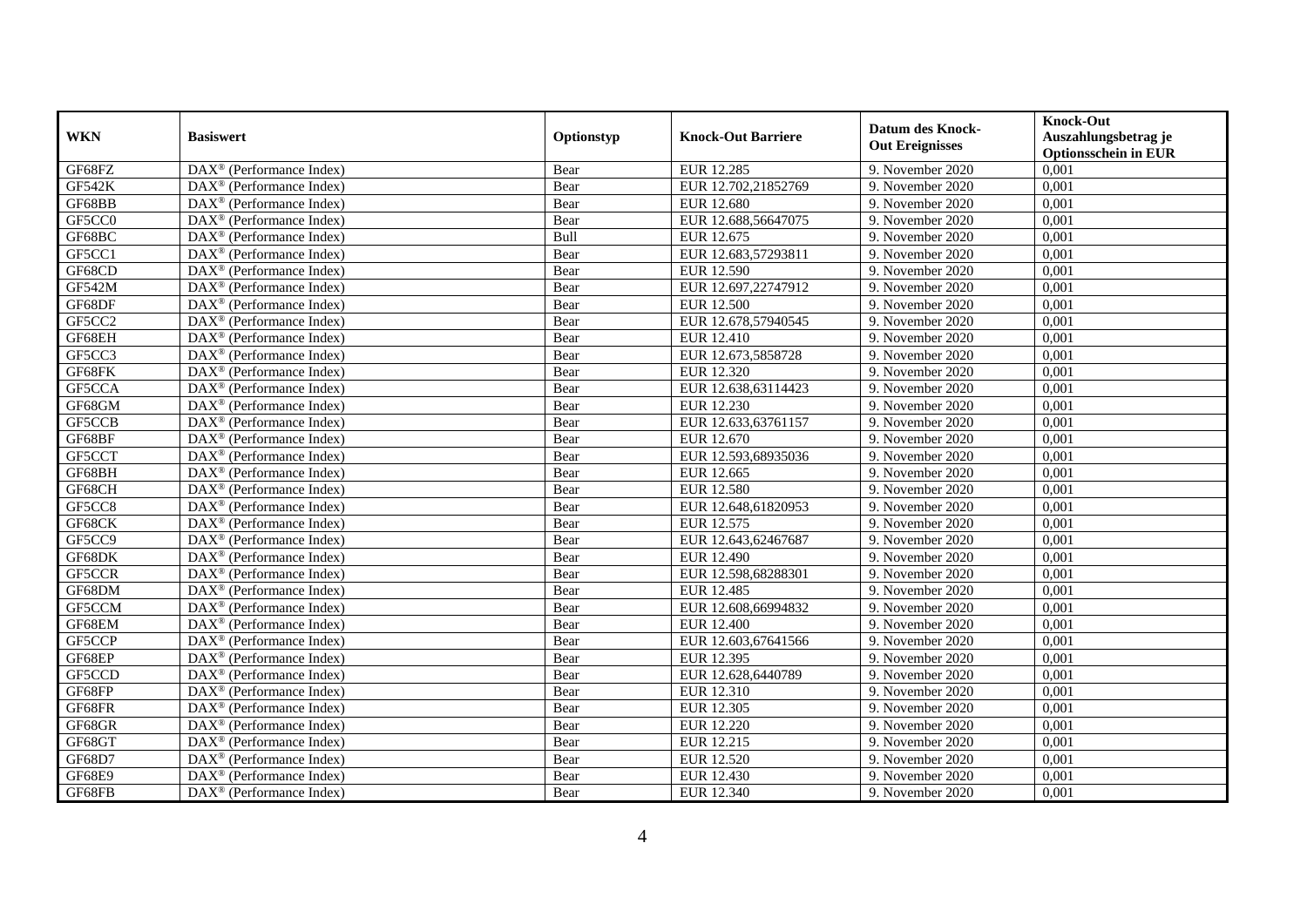| <b>WKN</b>    | <b>Basiswert</b>                                              | Optionstyp | <b>Knock-Out Barriere</b> | <b>Datum des Knock-</b><br><b>Out Ereignisses</b> | <b>Knock-Out</b><br>Auszahlungsbetrag je<br><b>Optionsschein in EUR</b> |
|---------------|---------------------------------------------------------------|------------|---------------------------|---------------------------------------------------|-------------------------------------------------------------------------|
| GF68GD        | $\overline{\text{DAX}}^{\textcirc}$ (Performance Index)       | Bear       | EUR 12.250                | 9. November 2020                                  | 0,001                                                                   |
| GF68CX        | $DAX^{\otimes}$ (Performance Index)                           | Bear       | EUR 12.545                | 9. November 2020                                  | 0,001                                                                   |
| GF68DZ        | $\text{DAX}^{\circledR}$ (Performance Index)                  | Bear       | EUR 12.455                | 9. November 2020                                  | 0,001                                                                   |
| GF68F1        | $\text{DAX}^{\otimes}$ (Performance Index)                    | Bear       | EUR 12.365                | 9. November 2020                                  | 0,001                                                                   |
| GF68G3        | DAX <sup>®</sup> (Performance Index)                          | Bear       | EUR 12.275                | 9. November 2020                                  | 0,001                                                                   |
| GF68CZ        | $\overline{\text{DAX}^{\otimes}}$ (Performance Index)         | Bear       | EUR 12.540                | 9. November 2020                                  | 0,001                                                                   |
| GF68E1        | $\text{DAX}^{\otimes}$ (Performance Index)                    | Bear       | EUR 12.450                | 9. November 2020                                  | 0,001                                                                   |
| GF68F3        | $DAX^{\otimes}$ (Performance Index)                           | Bear       | EUR 12.360                | 9. November 2020                                  | 0,001                                                                   |
| GF68G5        | $DAX^{\otimes}$ (Performance Index)                           | Bear       | <b>EUR 12.270</b>         | 9. November 2020                                  | 0,001                                                                   |
| GF68BD        | $DAX^{\otimes}$ (Performance Index)                           | Bear       | EUR 12.675                | 9. November 2020                                  | 0,001                                                                   |
| GF68CF        | DAX <sup>®</sup> (Performance Index)                          | Bear       | EUR 12.585                | 9. November 2020                                  | 0,001                                                                   |
| GF68DH        | $\overline{\text{DAX}^{\otimes}}$ (Performance Index)         | Bear       | EUR 12.495                | 9. November 2020                                  | 0,001                                                                   |
| GF68EK        | $\text{DAX}^{\otimes}$ (Performance Index)                    | Bear       | EUR 12.405                | 9. November 2020                                  | 0,001                                                                   |
| GF68FM        | $\text{DAX}^{\otimes}$ (Performance Index)                    | Bear       | EUR 12.315                | 9. November 2020                                  | 0,001                                                                   |
| GF68GP        | DAX <sup>®</sup> (Performance Index)                          | Bear       | EUR 12.225                | 9. November 2020                                  | 0,001                                                                   |
| GF68D1        | DAX <sup>®</sup> (Performance Index)                          | Bear       | EUR 12.535                | 9. November 2020                                  | 0,001                                                                   |
| <b>GF68E3</b> | DAX <sup>®</sup> (Performance Index)                          | Bear       | EUR 12.445                | 9. November 2020                                  | 0,001                                                                   |
| <b>GF68F5</b> | $\text{DAX}^{\circledR}$ (Performance Index)                  | Bear       | EUR 12.355                | 9. November 2020                                  | 0,001                                                                   |
| GF68G7        | $\overline{\text{DAX}}^{\textcirc}$ (Performance Index)       | Bear       | EUR 12.265                | 9. November 2020                                  | 0,001                                                                   |
| GF68D3        | DAX <sup>®</sup> (Performance Index)                          | Bear       | EUR 12.530                | 9. November 2020                                  | 0,001                                                                   |
| <b>GF68E5</b> | $\overline{\text{DAX}^{\otimes}}$ (Performance Index)         | Bear       | EUR 12.440                | 9. November 2020                                  | 0,001                                                                   |
| GF68F7        | $\overline{\text{DAX}^{\otimes}}$ (Performance Index)         | Bear       | EUR 12.350                | 9. November 2020                                  | 0,001                                                                   |
| GF68G9        | $\text{DAX}^{\otimes}$ (Performance Index)                    | Bear       | EUR 12.260                | 9. November 2020                                  | 0,001                                                                   |
| GF68CR        | DAX <sup>®</sup> (Performance Index)                          | Bear       | <b>EUR 12.560</b>         | 9. November 2020                                  | 0,001                                                                   |
| GF68DT        | $\text{DAX}^{\circledR}$ (Performance Index)                  | Bear       | EUR 12.470                | 9. November 2020                                  | 0,001                                                                   |
| GF68EV        | DAX <sup>®</sup> (Performance Index)                          | Bear       | EUR 12.380                | 9. November 2020                                  | 0,001                                                                   |
| GF68FX        | DAX <sup>®</sup> (Performance Index)                          | Bear       | EUR 12.290                | 9. November 2020                                  | 0,001                                                                   |
| GF68B5        | $DAX^{\otimes}$ (Performance Index)                           | Bear       | EUR 12.695                | 9. November 2020                                  | 0.001                                                                   |
| GF68B6        | $DAX^{\otimes}$ (Performance Index)                           | Bull       | EUR 12.690                | 9. November 2020                                  | 0,001                                                                   |
| GF68D9        | $DAX^{\otimes}$ (Performance Index)                           | Bear       | EUR 12.515                | 9. November 2020                                  | 0,001                                                                   |
| GF68EB        | DAX <sup>®</sup> (Performance Index)                          | Bear       | EUR 12.425                | 9. November 2020                                  | 0,001                                                                   |
| GF68FD        | $\overline{\text{DA}}X^{\textcircled{e}}$ (Performance Index) | Bear       | EUR 12.335                | 9. November 2020                                  | 0,001                                                                   |
| GF68GF        | $\overline{\text{DAX}^{\otimes}}$ (Performance Index)         | Bear       | EUR 12.245                | 9. November 2020                                  | 0,001                                                                   |
| GF68CP        | $\text{DAX}^{\otimes}$ (Performance Index)                    | Bear       | EUR 12.565                | 9. November 2020                                  | 0,001                                                                   |
| GF68DR        | $\text{DAX}^{\otimes}$ (Performance Index)                    | Bear       | EUR 12.475                | 9. November 2020                                  | 0,001                                                                   |
| GF68ET        | $\text{DAX}^{\otimes}$ (Performance Index)                    | Bear       | EUR 12.385                | 9. November 2020                                  | 0,001                                                                   |
| GF68FV        | $\text{DAX}^{\otimes}$ (Performance Index)                    | Bear       | EUR 12.295                | 9. November 2020                                  | 0,001                                                                   |
| GF68GX        | DAX <sup>®</sup> (Performance Index)                          | Bear       | EUR 12.205                | 9. November 2020                                  | 0,001                                                                   |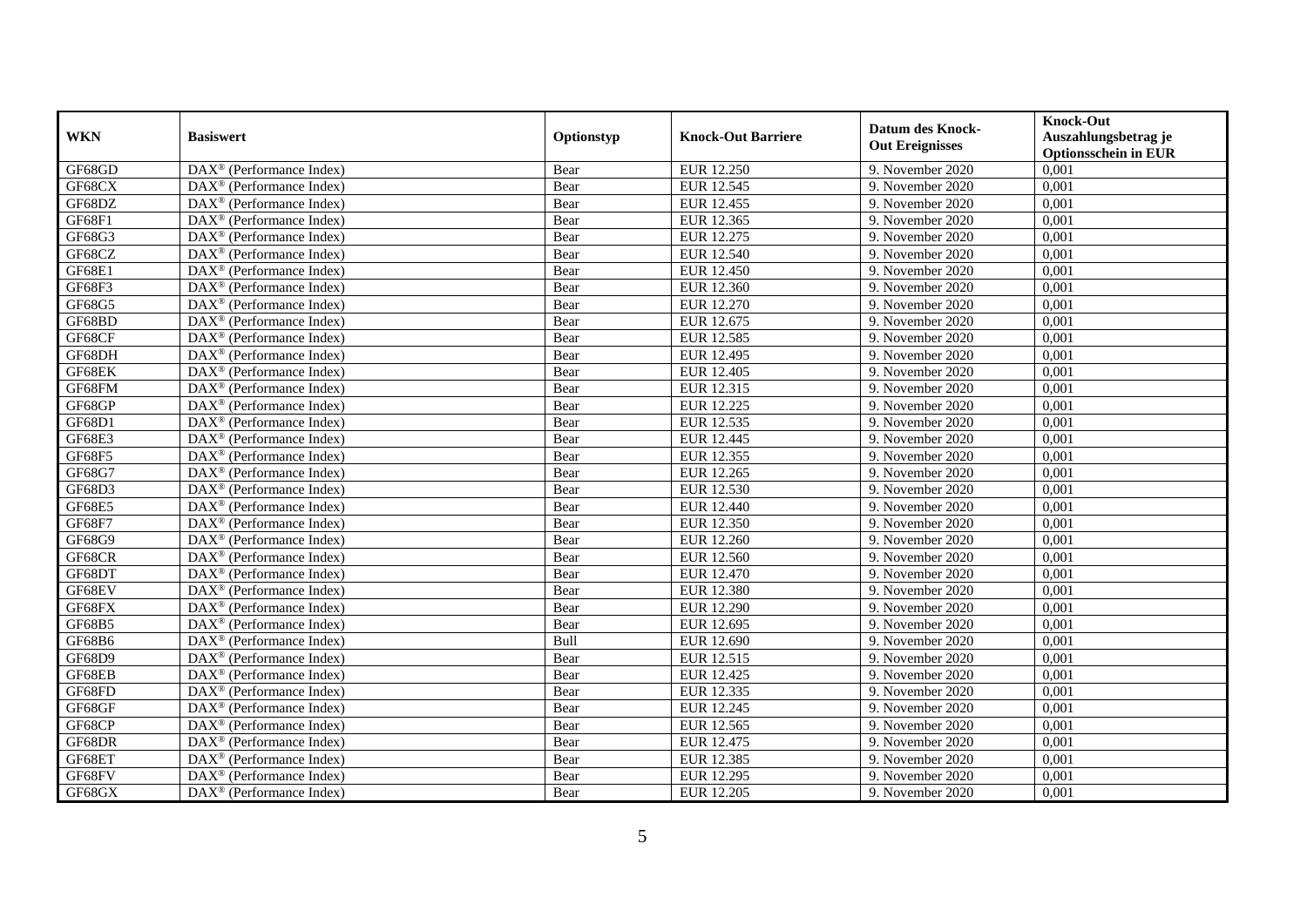| <b>WKN</b>    | <b>Basiswert</b>                                              | Optionstyp | <b>Knock-Out Barriere</b> | <b>Datum des Knock-</b><br><b>Out Ereignisses</b> | <b>Knock-Out</b><br>Auszahlungsbetrag je<br><b>Optionsschein in EUR</b> |
|---------------|---------------------------------------------------------------|------------|---------------------------|---------------------------------------------------|-------------------------------------------------------------------------|
| GF68BK        | $\overline{\text{DAX}}^{\textcirc}$ (Performance Index)       | Bear       | EUR 12.660                | 9. November 2020                                  | 0,001                                                                   |
| GF68CM        | $DAX^{\otimes}$ (Performance Index)                           | Bear       | EUR 12.570                | 9. November 2020                                  | 0,001                                                                   |
| GF68DP        | $\text{DAX}^{\circledR}$ (Performance Index)                  | Bear       | <b>EUR 12.480</b>         | 9. November 2020                                  | 0,001                                                                   |
| GF68ER        | $\text{DAX}^{\otimes}$ (Performance Index)                    | Bear       | EUR 12.390                | 9. November 2020                                  | 0,001                                                                   |
| GF68FT        | DAX <sup>®</sup> (Performance Index)                          | Bear       | <b>EUR 12.300</b>         | 9. November 2020                                  | 0,001                                                                   |
| GF68GV        | $\overline{\text{DAX}^{\otimes}}$ (Performance Index)         | Bear       | EUR 12.210                | 9. November 2020                                  | 0,001                                                                   |
| GF68EF        | $\text{DAX}^{\otimes}$ (Performance Index)                    | Bear       | EUR 12.415                | 9. November 2020                                  | 0,001                                                                   |
| GF68FH        | $DAX^{\otimes}$ (Performance Index)                           | Bear       | EUR 12.325                | 9. November 2020                                  | 0,001                                                                   |
| GF68GK        | $DAX^{\otimes}$ (Performance Index)                           | Bear       | EUR 12.235                | 9. November 2020                                  | 0,001                                                                   |
| <b>GF68E7</b> | $DAX^{\otimes}$ (Performance Index)                           | Bear       | EUR 12.435                | 9. November 2020                                  | 0,001                                                                   |
| GF68F9        | DAX <sup>®</sup> (Performance Index)                          | Bear       | EUR 12.345                | 9. November 2020                                  | 0,001                                                                   |
| GF68GB        | $\overline{\text{DAX}^{\otimes}}$ (Performance Index)         | Bear       | EUR 12.255                | 9. November 2020                                  | 0,001                                                                   |
| GF68M0        | $\text{DAX}^{\otimes}$ (Performance Index)                    | Bear       | EUR 12.575                | 9. November 2020                                  | 0,001                                                                   |
| GF68M1        | $\text{DAX}^{\otimes}$ (Performance Index)                    | Bear       | EUR 12.575                | 9. November 2020                                  | 0,001                                                                   |
| GF68N2        | DAX <sup>®</sup> (Performance Index)                          | Bear       | EUR 12.525                | 9. November 2020                                  | 0,001                                                                   |
| <b>GF542D</b> | DAX <sup>®</sup> (Performance Index)                          | Bear       | EUR 12.717,19167327       | 9. November 2020                                  | 0,001                                                                   |
| GF68N3        | DAX <sup>®</sup> (Performance Index)                          | Bear       | EUR 12.525                | 9. November 2020                                  | 0,001                                                                   |
| GF5CMY        | $\text{DAX}^{\circledR}$ (Performance Index)                  | Bear       | EUR 12.610                | 9. November 2020                                  | 0,001                                                                   |
| GF68LQ        | DAX <sup>®</sup> (Performance Index)                          | Bear       | EUR 12.670                | 9. November 2020                                  | 0,001                                                                   |
| GF6647        | DAX <sup>®</sup> (Performance Index)                          | Bear       | EUR 12.660                | 9. November 2020                                  | 0,001                                                                   |
| GF5CMZ        | $\overline{\text{DAX}^{\otimes}}$ (Performance Index)         | Bear       | EUR 12.610                | 9. November 2020                                  | 0,001                                                                   |
| GF68NU        | $\overline{\text{DAX}^{\otimes}}$ (Performance Index)         | Bear       | EUR 12.490                | 9. November 2020                                  | 0,001                                                                   |
| GF68LR        | $\text{DAX}^{\otimes}$ (Performance Index)                    | Bear       | EUR 12.590                | 9. November 2020                                  | 0,001                                                                   |
| GF6648        | DAX <sup>®</sup> (Performance Index)                          | Bear       | EUR 12.660                | 9. November 2020                                  | 0,001                                                                   |
| GF54AR        | $\text{DAX}^{\circledR}$ (Performance Index)                  | Bear       | EUR 12.720                | 9. November 2020                                  | 0,001                                                                   |
| GF68NV        | DAX <sup>®</sup> (Performance Index)                          | Bear       | EUR 12.480                | 9. November 2020                                  | 0,001                                                                   |
| GF663T        | DAX <sup>®</sup> (Performance Index)                          | Bear       | <b>EUR 12.700</b>         | 9. November 2020                                  | 0,001                                                                   |
| GF68MS        | $DAX^{\otimes}$ (Performance Index)                           | Bear       | EUR 12.540                | 9. November 2020                                  | 0.001                                                                   |
| GF664R        | $DAX^{\otimes}$ (Performance Index)                           | Bear       | EUR 12.625                | 9. November 2020                                  | 0,001                                                                   |
| GF54AS        | $DAX^{\otimes}$ (Performance Index)                           | Bear       | <b>EUR 12.720</b>         | 9. November 2020                                  | 0,001                                                                   |
| GF68MT        | DAX <sup>®</sup> (Performance Index)                          | Bear       | <b>EUR 12.540</b>         | 9. November 2020                                  | 0,001                                                                   |
| GF68P4        | $\overline{\text{DA}}X^{\textcircled{e}}$ (Performance Index) | Bear       | EUR 12.475                | 9. November 2020                                  | 0,001                                                                   |
| GF663U        | $\overline{\text{DAX}^{\otimes}}$ (Performance Index)         | Bear       | <b>EUR 12.700</b>         | 9. November 2020                                  | 0,001                                                                   |
| GF664S        | $\text{DAX}^{\otimes}$ (Performance Index)                    | Bear       | EUR 12.625                | 9. November 2020                                  | 0,001                                                                   |
| GF5CMW        | $\text{DAX}^{\otimes}$ (Performance Index)                    | Bear       | EUR 12.610                | 9. November 2020                                  | 0,001                                                                   |
| GF68MC        | $\text{DAX}^{\otimes}$ (Performance Index)                    | Bear       | EUR 12.560                | 9. November 2020                                  | 0,001                                                                   |
| GF68P0        | $\text{DAX}^{\otimes}$ (Performance Index)                    | Bear       | EUR 12.475                | 9. November 2020                                  | 0,001                                                                   |
| GF6645        | DAX <sup>®</sup> (Performance Index)                          | Bear       | EUR 12.660                | 9. November 2020                                  | 0,001                                                                   |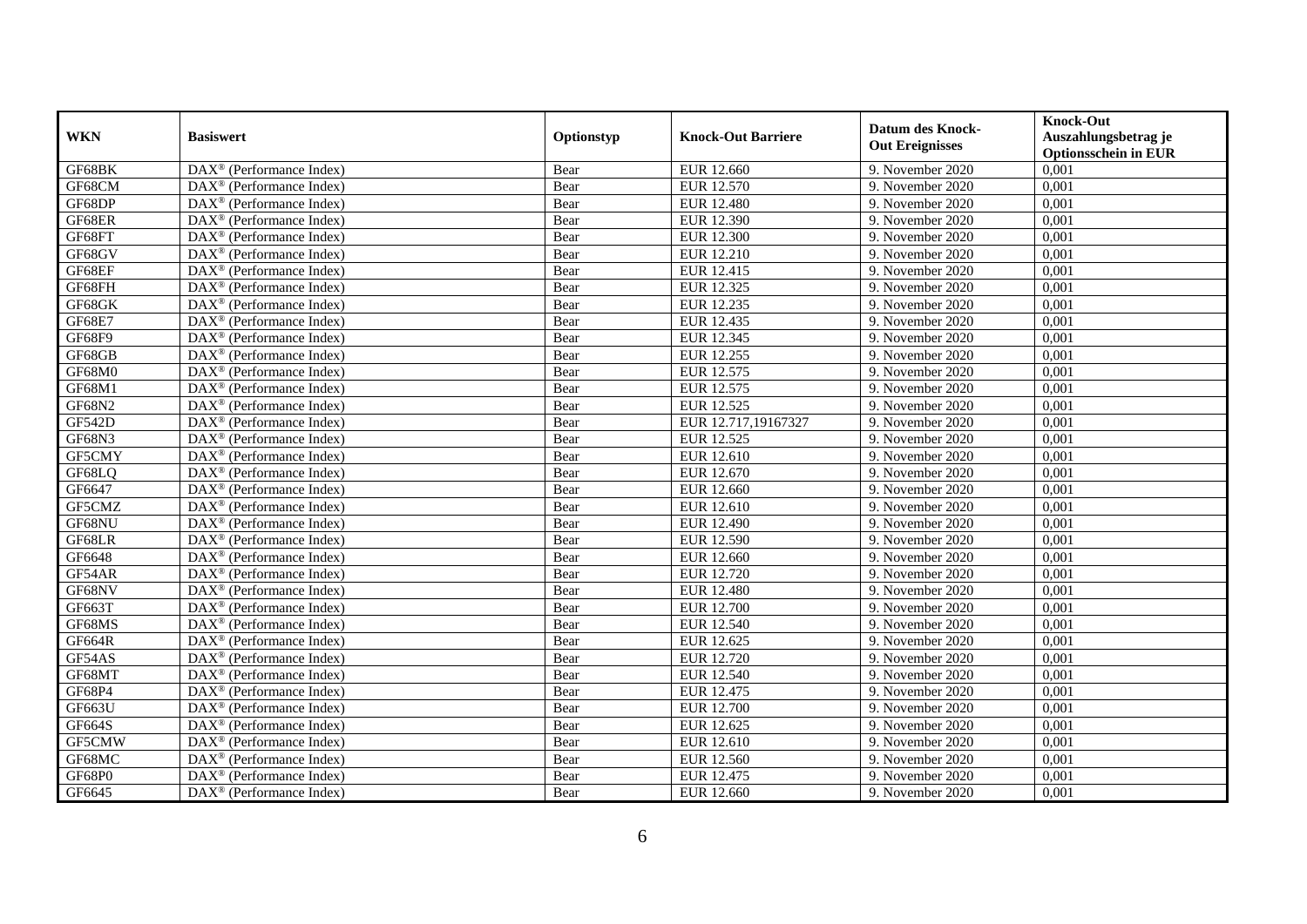| <b>WKN</b>    | <b>Basiswert</b>                                            | Optionstyp | <b>Knock-Out Barriere</b> | <b>Datum des Knock-</b><br><b>Out Ereignisses</b> | <b>Knock-Out</b><br>Auszahlungsbetrag je<br><b>Optionsschein in EUR</b> |
|---------------|-------------------------------------------------------------|------------|---------------------------|---------------------------------------------------|-------------------------------------------------------------------------|
| GF68MD        | $\overline{\text{DAX}}^{\textcirc}$ (Performance Index)     | Bear       | EUR 12.560                | 9. November 2020                                  | 0,001                                                                   |
| GF5CMX        | $\text{DAX}^{\textcircled{}}$ (Performance Index)           | Bear       | EUR 12.610                | 9. November 2020                                  | 0,001                                                                   |
| GF68P1        | DAX <sup>®</sup> (Performance Index)                        | Bear       | EUR 12.475                | 9. November 2020                                  | 0,001                                                                   |
| GF664H        | DAX <sup>®</sup> (Performance Index)                        | Bear       | EUR 12.640                | 9. November 2020                                  | 0,001                                                                   |
| GF663V        | $\text{DAX}^{\textcircled{}}$ (Performance Index)           | Bear       | <b>EUR 12.700</b>         | 9. November 2020                                  | 0,001                                                                   |
| GF68NE        | $\text{DAX}^{\textcircled{}}$ (Performance Index)           | Bear       | EUR 12.510                | 9. November 2020                                  | 0,001                                                                   |
| GF68PD        | $\overline{\text{DAX}^{\otimes}}$ (Performance Index)       | Bear       | EUR 12.460                | 9. November 2020                                  | 0,001                                                                   |
| GF5CN1        | $\text{DAX}^{\textcircled{}}$ (Performance Index)           | Bear       | <b>EUR 12.600</b>         | 9. November 2020                                  | 0,001                                                                   |
| GF664J        | $\text{DAX}^{\textcircled{}}$ (Performance Index)           | Bear       | EUR 12.640                | 9. November 2020                                  | 0,001                                                                   |
| GF663W        | DAX <sup>®</sup> (Performance Index)                        | Bear       | <b>EUR 12.700</b>         | 9. November 2020                                  | 0,001                                                                   |
| GF68NF        | DAX <sup>®</sup> (Performance Index)                        | Bear       | EUR 12.510                | 9. November 2020                                  | 0,001                                                                   |
| GF68P6        | DAX <sup>®</sup> (Performance Index)                        | Bear       | EUR 12.470                | 9. November 2020                                  | 0,001                                                                   |
| GF5CN2        | $\text{DAX}^{\textcircled{n}}$ (Performance Index)          | Bear       | <b>EUR 12.600</b>         | 9. November 2020                                  | 0,001                                                                   |
| <b>GF664V</b> | $DAX^{\circledR}$ (Performance Index)                       | Bear       | EUR 12.625                | 9. November 2020                                  | 0,001                                                                   |
| GF68M8        | DAX <sup>®</sup> (Performance Index)                        | Bear       | EUR 12.570                | 9. November 2020                                  | 0,001                                                                   |
| GF6641        | DAX <sup>®</sup> (Performance Index)                        | Bear       | EUR 12.675                | 9. November 2020                                  | 0,001                                                                   |
| GF68P7        | $\text{DAX}^{\textcircled{}}$ (Performance Index)           | Bear       | EUR 12.470                | 9. November 2020                                  | 0,001                                                                   |
| GF54AT        | $\overline{\text{DAX}^{\otimes}}$ (Performance Index)       | Bear       | EUR 12.720                | 9. November 2020                                  | 0,001                                                                   |
| GF68M9        | $\text{DAX}^{\textcircled{}}$ (Performance Index)           | Bear       | EUR 12.570                | 9. November 2020                                  | 0,001                                                                   |
| GF664W        | $\text{DAX}^{\textcircled{}}$ (Performance Index)           | Bear       | EUR 12.620                | 9. November 2020                                  | 0,001                                                                   |
| GF6642        | DAX <sup>®</sup> (Performance Index)                        | Bear       | EUR 12.675                | 9. November 2020                                  | 0,001                                                                   |
| <b>GF68P8</b> | $DAX^{\circledR}$ (Performance Index)                       | Bear       | <b>EUR 12.470</b>         | 9. November 2020                                  | 0,001                                                                   |
| GF68NA        | $\overline{\text{DAX}}^{\textcirc}$ (Performance Index)     | Bear       | EUR 12.520                | 9. November 2020                                  | 0,001                                                                   |
| GF54AQ        | $\text{DAX}^{\textcircled{}}$ (Performance Index)           | Bear       | <b>EUR 12.720</b>         | 9. November 2020                                  | 0,001                                                                   |
| GF663Z        | $\text{DAX}^{\textcircled{}}$ (Performance Index)           | Bear       | EUR 12.675                | 9. November 2020                                  | 0,001                                                                   |
| GF664K        | $\text{DAX}^{\circledast}$ (Performance Index)              | Bear       | EUR 12.640                | 9. November 2020                                  | 0,001                                                                   |
| GF68PG        | DAX <sup>®</sup> (Performance Index)                        | Bear       | EUR 12.460                | 9. November 2020                                  | 0,001                                                                   |
| GF68NB        | $\overline{\text{DAX}^{\otimes}}$ (Performance Index)       | Bear       | EUR 12.510                | 9. November 2020                                  | 0,001                                                                   |
| GF5CN3        | DAX <sup>®</sup> (Performance Index)                        | Bear       | EUR 12.600                | 9. November 2020                                  | 0,001                                                                   |
| GF664L        | $DAX^{\circledR}$ (Performance Index)                       | Bear       | EUR 12.640                | 9. November 2020                                  | 0.001                                                                   |
| GF68PH        | $\text{DAX}^{\textcircled{}}$ (Performance Index)           | Bear       | EUR 12.460                | 9. November 2020                                  | 0,001                                                                   |
| GF6640        | $\text{DAX}^{\textcircled{}}$ (Performance Index)           | Bear       | EUR 12.675                | 9. November 2020                                  | 0,001                                                                   |
| GF68LN        | $\overline{\text{DAX}^{\otimes}}$ (Performance Index)       | Bear       | EUR 12.670                | 9. November 2020                                  | 0,001                                                                   |
| GF5CN4        | $\overline{\text{DAX}^{\otimes}(\text{Performance Index})}$ | Bear       | EUR 12.600                | 9. November 2020                                  | 0,001                                                                   |
| GF68PE        | DAX <sup>®</sup> (Performance Index)                        | Bear       | EUR 12.460                | 9. November 2020                                  | 0,001                                                                   |
| GF68LP        | DAX <sup>®</sup> (Performance Index)                        | Bear       | EUR 12.670                | 9. November 2020                                  | 0,001                                                                   |
| GF663X        | $DAX^{\circledcirc}$ (Performance Index)                    | Bear       | EUR 12.675                | 9. November 2020                                  | 0,001                                                                   |
| GF664M        | $\overline{\text{DAX}^{\otimes}(\text{Performance Index})}$ | Bear       | EUR 12.630                | 9. November 2020                                  | 0,001                                                                   |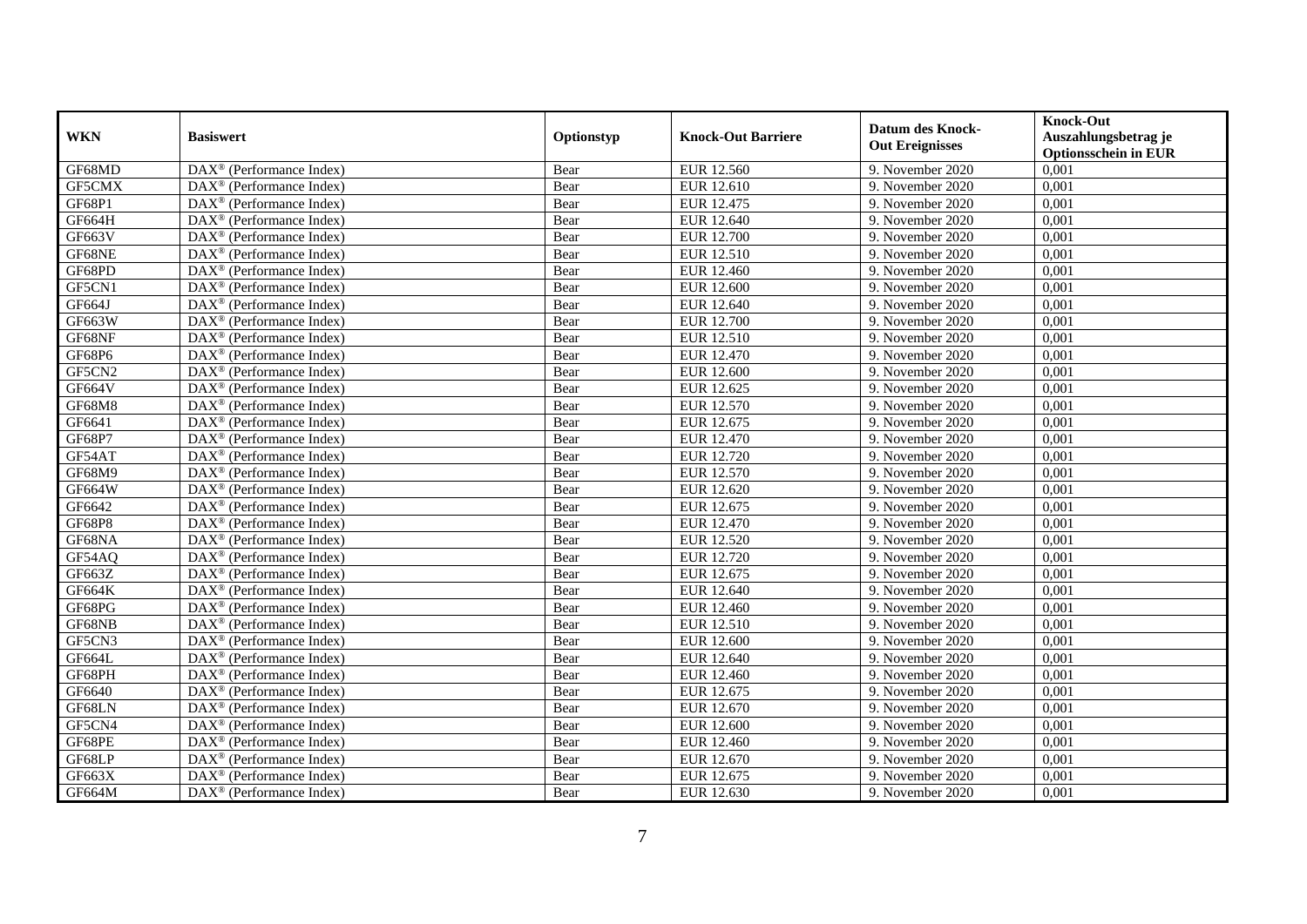| <b>WKN</b>    | <b>Basiswert</b>                                        | Optionstyp | <b>Knock-Out Barriere</b> | <b>Datum des Knock-</b><br><b>Out Ereignisses</b> | <b>Knock-Out</b><br>Auszahlungsbetrag je<br><b>Optionsschein in EUR</b> |
|---------------|---------------------------------------------------------|------------|---------------------------|---------------------------------------------------|-------------------------------------------------------------------------|
| GF68MQ        | $\overline{\text{DAX}}^{\textcirc}$ (Performance Index) | Bear       | EUR 12.540                | 9. November 2020                                  | 0,001                                                                   |
| GF68PF        | $\text{DAX}^{\textcircled{}}$ (Performance Index)       | Bear       | EUR 12.460                | 9. November 2020                                  | 0,001                                                                   |
| GF663Y        | DAX <sup>®</sup> (Performance Index)                    | Bear       | EUR 12.675                | 9. November 2020                                  | 0,001                                                                   |
| GF664T        | $\text{DAX}^{\textcircled{}}$ (Performance Index)       | Bear       | EUR 12.625                | 9. November 2020                                  | 0,001                                                                   |
| GF68MR        | DAX <sup>®</sup> (Performance Index)                    | Bear       | EUR 12.540                | 9. November 2020                                  | 0,001                                                                   |
| GF68PQ        | DAX <sup>®</sup> (Performance Index)                    | Bear       | EUR 12.450                | 9. November 2020                                  | 0,001                                                                   |
| GF68LS        | $\text{DAX}^{\textcircled{}}$ (Performance Index)       | Bear       | EUR 12.590                | 9. November 2020                                  | 0,001                                                                   |
| <b>GF664U</b> | $\text{DAX}^{\textcircled{}}$ (Performance Index)       | Bear       | EUR 12.625                | 9. November 2020                                  | 0,001                                                                   |
| GF6643        | $\text{DAX}^{\textcircled{}}$ (Performance Index)       | Bear       | <b>EUR 12.660</b>         | 9. November 2020                                  | 0,001                                                                   |
| GF68PR        | $\text{DAX}^{\textcircled{}}$ (Performance Index)       | Bear       | EUR 12.450                | 9. November 2020                                  | 0,001                                                                   |
| GF68LT        | DAX <sup>®</sup> (Performance Index)                    | Bear       | EUR 12.590                | 9. November 2020                                  | 0,001                                                                   |
| GF6644        | $\overline{\text{DAX}^{\otimes}}$ (Performance Index)   | Bear       | <b>EUR 12.660</b>         | 9. November 2020                                  | 0,001                                                                   |
| GF664D        | $\overline{\text{DAX}^{\otimes}}$ (Performance Index)   | Bear       | EUR 12.650                | 9. November 2020                                  | 0,001                                                                   |
| GF68P9        | $\text{DAX}^{\textcircled{}}$ (Performance Index)       | Bear       | EUR 12.470                | 9. November 2020                                  | 0,001                                                                   |
| GF68MU        | DAX <sup>®</sup> (Performance Index)                    | Bear       | EUR 12.540                | 9. November 2020                                  | 0,001                                                                   |
| GF68PA        | DAX <sup>®</sup> (Performance Index)                    | Bear       | EUR 12.470                | 9. November 2020                                  | 0,001                                                                   |
| <b>GF664E</b> | $\text{DAX}^{\textcircled{}}$ (Performance Index)       | Bear       | EUR 12.650                | 9. November 2020                                  | 0,001                                                                   |
| GF68MV        | $DAX^{\circledR}$ (Performance Index)                   | Bear       | EUR 12.540                | 9. November 2020                                  | 0,001                                                                   |
| GF68PB        | $\text{DAX}^{\textcircled{}}$ (Performance Index)       | Bear       | <b>EUR 12.470</b>         | 9. November 2020                                  | 0,001                                                                   |
| GF6653        | $\overline{\text{DAX}^{\otimes}}$ (Performance Index)   | Bear       | EUR 12.610                | 9. November 2020                                  | 0,001                                                                   |
| GF68LU        | $\overline{\text{DAX}^{\otimes}}$ (Performance Index)   | Bear       | EUR 12.590                | 9. November 2020                                  | 0,001                                                                   |
| GF68NW        | $\text{DAX}^{\textcircled{}}$ (Performance Index)       | Bear       | <b>EUR 12.480</b>         | 9. November 2020                                  | 0,001                                                                   |
| GF68LV        | $\overline{\text{DAX}}^{\textcirc}$ (Performance Index) | Bear       | EUR 12.590                | 9. November 2020                                  | 0,001                                                                   |
| GF6654        | $\overline{\text{DAX}^{\otimes}}$ (Performance Index)   | Bear       | <b>EUR 12.600</b>         | 9. November 2020                                  | 0,001                                                                   |
| GF68NX        | DAX <sup>®</sup> (Performance Index)                    | Bear       | <b>EUR 12.480</b>         | 9. November 2020                                  | 0,001                                                                   |
| GF68MW        | $\text{DAX}^{\textcircled{n}}$ (Performance Index)      | Bear       | EUR 12.530                | 9. November 2020                                  | 0,001                                                                   |
| GF664N        | $\text{DAX}^{\textcircled{}}$ (Performance Index)       | Bear       | EUR 12.630                | 9. November 2020                                  | 0,001                                                                   |
| GF68P2        | $DAX^{\circledR}$ (Performance Index)                   | Bear       | EUR 12.475                | 9. November 2020                                  | 0,001                                                                   |
| GF68MX        | $\text{DAX}^{\textcircled{}}$ (Performance Index)       | Bear       | EUR 12.530                | 9. November 2020                                  | 0,001                                                                   |
| <b>GF664P</b> | $\text{DAX}^{\textcircled{}}$ (Performance Index)       | Bear       | EUR 12.630                | 9. November 2020                                  | 0,001                                                                   |
| GF68P3        | DAX <sup>®</sup> (Performance Index)                    | Bear       | EUR 12.475                | 9. November 2020                                  | 0,001                                                                   |
| GF68LY        | DAX <sup>®</sup> (Performance Index)                    | Bear       | <b>EUR 12.580</b>         | 9. November 2020                                  | 0,001                                                                   |
| GF664Q        | $\overline{\text{DAX}^{\otimes}}$ (Performance Index)   | Bear       | EUR 12.625                | 9. November 2020                                  | 0,001                                                                   |
| GF68NS        | $\overline{\text{DAX}^{\otimes}}$ (Performance Index)   | Bear       | <b>EUR 12.490</b>         | 9. November 2020                                  | 0,001                                                                   |
| GF68LZ        | $\text{DAX}^{\textcircled{}}$ (Performance Index)       | Bear       | <b>EUR 12.580</b>         | 9. November 2020                                  | 0,001                                                                   |
| GF6649        | $\text{DAX}^{\textcircled{}}$ (Performance Index)       | Bear       | EUR 12.650                | 9. November 2020                                  | 0,001                                                                   |
| GF68NT        | $\text{DAX}^{\textcircled{}}$ (Performance Index)       | Bear       | EUR 12.490                | 9. November 2020                                  | 0,001                                                                   |
| GF68N0        | $\overline{\text{DAX}}^{\textcirc}$ (Performance Index) | Bear       | EUR 12.525                | 9. November 2020                                  | 0,001                                                                   |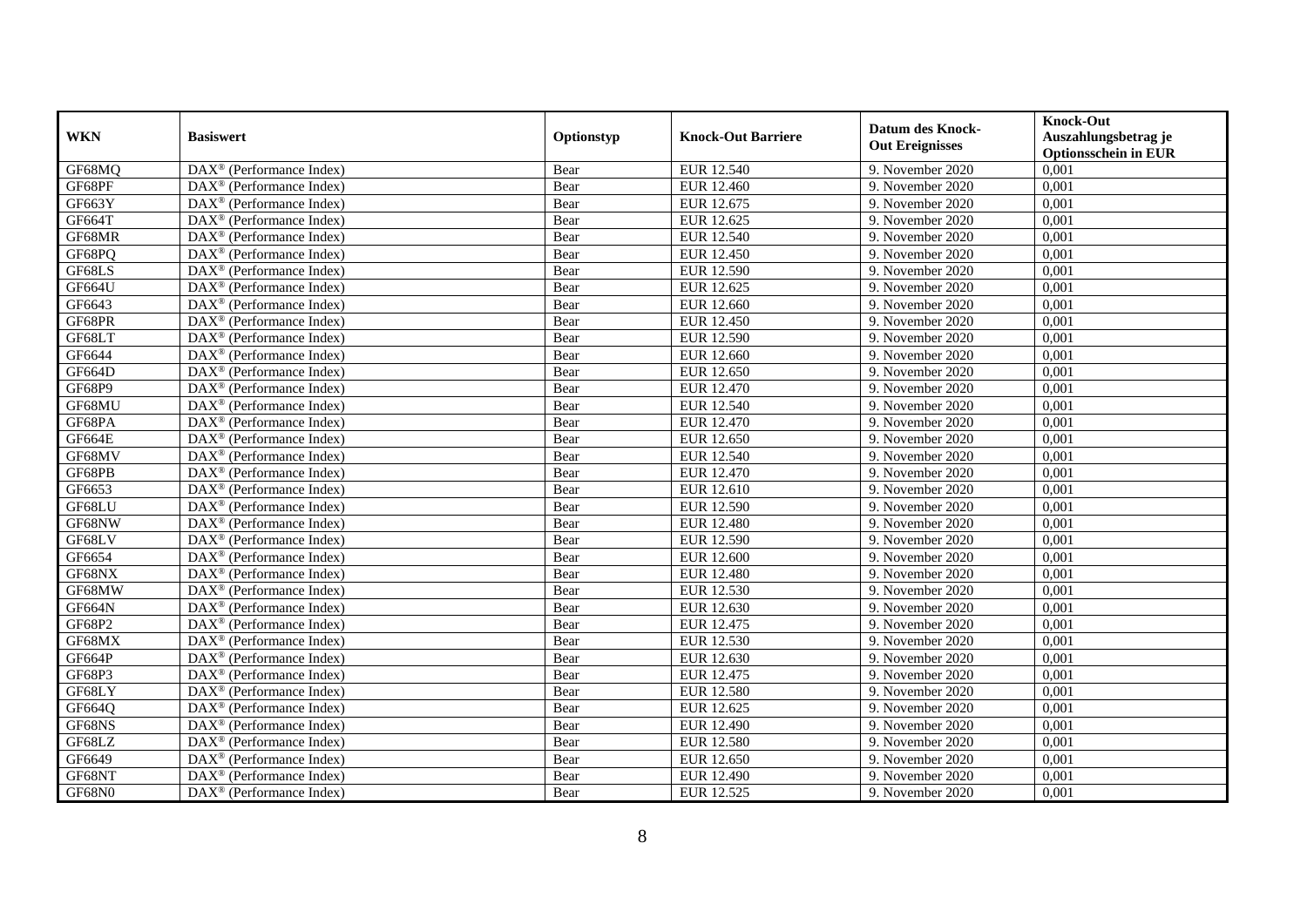| <b>WKN</b>    | <b>Basiswert</b>                                        | Optionstyp | <b>Knock-Out Barriere</b> | <b>Datum des Knock-</b><br><b>Out Ereignisses</b> | <b>Knock-Out</b><br>Auszahlungsbetrag je<br><b>Optionsschein in EUR</b> |
|---------------|---------------------------------------------------------|------------|---------------------------|---------------------------------------------------|-------------------------------------------------------------------------|
| <b>GF664A</b> | $\overline{\text{DAX}}^{\textcirc}$ (Performance Index) | Bear       | EUR 12.650                | 9. November 2020                                  | 0,001                                                                   |
| GF68PJ        | $\text{DAX}^{\textcircled{}}$ (Performance Index)       | Bear       | EUR 12.460                | 9. November 2020                                  | 0,001                                                                   |
| GF68N1        | DAX <sup>®</sup> (Performance Index)                    | Bear       | EUR 12.525                | 9. November 2020                                  | 0,001                                                                   |
| GF68PL        | $\text{DAX}^{\textcircled{}}$ (Performance Index)       | Bear       | EUR 12.450                | 9. November 2020                                  | 0,001                                                                   |
| GF68LD        | DAX <sup>®</sup> (Performance Index)                    | Bear       | EUR 12.690                | 9. November 2020                                  | 0,001                                                                   |
| GF664F        | DAX <sup>®</sup> (Performance Index)                    | Bear       | EUR 12.640                | 9. November 2020                                  | 0,001                                                                   |
| GF68ME        | $\text{DAX}^{\textcircled{}}$ (Performance Index)       | Bear       | EUR 12.560                | 9. November 2020                                  | 0,001                                                                   |
| GF68PM        | $\text{DAX}^{\textcircled{}}$ (Performance Index)       | Bear       | EUR 12.450                | 9. November 2020                                  | 0,001                                                                   |
| GF664G        | $\text{DAX}^{\textcircled{}}$ (Performance Index)       | Bear       | EUR 12.640                | 9. November 2020                                  | 0,001                                                                   |
| GF68MF        | $\text{DAX}^{\textcircled{}}$ (Performance Index)       | Bear       | EUR 12.560                | 9. November 2020                                  | 0,001                                                                   |
| GF68NZ        | DAX <sup>®</sup> (Performance Index)                    | Bear       | EUR 12.475                | 9. November 2020                                  | 0,001                                                                   |
| GF6646        | $\overline{\text{DAX}^{\otimes}}$ (Performance Index)   | Bear       | <b>EUR 12.660</b>         | 9. November 2020                                  | 0,001                                                                   |
| GF68NG        | $\overline{\text{DAX}^{\otimes}}$ (Performance Index)   | Bear       | EUR 12.510                | 9. November 2020                                  | 0,001                                                                   |
| GF68PN        | $\text{DAX}^{\textcircled{}}$ (Performance Index)       | Bear       | EUR 12.450                | 9. November 2020                                  | 0,001                                                                   |
| GF68NH        | DAX <sup>®</sup> (Performance Index)                    | Bear       | EUR 12.500                | 9. November 2020                                  | 0,001                                                                   |
| GF664X        | DAX <sup>®</sup> (Performance Index)                    | Bear       | EUR 12.620                | 9. November 2020                                  | 0,001                                                                   |
| GF68PP        | $\text{DAX}^{\textcircled{}}$ (Performance Index)       | Bear       | EUR 12.450                | 9. November 2020                                  | 0,001                                                                   |
| GF68LW        | $DAX^{\circledR}$ (Performance Index)                   | Bear       | EUR 12.590                | 9. November 2020                                  | 0,001                                                                   |
| GF664Y        | $\text{DAX}^{\textcircled{}}$ (Performance Index)       | Bear       | EUR 12.620                | 9. November 2020                                  | 0,001                                                                   |
| GF68LX        | $\overline{\text{DAX}^{\otimes}}$ (Performance Index)   | Bear       | EUR 12.580                | 9. November 2020                                  | 0,001                                                                   |
| GF664B        | $\overline{\text{DAX}^{\otimes}}$ (Performance Index)   | Bear       | EUR 12.650                | 9. November 2020                                  | 0,001                                                                   |
| GF68MY        | $\text{DAX}^{\textcircled{}}$ (Performance Index)       | Bear       | EUR 12.530                | 9. November 2020                                  | 0,001                                                                   |
| GF664C        | $\overline{\text{DAX}^{\otimes}}$ (Performance Index)   | Bear       | EUR 12.650                | 9. November 2020                                  | 0,001                                                                   |
| GF68MZ        | $\overline{\text{DAX}^{\otimes}}$ (Performance Index)   | Bear       | EUR 12.525                | 9. November 2020                                  | 0,001                                                                   |
| GF664Z        | DAX <sup>®</sup> (Performance Index)                    | Bear       | EUR 12.620                | 9. November 2020                                  | 0,001                                                                   |
| GF68M2        | $\text{DAX}^{\textcircled{n}}$ (Performance Index)      | Bear       | EUR 12.575                | 9. November 2020                                  | 0,001                                                                   |
| GF6650        | $\text{DAX}^{\textcircled{}}$ (Performance Index)       | Bear       | EUR 12.620                | 9. November 2020                                  | 0,001                                                                   |
| GF68M3        | $DAX^{\circledR}$ (Performance Index)                   | Bear       | EUR 12.575                | 9. November 2020                                  | 0,001                                                                   |
| GF68M4        | $\text{DAX}^{\textcircled{}}$ (Performance Index)       | Bear       | EUR 12.575                | 9. November 2020                                  | 0,001                                                                   |
| GF6651        | $\text{DAX}^{\textcircled{}}$ (Performance Index)       | Bear       | EUR 12.620                | 9. November 2020                                  | 0,001                                                                   |
| GF68N4        | DAX <sup>®</sup> (Performance Index)                    | Bear       | EUR 12.525                | 9. November 2020                                  | 0,001                                                                   |
| GF6652        | DAX <sup>®</sup> (Performance Index)                    | Bear       | EUR 12.610                | 9. November 2020                                  | 0,001                                                                   |
| <b>GF68N5</b> | $\overline{\text{DAX}^{\otimes}}$ (Performance Index)   | Bear       | EUR 12.520                | 9. November 2020                                  | 0,001                                                                   |
| GF6655        | $\overline{\text{DAX}^{\otimes}}$ (Performance Index)   | Bear       | EUR 12.600                | 9. November 2020                                  | 0,001                                                                   |
| GF68N6        | $\text{DAX}^{\textcircled{}}$ (Performance Index)       | Bear       | EUR 12.520                | 9. November 2020                                  | 0,001                                                                   |
| GF68MA        | $\text{DAX}^{\textcircled{}}$ (Performance Index)       | Bear       | EUR 12.570                | 9. November 2020                                  | 0,001                                                                   |
| GF68MB        | $\text{DAX}^{\textcircled{}}$ (Performance Index)       | Bear       | EUR 12.570                | 9. November 2020                                  | 0,001                                                                   |
| GF68NC        | $\overline{\text{DAX}}^{\textcirc}$ (Performance Index) | Bear       | EUR 12.510                | 9. November 2020                                  | 0,001                                                                   |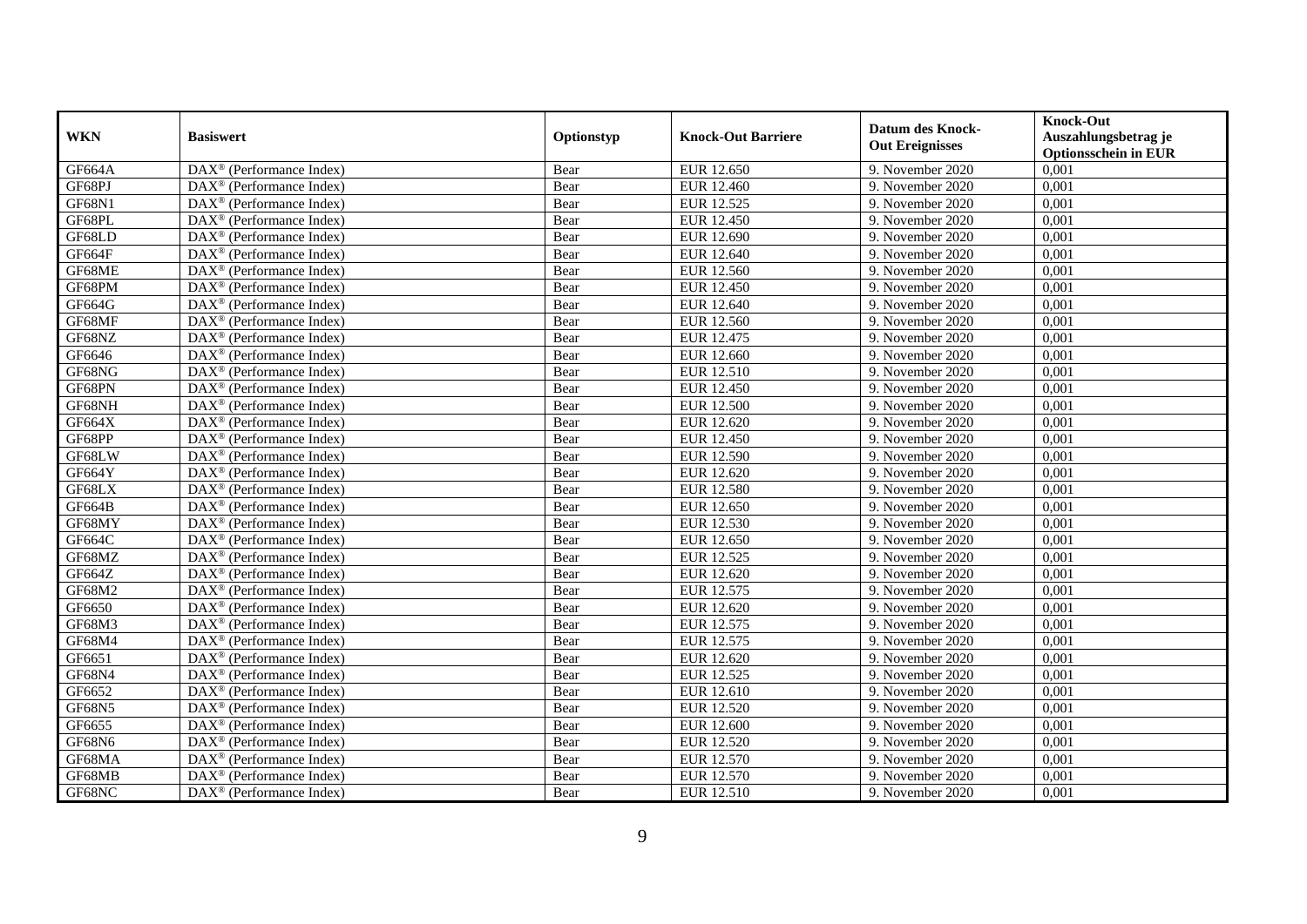|               | <b>Basiswert</b>                                                         | Optionstyp | <b>Knock-Out Barriere</b> | <b>Datum des Knock-</b><br><b>Out Ereignisses</b> | <b>Knock-Out</b>            |
|---------------|--------------------------------------------------------------------------|------------|---------------------------|---------------------------------------------------|-----------------------------|
| <b>WKN</b>    |                                                                          |            |                           |                                                   | Auszahlungsbetrag je        |
|               |                                                                          |            |                           |                                                   | <b>Optionsschein in EUR</b> |
| GF68ND        | $\overline{\text{DAX}}^{\textcircled{}}$ (Performance Index)             | Bear       | EUR 12.510                | 9. November 2020                                  | 0,001                       |
| GF68M5        | $\text{DAX}^{\textcircled{}}$ (Performance Index)                        | Bear       | EUR 12.575                | 9. November 2020                                  | 0,001                       |
| GF68M6        | $DAX^{\circledR}$ (Performance Index)                                    | Bear       | EUR 12.570                | 9. November 2020                                  | 0,001                       |
| GF68M7        | $DAX^{\circledR}$ (Performance Index)                                    | Bear       | EUR 12.570                | 9. November 2020                                  | 0,001                       |
| <b>GF68N7</b> | $\overline{\text{DAX}}^{\textcircled{}}$ (Performance Index)             | Bear       | <b>EUR 12.520</b>         | 9. November 2020                                  | 0,001                       |
| GF68N8        | $\text{DAX}^{\textcircled{}}$ (Performance Index)                        | Bear       | EUR 12.520                | 9. November 2020                                  | 0,001                       |
| <b>GF68N9</b> | $\text{DAX}^{\textcircled{}}$ (Performance Index)                        | Bear       | <b>EUR 12.520</b>         | 9. November 2020                                  | 0,001                       |
| GF68LJ        | $\overline{\text{DAX}^{\otimes}}$ (Performance Index)                    | Bear       | EUR 12.690                | 9. November 2020                                  | 0,001                       |
| GF68LK        | $\text{DAX}^{\textcircled{}}$ (Performance Index)                        | Bear       | EUR 12.680                | 9. November 2020                                  | 0,001                       |
| GF68ML        | $\text{DAX}^{\textcircled{}}$ (Performance Index)                        | Bear       | EUR 12.550                | 9. November 2020                                  | 0,001                       |
| GF68MM        | $DAX^{\circledR}$ (Performance Index)                                    | Bear       | EUR 12.550                | 9. November 2020                                  | 0,001                       |
| GF68NN        | $\overline{\text{DAX}}^{\textcirc}$ (Performance Index)                  | Bear       | <b>EUR 12.500</b>         | 9. November 2020                                  | 0,001                       |
| GF68NP        | $\overline{\text{DAX}^{\otimes}}$ (Performance Index)                    | Bear       | EUR 12.490                | 9. November 2020                                  | 0,001                       |
| GF68LG        | $\text{DAX}^{\textcircled{}}$ (Performance Index)                        | Bear       | EUR 12.690                | 9. November 2020                                  | 0,001                       |
| GF68LH        | $\text{DAX}^{\textcircled{}}$ (Performance Index)                        | Bear       | EUR 12.690                | 9. November 2020                                  | 0,001                       |
| GF68MJ        | $\text{DAX}^{\textcircled{}}$ (Performance Index)                        | Bear       | EUR 12.550                | 9. November 2020                                  | 0,001                       |
| GF68MK        | DAX <sup>®</sup> (Performance Index)                                     | Bear       | EUR 12.550                | 9. November 2020                                  | 0,001                       |
| GF68NL        | $DAX^{\circledR}$ (Performance Index)                                    | Bear       | EUR 12.500                | 9. November 2020                                  | 0,001                       |
| GF68NM        | $\text{DAX}^{\textcircled{}}$ (Performance Index)                        | Bear       | <b>EUR 12.500</b>         | 9. November 2020                                  | 0,001                       |
| GF68LE        | DAX <sup>®</sup> (Performance Index)                                     | Bear       | EUR 12.690                | 9. November 2020                                  | 0,001                       |
| GF68LF        | $\overline{\text{DAX}^{\otimes}}$ (Performance Index)                    | Bear       | EUR 12.690                | 9. November 2020                                  | 0,001                       |
| GF68MG        | $\overline{\text{DAX}^{\otimes}}$ (Performance Index)                    | Bear       | EUR 12.560                | 9. November 2020                                  | 0,001                       |
| GF68MH        | DAX <sup>®</sup> (Performance Index)                                     | Bear       | EUR 12.560                | 9. November 2020                                  | 0,001                       |
| GF68NJ        | $\overline{\text{DAX}^{\otimes}}$ (Performance Index)                    | Bear       | <b>EUR 12.500</b>         | 9. November 2020                                  | 0,001                       |
| GF68NK        | DAX <sup>®</sup> (Performance Index)                                     | Bear       | <b>EUR 12.500</b>         | 9. November 2020                                  | 0.001                       |
| GF68LL        | $\text{DAX}^{\textcircled{}}$ (Performance Index)                        | Bear       | <b>EUR 12.680</b>         | 9. November 2020                                  | 0,001                       |
| GF68LM        | $\overline{\text{DAX}^{\otimes}}$ (Performance Index)                    | Bear       | <b>EUR 12.680</b>         | 9. November 2020                                  | 0,001                       |
| GF68MN        | $\text{DAX}^{\textcircled{}}$ (Performance Index)                        | Bear       | EUR 12.550                | 9. November 2020                                  | 0,001                       |
| GF68MP        | $\overline{\text{DAX}^{\otimes}}$ (Performance Index)                    | Bear       | EUR 12.550                | 9. November 2020                                  | 0,001                       |
| GF68NQ        | $\text{DAX}^{\textcircled{}}$ (Performance Index)                        | Bear       | EUR 12.490                | 9. November 2020                                  | 0,001                       |
| GF68NR        | $\text{DAX}^{\textcircled{}}$ (Performance Index)                        | Bear       | EUR 12.490                | 9. November 2020                                  | 0,001                       |
| GF66QV        | $\text{DAX}^{\circledR}$ (Performance Index)/ X-DAX <sup>®</sup>         | Bear       | EUR 12.700                | 9. November 2020                                  | 0,001                       |
| GF53ZQ        | DAX <sup>®</sup> (Performance Index)/ X-DAX <sup>®</sup>                 | Bear       | EUR 12.717,19167327       | 9. November 2020                                  | 0,001                       |
| GF5CVV        | DAX <sup>®</sup> (Performance Index)/ X-DAX <sup>®</sup>                 | Bear       | <b>EUR 12.700</b>         | 9. November 2020                                  | 0,001                       |
| GF53ZR        | DAX <sup>®</sup> (Performance Index)/ X-DAX <sup>®</sup>                 | Bear       | EUR 12.712,20062476       | 9. November 2020                                  | 0,001                       |
| GF5F44        | adidas AG                                                                | Bear       | EUR 278,86036821          | 9. November 2020                                  | 0,001                       |
| GF53ZG        | $\overline{\text{DAX}^{\otimes}}$ (Performance Index)/X-DAX <sup>®</sup> | Bear       | EUR 12.757,12006159       | 9. November 2020                                  | 0,001                       |
| GF67P5        | Nordex SE                                                                | Bear       | EUR 13,59                 | 9. November 2020                                  | 0,001                       |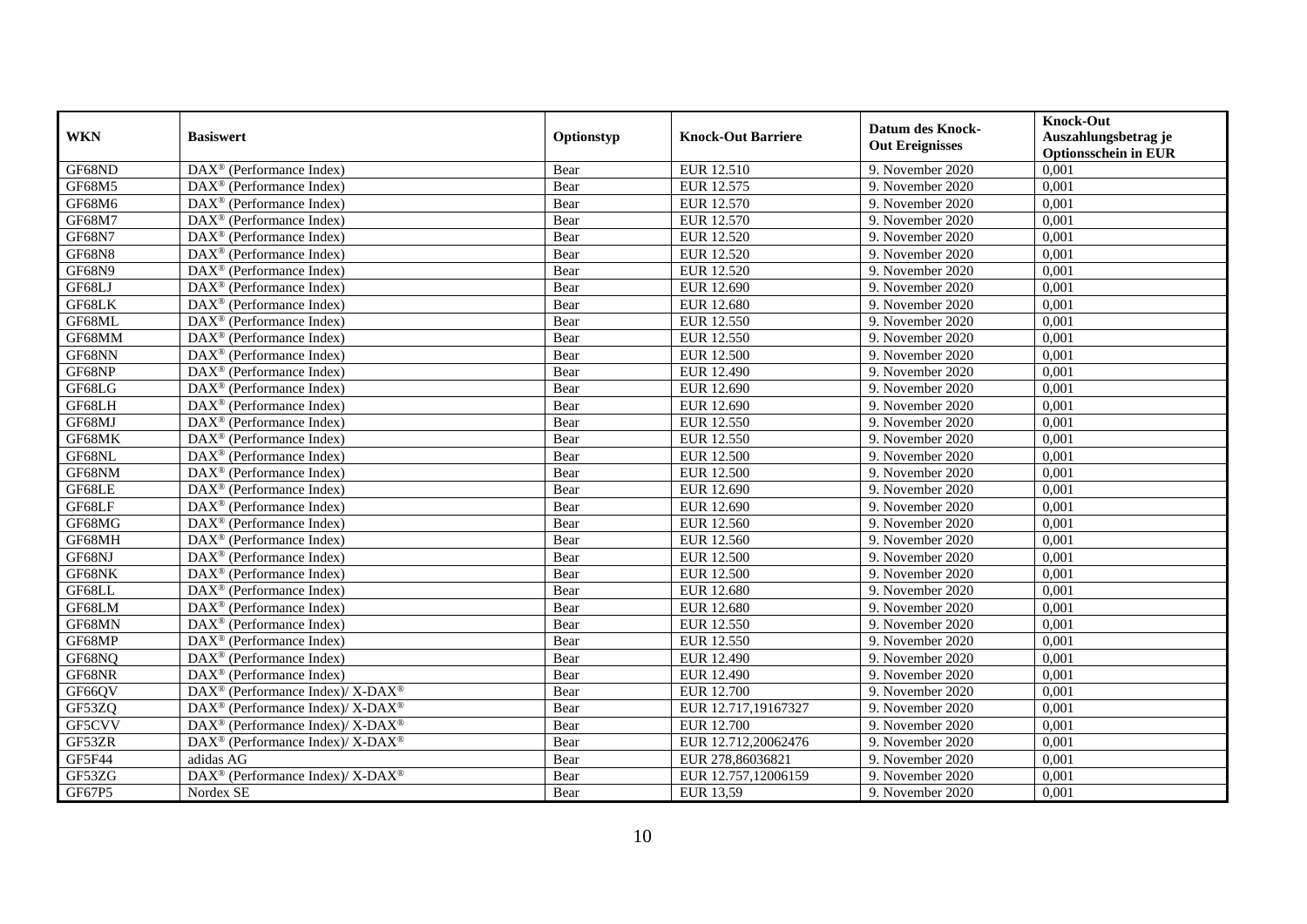|               | <b>Basiswert</b>                                                 | Optionstyp | <b>Knock-Out Barriere</b> | <b>Datum des Knock-</b> | <b>Knock-Out</b>            |
|---------------|------------------------------------------------------------------|------------|---------------------------|-------------------------|-----------------------------|
| <b>WKN</b>    |                                                                  |            |                           | <b>Out Ereignisses</b>  | Auszahlungsbetrag je        |
|               |                                                                  |            |                           |                         | <b>Optionsschein in EUR</b> |
| GF53ZH        | DAX <sup>®</sup> (Performance Index)/ X-DAX <sup>®</sup>         | Bear       | EUR 12.752,12901305       | 9. November 2020        | 0,001                       |
| GF67P6        | Nordex SE                                                        | Bear       | <b>EUR 13,64</b>          | 9. November 2020        | 0,001                       |
| GF67EM        | Infineon Technologies AG                                         | Bear       | <b>EUR 26,7</b>           | 9. November 2020        | 0,001                       |
| GF5C8N        | $\text{DAX}^{\circledR}$ (Performance Index)/ X-DAX <sup>®</sup> | Bear       | EUR 12.668,59234016       | 9. November 2020        | 0,001                       |
| GF53ZU        | DAX <sup>®</sup> (Performance Index)/ X-DAX <sup>®</sup>         | Bear       | EUR 12.697,22747912       | 9. November 2020        | 0,001                       |
| GF53ZN        | $DAX^{\circledast}$ (Performance Index)/ X-DAX <sup>®</sup>      | Bear       | EUR 12.727,17377037       | 9. November 2020        | 0,001                       |
| GF53ZP        | $DAX^{\circledast}$ (Performance Index)/ X-DAX <sup>®</sup>      | Bear       | EUR 12.722,18272182       | 9. November 2020        | 0,001                       |
| <b>GF547W</b> | $TecDAX^{\circledast}$ (Performance Index)                       | Bear       | EUR 3.069,45              | 9. November 2020        | 0,001                       |
| GF5C8J        | DAX <sup>®</sup> (Performance Index)/ X-DAX <sup>®</sup>         | Bear       | EUR 12.688,56647075       | 9. November 2020        | 0,001                       |
| <b>GF5V90</b> | Wacker Chemie AG                                                 | Bear       | EUR 87,224157             | 9. November 2020        | 0,001                       |
| <b>GF547X</b> | TecDAX <sup>®</sup> (Performance Index)                          | Bear       | EUR 3.064,45              | 9. November 2020        | 0,001                       |
| GF61VY        | MorphoSys AG                                                     | Bull       | EUR 91,64506743           | 9. November 2020        | 0,001                       |
| GF5C8K        | DAX <sup>®</sup> (Performance Index)/ X-DAX <sup>®</sup>         | Bear       | EUR 12.683,57293811       | 9. November 2020        | 0,001                       |
| <b>GF547Y</b> | TecDAX <sup>®</sup> (Performance Index)                          | Bear       | EUR 3.059,45              | 9. November 2020        | 0,001                       |
| GF53ZL        | $\text{DAX}^{\circledR}$ (Performance Index)/ X-DAX <sup>®</sup> | Bear       | EUR 12.737,15586743       | 9. November 2020        | 0,001                       |
| GF53ZM        | DAX <sup>®</sup> (Performance Index)/ X-DAX <sup>®</sup>         | Bear       | EUR 12.732,1648189        | 9. November 2020        | 0,001                       |
| GF5C8L        | $\text{DAX}^{\circledR}$ (Performance Index)/ X-DAX <sup>®</sup> | Bear       | EUR 12.678,57940545       | 9. November 2020        | 0,001                       |
| GF5C8M        | $DAX^{\circledcirc}$ (Performance Index)/X-DAX <sup>®</sup>      | Bear       | EUR 12.673,5858728        | 9. November 2020        | 0,001                       |
| GF53ZS        | DAX <sup>®</sup> (Performance Index)/ X-DAX <sup>®</sup>         | Bear       | EUR 12.707,20957621       | 9. November 2020        | 0,001                       |
| GF53ZJ        | DAX <sup>®</sup> (Performance Index)/ X-DAX <sup>®</sup>         | Bear       | EUR 12.747,13796449       | 9. November 2020        | 0,001                       |
| GF53ZK        | $\text{DAX}^{\circledR}$ (Performance Index)/ X-DAX <sup>®</sup> | Bear       | EUR 12.742,14691597       | 9. November 2020        | 0,001                       |
| GC9QUJ        | Siltronic AG                                                     | Bear       | EUR 89,44056989           | 9. November 2020        | 0,001                       |
| GC9563        | Ageas N.V./S.A.                                                  | Bear       | EUR 36,06976784           | 9. November 2020        | 0,001                       |
| GF54AJ        | DAX <sup>®</sup> (Performance Index)                             | Bear       | EUR 12.725                | 9. November 2020        | 0,001                       |
| GF663R        | $DAX^{\circledR}$ (Performance Index)                            | Bear       | EUR 12.725                | 9. November 2020        | 0.001                       |
| GF52US        | adidas AG                                                        | Bear       | EUR 284,29509565          | 9. November 2020        | 0,001                       |
| GF2JR0        | Airbus SE                                                        | Bear       | EUR 72,89755951           | 9. November 2020        | 0,001                       |
| GF5V7B        | Covestro AG                                                      | Bear       | EUR 42,71662715           | 9. November 2020        | 0,001                       |
| GF663S        | DAX <sup>®</sup> (Performance Index)                             | Bear       | EUR 12.725                | 9. November 2020        | 0,001                       |
| GF5NN5        | Bayerische Motoren Werke AG (BMW)                                | Bear       | EUR 65,11700923           | 9. November 2020        | 0,001                       |
| GF54AF        | $\text{DAX}^{\textcircled{n}}$ (Performance Index)               | Bear       | EUR 12.730                | 9. November 2020        | 0,001                       |
| GF52UT        | adidas AG                                                        | Bear       | EUR 284,80367363          | 9. November 2020        | 0,001                       |
| GF61W0        | MorphoSys AG                                                     | Bull       | EUR 90,15417159           | 9. November 2020        | 0,001                       |
| GF54AK        | DAX <sup>®</sup> (Performance Index)                             | Bear       | EUR 12.725                | 9. November 2020        | 0,001                       |
| GF5BGZ        | adidas AG                                                        | Bear       | EUR 280,80313123          | 9. November 2020        | 0,001                       |
| GF61W1        | MorphoSys AG                                                     | Bull       | EUR 89,3636966            | 9. November 2020        | 0,001                       |
| GF54AL        | $DAX^{\circledast}$ (Performance Index)                          | Bear       | EUR 12.725                | 9. November 2020        | 0,001                       |
| GF5VAK        | Kion Group AG                                                    | Bear       | EUR 71,66918955           | 9. November 2020        | 0,001                       |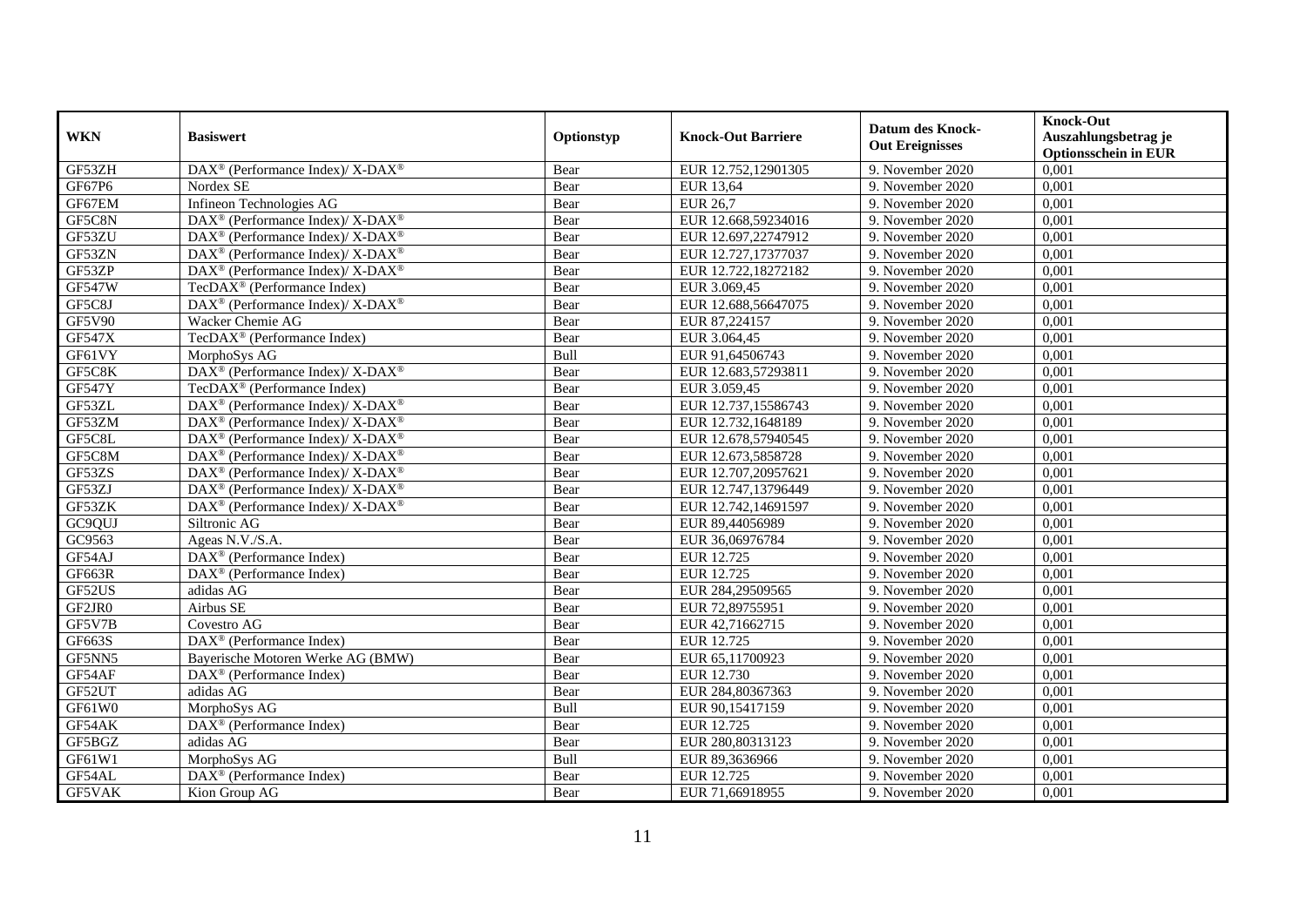|               | <b>Basiswert</b>                                             | Optionstyp | <b>Knock-Out Barriere</b> | <b>Datum des Knock-</b><br><b>Out Ereignisses</b> | <b>Knock-Out</b>            |
|---------------|--------------------------------------------------------------|------------|---------------------------|---------------------------------------------------|-----------------------------|
| <b>WKN</b>    |                                                              |            |                           |                                                   | Auszahlungsbetrag je        |
|               |                                                              |            |                           |                                                   | <b>Optionsschein in EUR</b> |
| GF10Z6        | LVMH Moët Hennessy Louis Vuitton SE                          | Bear       | EUR 441,40533739          | 9. November 2020                                  | 0,001                       |
| GF5BH0        | adidas AG                                                    | Bear       | EUR 282,88892056          | 9. November 2020                                  | 0,001                       |
| GC5UFZ        | CNH Industrial N.V.                                          | Bear       | EUR 8,02705994            | 9. November 2020                                  | 0,001                       |
| GF61W2        | MorphoSys AG                                                 | Bull       | EUR 89,09353427           | 9. November 2020                                  | 0,001                       |
| GC8MA1        | Geberit AG                                                   | Bear       | CHF 571,65912729          | 9. November 2020                                  | 0,001                       |
| GF54AM        | DAX <sup>®</sup> (Performance Index)                         | Bear       | EUR 12.725                | 9. November 2020                                  | 0,001                       |
| GF61W3        | MorphoSys AG                                                 | Bull       | EUR 88,58322764           | 9. November 2020                                  | 0,001                       |
| GF67FM        | adidas AG                                                    | Bear       | EUR 278,29                | 9. November 2020                                  | 0,001                       |
| <b>GF5LEU</b> | Cancom SE                                                    | Bear       | EUR 39,19704775           | 9. November 2020                                  | 0,001                       |
| GF4NUA        | HeidelbergCement AG                                          | Bear       | EUR 55,91222971           | 9. November 2020                                  | 0,001                       |
| GF255L        | Airbus SE                                                    | Bear       | EUR 71,77936661           | 9. November 2020                                  | 0.001                       |
| GF61VZ        | MorphoSys AG                                                 | Bull       | EUR 90,95465258           | 9. November 2020                                  | 0,001                       |
| GF67N3        | Cancom SE                                                    | Bear       | <b>EUR 39,28</b>          | 9. November 2020                                  | 0,001                       |
| GF67FN        | adidas AG                                                    | Bear       | <b>EUR 280,35</b>         | 9. November 2020                                  | 0,001                       |
| GF622U        | Kering                                                       | Bear       | EUR 572,41615208          | 9. November 2020                                  | 0,001                       |
| GF5YAS        | Infineon Technologies AG                                     | Bear       | EUR 26,92283574           | 9. November 2020                                  | 0,001                       |
| <b>GF542B</b> | DAX <sup>®</sup> (Performance Index)                         | Bear       | EUR 12.722,18272182       | 9. November 2020                                  | 0,001                       |
| GF53ZT        | $DAX^{\circledcirc}$ (Performance Index)/ X-DAX <sup>®</sup> | Bear       | EUR 12.702.21852769       | 9. November 2020                                  | 0.001                       |
| GF5BBZ        | MTU Aero Engines AG                                          | Bear       | EUR 168,51079985          | 9. November 2020                                  | 0,001                       |
| GF5CKW        | TecDAX <sup>®</sup> (Performance Index)                      | Bear       | EUR 3.050,99              | 9. November 2020                                  | 0,001                       |
| GF67N4        | Cancom SE                                                    | Bear       | EUR 39,35                 | 9. November 2020                                  | 0,001                       |
| GF622V        | Kering                                                       | Bear       | EUR 578,4427425           | 9. November 2020                                  | 0,001                       |
| GF55MS        | <b>Infineon Technologies AG</b>                              | Bear       | EUR 27,10127069           | 9. November 2020                                  | 0,001                       |
| GF3Q3Z        | Air Liquide SA                                               | Bear       | EUR 139,01905765          | 9. November 2020                                  | 0,001                       |
| GF033X        | $O$ rsted $A/S$                                              | Bear       | DKK 1.111,17435964        | 9. November 2020                                  | 0.001                       |
| GF5429        | DAX <sup>®</sup> (Performance Index)                         | Bear       | EUR 12.727,17377037       | 9. November 2020                                  | 0,001                       |
| GF17W5        | Deutsche Post AG                                             | Bear       | EUR 42,02089308           | 9. November 2020                                  | 0,001                       |
| GF4LWS        | MDAX <sup>®</sup> (Performance Index)                        | Bear       | EUR 27.977,48385364       | 9. November 2020                                  | 0,001                       |
| GF67L8        | MTU Aero Engines AG                                          | Bear       | EUR 165,06                | 9. November 2020                                  | 0,001                       |
| GF5CKX        | TecDAX <sup>®</sup> (Performance Index)                      | Bear       | EUR 3.046                 | 9. November 2020                                  | 0,001                       |
| GF5EZF        | Volkswagen AG                                                | Bear       | EUR 136,98049941          | 9. November 2020                                  | 0,001                       |
| GF55MT        | Infineon Technologies AG                                     | Bear       | EUR 27,18109771           | 9. November 2020                                  | 0,001                       |
| GC800J        | Koninklijke D <sup>SM</sup> N.V.                             | Bear       | EUR 150,91857568          | 9. November 2020                                  | 0,001                       |
| GC950X        | <b>UBS</b> Group AG                                          | Bear       | CHF 11,94310165           | 9. November 2020                                  | 0,001                       |
| GF3Q40        | Air Liquide SA                                               | Bear       | EUR 139,69642195          | 9. November 2020                                  | 0,001                       |
| GC8MBA        | COMPAGNIE DE SAINT GOBAIN SA                                 | Bear       | EUR 38,35474281           | 9. November 2020                                  | 0,001                       |
| GF5427        | $DAX^{\circledast}$ (Performance Index)                      | Bear       | EUR 12.732,1648189        | 9. November 2020                                  | 0,001                       |
| GF4NAJ        | Ørsted A/S                                                   | Bear       | DKK 1.137,55165404        | 9. November 2020                                  | 0,001                       |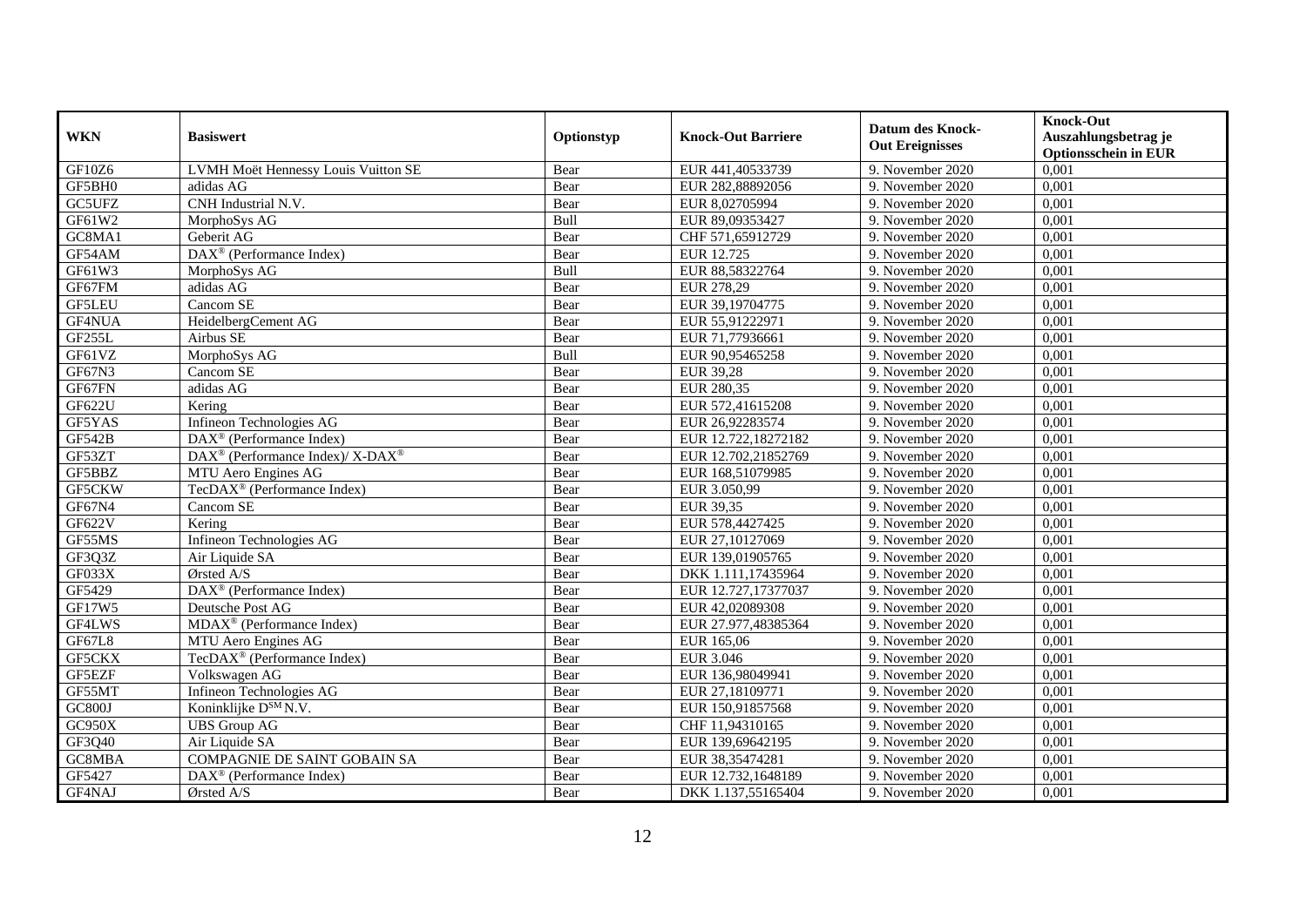| <b>WKN</b>    | <b>Basiswert</b>                        | Optionstyp | <b>Knock-Out Barriere</b> | <b>Datum des Knock-</b><br><b>Out Ereignisses</b> | <b>Knock-Out</b><br>Auszahlungsbetrag je<br><b>Optionsschein in EUR</b> |
|---------------|-----------------------------------------|------------|---------------------------|---------------------------------------------------|-------------------------------------------------------------------------|
| GF4LWT        | $MDAX^{\circledR}$ (Performance Index)  | Bear       | EUR 27.927,61311592       | 9. November 2020                                  | 0,001                                                                   |
| GF67EL        | Infineon Technologies AG                | Bear       | EUR 26,51                 | 9. November 2020                                  | 0,001                                                                   |
| GF4H82        | Deutsche Post AG                        | Bear       | EUR 42,54346932           | 9. November 2020                                  | 0,001                                                                   |
| GF68JY        | TecDAX <sup>®</sup> (Performance Index) | Bear       | <b>EUR 3.025</b>          | 9. November 2020                                  | 0,001                                                                   |
| GB9SAZ        | AEX-Index®                              | Bear       | EUR 580,9790195           | 9. November $2020$                                | 0,001                                                                   |
| GF67JZ        | Airbus SE                               | Bear       | EUR $72,68$               | 9. November 2020                                  | 0,001                                                                   |
| GF5BBY        | MTU Aero Engines AG                     | Bear       | EUR 167,27285098          | 9. November 2020                                  | 0,001                                                                   |
| GF55MU        | Infineon Technologies AG                | Bear       | EUR 27,24096795           | 9. November 2020                                  | 0,001                                                                   |
| GF1ZGN        | <b>RWE AG</b>                           | Bear       | EUR 34,63357489           | 9. November 2020                                  | 0,001                                                                   |
| GF624Y        | <b>NESTE OYJ</b>                        | Bear       | EUR 50,26156421           | 9. November 2020                                  | 0,001                                                                   |
| GF67ND        | HelloFresh SE                           | Bear       | <b>EUR 50,27</b>          | 9. November 2020                                  | 0,001                                                                   |
| GF50KN        | MDAX <sup>®</sup> (Performance Index)   | Bear       | EUR 27.847,27798712       | 9. November 2020                                  | 0,001                                                                   |
| GF68JZ        | TecDAX <sup>®</sup> (Performance Index) | Bear       | <b>EUR 3.020</b>          | 9. November 2020                                  | 0,001                                                                   |
| GF3WJP        | Air Liquide SA                          | Bear       | EUR 140,20056297          | 9. November 2020                                  | 0,001                                                                   |
| GF0B7A        | Siemens Gamesa Renewable Energy, S.A.   | Bear       | EUR 26,94603823           | 9. November 2020                                  | 0,001                                                                   |
| GF67JY        | Airbus SE                               | Bear       | <b>EUR 71,28</b>          | 9. November 2020                                  | 0,001                                                                   |
| GF4NVH        | Merck KGaA                              | Bear       | EUR 138,19747459          | 9. November 2020                                  | 0,001                                                                   |
| GB9SB0        | $AEX-Index^{\circledR}$                 | Bear       | EUR 578,54224115          | 9. November 2020                                  | 0,001                                                                   |
| GF5BDU        | Infineon Technologies AG                | Bear       | EUR 26,7956032            | 9. November 2020                                  | 0,001                                                                   |
| GF06PV        | $\overline{A^{SM}}$ International N.V.  | Bear       | EUR 141,79064034          | 9. November 2020                                  | 0,001                                                                   |
| GF5FGM        | Capgemini SE                            | Bear       | EUR 112,33942743          | 9. November 2020                                  | 0,001                                                                   |
| GF52YW        | Solvay SA                               | Bear       | EUR 78,30032894           | 9. November 2020                                  | 0,001                                                                   |
| GF67GR        | <b>Bayer AG</b>                         | Bull       | EUR 42,81                 | 9. November 2020                                  | 0,001                                                                   |
| GF5V9Y        | Anheuser-Busch InBev N.V.               | Bear       | EUR 48,3530068            | 9. November 2020                                  | 0,001                                                                   |
| GF67L9        | MTU Aero Engines AG                     | Bear       | EUR 166,28                | 9. November 2020                                  | 0,001                                                                   |
| GF5LC6        | Continental AG                          | Bear       | EUR 95,785026             | 9. November 2020                                  | 0,001                                                                   |
| GF68K0        | TecDAX <sup>®</sup> (Performance Index) | Bear       | EUR 3.015                 | 9. November 2020                                  | 0,001                                                                   |
| GF5VC5        | <b>Tesco PLC</b>                        | Bear       | GBP 2,1883753             | 9. November 2020                                  | 0.001                                                                   |
| GF5F6C        | Infineon Technologies AG                | Bear       | EUR 27,07858545           | 9. November 2020                                  | 0,001                                                                   |
| GF06PW        | A <sup>SM</sup> International N.V.      | Bear       | EUR 144,41766835          | 9. November 2020                                  | 0,001                                                                   |
| GF67NS        | Commerzbank AG                          | Bear       | <b>EUR 4,09</b>           | 9. November 2020                                  | 0,001                                                                   |
| GF5BGA        | Bechtle AG                              | Bear       | EUR 164,37955858          | 9. November 2020                                  | 0,001                                                                   |
| GF4RFG        | Deutsche Telekom AG                     | Bear       | EUR 14,48051809           | 9. November 2020                                  | 0,001                                                                   |
| <b>GF5FHB</b> | <b>RELX PLC</b>                         | Bear       | EUR 18,81750259           | 9. November 2020                                  | 0,001                                                                   |
| GF68K1        | TecDAX <sup>®</sup> (Performance Index) | Bear       | EUR 3.010                 | 9. November 2020                                  | 0,001                                                                   |
| GF5V0B        | <b>AIXTRON SE</b>                       | Bear       | EUR 10,33519266           | 9. November 2020                                  | 0,001                                                                   |
| GF5YJA        | Hugo Boss AG                            | Bear       | EUR 21,4133711            | 9. November 2020                                  | 0,001                                                                   |
| GF67NT        | Commerzbank AG                          | Bear       | <b>EUR 4,1</b>            | 9. November 2020                                  | 0,001                                                                   |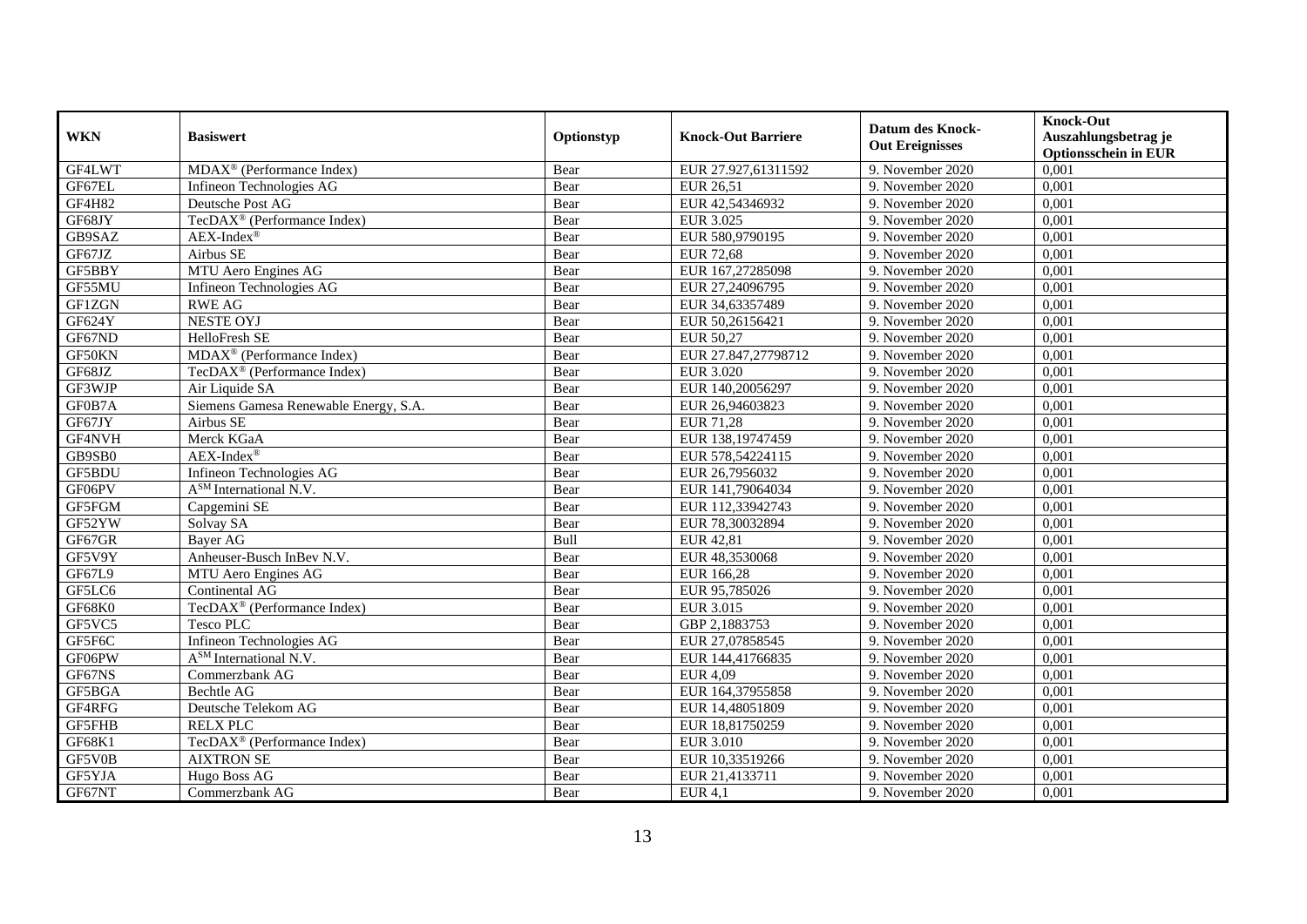| <b>WKN</b>                | <b>Basiswert</b>                                | Optionstyp  | <b>Knock-Out Barriere</b> | <b>Datum des Knock-</b><br><b>Out Ereignisses</b> | <b>Knock-Out</b><br>Auszahlungsbetrag je<br><b>Optionsschein in EUR</b> |
|---------------------------|-------------------------------------------------|-------------|---------------------------|---------------------------------------------------|-------------------------------------------------------------------------|
| GF5B3G                    | Total S.A.                                      | Bear        | EUR 28,11341974           | 9. November 2020                                  | 0,001                                                                   |
| GF5RTG                    | Puma SE                                         | Bear        | EUR 81,77110138           | 9. November 2020                                  | 0,001                                                                   |
| GC99B5                    | Schneider Electric SE                           | Bear        | EUR 115,41762539          | 9. November 2020                                  | 0,001                                                                   |
| GF4KRQ                    | ASML Holding N.V.                               | Bear        | EUR 345,46583213          | 9. November 2020                                  | 0,001                                                                   |
| GF546U                    | MDAX <sup>®</sup> (Performance Index)           | Bear        | EUR 27.700,31938263       | 9. November 2020                                  | 0,001                                                                   |
| $G C 9$ $\overline{G MP}$ | $AEX-Index^{\circledR}$                         | Bear        | EUR 574,71653958          | 9. November 2020                                  | 0,001                                                                   |
| GF68K2                    | TecDAX <sup>®</sup> (Performance Index)         | Bear        | <b>EUR 3.005</b>          | 9. November 2020                                  | 0,001                                                                   |
| GF5F5G                    | Puma SE                                         | Bear        | EUR 80,98908393           | 9. November 2020                                  | 0,001                                                                   |
| <b>GF546V</b>             | MDAX <sup>®</sup> (Performance Index)           | Bear        | EUR 27.650,40889725       | 9. November 2020                                  | 0,001                                                                   |
| GF5V4E                    | Continental AG                                  | Bear        | EUR 95,09311085           | 9. November 2020                                  | 0,001                                                                   |
| GF2U4U                    | ArcelorMittal S.A.                              | Bear        | EUR 13,05040996           | 9. November 2020                                  | 0,001                                                                   |
| GF5CKY                    | TecDAX <sup>®</sup> (Performance Index)         | Bear        | <b>EUR 3.041</b>          | 9. November 2020                                  | 0,001                                                                   |
| <b>GF1LTN</b>             | Nordex SE                                       | Bear        | EUR 13,82097592           | 9. November 2020                                  | 0,001                                                                   |
| GF68JP                    | EURO STOXX 50 <sup>®</sup> Index (Price EUR)    | Bear        | EUR 3.210                 | 9. November 2020                                  | 0,001                                                                   |
| GF5F5H                    | Puma SE                                         | Bear        | EUR 81,16874914           | 9. November 2020                                  | 0,001                                                                   |
| <b>GF546T</b>             | MDAX <sup>®</sup> (Performance Index)           | Bear        | EUR 27.750,22986801       | 9. November 2020                                  | 0,001                                                                   |
| GF677T                    | <b>SAP SE</b>                                   | Bear        | <b>EUR 98,5</b>           | 9. November 2020                                  | 0,001                                                                   |
| GF68JW                    | TecDAX <sup>®</sup> (Performance Index)         | Bear        | <b>EUR 3.035</b>          | 9. November 2020                                  | 0,001                                                                   |
| GF68A3                    | $AEX-Index^{\circledR}$                         | Bear        | <b>EUR 570</b>            | 9. November 2020                                  | 0,001                                                                   |
| GF67GQ                    | Bayer AG                                        | Bull        | <b>EUR 43</b>             | 9. November 2020                                  | 0,001                                                                   |
| GF4ZSZ                    | ArcelorMittal S.A.                              | Bear        | EUR 12,88197709           | 9. November 2020                                  | 0,001                                                                   |
| GF68JQ                    | EURO STOXX 50 <sup>®</sup> Index (Price EUR)    | Bear        | <b>EUR 3.205</b>          | 9. November 2020                                  | 0,001                                                                   |
| GF68B1                    | CAC 40 <sup>®</sup> Index                       | Bear        | <b>EUR 5.000</b>          | 9. November 2020                                  | 0,001                                                                   |
| GF65XR                    | MDAX <sup>®</sup> (Performance Index)           | Bear        | EUR 27.591,743            | 9. November 2020                                  | 0,001                                                                   |
| GF5YK2                    | Continental AG                                  | Bear        | EUR 96,19204515           | 9. November 2020                                  | 0,001                                                                   |
| <b>GF677U</b>             | <b>SAP SE</b>                                   | Bear        | EUR 98,83                 | 9. November 2020                                  | 0,001                                                                   |
| GF4Y12                    | EURO STOXX 50 <sup>®</sup> Index (Price EUR)    | Bear        | EUR 3.261,45621185        | 9. November 2020                                  | 0,001                                                                   |
| GC9KLP                    | Sika AG                                         | Bear        | CHF 246,58304227          | 9. November 2020                                  | 0,001                                                                   |
| GF68JX                    | TecDAX <sup>®</sup> (Performance Index)         | Bear        | EUR 3.030                 | 9. November 2020                                  | 0,001                                                                   |
| GF2PF0                    | $CAC 40$ <sup>®</sup> Index                     | Bear        | EUR 5.040.66              | 9. November 2020                                  | 0.001                                                                   |
| GF68JT                    | EURO STOXX 50 <sup>®</sup> Index (Price EUR)    | Bear        | <b>EUR 3.190</b>          | 9. November 2020                                  | 0,001                                                                   |
| GF68JV                    | EURO STOXX <sup>®</sup> Banks (Price EUR) Index | <b>Bull</b> | <b>EUR 57,5</b>           | 9. November 2020                                  | 0,001                                                                   |
| GF68B2                    | CAC 40 <sup>®</sup> Index                       | Bear        | <b>EUR 4.975</b>          | 9. November 2020                                  | 0,001                                                                   |
| GF68GZ                    | MDAX <sup>®</sup> (Performance Index)           | Bear        | EUR 27.450                | 9. November 2020                                  | 0,001                                                                   |
| GF677S                    | <b>SAPSE</b>                                    | Bear        | <b>EUR 98,1</b>           | 9. November 2020                                  | 0,001                                                                   |
| GC3T06                    | Julius Baer Group Ltd                           | Bear        | CHF 45,57150957           | 9. November 2020                                  | 0,001                                                                   |
| GF50MB                    | EURO STOXX 50 <sup>®</sup> Index (Price EUR)    | Bear        | EUR 3.251,80016974        | 9. November 2020                                  | 0,001                                                                   |
| GF5F3Z                    | Nordex SE                                       | Bear        | EUR 13,28414653           | 9. November 2020                                  | 0,001                                                                   |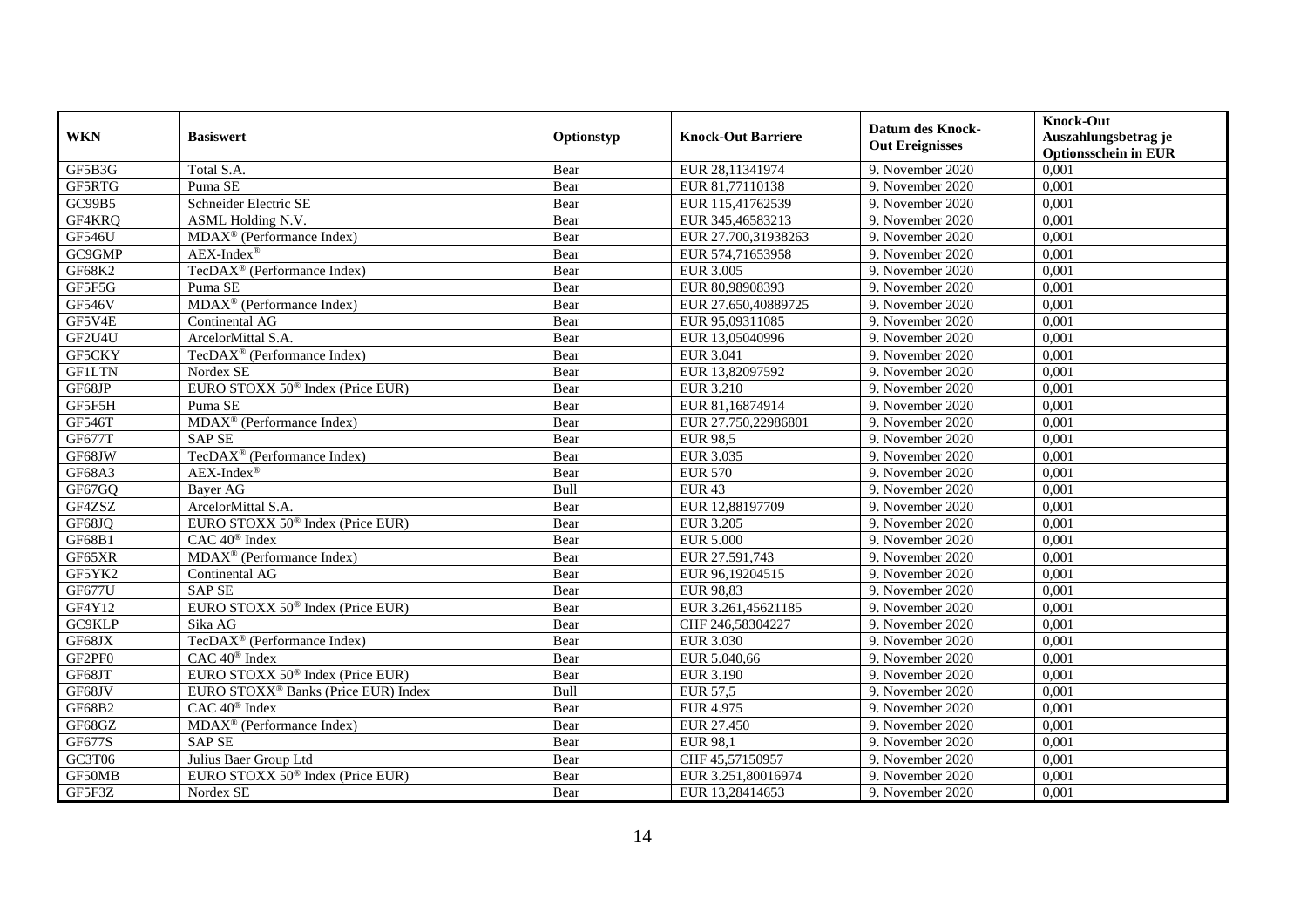|               | <b>Basiswert</b>                                           | Optionstyp | <b>Knock-Out Barriere</b> | <b>Datum des Knock-</b> | <b>Knock-Out</b>            |
|---------------|------------------------------------------------------------|------------|---------------------------|-------------------------|-----------------------------|
| <b>WKN</b>    |                                                            |            |                           | <b>Out Ereignisses</b>  | Auszahlungsbetrag je        |
|               |                                                            |            |                           |                         | <b>Optionsschein in EUR</b> |
| GF6233        | Bechtle AG                                                 | Bear       | EUR 161,81544591          | 9. November 2020        | 0,001                       |
| GF68JN        | EURO STOXX 50 <sup>®</sup> Index (Price EUR)               | Bear       | EUR 3.215                 | 9. November 2020        | 0,001                       |
| GF5B1L        | Siemens AG                                                 | Bear       | EUR 110,71655727          | 9. November 2020        | 0,001                       |
| GF68H0        | $\overline{\text{MD}}$ AX <sup>®</sup> (Performance Index) | Bear       | EUR 27.400                | 9. November 2020        | 0.001                       |
| <b>GF677W</b> | <b>SAPSE</b>                                               | Bear       | <b>EUR 99,66</b>          | 9. November 2020        | 0,001                       |
| GF50MC        | EURO STOXX 50 <sup>®</sup> Index (Price EUR)               | Bear       | EUR 3.246,80961814        | 9. November 2020        | 0,001                       |
| GF68JR        | EURO STOXX 50 <sup>®</sup> Index (Price EUR)               | Bear       | <b>EUR 3.200</b>          | 9. November 2020        | 0,001                       |
| GC8M91        | STMicroelectronics N.V.                                    | Bear       | EUR 30,02360965           | 9. November 2020        | 0,001                       |
| GF67HA        | Siemens AG                                                 | Bear       | EUR 110,3                 | 9. November 2020        | 0,001                       |
| GF68B3        | CAC 40 <sup>®</sup> Index                                  | Bear       | <b>EUR 4.950</b>          | 9. November 2020        | 0,001                       |
| GF5476        | EURO STOXX 50 <sup>®</sup> Index (Price EUR)               | Bear       | EUR 3.232,22591062        | 9. November 2020        | 0,001                       |
| GF68JS        | EURO STOXX $50^{\circ}$ Index (Price EUR)                  | Bear       | <b>EUR 3.195</b>          | 9. November 2020        | 0,001                       |
| GF68GY        | $MDAX^{\circledR}$ (Performance Index)                     | Bear       | <b>EUR 27.500</b>         | 9. November 2020        | 0,001                       |
| GF67HB        | Siemens AG                                                 | Bear       | EUR 111,12                | 9. November 2020        | 0,001                       |
| GF5NP0        | Symrise AG                                                 | Bear       | EUR 112,56088357          | 9. November 2020        | 0,001                       |
| GF5V8P        | <b>BASFSE</b>                                              | Bear       | EUR 51,54486438           | 9. November 2020        | 0,001                       |
| GF5477        | EURO STOXX 50 <sup>®</sup> Index (Price EUR)               | Bear       | EUR 3.227,2348621         | 9. November 2020        | 0,001                       |
| <b>GF68H1</b> | $MDAX^{\circledR}$ (Performance Index)                     | Bear       | EUR 27.350                | 9. November 2020        | 0,001                       |
| GF50MD        | EURO STOXX 50 <sup>®</sup> Index (Price EUR)               | Bear       | EUR 3.241,81906654        | 9. November 2020        | 0,001                       |
| GF4H96        | Deutsche Bank AG                                           | Bear       | EUR 8,74330145            | 9. November 2020        | 0,001                       |
| GF67LW        | <b>BASF SE</b>                                             | Bear       | EUR 50,91                 | 9. November 2020        | 0,001                       |
| GF5YCD        | <b>BASFSE</b>                                              | Bear       | EUR 51,26088226           | 9. November 2020        | 0,001                       |
| GF5JMK        | <b>BASFSE</b>                                              | Bear       | EUR 51,08619721           | 9. November 2020        | 0,001                       |
| GF67LK        | Deutsche Bank AG                                           | Bear       | <b>EUR 8,62</b>           | 9. November 2020        | 0,001                       |
| <b>GF67E1</b> | Delivery Hero AG                                           | Bear       | EUR 114.75                | 9. November 2020        | 0,001                       |
| GF5YA6        | Deutsche Bank AG                                           | Bear       | EUR 8,6932491             | 9. November 2020        | 0,001                       |
| GF67DZ        | Delivery Hero AG                                           | Bear       | EUR 113,35                | 9. November 2020        | 0,001                       |
| <b>GF677V</b> | <b>SAP SE</b>                                              | Bear       | EUR 99,31                 | 9. November 2020        | 0,001                       |
| GF67E0        | Delivery Hero AG                                           | Bear       | EUR 114,19                | 9. November 2020        | 0,001                       |
| <b>GF547V</b> | TecDAX <sup>®</sup> (Performance Index)                    | Bear       | EUR 3.074,44              | 9. November 2020        | 0,001                       |
| GF5425        | $\text{DAX}^{\otimes}$ (Performance Index)                 | Bear       | EUR 12.737,15586743       | 9. November 2020        | 0,001                       |
| GF67GZ        | <b>Baver AG</b>                                            | Bear       | <b>EUR 44,41</b>          | 9. November 2020        | 0,001                       |
| <b>GFOWJV</b> | Delivery Hero AG                                           | Bear       | EUR 116,26729692          | 9. November 2020        | 0,001                       |
| GF67NU        | Commerzbank AG                                             | Bear       | <b>EUR 4,16</b>           | 9. November 2020        | 0,001                       |
| GF67GY        | Bayer AG                                                   | Bear       | <b>EUR 44,08</b>          | 9. November 2020        | 0,001                       |
| GF2EAV        | Terna Group                                                | Bear       | EUR 6,1916534             | 9. November 2020        | 0,001                       |
| GC8M99        | ASML Holding N.V.                                          | Bear       | EUR 349,87124415          | 9. November 2020        | 0,001                       |
| GF677X        | <b>SAP SE</b>                                              | Bear       | EUR 100,12                | 9. November 2020        | 0,001                       |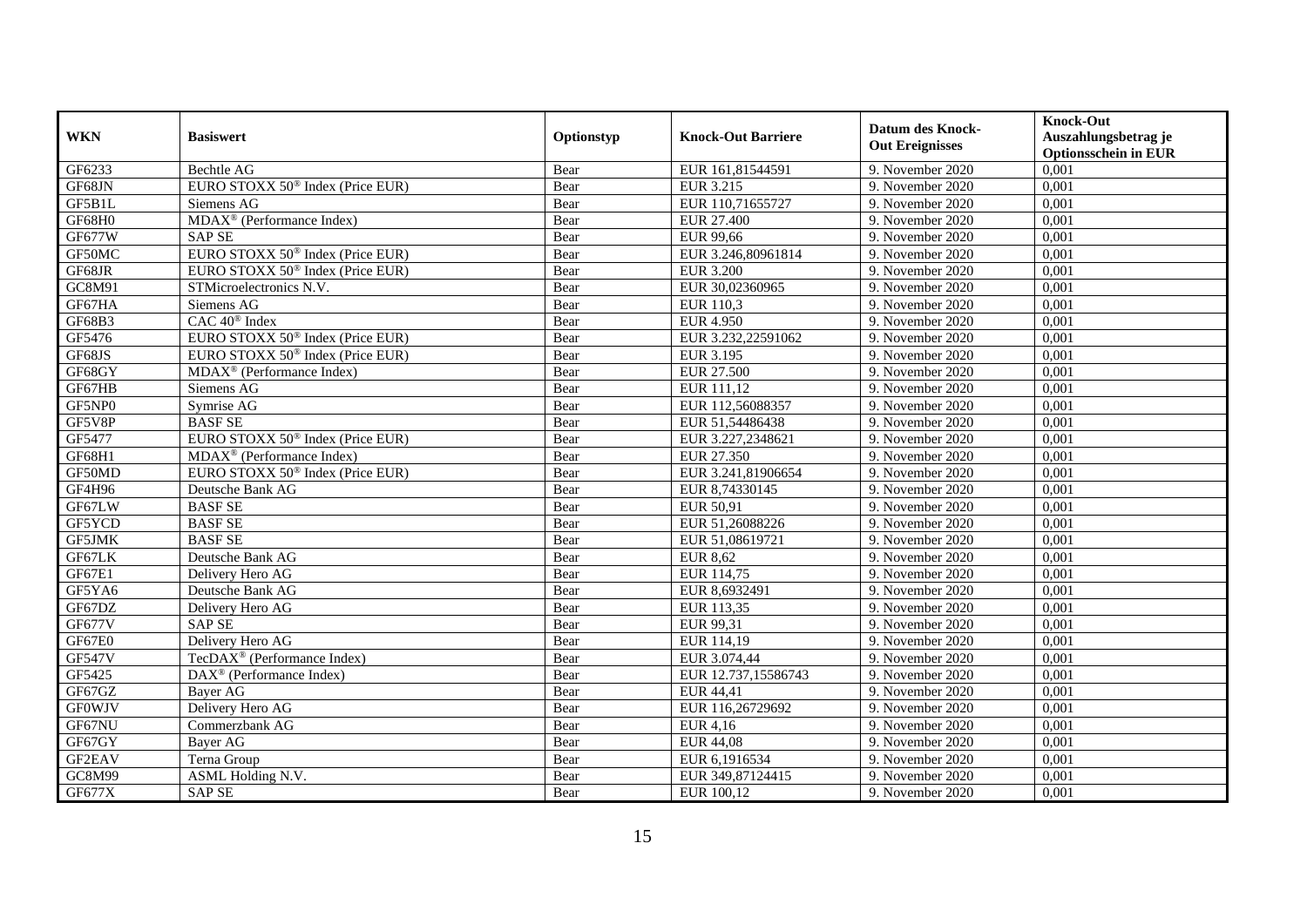| <b>WKN</b>    | <b>Basiswert</b>                                              | Optionstyp | <b>Knock-Out Barriere</b> | <b>Datum des Knock-</b><br><b>Out Ereignisses</b> | <b>Knock-Out</b><br>Auszahlungsbetrag je<br><b>Optionsschein in EUR</b> |
|---------------|---------------------------------------------------------------|------------|---------------------------|---------------------------------------------------|-------------------------------------------------------------------------|
| GF5FA1        | Deutsche Börse AG                                             | Bear       | EUR 136,61666713          | 9. November 2020                                  | 0,001                                                                   |
| GF67E2        | Delivery Hero AG                                              | Bear       | EUR 115,95                | 9. November 2020                                  | 0,001                                                                   |
| GF67ML        | <b>RWE AG</b>                                                 | Bear       | EUR 34,75                 | 9. November 2020                                  | 0,001                                                                   |
| GF5F7C        | Adecco Group AG                                               | Bear       | CHF 49,57233268           | 9. November 2020                                  | 0,001                                                                   |
| GF61VW        | ThyssenKrupp AG                                               | Bear       | EUR 4,42749511            | 9. November 2020                                  | 0,001                                                                   |
| GF61VV        | ThyssenKrupp AG                                               | Bear       | EUR 4,34754034            | 9. November 2020                                  | 0,001                                                                   |
| GF5YLG        | Compass Group Plc                                             | Bear       | GBP 11,57525222           | 9. November 2020                                  | 0,001                                                                   |
| <b>GF2V80</b> | $\text{DAX}^{\otimes}$ (Performance Index)                    | Bear       | EUR 13.125,79836803       | 9. November 2020                                  | 0,001                                                                   |
| GF50B1        | $DAX^{\circledast}$ (Performance Index)/ X-DAX <sup>®</sup>   | Bear       | EUR 12.905,56646495       | 9. November 2020                                  | 0,001                                                                   |
| GF2V7Y        | DAX <sup>®</sup> (Performance Index)                          | Bear       | EUR 13.130,77403079       | 9. November 2020                                  | 0,001                                                                   |
| GF50B2        | DAX <sup>®</sup> (Performance Index)/ X-DAX <sup>®</sup>      | Bear       | EUR 12.900,57591335       | 9. November 2020                                  | 0,001                                                                   |
| GF4PDH        | DAX <sup>®</sup> (Performance Index)/ X-DAX <sup>®</sup>      | Bear       | EUR 13.077,40976964       | 9. November 2020                                  | 0,001                                                                   |
| GB9SHV        | $MDAX^{\circledcirc}$ (Performance Index)                     | Bear       | EUR 28.315,36303222       | 9. November 2020                                  | 0,001                                                                   |
| GF4PDJ        | DAX <sup>®</sup> (Performance Index)/ X-DAX <sup>®</sup>      | Bear       | EUR 13.072,42219917       | 9. November 2020                                  | 0,001                                                                   |
| GF4XRZ        | DAX <sup>®</sup> (Performance Index)/ X-DAX <sup>®</sup>      | Bear       | EUR 12.949,19162264       | 9. November 2020                                  | 0,001                                                                   |
| GB9SHW        | MDAX <sup>®</sup> (Performance Index)                         | Bear       | EUR 28.266,62746758       | 9. November 2020                                  | 0,001                                                                   |
| GF4XS0        | DAX <sup>®</sup> (Performance Index)/ X-DAX <sup>®</sup>      | Bear       | EUR 12.944,20156808       | 9. November 2020                                  | 0,001                                                                   |
| GB9SHX        | $MDAX^{\circledR}$ (Performance Index)                        | Bear       | EUR 28.217,89190298       | 9. November 2020                                  | 0,001                                                                   |
| GF50BK        | DAX <sup>®</sup> (Performance Index)/ X-DAX <sup>®</sup>      | Bear       | EUR 12.815,73653595       | 9. November 2020                                  | 0,001                                                                   |
| GF2V82        | $\text{DAX}^{\otimes}$ (Performance Index)                    | Bear       | EUR 13.120,82270528       | 9. November 2020                                  | 0,001                                                                   |
| GB9SHY        | $MDAX^{\circledR}$ (Performance Index)                        | Bear       | EUR 28.169,15633839       | 9. November 2020                                  | 0,001                                                                   |
| GF53Z6        | DAX <sup>®</sup> (Performance Index)/ X-DAX <sup>®</sup>      | Bear       | EUR 12.807,03054697       | 9. November 2020                                  | 0,001                                                                   |
| GC9GVT        | EURO STOXX 50 <sup>®</sup> Index (Price EUR)                  | Bear       | EUR 3.372,66998143        | 9. November 2020                                  | 0,001                                                                   |
| <b>GF2V84</b> | $\text{DAX}^{\otimes}$ (Performance Index)                    | Bear       | EUR 13.115,84704253       | 9. November 2020                                  | 0,001                                                                   |
| GF53Z7        | DAX <sup>®</sup> (Performance Index)/ X-DAX <sup>®</sup>      | Bear       | EUR 12.802,03949843       | 9. November 2020                                  | 0,001                                                                   |
| GC9GVU        | EURO STOXX $50^{\circ}$ Index (Price EUR)                     | Bear       | EUR 3.367,7239386         | 9. November 2020                                  | 0,001                                                                   |
| GB9SHZ        | MDAX <sup>®</sup> (Performance Index)                         | Bear       | EUR 28.120,4207738        | 9. November 2020                                  | 0,001                                                                   |
| GF49S3        | $\overline{\text{DAX}^{\textcircled{0}}}$ (Performance Index) | Bear       | EUR 13.124,42995592       | 9. November 2020                                  | 0,001                                                                   |
| <b>GF547U</b> | TecDAX <sup>®</sup> (Performance Index)                       | Bear       | EUR 3.079,43              | 9. November 2020                                  | 0,001                                                                   |
| GF4PDK        | DAX <sup>®</sup> (Performance Index)/ X-DAX <sup>®</sup>      | Bear       | EUR 13.067,4346287        | 9. November 2020                                  | 0.001                                                                   |
| GF49S5        | DAX <sup>®</sup> (Performance Index)                          | Bear       | EUR 13.119,44536421       | 9. November 2020                                  | 0,001                                                                   |
| GB9SAU        | AEX-Index®                                                    | Bear       | EUR 593,16291068          | 9. November 2020                                  | 0,001                                                                   |
| GF4PDL        | DAX <sup>®</sup> (Performance Index)/ X-DAX <sup>®</sup>      | Bear       | EUR 13.062,44705822       | 9. November 2020                                  | 0,001                                                                   |
| GF4LTB        | DAX <sup>®</sup> (Performance Index)                          | Bear       | EUR 13.096,05572182       | 9. November 2020                                  | 0,001                                                                   |
| GB9SAY        | $AEX-Index^{\circledR}$                                       | Bear       | EUR 583,41579776          | 9. November 2020                                  | 0,001                                                                   |
| GF4GBL        | $\text{DAX}^{\otimes}$ (Performance Index)                    | Bear       | EUR 13.104,72477815       | 9. November 2020                                  | 0,001                                                                   |
| GF4XS1        | $DAX^{\circledast}$ (Performance Index)/ X-DAX <sup>®</sup>   | Bear       | EUR 12.939,2115135        | 9. November 2020                                  | 0,001                                                                   |
| GF4LTK        | $\overline{\text{DAX}^{\otimes}}$ (Performance Index)         | Bear       | EUR 13.076,10742669       | 9. November 2020                                  | 0,001                                                                   |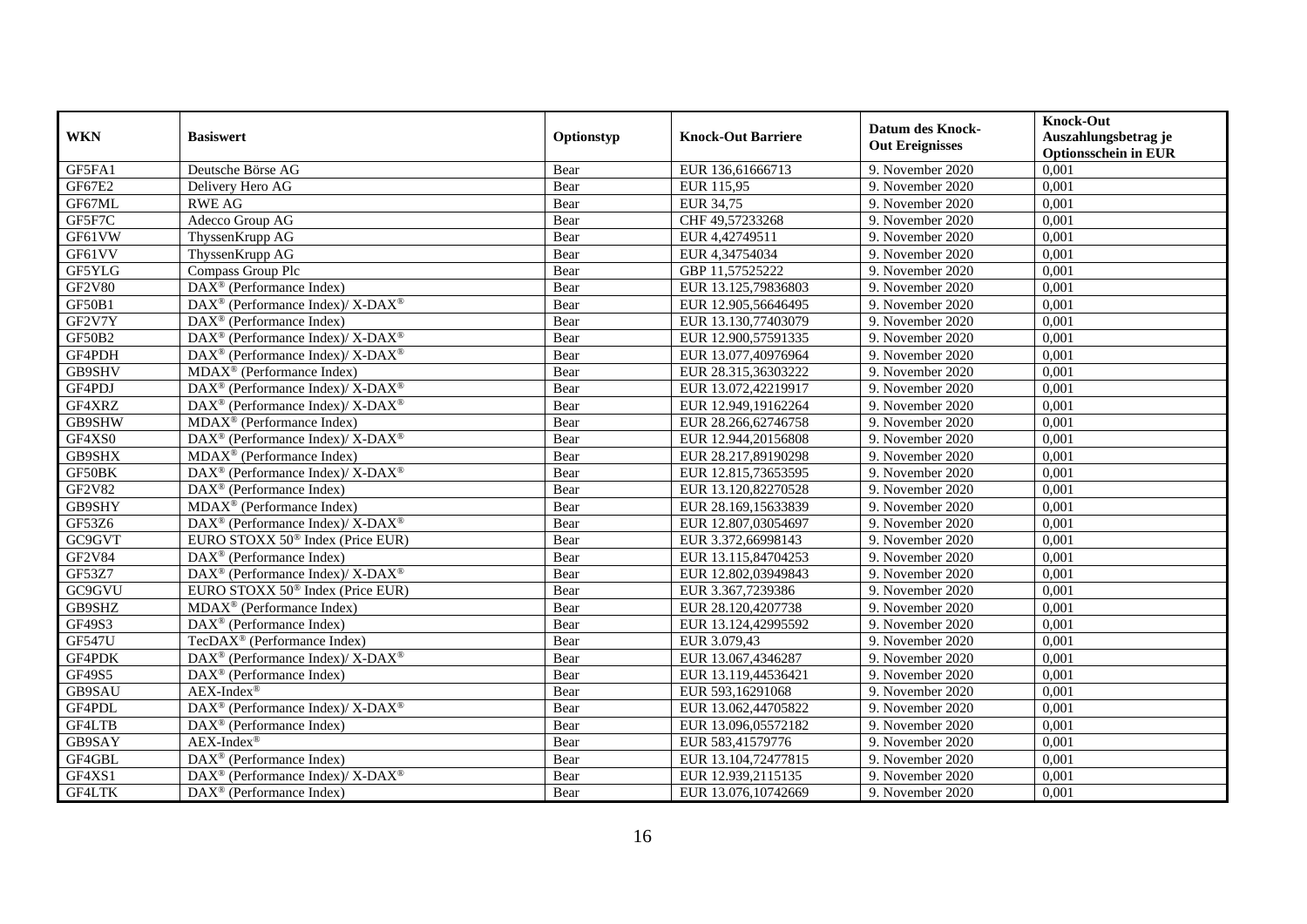|               | <b>Basiswert</b>                                             | Optionstyp | <b>Knock-Out Barriere</b> | <b>Datum des Knock-</b><br><b>Out Ereignisses</b> | <b>Knock-Out</b>                     |
|---------------|--------------------------------------------------------------|------------|---------------------------|---------------------------------------------------|--------------------------------------|
| <b>WKN</b>    |                                                              |            |                           |                                                   | Auszahlungsbetrag je                 |
| GF4XS2        |                                                              |            |                           |                                                   | <b>Optionsschein in EUR</b><br>0,001 |
|               | DAX <sup>®</sup> (Performance Index)/ X-DAX <sup>®</sup>     | Bear       | EUR 12.934,22145892       | 9. November 2020                                  |                                      |
| <b>CH0SFU</b> | CAC 40 <sup>®</sup> Index                                    | Bear       | EUR 5.128,5               | 9. November 2020                                  | 0,001                                |
| GC9GVP        | EURO STOXX 50 <sup>®</sup> Index (Price EUR)                 | Bear       | EUR 3.392,45415266        | 9. November 2020                                  | 0,001                                |
| GF4GBJ        | $\text{DAX}^{\circledR}$ (Performance Index)                 | Bear       | EUR 13.109,71135535       | 9. November 2020                                  | 0.001                                |
| <b>GF53Z8</b> | DAX <sup>®</sup> (Performance Index)/ X-DAX <sup>®</sup>     | Bear       | EUR 12.797,04844988       | 9. November 2020                                  | 0,001                                |
| <b>CH0PVN</b> | $CAC 40$ <sup>®</sup> Index                                  | Bear       | EUR 5.200,11              | 9. November 2020                                  | 0,001                                |
| GF4LTH        | DAX <sup>®</sup> (Performance Index)                         | Bear       | EUR 13.081,09450048       | 9. November 2020                                  | 0,001                                |
| GC9GVQ        | EURO STOXX 50 <sup>®</sup> Index (Price EUR)                 | Bear       | EUR 3.387,5081099         | 9. November 2020                                  | 0,001                                |
| GF53Z9        | DAX <sup>®</sup> (Performance Index)/ X-DAX <sup>®</sup>     | Bear       | EUR 12.792,05740135       | 9. November 2020                                  | 0,001                                |
| GF4LTD        | $\text{DAX}^{\otimes}$ (Performance Index)                   | Bear       | EUR 13.091,06864803       | 9. November 2020                                  | 0,001                                |
| <b>CH0PVP</b> | $CAC 40^{\circledast}$ Index                                 | Bear       | EUR 5.175,69              | 9. November 2020                                  | 0,001                                |
| GF4PDM        | DAX <sup>®</sup> (Performance Index)/ X-DAX <sup>®</sup>     | Bear       | EUR 13.057,45948775       | 9. November 2020                                  | 0,001                                |
| GF4XV2        | DAX <sup>®</sup> (Performance Index)                         | Bear       | EUR 13.098,8932599        | 9. November 2020                                  | 0,001                                |
| GB9SAW        | $AEX-Index^{\circledR}$                                      | Bear       | EUR 588,28935421          | 9. November 2020                                  | 0,001                                |
| GF4PDN        | DAX <sup>®</sup> (Performance Index)/X-DAX <sup>®</sup>      | Bear       | EUR 13.052,47191729       | 9. November 2020                                  | 0,001                                |
| GF4XWS        | DAX <sup>®</sup> (Performance Index)                         | Bear       | EUR 12.954,18167724       | 9. November 2020                                  | 0,001                                |
| G C 9 G V R   | EURO STOXX 50 <sup>®</sup> Index (Price EUR)                 | Bear       | EUR 3.382,56206705        | 9. November 2020                                  | 0,001                                |
| GF4S9B        | $DAX^{\circledcirc}$ (Performance Index)/ X-DAX <sup>®</sup> | Bear       | EUR 13.023,84319534       | 9. November 2020                                  | 0,001                                |
| GF2CJH        | EURO STOXX 50 <sup>®</sup> Index (Price EUR)                 | Bear       | EUR 3.332,97941785        | 9. November 2020                                  | 0,001                                |
| GF50H5        | $\text{DAX}^{\otimes}$ (Performance Index)                   | Bear       | EUR 12.770,82157149       | 9. November 2020                                  | 0,001                                |
| GB9SAX        | AEX-Index®                                                   | Bear       | EUR 585,85257602          | 9. November 2020                                  | 0,001                                |
| GF4LWR        | MDAX <sup>®</sup> (Performance Index)                        | Bear       | EUR 28.027,35459134       | 9. November 2020                                  | 0,001                                |
| GC9GVS        | EURO STOXX 50 <sup>®</sup> Index (Price EUR)                 | Bear       | EUR 3.377,61602428        | 9. November 2020                                  | 0,001                                |
| GF2CJJ        | EURO STOXX 50 <sup>®</sup> Index (Price EUR)                 | Bear       | EUR 3.328,01068805        | 9. November 2020                                  | 0,001                                |
| GF4GBN        | $\text{DAX}^{\circledR}$ (Performance Index)                 | Bear       | EUR 13.099,73820098       | 9. November 2020                                  | 0.001                                |
| GF4XS3        | DAX <sup>®</sup> (Performance Index)/ X-DAX <sup>®</sup>     | Bear       | EUR 12.929,23140435       | 9. November 2020                                  | 0,001                                |
| GB9SAV        | $AEX-Index^{\circledR}$                                      | Bear       | EUR 590,7261324           | 9. November 2020                                  | 0,001                                |
| GF20LY        | EURO STOXX 50 <sup>®</sup> Index (Price EUR)                 | Bear       | EUR 3.361,78589005        | 9. November 2020                                  | 0,001                                |
| GF4LTM        | $DAX^{\otimes}$ (Performance Index)                          | Bear       | EUR 13.071,12035295       | 9. November 2020                                  | 0,001                                |
| GF4XS4        | DAX <sup>®</sup> (Performance Index)/ X-DAX <sup>®</sup>     | Bear       | EUR 12.924,24134978       | 9. November 2020                                  | 0,001                                |
| <b>CHOPVL</b> | $CAC 40^{\circledast}$ Index                                 | Bear       | EUR 5.248,97              | 9. November 2020                                  | 0,001                                |
| GF20LZ        | EURO STOXX 50 <sup>®</sup> Index (Price EUR)                 | Bear       | EUR 3.356,81864394        | 9. November 2020                                  | 0,001                                |
| GF4XVA        | $\overline{\text{DAX}^{\otimes}}$ (Performance Index)        | Bear       | EUR 13.078,93304159       | 9. November 2020                                  | 0,001                                |
| GF2GNM        | EURO STOXX <sup>®</sup> Banks (Price EUR) Index              | Bear       | EUR 62,15244273           | 9. November 2020                                  | 0,001                                |
| GF53ZA        | DAX <sup>®</sup> (Performance Index)/ X-DAX <sup>®</sup>     | Bear       | EUR 12.787,06635279       | 9. November 2020                                  | 0,001                                |
| GF2PNE        | EURO STOXX $50^{\circ}$ Index (Price EUR)                    | Bear       | EUR 3.316,41205882        | 9. November 2020                                  | 0,001                                |
| GF4XX0        | $\overline{\text{DAX}}^{\textcirc}$ (Performance Index)      | Bear       | EUR 12.934,22145892       | 9. November 2020                                  | 0,001                                |
| <b>CH0PVM</b> | CAC 40 <sup>®</sup> Index                                    | Bear       | EUR 5.224,48              | 9. November 2020                                  | 0,001                                |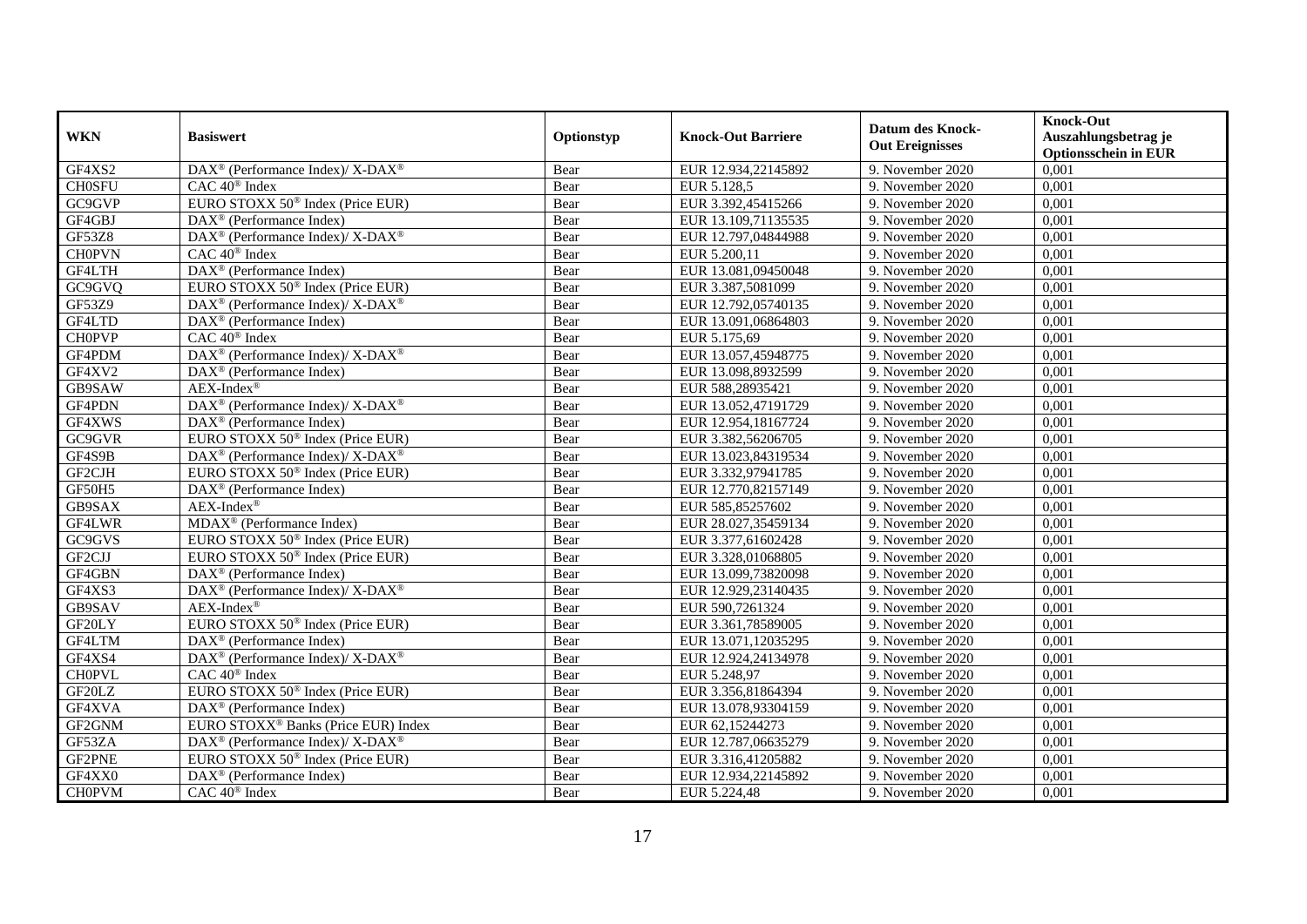| <b>WKN</b>          | <b>Basiswert</b>                                                          | Optionstyp | <b>Knock-Out Barriere</b> | <b>Datum des Knock-</b><br><b>Out Ereignisses</b> | <b>Knock-Out</b><br>Auszahlungsbetrag je<br><b>Optionsschein in EUR</b> |
|---------------------|---------------------------------------------------------------------------|------------|---------------------------|---------------------------------------------------|-------------------------------------------------------------------------|
| GF53ZB              | DAX <sup>®</sup> (Performance Index)/ X-DAX <sup>®</sup>                  | Bear       | EUR 12.782,07530429       | 9. November 2020                                  | 0,001                                                                   |
| GF2S35              | EURO STOXX 50 <sup>®</sup> Index (Price EUR)                              | Bear       | EUR 3.306,79456953        | 9. November 2020                                  | 0,001                                                                   |
| GF4XXN              | $\text{DAX}^{\otimes}$ (Performance Index)                                | Bear       | EUR 12.879,33085859       | 9. November 2020                                  | 0,001                                                                   |
| GF <sub>20</sub> CJ | CAC 40 <sup>®</sup> Index                                                 | Bear       | EUR 5.081,12              | 9. November 2020                                  | 0,001                                                                   |
| GF50B5              | DAX <sup>®</sup> (Performance Index)/ X-DAX <sup>®</sup>                  | Bear       | EUR 12.885,60425854       | 9. November 2020                                  | 0,001                                                                   |
| GF2CJE              | EURO STOXX 50 <sup>®</sup> Index (Price EUR)                              | Bear       | EUR 3.347,88560717        | 9. November 2020                                  | 0,001                                                                   |
| GF50HD              | $\overline{\text{DAX}}^{\textcirc}$ (Performance Index)                   | Bear       | EUR 12.750,85936502       | 9. November 2020                                  | 0,001                                                                   |
| GF50B6              | $DAX^{\circledast}$ (Performance Index)/ $\overline{X-DAX^{\circledast}}$ | Bear       | EUR 12.880,61370691       | 9. November 2020                                  | 0,001                                                                   |
| GF4PHS              | $DAX^{\otimes}$ (Performance Index)                                       | Bear       | EUR 13.022,54649448       | 9. November 2020                                  | 0,001                                                                   |
| GF2CJF              | EURO STOXX 50 <sup>®</sup> Index (Price EUR)                              | Bear       | EUR 3.342,91687741        | 9. November 2020                                  | 0,001                                                                   |
| GF4PDR              | DAX <sup>®</sup> (Performance Index)/ X-DAX <sup>®</sup>                  | Bear       | EUR 13.037,5092059        | 9. November 2020                                  | 0,001                                                                   |
| GF4XUS              | DAX <sup>®</sup> (Performance Index)                                      | Bear       | EUR 13.123,84353279       | 9. November 2020                                  | 0,001                                                                   |
| GF2CJG              | EURO STOXX 50 <sup>®</sup> Index (Price EUR)                              | Bear       | EUR 3.337,94814764        | 9. November 2020                                  | 0,001                                                                   |
| GF4PDS              | DAX <sup>®</sup> (Performance Index)/ X-DAX <sup>®</sup>                  | Bear       | EUR 13.032,52163543       | 9. November 2020                                  | 0,001                                                                   |
| GF4XVU              | DAX <sup>®</sup> (Performance Index)                                      | Bear       | EUR 13.034,02255042       | 9. November 2020                                  | 0,001                                                                   |
| GF4LZ4              | EURO STOXX 50 <sup>®</sup> Index (Price EUR)                              | Bear       | EUR 3.289,4292083         | 9. November 2020                                  | 0,001                                                                   |
| GF4S9E              | DAX <sup>®</sup> (Performance Index)/ X-DAX <sup>®</sup>                  | Bear       | EUR 13.008,87899406       | 9. November 2020                                  | 0,001                                                                   |
| GF4XWG              | DAX <sup>®</sup> (Performance Index)                                      | Bear       | EUR 12.979,13195009       | 9. November 2020                                  | 0,001                                                                   |
| GF4LZ5              | EURO STOXX 50 <sup>®</sup> Index (Price EUR)                              | Bear       | EUR 3.284,44213451        | 9. November 2020                                  | 0,001                                                                   |
| GF4S9F              | DAX <sup>®</sup> (Performance Index)/ X-DAX <sup>®</sup>                  | Bear       | EUR 13.003,89092695       | 9. November 2020                                  | 0,001                                                                   |
| GF4XY6              | DAX <sup>®</sup> (Performance Index)                                      | Bear       | EUR 12.834,42036741       | 9. November 2020                                  | 0,001                                                                   |
| GF2ZAV              | EURO STOXX $50^{\circ}$ Index (Price EUR)                                 | Bear       | EUR 3.298,58595294        | 9. November 2020                                  | 0,001                                                                   |
| GF53ZE              | DAX <sup>®</sup> (Performance Index)/ X-DAX <sup>®</sup>                  | Bear       | EUR 12.767,10215867       | 9. November 2020                                  | 0,001                                                                   |
| GF50GV              | $\text{DAX}^{\otimes}$ (Performance Index)                                | Bear       | EUR 12.795,77432952       | 9. November 2020                                  | 0,001                                                                   |
| GF4Y11              | EURO STOXX 50 <sup>®</sup> Index (Price EUR)                              | Bear       | EUR 3.266,44626641        | 9. November 2020                                  | 0,001                                                                   |
| GF53ZF              | DAX <sup>®</sup> (Performance Index)/ X-DAX <sup>®</sup>                  | Bear       | EUR 12.762,1111101        | 9. November 2020                                  | 0,001                                                                   |
| GF49S1              | DAX <sup>®</sup> (Performance Index)                                      | Bear       | EUR 13.129,41454761       | 9. November 2020                                  | 0,001                                                                   |
| GF2VCP              | EURO STOXX 50 <sup>®</sup> Index (Price EUR)                              | Bear       | EUR 3.323,13559372        | 9. November 2020                                  | 0,001                                                                   |
| GF4PHU              | $\text{DAX}^{\otimes}$ (Performance Index)                                | Bear       | EUR 13.017,55892402       | 9. November 2020                                  | 0,001                                                                   |
| GF4PDP              | $DAX^{\circledast}$ (Performance Index)/ $\overline{X-DAX^{\circledast}}$ | Bear       | EUR 13.047,48434683       | 9. November 2020                                  | 0.001                                                                   |
| GF4SL8              | EURO STOXX 50 <sup>®</sup> Index (Price EUR)                              | Bear       | EUR 3.275,12060364        | 9. November 2020                                  | 0,001                                                                   |
| GF4XUU              | DAX <sup>®</sup> (Performance Index)                                      | Bear       | EUR 13.118,8534782        | 9. November 2020                                  | 0,001                                                                   |
| GF4PDQ              | DAX <sup>®</sup> (Performance Index)/X-DAX <sup>®</sup>                   | Bear       | EUR 13.042,49677636       | 9. November 2020                                  | 0,001                                                                   |
| GF4XVW              | $\overline{\text{DAX}^{\circledast}(\text{Performance Index})}$           | Bear       | EUR 13.029,03249585       | 9. November 2020                                  | 0,001                                                                   |
| GF4S9C              | DAX <sup>®</sup> (Performance Index)/ X-DAX <sup>®</sup>                  | Bear       | EUR 13.018,85512824       | 9. November 2020                                  | 0,001                                                                   |
| GF4XWJ              | $\text{DAX}^{\otimes}$ (Performance Index)                                | Bear       | EUR 12.974,14189554       | 9. November 2020                                  | 0,001                                                                   |
| GF4S9D              | $DAX^{\circledast}$ (Performance Index)/ X-DAX <sup>®</sup>               | Bear       | EUR 13.013,86706116       | 9. November 2020                                  | 0,001                                                                   |
| GF4XY8              | $\overline{\text{DAX}^{\otimes}}$ (Performance Index)                     | Bear       | EUR 12.829,43031284       | 9. November 2020                                  | 0,001                                                                   |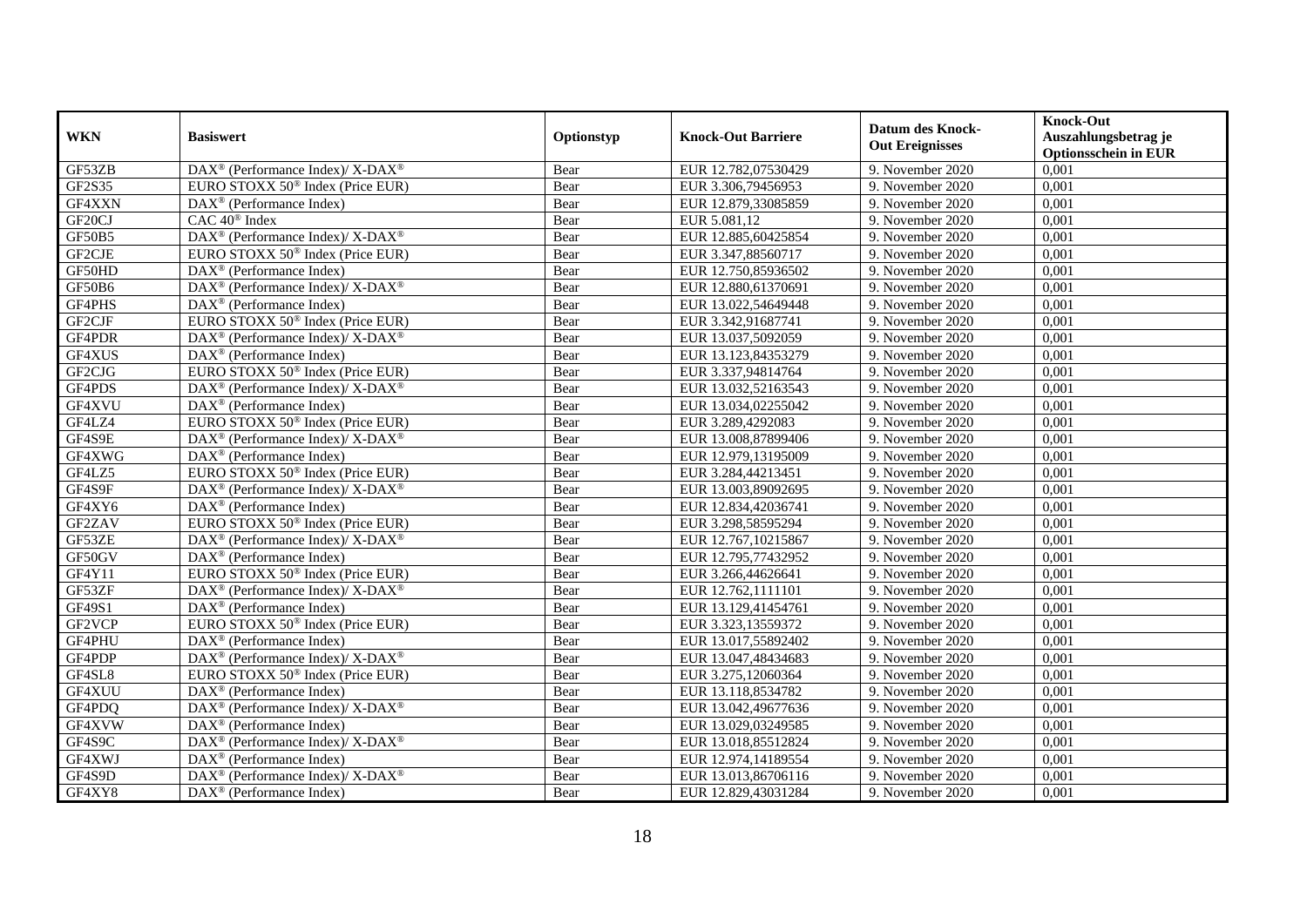| <b>WKN</b> | <b>Basiswert</b>                                                                        | Optionstyp | <b>Knock-Out Barriere</b> | <b>Datum des Knock-</b><br><b>Out Ereignisses</b> | <b>Knock-Out</b><br>Auszahlungsbetrag je<br><b>Optionsschein in EUR</b> |
|------------|-----------------------------------------------------------------------------------------|------------|---------------------------|---------------------------------------------------|-------------------------------------------------------------------------|
| GF53ZC     | DAX <sup>®</sup> (Performance Index)/ X-DAX <sup>®</sup>                                | Bear       | EUR 12.777,08425575       | 9. November 2020                                  | 0,001                                                                   |
| GF50GX     | $DAX^{\circledR}$ (Performance Index)                                                   | Bear       | EUR 12.790,78377793       | 9. November 2020                                  | 0,001                                                                   |
| GF53ZD     | $\text{DAX}^{\circledR}$ (Performance Index)/ X-DAX <sup>®</sup>                        | Bear       | EUR 12.772,09320719       | 9. November 2020                                  | 0,001                                                                   |
| GF4LTV     | $\text{DAX}^{\textcircled{}}$ (Performance Index)                                       | Bear       | EUR 13.051,17205785       | 9. November 2020                                  | 0,001                                                                   |
| GF4LTX     | $\text{DAX}^{\textcircled{}}$ (Performance Index)                                       | Bear       | EUR 13.046,18498409       | 9. November 2020                                  | 0,001                                                                   |
| GF50AZ     | DAX <sup>®</sup> (Performance Index)/ X-DAX <sup>®</sup>                                | Bear       | EUR 12.915,54756817       | 9. November 2020                                  | 0,001                                                                   |
| GF4XVJ     | $\text{DAX}^{\textcircled{}}$ (Performance Index)                                       | Bear       | EUR 13.058,97282333       | 9. November 2020                                  | 0,001                                                                   |
| GF50B0     | DAX <sup>®</sup> (Performance Index)/ X-DAX <sup>®</sup>                                | Bear       | EUR 12.910,55701657       | 9. November 2020                                  | 0,001                                                                   |
| GF4XVL     | $DAX^{\circledR}$ (Performance Index)                                                   | Bear       | EUR 13.053,98276873       | 9. November 2020                                  | 0,001                                                                   |
| GF4PDD     | $\text{DAX}^{\circledR}$ (Performance Index)/ X-DAX <sup>®</sup>                        | Bear       | EUR 13.097,3600515        | 9. November 2020                                  | 0,001                                                                   |
| GF4XW6     | DAX <sup>®</sup> (Performance Index)                                                    | Bear       | EUR 13.004,08222299       | 9. November 2020                                  | 0,001                                                                   |
| GF4PDE     | DAX <sup>®</sup> (Performance Index)/ X-DAX <sup>®</sup>                                | Bear       | EUR 13.092,37248104       | 9. November 2020                                  | 0,001                                                                   |
| GF4XW8     | $\text{DAX}^{\textcircled{n}}$ (Performance Index)                                      | Bear       | EUR 12.999,09216841       | 9. November 2020                                  | 0,001                                                                   |
| GF4XX8     | $DAX^{\circledR}$ (Performance Index)                                                   | Bear       | EUR 12.914,26124063       | 9. November 2020                                  | 0,001                                                                   |
| GF4XRV     | DAX <sup>®</sup> (Performance Index)/ X-DAX <sup>®</sup>                                | Bear       | EUR 12.969,15184095       | 9. November 2020                                  | 0,001                                                                   |
| GF4XXA     | DAX <sup>®</sup> (Performance Index)                                                    | Bear       | EUR 12.909,27118605       | 9. November 2020                                  | 0,001                                                                   |
| GF4XRW     | DAX <sup>®</sup> (Performance Index)/X-DAX <sup>®</sup>                                 | Bear       | EUR 12.964,16178639       | 9. November 2020                                  | 0,001                                                                   |
| GF4XXW     | $\text{DAX}^{\textcircled{}}$ (Performance Index)                                       | Bear       | EUR 12.859,3706403        | 9. November 2020                                  | 0,001                                                                   |
| GF50BF     | $\text{DAX}^{\circledR}$ (Performance Index)/ X-DAX <sup>®</sup>                        | Bear       | EUR 12.835,69874242       | 9. November 2020                                  | 0,001                                                                   |
| GF4XXY     | $\text{DAX}^{\textcircled{}}$ (Performance Index)                                       | Bear       | EUR 12.854,38058573       | 9. November 2020                                  | 0,001                                                                   |
| GF50BG     | DAX <sup>®</sup> (Performance Index)/ X-DAX <sup>®</sup>                                | Bear       | EUR 12.830,70819079       | 9. November 2020                                  | 0,001                                                                   |
| GF50GM     | $DAX^{\circledR}$ (Performance Index)                                                   | Bear       | EUR 12.815,73653595       | 9. November 2020                                  | 0,001                                                                   |
| GF4PDF     | DAX <sup>®</sup> (Performance Index)/ X-DAX <sup>®</sup>                                | Bear       | EUR 13.087,38491058       | 9. November 2020                                  | 0,001                                                                   |
| GF5423     | $\text{DAX}^{\textcircled{}}$ (Performance Index)                                       | Bear       | EUR 12.742,14691597       | 9. November 2020                                  | 0,001                                                                   |
| GF4PDG     | $DAX^{\circledast}$ (Performance Index)/ X-DAX <sup>®</sup>                             | Bear       | EUR 13.082,3973401        | 9. November 2020                                  | 0,001                                                                   |
| GF4PHQ     | $\text{DAX}^{\textcircled{}}$ (Performance Index)                                       | Bear       | EUR 13.027,53406495       | 9. November 2020                                  | 0,001                                                                   |
| GF4XRX     | DAX <sup>®</sup> (Performance Index)/ X-DAX <sup>®</sup>                                | Bear       | EUR 12.959,1717318        | 9. November 2020                                  | 0,001                                                                   |
| GF4XUQ     | $\overline{\text{DAX}^{\otimes}}$ (Performance Index)                                   | Bear       | EUR 13.128,83358737       | 9. November 2020                                  | 0,001                                                                   |
| GF4XVS     | $\overline{\text{DAX}^{\otimes}}$ (Performance Index)                                   | Bear       | EUR 13.039,012605         | 9. November 2020                                  | 0,001                                                                   |
| GF4XRY     | $DAX^{\circledcirc}$ (Performance Index)/ X-DAX <sup>®</sup>                            | Bear       | EUR 12.954,18167724       | 9. November 2020                                  | 0.001                                                                   |
| GF4XWE     | $\text{DAX}^{\textcircled{}}$ (Performance Index)                                       | Bear       | EUR 12.984,12200467       | 9. November 2020                                  | 0,001                                                                   |
| GF50BH     | $\text{DAX}^{\circledast}$ (Performance Index)/ $\overline{\text{X-DAX}^{\circledast}}$ | Bear       | EUR 12.825,71763918       | 9. November 2020                                  | 0,001                                                                   |
| GF4XXG     | $\overline{\text{DAX}^{\otimes}}$ (Performance Index)                                   | Bear       | EUR 12.894,30102232       | 9. November 2020                                  | 0,001                                                                   |
| GF50BJ     | DAX <sup>®</sup> (Performance Index)/ X-DAX <sup>®</sup>                                | Bear       | EUR 12.820,72708758       | 9. November 2020                                  | 0,001                                                                   |
| GF4XY4     | $\text{DAX}^{\textcircled{n}}$ (Performance Index)                                      | Bear       | EUR 12.839,410422         | 9. November 2020                                  | 0,001                                                                   |
| GF4PDB     | $\text{DAX}^{\circledR}$ (Performance Index)/ X-DAX <sup>®</sup>                        | Bear       | EUR 13.107,33519245       | 9. November 2020                                  | 0,001                                                                   |
| GF50GT     | $\text{DAX}^{\textcircled{n}}$ (Performance Index)                                      | Bear       | EUR 12.800,76488114       | 9. November 2020                                  | 0,001                                                                   |
| GF4PDC     | $\text{DAX}^{\circledR}$ (Performance Index)/ X-DAX <sup>®</sup>                        | Bear       | EUR 13.102,34762199       | 9. November 2020                                  | 0,001                                                                   |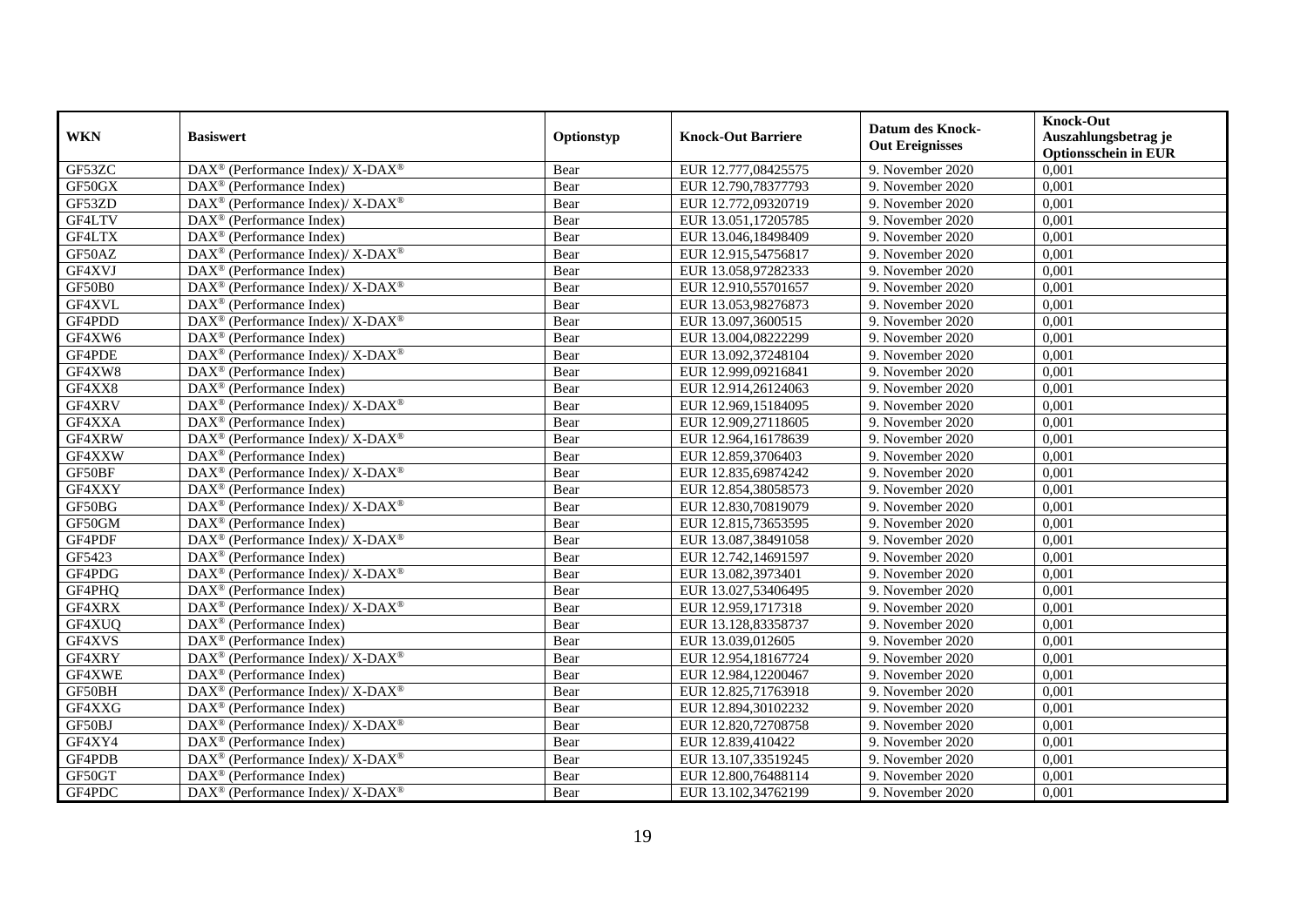| <b>WKN</b> | <b>Basiswert</b>                                                                        | Optionstyp | <b>Knock-Out Barriere</b> | <b>Datum des Knock-</b><br><b>Out Ereignisses</b> | <b>Knock-Out</b><br>Auszahlungsbetrag je<br><b>Optionsschein in EUR</b> |
|------------|-----------------------------------------------------------------------------------------|------------|---------------------------|---------------------------------------------------|-------------------------------------------------------------------------|
| GF4LTP     | $\overline{\text{DAX}}^{\textcircled{}}$ (Performance Index)                            | Bear       | EUR 13.066,13327916       | 9. November 2020                                  | 0,001                                                                   |
| GF4XVC     | $\text{DAX}^{\textcircled{}}$ (Performance Index)                                       | Bear       | EUR 13.073,94298704       | 9. November 2020                                  | 0,001                                                                   |
| GF4XRT     | $\text{DAX}^{\circledast}$ (Performance Index)/ X-DAX <sup>®</sup>                      | Bear       | EUR 12.979,13195009       | 9. November 2020                                  | 0,001                                                                   |
| GF4XX2     | $\text{DAX}^{\textcircled{}}$ (Performance Index)                                       | Bear       | EUR 12.929,23140435       | 9. November 2020                                  | 0,001                                                                   |
| GF4XRU     | DAX <sup>®</sup> (Performance Index)/ X-DAX <sup>®</sup>                                | Bear       | EUR 12.974,14189554       | 9. November 2020                                  | 0,001                                                                   |
| GF4XXQ     | $\text{DAX}^{\textcircled{}}$ (Performance Index)                                       | Bear       | EUR 12.874,34080404       | 9. November 2020                                  | 0,001                                                                   |
| GF50BD     | DAX <sup>®</sup> (Performance Index)/ X-DAX <sup>®</sup>                                | Bear       | EUR 12.845,67984563       | 9. November 2020                                  | 0,001                                                                   |
| GF50HF     | $\text{DAX}^{\textcircled{}}$ (Performance Index)                                       | Bear       | EUR 12.745,86881341       | 9. November 2020                                  | 0,001                                                                   |
| GF50BE     | DAX <sup>®</sup> (Performance Index)/ X-DAX <sup>®</sup>                                | Bear       | EUR 12.840,68929401       | 9. November 2020                                  | 0,001                                                                   |
| GF4XV4     | $\text{DAX}^{\textcircled{}}$ (Performance Index)                                       | Bear       | EUR 13.093,90320534       | 9. November 2020                                  | 0,001                                                                   |
| GF4PD8     | DAX <sup>®</sup> (Performance Index)/ X-DAX <sup>®</sup>                                | Bear       | EUR 13.122,29790386       | 9. November 2020                                  | 0,001                                                                   |
| GF4XWU     | DAX <sup>®</sup> (Performance Index)                                                    | Bear       | EUR 12.949,19162264       | 9. November 2020                                  | 0,001                                                                   |
| GF4PD9     | $\text{DAX}^{\circledast}$ (Performance Index)/ X-DAX <sup>®</sup>                      | Bear       | EUR 13.117,31033339       | 9. November 2020                                  | 0,001                                                                   |
| GF4GBG     | $DAX^{\circledR}$ (Performance Index)                                                   | Bear       | EUR 13.114,69793248       | 9. November 2020                                  | 0,001                                                                   |
| GF4PDA     | DAX <sup>®</sup> (Performance Index)/ X-DAX <sup>®</sup>                                | Bear       | EUR 13.112,32276291       | 9. November 2020                                  | 0,001                                                                   |
| GF4LTF     | DAX <sup>®</sup> (Performance Index)                                                    | Bear       | EUR 13.086,08157427       | 9. November 2020                                  | 0,001                                                                   |
| GF4XRQ     | DAX <sup>®</sup> (Performance Index)/X-DAX <sup>®</sup>                                 | Bear       | EUR 12.994,10211384       | 9. November 2020                                  | 0,001                                                                   |
| GF50H7     | $\text{DAX}^{\textcircled{}}$ (Performance Index)                                       | Bear       | EUR 12.765,83101987       | 9. November 2020                                  | 0,001                                                                   |
| GF4XRR     | $\text{DAX}^{\circledast}$ (Performance Index)/ X-DAX <sup>®</sup>                      | Bear       | EUR 12.989,11205924       | 9. November 2020                                  | 0,001                                                                   |
| GF4LTT     | $\text{DAX}^{\textcircled{}}$ (Performance Index)                                       | Bear       | EUR 13.056,15913165       | 9. November 2020                                  | 0,001                                                                   |
| GF4XVG     | DAX <sup>®</sup> (Performance Index)                                                    | Bear       | EUR 13.063,9628779        | 9. November 2020                                  | 0,001                                                                   |
| GF4XRS     | $\text{DAX}^{\circledast}$ (Performance Index)/ $\overline{\text{X-DAX}^{\circledast}}$ | Bear       | EUR 12.984,12200467       | 9. November 2020                                  | 0,001                                                                   |
| GF4XW4     | $\overline{\text{DAX}}^{\textcirc}$ (Performance Index)                                 | Bear       | EUR 13.009,07227756       | 9. November 2020                                  | 0,001                                                                   |
| GF50BA     | $DAX^{\circledast}$ (Performance Index)/ X-DAX <sup>®</sup>                             | Bear       | EUR 12.860,65150047       | 9. November 2020                                  | 0,001                                                                   |
| GF4XX6     | $\text{DAX}^{\textcircled{}}$ (Performance Index)                                       | Bear       | EUR 12.919,25129518       | 9. November 2020                                  | 0,001                                                                   |
| GF50BB     | $\text{DAX}^{\circledast}$ (Performance Index)/ X-DAX <sup>®</sup>                      | Bear       | EUR 12.855,66094886       | 9. November 2020                                  | 0,001                                                                   |
| GF4XXU     | DAX <sup>®</sup> (Performance Index)                                                    | Bear       | EUR 12.864,36069487       | 9. November 2020                                  | 0,001                                                                   |
| GF50BC     | DAX <sup>®</sup> (Performance Index)/X-DAX <sup>®</sup>                                 | Bear       | EUR 12.850,67039726       | 9. November 2020                                  | 0,001                                                                   |
| GF50GH     | $\text{DAX}^{\textcircled{n}}$ (Performance Index)                                      | Bear       | EUR 12.825,71763918       | 9. November 2020                                  | 0,001                                                                   |
| GF50B3     | $DAX^{\circledcirc}$ (Performance Index)/ X-DAX <sup>®</sup>                            | Bear       | EUR 12.895,58536173       | 9. November 2020                                  | 0.001                                                                   |
| GF50GK     | $\text{DAX}^{\textcircled{}}$ (Performance Index)                                       | Bear       | EUR 12.820,72708758       | 9. November 2020                                  | 0,001                                                                   |
| GF50B4     | DAX <sup>®</sup> (Performance Index)/ X-DAX <sup>®</sup>                                | Bear       | EUR 12.890,59481013       | 9. November 2020                                  | 0,001                                                                   |
| GF4PHW     | $\overline{\text{DAX}^{\otimes}}$ (Performance Index)                                   | Bear       | EUR 13.012,57135355       | 9. November 2020                                  | 0,001                                                                   |
| GF4PD6     | DAX <sup>®</sup> (Performance Index)/ X-DAX <sup>®</sup>                                | Bear       | EUR 13.132,27304478       | 9. November 2020                                  | 0,001                                                                   |
| GF4XUW     | $\text{DAX}^{\textcircled{}}$ (Performance Index)                                       | Bear       | EUR 13.113,86342363       | 9. November 2020                                  | 0,001                                                                   |
| GF4XVY     | DAX <sup>®</sup> (Performance Index)                                                    | Bear       | EUR 13.024,04244126       | 9. November 2020                                  | 0,001                                                                   |
| GF4PD7     | DAX <sup>®</sup> (Performance Index)/ X-DAX <sup>®</sup>                                | Bear       | EUR 13.127,28547432       | 9. November 2020                                  | 0,001                                                                   |
| GF4XWL     | $\text{DAX}^{\textcircled{}}$ (Performance Index)                                       | Bear       | EUR 12.969,15184095       | 9. November 2020                                  | 0,001                                                                   |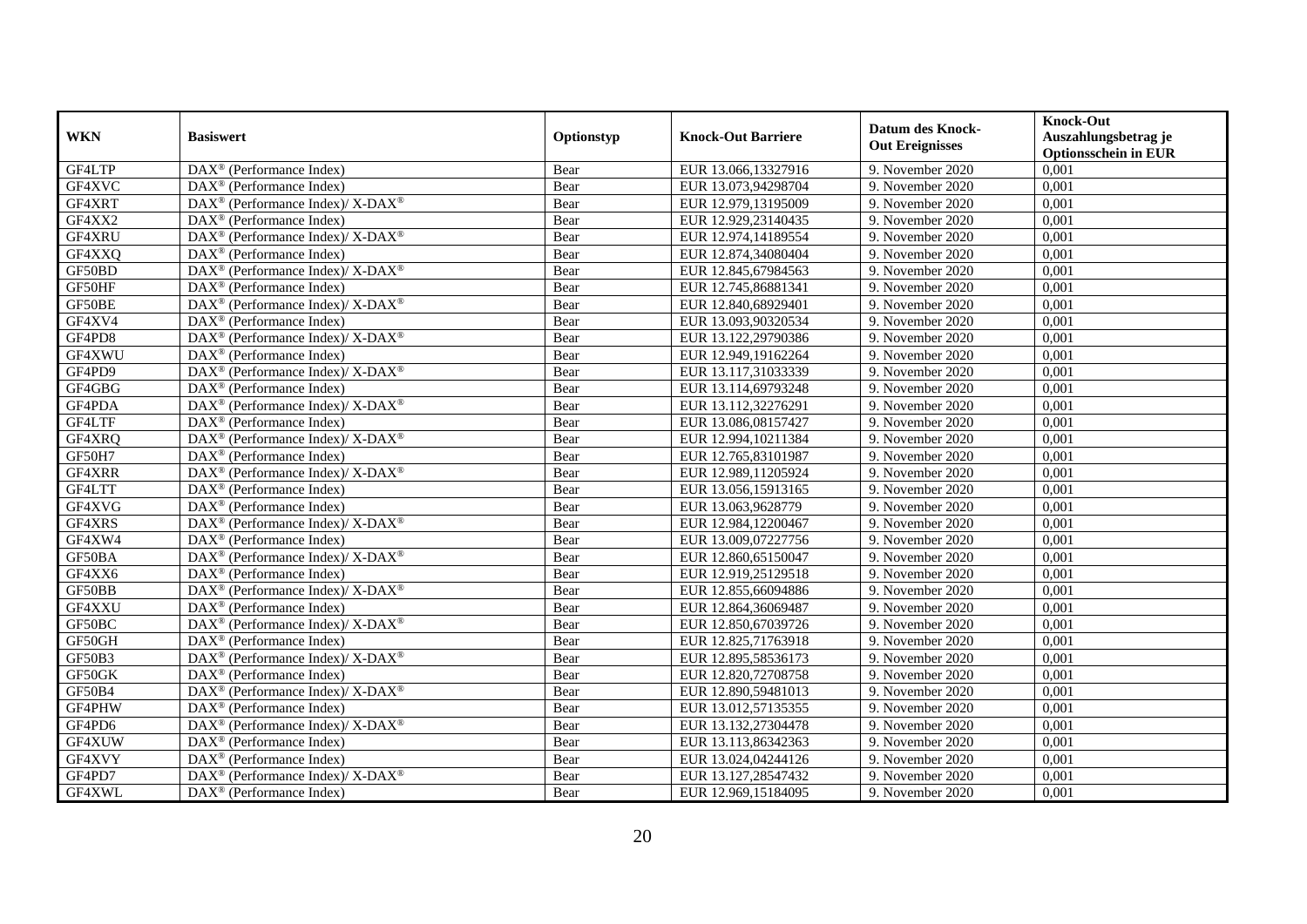| <b>WKN</b>    | <b>Basiswert</b>                                                | Optionstyp | <b>Knock-Out Barriere</b> | <b>Datum des Knock-</b><br><b>Out Ereignisses</b> | <b>Knock-Out</b><br>Auszahlungsbetrag je<br><b>Optionsschein in EUR</b> |
|---------------|-----------------------------------------------------------------|------------|---------------------------|---------------------------------------------------|-------------------------------------------------------------------------|
| GF4XRP        | DAX <sup>®</sup> (Performance Index)/ X-DAX <sup>®</sup>        | Bear       | EUR 12.999,09216841       | 9. November 2020                                  | 0,001                                                                   |
| GF50GZ        | $\text{DAX}^{\textcircled{}}$ (Performance Index)               | Bear       | EUR 12.785,79322632       | 9. November 2020                                  | 0,001                                                                   |
| GF50B7        | DAX <sup>®</sup> (Performance Index)/ X-DAX <sup>®</sup>        | Bear       | EUR 12.875,62315528       | 9. November 2020                                  | 0,001                                                                   |
| GF4LTR        | $\text{DAX}^{\otimes}$ (Performance Index)                      | Bear       | EUR 13.061,14620542       | 9. November 2020                                  | 0,001                                                                   |
| <b>GF50B8</b> | DAX <sup>®</sup> (Performance Index)/ X-DAX <sup>®</sup>        | Bear       | EUR 12.870,6326037        | 9. November 2020                                  | 0,001                                                                   |
| GF4XVE        | $\text{DAX}^{\textcircled{}}$ (Performance Index)               | Bear       | EUR 13.068,95293244       | 9. November 2020                                  | 0,001                                                                   |
| GF50B9        | DAX <sup>®</sup> (Performance Index)/ X-DAX <sup>®</sup>        | Bear       | EUR 12.865,64205208       | 9. November 2020                                  | 0,001                                                                   |
| GF4XW2        | $\text{DAX}^{\textcircled{}}$ (Performance Index)               | Bear       | EUR 13.014,06233213       | 9. November 2020                                  | 0,001                                                                   |
| GF4XX4        | $DAX^{\otimes}$ (Performance Index)                             | Bear       | EUR 12.924,24134978       | 9. November 2020                                  | 0,001                                                                   |
| GF4XXS        | $\text{DAX}^{\otimes}$ (Performance Index)                      | Bear       | EUR 12.869,35074947       | 9. November 2020                                  | 0,001                                                                   |
| GF4PHY        | DAX <sup>®</sup> (Performance Index)                            | Bear       | EUR 13.007,58378307       | 9. November 2020                                  | 0,001                                                                   |
| GF4XUY        | DAX <sup>®</sup> (Performance Index)                            | Bear       | EUR 13.108,87336906       | 9. November 2020                                  | 0,001                                                                   |
| GF4XW0        | $\text{DAX}^{\circledast}$ (Performance Index)                  | Bear       | EUR 13.019,0523867        | 9. November 2020                                  | 0,001                                                                   |
| GF4XWN        | $\text{DAX}^{\circledR}$ (Performance Index)                    | Bear       | EUR 12.964,16178639       | 9. November 2020                                  | 0,001                                                                   |
| GF50H1        | $\overline{\text{DAX}}^{\textcirc}$ (Performance Index)         | Bear       | EUR 12.780,80267471       | 9. November 2020                                  | 0,001                                                                   |
| GF4PJ0        | DAX <sup>®</sup> (Performance Index)                            | Bear       | EUR 13.002,5962126        | 9. November 2020                                  | 0,001                                                                   |
| GF4XV0        | $\text{DAX}^{\textcircled{}}$ (Performance Index)               | Bear       | EUR 13.103,8833145        | 9. November 2020                                  | 0,001                                                                   |
| GF4XWQ        | $\overline{\text{DAX}^{\otimes}}$ (Performance Index)           | Bear       | EUR 12.959,1717318        | 9. November 2020                                  | 0,001                                                                   |
| GF50H3        | $\text{DAX}^{\otimes}$ (Performance Index)                      | Bear       | EUR 12.775,8121231        | 9. November 2020                                  | 0,001                                                                   |
| GF4XV8        | $\text{DAX}^{\otimes}$ (Performance Index)                      | Bear       | EUR 13.083,92309618       | 9. November 2020                                  | 0,001                                                                   |
| GF4XWY        | $\text{DAX}^{\otimes}$ (Performance Index)                      | Bear       | EUR 12.939,2115135        | 9. November 2020                                  | 0,001                                                                   |
| GF4XXL        | $\text{DAX}^{\circledR}$ (Performance Index)                    | Bear       | EUR 12.884,32091317       | 9. November 2020                                  | 0,001                                                                   |
| GF50HB        | DAX <sup>®</sup> (Performance Index)                            | Bear       | EUR 12.755,84991665       | 9. November 2020                                  | 0,001                                                                   |
| GF4LU1        | $\text{DAX}^{\textcircled{}}$ (Performance Index)               | Bear       | EUR 13.036,21083654       | 9. November 2020                                  | 0,001                                                                   |
| GF4PHN        | $DAX^{\otimes}$ (Performance Index)                             | Bear       | EUR 13.032,52163543       | 9. November 2020                                  | 0,001                                                                   |
| GF4XVQ        | $\text{DAX}^{\otimes}$ (Performance Index)                      | Bear       | EUR 13.044,00265958       | 9. November 2020                                  | 0,001                                                                   |
| GF4XWC        | DAX <sup>®</sup> (Performance Index)                            | Bear       | EUR 12.989,11205924       | 9. November 2020                                  | 0,001                                                                   |
| GF4XXE        | $\overline{\text{DAX}^{\otimes}}$ (Performance Index)           | Bear       | EUR 12.899,29107689       | 9. November 2020                                  | 0,001                                                                   |
| GF4XY2        | $\text{DAX}^{\otimes}$ (Performance Index)                      | Bear       | EUR 12.844,40047657       | 9. November 2020                                  | 0,001                                                                   |
| GF50GR        | $\text{DAX}^{\circledR}$ (Performance Index)                    | Bear       | EUR 12.805,75543274       | 9. November 2020                                  | 0.001                                                                   |
| GF4XV6        | $DAX^{\otimes}$ (Performance Index)                             | Bear       | EUR 13.088,91315075       | 9. November 2020                                  | 0,001                                                                   |
| GF4XWW        | $DAX^{\otimes}$ (Performance Index)                             | Bear       | EUR 12.944,20156808       | 9. November 2020                                  | 0,001                                                                   |
| GF4XXJ        | $\overline{\text{DAX}^{\otimes}}$ (Performance Index)           | Bear       | EUR 12.889,31096773       | 9. November 2020                                  | 0,001                                                                   |
| GF50H9        | $\overline{\text{DAX}^{\circledast}(\text{Performance Index})}$ | Bear       | EUR 12.760,84046827       | 9. November 2020                                  | 0,001                                                                   |
| GF4LTZ        | $\text{DAX}^{\otimes}$ (Performance Index)                      | Bear       | EUR 13.041,19791031       | 9. November 2020                                  | 0,001                                                                   |
| GF4XVN        | DAX <sup>®</sup> (Performance Index)                            | Bear       | EUR 13.048,99271416       | 9. November 2020                                  | 0,001                                                                   |
| GF4XWA        | $DAX^{\circledcirc}$ (Performance Index)                        | Bear       | EUR 12.994,10211384       | 9. November 2020                                  | 0,001                                                                   |
| GF4XXC        | $\overline{\text{DAX}^{\otimes}}$ (Performance Index)           | Bear       | EUR 12.904,28113148       | 9. November 2020                                  | 0,001                                                                   |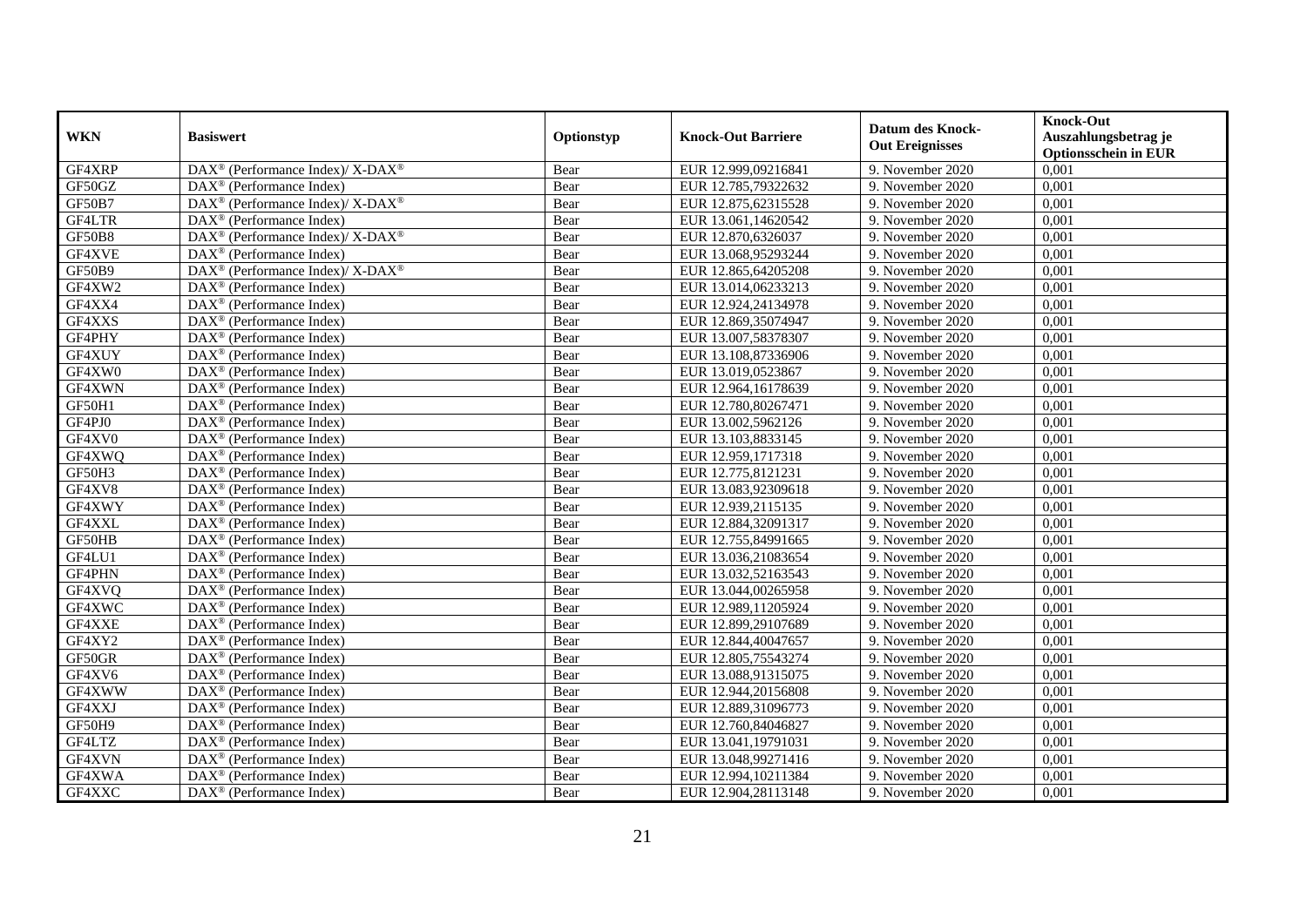| <b>WKN</b>    | <b>Basiswert</b>                                                          | Optionstyp | <b>Knock-Out Barriere</b> | <b>Datum des Knock-</b><br><b>Out Ereignisses</b> | <b>Knock-Out</b><br>Auszahlungsbetrag je<br><b>Optionsschein in EUR</b> |
|---------------|---------------------------------------------------------------------------|------------|---------------------------|---------------------------------------------------|-------------------------------------------------------------------------|
| GF4XY0        | $\overline{\text{DAX}}^{\textcirc}$ (Performance Index)                   | Bear       | EUR 12.849,39053114       | 9. November 2020                                  | 0,001                                                                   |
| GF50GP        | $DAX^{\otimes}$ (Performance Index)                                       | Bear       | EUR 12.810,74598436       | 9. November 2020                                  | 0,001                                                                   |
| GF4Y3D        | DAX <sup>®</sup> (Performance Index)                                      | Bear       | EUR 12.975                | 9. November 2020                                  | 0,001                                                                   |
| GF663G        | DAX <sup>®</sup> (Performance Index)                                      | Bear       | EUR 12.850                | 9. November 2020                                  | 0,001                                                                   |
| GF4M1X        | DAX <sup>®</sup> (Performance Index)                                      | Bear       | EUR 13.220                | 9. November 2020                                  | 0,001                                                                   |
| <b>GF549T</b> | $\text{DAX}^{\textcircled{}}$ (Performance Index)                         | Bear       | EUR 12.770                | 9. November 2020                                  | 0,001                                                                   |
| GF4Y3E        | $\overline{\text{DAX}}^{\textcirc}$ (Performance Index)                   | Bear       | EUR 12.975                | 9. November 2020                                  | 0,001                                                                   |
| GF663H        | $DAX^{\otimes}$ (Performance Index)                                       | Bear       | EUR 12.825                | 9. November 2020                                  | 0,001                                                                   |
| GF4M2Z        | $DAX^{\otimes}$ (Performance Index)                                       | Bear       | EUR 13.120                | 9. November 2020                                  | 0,001                                                                   |
| <b>GF549U</b> | DAX <sup>®</sup> (Performance Index)                                      | Bear       | EUR 12.770                | 9. November 2020                                  | 0,001                                                                   |
| GF6636        | DAX <sup>®</sup> (Performance Index)                                      | Bear       | EUR 12.975                | 9. November 2020                                  | 0,001                                                                   |
| GF50PW        | DAX <sup>®</sup> (Performance Index)                                      | Bear       | EUR 12.940                | 9. November 2020                                  | 0,001                                                                   |
| GF68LC        | $\text{DAX}^{\circledast}$ (Performance Index)                            | Bear       | EUR 13.050                | 9. November 2020                                  | 0,001                                                                   |
| GF4SN1        | $\text{DAX}^{\circledR}$ (Performance Index)                              | Bear       | EUR 13.075                | 9. November 2020                                  | 0,001                                                                   |
| GF6637        | $\overline{\text{DAX}}^{\textcirc}$ (Performance Index)                   | Bear       | EUR 12.950                | 9. November 2020                                  | 0,001                                                                   |
| GF54A5        | DAX <sup>®</sup> (Performance Index)                                      | Bear       | <b>EUR 12.750</b>         | 9. November 2020                                  | 0,001                                                                   |
| GF50PX        | $\text{DAX}^{\textcircled{}}$ (Performance Index)                         | Bear       | EUR 12.940                | 9. November 2020                                  | 0,001                                                                   |
| GF4SN2        | $\overline{\text{DAX}^{\otimes}}$ (Performance Index)                     | Bear       | EUR 13.075                | 9. November 2020                                  | 0,001                                                                   |
| GF2ZHA        | $\overline{\text{DAX}^{\otimes}}$ (Performance Index)                     | Bear       | <b>EUR 13.200</b>         | 9. November 2020                                  | 0,001                                                                   |
| GF50QY        | $\text{DAX}^{\otimes}$ (Performance Index)                                | Bear       | <b>EUR 12.880</b>         | 9. November 2020                                  | 0,001                                                                   |
| GF54A6        | $\text{DAX}^{\otimes}$ (Performance Index)                                | Bear       | EUR 12.750                | 9. November 2020                                  | 0,001                                                                   |
| GF4M2J        | $\text{DAX}^{\circledR}$ (Performance Index)                              | Bear       | EUR 13.150                | 9. November 2020                                  | 0,001                                                                   |
| GF549G        | DAX <sup>®</sup> (Performance Index)                                      | Bear       | <b>EUR 12.780</b>         | 9. November 2020                                  | 0,001                                                                   |
| GF663Q        | $\text{DAX}^{\textcircled{}}$ (Performance Index)                         | Bear       | EUR 12.750                | 9. November 2020                                  | 0,001                                                                   |
| <b>GF54A9</b> | $DAX^{\otimes}$ (Performance Index)                                       | Bear       | EUR 12.740                | 9. November 2020                                  | 0,001                                                                   |
| GF4M1V        | $\text{DAX}^{\otimes}$ (Performance Index)                                | Bear       | EUR 13.225                | 9. November 2020                                  | 0,001                                                                   |
| GF2JZ0        | DAX <sup>®</sup> (Performance Index)                                      | Bear       | EUR 13.207,46558623       | 9. November 2020                                  | 0,001                                                                   |
| GF4Y2G        | $\overline{\text{DAX}^{\otimes}}$ (Performance Index)                     | Bear       | EUR 13.080                | 9. November 2020                                  | 0,001                                                                   |
| GF6634        | DAX <sup>®</sup> (Performance Index)                                      | Bear       | <b>EUR 13.000</b>         | 9. November 2020                                  | 0,001                                                                   |
| GF54AA        | $\text{DAX}^{\circledR}$ (Performance Index)                              | Bear       | EUR 12.740                | 9. November 2020                                  | 0,001                                                                   |
| GF4M2W        | $\text{DAX}^{\textcircled{}}$ (Performance Index)                         | Bear       | EUR 13.125                | 9. November 2020                                  | 0,001                                                                   |
| GF54FT        | $DAX^{\circledast}$ (Performance Index)/ $\overline{X-DAX^{\circledast}}$ | Bear       | <b>EUR 12.800</b>         | 9. November 2020                                  | 0,001                                                                   |
| GB9PZM        | MDAX <sup>®</sup> (Performance Index)                                     | Bear       | EUR 28.458,7496588        | 9. November 2020                                  | 0,001                                                                   |
| GF50PL        | $\overline{\text{DAX}^{\circledast}(\text{Performance Index})}$           | Bear       | EUR 12.990                | 9. November 2020                                  | 0,001                                                                   |
| GF2JYQ        | DAX <sup>®</sup> (Performance Index)                                      | Bear       | EUR 13.232,329038         | 9. November 2020                                  | 0,001                                                                   |
| CH04UU        | $CAC 40$ <sup>®</sup> Index                                               | Bear       | EUR 5.295,35              | 9. November 2020                                  | 0,001                                                                   |
| GF3Z3L        | DAX <sup>®</sup> (Performance Index)/ X-DAX <sup>®</sup>                  | Bear       | EUR 13.155,38994312       | 9. November 2020                                  | 0,001                                                                   |
| GF6635        | $\overline{\text{DAX}^{\otimes}}$ (Performance Index)                     | Bear       | EUR 12.975                | 9. November 2020                                  | 0,001                                                                   |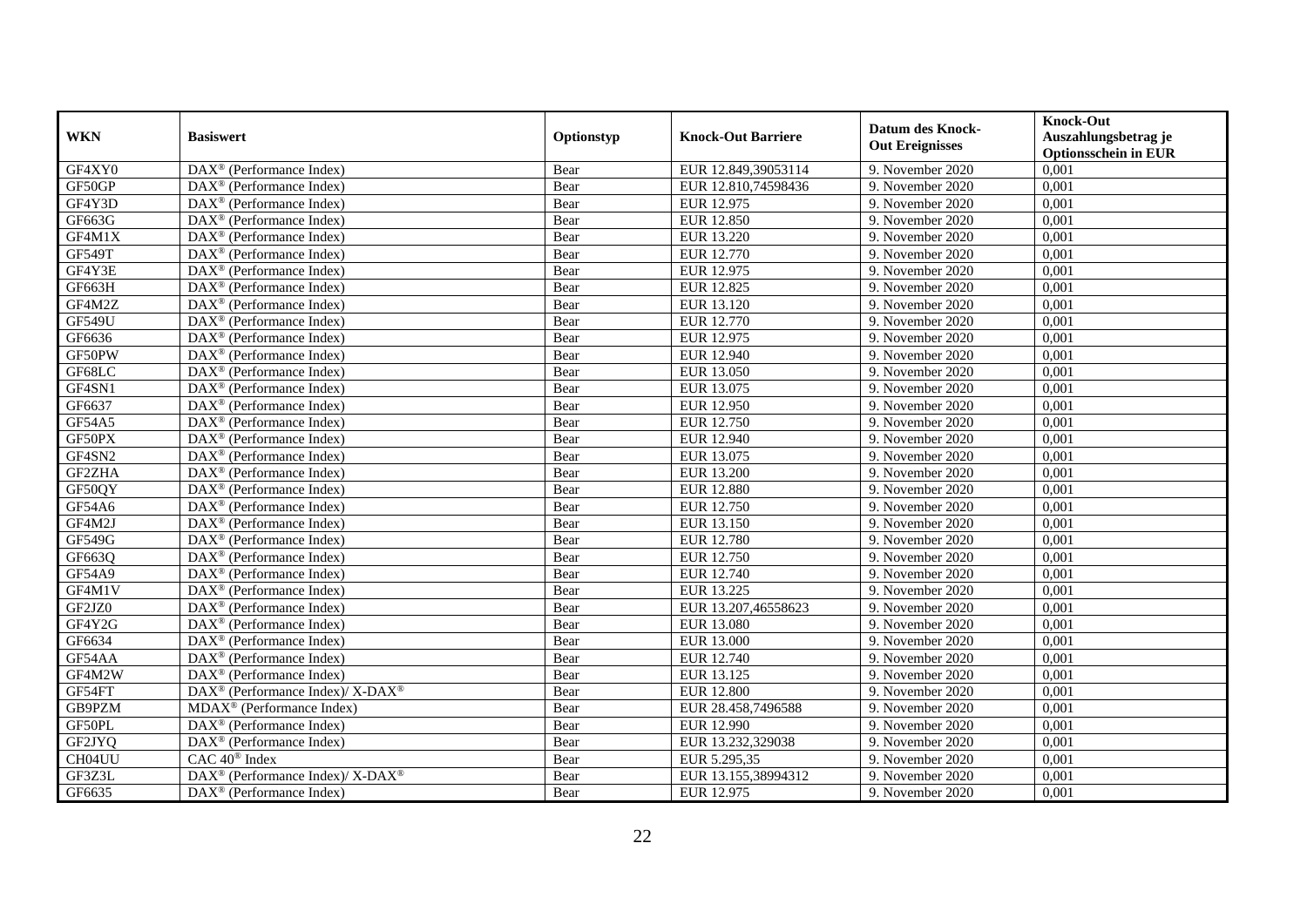|               | <b>Basiswert</b>                                              | Optionstyp | <b>Knock-Out Barriere</b> | <b>Datum des Knock-</b> | <b>Knock-Out</b>            |
|---------------|---------------------------------------------------------------|------------|---------------------------|-------------------------|-----------------------------|
| <b>WKN</b>    |                                                               |            |                           | <b>Out Ereignisses</b>  | Auszahlungsbetrag je        |
|               |                                                               |            |                           |                         | <b>Optionsschein in EUR</b> |
| GF54AB        | $\overline{\text{DAX}}^{\textcirc}$ (Performance Index)       | Bear       | EUR 12.740                | 9. November 2020        | 0,001                       |
| GF4SN0        | $DAX^{\otimes}$ (Performance Index)                           | Bear       | EUR 13.075                | 9. November 2020        | 0,001                       |
| GF4SXZ        | DAX <sup>®</sup> (Performance Index)/ X-DAX <sup>®</sup>      | Bear       | EUR 13.200                | 9. November 2020        | 0,001                       |
| GF50PM        | $\text{DAX}^{\circledR}$ (Performance Index)                  | Bear       | EUR 12.975                | 9. November 2020        | 0.001                       |
| GF2JYU        | $\overline{\text{DAX}^{\otimes}}$ (Performance Index)         | Bear       | EUR 13.222,38365726       | 9. November 2020        | 0,001                       |
| GF4HDO        | Siltronic AG                                                  | Bear       | EUR 91,61188657           | 9. November 2020        | 0,001                       |
| GF6638        | $\overline{\text{DAX}^{\textcircled{0}}}$ (Performance Index) | Bear       | EUR 12.950                | 9. November 2020        | 0,001                       |
| GF4PD4        | DAX <sup>®</sup> (Performance Index)/ X-DAX <sup>®</sup>      | Bear       | EUR 13.142,24818575       | 9. November 2020        | 0,001                       |
| GF54AC        | $\text{DAX}^{\otimes}$ (Performance Index)                    | Bear       | EUR 12.740                | 9. November 2020        | 0,001                       |
| GF2RJ4        | Volkswagen AG                                                 | Bear       | EUR 142,24674275          | 9. November 2020        | 0,001                       |
| GB9PZN        | MDAX <sup>®</sup> (Performance Index)                         | Bear       | EUR 28.410.01892311       | 9. November 2020        | 0,001                       |
| GF4M1Z        | DAX <sup>®</sup> (Performance Index)                          | Bear       | EUR 13.210                | 9. November 2020        | 0,001                       |
| GF66QP        | DAX <sup>®</sup> (Performance Index)/ X-DAX <sup>®</sup>      | Bear       | <b>EUR 13.000</b>         | 9. November 2020        | 0,001                       |
| GF50QN        | $\text{DAX}^{\circledR}$ (Performance Index)                  | Bear       | <b>EUR 12.900</b>         | 9. November 2020        | 0,001                       |
| GC70ND        | Airbus SE                                                     | Bear       | EUR 76,37780637           | 9. November 2020        | 0,001                       |
| GF6639        | DAX <sup>®</sup> (Performance Index)                          | Bear       | EUR 12.925                | 9. November 2020        | 0,001                       |
| GF2JYY        | DAX <sup>®</sup> (Performance Index)                          | Bear       | EUR 13.212,43827657       | 9. November 2020        | 0,001                       |
| <b>GF549R</b> | $\text{DAX}^{\circledR}$ (Performance Index)                  | Bear       | EUR 12.770                | 9. November 2020        | 0,001                       |
| GF1ZC7        | adidas AG                                                     | Bear       | EUR 291,66801029          | 9. November 2020        | 0,001                       |
| GF4G75        | DAX <sup>®</sup> (Performance Index)/ X-DAX <sup>®</sup>      | Bear       | EUR 13.164,56370408       | 9. November 2020        | 0,001                       |
| GF5FGA        | <b>Unilever PLC</b>                                           | Bear       | GBP 47,72633924           | 9. November 2020        | 0,001                       |
| GF5V91        | Wacker Chemie AG                                              | Bear       | EUR 89,95116053           | 9. November 2020        | 0,001                       |
| GB7Z7U        | Hermes International                                          | Bear       | EUR 853,72143088          | 9. November 2020        | 0,001                       |
| GF4M30        | DAX <sup>®</sup> (Performance Index)                          | Bear       | EUR 13.120                | 9. November 2020        | 0,001                       |
| GF4ZK4        | CRH plc                                                       | Bear       | GBP 29.83980494           | 9. November 2020        | 0,001                       |
| GF2FKM        | Vonovia SE                                                    | Bear       | EUR 61,26943196           | 9. November 2020        | 0,001                       |
| <b>GC6TFV</b> | LVMH Moët Hennessy Louis Vuitton SE                           | Bear       | EUR 447,48804597          | 9. November 2020        | 0,001                       |
| GF52X9        | Volkswagen AG                                                 | Bear       | EUR 141,55518189          | 9. November 2020        | 0,001                       |
| GF66QQ        | DAX <sup>®</sup> (Performance Index)/ X-DAX <sup>®</sup>      | Bear       | EUR 13.000                | 9. November 2020        | 0,001                       |
| GF50QP        | $\overline{\text{DAX}^{\otimes}}$ (Performance Index)         | Bear       | <b>EUR 12.900</b>         | 9. November 2020        | 0,001                       |
| GC7BEW        | Legrand SA                                                    | Bear       | EUR 72,04921769           | 9. November 2020        | 0,001                       |
| GB9PZL        | MDAX <sup>®</sup> (Performance Index)                         | Bear       | EUR 28.507.48039454       | 9. November 2020        | 0,001                       |
| <b>GF549S</b> | $DAX^{\otimes}$ (Performance Index)                           | Bear       | EUR 12.770                | 9. November 2020        | 0,001                       |
| GF663A        | DAX <sup>®</sup> (Performance Index)                          | Bear       | EUR 12.925                | 9. November 2020        | 0,001                       |
| GF4KH7        | HelloFresh SE                                                 | Bull       | EUR 41,81321591           | 9. November 2020        | 0,001                       |
| GC9565        | Ageas N.V./S.A.                                               | Bear       | EUR 37,48865678           | 9. November 2020        | 0,001                       |
| GF4PD5        | DAX <sup>®</sup> (Performance Index)/ X-DAX <sup>®</sup>      | Bear       | EUR 13.137,26061527       | 9. November 2020        | 0,001                       |
| GC8DR6        | Compass Group Plc                                             | Bear       | GBP 13,47130954           | 9. November 2020        | 0,001                       |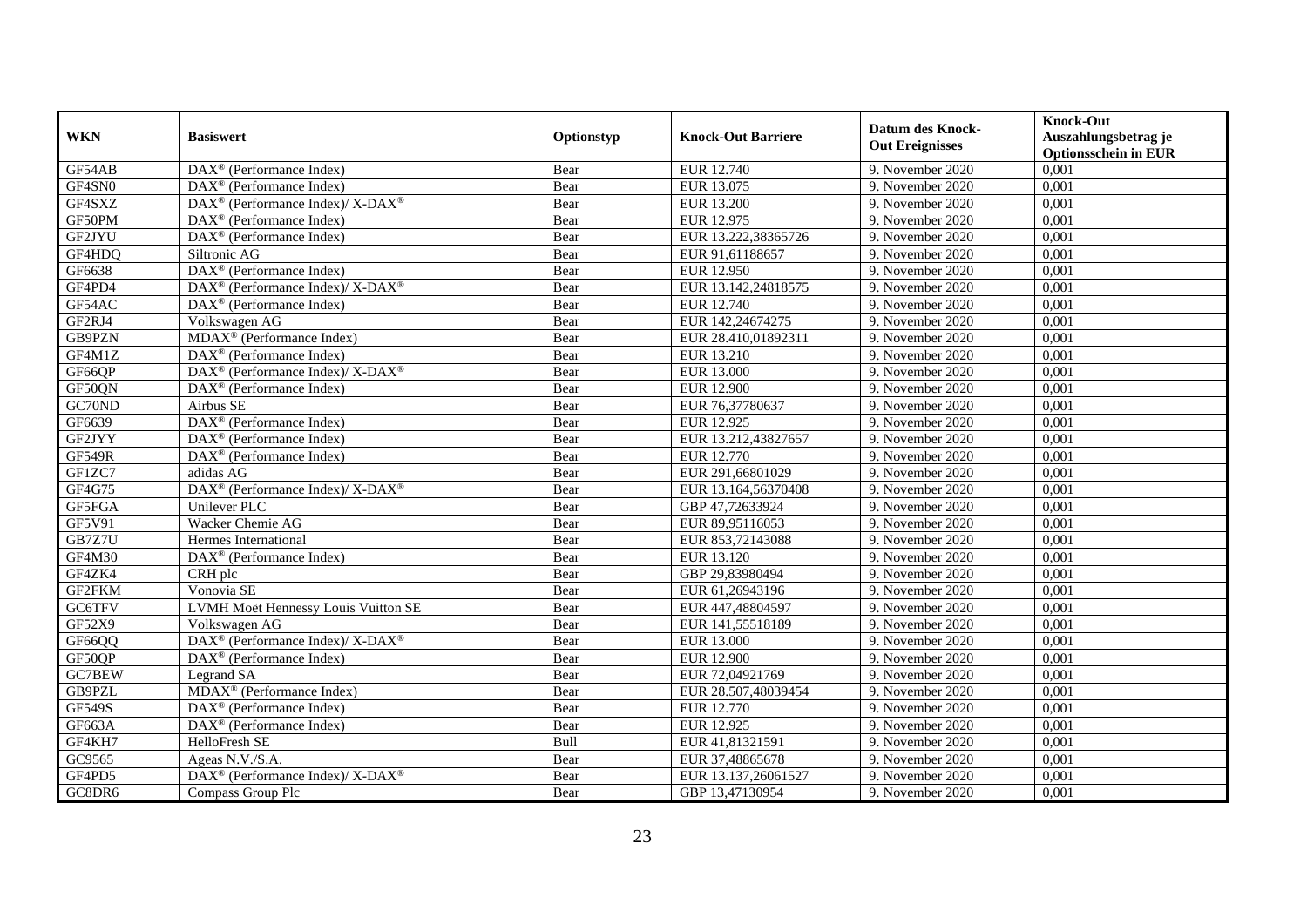| <b>WKN</b>    | <b>Basiswert</b>                                            | Optionstyp | <b>Knock-Out Barriere</b> | <b>Datum des Knock-</b><br><b>Out Ereignisses</b> | <b>Knock-Out</b><br>Auszahlungsbetrag je<br><b>Optionsschein in EUR</b> |
|---------------|-------------------------------------------------------------|------------|---------------------------|---------------------------------------------------|-------------------------------------------------------------------------|
| GF5YR7        | CRH plc                                                     | Bear       | GBP 29,58169915           | 9. November 2020                                  | 0,001                                                                   |
| GF4M31        | $\overline{\text{DAX}^{\otimes}}$ (Performance Index)       | Bear       | EUR 13.120                | 9. November 2020                                  | 0,001                                                                   |
| GF5FDV        | Anheuser-Busch InBev N.V.                                   | Bear       | EUR 50,71243941           | 9. November 2020                                  | 0,001                                                                   |
| GF3D28        | Vonovia SE                                                  | Bear       | EUR 60,49102395           | 9. November 2020                                  | 0,001                                                                   |
| GF2V7U        | DAX <sup>®</sup> (Performance Index)                        | Bear       | EUR 13.140,72535635       | 9. November 2020                                  | 0,001                                                                   |
| GF4H8P        | adidas AG                                                   | Bear       | EUR 287,33396647          | 9. November 2020                                  | 0,001                                                                   |
| GC7WUR        | Accor S.A.                                                  | Bear       | EUR 28,42840299           | 9. November 2020                                  | 0,001                                                                   |
| GF68SD        | $DAX^{\circledast}$ (Performance Index)/ X-DAX <sup>®</sup> | Bear       | EUR 13.000                | 9. November 2020                                  | 0,001                                                                   |
| GC88GH        | LVMH Moët Hennessy Louis Vuitton SE                         | Bear       | EUR 453,97027561          | 9. November 2020                                  | 0,001                                                                   |
| GF4NKU        | Volkswagen AG                                               | Bear       | EUR 141,17982359          | 9. November 2020                                  | 0,001                                                                   |
| GF50RQ        | DAX <sup>®</sup> (Performance Index)                        | Bear       | <b>EUR 12.850</b>         | 9. November 2020                                  | 0,001                                                                   |
| GC950Y        | <b>UBS</b> Group AG                                         | Bear       | CHF 12,06164357           | 9. November 2020                                  | 0,001                                                                   |
| GC45K6        | <b>VERBUND AG</b>                                           | Bear       | EUR 55,66585744           | 9. November 2020                                  | 0,001                                                                   |
| <b>GF549Z</b> | $\text{DAX}^{\otimes}$ (Performance Index)                  | Bear       | EUR 12.760                | 9. November 2020                                  | 0,001                                                                   |
| GF663B        | DAX <sup>®</sup> (Performance Index)                        | Bear       | <b>EUR 12.900</b>         | 9. November 2020                                  | 0,001                                                                   |
| GC9GGD        | Legrand SA                                                  | Bear       | EUR 71,73682744           | 9. November 2020                                  | 0,001                                                                   |
| <b>GF4NUB</b> | HeidelbergCement AG                                         | Bear       | EUR 56,63965671           | 9. November 2020                                  | 0,001                                                                   |
| GC9WZ6        | <b>Barclays PLC</b>                                         | Bear       | GBP 1.16686575            | 9. November 2020                                  | 0,001                                                                   |
| <b>GF4M20</b> | DAX <sup>®</sup> (Performance Index)                        | Bear       | EUR 13.210                | 9. November 2020                                  | 0,001                                                                   |
| GF4XRN        | DAX <sup>®</sup> (Performance Index)/ X-DAX <sup>®</sup>    | Bear       | EUR 13.173,74407854       | 9. November 2020                                  | 0,001                                                                   |
| GF3J03        | Vonovia SE                                                  | Bear       | EUR 61,05528609           | 9. November 2020                                  | 0,001                                                                   |
| GC9564        | Ageas N.V./S.A.                                             | Bear       | EUR 36,67082492           | 9. November 2020                                  | 0,001                                                                   |
| GF5V0Q        | Compass Group Plc                                           | Bear       | GBP 12,99360449           | 9. November 2020                                  | 0,001                                                                   |
| GF2V7Q        | DAX <sup>®</sup> (Performance Index)                        | Bear       | EUR 13.150,67668187       | 9. November 2020                                  | 0,001                                                                   |
| GF68SE        | DAX <sup>®</sup> (Performance Index)/ X-DAX <sup>®</sup>    | Bear       | <b>EUR 12.800</b>         | 9. November 2020                                  | 0,001                                                                   |
| GF4WYG        | LVMH Moët Hennessy Louis Vuitton SE                         | Bear       | EUR 443,85180134          | 9. November 2020                                  | 0,001                                                                   |
| GF5LCS        | Covestro AG                                                 | Bear       | EUR 43,24950546           | 9. November 2020                                  | 0,001                                                                   |
| GF5BDG        | Volkswagen AG                                               | Bear       | EUR 137,43229283          | 9. November 2020                                  | 0.001                                                                   |
| GF5B4S        | Bayerische Motoren Werke AG (BMW)                           | Bear       | EUR 67,22861103           | 9. November 2020                                  | 0,001                                                                   |
| GF2JHD        | adidas AG                                                   | Bear       | EUR 296,77671372          | 9. November 2020                                  | 0,001                                                                   |
| GF2U1V        | Aroundtown SA                                               | Bear       | EUR 4,74032424            | 9. November 2020                                  | 0,001                                                                   |
| GF5495        | DAX <sup>®</sup> (Performance Index)                        | Bear       | <b>EUR 12.800</b>         | 9. November 2020                                  | 0,001                                                                   |
| GC7WUQ        | Accor S.A.                                                  | Bear       | EUR 27,63189637           | 9. November 2020                                  | 0,001                                                                   |
| GF54A0        | DAX <sup>®</sup> (Performance Index)                        | Bear       | EUR 12.760                | 9. November 2020                                  | 0,001                                                                   |
| GF663E        | $\text{DAX}^{\otimes}$ (Performance Index)                  | Bear       | EUR 12.875                | 9. November 2020                                  | 0,001                                                                   |
| GF2EAW        | Terna Group                                                 | Bear       | EUR 6,35066863            | 9. November 2020                                  | 0,001                                                                   |
| GF0MU3        | Iberdrola S.A.                                              | Bear       | EUR 11,30055846           | 9. November 2020                                  | 0,001                                                                   |
| GC5RA2        | Aena S.M.E., S.A.                                           | Bear       | EUR 142,6373419           | 9. November 2020                                  | 0,001                                                                   |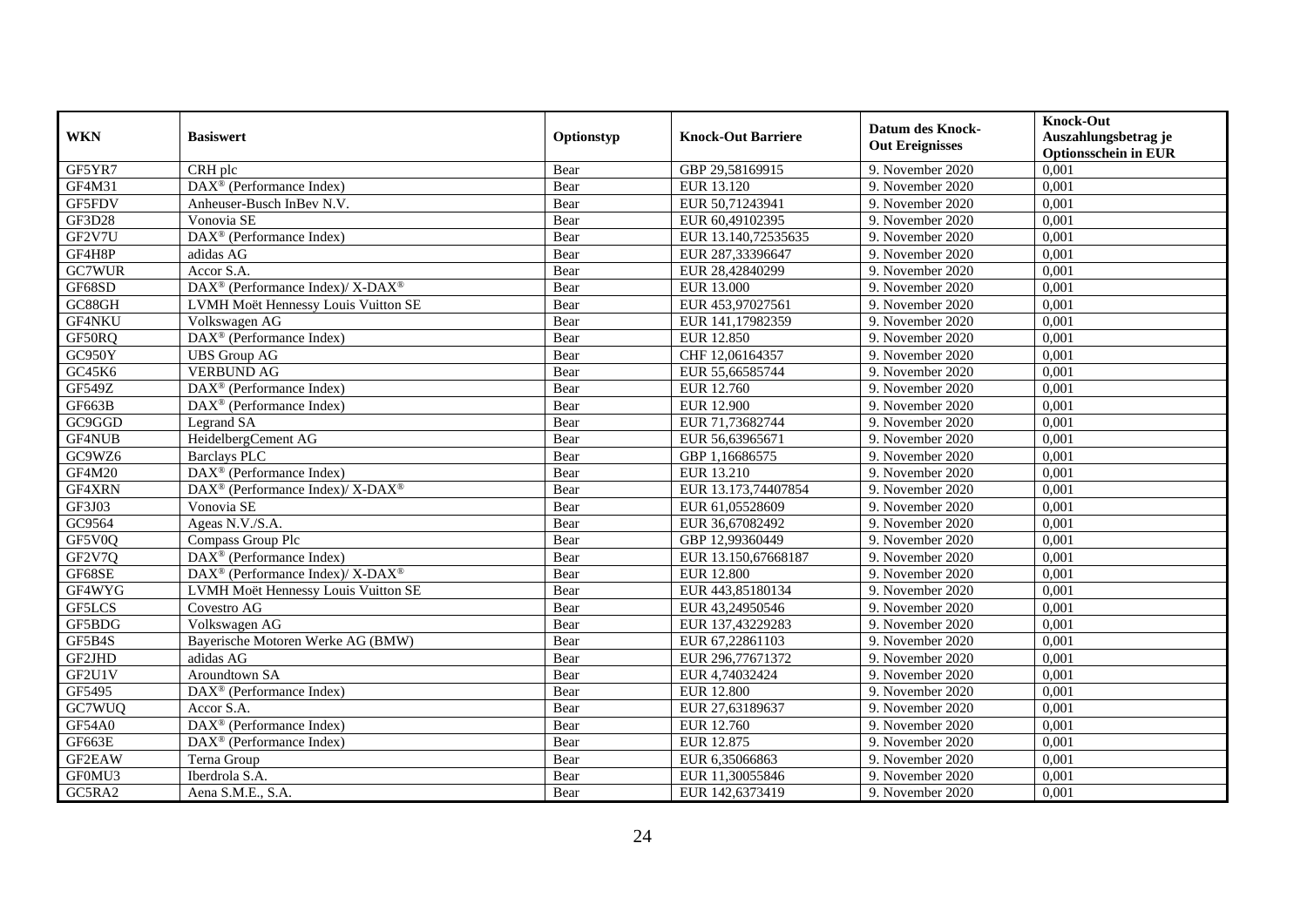| <b>WKN</b>    | <b>Basiswert</b>                                         | Optionstyp | <b>Knock-Out Barriere</b> | <b>Datum des Knock-</b><br><b>Out Ereignisses</b> | <b>Knock-Out</b><br>Auszahlungsbetrag je<br><b>Optionsschein in EUR</b> |
|---------------|----------------------------------------------------------|------------|---------------------------|---------------------------------------------------|-------------------------------------------------------------------------|
| GF4SN6        | $\overline{\text{DAX}^{\otimes}}$ (Performance Index)    | Bear       | EUR 13.050                | 9. November 2020                                  | 0,001                                                                   |
| GF4NUC        | HeidelbergCement AG                                      | Bear       | EUR 57,00835254           | 9. November 2020                                  | 0,001                                                                   |
| GC9GGE        | Legrand SA                                               | Bear       | EUR 72,76922419           | 9. November 2020                                  | 0,001                                                                   |
| GF5YLH        | Compass Group Plc                                        | Bear       | GBP 12,66480531           | 9. November 2020                                  | 0,001                                                                   |
| GC9WZ7        | <b>Barclays PLC</b>                                      | Bear       | GBP 1,20642053            | 9. November 2020                                  | 0,001                                                                   |
| GF2V7S        | DAX <sup>®</sup> (Performance Index)                     | Bear       | EUR 13.145,7010191        | 9. November 2020                                  | 0,001                                                                   |
| GF5RU9        | <b>Beiersdorf AG</b>                                     | Bear       | EUR 95,29495153           | 9. November 2020                                  | 0,001                                                                   |
| <b>GF537W</b> | Valeo SA                                                 | Bear       | EUR 29,32799728           | 9. November 2020                                  | 0,001                                                                   |
| GF4WYH        | LVMH Moët Hennessy Louis Vuitton SE                      | Bear       | EUR 444,64998829          | 9. November 2020                                  | 0,001                                                                   |
| GF4SY1        | DAX <sup>®</sup> (Performance Index)/ X-DAX <sup>®</sup> | Bear       | EUR 13.100                | 9. November 2020                                  | 0,001                                                                   |
| GF2U1W        | Aroundtown SA                                            | Bear       | EUR 4,80988877            | 9. November 2020                                  | 0,001                                                                   |
| GF5BDH        | Volkswagen AG                                            | Bear       | EUR 138,00134997          | 9. November 2020                                  | 0,001                                                                   |
| GF5496        | $\text{DAX}^{\circledast}$ (Performance Index)           | Bear       | <b>EUR 12.800</b>         | 9. November 2020                                  | 0,001                                                                   |
| GF1QTY        | Bayerische Motoren Werke AG (BMW)                        | Bear       | EUR 66,22544461           | 9. November 2020                                  | 0,001                                                                   |
| GF663F        | DAX <sup>®</sup> (Performance Index)                     | Bear       | <b>EUR 12.850</b>         | 9. November 2020                                  | 0,001                                                                   |
| GF5FBS        | Relx plc                                                 | Bear       | GBP 17,07318734           | 9. November 2020                                  | 0,001                                                                   |
| <b>GF549X</b> | $\overline{\text{DAX}}^{\textcirc}$ (Performance Index)  | Bear       | EUR 12.760                | 9. November 2020                                  | 0,001                                                                   |
| GF5YCF        | <b>BASFSE</b>                                            | Bear       | EUR 54,21920185           | 9. November 2020                                  | 0,001                                                                   |
| GF2E9G        | Airbus SE                                                | Bear       | EUR 73,54692098           | 9. November 2020                                  | 0,001                                                                   |
| GF3ATM        | adidas AG                                                | Bear       | EUR 286,24446962          | 9. November 2020                                  | 0,001                                                                   |
| GF2YCE        | Corporacion Mapfre SA                                    | Bear       | EUR 1,39953838            | 9. November 2020                                  | 0,001                                                                   |
| GC950Z        | <b>UBS</b> Group AG                                      | Bear       | CHF 12,3184845            | 9. November 2020                                  | 0,001                                                                   |
| <b>CH0EGG</b> | L'Oréal S.A.                                             | Bear       | EUR 309,65150099          | 9. November 2020                                  | 0,001                                                                   |
| <b>GFOCMS</b> | NN Group N.V.                                            | Bear       | EUR 33,38423147           | 9. November 2020                                  | 0,001                                                                   |
| GF4M24        | $\text{DAX}^{\textcircled{}}$ (Performance Index)        | Bear       | EUR 13.190                | 9. November 2020                                  | 0,001                                                                   |
| GF03KD        | Anheuser-Busch InBev N.V.                                | Bear       | EUR 52,45804719           | 9. November 2020                                  | 0,001                                                                   |
| GC8DPR        | Aena S.M.E., S.A.                                        | Bear       | EUR 138,4436752           | 9. November 2020                                  | 0,001                                                                   |
| GF2V7J        | DAX <sup>®</sup> (Performance Index)                     | Bear       | EUR 13.165,60367014       | 9. November 2020                                  | 0,001                                                                   |
| GF61S4        | HelloFresh SE                                            | Bull       | EUR 47,79872116           | 9. November 2020                                  | 0,001                                                                   |
| GF5V0M        | Compass Group Plc                                        | Bear       | GBP 11,88415057           | 9. November 2020                                  | 0.001                                                                   |
| GC9C6P        | Vivendi S.A.                                             | Bear       | EUR 26,15000189           | 9. November 2020                                  | 0,001                                                                   |
| GF5RUA        | <b>Beiersdorf AG</b>                                     | Bear       | EUR 96,78362292           | 9. November 2020                                  | 0,001                                                                   |
| GF66QR        | DAX <sup>®</sup> (Performance Index)/ X-DAX <sup>®</sup> | Bear       | <b>EUR 12.900</b>         | 9. November 2020                                  | 0,001                                                                   |
| GF4Y1X        | DAX <sup>®</sup> (Performance Index)                     | Bear       | EUR 13.190                | 9. November 2020                                  | 0,001                                                                   |
| <b>GF2ZHF</b> | DAX <sup>®</sup> (Performance Index)                     | Bear       | EUR 13.175                | 9. November 2020                                  | 0,001                                                                   |
| GF5395        | Kone OYJ                                                 | Bear       | EUR 75,26615318           | 9. November 2020                                  | 0,001                                                                   |
| GF5BDJ        | Volkswagen AG                                            | Bear       | EUR 138,45060562          | 9. November 2020                                  | 0,001                                                                   |
| GF4NRV        | Bayerische Motoren Werke AG (BMW)                        | Bear       | EUR 65,7104707            | 9. November 2020                                  | 0,001                                                                   |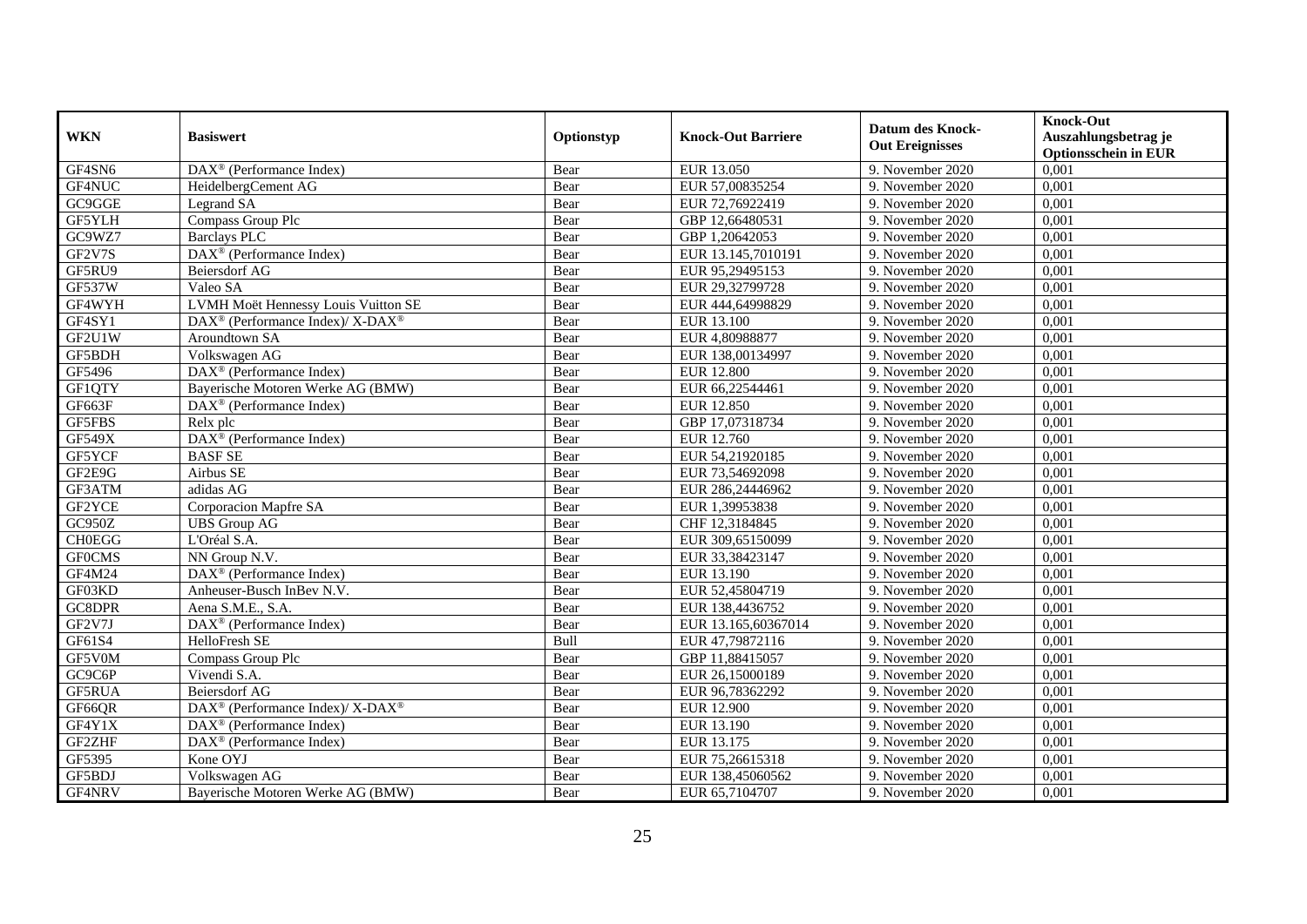| <b>WKN</b>    | <b>Basiswert</b>                                         | Optionstyp | <b>Knock-Out Barriere</b> | <b>Datum des Knock-</b><br><b>Out Ereignisses</b> | <b>Knock-Out</b><br>Auszahlungsbetrag je<br><b>Optionsschein in EUR</b> |
|---------------|----------------------------------------------------------|------------|---------------------------|---------------------------------------------------|-------------------------------------------------------------------------|
| GF2U1T        | Aroundtown SA                                            | Bear       | EUR 4,65088419            | 9. November 2020                                  | 0,001                                                                   |
| GF4WOW        | MTU Aero Engines AG                                      | Bear       | EUR 180,87876147          | 9. November 2020                                  | 0,001                                                                   |
| GF549Y        | $\text{DAX}^{\textcircled{}}$ (Performance Index)        | Bear       | EUR 12.760                | 9. November 2020                                  | 0,001                                                                   |
| GF28Q1        | Merck KGaA                                               | Bear       | EUR 139,76118551          | 9. November 2020                                  | 0,001                                                                   |
| GF4WUA        | <b>BASFSE</b>                                            | Bear       | EUR 54,89530657           | 9. November 2020                                  | 0,001                                                                   |
| GF2JTY        | Koninklijke Philips N.V.                                 | Bear       | EUR 44,85916099           | 9. November 2020                                  | 0,001                                                                   |
| GF466N        | Airbus SE                                                | Bear       | EUR 80,80006026           | 9. November 2020                                  | 0,001                                                                   |
| GF4RH7        | adidas AG                                                | Bear       | EUR 290,11784731          | 9. November 2020                                  | 0,001                                                                   |
| GF4M25        | DAX <sup>®</sup> (Performance Index)                     | Bear       | EUR 13.190                | 9. November 2020                                  | 0,001                                                                   |
| <b>GF5NFT</b> | Nokia Oyj                                                | Bear       | EUR 3,04527145            | 9. November 2020                                  | 0,001                                                                   |
| GC8DPS        | Aena S.M.E., S.A.                                        | Bear       | EUR 141,58877798          | 9. November 2020                                  | 0,001                                                                   |
| GF2V7N        | DAX <sup>®</sup> (Performance Index)                     | Bear       | EUR 13.155,65234463       | 9. November 2020                                  | 0,001                                                                   |
| GF03KC        | Anheuser-Busch InBev N.V.                                | Bear       | EUR 51,38142751           | 9. November 2020                                  | 0,001                                                                   |
| GF4NPZ        | Mediobanca S.p.A.                                        | Bear       | EUR 7,02271128            | 9. November 2020                                  | 0,001                                                                   |
| GF6239        | <b>OMV AG</b>                                            | Bear       | EUR 22,22495415           | 9. November 2020                                  | 0,001                                                                   |
| GF61S5        | HelloFresh SE                                            | Bull       | EUR 47,61861294           | 9. November 2020                                  | 0,001                                                                   |
| GF4Y1Y        | DAX <sup>®</sup> (Performance Index)                     | Bear       | EUR 13.180                | 9. November 2020                                  | 0,001                                                                   |
| GF2ZHG        | $\text{DAX}^{\textcircled{}}$ (Performance Index)        | Bear       | EUR 13.175                | 9. November 2020                                  | 0,001                                                                   |
| GF66QS        | DAX <sup>®</sup> (Performance Index)/ X-DAX <sup>®</sup> | Bear       | <b>EUR 12.900</b>         | 9. November 2020                                  | 0,001                                                                   |
| <b>GF5NNK</b> | Prudential plc                                           | Bear       | GBP 10,98945413           | 9. November 2020                                  | 0,001                                                                   |
| GC8DR7        | Compass Group Plc                                        | Bear       | GBP 14,14438016           | 9. November 2020                                  | 0,001                                                                   |
| GF54A3        | DAX <sup>®</sup> (Performance Index)                     | Bear       | EUR 12.750                | 9. November 2020                                  | 0,001                                                                   |
| GF4ZPQ        | Volkswagen AG                                            | Bear       | EUR 139,89114318          | 9. November 2020                                  | 0,001                                                                   |
| GF5BC0        | MTU Aero Engines AG                                      | Bear       | EUR 169,33942693          | 9. November 2020                                  | 0,001                                                                   |
| GF4NM0        | <b>Bayer AG</b>                                          | Bear       | EUR 45,20434637           | 9. November 2020                                  | 0,001                                                                   |
| GF2JTX        | Koninklijke Philips N.V.                                 | Bear       | EUR 43,8554447            | 9. November 2020                                  | 0,001                                                                   |
| GF2U1U        | Aroundtown SA                                            | Bear       | EUR 4,6906353             | 9. November 2020                                  | 0,001                                                                   |
| GF4ZN1        | <b>BNP</b> Paribas S.A.                                  | Bear       | EUR 34,53548157           | 9. November 2020                                  | 0,001                                                                   |
| GF4KRF        | <b>BASFSE</b>                                            | Bear       | EUR 55,18697024           | 9. November 2020                                  | 0,001                                                                   |
| GC5UN4        | ABB Ltd                                                  | Bear       | CHF 24,76457307           | 9. November 2020                                  | 0.001                                                                   |
| GF5NHQ        | Legal & General Group PLC                                | Bear       | GBP 2,06801542            | 9. November 2020                                  | 0,001                                                                   |
| GB5WJL        | Air Liquide SA                                           | Bear       | EUR 144,17428298          | 9. November 2020                                  | 0,001                                                                   |
| GF4KNU        | Airbus SE                                                | Bear       | EUR 74,38331062           | 9. November 2020                                  | 0,001                                                                   |
| GF4M36        | DAX <sup>®</sup> (Performance Index)                     | Bear       | EUR 13.110                | 9. November 2020                                  | 0,001                                                                   |
| GC8V04        | <b>RWE AG</b>                                            | Bear       | EUR 35,04107396           | 9. November 2020                                  | 0,001                                                                   |
| <b>GF5F60</b> | Hugo Boss AG                                             | Bear       | EUR 22,00898814           | 9. November 2020                                  | 0,001                                                                   |
| GF0PJ4        | CNH Industrial N.V.                                      | Bear       | EUR 8,36678969            | 9. November 2020                                  | 0,001                                                                   |
| GF4WPP        | adidas AG                                                | Bear       | EUR 299,64891185          | 9. November 2020                                  | 0,001                                                                   |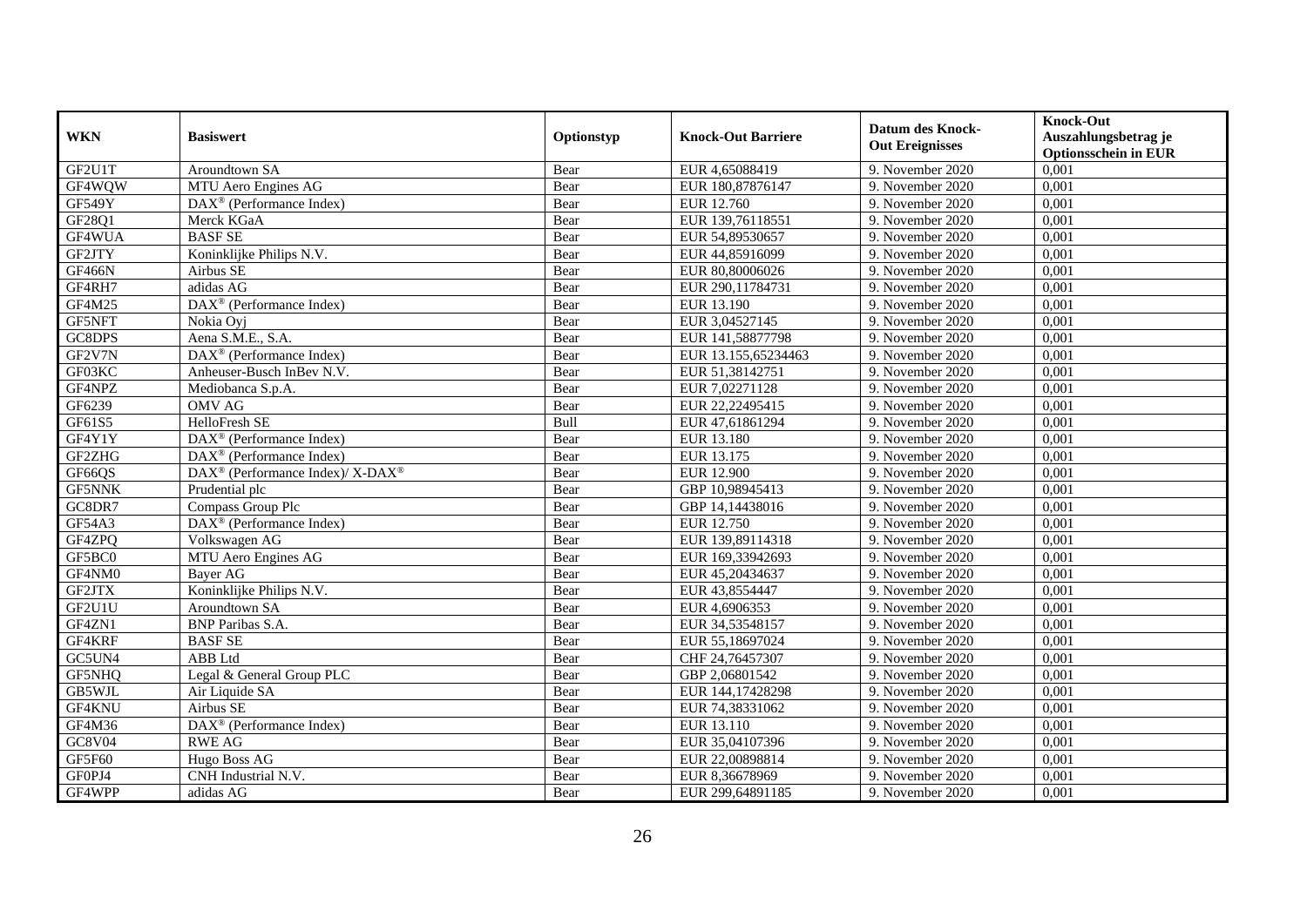| <b>WKN</b>    | <b>Basiswert</b>                                            | Optionstyp | <b>Knock-Out Barriere</b> | <b>Datum des Knock-</b><br><b>Out Ereignisses</b> | <b>Knock-Out</b><br>Auszahlungsbetrag je<br><b>Optionsschein in EUR</b> |
|---------------|-------------------------------------------------------------|------------|---------------------------|---------------------------------------------------|-------------------------------------------------------------------------|
| GF2U4V        | ArcelorMittal S.A.                                          | Bear       | EUR 13,70541153           | 9. November 2020                                  | 0,001                                                                   |
| GF2V7A        | $\overline{\text{DAX}^{\otimes}}$ (Performance Index)       | Bear       | EUR 13.185,5063212        | 9. November 2020                                  | 0,001                                                                   |
| GF5NFU        | Nokia Oyj                                                   | Bear       | EUR 3,08520944            | 9. November 2020                                  | 0,001                                                                   |
| GC8DPT        | Aena S.M.E., S.A.                                           | Bear       | EUR 146,83390227          | 9. November 2020                                  | 0,001                                                                   |
| GF50Q4        | DAX <sup>®</sup> (Performance Index)                        | Bear       | EUR 12.925                | 9. November 2020                                  | 0,001                                                                   |
| GF67NB        | HelloFresh SE                                               | Bull       | EUR $45,8$                | 9. November 2020                                  | 0,001                                                                   |
| GF66QT        | DAX <sup>®</sup> (Performance Index)/ X-DAX <sup>®</sup>    | Bear       | <b>EUR 12.800</b>         | 9. November 2020                                  | 0,001                                                                   |
| GF663C        | $\text{DAX}^{\textcircled{}}$ (Performance Index)           | Bear       | <b>EUR 12.900</b>         | 9. November 2020                                  | 0,001                                                                   |
| GF54A4        | $\text{DAX}^{\textcircled{}}$ (Performance Index)           | Bear       | EUR 12.750                | 9. November 2020                                  | 0,001                                                                   |
| GF3GVV        | DAX <sup>®</sup> (Performance Index)/ X-DAX <sup>®</sup>    | Bear       | EUR 13.146,21671974       | 9. November 2020                                  | 0,001                                                                   |
| GF4RMM        | Prudential plc                                              | Bear       | GBP 11,27402777           | 9. November 2020                                  | 0,001                                                                   |
| GF5F7D        | Adecco Group AG                                             | Bear       | CHF 50,55060264           | 9. November 2020                                  | 0,001                                                                   |
| GC8DR8        | Compass Group Plc                                           | Bear       | GBP 15,71817753           | 9. November 2020                                  | 0,001                                                                   |
| GF52VS        | MTU Aero Engines AG                                         | Bear       | EUR 188,8666192           | 9. November 2020                                  | 0,001                                                                   |
| GF4ZN2        | <b>BNP</b> Paribas S.A.                                     | Bear       | EUR 37,77848403           | 9. November 2020                                  | 0,001                                                                   |
| GF622W        | Kering                                                      | Bear       | EUR 587,4876253           | 9. November 2020                                  | 0,001                                                                   |
| GF4ZGV        | <b>Bayer AG</b>                                             | Bear       | EUR 44,55847976           | 9. November 2020                                  | 0,001                                                                   |
| GF536Q        | Orange SA                                                   | Bear       | EUR 9,77002965            | 9. November 2020                                  | 0,001                                                                   |
| GF5BDL        | Volkswagen AG                                               | Bear       | EUR 139,12948081          | 9. November 2020                                  | 0,001                                                                   |
| GF4M2M        | DAX <sup>®</sup> (Performance Index)                        | Bear       | EUR 13.140                | 9. November 2020                                  | 0,001                                                                   |
| GF2YDA        | AXA S.A.                                                    | Bear       | EUR 16,58055744           | 9. November 2020                                  | 0,001                                                                   |
| GF5NHR        | Legal & General Group PLC                                   | Bear       | GBP 2,10797708            | 9. November 2020                                  | 0,001                                                                   |
| GC9XAN        | Compagnie Generale des Etablissements Michelin SCA          | Bear       | EUR 100,24551646          | 9. November 2020                                  | 0,001                                                                   |
| GF5FDU        | Anheuser-Busch InBev N.V.                                   | Bear       | EUR 49,44437879           | 9. November 2020                                  | 0,001                                                                   |
| GF3B0U        | <b>BNP</b> Paribas S.A.                                     | Bear       | EUR 35,27938714           | 9. November 2020                                  | 0,001                                                                   |
| GC9WXT        | Air Liquide SA                                              | Bear       | EUR 143,52522129          | 9. November 2020                                  | 0,001                                                                   |
| GF5RZQ        | Henkel AG & Co KGaA                                         | Bear       | EUR 91,72813484           | 9. November 2020                                  | 0,001                                                                   |
| <b>GF2V78</b> | DAX <sup>®</sup> (Performance Index)                        | Bear       | EUR 13.190,48198395       | 9. November 2020                                  | 0,001                                                                   |
| GF4ZGH        | adidas AG                                                   | Bear       | EUR 288,5682531           | 9. November 2020                                  | 0,001                                                                   |
| GF5NJX        | Cancom SE                                                   | Bear       | EUR 40,48150903           | 9. November 2020                                  | 0.001                                                                   |
| GF68SF        | DAX <sup>®</sup> (Performance Index)/ X-DAX <sup>®</sup>    | Bear       | <b>EUR 12.800</b>         | 9. November 2020                                  | 0,001                                                                   |
| GF67NC        | HelloFresh SE                                               | Bull       | EUR 44,62                 | 9. November 2020                                  | 0,001                                                                   |
| GF50Q5        | DAX <sup>®</sup> (Performance Index)                        | Bear       | EUR 12.925                | 9. November 2020                                  | 0,001                                                                   |
| GF663D        | $\overline{\text{DAX}^{\otimes}(\text{Performance Index})}$ | Bear       | EUR 12.875                | 9. November 2020                                  | 0,001                                                                   |
| <b>GF5LEB</b> | Carl-Zeiss Meditec AG                                       | Bear       | EUR 117,52526934          | 9. November 2020                                  | 0,001                                                                   |
| GC8DSQ        | ArcelorMittal S.A.                                          | Bear       | EUR 13,27025955           | 9. November 2020                                  | 0,001                                                                   |
| GF5FBJ        | Prudential plc                                              | Bear       | GBP 10,82753085           | 9. November 2020                                  | 0,001                                                                   |
| GC8DPQ        | Aena S.M.E., S.A.                                           | Bear       | EUR 134,24363212          | 9. November 2020                                  | 0,001                                                                   |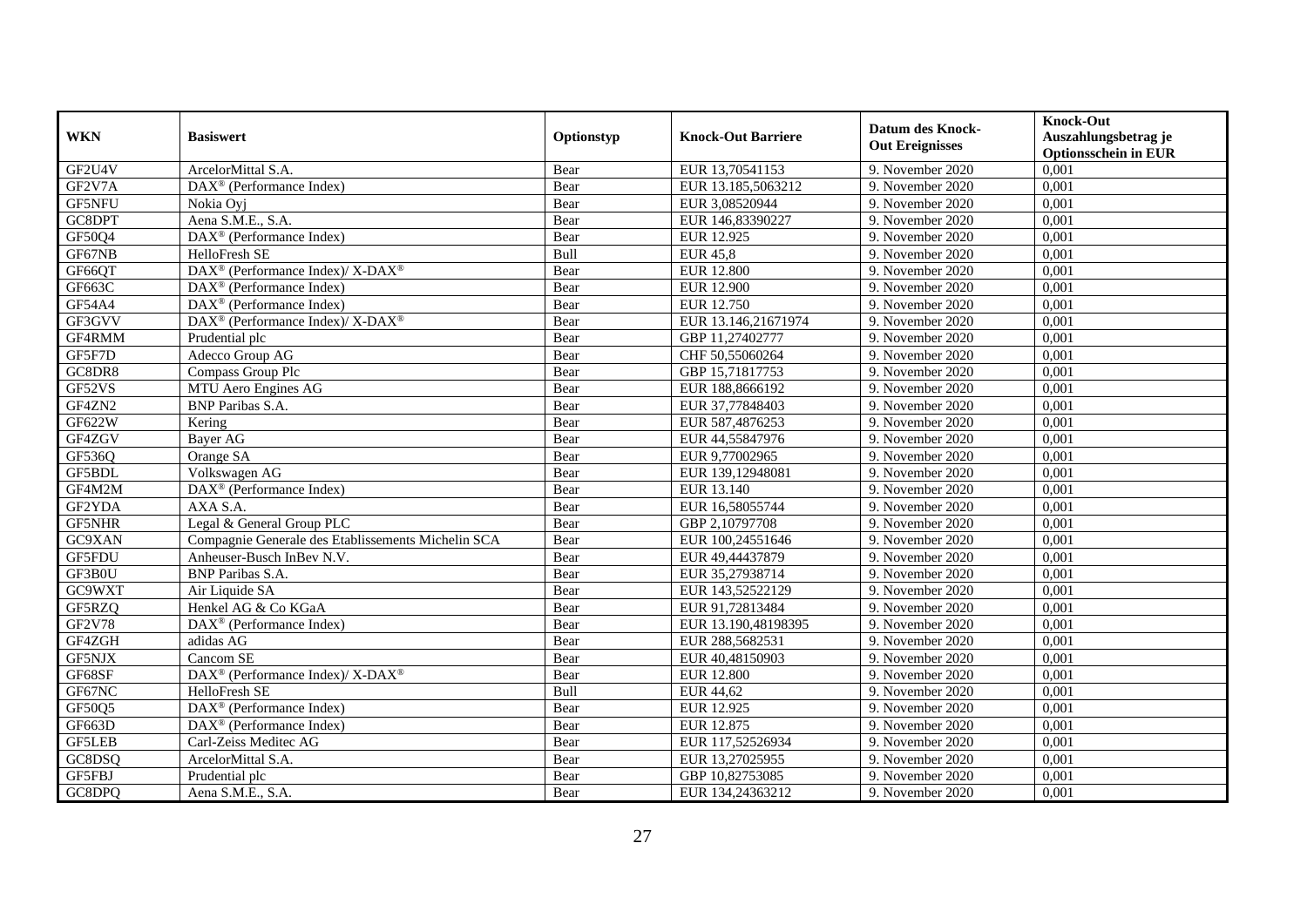| <b>WKN</b>    | <b>Basiswert</b>                                         | Optionstyp | <b>Knock-Out Barriere</b> | <b>Datum des Knock-</b><br><b>Out Ereignisses</b> | <b>Knock-Out</b><br>Auszahlungsbetrag je<br><b>Optionsschein in EUR</b> |
|---------------|----------------------------------------------------------|------------|---------------------------|---------------------------------------------------|-------------------------------------------------------------------------|
| GC6NGT        | Julius Baer Group Ltd                                    | Bear       | CHF 46,2342025            | 9. November 2020                                  | 0,001                                                                   |
| GF55TD        | Adecco Group AG                                          | Bear       | CHF 51,84008018           | 9. November 2020                                  | 0,001                                                                   |
| GF5BC1        | MTU Aero Engines AG                                      | Bear       | EUR 171,81532469          | 9. November 2020                                  | 0,001                                                                   |
| GF2YDB        | AXA S.A.                                                 | Bear       | EUR 16,68008063           | 9. November 2020                                  | 0,001                                                                   |
| GF67AS        | Volkswagen AG                                            | Bear       | EUR 138,67                | 9. November 2020                                  | 0,001                                                                   |
| GF5NGC        | Bayer AG                                                 | Bear       | EUR 44,96018834           | 9. November 2020                                  | 0,001                                                                   |
| GF5LJE        | <b>OMV AG</b>                                            | Bear       | EUR 21,77946477           | 9. November 2020                                  | 0,001                                                                   |
| <b>GF4M22</b> | $\text{DAX}^{\textcircled{}}$ (Performance Index)        | Bear       | <b>EUR 13.200</b>         | 9. November 2020                                  | 0,001                                                                   |
| <b>GC5ULE</b> | Compass Group Plc                                        | Bear       | GBP 13,89892981           | 9. November 2020                                  | 0,001                                                                   |
| GF3Q41        | Air Liquide SA                                           | Bear       | EUR 141,73847605          | 9. November 2020                                  | 0,001                                                                   |
| GF4H9P        | Deutsche Telekom AG                                      | Bear       | EUR 14,69491663           | 9. November 2020                                  | 0,001                                                                   |
| GF3B0V        | <b>BNP</b> Paribas S.A.                                  | Bear       | EUR 36,015618             | 9. November 2020                                  | 0,001                                                                   |
| GF2PHN        | $\overline{\text{DAX}^{\otimes}}$ (Performance Index)    | Bear       | EUR 13.205,12362526       | 9. November 2020                                  | 0,001                                                                   |
| GF5YNQ        | Covestro AG                                              | Bear       | EUR 43,69303172           | 9. November 2020                                  | 0,001                                                                   |
| GF4NGN        | Hannover Rück SE                                         | Bear       | EUR 136,11339404          | 9. November 2020                                  | 0,001                                                                   |
| GF2YCF        | Corporacion Mapfre SA                                    | Bear       | EUR 1,42931576            | 9. November 2020                                  | 0,001                                                                   |
| GF5YGB        | Cancom SE                                                | Bear       | EUR 39,92621878           | 9. November 2020                                  | 0,001                                                                   |
| GF4ZGJ        | adidas AG                                                | Bear       | EUR 294.23153718          | 9. November 2020                                  | 0,001                                                                   |
| GC9BY2        | Bayerische Motoren Werke AG (BMW)                        | Bear       | EUR 66,87676226           | 9. November 2020                                  | 0,001                                                                   |
| GF2ZH5        | $\text{DAX}^{\textcircled{}}$ (Performance Index)        | Bear       | EUR 13.225                | 9. November 2020                                  | 0,001                                                                   |
| <b>GF50R7</b> | DAX <sup>®</sup> (Performance Index)                     | Bear       | <b>EUR 12.870</b>         | 9. November 2020                                  | 0,001                                                                   |
| GF5S5Y        | HelloFresh SE                                            | Bull       | EUR 44,00628459           | 9. November 2020                                  | 0,001                                                                   |
| GF5SBQ        | Carl-Zeiss Meditec AG                                    | Bear       | EUR 118,28684861          | 9. November 2020                                  | 0,001                                                                   |
| GF2ZSB        | DAX <sup>®</sup> (Performance Index)/ X-DAX <sup>®</sup> | Bear       | EUR 13.200                | 9. November 2020                                  | 0,001                                                                   |
| GF61XQ        | Merck KGaA                                               | Bear       | EUR 140,21626429          | 9. November 2020                                  | 0,001                                                                   |
| GF4ZKS        | ADYEN N.V.                                               | Bear       | EUR 1.670,76360387        | 9. November 2020                                  | 0,001                                                                   |
| GF67LA        | MTU Aero Engines AG                                      | Bear       | EUR 177,84                | 9. November 2020                                  | 0,001                                                                   |
| GF5B65        | AXA S.A.                                                 | Bear       | EUR 16,22898107           | 9. November 2020                                  | 0,001                                                                   |
| <b>GF0ATJ</b> | Daimler AG                                               | Bear       | EUR 50,44605467           | 9. November 2020                                  | 0,001                                                                   |
| GF67AT        | Volkswagen AG                                            | Bear       | <b>EUR 140,7</b>          | 9. November 2020                                  | 0,001                                                                   |
| GF4M34        | DAX <sup>®</sup> (Performance Index)                     | Bear       | EUR 13.110                | 9. November 2020                                  | 0,001                                                                   |
| GF52RC        | Bayer AG                                                 | Bear       | EUR 45,84182374           | 9. November 2020                                  | 0,001                                                                   |
| GC6NGU        | Julius Baer Group Ltd                                    | Bear       | CHF 47,2128247            | 9. November 2020                                  | 0,001                                                                   |
| GF5LJF        | <b>OMV AG</b>                                            | Bear       | EUR 22,6278857            | 9. November 2020                                  | 0,001                                                                   |
| GF4H9Q        | Deutsche Telekom AG                                      | Bear       | EUR 14,72482487           | 9. November 2020                                  | 0,001                                                                   |
| GF2PHQ        | DAX <sup>®</sup> (Performance Index)                     | Bear       | EUR 13.200,14994405       | 9. November 2020                                  | 0,001                                                                   |
| GF5YNR        | Covestro AG                                              | Bear       | EUR 43,87287955           | 9. November 2020                                  | 0,001                                                                   |
| GF2YCG        | Corporacion Mapfre SA                                    | Bear       | EUR 1,45909315            | 9. November 2020                                  | 0,001                                                                   |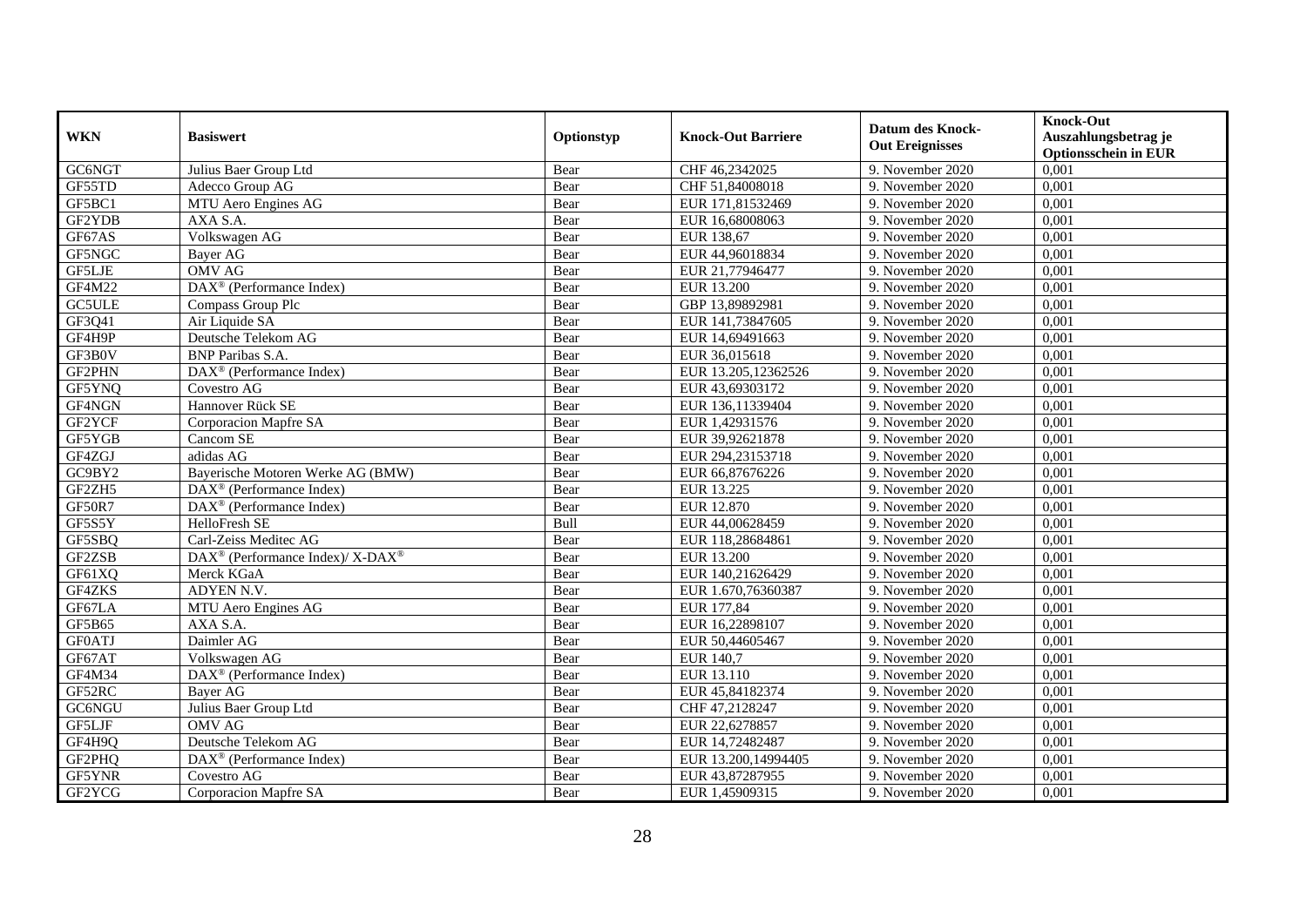|               | <b>Basiswert</b>                                                                          | Optionstyp   | <b>Knock-Out Barriere</b>       | <b>Datum des Knock-</b> | Knock-Out                                           |
|---------------|-------------------------------------------------------------------------------------------|--------------|---------------------------------|-------------------------|-----------------------------------------------------|
| <b>WKN</b>    |                                                                                           |              |                                 | <b>Out Ereignisses</b>  | Auszahlungsbetrag je<br><b>Optionsschein in EUR</b> |
| <b>GF67N5</b> | Cancom SE                                                                                 | Bear         | EUR 40,12                       | 9. November 2020        | 0,001                                               |
| GF3B0W        | <b>BNP</b> Paribas S.A.                                                                   | Bear         | EUR 37,05032086                 | 9. November 2020        | 0,001                                               |
| GC5ULG        | Compass Group Plc                                                                         | Bear         | GBP 15,16246898                 | 9. November 2020        | 0,001                                               |
| GF4NRU        | Bayerische Motoren Werke AG (BMW)                                                         | Bear         | EUR 65,5709157                  | 9. November 2020        | 0,001                                               |
| GF663J        | $\text{DAX}^{\circledast}$ (Performance Index)                                            | Bear         | EUR 12.825                      | 9. November 2020        | 0,001                                               |
| <b>GF548N</b> | $\overline{\text{DAX}^{\otimes}}$ (Performance Index)                                     | Bear         | <b>EUR 12.825</b>               | 9. November 2020        | 0,001                                               |
| GC61ZK        | Compagnie Financiere Richemont SA                                                         | Bear         | CHF 71,92559327                 | 9. November 2020        | 0,001                                               |
| GF5S5Z        | HelloFresh SE                                                                             | Bull         | EUR 42,65486321                 | 9. November 2020        | 0,001                                               |
| GF67FP        | adidas AG                                                                                 | Bear         | EUR 295,99                      | 9. November 2020        | 0,001                                               |
| GF50VM        | DAX <sup>®</sup> (Performance Index)/ X-DAX <sup>®</sup>                                  | Bear         | <b>EUR 13.000</b>               | 9. November 2020        | 0,001                                               |
| GF5BC3        | MTU Aero Engines AG                                                                       | Bear         | EUR 180,22139693                | 9. November 2020        | 0,001                                               |
| GF5YE3        | Airbus SE                                                                                 | Bear         | EUR 78,08022113                 | 9. November 2020        | 0,001                                               |
| GF3KEE        | Groupe Bruxelles Lambert S.A.                                                             | Bear         | EUR 78,65607423                 | 9. November 2020        | 0,001                                               |
| <b>GF1ZFR</b> | Daimler AG                                                                                | Bear         | EUR 49.96819409                 | 9. November 2020        | 0,001                                               |
| GF67AU        | Volkswagen AG                                                                             | Bear         | EUR 142,81                      | 9. November 2020        | 0,001                                               |
| GF4KLT        | Bayer AG                                                                                  | Bear         | EUR 46,033952                   | 9. November 2020        | 0,001                                               |
| GF4M35        | DAX <sup>®</sup> (Performance Index)                                                      | Bear         | EUR 13.110                      | 9. November 2020        | 0,001                                               |
| GF3WC8        | Puma SE                                                                                   | Bear         | EUR 82,8290314                  | 9. November 2020        | 0,001                                               |
| GF4KSR        | Deutsche Telekom AG                                                                       | Bear         | EUR 14,82620134                 | 9. November 2020        | 0,001                                               |
| GC3XNC        | Anglo American PLC                                                                        | Bear         | GBP 20,43248301                 | 9. November 2020        | 0,001                                               |
| GF2V7L        | $\text{DAX}^{\textcircled{}}$ (Performance Index)                                         | Bear         | EUR 13.160,62800739             | 9. November 2020        | 0,001                                               |
| GF5V0N        | Compass Group Plc                                                                         | Bear         | GBP 12,1240325                  | 9. November 2020        | 0.001                                               |
| GF3B0X        | <b>BNP</b> Paribas S.A.                                                                   | Bear         | EUR 38,59242603                 | 9. November 2020        | 0,001                                               |
| GF2U7Q        | Fuchs Petrolub SE                                                                         | Bear         | EUR 47,4802276                  | 9. November 2020        | 0,001                                               |
| GF61YC        | Commerzbank AG                                                                            |              |                                 | 9. November 2020        | 0,001                                               |
| GF663K        |                                                                                           | Bear<br>Bear | EUR 4,34826521                  | 9. November 2020        | 0,001                                               |
| GF4Y21        | $\text{DAX}^{\textcircled{}}$ (Performance Index)<br>DAX <sup>®</sup> (Performance Index) |              | <b>EUR 12.800</b><br>EUR 13.160 | 9. November 2020        | 0,001                                               |
| GF4ZGP        |                                                                                           | Bear         |                                 |                         |                                                     |
|               | <b>BASFSE</b>                                                                             | Bear         | EUR 53,22515421                 | 9. November 2020        | 0,001                                               |
| GF4WUG        | Bayerische Motoren Werke AG (BMW)                                                         | Bear         | EUR 67,72729622                 | 9. November 2020        | 0,001                                               |
| GF67N9        | HelloFresh SE                                                                             | Bull         | EUR 47,13                       | 9. November 2020        | 0,001                                               |
| GF5NNS        | Mediobanca S.p.A.                                                                         | Bear         | EUR 6,89928715                  | 9. November 2020        | 0,001                                               |
| GF4ZNL        | Alstom S.A.                                                                               | Bear         | EUR 42,0758077                  | 9. November 2020        | 0,001                                               |
| GF67LB        | MTU Aero Engines AG                                                                       | Bear         | <b>EUR 183,4</b>                | 9. November 2020        | 0,001                                               |
| GF06QS        | Enel S.p.A.                                                                               | Bear         | EUR 8,21114998                  | 9. November 2020        | 0,001                                               |
| GF5CVS        | DAX <sup>®</sup> (Performance Index)/ X-DAX <sup>®</sup>                                  | Bear         | <b>EUR 12.900</b>               | 9. November 2020        | 0,001                                               |
| GC4ZAZ        | Electricite de France SA                                                                  | Bear         | EUR 10,73995688                 | 9. November 2020        | 0,001                                               |
| GF67K3        | Airbus SE                                                                                 | Bear         | <b>EUR 79,86</b>                | 9. November 2020        | 0,001                                               |
| GF67AV        | Volkswagen AG                                                                             | Bear         | EUR 143,25                      | 9. November 2020        | 0,001                                               |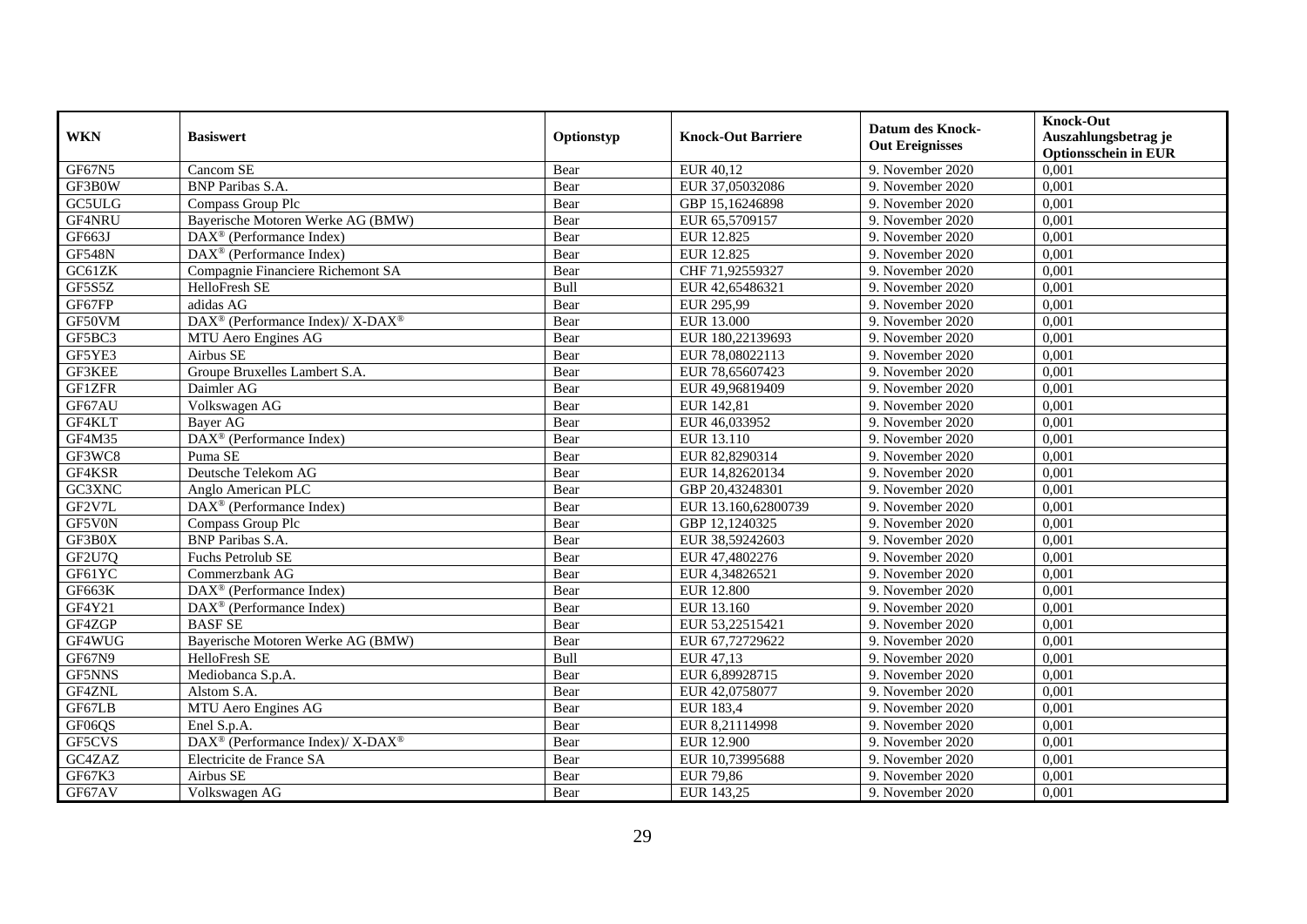| <b>WKN</b>    | <b>Basiswert</b>                                         | Optionstyp | <b>Knock-Out Barriere</b> | <b>Datum des Knock-</b><br><b>Out Ereignisses</b> | <b>Knock-Out</b><br>Auszahlungsbetrag je<br><b>Optionsschein in EUR</b> |
|---------------|----------------------------------------------------------|------------|---------------------------|---------------------------------------------------|-------------------------------------------------------------------------|
| GF4SN7        | $\overline{\text{DAX}}^{\textcirc}$ (Performance Index)  | Bear       | EUR 13.050                | 9. November 2020                                  | 0,001                                                                   |
| GF4ZKA        | Puma SE                                                  | Bear       | EUR 83,49355782           | 9. November 2020                                  | 0,001                                                                   |
| GF4NM1        | Bayer AG                                                 | Bear       | EUR 45,45337869           | 9. November 2020                                  | 0,001                                                                   |
| GF4RFH        | Deutsche Telekom AG                                      | Bear       | EUR 14,53038215           | 9. November 2020                                  | 0,001                                                                   |
| GF535U        | Unicredit S.p.A.                                         | Bear       | EUR 7,36570971            | 9. November 2020                                  | 0,001                                                                   |
| GF67NX        | Commerzbank AG                                           | Bear       | <b>EUR 4,29</b>           | 9. November 2020                                  | 0,001                                                                   |
| GF67NA        | HelloFresh SE                                            | Bull       | EUR 46,41                 | 9. November 2020                                  | 0,001                                                                   |
| GF2PHS        | DAX <sup>®</sup> (Performance Index)                     | Bear       | EUR 13.195,17626286       | 9. November 2020                                  | 0,001                                                                   |
| GF462N        | Deutsche Bank AG                                         | Bear       | EUR 8,83602679            | 9. November 2020                                  | 0,001                                                                   |
| GF5V0P        | Compass Group Plc                                        | Bear       | GBP 12,47386031           | 9. November 2020                                  | 0,001                                                                   |
| GF4Y22        | DAX <sup>®</sup> (Performance Index)                     | Bear       | EUR 13.150                | 9. November 2020                                  | 0,001                                                                   |
| GF67M9        | Bayerische Motoren Werke AG (BMW)                        | Bear       | <b>EUR 65,8</b>           | 9. November 2020                                  | 0,001                                                                   |
| GF663L        | DAX <sup>®</sup> (Performance Index)                     | Bear       | <b>EUR 12.800</b>         | 9. November 2020                                  | 0,001                                                                   |
| GF4RL0        | Eiffage S.A.                                             | Bear       | <b>EUR 79,7</b>           | 9. November 2020                                  | 0,001                                                                   |
| GF3AXK        | Erste Group Bank AG                                      | Bear       | EUR 19,14992533           | 9. November 2020                                  | 0,001                                                                   |
| GF61ZF        | Hugo Boss AG                                             | Bear       | EUR 21,69651852           | 9. November 2020                                  | 0,001                                                                   |
| GF4ZGR        | <b>BASFSE</b>                                            | Bear       | EUR 53,73405614           | 9. November 2020                                  | 0,001                                                                   |
| GF5BC5        | MTU Aero Engines AG                                      | Bear       | EUR 185,85206766          | 9. November 2020                                  | 0,001                                                                   |
| GF5CVT        | DAX <sup>®</sup> (Performance Index)/ X-DAX <sup>®</sup> | Bear       | <b>EUR 12.800</b>         | 9. November 2020                                  | 0,001                                                                   |
| GF4WST        | Solvay SA                                                | Bear       | EUR 80,64435788           | 9. November 2020                                  | 0,001                                                                   |
| GF06QR        | Enel S.p.A.                                              | Bear       | EUR 8,12200601            | 9. November 2020                                  | 0,001                                                                   |
| GF4SN8        | DAX <sup>®</sup> (Performance Index)                     | Bear       | EUR 13.050                | 9. November 2020                                  | 0,001                                                                   |
| GF67K0        | Airbus SE                                                | Bear       | <b>EUR 75,26</b>          | 9. November 2020                                  | 0,001                                                                   |
| GC6NAU        | Compagnie Generale des Etablissements Michelin SCA       | Bear       | EUR 98,97106054           | 9. November 2020                                  | 0,001                                                                   |
| GF4H9N        | Deutsche Telekom AG                                      | Bear       | EUR 14,66500838           | 9. November 2020                                  | 0,001                                                                   |
| GF4L0E        | Edenred S.A.                                             | Bear       | EUR 43,70919691           | 9. November 2020                                  | 0,001                                                                   |
| GC5UMJ        | SBM Offshore N.V.                                        | Bear       | EUR 15,35927701           | 9. November 2020                                  | 0,001                                                                   |
| <b>GF535V</b> | Unicredit S.p.A.                                         | Bear       | EUR 7,55508518            | 9. November 2020                                  | 0,001                                                                   |
| GF67NW        | Commerzbank AG                                           | Bear       | <b>EUR 4,23</b>           | 9. November 2020                                  | 0,001                                                                   |
| GF2V76        | $\overline{\text{DAX}^{\otimes}}$ (Performance Index)    | Bear       | EUR 13.195,45764674       | 9. November 2020                                  | 0,001                                                                   |
| GF61S6        | HelloFresh SE                                            | Bull       | EUR 47,46852275           | 9. November 2020                                  | 0,001                                                                   |
| GF2ZHB        | DAX <sup>®</sup> (Performance Index)                     | Bear       | EUR 13.200                | 9. November 2020                                  | 0,001                                                                   |
| GF50Q8        | DAX <sup>®</sup> (Performance Index)                     | Bear       | EUR 12.920                | 9. November 2020                                  | 0,001                                                                   |
| GF533B        | Eiffage S.A.                                             | Bear       | EUR 75,315                | 9. November 2020                                  | 0,001                                                                   |
| GF4H97        | Deutsche Bank AG                                         | Bear       | EUR 8,99225649            | 9. November 2020                                  | 0,001                                                                   |
| GF5YCE        | <b>BASFSE</b>                                            | Bear       | EUR 52,1903543            | 9. November 2020                                  | 0,001                                                                   |
| GF538M        | EssilorLuxottica SA                                      | Bear       | EUR 117,44992802          | 9. November 2020                                  | 0,001                                                                   |
| GF5F61        | Hugo Boss AG                                             | Bear       | EUR 22,43818837           | 9. November 2020                                  | 0,001                                                                   |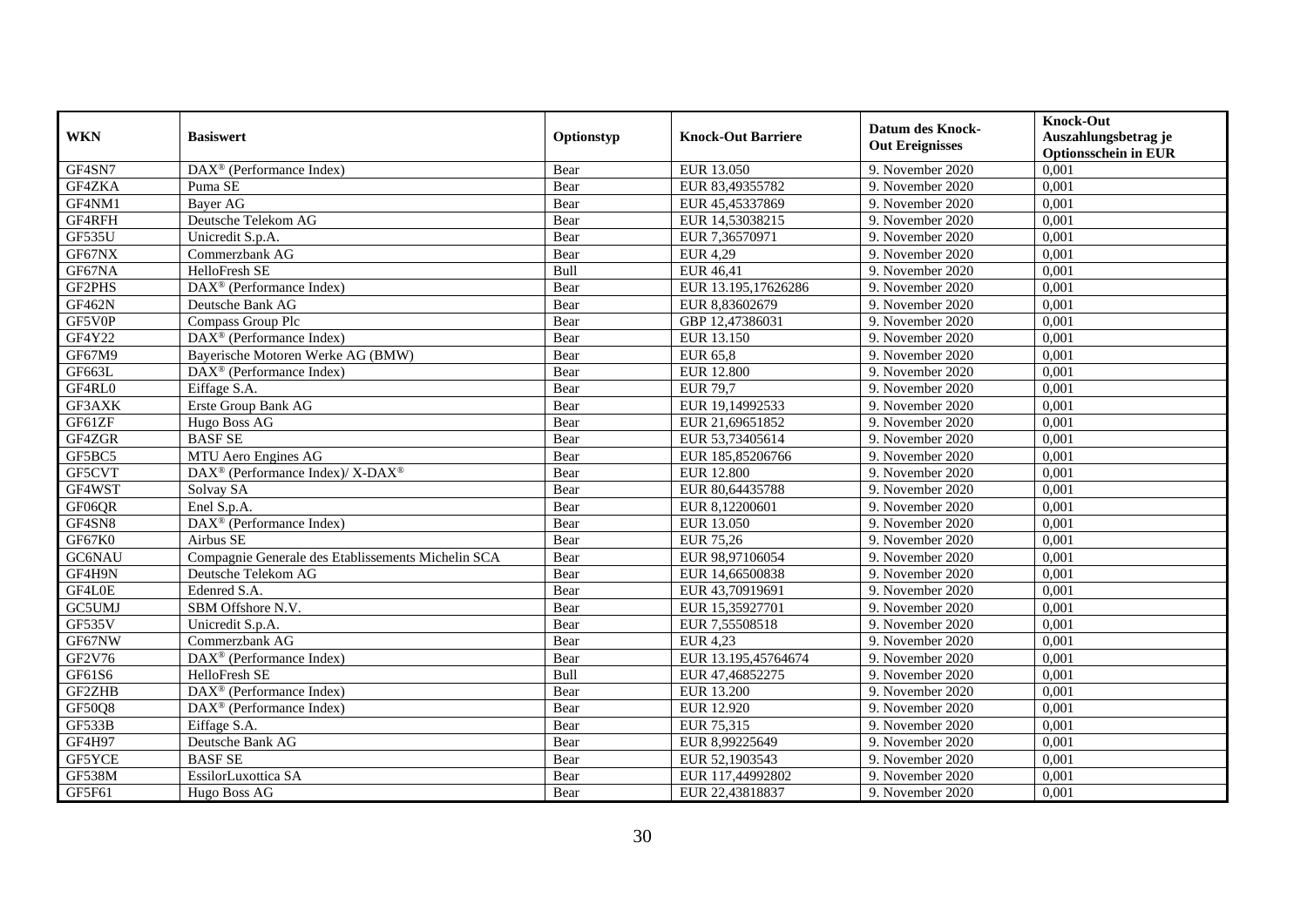| <b>WKN</b>    | <b>Basiswert</b>                                         | Optionstyp | <b>Knock-Out Barriere</b> | <b>Datum des Knock-</b><br><b>Out Ereignisses</b> | <b>Knock-Out</b><br>Auszahlungsbetrag je<br><b>Optionsschein in EUR</b> |
|---------------|----------------------------------------------------------|------------|---------------------------|---------------------------------------------------|-------------------------------------------------------------------------|
| GF4WSS        | Solvay SA                                                | Bear       | EUR 79,08832574           | 9. November 2020                                  | 0,001                                                                   |
| GF61V6        | MTU Aero Engines AG                                      | Bear       | EUR 178,91872426          | 9. November 2020                                  | 0,001                                                                   |
| <b>GF4M28</b> | $\text{DAX}^{\textcircled{}}$ (Performance Index)        | Bear       | EUR 13.175                | 9. November 2020                                  | 0,001                                                                   |
| GF50VP        | DAX <sup>®</sup> (Performance Index)/ X-DAX <sup>®</sup> | Bear       | <b>EUR 12.900</b>         | 9. November 2020                                  | 0,001                                                                   |
| GF67K1        | Airbus SE                                                | Bear       | <b>EUR 77,64</b>          | 9. November 2020                                  | 0,001                                                                   |
| GF5VDA        | Engie                                                    | Bear       | EUR 11,72298675           | 9. November 2020                                  | 0,001                                                                   |
| GF67NL        | Tenaris SA                                               | Bear       | <b>EUR 5,22</b>           | $\overline{9}$ . November 2020                    | 0,001                                                                   |
| GB7K0A        | Partners Group Holding AG                                | Bear       | CHF 952,35366646          | 9. November 2020                                  | 0,001                                                                   |
| GF4ZR4        | Edenred S.A.                                             | Bear       | EUR 42,90471834           | 9. November 2020                                  | 0,001                                                                   |
| GF2V7W        | DAX <sup>®</sup> (Performance Index)                     | Bear       | EUR 13.135,74969357       | 9. November 2020                                  | 0,001                                                                   |
| GF50Q9        | DAX <sup>®</sup> (Performance Index)                     | Bear       | EUR 12.920                | 9. November 2020                                  | 0,001                                                                   |
| GF61S7        | HelloFresh SE                                            | Bull       | EUR 47,29842055           | 9. November 2020                                  | 0,001                                                                   |
| GF5339        | Eiffage S.A.                                             | Bear       | EUR 72,018                | 9. November 2020                                  | 0,001                                                                   |
| GC7FPR        | Schneider Electric SE                                    | Bear       | EUR 117,72058729          | 9. November 2020                                  | 0,001                                                                   |
| GF67LL        | Deutsche Bank AG                                         | Bear       | <b>EUR 8,81</b>           | 9. November 2020                                  | 0,001                                                                   |
| GF2ZH6        | DAX <sup>®</sup> (Performance Index)                     | Bear       | EUR 13.225                | 9. November 2020                                  | 0,001                                                                   |
| GF3D8U        | Grupo Ferrovial SA                                       | Bear       | EUR 22,044                | 9. November 2020                                  | 0,001                                                                   |
| <b>GF675X</b> | 1 Feinunze Silber, Feinheit mind. 0.999                  | Bull       | <b>USD 24,938</b>         | 9. November 2020                                  | 0,001                                                                   |
| GF4M2A        | $\overline{\text{DAX}}^{\textcirc}$ (Performance Index)  | Bear       | EUR 13.170                | 9. November 2020                                  | 0,001                                                                   |
| GF5F62        | Hugo Boss AG                                             | Bear       | EUR 23,0171096            | 9. November 2020                                  | 0,001                                                                   |
| GF67LX        | <b>BASFSE</b>                                            | Bear       | EUR 52,79                 | 9. November 2020                                  | 0,001                                                                   |
| GF4HA0        | MTU Aero Engines AG                                      | Bear       | EUR 175,40585717          | 9. November 2020                                  | 0,001                                                                   |
| <b>GF537L</b> | Engie                                                    | Bear       | EUR 11,85873126           | 9. November 2020                                  | 0,001                                                                   |
| GC9GVN        | EURO STOXX 50 <sup>®</sup> Index (Price EUR)             | Bear       | EUR 3.397,40019545        | 9. November 2020                                  | 0,001                                                                   |
| GF67K2        | Airbus SE                                                | Bear       | EUR 78,61                 | 9. November 2020                                  | 0,001                                                                   |
| GF50RA        | DAX <sup>®</sup> (Performance Index)                     | Bear       | EUR 12.870                | 9. November 2020                                  | 0,001                                                                   |
| GF2V7G        | DAX <sup>®</sup> (Performance Index)                     | Bear       | EUR 13.170,57933289       | 9. November 2020                                  | 0,001                                                                   |
| GF533A        | Eiffage S.A.                                             | Bear       | EUR 73,425                | 9. November 2020                                  | 0,001                                                                   |
| GF5S0G        | Vinci S.A.                                               | Bear       | EUR 79,6766451            | 9. November 2020                                  | 0,001                                                                   |
| GF55Q3        | <b>HelloFresh SE</b>                                     | Bull       | EUR 43,40085269           | 9. November 2020                                  | 0,001                                                                   |
| <b>GF534A</b> | Electricite de France SA                                 | Bear       | EUR 10,86778579           | 9. November 2020                                  | 0,001                                                                   |
| GF3D8V        | Grupo Ferrovial SA                                       | Bear       | EUR 22,614                | 9. November 2020                                  | 0,001                                                                   |
| GF67LM        | Deutsche Bank AG                                         | Bear       | <b>EUR 8,88</b>           | 9. November 2020                                  | 0,001                                                                   |
| GF663M        | DAX <sup>®</sup> (Performance Index)                     | Bear       | EUR 12.775                | 9. November 2020                                  | 0,001                                                                   |
| GF675Y        | 1 Feinunze Silber, Feinheit mind. 0,999                  | Bull       | <b>USD 24,892</b>         | 9. November 2020                                  | 0,001                                                                   |
| GC47S4        | Pernod Ricard SA                                         | Bear       | EUR 150,83629856          | 9. November 2020                                  | 0,001                                                                   |
| GF1LX6        | Schneider Electric SE                                    | Bear       | EUR 118,80262529          | 9. November 2020                                  | 0,001                                                                   |
| GF4DP1        | DAX <sup>®</sup> (Performance Index)                     | Bear       | EUR 13.190                | 9. November 2020                                  | 0,001                                                                   |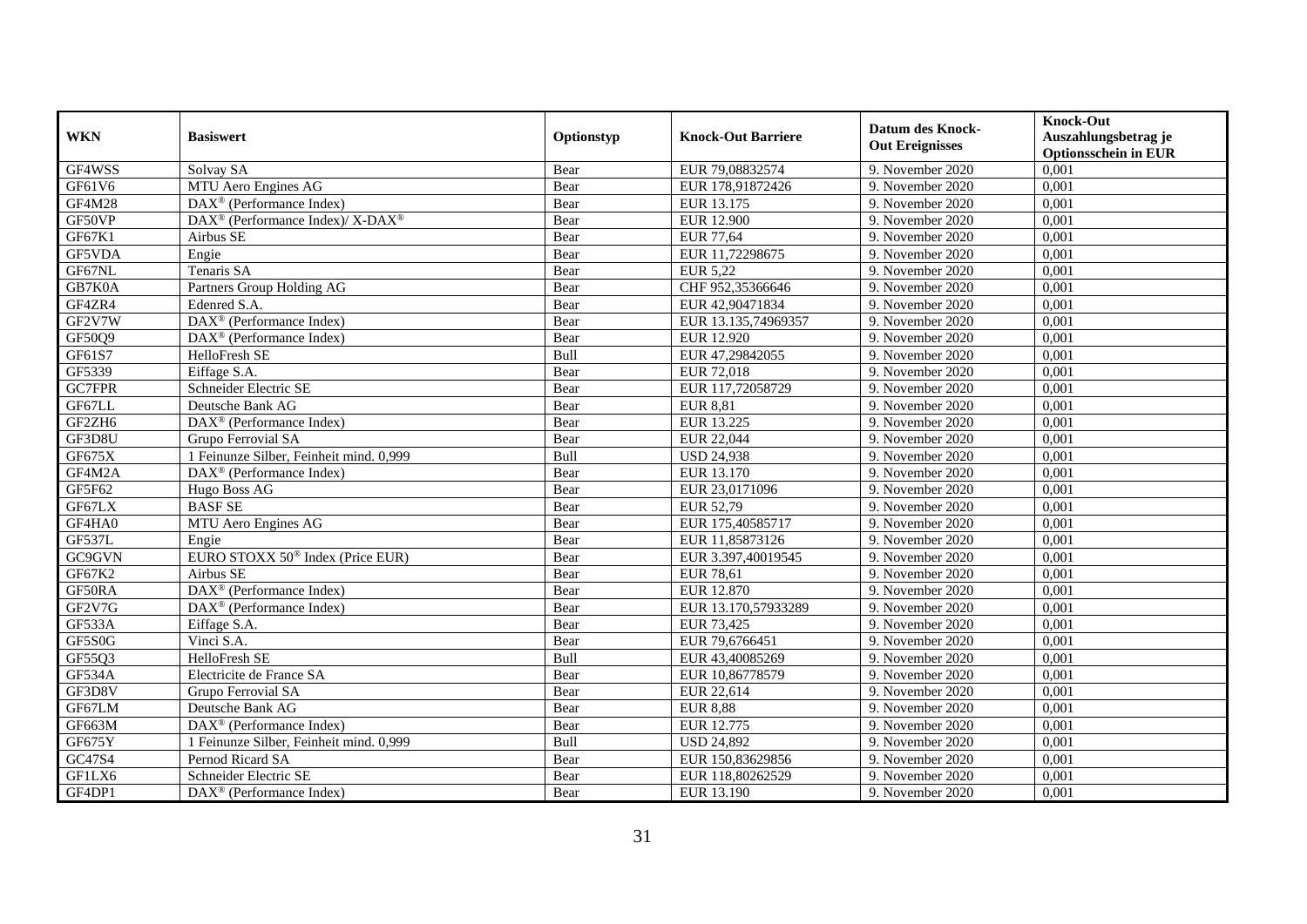| <b>WKN</b>    | <b>Basiswert</b>                                        | Optionstyp | <b>Knock-Out Barriere</b> | <b>Datum des Knock-</b><br><b>Out Ereignisses</b> | <b>Knock-Out</b><br>Auszahlungsbetrag je<br><b>Optionsschein in EUR</b> |
|---------------|---------------------------------------------------------|------------|---------------------------|---------------------------------------------------|-------------------------------------------------------------------------|
| GF463D        | MTU Aero Engines AG                                     | Bear       | EUR 171,17103862          | 9. November 2020                                  | 0,001                                                                   |
| GC9TZ5        | Aeroports de Paris SA                                   | Bear       | EUR 95,19122699           | 9. November 2020                                  | 0,001                                                                   |
| GF5AZA        | <b>BASF SE</b>                                          | Bear       | EUR 52,39266904           | 9. November 2020                                  | 0,001                                                                   |
| GF5B4D        | ENI S.p.A.                                              | Bear       | EUR 6,71644119            | 9. November 2020                                  | 0,001                                                                   |
| GF3QCZ        | Crédit Agricole S.A.                                    | Bear       | EUR 8,10961794            | 9. November 2020                                  | 0,001                                                                   |
| <b>GF548R</b> | $\overline{\text{DAX}^{\otimes}}$ (Performance Index)   | Bear       | <b>EUR 12.825</b>         | 9. November 2020                                  | 0,001                                                                   |
| GF2V7E        | $\overline{\text{DAX}}^{\textcirc}$ (Performance Index) | Bear       | EUR 13.175,5549957        | 9. November 2020                                  | 0,001                                                                   |
| GF55Q4        | HelloFresh SE                                           | Bull       | EUR 42,51859927           | 9. November 2020                                  | 0,001                                                                   |
| <b>GF663N</b> | DAX <sup>®</sup> (Performance Index)                    | Bear       | EUR 12.775                | 9. November 2020                                  | 0,001                                                                   |
| GF5S0E        | Vinci S.A.                                              | Bear       | EUR 75,87966428           | 9. November 2020                                  | 0,001                                                                   |
| GF1U9Q        | Grupo Ferrovial SA                                      | Bear       | EUR 23,187                | 9. November 2020                                  | 0,001                                                                   |
| GF52YM        | Fresenius SE & Co KGaA                                  | Bear       | EUR 35,87767363           | 9. November 2020                                  | 0,001                                                                   |
| GF675S        | 1 Feinunze Silber, Feinheit mind. 0,999                 | Bull       | <b>USD 25,082</b>         | 9. November 2020                                  | 0,001                                                                   |
| GF5FBD        | Danone S.A.                                             | Bear       | EUR 53,09765595           | 9. November 2020                                  | 0,001                                                                   |
| GF10WL        | PEUGEOT S.A.                                            | Bear       | EUR 17,65946761           | 9. November 2020                                  | 0,001                                                                   |
| GF5NPD        | Royal Dutch Shell plc                                   | Bear       | EUR 12,17279248           | 9. November 2020                                  | 0,001                                                                   |
| GF463E        | MTU Aero Engines AG                                     | Bear       | EUR 173,87997691          | 9. November 2020                                  | 0,001                                                                   |
| GF679B        | Deutsche Telekom AG                                     | Bear       | <b>EUR 14,57</b>          | 9. November 2020                                  | 0,001                                                                   |
| GF4M2G        | DAX <sup>®</sup> (Performance Index)                    | Bear       | EUR 13.150                | 9. November 2020                                  | 0,001                                                                   |
| GF5B4E        | ENI S.p.A.                                              | Bear       | EUR 6,92601811            | 9. November 2020                                  | 0,001                                                                   |
| GF52TH        | Deutsche Bank AG                                        | Bear       | EUR 8,93501715            | 9. November 2020                                  | 0,001                                                                   |
| GF5F5W        | <b>BASF SE</b>                                          | Bear       | EUR 51,85934311           | 9. November 2020                                  | 0,001                                                                   |
| GF5F6Q        | Société Générale S.A.                                   | Bear       | EUR 14,72502044           | 9. November 2020                                  | 0,001                                                                   |
| GC9TZ6        | Aeroports de Paris SA                                   | Bear       | EUR 96,38717112           | 9. November 2020                                  | 0,001                                                                   |
| GF5B4Y        | Aroundtown SA                                           | Bear       | EUR 4,48257292            | 9. November 2020                                  | 0,001                                                                   |
| GF3QCY        | Crédit Agricole S.A.                                    | Bear       | EUR 7,86085663            | 9. November 2020                                  | 0,001                                                                   |
| GF4Y2D        | $\overline{\text{DAX}^{\otimes}}$ (Performance Index)   | Bear       | EUR 13.090                | 9. November 2020                                  | 0,001                                                                   |
| GF5S0F        | Vinci S.A.                                              | Bear       | EUR 77,468401             | 9. November 2020                                  | 0,001                                                                   |
| GF2V7C        | DAX <sup>®</sup> (Performance Index)                    | Bear       | EUR 13.180,53065845       | 9. November 2020                                  | 0,001                                                                   |
| GF675T        | 1 Feinunze Silber, Feinheit mind. 0,999                 | Bull       | <b>USD 25,061</b>         | 9. November 2020                                  | 0.001                                                                   |
| GF663P        | $\text{DAX}^{\otimes}$ (Performance Index)              | Bear       | EUR 12.750                | 9. November 2020                                  | 0,001                                                                   |
| GF3D8T        | Grupo Ferrovial SA                                      | Bear       | EUR 21,614                | 9. November 2020                                  | 0,001                                                                   |
| GF61V5        | MTU Aero Engines AG                                     | Bear       | EUR 176,70985111          | 9. November 2020                                  | 0,001                                                                   |
| GF5BK2        | ThyssenKrupp AG                                         | Bear       | EUR 4,59156165            | 9. November 2020                                  | 0,001                                                                   |
| GF5FB9        | Danone S.A.                                             | Bear       | EUR 50,77082619           | 9. November 2020                                  | 0,001                                                                   |
| GF61S8        | HelloFresh SE                                           | Bull       | EUR 46,97822815           | 9. November 2020                                  | 0,001                                                                   |
| GF5YFV        | Royal Dutch Shell plc                                   | Bear       | EUR 11,87160621           | 9. November 2020                                  | 0,001                                                                   |
| GF4M2H        | $\overline{\text{DAX}}^{\textcirc}$ (Performance Index) | Bear       | EUR 13.150                | 9. November 2020                                  | 0,001                                                                   |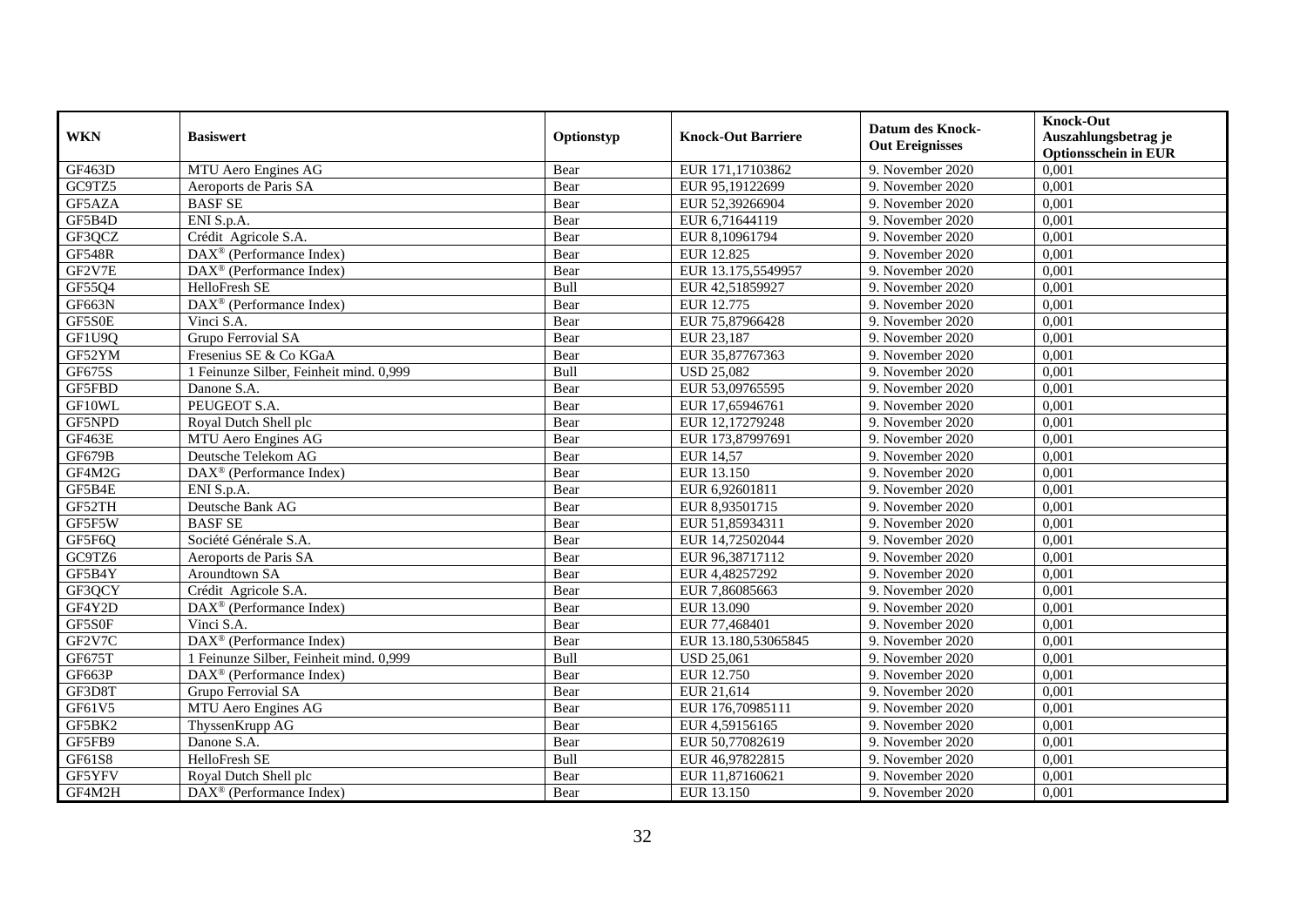| <b>WKN</b>    | <b>Basiswert</b>                                  | Optionstyp | <b>Knock-Out Barriere</b> | <b>Datum des Knock-</b><br><b>Out Ereignisses</b> | <b>Knock-Out</b><br>Auszahlungsbetrag je<br><b>Optionsschein in EUR</b> |
|---------------|---------------------------------------------------|------------|---------------------------|---------------------------------------------------|-------------------------------------------------------------------------|
| GF3DBW        | Credit Suisse Group AG                            | Bear       | CHF 10,16887111           | 9. November 2020                                  | 0,001                                                                   |
| <b>GF5LDK</b> | <b>E.ON SE</b>                                    | Bear       | EUR 9,56658816            | 9. November 2020                                  | 0,001                                                                   |
| GF5EYU        | <b>SAP SE</b>                                     | Bear       | EUR 100,3165739           | 9. November 2020                                  | 0,001                                                                   |
| GC8DQE        | Partners Group Holding AG                         | Bear       | CHF 968,30219248          | 9. November 2020                                  | 0,001                                                                   |
| GF5F78        | Eiffage S.A.                                      | Bear       | <b>EUR 78</b>             | 9. November 2020                                  | 0,001                                                                   |
| GF67DT        | Delivery Hero AG                                  | Bull       | EUR 107,47                | 9. November 2020                                  | 0,001                                                                   |
| GF5AZ5        | Fresenius SE & Co KGaA                            | Bear       | EUR 35,50117919           | 9. November 2020                                  | 0,001                                                                   |
| GF3SWS        | Aeroports de Paris SA                             | Bear       | EUR 91,92279201           | 9. November 2020                                  | 0,001                                                                   |
| GF2EHE        | Aroundtown SA                                     | Bear       | EUR 4,93090766            | 9. November 2020                                  | 0,001                                                                   |
| GF679C        | Deutsche Telekom AG                               | Bear       | <b>EUR 14,63</b>          | 9. November 2020                                  | 0,001                                                                   |
| GF4Y31        | DAX <sup>®</sup> (Performance Index)              | Bear       | <b>EUR 13.000</b>         | 9. November 2020                                  | 0,001                                                                   |
| GF3J2D        | Talanx AG                                         | Bear       | EUR 29,15404835           | 9. November 2020                                  | 0,001                                                                   |
| GC8MBB        | COMPAGNIE DE SAINT GOBAIN SA                      | Bear       | EUR 39,95942025           | 9. November 2020                                  | 0,001                                                                   |
| GF5LJ5        | Renault S.A.                                      | Bear       | EUR 24,45074893           | 9. November 2020                                  | 0,001                                                                   |
| GF6761        | 1 Feinunze Silber, Feinheit mind. 0,999           | Bull       | <b>USD 24,674</b>         | 9. November 2020                                  | 0,001                                                                   |
| GF6630        | DAX <sup>®</sup> (Performance Index)              | Bear       | EUR 13.050                | 9. November 2020                                  | 0,001                                                                   |
| GF3QAL        | Grupo Ferrovial SA                                | Bear       | EUR 21,273                | 9. November 2020                                  | 0,001                                                                   |
| GF2JYS        | $\text{DAX}^{\textcircled{}}$ (Performance Index) | Bear       | EUR 13.227,35634763       | 9. November 2020                                  | 0,001                                                                   |
| GF5BK3        | ThyssenKrupp AG                                   | Bear       | EUR 4,68139655            | 9. November 2020                                  | 0,001                                                                   |
| GF6227        | Royal Dutch Shell plc                             | Bear       | EUR 11,73336177           | 9. November 2020                                  | 0,001                                                                   |
| GF4DNX        | DAX <sup>®</sup> (Performance Index)              | Bear       | EUR 13.210                | 9. November 2020                                  | 0,001                                                                   |
| GF2FJG        | PEUGEOT S.A.                                      | Bear       | EUR 17,52705639           | 9. November 2020                                  | 0,001                                                                   |
| GF5EYV        | <b>SAPSE</b>                                      | Bear       | EUR 100,89568819          | 9. November 2020                                  | 0,001                                                                   |
| GF55PD        | Daimler AG                                        | Bear       | EUR 50,76997991           | 9. November 2020                                  | 0,001                                                                   |
| GF61S9        | HelloFresh SE                                     | Bull       | EUR 46,6980598            | 9. November 2020                                  | 0,001                                                                   |
| GF5YPY        | Eiffage S.A.                                      | Bear       | EUR 76,485                | 9. November 2020                                  | 0,001                                                                   |
| GF5FBA        | Danone S.A.                                       | Bear       | EUR 51,02048602           | 9. November 2020                                  | 0,001                                                                   |
| GF67DP        | Delivery Hero AG                                  | Bull       | EUR 110,55                | 9. November 2020                                  | 0,001                                                                   |
| GF5B4X        | Aroundtown SA                                     | Bear       | EUR 4,40270527            | 9. November 2020                                  | 0,001                                                                   |
| GF4Y32        | $\text{DAX}^{\textcircled{}}$ (Performance Index) | Bear       | <b>EUR 13.000</b>         | 9. November 2020                                  | 0,001                                                                   |
| GF679D        | Deutsche Telekom AG                               | Bear       | EUR 14,75                 | 9. November 2020                                  | 0,001                                                                   |
| GF3J2E        | Talanx AG                                         | Bear       | EUR 29,90056721           | 9. November 2020                                  | 0,001                                                                   |
| GF110F        | Banco Santander S.A.                              | Bear       | EUR 1,98962605            | 9. November 2020                                  | 0,001                                                                   |
| GF3SRV        | Siemens AG                                        | Bear       | EUR 115,83802034          | 9. November 2020                                  | 0,001                                                                   |
| GF6762        | 1 Feinunze Silber, Feinheit mind. 0,999           | Bull       | <b>USD 24,553</b>         | 9. November 2020                                  | 0,001                                                                   |
| GF5LJ6        | Renault S.A.                                      | Bear       | EUR 24,9597237            | 9. November 2020                                  | 0,001                                                                   |
| GF2JYN        | DAX <sup>®</sup> (Performance Index)              | Bear       | EUR 13.237,30172836       | 9. November 2020                                  | 0,001                                                                   |
| GF6631        | DAX <sup>®</sup> (Performance Index)              | Bear       | EUR 13.025                | 9. November 2020                                  | 0,001                                                                   |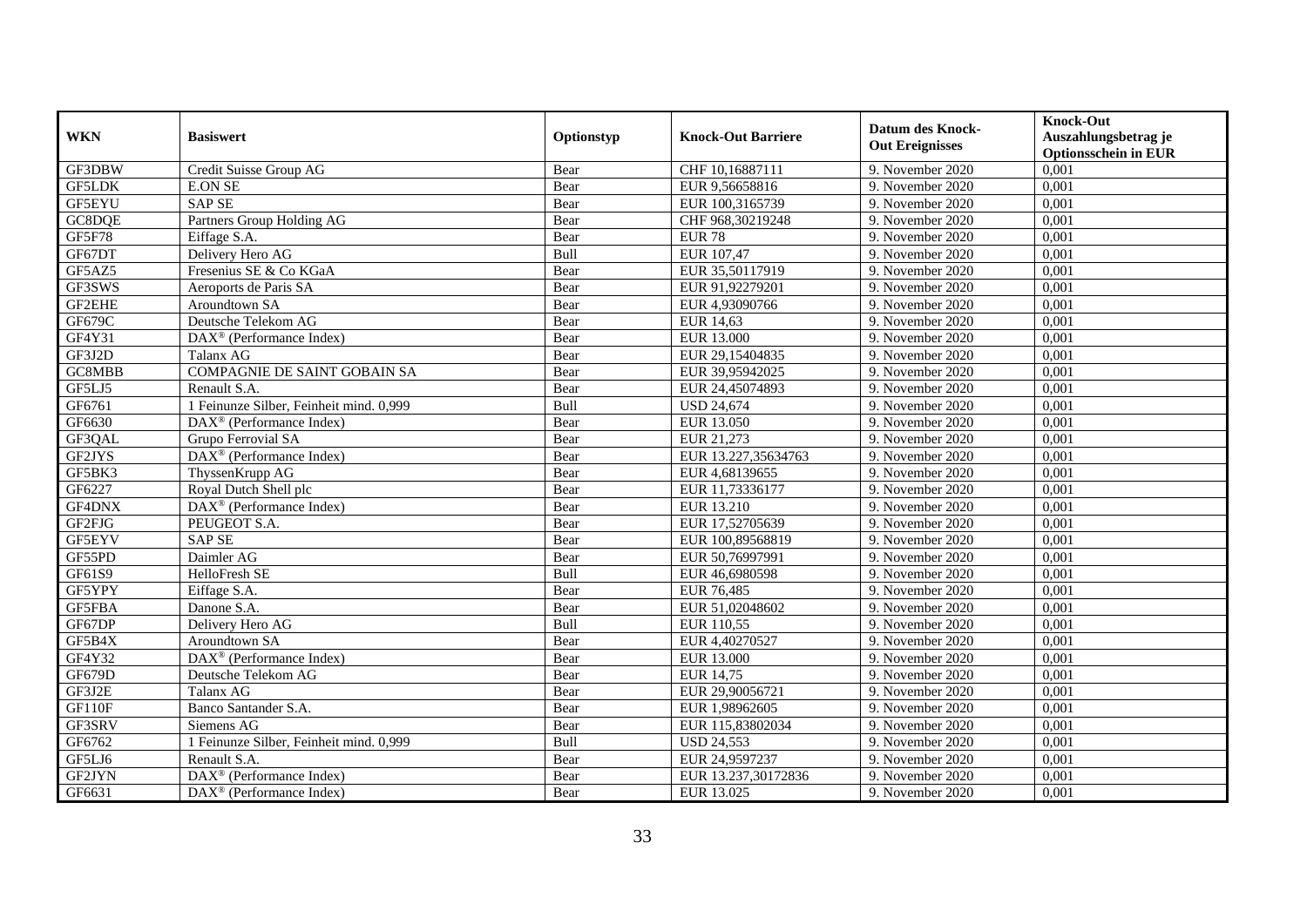| <b>WKN</b>    | <b>Basiswert</b>                                   | Optionstyp | <b>Knock-Out Barriere</b> | <b>Datum des Knock-</b><br><b>Out Ereignisses</b> | <b>Knock-Out</b><br>Auszahlungsbetrag je<br><b>Optionsschein in EUR</b> |
|---------------|----------------------------------------------------|------------|---------------------------|---------------------------------------------------|-------------------------------------------------------------------------|
| GF5EYW        | <b>SAPSE</b>                                       | Bear       | EUR 101,43486357          | 9. November 2020                                  | 0,001                                                                   |
| GF4M2C        | $\text{DAX}^{\textcircled{}}$ (Performance Index)  | Bear       | EUR 13.160                | 9. November 2020                                  | 0,001                                                                   |
| GF5F4N        | ThyssenKrupp AG                                    | Bear       | EUR 4,50236215            | 9. November 2020                                  | 0,001                                                                   |
| GC8GPM        | PEUGEOT S.A.                                       | Bear       | EUR 17,31384452           | 9. November 2020                                  | 0,001                                                                   |
| GF4KH5        | HelloFresh SE                                      | Bull       | EUR 43,00787921           | 9. November 2020                                  | 0,001                                                                   |
| GF5LC7        | Continental AG                                     | Bear       | EUR 96,94375614           | 9. November 2020                                  | 0,001                                                                   |
| GF4UAB        | Fresenius Medical Care AG & Co. KGaA               | Bear       | EUR 72,05597752           | 9. November 2020                                  | 0,001                                                                   |
| <b>GF5FBB</b> | Danone S.A.                                        | Bear       | EUR 51,76946556           | 9. November 2020                                  | 0,001                                                                   |
| GF67DQ        | Delivery Hero AG                                   | Bull       | EUR 109,71                | 9. November 2020                                  | 0,001                                                                   |
| GF50PJ        | DAX <sup>®</sup> (Performance Index)               | Bear       | EUR 13.000                | 9. November 2020                                  | 0,001                                                                   |
| GF52Y0        | Banco Santander S.A.                               | Bear       | EUR 1,91560432            | 9. November 2020                                  | 0,001                                                                   |
| GF5F71        | Continental AG                                     | Bear       | EUR 101,13908257          | 9. November 2020                                  | 0,001                                                                   |
| GF675Z        | 1 Feinunze Silber, Feinheit mind. 0,999            | Bull       | <b>USD 24,836</b>         | 9. November 2020                                  | 0,001                                                                   |
| GF5YN6        | Aurubis AG                                         | Bear       | EUR 60,2190492            | 9. November 2020                                  | 0,001                                                                   |
| GC9XA4        | Publicis Groupe SA                                 | Bear       | EUR 32,9377378            | 9. November 2020                                  | 0,001                                                                   |
| CH0AY8        | EURO STOXX 50 <sup>®</sup> Index (Price EUR)       | Bear       | EUR 3.406,70438718        | 9. November 2020                                  | 0,001                                                                   |
| GF4M2D        | $\text{DAX}^{\textcircled{}}$ (Performance Index)  | Bear       | EUR 13.160                | 9. November 2020                                  | 0,001                                                                   |
| GF662Y        | DAX <sup>®</sup> (Performance Index)               | Bear       | EUR 13.150                | 9. November 2020                                  | 0,001                                                                   |
| GF5EYX        | <b>SAP SE</b>                                      | Bear       | EUR 102,4033823           | 9. November 2020                                  | 0,001                                                                   |
| GF2JYW        | DAX <sup>®</sup> (Performance Index)               | Bear       | EUR 13.217,41096693       | 9. November 2020                                  | 0,001                                                                   |
| GF02VK        | Porsche Automobil Holding SE                       | Bear       | EUR 52,88294949           | 9. November 2020                                  | 0,001                                                                   |
| GC7BL2        | Moncler S.p.A                                      | Bear       | EUR 39,71745424           | 9. November 2020                                  | 0,001                                                                   |
| GF5F8P        | Rheinmetall AG                                     | Bear       | EUR 73,23798839           | 9. November 2020                                  | 0,001                                                                   |
| GF5V4F        | Continental AG                                     | Bear       | EUR 97,531652             | 9. November 2020                                  | 0,001                                                                   |
| GF5RUJ        | Grupo Ferrovial SA                                 | Bear       | EUR 21,009                | 9. November 2020                                  | 0,001                                                                   |
| GF5JL0        | Commerzbank AG                                     | Bear       | EUR 4,4251503             | 9. November 2020                                  | 0,001                                                                   |
| GF61SC        | HelloFresh SE                                      | Bull       | EUR 44,95701365           | 9. November 2020                                  | 0,001                                                                   |
| GF61Z6        | Zalando SE                                         | Bull       | EUR 83,52482369           | 9. November 2020                                  | 0,001                                                                   |
| GF67DR        | Delivery Hero AG                                   | Bull       | EUR 109,15                | 9. November 2020                                  | 0,001                                                                   |
| GF50PK        | $\text{DAX}^{\textcircled{n}}$ (Performance Index) | Bear       | EUR 12.990                | 9. November 2020                                  | 0.001                                                                   |
| GC83WC        | Vinci S.A.                                         | Bear       | EUR 85,25414214           | 9. November 2020                                  | 0,001                                                                   |
| GF5FBC        | Danone S.A.                                        | Bear       | EUR 52,26878526           | 9. November 2020                                  | 0,001                                                                   |
| GF361G        | Banco Santander S.A.                               | Bear       | EUR 1,86901744            | 9. November 2020                                  | 0,001                                                                   |
| GF2YDM        | Total S.A.                                         | Bear       | EUR 30,15483239           | 9. November 2020                                  | 0,001                                                                   |
| GF5B92        | TechnipFMC PLC                                     | Bear       | <b>EUR 5,527</b>          | 9. November 2020                                  | 0,001                                                                   |
| GC698P        | Amadeus IT Group S.A.                              | Bear       | EUR 65,32465269           | 9. November 2020                                  | 0,001                                                                   |
| GF5F6Z        | Continental AG                                     | Bear       | EUR 99,20139916           | 9. November 2020                                  | 0,001                                                                   |
| GC77F3        | L'Oréal S.A.                                       | Bear       | EUR 305,02121377          | 9. November 2020                                  | 0,001                                                                   |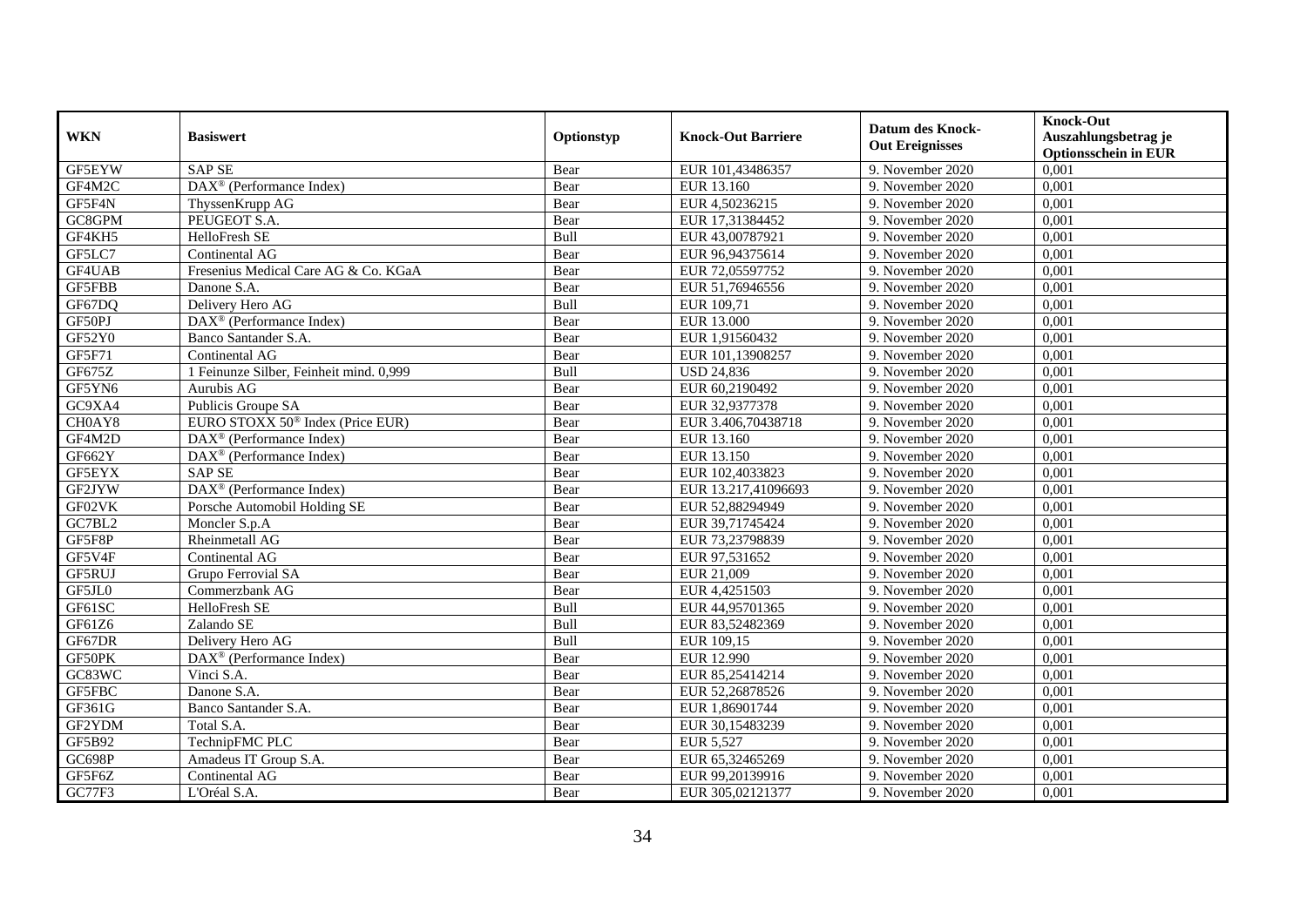| <b>WKN</b>                      | <b>Basiswert</b>                                      | Optionstyp  | <b>Knock-Out Barriere</b> | <b>Datum des Knock-</b><br><b>Out Ereignisses</b> | <b>Knock-Out</b><br>Auszahlungsbetrag je<br><b>Optionsschein in EUR</b> |
|---------------------------------|-------------------------------------------------------|-------------|---------------------------|---------------------------------------------------|-------------------------------------------------------------------------|
| GF5LF0                          | Aurubis AG                                            | Bear        | EUR 59,72883469           | 9. November 2020                                  | 0,001                                                                   |
| GF6760                          | 1 Feinunze Silber, Feinheit mind. 0,999               | Bull        | <b>USD 24,765</b>         | 9. November 2020                                  | 0,001                                                                   |
| <b>GF677Y</b>                   | <b>SAPSE</b>                                          | Bear        | EUR 101,73                | 9. November 2020                                  | 0,001                                                                   |
| GF662Z                          | DAX <sup>®</sup> (Performance Index)                  | Bear        | EUR 13.100                | 9. November 2020                                  | 0,001                                                                   |
| GF4DPB                          | DAX <sup>®</sup> (Performance Index)                  | Bear        | EUR 13.160                | 9. November 2020                                  | 0,001                                                                   |
| GF61Z7                          | Zalando SE                                            | <b>Bull</b> | EUR 83,05451499           | 9. November 2020                                  | 0.001                                                                   |
| GF2RT1                          | Porsche Automobil Holding SE                          | Bear        | EUR 51,89860156           | 9. November 2020                                  | 0,001                                                                   |
| GF4KH3                          | HelloFresh SE                                         | Bull        | EUR 43,80097503           | 9. November 2020                                  | 0,001                                                                   |
| GF67NV                          | Commerzbank AG                                        | Bear        | <b>EUR 4,18</b>           | 9. November 2020                                  | 0,001                                                                   |
| GF50QL                          | DAX <sup>®</sup> (Performance Index)                  | Bear        | <b>EUR 12.900</b>         | 9. November 2020                                  | 0,001                                                                   |
| GF67DS                          | Delivery Hero AG                                      | Bull        | EUR 108,09                | 9. November 2020                                  | 0,001                                                                   |
| CH <sub>0</sub> AY <sub>6</sub> | EURO STOXX 50 <sup>®</sup> Index (Price EUR)          | Bear        | EUR 3.416,45343193        | 9. November 2020                                  | 0,001                                                                   |
| GF52Y1                          | Banco Santander S.A.                                  | Bear        | EUR 2,03532959            | 9. November 2020                                  | 0,001                                                                   |
| GF4NTP                          | Total S.A.                                            | Bear        | EUR 29,53581982           | 9. November 2020                                  | 0,001                                                                   |
| GF675U                          | 1 Feinunze Silber, Feinheit mind. 0,999               | Bull        | <b>USD 25,037</b>         | 9. November 2020                                  | 0,001                                                                   |
| GF5AZ4                          | Fresenius SE & Co KGaA                                | Bear        | EUR 35,35142732           | 9. November 2020                                  | 0,001                                                                   |
| GF67D0                          | Daimler AG                                            | Bear        | EUR 49,85                 | 9. November 2020                                  | 0,001                                                                   |
| GC8GGC                          | Deutsche Bank AG                                      | Bear        | EUR 9,08363716            | 9. November 2020                                  | 0,001                                                                   |
| GF03L3                          | Vinci S.A.                                            | Bear        | EUR 83,58515332           | 9. November 2020                                  | 0,001                                                                   |
| GC77FY                          | Pernod Ricard SA                                      | Bear        | EUR 153,47850206          | 9. November 2020                                  | 0,001                                                                   |
| GF5F70                          | Continental AG                                        | Bear        | EUR 99,68082599           | 9. November 2020                                  | 0,001                                                                   |
| GC7BKS                          | Amadeus IT Group S.A.                                 | Bear        | EUR 53,09572216           | 9. November 2020                                  | 0,001                                                                   |
| GF4M2N                          | DAX <sup>®</sup> (Performance Index)                  | Bear        | EUR 13.140                | 9. November 2020                                  | 0,001                                                                   |
| GF677Z                          | <b>SAPSE</b>                                          | Bear        | EUR 101,99                | 9. November 2020                                  | 0,001                                                                   |
| GF662X                          | $DAX^{\otimes}$ (Performance Index)                   | Bear        | EUR 13.200                | 9. November 2020                                  | 0,001                                                                   |
| GF61Z2                          | Zalando SE                                            | Bull        | EUR 85,91639346           | 9. November 2020                                  | 0,001                                                                   |
| GF2RT2                          | Porsche Automobil Holding SE                          | Bear        | EUR 52,1868955            | 9. November 2020                                  | 0,001                                                                   |
| GF61SA                          | HelloFresh SE                                         | Bull        | EUR 46,15773513           | 9. November 2020                                  | 0,001                                                                   |
| GF50QM                          | DAX <sup>®</sup> (Performance Index)                  | Bear        | <b>EUR 12.900</b>         | 9. November 2020                                  | 0,001                                                                   |
| GF4NTQ                          | Total S.A.                                            | Bear        | EUR 29,60559735           | 9. November 2020                                  | 0.001                                                                   |
| GF5B93                          | TechnipFMC PLC                                        | Bear        | EUR 5,637                 | 9. November 2020                                  | 0,001                                                                   |
| GF675V                          | 1 Feinunze Silber, Feinheit mind. 0,999               | <b>Bull</b> | <b>USD 25,009</b>         | 9. November 2020                                  | 0,001                                                                   |
| GF4NH1                          | Aegon N.V.                                            | Bear        | EUR 2,64970379            | 9. November 2020                                  | 0,001                                                                   |
| CH0AY7                          | EURO STOXX 50 <sup>®</sup> Index (Price EUR)          | Bear        | EUR 3.411,57890953        | 9. November 2020                                  | 0,001                                                                   |
| GF5Y9T                          | Daimler AG                                            | Bear        | EUR 51,03746183           | 9. November 2020                                  | 0,001                                                                   |
| GF2YC9                          | Royal Dutch Shell plc                                 | Bear        | GBP 10,63806455           | 9. November 2020                                  | 0,001                                                                   |
| GF4M2P                          | $\text{DAX}^{\otimes}$ (Performance Index)            | Bear        | EUR 13.140                | 9. November 2020                                  | 0,001                                                                   |
| GF6632                          | $\overline{\text{DAX}^{\otimes}}$ (Performance Index) | Bear        | EUR 13.025                | 9. November 2020                                  | 0,001                                                                   |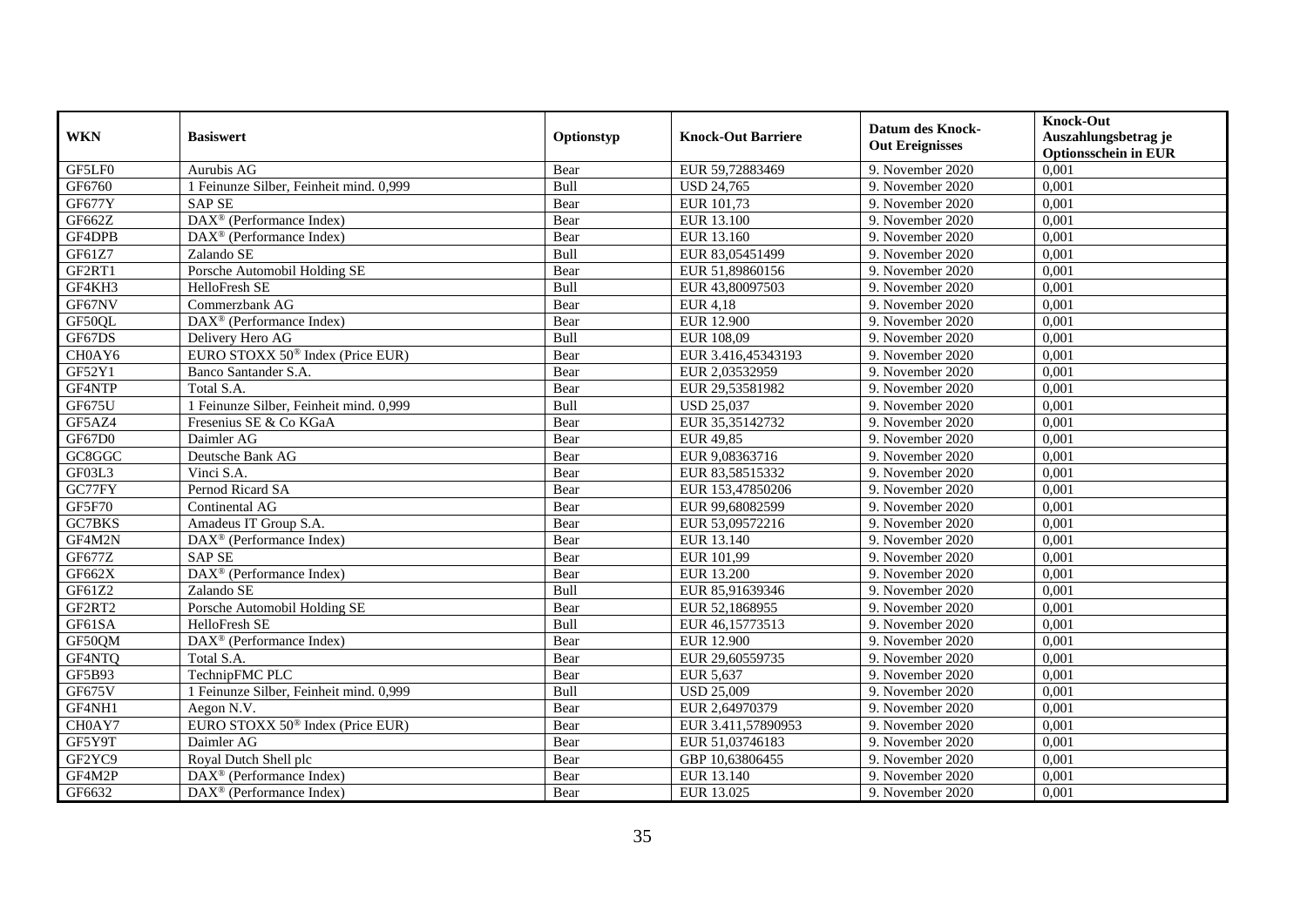| <b>WKN</b>    | <b>Basiswert</b>                                      | Optionstyp  | <b>Knock-Out Barriere</b> | <b>Datum des Knock-</b><br><b>Out Ereignisses</b> | <b>Knock-Out</b><br>Auszahlungsbetrag je<br><b>Optionsschein in EUR</b> |
|---------------|-------------------------------------------------------|-------------|---------------------------|---------------------------------------------------|-------------------------------------------------------------------------|
| GF5F6Y        | Continental AG                                        | Bear        | EUR 98,4722709            | 9. November 2020                                  | 0,001                                                                   |
| GF61Z3        | Zalando SE                                            | Bull        | EUR 85,26596653           | 9. November 2020                                  | 0,001                                                                   |
| GF50RN        | DAX <sup>®</sup> (Performance Index)                  | Bear        | EUR 12.850                | 9. November 2020                                  | 0,001                                                                   |
| GF61SB        | HelloFresh SE                                         | Bull        | EUR 45,6474285            | 9. November 2020                                  | 0,001                                                                   |
| GF4NTR        | Total S.A.                                            | Bear        | EUR 30,21365846           | 9. November 2020                                  | 0,001                                                                   |
| <b>CHOUJG</b> | Amadeus IT Group S.A.                                 | Bear        | EUR 56,70427586           | 9. November 2020                                  | 0,001                                                                   |
| GF623N        | Fresenius SE & Co KGaA                                | Bear        | EUR 35,07210789           | 9. November 2020                                  | 0,001                                                                   |
| GC6A8P        | Publicis Groupe SA                                    | Bear        | EUR 33,60545336           | 9. November 2020                                  | 0,001                                                                   |
| GF4NH0        | Aegon N.V.                                            | Bear        | EUR 2,57997473            | 9. November 2020                                  | 0,001                                                                   |
| GF675W        | 1 Feinunze Silber, Feinheit mind. 0,999               | Bull        | <b>USD 24,977</b>         | 9. November 2020                                  | 0,001                                                                   |
| GF3DA8        | Royal Dutch Shell plc                                 | Bear        | GBP 10,50377647           | 9. November 2020                                  | 0,001                                                                   |
| GF5Y9S        | Daimler AG                                            | Bear        | EUR 49,58838567           | 9. November 2020                                  | 0,001                                                                   |
| GF4M2U        | $\overline{\text{DAX}^{\otimes}}$ (Performance Index) | Bear        | EUR 13.125                | 9. November 2020                                  | 0,001                                                                   |
| GF6633        | DAX <sup>®</sup> (Performance Index)                  | Bear        | EUR 13.000                | 9. November 2020                                  | 0,001                                                                   |
| GF61Z4        | Zalando SE                                            | Bull        | EUR 85,07584174           | 9. November 2020                                  | 0,001                                                                   |
| GF50RP        | DAX <sup>®</sup> (Performance Index)                  | Bear        | EUR 12.850                | 9. November 2020                                  | 0,001                                                                   |
| GF5B3J        | Total S.A.                                            | Bear        | EUR 28,66250997           | 9. November 2020                                  | 0,001                                                                   |
| <b>GC0XRK</b> | Siemens AG                                            | Bear        | EUR 116,19652331          | 9. November 2020                                  | 0,001                                                                   |
| GF3QC2        | Heineken N.V.                                         | Bear        | EUR 83,97754519           | 9. November 2020                                  | 0,001                                                                   |
| GF6763        | 1 Feinunze Silber, Feinheit mind. 0,999               | Bull        | <b>USD 24,524</b>         | 9. November 2020                                  | 0,001                                                                   |
| GC45L7        | Amadeus IT Group S.A.                                 | Bear        | EUR 60,98364224           | 9. November 2020                                  | 0,001                                                                   |
| GC70XC        | Safran S.A.                                           | Bear        | EUR 108,61181327          | 9. November 2020                                  | 0,001                                                                   |
| GF4M2V        | DAX <sup>®</sup> (Performance Index)                  | Bear        | EUR 13.125                | 9. November 2020                                  | 0,001                                                                   |
| GF5B3H        | Total S.A.                                            | Bear        | EUR 28,4828077            | 9. November 2020                                  | 0,001                                                                   |
| GF5494        | $\overline{\text{DAX}^{\otimes}}$ (Performance Index) | Bear        | <b>EUR 12.800</b>         | 9. November 2020                                  | 0,001                                                                   |
| GF6245        | Danone S.A.                                           | Bear        | EUR 51,22671474           | 9. November 2020                                  | 0,001                                                                   |
| GF1ZL8        | Deutsche Post AG                                      | Bear        | EUR 43,41352523           | 9. November 2020                                  | 0,001                                                                   |
| <b>GC0XRG</b> | Siemens AG                                            | Bear        | EUR 113,29136152          | 9. November 2020                                  | 0,001                                                                   |
| GF5S60        | HelloFresh SE                                         | Bull        | EUR 42,00417884           | 9. November 2020                                  | 0,001                                                                   |
| GF5YJV        | Royal Dutch Shell PLC - B SHS                         | Bear        | GBP 10.15724525           | 9. November 2020                                  | 0.001                                                                   |
| <b>GF0MQT</b> | Exor N.V.                                             | Bear        | EUR 53,072                | 9. November 2020                                  | 0,001                                                                   |
| GF6764        | 1 Feinunze Silber, Feinheit mind. 0,999               | <b>Bull</b> | <b>USD 24,493</b>         | 9. November 2020                                  | 0,001                                                                   |
| GC7BKT        | Amadeus IT Group S.A.                                 | Bear        | EUR 54,75588449           | 9. November 2020                                  | 0,001                                                                   |
| GF49RR        | DAX <sup>®</sup> (Performance Index)                  | Bear        | EUR 13.154,33750614       | 9. November 2020                                  | 0,001                                                                   |
| GC5U9S        | Safran S.A.                                           | Bear        | EUR 113,28054314          | 9. November 2020                                  | 0,001                                                                   |
| GF4Y2H        | DAX <sup>®</sup> (Performance Index)                  | Bear        | EUR 13.075                | 9. November 2020                                  | 0,001                                                                   |
| GF4U2F        | ThyssenKrupp AG                                       | Bear        | EUR 4,82566661            | 9. November 2020                                  | 0,001                                                                   |
| GF67D1        | Daimler AG                                            | Bear        | EUR 50,05                 | 9. November 2020                                  | 0,001                                                                   |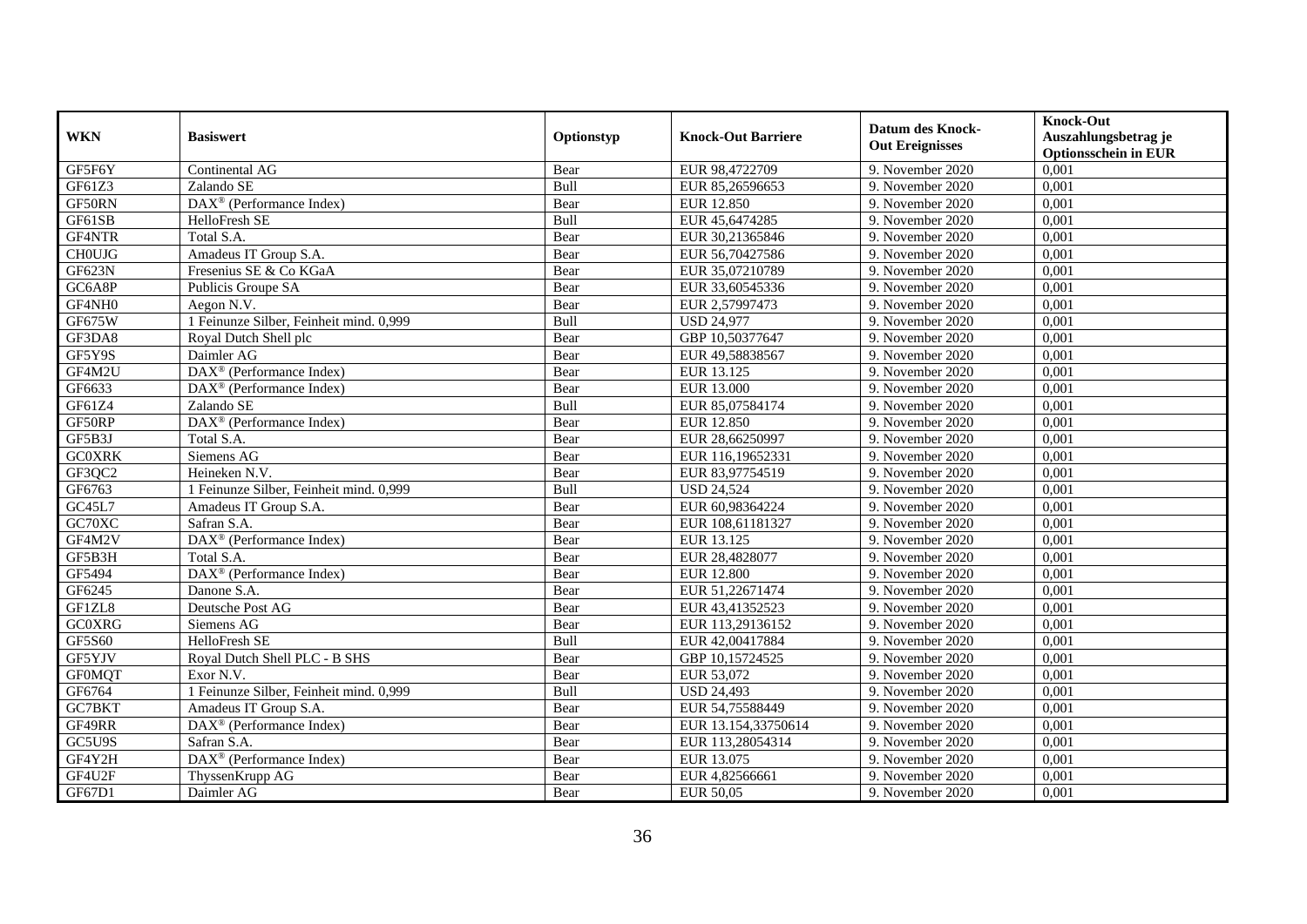| <b>WKN</b>    | <b>Basiswert</b>                                        | Optionstyp | <b>Knock-Out Barriere</b> | <b>Datum des Knock-</b><br><b>Out Ereignisses</b> | <b>Knock-Out</b><br>Auszahlungsbetrag je<br><b>Optionsschein in EUR</b> |
|---------------|---------------------------------------------------------|------------|---------------------------|---------------------------------------------------|-------------------------------------------------------------------------|
| <b>GC0XRH</b> | Siemens AG                                              | Bear       | EUR 113,88831256          | 9. November 2020                                  | 0,001                                                                   |
| GF3QBU        | Royal Dutch Shell PLC - B SHS                           | Bear       | GBP 10,06869875           | 9. November 2020                                  | 0,001                                                                   |
| GF1BC7        | Deutsche Post AG                                        | Bear       | EUR 43,02678471           | 9. November 2020                                  | 0,001                                                                   |
| GF6765        | 1 Feinunze Silber, Feinheit mind. 0,999                 | Bull       | <b>USD 24,459</b>         | 9. November 2020                                  | 0,001                                                                   |
| <b>GF0MQU</b> | Exor N.V.                                               | Bear       | EUR 54,111                | 9. November $2020$                                | 0,001                                                                   |
| GF5YFD        | HelloFresh SE                                           | Bull       | EUR 43,60275615           | 9. November 2020                                  | 0,001                                                                   |
| GF61Z5        | Zalando SE                                              | Bull       | EUR 84,00513896           | 9. November 2020                                  | 0,001                                                                   |
| GF49RX        | DAX <sup>®</sup> (Performance Index)                    | Bear       | EUR 13.139,38373102       | 9. November 2020                                  | 0,001                                                                   |
| GF52T7        | ThyssenKrupp AG                                         | Bear       | EUR 4,78781344            | 9. November 2020                                  | 0,001                                                                   |
| GF4Y35        | DAX <sup>®</sup> (Performance Index)                    | Bear       | EUR 12.990                | 9. November 2020                                  | 0,001                                                                   |
| GC70XB        | Safran S.A.                                             | Bear       | EUR 106,40265954          | 9. November 2020                                  | 0,001                                                                   |
| GC7BKU        | Amadeus IT Group S.A.                                   | Bear       | EUR 58,07620905           | 9. November 2020                                  | 0,001                                                                   |
| GF4NPB        | <b>BP</b> Plc                                           | Bear       | GBP 2,13513056            | 9. November 2020                                  | 0,001                                                                   |
| GF67D2        | Daimler AG                                              | Bear       | EUR 50,36                 | 9. November 2020                                  | 0,001                                                                   |
| GF3QBV        | Royal Dutch Shell PLC - B SHS                           | Bear       | GBP 10,32814988           | 9. November 2020                                  | 0,001                                                                   |
| GF4RK3        | Siemens AG                                              | Bear       | EUR 112,26636094          | 9. November 2020                                  | 0,001                                                                   |
| GF5YFB        | HelloFresh SE                                           | Bull       | EUR 45,39410189           | 9. November 2020                                  | 0,001                                                                   |
| GC7ZZS        | Sodexo S.A.                                             | Bear       | EUR 67,13248762           | 9. November 2020                                  | 0,001                                                                   |
| GF6757        | 1 Feinunze Gold, Feinheit mind. 0,995, LBMA             | Bull       | USD 1.920,694             | 9. November 2020                                  | 0,001                                                                   |
| GF5YHZ        | Zalando SE                                              | Bull       | EUR 82,47768169           | 9. November 2020                                  | 0,001                                                                   |
| GF49RH        | DAX <sup>®</sup> (Performance Index)                    | Bear       | EUR 13.174,27587295       | 9. November 2020                                  | 0,001                                                                   |
| GF4Y36        | $\text{DAX}^{\textcircled{}}$ (Performance Index)       | Bear       | <b>EUR 12.990</b>         | 9. November 2020                                  | 0,001                                                                   |
| GF3LMB        | Safran S.A.                                             | Bear       | EUR 101,78015524          | 9. November 2020                                  | 0,001                                                                   |
| GC7BKV        | Amadeus IT Group S.A.                                   | Bear       | EUR 59,72654784           | 9. November 2020                                  | 0,001                                                                   |
| GF5YD0        | Siemens AG                                              | Bear       | EUR 114,68688312          | 9. November 2020                                  | 0,001                                                                   |
| GF5YFC        | HelloFresh SE                                           | Bull       | EUR 44,47341023           | 9. November 2020                                  | 0,001                                                                   |
| <b>GFOMTF</b> | Fiat Chrysler Automobiles N.V.                          | Bear       | EUR 11,75301375           | 9. November 2020                                  | 0,001                                                                   |
| GF6758        | 1 Feinunze Gold, Feinheit mind. 0,995, LBMA             | Bull       | USD 1.918,553             | 9. November 2020                                  | 0,001                                                                   |
| GF50PN        | $\text{DAX}^{\textcircled{}}$ (Performance Index)       | Bear       | EUR 12.975                | 9. November 2020                                  | 0,001                                                                   |
| GF49R9        | $\overline{\text{DAX}}^{\textcirc}$ (Performance Index) | Bear       | EUR 13.194,21423978       | 9. November 2020                                  | 0,001                                                                   |
| GF2KER        | DAX <sup>®</sup> (Performance Index)                    | Bear       | EUR 13.290                | 9. November 2020                                  | 0,001                                                                   |
| GF67HD        | Siemens AG                                              | Bear       | EUR 113,68                | 9. November 2020                                  | 0,001                                                                   |
| GF675B        | 1 Feinunze Gold, Feinheit mind. 0,995, LBMA             | Bull       | USD 1.909,559             | 9. November 2020                                  | 0,001                                                                   |
| GF50PP        | $\overline{\text{DAX}^{\otimes}}$ (Performance Index)   | Bear       | EUR 12.970                | 9. November 2020                                  | 0,001                                                                   |
| GF49RM        | $\text{DAX}^{\textcircled{}}$ (Performance Index)       | Bear       | EUR 13.164,30668955       | 9. November 2020                                  | 0,001                                                                   |
| GF5V4U        | Exor N.V.                                               | Bear       | EUR 52,038                | 9. November 2020                                  | 0,001                                                                   |
| GF2SG4        | DAX <sup>®</sup> (Performance Index)                    | Bear       | EUR 13.270                | 9. November 2020                                  | 0,001                                                                   |
| GF67HE        | Siemens AG                                              | Bear       | EUR 115,35                | 9. November 2020                                  | 0,001                                                                   |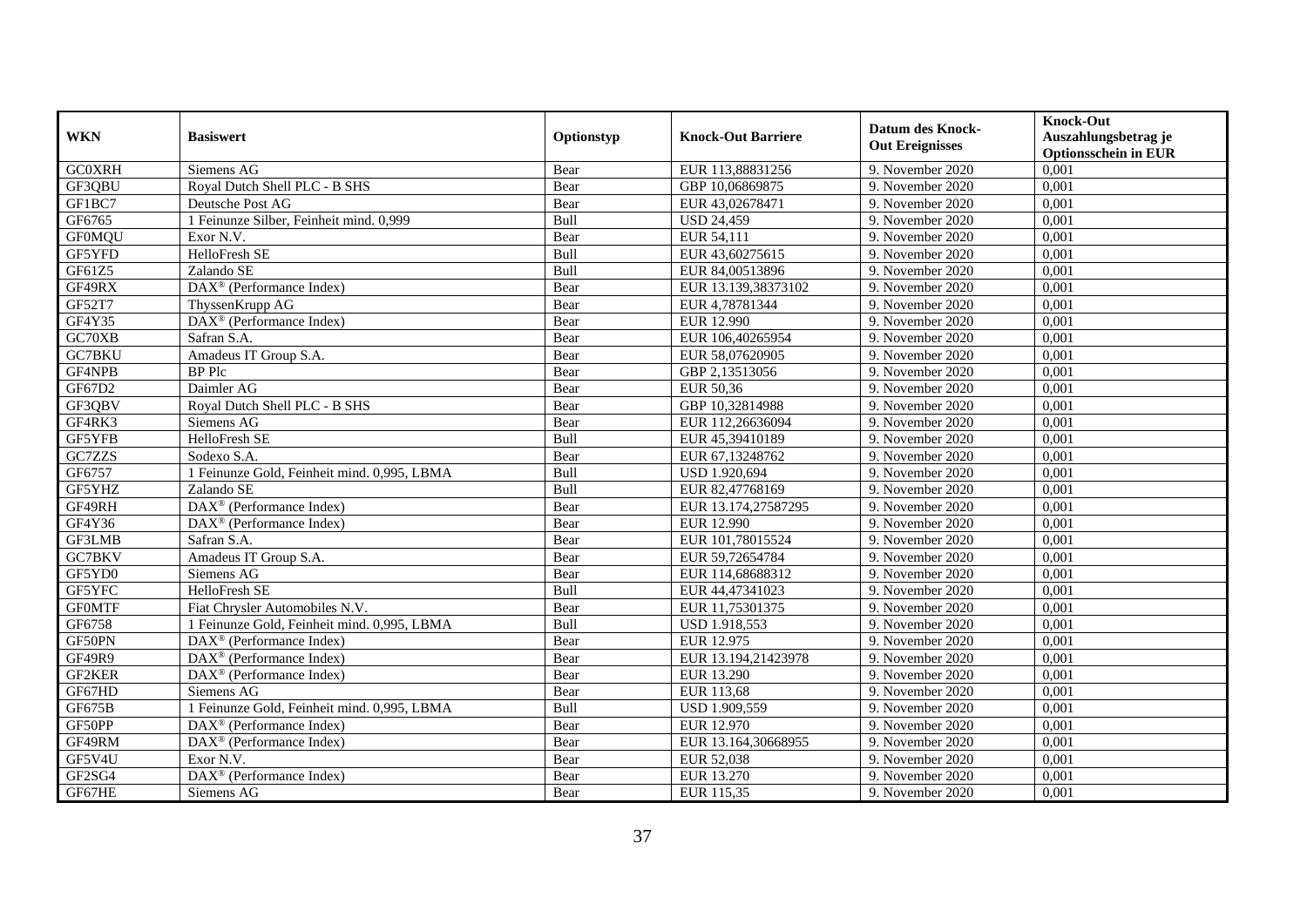| <b>WKN</b>    | <b>Basiswert</b>                                                         | Optionstyp | <b>Knock-Out Barriere</b> | <b>Datum des Knock-</b><br><b>Out Ereignisses</b> | <b>Knock-Out</b><br>Auszahlungsbetrag je<br><b>Optionsschein in EUR</b> |
|---------------|--------------------------------------------------------------------------|------------|---------------------------|---------------------------------------------------|-------------------------------------------------------------------------|
| GF5497        | $\overline{\text{DAX}}^{\textcirc}$ (Performance Index)                  | Bear       | <b>EUR 12.800</b>         | 9. November 2020                                  | 0,001                                                                   |
| GF49RP        | $\text{DAX}^{\otimes}$ (Performance Index)                               | Bear       | EUR 13.159,32209782       | 9. November 2020                                  | 0,001                                                                   |
| GF675C        | 1 Feinunze Gold, Feinheit mind. 0,995, LBMA                              | Bull       | USD 1.905,229             | 9. November 2020                                  | 0,001                                                                   |
| GF2SFQ        | $\overline{\text{DAX}^{\otimes}}$ (Performance Index)                    | Bear       | EUR 13.290                | 9. November 2020                                  | 0,001                                                                   |
| GF55UG        | Siemens AG                                                               | Bear       | EUR 111,58818506          | 9. November $2020$                                | 0,001                                                                   |
| GF4Y2L        | DAX <sup>®</sup> (Performance Index)                                     | Bear       | EUR 13.030                | 9. November 2020                                  | 0,001                                                                   |
| <b>GF49R7</b> | $\text{DAX}^{\otimes}$ (Performance Index)                               | Bear       | EUR 13.199,19883149       | 9. November 2020                                  | 0,001                                                                   |
| GF2SFW        | $DAX^{\otimes}$ (Performance Index)                                      | Bear       | EUR 13.275                | 9. November 2020                                  | 0,001                                                                   |
| GF6755        | 1 Feinunze Gold, Feinheit mind. 0,995, LBMA                              | Bull       | <b>USD 1.924,173</b>      | 9. November 2020                                  | 0,001                                                                   |
| GF67HC        | Siemens AG                                                               | Bear       | EUR 112,05                | 9. November 2020                                  | 0,001                                                                   |
| GF50PQ        | DAX <sup>®</sup> (Performance Index)                                     | Bear       | EUR 12.970                | 9. November 2020                                  | 0,001                                                                   |
| GF49RF        | DAX <sup>®</sup> (Performance Index)                                     | Bear       | EUR 13.179,26046465       | 9. November 2020                                  | 0,001                                                                   |
| GF2SFX        | $DAX^{\otimes}$ (Performance Index)                                      | Bear       | EUR 13.275                | 9. November 2020                                  | 0,001                                                                   |
| GF6756        | 1 Feinunze Gold, Feinheit mind. 0,995, LBMA                              | Bull       | <b>USD 1.922,55</b>       | 9. November 2020                                  | 0,001                                                                   |
| GC6J55        | NatWest Group plc                                                        | Bear       | GBP 1,30116334            | 9. November 2020                                  | 0,001                                                                   |
| GF50PR        | DAX <sup>®</sup> (Performance Index)                                     | Bear       | EUR 12.960                | 9. November 2020                                  | 0,001                                                                   |
| GF662W        | DAX <sup>®</sup> (Performance Index)                                     | Bear       | EUR 13.250                | 9. November 2020                                  | 0,001                                                                   |
| GF49RK        | $\text{DAX}^{\circledR}$ (Performance Index)                             | Bear       | EUR 13.169,29128126       | 9. November 2020                                  | 0,001                                                                   |
| GF6759        | 1 Feinunze Gold, Feinheit mind. 0,995, LBMA                              | Bull       | USD 1.916,054             | 9. November 2020                                  | 0,001                                                                   |
| GF2JP6        | Société Générale S.A.                                                    | Bear       | EUR 13,86188624           | 9. November 2020                                  | 0,001                                                                   |
| GC31HA        | NatWest Group plc                                                        | Bear       | GBP 1,39452466            | 9. November 2020                                  | 0,001                                                                   |
| GF50QS        | DAX <sup>®</sup> (Performance Index)                                     | Bear       | <b>EUR 12.890</b>         | 9. November 2020                                  | 0,001                                                                   |
| GF2SG3        | $DAX^{\otimes}$ (Performance Index)                                      | Bear       | EUR 13.270                | 9. November 2020                                  | 0,001                                                                   |
| GF49RD        | DAX <sup>®</sup> (Performance Index)                                     | Bear       | EUR 13.184,24505637       | 9. November 2020                                  | 0,001                                                                   |
| GF675A        | 1 Feinunze Gold, Feinheit mind. 0,995, LBMA                              | Bull       | USD 1.913,102             | 9. November 2020                                  | 0,001                                                                   |
| GF2JP7        | Société Générale S.A.                                                    | Bear       | EUR 14,29848109           | 9. November 2020                                  | 0,001                                                                   |
| GF50QT        | DAX <sup>®</sup> (Performance Index)                                     | Bear       | <b>EUR 12.890</b>         | 9. November 2020                                  | 0,001                                                                   |
| <b>GF4D97</b> | $DAX^{\otimes}$ (Performance Index)                                      | Bear       | EUR 13.233,0583353        | 9. November 2020                                  | 0.001                                                                   |
| GF2CMD        | $DAX^{\circledast}$ (Performance Index)/ X-DAX <sup>®</sup>              | Bear       | EUR 13.296,32088485       | 9. November 2020                                  | 0,001                                                                   |
| GF50RU        | $DAX^{\otimes}$ (Performance Index)                                      | Bear       | <b>EUR 12.840</b>         | 9. November 2020                                  | 0,001                                                                   |
| GC9WXA        | Société Générale S.A.                                                    | Bear       | EUR 14,96289979           | 9. November 2020                                  | 0,001                                                                   |
| GF49RV        | $\text{DAX}^{\otimes}$ (Performance Index)                               | Bear       | EUR 13.144,36832274       | 9. November 2020                                  | 0,001                                                                   |
| GF50RV        | $DAX^{\otimes}$ (Performance Index)                                      | Bear       | EUR 12.840                | 9. November 2020                                  | 0,001                                                                   |
| GF2CME        | $\overline{\text{DAX}^{\otimes}}$ (Performance Index)/X-DAX <sup>®</sup> | Bear       | EUR 13.291,35215512       | 9. November 2020                                  | 0,001                                                                   |
| GC9WXB        | Société Générale S.A.                                                    | Bear       | EUR 15,34732213           | 9. November 2020                                  | 0,001                                                                   |
| GF49RB        | $\text{DAX}^{\otimes}$ (Performance Index)                               | Bear       | EUR 13.189,22964804       | 9. November 2020                                  | 0,001                                                                   |
| <b>GF549A</b> | $\text{DAX}^{\otimes}$ (Performance Index)                               | Bear       | EUR 12.790                | 9. November 2020                                  | 0,001                                                                   |
| GF49RT        | $\text{DAX}^{\otimes}$ (Performance Index)                               | Bear       | EUR 13.149,35291441       | 9. November 2020                                  | 0,001                                                                   |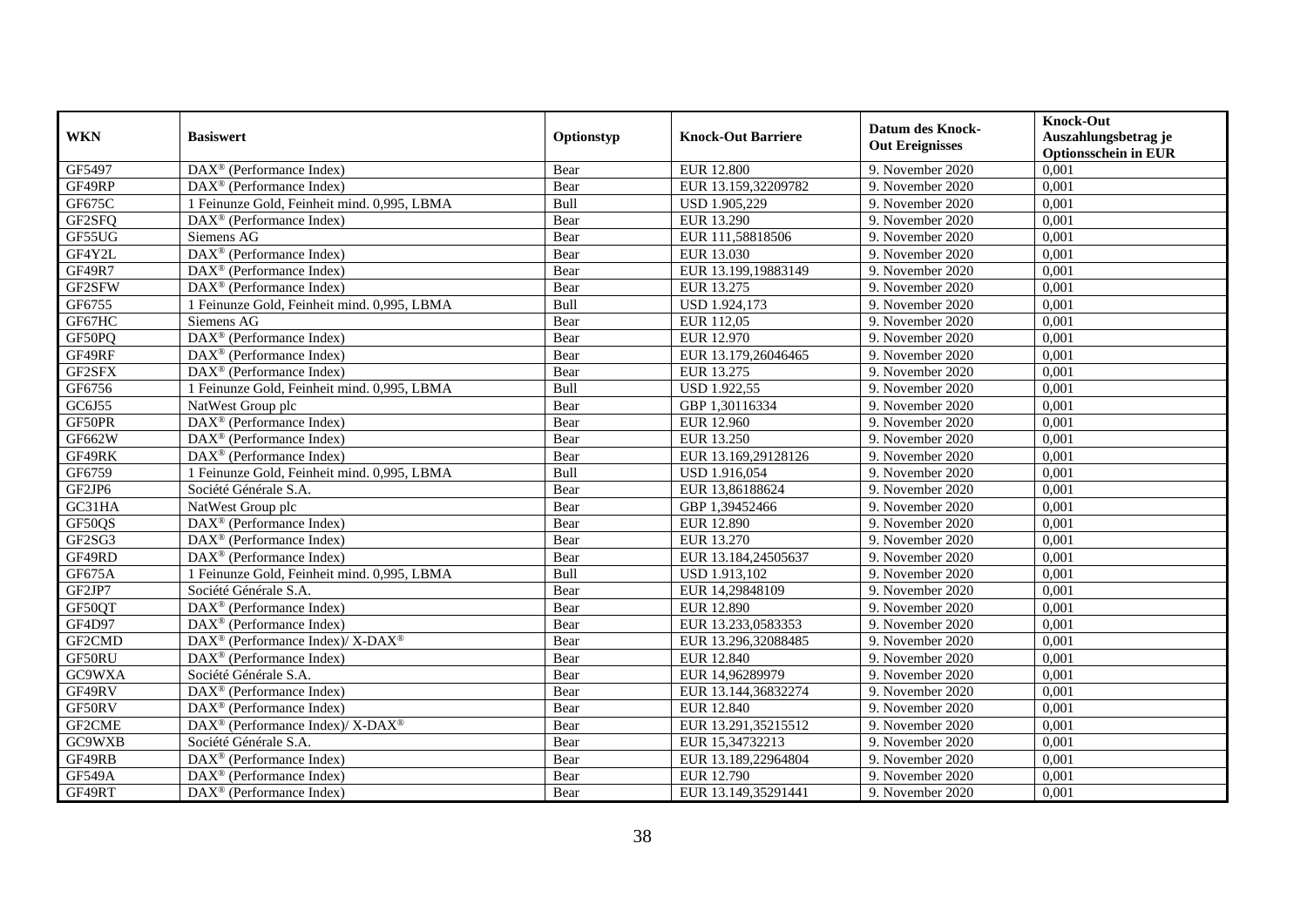| <b>WKN</b>    | <b>Basiswert</b>                                      | Optionstyp | <b>Knock-Out Barriere</b> | <b>Datum des Knock-</b><br><b>Out Ereignisses</b> | Knock-Out<br>Auszahlungsbetrag je<br><b>Optionsschein in EUR</b> |
|---------------|-------------------------------------------------------|------------|---------------------------|---------------------------------------------------|------------------------------------------------------------------|
| <b>GFILYD</b> | Société Générale S.A.                                 | Bear       | EUR 14,52566294           | 9. November 2020                                  | 0,001                                                            |
| GF4Y2P        | $DAX^{\otimes}$ (Performance Index)                   | Bear       | EUR 13.025                | 9. November 2020                                  | 0,001                                                            |
| GF4XUE        | $DAX^{\otimes}$ (Performance Index)                   | Bear       | EUR 13.153,78386024       | 9. November 2020                                  | 0,001                                                            |
| GF4Y2Q        | $\text{DAX}^{\otimes}$ (Performance Index)            | Bear       | EUR 13.025                | 9. November 2020                                  | 0,001                                                            |
| <b>GF4D99</b> | DAX <sup>®</sup> (Performance Index)                  | Bear       | EUR 13.228,07225458       | 9. November 2020                                  | 0,001                                                            |
| GF50PU        | $\overline{\text{DAX}^{\otimes}}$ (Performance Index) | Bear       | EUR 12.950                | 9. November 2020                                  | 0,001                                                            |
| GF49RZ        | DAX <sup>®</sup> (Performance Index)                  | Bear       | EUR 13.134,39913932       | 9. November 2020                                  | 0,001                                                            |
| <b>GF549D</b> | $\text{DAX}^{\otimes}$ (Performance Index)            | Bear       | EUR 12.790                | 9. November 2020                                  | 0,001                                                            |
| GF4XU6        | $\text{DAX}^{\circledR}$ (Performance Index)          | Bear       | EUR 13.173,74407854       | 9. November 2020                                  | 0,001                                                            |
| GF4Y23        | $\text{DAX}^{\otimes}$ (Performance Index)            | Bear       | EUR 13.140                | 9. November 2020                                  | 0,001                                                            |
| GF4D9H        | DAX <sup>®</sup> (Performance Index)                  | Bear       | EUR 13.208,12793152       | 9. November 2020                                  | 0,001                                                            |
| GF4Y24        | DAX <sup>®</sup> (Performance Index)                  | Bear       | EUR 13.130                | 9. November 2020                                  | 0,001                                                            |
| GF4XUG        | $DAX^{\circledast}$ (Performance Index)               | Bear       | EUR 13.148,79380565       | 9. November 2020                                  | 0,001                                                            |
| GF4Y3U        | DAX <sup>®</sup> (Performance Index)                  | Bear       | EUR 12.950                | 9. November 2020                                  | 0,001                                                            |
| GF50QA        | $\text{DAX}^{\otimes}$ (Performance Index)            | Bear       | EUR 12.920                | 9. November 2020                                  | 0,001                                                            |
| GF4D9F        | DAX <sup>®</sup> (Performance Index)                  | Bear       | EUR 13.213,11401227       | 9. November 2020                                  | 0,001                                                            |
| GF50QB        | $DAX^{\circledast}$ (Performance Index)               | Bear       | EUR 12.920                | 9. November 2020                                  | 0,001                                                            |
| GF4XU8        | $\overline{\text{DAX}^{\otimes}}$ (Performance Index) | Bear       | EUR 13.168,75402394       | 9. November 2020                                  | 0,001                                                            |
| <b>GF548T</b> | $\text{DAX}^{\otimes}$ (Performance Index)            | Bear       | <b>EUR 12.820</b>         | 9. November 2020                                  | 0,001                                                            |
| GF4XUA        | $\text{DAX}^{\otimes}$ (Performance Index)            | Bear       | EUR 13.163,76396938       | 9. November 2020                                  | 0,001                                                            |
| <b>GF548U</b> | DAX <sup>®</sup> (Performance Index)                  | Bear       | <b>EUR 12.820</b>         | 9. November 2020                                  | 0,001                                                            |
| GF4XUC        | $\overline{\text{DAX}^{\otimes}}$ (Performance Index) | Bear       | EUR 13.158,77391482       | 9. November 2020                                  | 0,001                                                            |
| GF4Y39        | DAX <sup>®</sup> (Performance Index)                  | Bear       | <b>EUR 12.980</b>         | 9. November 2020                                  | 0,001                                                            |
| GF4XUN        | $\text{DAX}^{\circledast}$ (Performance Index)        | Bear       | EUR 13.133,82364193       | 9. November 2020                                  | 0,001                                                            |
| GF50PS        | DAX <sup>®</sup> (Performance Index)                  | Bear       | EUR 12.960                | 9. November 2020                                  | 0,001                                                            |
| GF4XUJ        | $\text{DAX}^{\otimes}$ (Performance Index)            | Bear       | EUR 13.143,8037511        | 9. November 2020                                  | 0,001                                                            |
| GF50PT        | $DAX^{\otimes}$ (Performance Index)                   | Bear       | EUR 12.950                | 9. November 2020                                  | 0,001                                                            |
| GF50QU        | $DAX^{\otimes}$ (Performance Index)                   | Bear       | EUR 12.890                | 9. November 2020                                  | 0,001                                                            |
| GF4XUL        | $\overline{\text{DAX}^{\otimes}}$ (Performance Index) | Bear       | EUR 13.138,8136965        | 9. November 2020                                  | 0,001                                                            |
| GF50QV        | $DAX^{\otimes}$ (Performance Index)                   | Bear       | <b>EUR 12.890</b>         | 9. November 2020                                  | 0,001                                                            |
| GF4D9D        | $\text{DAX}^{\otimes}$ (Performance Index)            | Bear       | EUR 13.218,100093         | 9. November 2020                                  | 0,001                                                            |
| GF50RW        | $\text{DAX}^{\circledast}$ (Performance Index)        | Bear       | EUR 12.840                | 9. November 2020                                  | 0,001                                                            |
| GF4D95        | $\overline{\text{DAX}^{\otimes}}$ (Performance Index) | Bear       | EUR 13.238,04441608       | 9. November 2020                                  | 0,001                                                            |
| GF50RX        | $\text{DAX}^{\otimes}$ (Performance Index)            | Bear       | EUR 12.840                | 9. November 2020                                  | 0,001                                                            |
| GF4D9B        | $\text{DAX}^{\otimes}$ (Performance Index)            | Bear       | EUR 13.223,08617381       | 9. November 2020                                  | 0,001                                                            |
| <b>GF549B</b> | $\text{DAX}^{\otimes}$ (Performance Index)            | Bear       | EUR 12.790                | 9. November 2020                                  | 0,001                                                            |
| GF4DNG        | $\text{DAX}^{\otimes}$ (Performance Index)            | Bear       | EUR 13.260                | 9. November 2020                                  | 0,001                                                            |
| <b>GF549C</b> | $\text{DAX}^{\otimes}$ (Performance Index)            | Bear       | EUR 12.790                | 9. November 2020                                  | 0,001                                                            |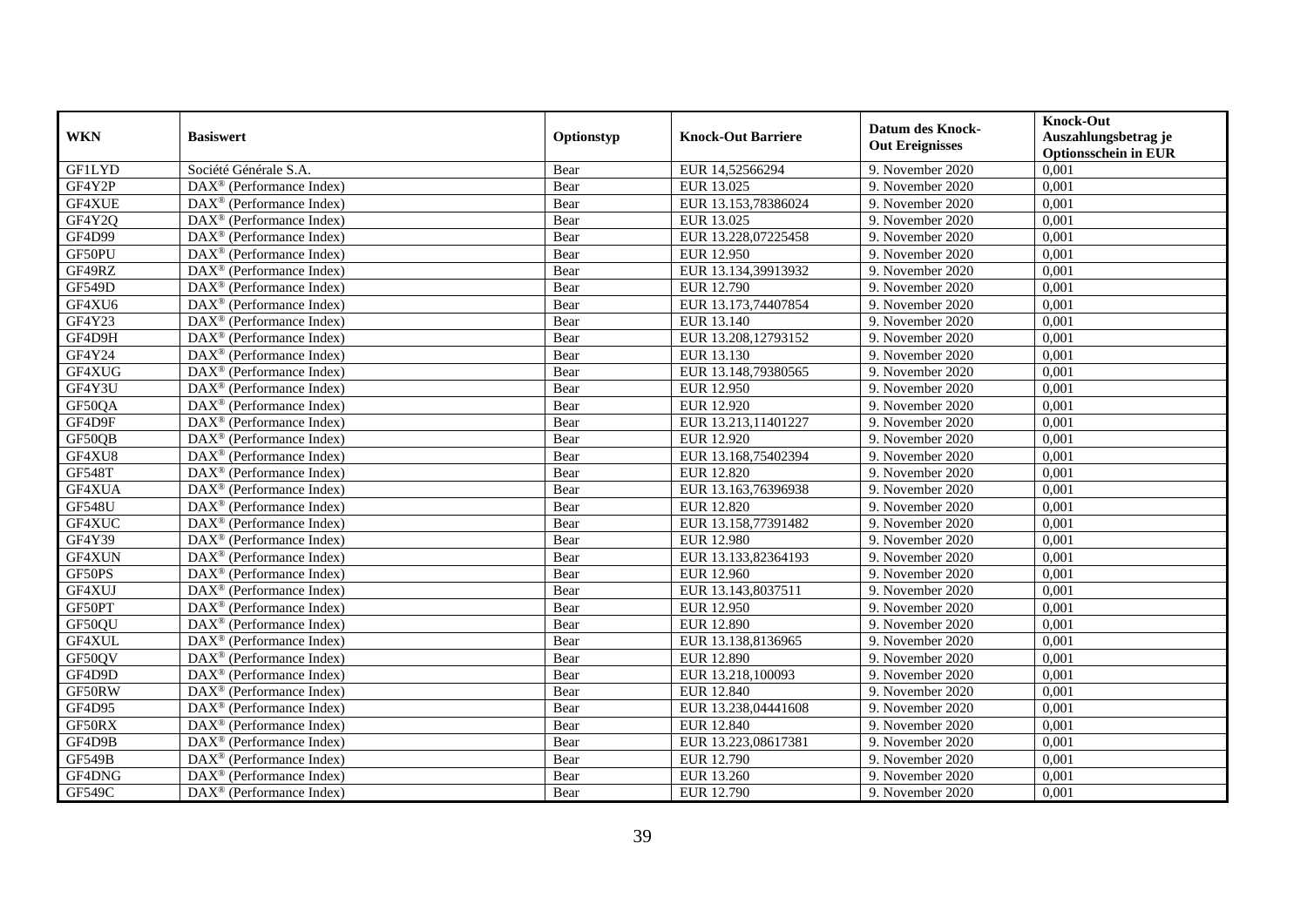| <b>WKN</b>    | <b>Basiswert</b>                                            | Optionstyp | <b>Knock-Out Barriere</b> | <b>Datum des Knock-</b><br><b>Out Ereignisses</b> | <b>Knock-Out</b><br>Auszahlungsbetrag je<br><b>Optionsschein in EUR</b> |
|---------------|-------------------------------------------------------------|------------|---------------------------|---------------------------------------------------|-------------------------------------------------------------------------|
| GF4M1H        | $\overline{\text{DAX}}^{\textcirc}$ (Performance Index)     | Bear       | EUR 13.270                | 9. November 2020                                  | 0,001                                                                   |
| GF4Y2T        | $\text{DAX}^{\textcircled{}}$ (Performance Index)           | Bear       | EUR 13.020                | 9. November 2020                                  | 0,001                                                                   |
| GF4DNH        | DAX <sup>®</sup> (Performance Index)                        | Bear       | EUR 13.250                | 9. November 2020                                  | 0,001                                                                   |
| GF4Y2U        | $\text{DAX}^{\textcircled{}}$ (Performance Index)           | Bear       | EUR 13.020                | 9. November 2020                                  | 0,001                                                                   |
| GF4M1K        | DAX <sup>®</sup> (Performance Index)                        | Bear       | EUR 13.260                | 9. November 2020                                  | 0,001                                                                   |
| GF2CMF        | DAX <sup>®</sup> (Performance Index)/ X-DAX <sup>®</sup>    | Bear       | EUR 13.286,38342529       | 9. November 2020                                  | 0,001                                                                   |
| GF50PY        | $\text{DAX}^{\textcircled{}}$ (Performance Index)           | Bear       | EUR 12.940                | 9. November 2020                                  | 0,001                                                                   |
| GF4DNM        | $\text{DAX}^{\textcircled{}}$ (Performance Index)           | Bear       | EUR 13.240                | 9. November 2020                                  | 0,001                                                                   |
| GF2CMG        | $DAX^{\circledast}$ (Performance Index)/ X-DAX <sup>®</sup> | Bear       | EUR 13.281,41469554       | 9. November 2020                                  | 0,001                                                                   |
| GF50PZ        | $\text{DAX}^{\textcircled{}}$ (Performance Index)           | Bear       | EUR 12.940                | 9. November 2020                                  | 0,001                                                                   |
| GF4M1E        | DAX <sup>®</sup> (Performance Index)                        | Bear       | EUR 13.275                | 9. November 2020                                  | 0,001                                                                   |
| GF50R1        | $\overline{\text{DAX}^{\otimes}}$ (Performance Index)       | Bear       | EUR 12.875                | 9. November 2020                                  | 0,001                                                                   |
| GF4M1A        | $\overline{\text{DAX}^{\otimes}}$ (Performance Index)       | Bear       | EUR 13.290                | 9. November 2020                                  | 0,001                                                                   |
| <b>GF50R2</b> | $\text{DAX}^{\textcircled{}}$ (Performance Index)           | Bear       | EUR 12.875                | 9. November 2020                                  | 0,001                                                                   |
| GF4M1R        | DAX <sup>®</sup> (Performance Index)                        | Bear       | EUR 13.240                | 9. November 2020                                  | 0,001                                                                   |
| <b>GF549K</b> | DAX <sup>®</sup> (Performance Index)                        | Bear       | EUR 12.775                | 9. November 2020                                  | 0,001                                                                   |
| GF4M1N        | DAX <sup>®</sup> (Performance Index)                        | Bear       | EUR 13.250                | 9. November 2020                                  | 0,001                                                                   |
| GF4Y1Z        | $DAX^{\circledR}$ (Performance Index)                       | Bear       | EUR 13.175                | 9. November 2020                                  | 0,001                                                                   |
| GF4M1P        | $\text{DAX}^{\textcircled{}}$ (Performance Index)           | Bear       | EUR 13.250                | 9. November 2020                                  | 0,001                                                                   |
| GF4Y20        | $\overline{\text{DAX}^{\otimes}}$ (Performance Index)       | Bear       | EUR 13.170                | 9. November 2020                                  | 0,001                                                                   |
| GF4M1L        | $\text{DAX}^{\textcircled{}}$ (Performance Index)           | Bear       | EUR 13.260                | 9. November 2020                                  | 0,001                                                                   |
| GF4Y3P        | $\text{DAX}^{\textcircled{}}$ (Performance Index)           | Bear       | <b>EUR 12.960</b>         | 9. November 2020                                  | 0,001                                                                   |
| GF4M1S        | $\overline{\text{DAX}^{\otimes}}$ (Performance Index)       | Bear       | EUR 13.240                | 9. November 2020                                  | 0,001                                                                   |
| GF4Y3Q        | $\overline{\text{DAX}^{\otimes}}$ (Performance Index)       | Bear       | EUR 12.960                | 9. November 2020                                  | 0,001                                                                   |
| GF50Q6        | DAX <sup>®</sup> (Performance Index)                        | Bear       | EUR 12.925                | 9. November 2020                                  | 0,001                                                                   |
| <b>GF50R8</b> | DAX <sup>®</sup> (Performance Index)                        | Bear       | EUR 12.870                | 9. November 2020                                  | 0,001                                                                   |
| GF50R9        | $\text{DAX}^{\textcircled{}}$ (Performance Index)           | Bear       | EUR 12.870                | 9. November 2020                                  | 0,001                                                                   |
| <b>GF548P</b> | $DAX^{\circledR}$ (Performance Index)                       | Bear       | EUR 12.825                | 9. November 2020                                  | 0,001                                                                   |
| GF548Q        | $\text{DAX}^{\textcircled{}}$ (Performance Index)           | Bear       | EUR 12.825                | 9. November 2020                                  | 0,001                                                                   |
| GF4Y1V        | DAX <sup>®</sup> (Performance Index)                        | Bear       | EUR 13.225                | 9. November 2020                                  | 0,001                                                                   |
| GF5EYY        | <b>SAPSE</b>                                                | Bear       | EUR 102,9525424           | 9. November 2020                                  | 0,001                                                                   |
| GF4Y1W        | DAX <sup>®</sup> (Performance Index)                        | Bear       | <b>EUR 13.200</b>         | 9. November 2020                                  | 0,001                                                                   |
| GF4Y2X        | $\text{DAX}^{\textcircled{}}$ (Performance Index)           | Bear       | EUR 13.010                | 9. November 2020                                  | 0,001                                                                   |
| GF4Y2Y        | $\overline{\text{DAX}^{\otimes}}$ (Performance Index)       | Bear       | EUR 13.010                | 9. November 2020                                  | 0,001                                                                   |
| GF4Y3J        | $\text{DAX}^{\textcircled{}}$ (Performance Index)           | Bear       | EUR 12.970                | 9. November 2020                                  | 0,001                                                                   |
| GF4Y3K        | $\text{DAX}^{\textcircled{}}$ (Performance Index)           | Bear       | EUR 12.970                | 9. November 2020                                  | 0,001                                                                   |
| GF50Q1        | $\text{DAX}^{\textcircled{}}$ (Performance Index)           | Bear       | EUR 12.930                | 9. November 2020                                  | 0,001                                                                   |
| GF50Q3        | $\overline{\text{DAX}}^{\textcirc}$ (Performance Index)     | Bear       | EUR 12.925                | 9. November 2020                                  | 0,001                                                                   |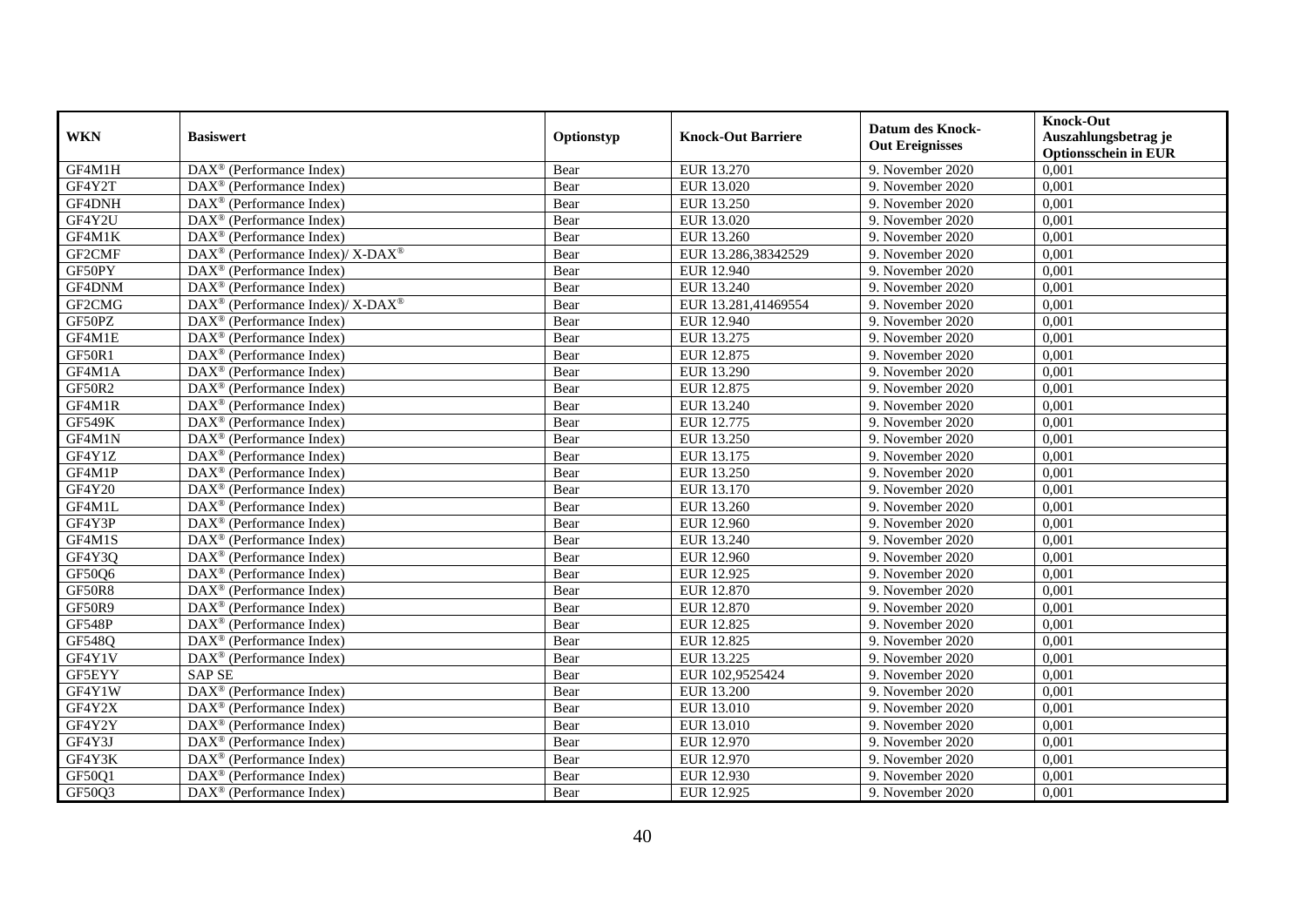|               | <b>Basiswert</b>                                                | Optionstyp | <b>Knock-Out Barriere</b> | <b>Datum des Knock-</b><br><b>Out Ereignisses</b> | <b>Knock-Out</b>            |
|---------------|-----------------------------------------------------------------|------------|---------------------------|---------------------------------------------------|-----------------------------|
| <b>WKN</b>    |                                                                 |            |                           |                                                   | Auszahlungsbetrag je        |
|               |                                                                 |            |                           |                                                   | <b>Optionsschein in EUR</b> |
| GF50R3        | DAX <sup>®</sup> (Performance Index)                            | Bear       | EUR 12.875                | 9. November 2020                                  | 0,001                       |
| GF50R4        | $\text{DAX}^{\otimes}$ (Performance Index)                      | Bear       | EUR 12.875                | 9. November 2020                                  | 0,001                       |
| GF548J        | $\text{DAX}^{\circledR}$ (Performance Index)                    | Bear       | EUR 13.050                | 9. November 2020                                  | 0,001                       |
| <b>GF548L</b> | DAX <sup>®</sup> (Performance Index)                            | Bear       | EUR 12.830                | 9. November 2020                                  | 0,001                       |
| <b>GF549L</b> | $\overline{\text{DAX}}^{\textcirc}$ (Performance Index)         | Bear       | EUR 12.775                | 9. November 2020                                  | 0,001                       |
| GF549M        | $\text{DAX}^{\otimes}$ (Performance Index)                      | Bear       | EUR 12.775                | 9. November 2020                                  | 0,001                       |
| <b>GF549N</b> | $DAX^{\otimes}$ (Performance Index)                             | Bear       | EUR 12.775                | 9. November 2020                                  | 0,001                       |
| GF4Y29        | $\overline{\text{DAX}^{\otimes}}$ (Performance Index)           | Bear       | EUR 13.100                | 9. November 2020                                  | 0,001                       |
| GF50PE        | $\text{DAX}^{\otimes}$ (Performance Index)                      | Bear       | EUR 13.090                | 9. November 2020                                  | 0,001                       |
| GF50PF        | $\text{DAX}^{\otimes}$ (Performance Index)                      | Bear       | EUR 13.010                | 9. November 2020                                  | 0,001                       |
| GF50QG        | $\text{DAX}^{\circledR}$ (Performance Index)                    | Bear       | EUR 12.910                | 9. November 2020                                  | 0,001                       |
| GF50QH        | $\overline{\text{DAX}}^{\textcirc}$ (Performance Index)         | Bear       | EUR 12.910                | 9. November 2020                                  | 0,001                       |
| <b>GF548Z</b> | DAX <sup>®</sup> (Performance Index)                            | Bear       | <b>EUR 12.810</b>         | 9. November 2020                                  | 0,001                       |
| GF5490        | $\text{DAX}^{\circledR}$ (Performance Index)                    | Bear       | EUR 12.810                | 9. November 2020                                  | 0,001                       |
| GF4Y27        | $\text{DAX}^{\otimes}$ (Performance Index)                      | Bear       | EUR 13.110                | 9. November 2020                                  | 0,001                       |
| <b>GF4Y28</b> | $\text{DAX}^{\otimes}$ (Performance Index)                      | Bear       | EUR 13.100                | 9. November 2020                                  | 0,001                       |
| GF50PD        | DAX <sup>®</sup> (Performance Index)                            | Bear       | EUR 13.090                | 9. November 2020                                  | 0,001                       |
| GF50OE        | $\text{DAX}^{\circledR}$ (Performance Index)                    | Bear       | EUR 12.910                | 9. November 2020                                  | 0,001                       |
| GF50QF        | DAX <sup>®</sup> (Performance Index)                            | Bear       | EUR 12.910                | 9. November 2020                                  | 0,001                       |
| GF50RG        | DAX <sup>®</sup> (Performance Index)                            | Bear       | <b>EUR 12.860</b>         | 9. November 2020                                  | 0,001                       |
| GF50RH        | $\text{DAX}^{\otimes}$ (Performance Index)                      | Bear       | <b>EUR 12.860</b>         | 9. November 2020                                  | 0,001                       |
| <b>GF548Y</b> | $\overline{\text{DAX}^{\otimes}}$ (Performance Index)           | Bear       | EUR 12.810                | 9. November 2020                                  | 0,001                       |
| GF4Y25        | DAX <sup>®</sup> (Performance Index)                            | Bear       | EUR 13.125                | 9. November 2020                                  | 0,001                       |
| GF4Y26        | $\overline{\text{DAX}^{\otimes}}$ (Performance Index)           | Bear       | EUR 13.120                | 9. November 2020                                  | 0,001                       |
| GF4Y3V        | DAX <sup>®</sup> (Performance Index)                            | Bear       | EUR 12.950                | 9. November 2020                                  | 0,001                       |
| GF50RE        | $\text{DAX}^{\otimes}$ (Performance Index)                      | Bear       | <b>EUR 12.860</b>         | 9. November 2020                                  | 0,001                       |
| GF50RF        | $\overline{\text{DAX}^{\otimes}}$ (Performance Index)           | Bear       | <b>EUR 12.860</b>         | 9. November 2020                                  | 0,001                       |
| <b>GF548V</b> | $\text{DAX}^{\otimes}$ (Performance Index)                      | Bear       | <b>EUR 12.820</b>         | 9. November 2020                                  | 0,001                       |
| <b>GF548W</b> | $\overline{\text{DAX}^{\otimes}}$ (Performance Index)           | Bear       | EUR 12.820                | 9. November 2020                                  | 0,001                       |
| GF4Y2C        | DAX <sup>®</sup> (Performance Index)                            | Bear       | EUR 13.090                | 9. November 2020                                  | 0,001                       |
| GF50PG        | $\text{DAX}^{\otimes}$ (Performance Index)                      | Bear       | EUR 13.010                | 9. November 2020                                  | 0,001                       |
| GF50PH        | $\text{DAX}^{\circledR}$ (Performance Index)                    | Bear       | <b>EUR 13.000</b>         | 9. November 2020                                  | 0,001                       |
| GF50RM        | $\overline{\text{DAX}^{\otimes}}$ (Performance Index)           | Bear       | EUR 12.850                | 9. November 2020                                  | 0,001                       |
| GF5491        | $\overline{\text{DAX}^{\circledast}(\text{Performance Index})}$ | Bear       | EUR 12.810                | 9. November 2020                                  | 0,001                       |
| GF4Y1T        | $\overline{\text{DAX}^{\otimes}}$ (Performance Index)           | Bear       | EUR 13.275                | 9. November 2020                                  | 0,001                       |
| GF4Y1U        | DAX <sup>®</sup> (Performance Index)                            | Bear       | EUR 13.250                | 9. November 2020                                  | 0,001                       |
| GF1JCJ        | Daimler AG                                                      | Bear       | EUR 51,60798032           | 9. November 2020                                  | 0,001                       |
| GF17YM        | <b>SGS SA</b>                                                   | Bear       | CHF 2.496,73179837        | 9. November 2020                                  | 0,001                       |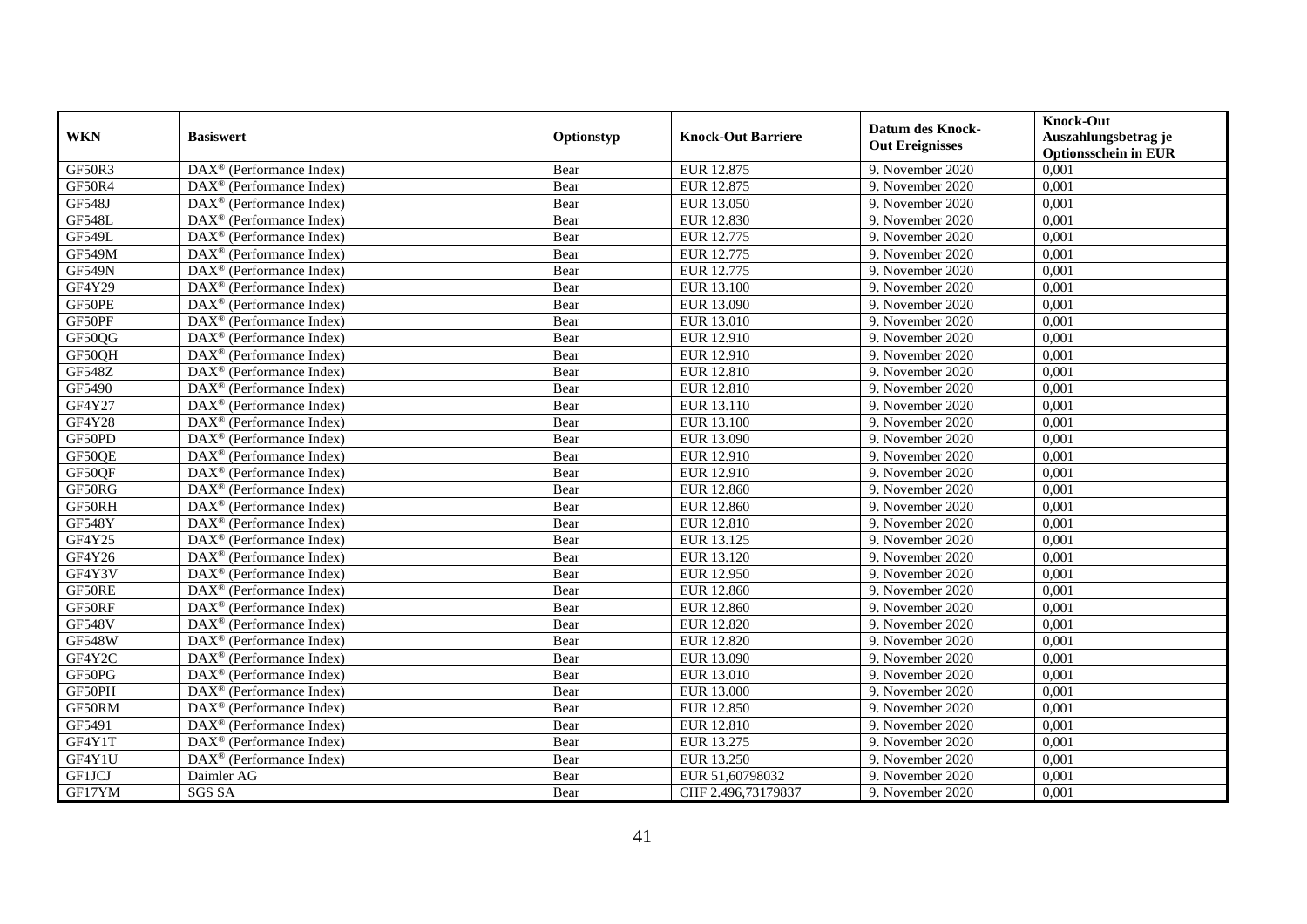|               | <b>Basiswert</b>                                                | Optionstyp | <b>Knock-Out Barriere</b> | <b>Datum des Knock-</b><br><b>Out Ereignisses</b> | <b>Knock-Out</b>            |
|---------------|-----------------------------------------------------------------|------------|---------------------------|---------------------------------------------------|-----------------------------|
| <b>WKN</b>    |                                                                 |            |                           |                                                   | Auszahlungsbetrag je        |
|               |                                                                 |            |                           |                                                   | <b>Optionsschein in EUR</b> |
| GF5Y9U        | Daimler AG                                                      | Bear       | EUR 51,39723246           | 9. November 2020                                  | 0,001                       |
| <b>GF620V</b> | Fresenius Medical Care AG & Co. KGaA                            | Bear       | EUR 73,17859875           | 9. November 2020                                  | 0,001                       |
| GC8B0T        | Straumann Holding AG                                            | Bear       | CHF 1.051,95097323        | 9. November 2020                                  | 0,001                       |
| GC7ZZU        | Sodexo S.A.                                                     | Bear       | EUR 69,05307845           | 9. November 2020                                  | 0,001                       |
| GF5B1T        | Deutsche Börse AG                                               | Bear       | EUR 139,3095739           | 9. November 2020                                  | 0,001                       |
| GF25VL        | DAX <sup>®</sup> (Performance Index)                            | Bear       | EUR 13.270,47303379       | 9. November 2020                                  | 0,001                       |
| GF4G9N        | $DAX^{\otimes}$ (Performance Index)                             | Bear       | EUR 13.269,28182447       | 9. November 2020                                  | 0,001                       |
| GF25VN        | $\overline{\text{DAX}^{\otimes}}$ (Performance Index)           | Bear       | EUR 13.265,50281918       | 9. November 2020                                  | 0,001                       |
| GF4D8Z        | $\text{DAX}^{\otimes}$ (Performance Index)                      | Bear       | EUR 13.253,00265835       | 9. November 2020                                  | 0,001                       |
| GF20GG        | DAX <sup>®</sup> (Performance Index)                            | Bear       | EUR 13.267,51443923       | 9. November 2020                                  | 0,001                       |
| GF4G9G        | $\overline{\text{DAX}}^{\textcirc}$ (Performance Index)         | Bear       | EUR 13.284,24155595       | 9. November 2020                                  | 0.001                       |
| GF20GE        | DAX <sup>®</sup> (Performance Index)                            | Bear       | EUR 13.272,48168539       | 9. November 2020                                  | 0,001                       |
| GF4G9E        | $DAX^{\otimes}$ (Performance Index)                             | Bear       | EUR 13.289,22813313       | 9. November 2020                                  | 0,001                       |
| GF29M5        | $DAX^{\otimes}$ (Performance Index)                             | Bear       | EUR 13.276,76670971       | 9. November 2020                                  | 0,001                       |
| GF4D91        | $\text{DAX}^{\otimes}$ (Performance Index)                      | Bear       | EUR 13.248,01657758       | 9. November 2020                                  | 0,001                       |
| GF4G9J        | DAX <sup>®</sup> (Performance Index)                            | Bear       | EUR 13.279,25497878       | 9. November 2020                                  | 0,001                       |
| GF4G9L        | DAX <sup>®</sup> (Performance Index)                            | Bear       | EUR 13.274,26840163       | 9. November 2020                                  | 0,001                       |
| <b>GF20G6</b> | DAX <sup>®</sup> (Performance Index)                            | Bear       | EUR 13.292.35066993       | 9. November 2020                                  | 0,001                       |
| GF2CMH        | DAX <sup>®</sup> (Performance Index)/ X-DAX <sup>®</sup>        | Bear       | EUR 13.276,44596577       | 9. November 2020                                  | 0,001                       |
| GF4D93        | DAX <sup>®</sup> (Performance Index)                            | Bear       | EUR 13.243,03049685       | 9. November 2020                                  | 0,001                       |
| GF29LX        | DAX <sup>®</sup> (Performance Index)                            | Bear       | EUR 13.296,64955019       | 9. November 2020                                  | 0,001                       |
| GF4G9C        | $DAX^{\circledast}$ (Performance Index)                         | Bear       | EUR 13.294,21471028       | 9. November 2020                                  | 0,001                       |
| GF2CMJ        | DAX <sup>®</sup> (Performance Index)/ X-DAX <sup>®</sup>        | Bear       | EUR 13.271,477236         | 9. November 2020                                  | 0,001                       |
| GF4G9Q        | $\text{DAX}^{\circledast}$ (Performance Index)                  | Bear       | EUR 13.264,29524729       | 9. November 2020                                  | 0,001                       |
| GF2CMK        | $DAX^{\circledcirc}$ (Performance Index)/ X-DAX <sup>®</sup>    | Bear       | EUR 13.266,50850621       | 9. November 2020                                  | 0,001                       |
| GF4G9S        | DAX <sup>®</sup> (Performance Index)                            | Bear       | EUR 13.259,30867015       | 9. November 2020                                  | 0,001                       |
| <b>GB9PRX</b> | $AEX-Index^{\circledR}$                                         | Bear       | EUR 597,97634758          | 9. November 2020                                  | 0,001                       |
| <b>GF20G8</b> | $\overline{\text{DAX}^{\otimes}}$ (Performance Index)           | Bear       | EUR 13.287,3834238        | 9. November 2020                                  | 0,001                       |
| GF29LZ        | $\overline{\text{DAX}^{\otimes}}$ (Performance Index)           | Bear       | EUR 13.291,67884005       | 9. November 2020                                  | 0,001                       |
| GF20GA        | DAX <sup>®</sup> (Performance Index)                            | Bear       | EUR 13.282,4161776        | 9. November 2020                                  | 0,001                       |
| GF29M1        | $\text{DAX}^{\otimes}$ (Performance Index)                      | Bear       | EUR 13.286,70812993       | 9. November 2020                                  | 0,001                       |
| GF20GC        | $\text{DAX}^{\circledR}$ (Performance Index)                    | Bear       | EUR 13.277,4489315        | 9. November 2020                                  | 0,001                       |
| GF29M3        | $DAX^{\otimes}$ (Performance Index)                             | Bear       | EUR 13.281,73741982       | 9. November 2020                                  | 0,001                       |
| GF2JYL        | $\overline{\text{DAX}^{\circledast}(\text{Performance Index})}$ | Bear       | EUR 13.242,27441871       | 9. November 2020                                  | 0,001                       |
| GF2JYJ        | $\overline{\text{DAX}^{\otimes}}$ (Performance Index)           | Bear       | EUR 13.247,24710908       | 9. November 2020                                  | 0,001                       |
| GF2JYG        | $\text{DAX}^{\circledR}$ (Performance Index)                    | Bear       | EUR 13.252,2197994        | 9. November 2020                                  | 0,001                       |
| GF2JYC        | $\text{DAX}^{\otimes}$ (Performance Index)                      | Bear       | EUR 13.262,16518017       | 9. November 2020                                  | 0,001                       |
| GF2JYE        | $\overline{\text{DAX}^{\otimes}}$ (Performance Index)           | Bear       | EUR 13.257,19248984       | 9. November 2020                                  | 0,001                       |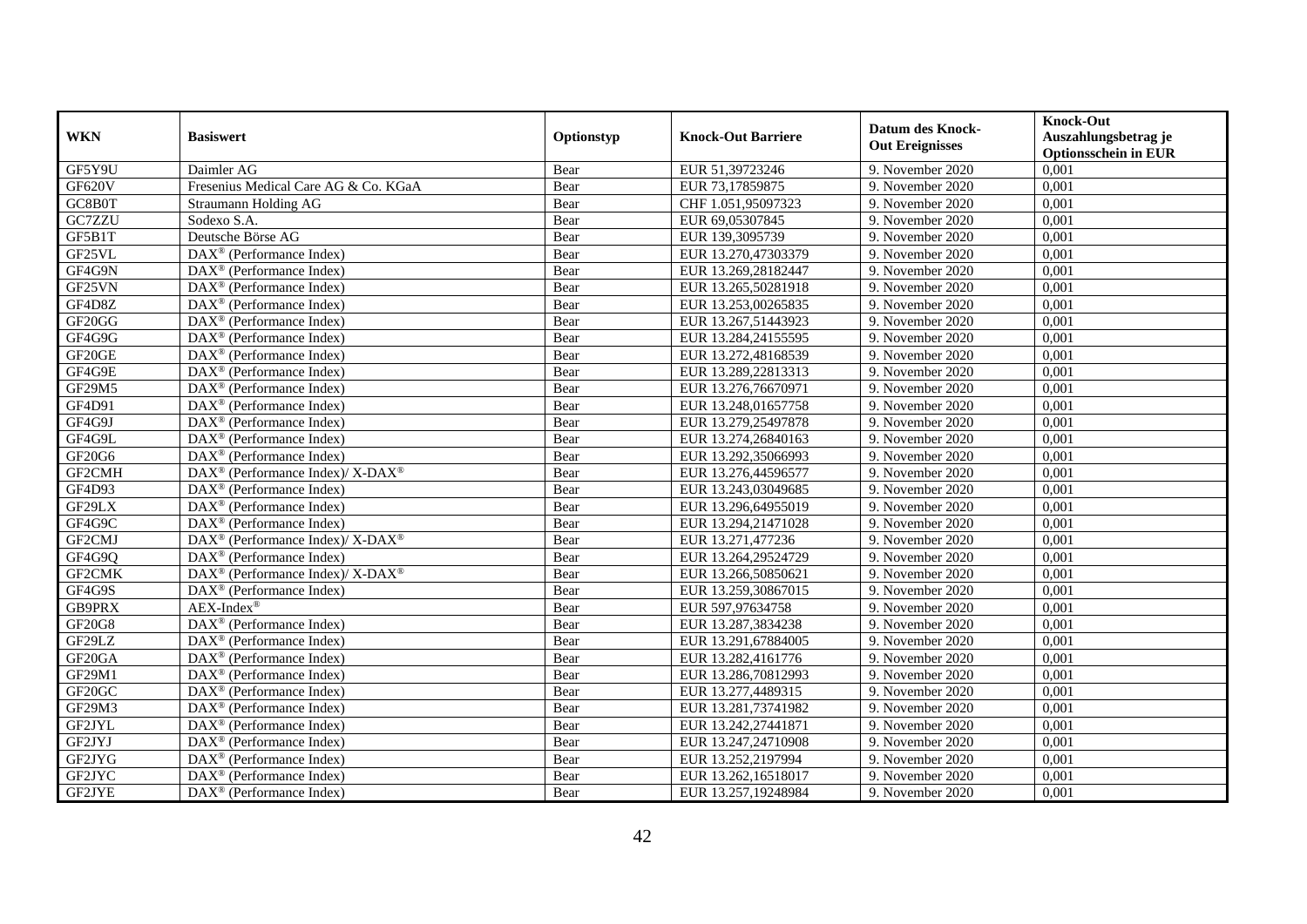| <b>WKN</b>         | <b>Basiswert</b>                             | Optionstyp | <b>Knock-Out Barriere</b> | <b>Datum des Knock-</b><br><b>Out Ereignisses</b> | <b>Knock-Out</b><br>Auszahlungsbetrag je<br><b>Optionsschein in EUR</b> |
|--------------------|----------------------------------------------|------------|---------------------------|---------------------------------------------------|-------------------------------------------------------------------------|
| CH04UT             | CAC 40 <sup>®</sup> Index                    | Bear       | EUR 5.319,72              | 9. November 2020                                  | 0,001                                                                   |
| GF661V             | TecDAX <sup>®</sup> (Performance Index)      | Bull       | EUR 2.985,6               | 9. November 2020                                  | 0,001                                                                   |
| GF661W             | TecDAX <sup>®</sup> (Performance Index)      | Bull       | EUR 2.980,6               | 9. November 2020                                  | 0,001                                                                   |
| GF661X             | TecDAX <sup>®</sup> (Performance Index)      | Bull       | EUR 2.975,6               | 9. November 2020                                  | 0,001                                                                   |
| GF661Y             | TecDAX <sup>®</sup> (Performance Index)      | Bull       | EUR 2.970,6               | 9. November 2020                                  | 0,001                                                                   |
| GF661Z             | TecDAX <sup>®</sup> (Performance Index)      | Bull       | EUR 2.965,6               | 9. November 2020                                  | 0,001                                                                   |
| GF6620             | TecDAX <sup>®</sup> (Performance Index)      | Bull       | EUR 2.960,6               | 9. November 2020                                  | 0,001                                                                   |
| GF6621             | TecDAX <sup>®</sup> (Performance Index)      | Bull       | EUR 2.955,6               | 9. November 2020                                  | 0,001                                                                   |
| GC7FL4             | Aeroports de Paris SA                        | Bear       | EUR 112,18843819          | 9. November 2020                                  | 0,001                                                                   |
| GC5FN7             | QIAGEN N.V.                                  | Bull       | EUR 37,23650592           | 9. November 2020                                  | 0,001                                                                   |
| GF2EBY             | QIAGEN N.V.                                  | Bull       | EUR 36,36324203           | 9. November 2020                                  | 0,001                                                                   |
| G <sub>CTFL2</sub> | Aeroports de Paris SA                        | Bear       | EUR 107,08941117          | 9. November 2020                                  | 0,001                                                                   |
| GF5FGB             | <b>OIAGEN N.V.</b>                           | Bull       | EUR 38,19345865           | 9. November 2020                                  | 0,001                                                                   |
| GC7FKZ             | Aeroports de Paris SA                        | Bear       | EUR 102,08882096          | 9. November 2020                                  | 0,001                                                                   |
| GC7FKX             | Aeroports de Paris SA                        | Bear       | EUR 100,12008461          | 9. November 2020                                  | 0,001                                                                   |
| CH0AY4             | EURO STOXX 50 <sup>®</sup> Index (Price EUR) | Bear       | EUR 3.426,20247667        | 9. November 2020                                  | 0,001                                                                   |
| GC7FKY             | Aeroports de Paris SA                        | Bear       | EUR 100,96664121          | 9. November 2020                                  | 0,001                                                                   |
| CH0AY5             | EURO STOXX 50 <sup>®</sup> Index (Price EUR) | Bear       | EUR 3.421,32795425        | 9. November 2020                                  | 0,001                                                                   |
| GC9TZ7             | Aeroports de Paris SA                        | Bear       | EUR 97,90928191           | 9. November 2020                                  | 0,001                                                                   |
| GC9TZZ             | QIAGEN N.V.                                  | Bull       | EUR 39,37297042           | 9. November 2020                                  | 0,001                                                                   |
| CH0AY2             | EURO STOXX 50 <sup>®</sup> Index (Price EUR) | Bear       | EUR 3.435,95152155        | 9. November 2020                                  | 0,001                                                                   |
| GF46DW             | Aeroports de Paris SA                        | Bear       | EUR 104,95825161          | 9. November 2020                                  | 0,001                                                                   |
| GF2EBU             | QIAGEN N.V.                                  | Bull       | EUR 39,83359286           | 9. November 2020                                  | 0,001                                                                   |
| GC9U00             | <b>OIAGEN N.V.</b>                           | Bull       | EUR 38,67619299           | 9. November 2020                                  | 0,001                                                                   |
| GF46DX             | Aeroports de Paris SA                        | Bear       | EUR 116,61585121          | 9. November 2020                                  | 0,001                                                                   |
| CH0AY3             | EURO STOXX 50 <sup>®</sup> Index (Price EUR) | Bear       | EUR 3.431,07699907        | 9. November 2020                                  | 0,001                                                                   |
| <b>GF5B30</b>      | QIAGEN N.V.                                  | Bull       | EUR 36,74529679           | 9. November 2020                                  | 0,001                                                                   |
| GC9WZ8             | <b>Barclays PLC</b>                          | Bear       | GBP 1,2360866             | 9. November 2020                                  | 0,001                                                                   |
| GF4ZRZ             | Unilever PLC                                 | Bear       | GBP 48,40252837           | 9. November 2020                                  | 0,001                                                                   |
| GF4ZK5             | CRH plc                                      | Bear       | GBP 30,41844374           | 9. November 2020                                  | 0.001                                                                   |
| <b>GF5NHS</b>      | Legal & General Group PLC                    | Bear       | GBP 2,16791956            | 9. November 2020                                  | 0,001                                                                   |
| GF55MV             | Infineon Technologies AG                     | Bear       | EUR 27,41060035           | 9. November 2020                                  | 0,001                                                                   |
| GF02YV             | Industria de Diseno Textil, S.A. (Inditex)   | Bear       | EUR 25,76064608           | 9. November 2020                                  | 0,001                                                                   |
| GC9WZ9             | <b>Barclays PLC</b>                          | Bear       | GBP 1,26575276            | 9. November 2020                                  | 0,001                                                                   |
| GF4KH8             | HelloFresh SE                                | Bull       | EUR 40,95988498           | 9. November 2020                                  | 0,001                                                                   |
| GF2JHE             | adidas AG                                    | Bear       | EUR 301,34754312          | 9. November 2020                                  | 0,001                                                                   |
| GF34DP             | LVMH Moët Hennessy Louis Vuitton SE          | Bear       | EUR 459,27405448          | 9. November 2020                                  | 0,001                                                                   |
| GF4RMN             | Prudential plc                               | Bear       | GBP 11,56336124           | 9. November 2020                                  | 0,001                                                                   |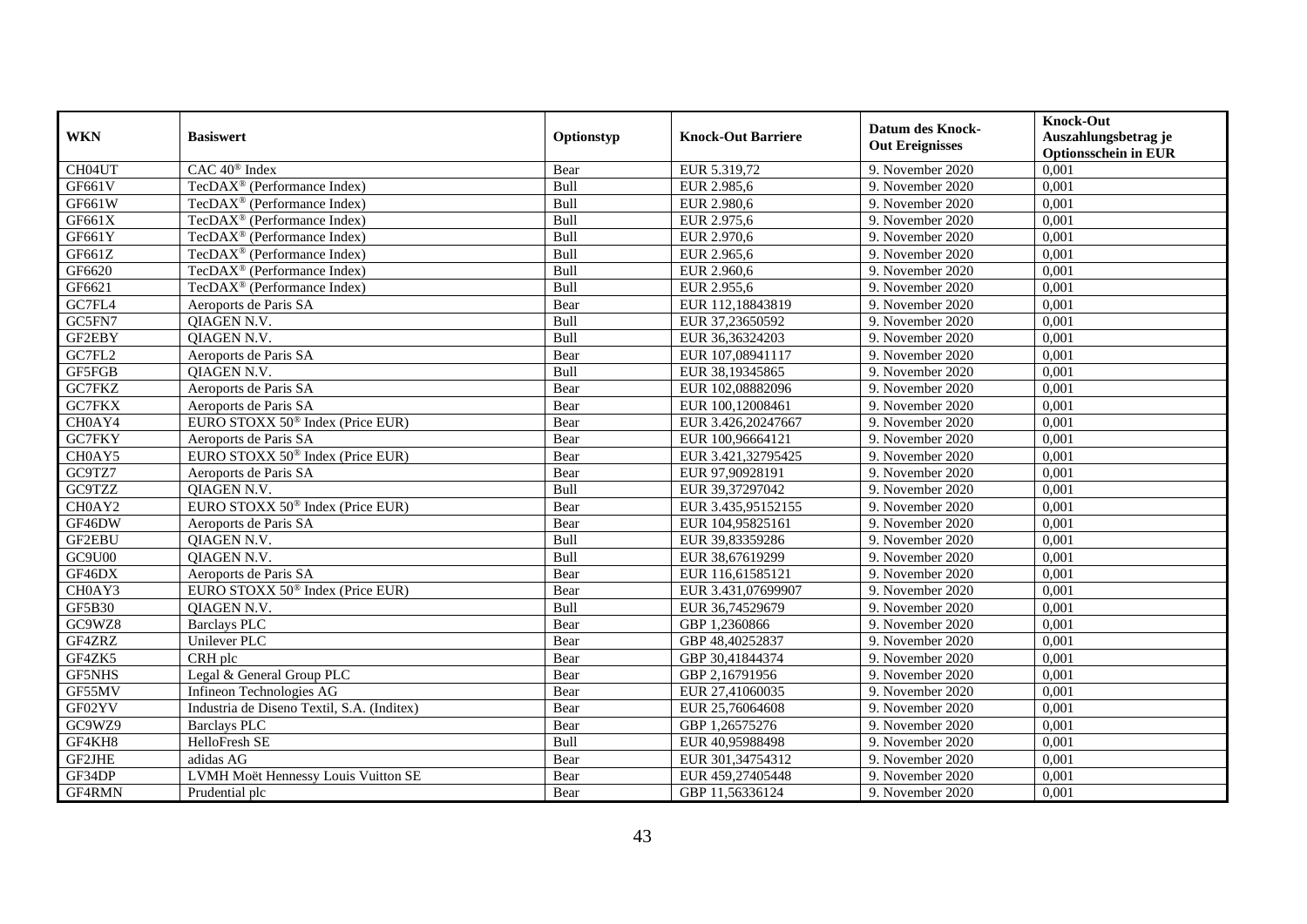| <b>WKN</b>    | <b>Basiswert</b>                     | Optionstyp | <b>Knock-Out Barriere</b> | <b>Datum des Knock-</b><br><b>Out Ereignisses</b> | <b>Knock-Out</b><br>Auszahlungsbetrag je<br><b>Optionsschein in EUR</b> |
|---------------|--------------------------------------|------------|---------------------------|---------------------------------------------------|-------------------------------------------------------------------------|
| GC5U83        | Vivendi S.A.                         | Bear       | EUR 26,55183822           | 9. November 2020                                  | 0,001                                                                   |
| GF22AQ        | Airbus SE                            | Bear       | EUR 83,61781189           | 9. November 2020                                  | 0,001                                                                   |
| GF2YDC        | AXA S.A.                             | Bear       | EUR 17,10803017           | 9. November 2020                                  | 0,001                                                                   |
| GF5S9W        | Rolls-Royce Holdings Plc             | Bear       | GBP 0,91911436            | 9. November 2020                                  | 0,001                                                                   |
| GF4H7A        | <b>BASFSE</b>                        | Bear       | EUR 55,99820024           | 9. November 2020                                  | 0,001                                                                   |
| GC6HY7        | <b>BNP</b> Paribas S.A.              | Bear       | EUR 39,74858679           | 9. November 2020                                  | 0,001                                                                   |
| GF03LC        | Banco Bilbao Vizcaya Argentaria S.A. | Bear       | EUR 2,82870088            | 9. November 2020                                  | 0,001                                                                   |
| GF1UB6        | Orange SA                            | Bear       | EUR 9,85367375            | 9. November 2020                                  | 0,001                                                                   |
| GF5YQJ        | Prudential plc                       | Bear       | GBP 11,41452495           | 9. November 2020                                  | 0,001                                                                   |
| GC38D1        | Heineken N.V.                        | Bear       | EUR 86,78262914           | 9. November 2020                                  | 0,001                                                                   |
| GB85XX        | Moncler S.p.A                        | Bear       | EUR 40,31234394           | 9. November 2020                                  | 0,001                                                                   |
| GC61LL        | <b>BNP</b> Paribas S.A.              | Bear       | EUR 40,52663282           | 9. November 2020                                  | 0,001                                                                   |
| GF5BC6        | MTU Aero Engines AG                  | Bear       | EUR 198,25152342          | 9. November 2020                                  | 0,001                                                                   |
| GF5JL1        | Commerzbank AG                       | Bear       | EUR 4,47509555            | 9. November 2020                                  | 0,001                                                                   |
| GC9X0Q        | Julius Baer Group Ltd                | Bear       | CHF 48,21064018           | 9. November 2020                                  | 0,001                                                                   |
| GC6HUU        | Porsche Automobil Holding SE         | Bear       | EUR 53,73975797           | 9. November 2020                                  | 0,001                                                                   |
| GF5F72        | Continental AG                       | Bear       | EUR 102,11791233          | 9. November 2020                                  | 0,001                                                                   |
| GF4WQA        | Airbus SE                            | Bear       | EUR 87,68640075           | 9. November 2020                                  | 0,001                                                                   |
| GF4NSJ        | Hugo Boss AG                         | Bear       | EUR 23,67799274           | 9. November 2020                                  | 0,001                                                                   |
| GF5NCT        | Volkswagen AG                        | Bear       | EUR 144,0763766           | 9. November 2020                                  | 0,001                                                                   |
| GF4NQ0        | Mediobanca S.p.A.                    | Bear       | EUR 7,16216939            | 9. November 2020                                  | 0,001                                                                   |
| GC61LM        | <b>BNP</b> Paribas S.A.              | Bear       | EUR 42,4527289            | 9. November 2020                                  | 0,001                                                                   |
| GF4WW9        | ING Groep N.V.                       | Bear       | EUR 6,64675262            | 9. November 2020                                  | 0,001                                                                   |
| GF4ZRN        | <b>OMV AG</b>                        | Bear       | EUR 23,20536182           | 9. November 2020                                  | 0,001                                                                   |
| GF4ZJV        | Covestro AG                          | Bear       | EUR 44,46697563           | 9. November 2020                                  | 0,001                                                                   |
| GF2M6Q        | Zalando SE                           | Bull       | EUR 73,9128474            | 9. November 2020                                  | 0,001                                                                   |
| GF5S61        | HelloFresh SE                        | Bull       | EUR 40,43252581           | 9. November 2020                                  | 0,001                                                                   |
| GF4ZML        | Danone S.A.                          | Bear       | EUR 53,4945729            | 9. November 2020                                  | 0,001                                                                   |
| GF4KWP        | Henkel AG & Co KGaA                  | Bear       | EUR 93,22083666           | 9. November 2020                                  | 0,001                                                                   |
| GF5YMZ        | Rolls-Royce Holdings Plc             | Bear       | GBP 0.93935356            | 9. November 2020                                  | 0.001                                                                   |
| GF5V2N        | MorphoSys AG                         | Bull       | EUR 87,44883076           | 9. November 2020                                  | 0,001                                                                   |
| <b>GF538N</b> | EssilorLuxottica SA                  | Bear       | EUR 119,75521593          | 9. November 2020                                  | 0,001                                                                   |
| GF3LKT        | Zalando SE                           | Bull       | EUR 76,49103058           | 9. November 2020                                  | 0,001                                                                   |
| GC5RN2        | Anheuser-Busch InBev N.V.            | Bear       | EUR 53,45758584           | 9. November 2020                                  | 0,001                                                                   |
| GC8GNE        | Renault S.A.                         | Bear       | EUR 25,52462105           | 9. November 2020                                  | 0,001                                                                   |
| GF28RT        | Eiffage S.A.                         | Bear       | EUR 81,101                | 9. November 2020                                  | 0,001                                                                   |
| GF4KWQ        | Henkel AG & Co KGaA                  | Bear       | EUR 93,43014253           | 9. November 2020                                  | 0,001                                                                   |
| GC47S5        | Pernod Ricard SA                     | Bear       | EUR 155,18083186          | 9. November 2020                                  | 0,001                                                                   |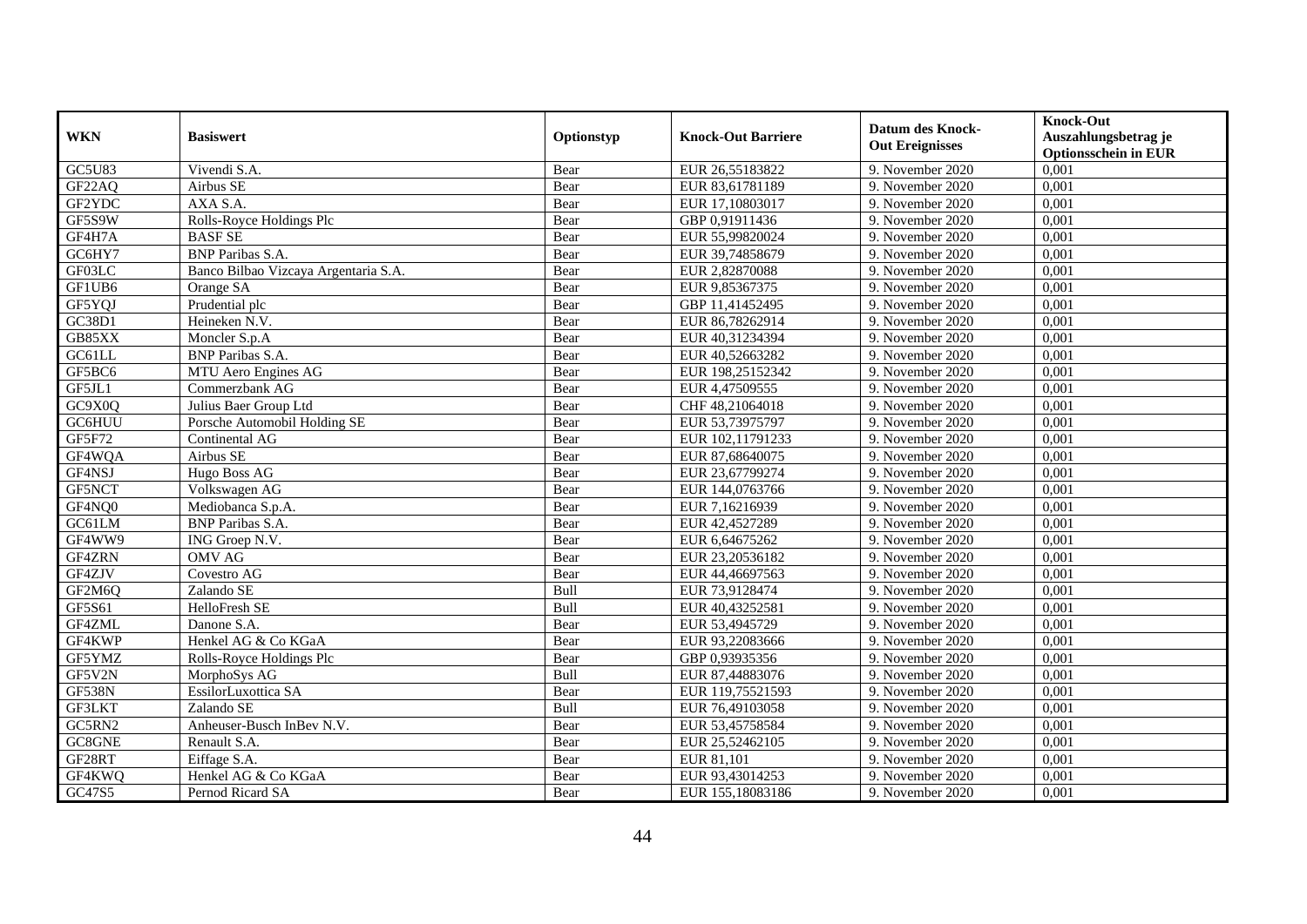|               |                                   | Optionstyp |                           | <b>Datum des Knock-</b> | <b>Knock-Out</b>            |
|---------------|-----------------------------------|------------|---------------------------|-------------------------|-----------------------------|
| <b>WKN</b>    | <b>Basiswert</b>                  |            | <b>Knock-Out Barriere</b> | <b>Out Ereignisses</b>  | Auszahlungsbetrag je        |
|               |                                   |            |                           |                         | <b>Optionsschein in EUR</b> |
| GC5RJ8        | Heineken N.V.                     | Bear       | EUR 88,21652562           | 9. November 2020        | 0,001                       |
| <b>GC5UET</b> | Vinci S.A.                        | Bear       | EUR 89,30432369           | 9. November 2020        | 0,001                       |
| GF3QD0        | Crédit Agricole S.A.              | Bear       | EUR 8,42803239            | 9. November 2020        | 0,001                       |
| GF55WH        | <b>E.ON SE</b>                    | Bear       | EUR 9,64909008            | 9. November 2020        | 0,001                       |
| GF4ZJH        | Fresenius SE & Co KGaA            | Bear       | EUR 36,5414859            | 9. November 2020        | 0,001                       |
| GC5U9T        | Safran S.A.                       | Bear       | EUR 118,00464959          | 9. November 2020        | 0,001                       |
| GC83WD        | Vinci S.A.                        | Bear       | EUR 86,15082806           | 9. November 2020        | 0,001                       |
| GF2EBW        | QIAGEN N.V.                       | Bull       | EUR 38,78745811           | 9. November 2020        | 0,001                       |
| GC5CDC        | Solvay SA                         | Bear       | EUR 83,6634686            | 9. November 2020        | 0,001                       |
| GC8DK8        | ABB Ltd                           | Bear       | CHF 25,02811826           | 9. November 2020        | 0,001                       |
| GF0B7W        | <b>HSBC</b> Holdings plc          | Bear       | GBP 3,65145922            | 9. November 2020        | 0,001                       |
| GC83WE        | Vinci S.A.                        | Bear       | EUR 88,1117128            | 9. November 2020        | 0,001                       |
| GC70TR        | <b>BNP</b> Paribas S.A.           | Bear       | EUR 41,37914              | 9. November 2020        | 0,001                       |
| GC7ZZT        | Sodexo S.A.                       | Bear       | EUR 67,97519582           | 9. November 2020        | 0,001                       |
| GC83WF        | Vinci S.A.                        | Bear       | EUR 90,87074654           | 9. November 2020        | 0,001                       |
| GF22DT        | Bayerische Motoren Werke AG (BMW) | Bear       | EUR 68,63467482           | 9. November 2020        | 0,001                       |
| GF61YK        | Siemens AG                        | Bear       | EUR 116,91035794          | 9. November 2020        | 0,001                       |
| GF3DBX        | Credit Suisse Group AG            | Bear       | CHF 10,3778205            | 9. November 2020        | 0,001                       |
| GF3LKU        | Zalando SE                        | Bull       | EUR 76,09845919           | 9. November 2020        | 0,001                       |
| GF67DU        | Delivery Hero AG                  | Bull       | EUR 106,86                | 9. November 2020        | 0,001                       |
| GF3LKV        | Zalando SE                        | Bull       | EUR 74,93081087           | 9. November 2020        | 0,001                       |
| GF5YA7        | Deutsche Bank AG                  | Bear       | EUR 9,22283785            | 9. November 2020        | 0,001                       |
| <b>GF5BES</b> | Deutsche Bank AG                  | Bear       | EUR 9,17148511            | 9. November 2020        | 0,001                       |
| GF3SRZ        | Zalando SE                        | Bull       | EUR 77,47217074           | 9. November 2020        | 0,001                       |
| GF5FD9        | Zalando SE                        | Bull       | EUR 76,95156985           | 9. November 2020        | 0,001                       |
| GF5RTM        | Zalando SE                        | Bull       | EUR 78,1798176            | 9. November 2020        | 0,001                       |
| GF5YJ1        | Zalando SE                        | Bull       | EUR 81,42681935           | 9. November 2020        | 0,001                       |
| GF5YJ2        | Zalando SE                        | Bull       | EUR 80,53608841           | 9. November 2020        | 0,001                       |
| GF5RTJ        | Zalando SE                        | Bull       | EUR 80,10202593           | 9. November 2020        | 0,001                       |
| <b>GF5RTK</b> | Zalando SE                        | Bull       | EUR 79,9218189            | 9. November 2020        | 0,001                       |
| GF5RTL        | Zalando SE                        | Bull       | EUR 79,01077225           | 9. November 2020        | 0,001                       |
| GF5YJ3        | Zalando SE                        | Bull       | EUR 79,54527535           | 9. November 2020        | 0,001                       |
| GF5LFJ        | Zalando SE                        | Bull       | EUR 78,44163554           | 9. November 2020        | 0,001                       |
| <b>GF5LFK</b> | Zalando SE                        | Bull       | EUR 75,59649833           | 9. November 2020        | 0,001                       |
| GF5YJ0        | Zalando SE                        | Bull       | EUR 81,84716428           | 9. November 2020        | 0,001                       |
| GF5385        | Temenos Group AG                  | Bear       | CHF 111,96287291          | 9. November 2020        | 0,001                       |
| GF3HXH        | Prudential plc                    | Bear       | GBP 11,85332156           | 9. November 2020        | 0,001                       |
| GF4KH9        | HelloFresh SE                     | Bull       | EUR 39,8254568            | 9. November 2020        | 0,001                       |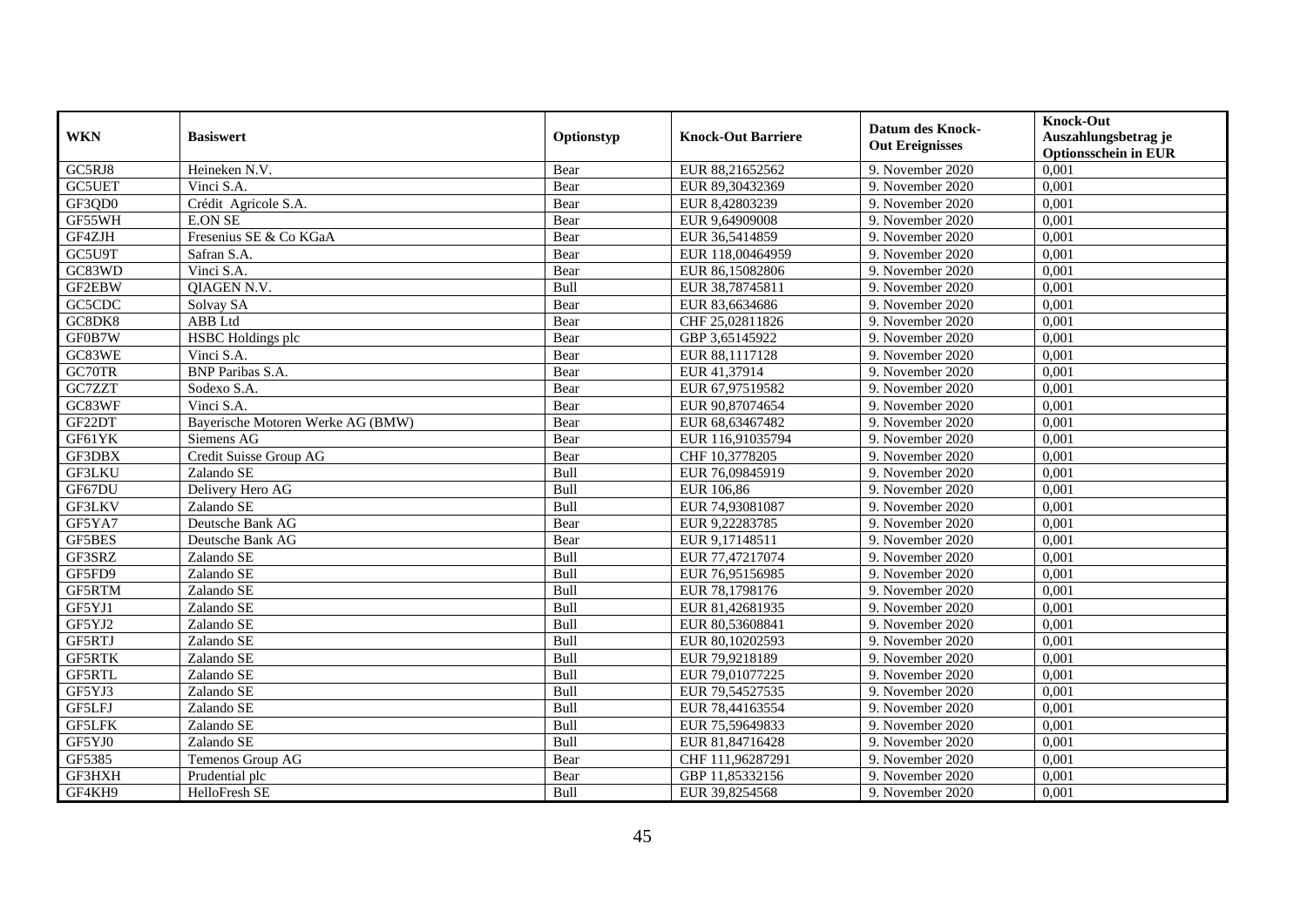| <b>WKN</b>    | <b>Basiswert</b>                            | Optionstyp | <b>Knock-Out Barriere</b> | <b>Datum des Knock-</b><br><b>Out Ereignisses</b> | <b>Knock-Out</b><br>Auszahlungsbetrag je<br><b>Optionsschein in EUR</b> |
|---------------|---------------------------------------------|------------|---------------------------|---------------------------------------------------|-------------------------------------------------------------------------|
| GF3HXJ        | Prudential plc                              | Bear       | GBP 12,15214476           | 9. November 2020                                  | 0,001                                                                   |
| GF4RMP        | Prudential plc                              | Bear       | GBP 12,65085593           | 9. November 2020                                  | 0,001                                                                   |
| GF5YN0        | Rolls-Royce Holdings Plc                    | Bear       | GBP 0,97932605            | 9. November 2020                                  | 0,001                                                                   |
| GF5FA8        | Royal Dutch Shell PLC - B SHS               | Bear       | GBP 10,71302485           | 9. November 2020                                  | 0,001                                                                   |
| GF5B4F        | ENI S.p.A.                                  | Bear       | EUR 7,19547415            | 9. November 2020                                  | 0,001                                                                   |
| GF4X09        | Puma SE                                     | Bear       | EUR 83,95911683           | 9. November 2020                                  | 0,001                                                                   |
| GF4KUJ        | <b>OMV AG</b>                               | Bear       | EUR 23,526383             | 9. November 2020                                  | 0,001                                                                   |
| GF1VF8        | Royal Dutch Shell plc                       | Bear       | EUR 12,51103128           | 9. November 2020                                  | 0,001                                                                   |
| GF4WY3        | Takeaway.com NV                             | Bull       | EUR 93,4649036            | 9. November 2020                                  | 0,001                                                                   |
| GF67DV        | Delivery Hero AG                            | Bull       | EUR 105,73                | 9. November 2020                                  | 0,001                                                                   |
| GF622X        | Kering                                      | Bear       | EUR 602,54910418          | 9. November 2020                                  | 0,001                                                                   |
| <b>GF5FCK</b> | Takeaway.com NV                             | Bull       | EUR 94,50470856           | 9. November 2020                                  | 0,001                                                                   |
| GF06NY        | <b>RELX PLC</b>                             | Bear       | EUR 19,91872498           | 9. November 2020                                  | 0,001                                                                   |
| GF3AYE        | Relx plc                                    | Bear       | GBP 17,87394992           | 9. November 2020                                  | 0,001                                                                   |
| GF06NZ        | <b>RELX PLC</b>                             | Bear       | EUR 20,07720314           | 9. November 2020                                  | 0,001                                                                   |
| GF1W9J        | EUR/USD (WM-Fixing)                         | Bear       | <b>USD 1,19064</b>        | 9. November 2020                                  | 0,001                                                                   |
| GF675D        | 1 Feinunze Gold, Feinheit mind. 0,995, LBMA | Bull       | USD 1.899,817             | 9. November 2020                                  | 0,001                                                                   |
| GF675E        | 1 Feinunze Gold, Feinheit mind. 0,995, LBMA | Bull       | USD 1.892,858             | 9. November 2020                                  | 0,001                                                                   |
| GF6769        | 1 Feinunze Silber, Feinheit mind. 0,999     | Bull       | <b>USD 24,19</b>          | 9. November 2020                                  | 0,001                                                                   |
| GF2AUZ        | Vodafone Group Plc                          | Bear       | GBP 1,13214517            | 9. November 2020                                  | 0,001                                                                   |
| GF676A        | 1 Feinunze Silber, Feinheit mind. 0,999     | Bull       | <b>USD 24,13</b>          | 9. November 2020                                  | 0,001                                                                   |
| GC47RL        | Diageo plc                                  | Bear       | GBP 29,6341505            | 9. November 2020                                  | 0.001                                                                   |
| GF675F        | 1 Feinunze Gold, Feinheit mind. 0,995, LBMA | Bull       | USD 1.883,579             | 9. November 2020                                  | 0,001                                                                   |
| GF02YW        | Industria de Diseno Textil, S.A. (Inditex)  | Bear       | EUR 26,49933099           | 9. November 2020                                  | 0,001                                                                   |
| GF3SSL        | Royal Dutch Shell plc                       | Bear       | GBP 11,29476211           | 9. November 2020                                  | 0,001                                                                   |
| GF0CH5        | adidas AG                                   | Bear       | EUR 305,13806514          | 9. November 2020                                  | 0,001                                                                   |
| GF06S8        | Relx plc                                    | Bear       | GBP 18,78164875           | 9. November 2020                                  | 0,001                                                                   |
| GF5YM6        | <b>BP</b> Plc                               | Bear       | GBP 2,26864715            | 9. November 2020                                  | 0,001                                                                   |
| GF3WDV        | Corporacion Mapfre SA                       | Bear       | EUR 1,49187723            | 9. November 2020                                  | 0,001                                                                   |
| GF675G        | 1 Feinunze Gold, Feinheit mind. 0,995, LBMA | Bull       | USD 1.881,339             | 9. November 2020                                  | 0.001                                                                   |
| GF28RM        | Amundi SA                                   | Bear       | EUR 65,31128595           | 9. November 2020                                  | 0,001                                                                   |
| <b>GFOPJT</b> | Aegon N.V.                                  | Bear       | EUR 2,73280205            | 9. November 2020                                  | 0,001                                                                   |
| GF4NSK        | Hugo Boss AG                                | Bear       | EUR 24,28563162           | 9. November 2020                                  | 0,001                                                                   |
| GF3WEB        | <b>BP</b> Plc                               | Bear       | GBP 2,23306194            | 9. November 2020                                  | 0,001                                                                   |
| GC6A8Q        | Publicis Groupe SA                          | Bear       | EUR 35,05963759           | 9. November 2020                                  | 0,001                                                                   |
| GF4NC7        | Royal Dutch Shell PLC - B SHS               | Bear       | GBP 10,91519874           | 9. November 2020                                  | 0,001                                                                   |
| GC801U        | Koninklijke Ahold Delhaize N.V.             | Bull       | EUR 23,4213055            | 9. November 2020                                  | 0,001                                                                   |
| GC9BXF        | Renault S.A.                                | Bear       | EUR 26,13880163           | 9. November 2020                                  | 0,001                                                                   |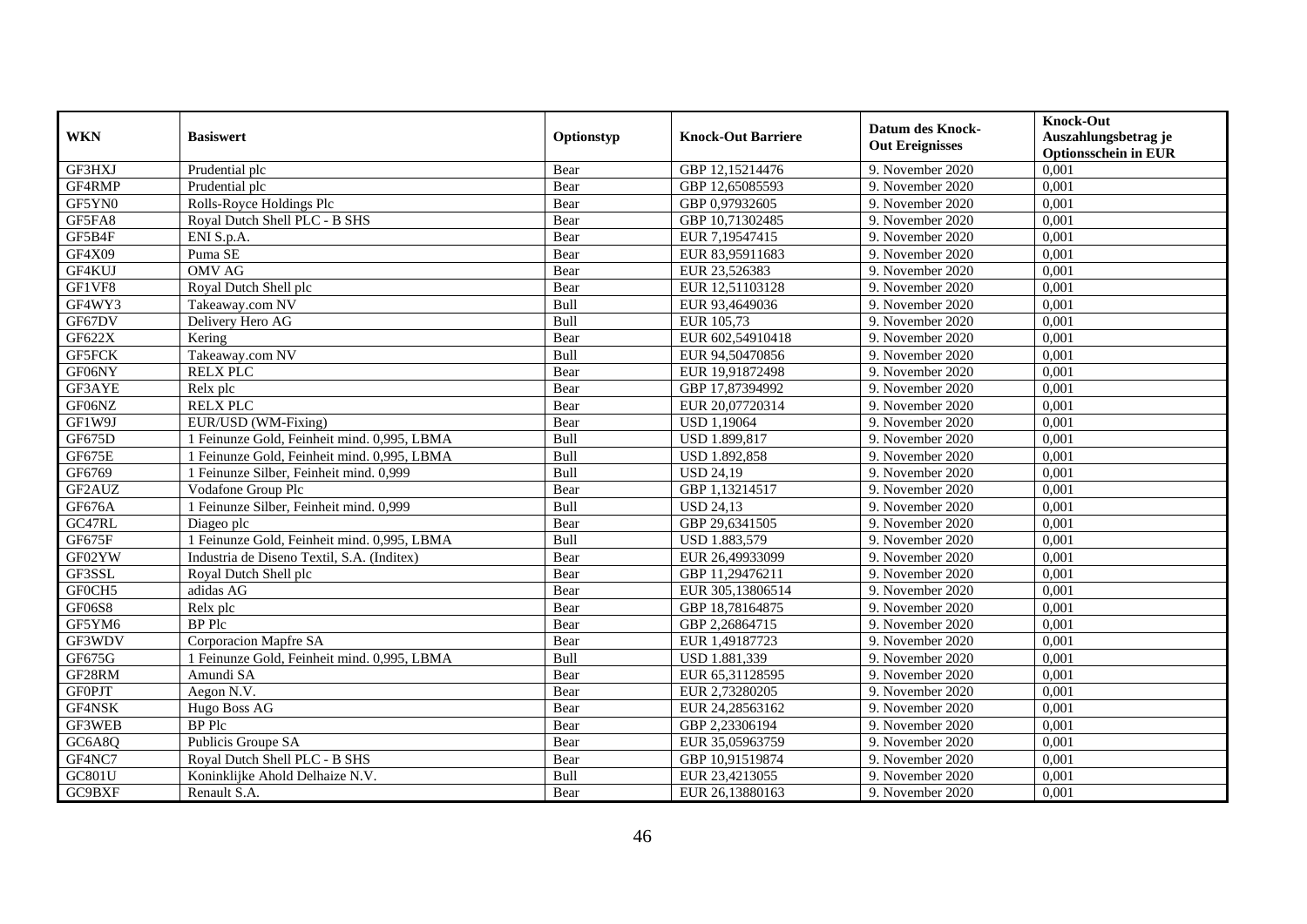| <b>WKN</b>    | <b>Basiswert</b>                             | Optionstyp | <b>Knock-Out Barriere</b> | <b>Datum des Knock-</b><br><b>Out Ereignisses</b> | <b>Knock-Out</b><br>Auszahlungsbetrag je<br><b>Optionsschein in EUR</b> |
|---------------|----------------------------------------------|------------|---------------------------|---------------------------------------------------|-------------------------------------------------------------------------|
| GB56XD        | LVMH Moët Hennessy Louis Vuitton SE          | Bear       | EUR 465,34017432          | 9. November 2020                                  | 0,001                                                                   |
| GF5B4G        | ENI S.p.A.                                   | Bear       | EUR 7,34517195            | 9. November 2020                                  | 0,001                                                                   |
| GF2YDP        | Total S.A.                                   | Bear       | EUR 31,1387985            | 9. November 2020                                  | 0,001                                                                   |
| GF6766        | 1 Feinunze Silber, Feinheit mind. 0,999      | Bull       | <b>USD 24,384</b>         | 9. November 2020                                  | 0,001                                                                   |
| GF3AYF        | Relx plc                                     | Bear       | GBP 18,33225631           | 9. November $2020$                                | 0,001                                                                   |
| <b>GF5V87</b> | Corporacion Mapfre SA                        | Bear       | EUR 1,4986034             | 9. November 2020                                  | 0,001                                                                   |
| GF4ZNM        | Alstom S.A.                                  | Bear       | EUR 42,70395365           | 9. November 2020                                  | 0,001                                                                   |
| <b>GF0F0B</b> | Fresenius Medical Care AG & Co. KGaA         | Bear       | EUR 74,33541938           | 9. November 2020                                  | 0,001                                                                   |
| GF2PB2        | PEUGEOT S.A.                                 | Bear       | EUR 17,90218651           | 9. November 2020                                  | 0,001                                                                   |
| GC9590        | EssilorLuxottica SA                          | Bear       | EUR 122,07320662          | 9. November 2020                                  | 0,001                                                                   |
| GF5386        | Temenos Group AG                             | Bear       | CHF 112,55131129          | 9. November 2020                                  | 0,001                                                                   |
| GF2EHM        | Royal Dutch Shell plc                        | Bear       | GBP 11,1631303            | 9. November 2020                                  | 0,001                                                                   |
| GF2YDN        | Total S.A.                                   | Bear       | EUR 30,76111454           | 9. November 2020                                  | 0,001                                                                   |
| GF6767        | 1 Feinunze Silber, Feinheit mind. 0,999      | Bull       | <b>USD 24,296</b>         | 9. November 2020                                  | 0,001                                                                   |
| GC9QZ4        | Renault S.A.                                 | Bear       | EUR 25,92219047           | 9. November 2020                                  | 0,001                                                                   |
| GF1VF9        | Royal Dutch Shell plc                        | Bear       | EUR 12,61008929           | 9. November 2020                                  | 0,001                                                                   |
| GF6768        | 1 Feinunze Silber, Feinheit mind. 0,999      | Bull       | <b>USD 24,245</b>         | 9. November 2020                                  | 0,001                                                                   |
| <b>GF675H</b> | 1 Feinunze Gold, Feinheit mind. 0,995, LBMA  | Bull       | <b>USD 1.878,94</b>       | 9. November 2020                                  | 0,001                                                                   |
| GF676B        | 1 Feinunze Silber, Feinheit mind. 0,999      | Bull       | <b>USD 24,063</b>         | 9. November 2020                                  | 0,001                                                                   |
| GF675J        | 1 Feinunze Gold, Feinheit mind. 0,995, LBMA  | Bull       | USD 1.876,362             | 9. November 2020                                  | 0,001                                                                   |
| <b>GF538P</b> | EssilorLuxottica SA                          | Bear       | EUR 120,90287006          | 9. November 2020                                  | 0,001                                                                   |
| GC8MEP        | <b>RELX PLC</b>                              | Bear       | EUR 21,05071536           | 9. November 2020                                  | 0,001                                                                   |
| <b>GF22E4</b> | Renault S.A.                                 | Bear       | EUR 25,78069536           | 9. November 2020                                  | 0,001                                                                   |
| GC8MEK        | <b>RELX PLC</b>                              | Bear       | EUR 20,45801454           | 9. November 2020                                  | 0,001                                                                   |
| GC8MEL        | <b>RELX PLC</b>                              | Bear       | EUR 20,57655464           | 9. November 2020                                  | 0,001                                                                   |
| GC8MEM        | <b>RELX PLC</b>                              | Bear       | EUR 20,75436496           | 9. November 2020                                  | 0,001                                                                   |
| GF1KT4        | S&P 500 <sup>®</sup> Index                   | Bear       | USD 3.588,67112646        | 9. November 2020                                  | 0,001                                                                   |
| GF1KT5        | S&P 500 <sup>®</sup> Index                   | Bear       | USD 3.573,75963897        | 9. November 2020                                  | 0.001                                                                   |
| GF68H2        | NASDAQ-100 Index®                            | Bear       | <b>USD 12.120</b>         | 9. November 2020                                  | 0,001                                                                   |
| GF2CFF        | NASDAQ-100 Index®                            | Bear       | <b>USD 12.199,52</b>      | 9. November 2020                                  | 0,001                                                                   |
| GF1N4S        | S&P 500® Index                               | Bear       | USD 3.567,58317054        | 9. November 2020                                  | 0,001                                                                   |
| GF4LWY        | NASDAQ-100 Index®                            | Bear       | USD 12.157,87             | 9. November 2020                                  | 0,001                                                                   |
| GF68H3        | NASDAQ-100 Index®                            | Bear       | <b>USD 12.110</b>         | 9. November 2020                                  | 0,001                                                                   |
| GF4PPF        | NASDAQ-100 Index®                            | Bear       | <b>USD 12.160</b>         | 9. November 2020                                  | 0,001                                                                   |
| GF1X92        | S&P 500 <sup>®</sup> Index                   | Bear       | <b>USD 3.635</b>          | 9. November 2020                                  | 0,001                                                                   |
| GF2CFJ        | NASDAQ-100 Index <sup>®</sup>                | Bear       | <b>USD 12.174,7</b>       | 9. November 2020                                  | 0,001                                                                   |
| CH0AY1        | EURO STOXX 50 <sup>®</sup> Index (Price EUR) | Bear       | EUR 3.440,82604388        | 9. November 2020                                  | 0,001                                                                   |
| GF1N4P        | S&P 500 <sup>®</sup> Index                   | Bear       | USD 3.627,24363335        | 9. November 2020                                  | 0,001                                                                   |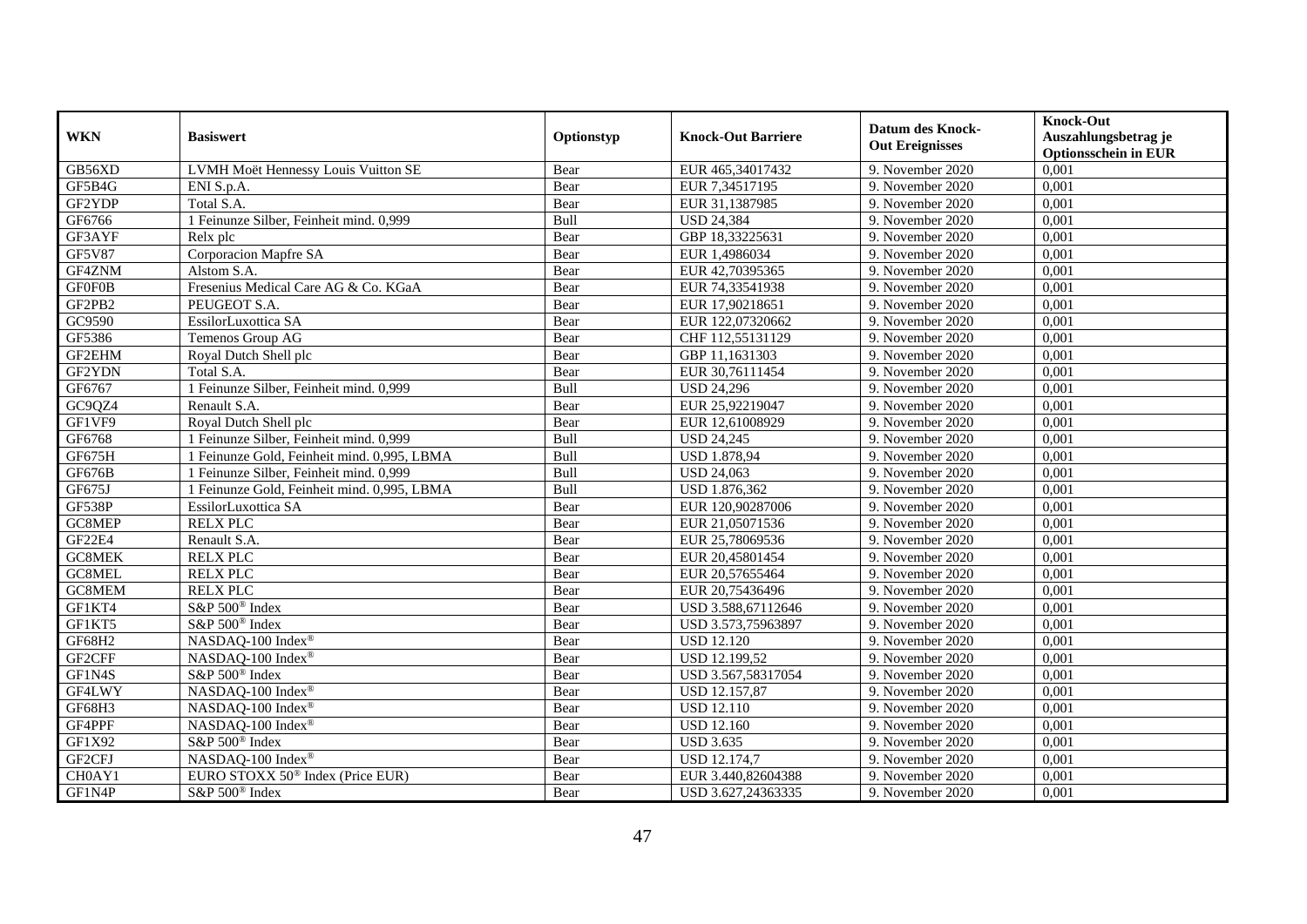| <b>WKN</b>    | <b>Basiswert</b>                                | Optionstyp | <b>Knock-Out Barriere</b> | <b>Datum des Knock-</b><br><b>Out Ereignisses</b> | <b>Knock-Out</b><br>Auszahlungsbetrag je<br><b>Optionsschein in EUR</b> |
|---------------|-------------------------------------------------|------------|---------------------------|---------------------------------------------------|-------------------------------------------------------------------------|
| CH01UT        | CAC 40 <sup>®</sup> Index                       | Bear       | EUR 5.366,84              | 9. November 2020                                  | 0,001                                                                   |
| GF4XTD        | Dow Jones Industrial Average <sup>®</sup> Index | Bear       | USD 28.727,13292017       | 9. November 2020                                  | 0,001                                                                   |
| GF68KN        | Dow Jones Industrial Average® Index             | Bear       | <b>USD 28.580</b>         | 9. November 2020                                  | 0,001                                                                   |
| GF68H4        | NASDAQ-100 Index®                               | Bear       | <b>USD 12.100</b>         | 9. November 2020                                  | 0,001                                                                   |
| GF21BS        | S&P 500 <sup>®</sup> Index                      | Bear       | USD 3.551,24665811        | 9. November 2020                                  | 0,001                                                                   |
| GF66GC        | Dow Jones Industrial Average <sup>®</sup> Index | Bear       | <b>USD 28.850</b>         | 9. November 2020                                  | 0,001                                                                   |
| GF4LWZ        | NASDAQ-100 Index®                               | Bear       | <b>USD 12.142,87</b>      | 9. November 2020                                  | 0,001                                                                   |
| GF4PPG        | NASDAQ-100 Index®                               | Bear       | <b>USD 12.160</b>         | 9. November 2020                                  | 0,001                                                                   |
| GF68HZ        | S&P 500 <sup>®</sup> Index                      | Bear       | <b>USD 3.522,5</b>        | 9. November 2020                                  | 0,001                                                                   |
| GM6P3J        | Dow Jones Industrial Average® Index             | Bear       | USD 29.399,50489863       | 9. November 2020                                  | 0,001                                                                   |
| <b>GB5Z11</b> | S&P 500 <sup>®</sup> Index                      | Bear       | USD 3.608,14826139        | 9. November 2020                                  | 0,001                                                                   |
| GF1X93        | S&P 500 <sup>®</sup> Index                      | Bear       | <b>USD 3.630</b>          | 9. November 2020                                  | 0,001                                                                   |
| <b>GF210N</b> | Dow Jones Industrial Average® Index             | Bear       | USD 28.882,30442487       | 9. November 2020                                  | 0,001                                                                   |
| GF1G06        | $S\&P 500^{\circ}$ Index                        | Bear       | USD 3.583,06399476        | 9. November 2020                                  | 0,001                                                                   |
| GF2CFG        | NASDAQ-100 Index®                               | Bear       | USD 12.194,54             | 9. November 2020                                  | 0,001                                                                   |
| <b>GB847Y</b> | Dow Jones Industrial Average® Index             | Bear       | USD 29.425,99661859       | 9. November 2020                                  | 0,001                                                                   |
| GF68KP        | Dow Jones Industrial Average® Index             | Bear       | <b>USD 28.520</b>         | 9. November 2020                                  | 0,001                                                                   |
| GF4XTE        | Dow Jones Industrial Average® Index             | Bear       | USD 28.717,14912194       | 9. November 2020                                  | 0,001                                                                   |
| GF68H7        | NASDAQ-100 Index®                               | Bull       | <b>USD 12.070</b>         | 9. November 2020                                  | 0,001                                                                   |
| GA3GQR        | Dow Jones Industrial Average® Index             | Bear       | USD 29.022,29655829       | 9. November 2020                                  | 0,001                                                                   |
| GF21BT        | S&P 500 <sup>®</sup> Index                      | Bear       | USD 3.548,75919277        | 9. November 2020                                  | 0,001                                                                   |
| GF66GD        | Dow Jones Industrial Average® Index             | Bear       | <b>USD 28.800</b>         | 9. November 2020                                  | 0,001                                                                   |
| GF4LX0        | NASDAQ-100 Index®                               | Bear       | <b>USD 12.137,91</b>      | 9. November 2020                                  | 0,001                                                                   |
| GF66RN        | S&P 500 <sup>®</sup> Index                      | Bear       | <b>USD 3.565</b>          | 9. November 2020                                  | 0,001                                                                   |
| GF1X0M        | Dow Jones Industrial Average® Index             | Bear       | <b>USD 29.400</b>         | 9. November 2020                                  | 0,001                                                                   |
| GF4PPB        | NASDAQ-100 Index®                               | Bear       | <b>USD 12.180</b>         | 9. November 2020                                  | 0,001                                                                   |
| <b>GF68J0</b> | S&P 500 <sup>®</sup> Index                      | Bear       | <b>USD 3.520</b>          | 9. November 2020                                  | 0,001                                                                   |
| GF210P        | Dow Jones Industrial Average® Index             | Bear       | USD 28.872,35456336       | 9. November 2020                                  | 0,001                                                                   |
| <b>GF1CWA</b> | S&P 500 <sup>®</sup> Index                      | Bear       | <b>USD 3.590</b>          | 9. November 2020                                  | 0,001                                                                   |
| GF1KSY        | S&P 500 <sup>®</sup> Index                      | Bear       | USD 3.613,5236055         | 9. November 2020                                  | 0,001                                                                   |
| GF68TC        | S&P 500 <sup>®</sup> Index                      | Bear       | <b>USD 3.527,5</b>        | 9. November 2020                                  | 0,001                                                                   |
| GF2CFH        | NASDAQ-100 Index®                               | Bear       | USD 12.184,59             | 9. November 2020                                  | 0,001                                                                   |
| GF4LPQ        | Dow Jones Industrial Average <sup>®</sup> Index | Bear       | USD 28.852,85219664       | 9. November 2020                                  | 0,001                                                                   |
| GF66LY        | NASDAQ-100 Index®                               | Bear       | <b>USD 12.140</b>         | 9. November 2020                                  | 0,001                                                                   |
| GF66RP        | S&P 500 <sup>®</sup> Index                      | Bear       | <b>USD 3.555</b>          | 9. November 2020                                  | 0,001                                                                   |
| GF68H5        | NASDAQ-100 Index®                               | Bear       | <b>USD 12.090</b>         | 9. November 2020                                  | 0,001                                                                   |
| <b>GB5Z10</b> | S&P 500 <sup>®</sup> Index                      | Bear       | USD 3.617,91235019        | 9. November 2020                                  | 0,001                                                                   |
| GF66GG        | Dow Jones Industrial Average® Index             | Bear       | <b>USD 28.650</b>         | 9. November 2020                                  | 0,001                                                                   |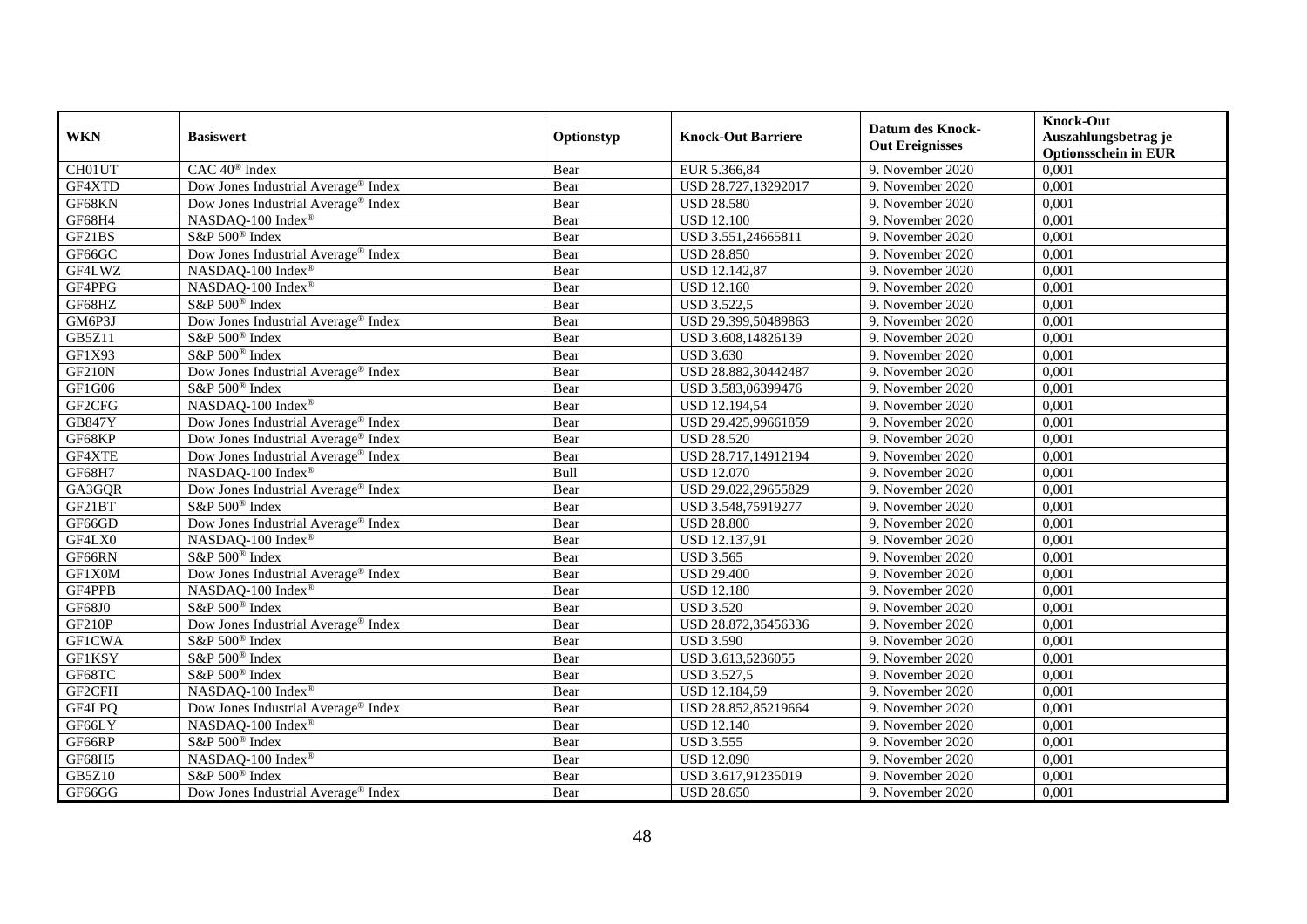| <b>WKN</b>    | <b>Basiswert</b>                                | Optionstyp | <b>Knock-Out Barriere</b> | <b>Datum des Knock-</b><br><b>Out Ereignisses</b> | <b>Knock-Out</b><br>Auszahlungsbetrag je<br><b>Optionsschein in EUR</b> |
|---------------|-------------------------------------------------|------------|---------------------------|---------------------------------------------------|-------------------------------------------------------------------------|
| GF68RL        | NASDAQ-100 Index®                               | Bear       | <b>USD 12.090</b>         | 9. November 2020                                  | 0,001                                                                   |
| <b>GF68K9</b> | Dow Jones Industrial Average® Index             | Bear       | <b>USD 29.750</b>         | 9. November 2020                                  | 0,001                                                                   |
| GF21BW        | S&P 500 <sup>®</sup> Index                      | Bear       | USD 3.541,29679671        | 9. November 2020                                  | 0,001                                                                   |
| GF1X0N        | Dow Jones Industrial Average® Index             | Bear       | <b>USD 29.350</b>         | 9. November 2020                                  | 0,001                                                                   |
| GF4LX1        | NASDAQ-100 Index®                               | Bear       | USD 12.127,93             | 9. November 2020                                  | 0,001                                                                   |
| GB847Z        | Dow Jones Industrial Average <sup>®</sup> Index | Bear       | USD 29.416,2102382        | 9. November 2020                                  | 0,001                                                                   |
| GF4PPC        | NASDAQ-100 Index®                               | Bear       | <b>USD 12.180</b>         | 9. November 2020                                  | 0,001                                                                   |
| GF20AP        | Dow Jones Industrial Average® Index             | Bear       | USD 28.892,81274042       | 9. November 2020                                  | 0,001                                                                   |
| GB81F0        | Dow Jones Industrial Average® Index             | Bear       | USD 29.659,6466914        | 9. November 2020                                  | 0,001                                                                   |
| GF1X9C        | S&P 500 <sup>®</sup> Index                      | Bear       | <b>USD 3.590</b>          | 9. November 2020                                  | 0,001                                                                   |
| GF68J3        | S&P 500 <sup>®</sup> Index                      | Bear       | <b>USD 3.512,5</b>        | 9. November 2020                                  | 0,001                                                                   |
| GB0VR1        | Dow Jones Industrial Average® Index             | Bear       | USD 29.350,94876545       | 9. November 2020                                  | 0,001                                                                   |
| GF68TD        | S&P 500® Index                                  | Bear       | <b>USD 3.525</b>          | 9. November 2020                                  | 0,001                                                                   |
| GF4LPR        | Dow Jones Industrial Average® Index             | Bear       | USD 28.842,87325465       | 9. November 2020                                  | 0,001                                                                   |
| GF66LZ        | NASDAQ-100 Index®                               | Bear       | <b>USD 12.120</b>         | 9. November 2020                                  | 0,001                                                                   |
| GF66RQ        | S&P 500 <sup>®</sup> Index                      | Bear       | <b>USD 3.545</b>          | 9. November 2020                                  | 0,001                                                                   |
| GF1KSZ        | S&P 500 <sup>®</sup> Index                      | Bear       | USD 3.606,06786179        | 9. November 2020                                  | 0,001                                                                   |
| GF68H6        | NASDAQ-100 Index®                               | Bull       | <b>USD 12.075</b>         | 9. November 2020                                  | 0,001                                                                   |
| GF21BX        | S&P 500 <sup>®</sup> Index                      | Bear       | USD 3.538,80933131        | 9. November 2020                                  | 0,001                                                                   |
| GF66GH        | Dow Jones Industrial Average® Index             | Bear       | <b>USD 28.600</b>         | 9. November 2020                                  | 0,001                                                                   |
| GF1CN3        | Dow Jones Industrial Average® Index             | Bear       | <b>USD 29.900</b>         | 9. November 2020                                  | 0,001                                                                   |
| GF68KU        | Dow Jones Industrial Average® Index             | Bear       | <b>USD 28.420</b>         | 9. November 2020                                  | 0,001                                                                   |
| GF68RM        | NASDAQ-100 Index®                               | Bear       | <b>USD 12.090</b>         | 9. November 2020                                  | 0,001                                                                   |
| GF4PPP        | NASDAQ-100 Index®                               | Bear       | <b>USD 12.120</b>         | 9. November 2020                                  | 0,001                                                                   |
| GB5L3W        | S&P 500 <sup>®</sup> Index                      | Bear       | USD 3.576,0430658         | 9. November 2020                                  | 0,001                                                                   |
| GB0VR2        | Dow Jones Industrial Average® Index             | Bear       | USD 29.302,28502077       | 9. November 2020                                  | 0,001                                                                   |
| <b>GB847N</b> | Dow Jones Industrial Average® Index             | Bear       | USD 29.572,79232389       | 9. November 2020                                  | 0,001                                                                   |
| GF66LV        | NASDAQ-100 Index®                               | Bear       | <b>USD 12.200</b>         | 9. November 2020                                  | 0,001                                                                   |
| GF68J1        | S&P 500 <sup>®</sup> Index                      | Bear       | <b>USD 3.517,5</b>        | 9. November 2020                                  | 0,001                                                                   |
| GF1X9D        | S&P 500 <sup>®</sup> Index                      | Bear       | USD 3.587,5               | 9. November 2020                                  | 0,001                                                                   |
| GB81F1        | Dow Jones Industrial Average® Index             | Bear       | USD 29.630,28874163       | 9. November 2020                                  | 0,001                                                                   |
| GF4XTP        | Dow Jones Industrial Average® Index             | Bear       | USD 28.627,29493783       | 9. November 2020                                  | 0,001                                                                   |
| GF66RR        | S&P 500 <sup>®</sup> Index                      | Bear       | <b>USD 3.540</b>          | 9. November 2020                                  | 0,001                                                                   |
| GF68T2        | S&P 500 <sup>®</sup> Index                      | Bear       | <b>USD 3.572,5</b>        | 9. November 2020                                  | 0,001                                                                   |
| GF4PPQ        | NASDAQ-100 Index®                               | Bear       | <b>USD 12.120</b>         | 9. November 2020                                  | 0,001                                                                   |
| GF1CN6        | Dow Jones Industrial Average® Index             | Bear       | <b>USD 29.650</b>         | 9. November 2020                                  | 0,001                                                                   |
| GF66G8        | Dow Jones Industrial Average® Index             | Bear       | <b>USD 29.050</b>         | 9. November 2020                                  | 0,001                                                                   |
| GF68KV        | Dow Jones Industrial Average® Index             | Bear       | <b>USD 28.420</b>         | 9. November 2020                                  | 0,001                                                                   |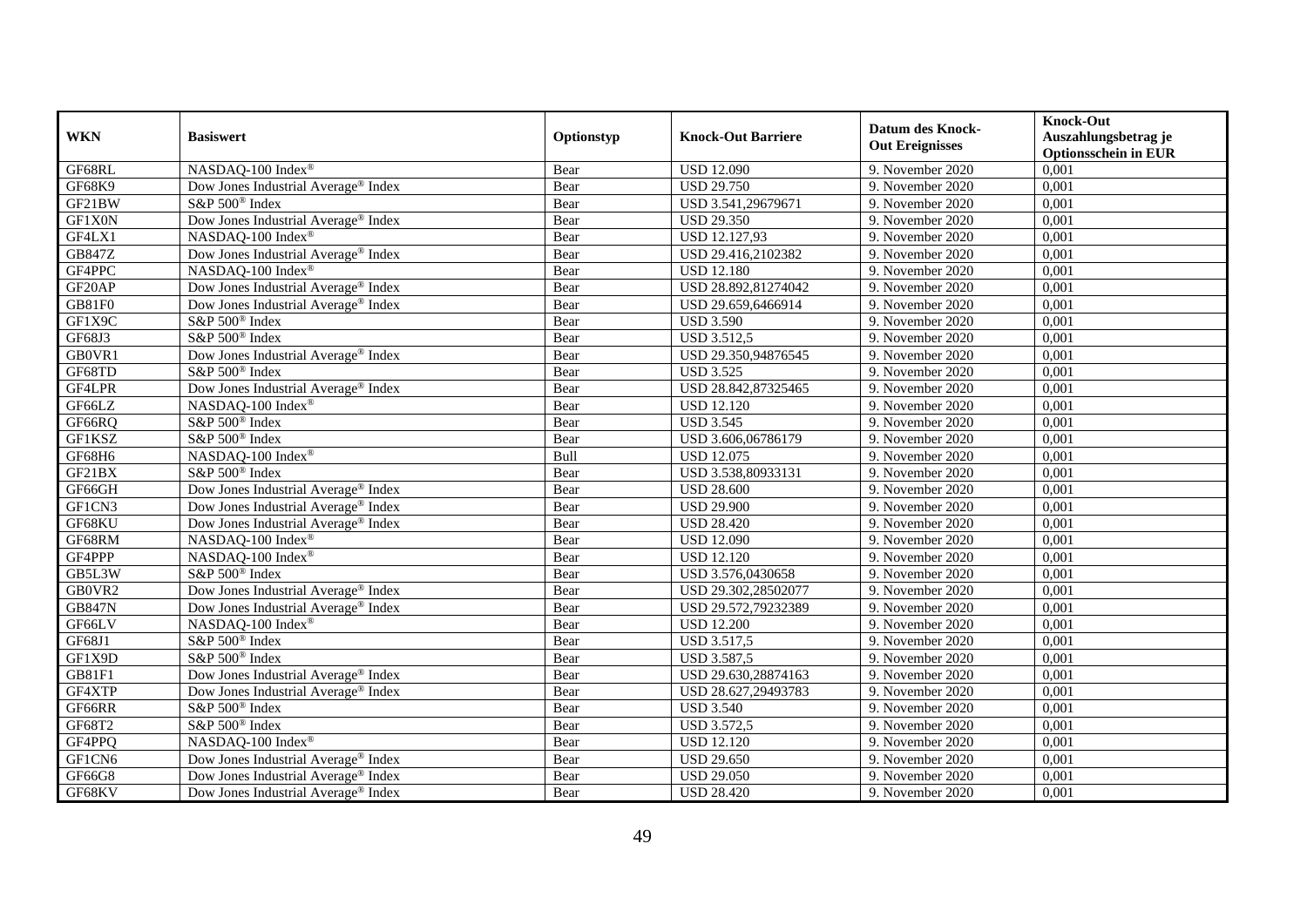| <b>WKN</b>    | <b>Basiswert</b>                                | Optionstyp | <b>Knock-Out Barriere</b> | <b>Datum des Knock-</b><br><b>Out Ereignisses</b> | <b>Knock-Out</b><br>Auszahlungsbetrag je<br><b>Optionsschein in EUR</b> |
|---------------|-------------------------------------------------|------------|---------------------------|---------------------------------------------------|-------------------------------------------------------------------------|
| GF1R9K        | S&P 500 <sup>®</sup> Index                      | Bear       | USD 3.632,57695101        | 9. November 2020                                  | 0,001                                                                   |
| GF4LYB        | S&P 500 <sup>®</sup> Index                      | Bear       | USD 3.534,67097876        | 9. November 2020                                  | 0,001                                                                   |
| GF68RG        | NASDAQ-100 Index®                               | Bear       | <b>USD 12.130</b>         | 9. November 2020                                  | 0,001                                                                   |
| GF66LW        | NASDAQ-100 Index®                               | Bear       | <b>USD 12.180</b>         | 9. November 2020                                  | 0,001                                                                   |
| GB62HC        | S&P 500 <sup>®</sup> Index                      | Bear       | USD 3.628,65459711        | 9. November 2020                                  | 0,001                                                                   |
| GF66RS        | S&P 500 <sup>®</sup> Index                      | Bear       | <b>USD 3.535</b>          | 9. November 2020                                  | 0,001                                                                   |
| <b>GB847P</b> | Dow Jones Industrial Average® Index             | Bear       | USD 29.563,00594348       | 9. November 2020                                  | 0,001                                                                   |
| GF68J2        | S&P 500 <sup>®</sup> Index                      | Bear       | <b>USD 3.515</b>          | 9. November 2020                                  | 0,001                                                                   |
| GF4XTQ        | Dow Jones Industrial Average <sup>®</sup> Index | Bear       | USD 28.617,31113961       | 9. November 2020                                  | 0,001                                                                   |
| GF2QEV        | $S\&P 500^{\circ}$ Index                        | Bear       | <b>USD 3.550</b>          | 9. November 2020                                  | 0,001                                                                   |
| <b>GB760T</b> | Dow Jones Industrial Average® Index             | Bear       | USD 29.151,07970308       | 9. November 2020                                  | 0,001                                                                   |
| GD7RS0        | Dow Jones Industrial Average® Index             | Bear       | USD 29.733,61001885       | 9. November 2020                                  | 0,001                                                                   |
| GF1CN7        | Dow Jones Industrial Average® Index             | Bear       | <b>USD 29.600</b>         | 9. November 2020                                  | 0,001                                                                   |
| GF68T3        | $S\&P 500^{\circ}$ Index                        | Bear       | USD 3.567,5               | 9. November 2020                                  | 0,001                                                                   |
| GF68KG        | Dow Jones Industrial Average® Index             | Bear       | <b>USD 28.880</b>         | 9. November 2020                                  | 0,001                                                                   |
| GF1G07        | S&P 500 <sup>®</sup> Index                      | Bear       | USD 3.580,57894828        | 9. November 2020                                  | 0,001                                                                   |
| <b>GF1WJE</b> | $S&P 500^{\circ}$ Index                         | Bear       | USD 3.611,81808449        | 9. November 2020                                  | 0,001                                                                   |
| GF4PPH        | NASDAQ-100 Index®                               | Bear       | <b>USD</b> 12.150         | 9. November 2020                                  | 0,001                                                                   |
| GF66GE        | Dow Jones Industrial Average® Index             | Bear       | <b>USD 28.750</b>         | 9. November 2020                                  | 0,001                                                                   |
| GF68RH        | NASDAQ-100 Index®                               | Bear       | <b>USD 12.110</b>         | 9. November 2020                                  | 0,001                                                                   |
| <b>GB1ESC</b> | Dow Jones Industrial Average <sup>®</sup> Index | Bear       | USD 29.645,22262014       | 9. November 2020                                  | 0,001                                                                   |
| GF66LX        | NASDAQ-100 Index®                               | Bear       | <b>USD 12.150</b>         | 9. November 2020                                  | 0,001                                                                   |
| GF66RJ        | S&P 500 <sup>®</sup> Index                      | Bear       | <b>USD 3.605</b>          | 9. November 2020                                  | 0,001                                                                   |
| GB0VR3        | Dow Jones Industrial Average® Index             | Bear       | USD 29.253,62127605       | 9. November 2020                                  | 0,001                                                                   |
| GF1CW6        | S&P 500 <sup>®</sup> Index                      | Bear       | <b>USD 3.620</b>          | 9. November 2020                                  | 0,001                                                                   |
| GF2Q7J        | Dow Jones Industrial Average® Index             | Bear       | <b>USD 29.150</b>         | 9. November 2020                                  | 0,001                                                                   |
| GC8R8X        | Copart Inc.                                     | Bear       | USD 125,42803287          | 9. November 2020                                  | 0,001                                                                   |
| GF4LPU        | Dow Jones Industrial Average® Index             | Bear       | USD 28.812,9364286        | 9. November 2020                                  | 0,001                                                                   |
| GF3AMW        | Citigroup Inc.                                  | Bear       | USD 47,07647096           | 9. November 2020                                  | 0,001                                                                   |
| GF68TL        | $S\&P 500^{\circ}$ Index                        | Bear       | <b>USD 3.512,5</b>        | 9. November 2020                                  | 0,001                                                                   |
| GF68KH        | Dow Jones Industrial Average® Index             | Bear       | <b>USD 28.820</b>         | 9. November 2020                                  | 0,001                                                                   |
| GB62HB        | S&P 500 <sup>®</sup> Index                      | Bear       | USD 3.638,41947803        | 9. November 2020                                  | 0,001                                                                   |
| GC7BFQ        | Republic Services, Inc.                         | Bear       | USD 101,54733504          | 9. November 2020                                  | 0,001                                                                   |
| GF4PPJ        | NASDAQ-100 Index®                               | Bear       | <b>USD 12.150</b>         | 9. November 2020                                  | 0,001                                                                   |
| <b>GF1WJF</b> | S&P 500 <sup>®</sup> Index                      | Bear       | USD 3.586,95351166        | 9. November 2020                                  | 0,001                                                                   |
| GB847M        | Dow Jones Industrial Average® Index             | Bear       | USD 29.582,57870425       | 9. November 2020                                  | 0,001                                                                   |
| <b>GB760W</b> | Dow Jones Industrial Average® Index             | Bear       | USD 29.121,73970683       | 9. November 2020                                  | 0,001                                                                   |
| GF66GF        | Dow Jones Industrial Average® Index             | Bear       | <b>USD 28.700</b>         | 9. November 2020                                  | 0,001                                                                   |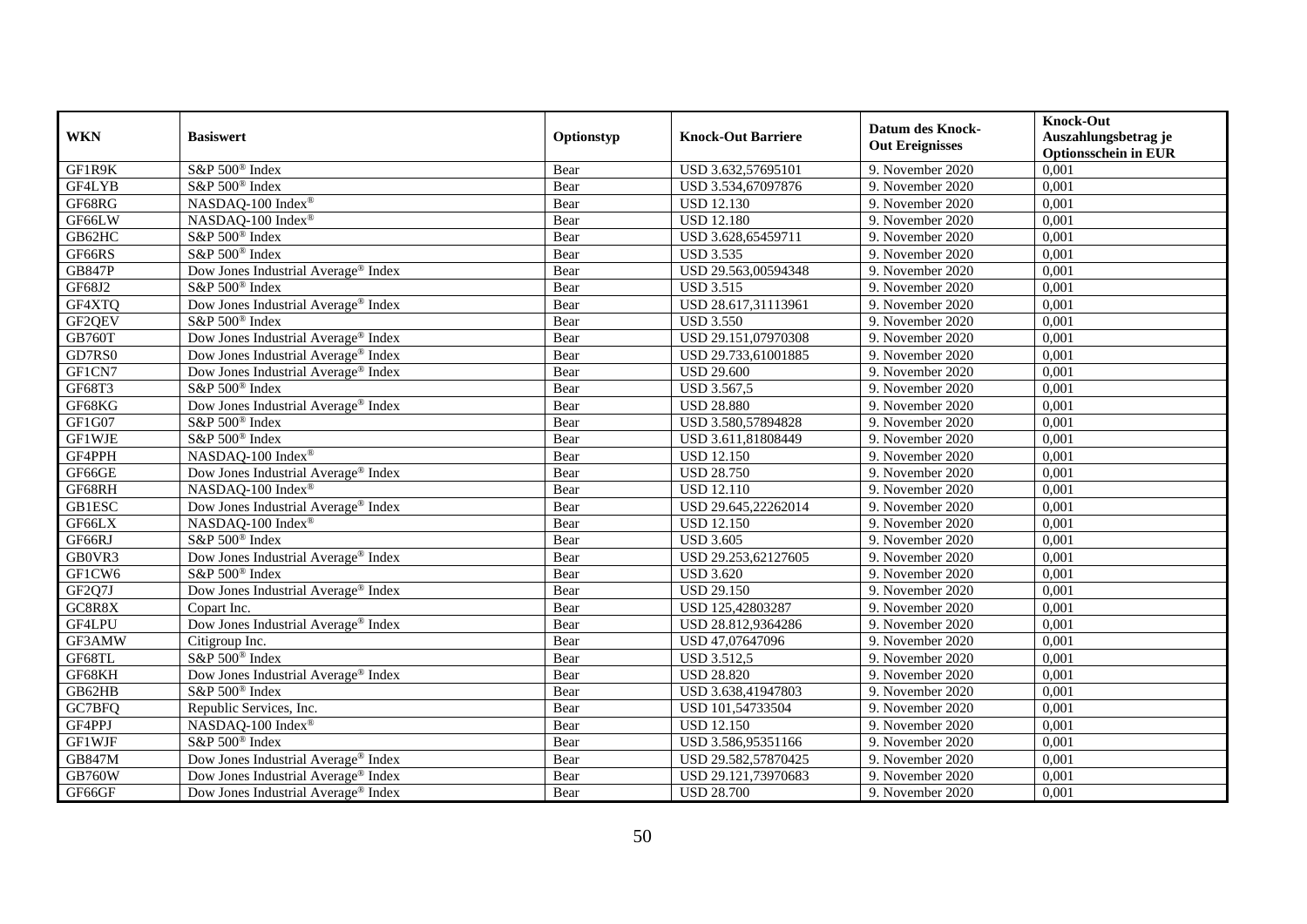| <b>WKN</b>          | <b>Basiswert</b>                                | Optionstyp | <b>Knock-Out Barriere</b> | <b>Datum des Knock-</b><br><b>Out Ereignisses</b> | <b>Knock-Out</b><br>Auszahlungsbetrag je<br><b>Optionsschein in EUR</b> |
|---------------------|-------------------------------------------------|------------|---------------------------|---------------------------------------------------|-------------------------------------------------------------------------|
| GF1N4Q              | S&P 500 <sup>®</sup> Index                      | Bear       | USD 3.624,75778076        | 9. November 2020                                  | 0,001                                                                   |
| GB0VR4              | Dow Jones Industrial Average® Index             | Bear       | USD 29.107,63004203       | 9. November 2020                                  | 0,001                                                                   |
| GF68RN              | NASDAQ-100 Index®                               | Bear       | <b>USD 12.080</b>         | 9. November 2020                                  | 0,001                                                                   |
| GC9KPT              | <b>CMS</b> Energy Corporation                   | Bear       | USD 67,59971989           | 9. November 2020                                  | 0,001                                                                   |
| GB86AW              | Trip.com Group Limited                          | Bear       | USD 34,65746898           | 9. November 2020                                  | 0,001                                                                   |
| GF66RK              | S&P 500 <sup>®</sup> Index                      | Bear       | <b>USD 3.595</b>          | 9. November 2020                                  | 0,001                                                                   |
| GF <sub>20</sub> AH | Dow Jones Industrial Average® Index             | Bear       | USD 29.917,3161734        | 9. November 2020                                  | 0,001                                                                   |
| GF28S1              | <b>CSX</b> Corporation                          | Bear       | USD 91,57547494           | 9. November 2020                                  | 0,001                                                                   |
| <b>GF5FEE</b>       | <b>Chevron Corporation</b>                      | Bear       | USD 74,02264746           | 9. November 2020                                  | 0,001                                                                   |
| GB87RP              | Dow Jones Industrial Average® Index             | Bear       | USD 29.167,92360071       | 9. November 2020                                  | 0,001                                                                   |
| GF1CN4              | Dow Jones Industrial Average® Index             | Bear       | <b>USD 29.800</b>         | 9. November 2020                                  | 0,001                                                                   |
| GF1CW7              | S&P 500 <sup>®</sup> Index                      | Bear       | <b>USD 3.610</b>          | 9. November 2020                                  | 0,001                                                                   |
| GF2JSB              | The Coca-Cola Company                           | Bear       | USD 52,19677667           | 9. November 2020                                  | 0,001                                                                   |
| GF4PMB              | Dow Jones Industrial Average® Index             | Bear       | <b>USD 29.180</b>         | 9. November 2020                                  | 0,001                                                                   |
| GF68TM              | S&P 500 <sup>®</sup> Index                      | Bear       | <b>USD 3.512,5</b>        | 9. November 2020                                  | 0,001                                                                   |
| GF06MX              | Agilent Technologies, Inc.                      | Bear       | USD 114,67887322          | 9. November 2020                                  | 0,001                                                                   |
| GF5V8U              | Caterpillar Inc.                                | Bear       | USD 174,31704373          | 9. November 2020                                  | 0,001                                                                   |
| GF68KQ              | Dow Jones Industrial Average® Index             | Bear       | <b>USD 28.480</b>         | 9. November 2020                                  | 0,001                                                                   |
| GF4PPK              | NASDAQ-100 Index®                               | Bear       | <b>USD 12.140</b>         | 9. November 2020                                  | 0,001                                                                   |
| GF66G9              | Dow Jones Industrial Average® Index             | Bear       | <b>USD 29.000</b>         | 9. November 2020                                  | 0,001                                                                   |
| GF4LPV              | Dow Jones Industrial Average® Index             | Bear       | USD 28.802,95748658       | 9. November 2020                                  | 0,001                                                                   |
| <b>GF20L8</b>       | S&P 500 <sup>®</sup> Index                      | Bear       | USD 3.557,40502006        | 9. November 2020                                  | 0,001                                                                   |
| GF68HY              | S&P 500 <sup>®</sup> Index                      | Bear       | <b>USD 3.525</b>          | 9. November 2020                                  | 0,001                                                                   |
| GC9TS2              | Illinois Tool Works Inc.                        | Bear       | USD 212,08633333          | 9. November 2020                                  | 0,001                                                                   |
| GF68RP              | NASDAQ-100 Index®                               | Bull       | <b>USD 12.070</b>         | 9. November 2020                                  | 0,001                                                                   |
| GF1N4R              | S&P 500 <sup>®</sup> Index                      | Bear       | USD 3.622,27192814        | 9. November 2020                                  | 0,001                                                                   |
| GC779G              | <b>Starbucks Corporation</b>                    | Bear       | USD 93,65316522           | 9. November 2020                                  | 0,001                                                                   |
| GB5CLB              | S&P 500 <sup>®</sup> Index                      | Bear       | USD 3.563,6076922         | 9. November 2020                                  | 0,001                                                                   |
| GF4RPK              | Trip.com Group Limited                          | Bear       | USD 33,84146865           | 9. November 2020                                  | 0,001                                                                   |
| GF66RT              | S&P 500 <sup>®</sup> Index                      | Bear       | <b>USD 3.530</b>          | 9. November 2020                                  | 0,001                                                                   |
| GC9KT0              | Cummins Inc.                                    | Bear       | USD 235,25114271          | 9. November 2020                                  | 0,001                                                                   |
| GB847Q              | Dow Jones Industrial Average <sup>®</sup> Index | Bear       | USD 29.523,86042209       | 9. November 2020                                  | 0,001                                                                   |
| GB0VR0              | Dow Jones Industrial Average® Index             | Bear       | USD 29.837,58621219       | 9. November 2020                                  | 0,001                                                                   |
| GC83QJ              | Cerner Corporation                              | Bear       | USD 75,95614191           | 9. November 2020                                  | 0,001                                                                   |
| GF20AJ              | Dow Jones Industrial Average® Index             | Bear       | USD 29.857,63636181       | 9. November 2020                                  | 0,001                                                                   |
| GF3LFG              | The Walt Disney Company                         | Bear       | USD 134,23395007          | 9. November 2020                                  | 0,001                                                                   |
| GF1CN5              | Dow Jones Industrial Average <sup>®</sup> Index | Bear       | <b>USD 29.700</b>         | 9. November 2020                                  | 0,001                                                                   |
| GB760X              | Dow Jones Industrial Average® Index             | Bear       | USD 29.092,39971062       | 9. November 2020                                  | 0,001                                                                   |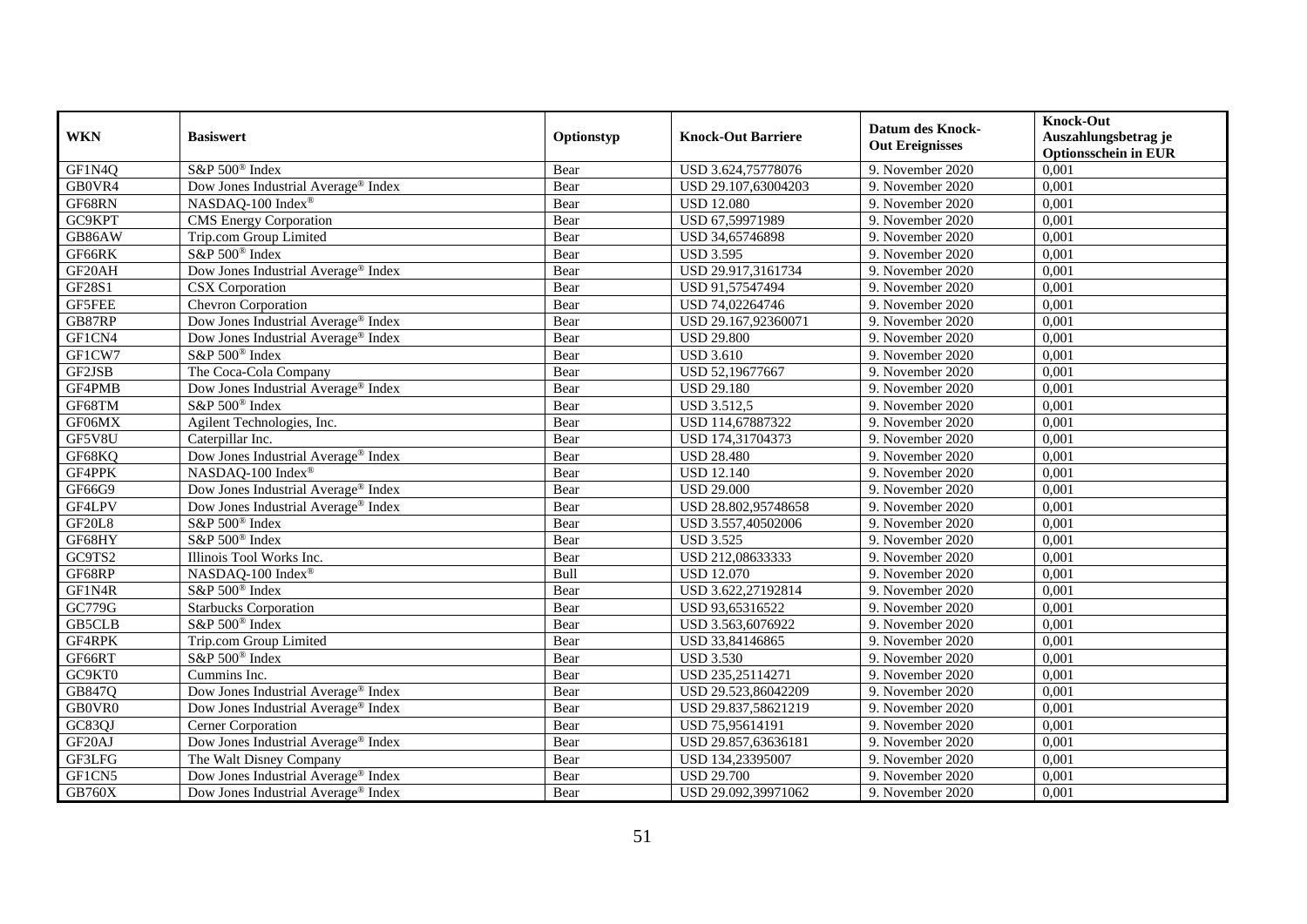| <b>WKN</b>    | <b>Basiswert</b>                                | Optionstyp | <b>Knock-Out Barriere</b> | <b>Datum des Knock-</b><br><b>Out Ereignisses</b> | <b>Knock-Out</b><br>Auszahlungsbetrag je<br><b>Optionsschein in EUR</b> |
|---------------|-------------------------------------------------|------------|---------------------------|---------------------------------------------------|-------------------------------------------------------------------------|
| GF4PMC        | Dow Jones Industrial Average® Index             | Bear       | <b>USD 28.950</b>         | 9. November 2020                                  | 0,001                                                                   |
| GF1X98        | S&P 500 <sup>®</sup> Index                      | Bear       | <b>USD 3.605</b>          | 9. November 2020                                  | 0,001                                                                   |
| GF3QD6        | Citigroup Inc.                                  | Bear       | USD 45,98317054           | 9. November 2020                                  | 0,001                                                                   |
| GF68T0        | S&P 500 <sup>®</sup> Index                      | Bear       | <b>USD 3.630</b>          | 9. November 2020                                  | 0,001                                                                   |
| GC61U8        | Delta Air Lines, Inc.                           | Bear       | USD 36,4831456            | 9. November 2020                                  | 0,001                                                                   |
| GF68KR        | Dow Jones Industrial Average® Index             | Bear       | <b>USD 28.480</b>         | 9. November 2020                                  | 0,001                                                                   |
| GB901B        | Dow Jones Industrial Average® Index             | Bear       | USD 29.705,41410399       | 9. November 2020                                  | 0,001                                                                   |
| GF66GA        | Dow Jones Industrial Average® Index             | Bear       | <b>USD 28.950</b>         | 9. November 2020                                  | 0,001                                                                   |
| GF68RJ        | NASDAQ-100 Index®                               | Bear       | <b>USD 12.110</b>         | 9. November 2020                                  | 0,001                                                                   |
| GB4UNE        | Dow Jones Industrial Average <sup>®</sup> Index | Bear       | USD 29.789,47029804       | 9. November 2020                                  | 0,001                                                                   |
| GF4XTK        | Dow Jones Industrial Average® Index             | Bear       | USD 28.667,23013078       | 9. November 2020                                  | 0,001                                                                   |
| <b>GF20L9</b> | S&P 500® Index                                  | Bear       | USD 3.554,91836122        | 9. November 2020                                  | 0,001                                                                   |
| GC7KS3        | Agilent Technologies, Inc.                      | Bear       | USD 117,05566133          | 9. November 2020                                  | 0,001                                                                   |
| GF4PPL        | NASDAQ-100 Index®                               | Bear       | <b>USD 12.140</b>         | 9. November 2020                                  | 0,001                                                                   |
| GC9TS3        | Illinois Tool Works Inc.                        | Bear       | USD 222,746965            | 9. November 2020                                  | 0,001                                                                   |
| GA9MX8        | Eaton Corporation PLC                           | Bear       | USD 113,20775605          | 9. November 2020                                  | 0,001                                                                   |
| GF4RPL        | Trip.com Group Limited                          | Bear       | USD 35,53703295           | 9. November 2020                                  | 0,001                                                                   |
| GB1W68        | <b>CMS</b> Energy Corporation                   | Bear       | <b>USD 66,954</b>         | 9. November 2020                                  | 0,001                                                                   |
| GF1KT2        | S&P 500 <sup>®</sup> Index                      | Bear       | USD 3.598,6121181         | 9. November 2020                                  | 0,001                                                                   |
| GF534L        | Lam Research Corporation                        | Bear       | USD 427,12524781          | 9. November 2020                                  | 0,001                                                                   |
| GF66RU        | S&P 500 <sup>®</sup> Index                      | Bear       | <b>USD 3.525</b>          | 9. November 2020                                  | 0,001                                                                   |
| GF68AB        | Dow Jones Industrial Average® Index             | Bear       | <b>USD 28.410</b>         | 9. November 2020                                  | 0,001                                                                   |
| GF0F1N        | Republic Services, Inc.                         | Bear       | USD 103,22894769          | 9. November 2020                                  | 0,001                                                                   |
| GF5YH5        | Caterpillar Inc.                                | Bear       | USD 168,03516976          | 9. November 2020                                  | 0,001                                                                   |
| <b>GB1GXB</b> | Dow Jones Industrial Average® Index             | Bear       | USD 29.897,15721792       | 9. November 2020                                  | 0,001                                                                   |
| GF4ZQH        | General Electric Company                        | Bear       | USD 8,77486674            | 9. November 2020                                  | 0,001                                                                   |
| GC7BCX        | Constellation Brands, Inc.                      | Bear       | USD 198,10939773          | 9. November 2020                                  | 0,001                                                                   |
| <b>GF1LWR</b> | The Walt Disney Company                         | Bear       | USD 146,67524757          | 9. November 2020                                  | 0,001                                                                   |
| <b>GF1CNE</b> | Dow Jones Industrial Average® Index             | Bear       | <b>USD 29.250</b>         | 9. November 2020                                  | 0,001                                                                   |
| GC77GX        | The Clorox Company                              | Bull       | USD 201,21269244          | 9. November 2020                                  | 0,001                                                                   |
| GF50MS        | Dow Jones Industrial Average® Index             | Bear       | <b>USD 28.650</b>         | 9. November 2020                                  | 0,001                                                                   |
| GF4NEK        | Citigroup Inc.                                  | Bear       | USD 45,00805859           | 9. November 2020                                  | 0,001                                                                   |
| GF68T1        | S&P 500 <sup>®</sup> Index                      | Bear       | <b>USD 3.577,5</b>        | 9. November 2020                                  | 0,001                                                                   |
| GF68KW        | Dow Jones Industrial Average® Index             | Bear       | <b>USD 28.400</b>         | 9. November 2020                                  | 0,001                                                                   |
| <b>GB847R</b> | Dow Jones Industrial Average® Index             | Bear       | USD 29.514,07404178       | 9. November 2020                                  | 0,001                                                                   |
| GF1X99        | S&P 500 <sup>®</sup> Index                      | Bear       | <b>USD 3.600</b>          | 9. November 2020                                  | 0,001                                                                   |
| GF4XTL        | Dow Jones Industrial Average <sup>®</sup> Index | Bear       | USD 28.657,24633252       | 9. November 2020                                  | 0,001                                                                   |
| GF66GB        | Dow Jones Industrial Average® Index             | Bear       | <b>USD 28.900</b>         | 9. November 2020                                  | 0,001                                                                   |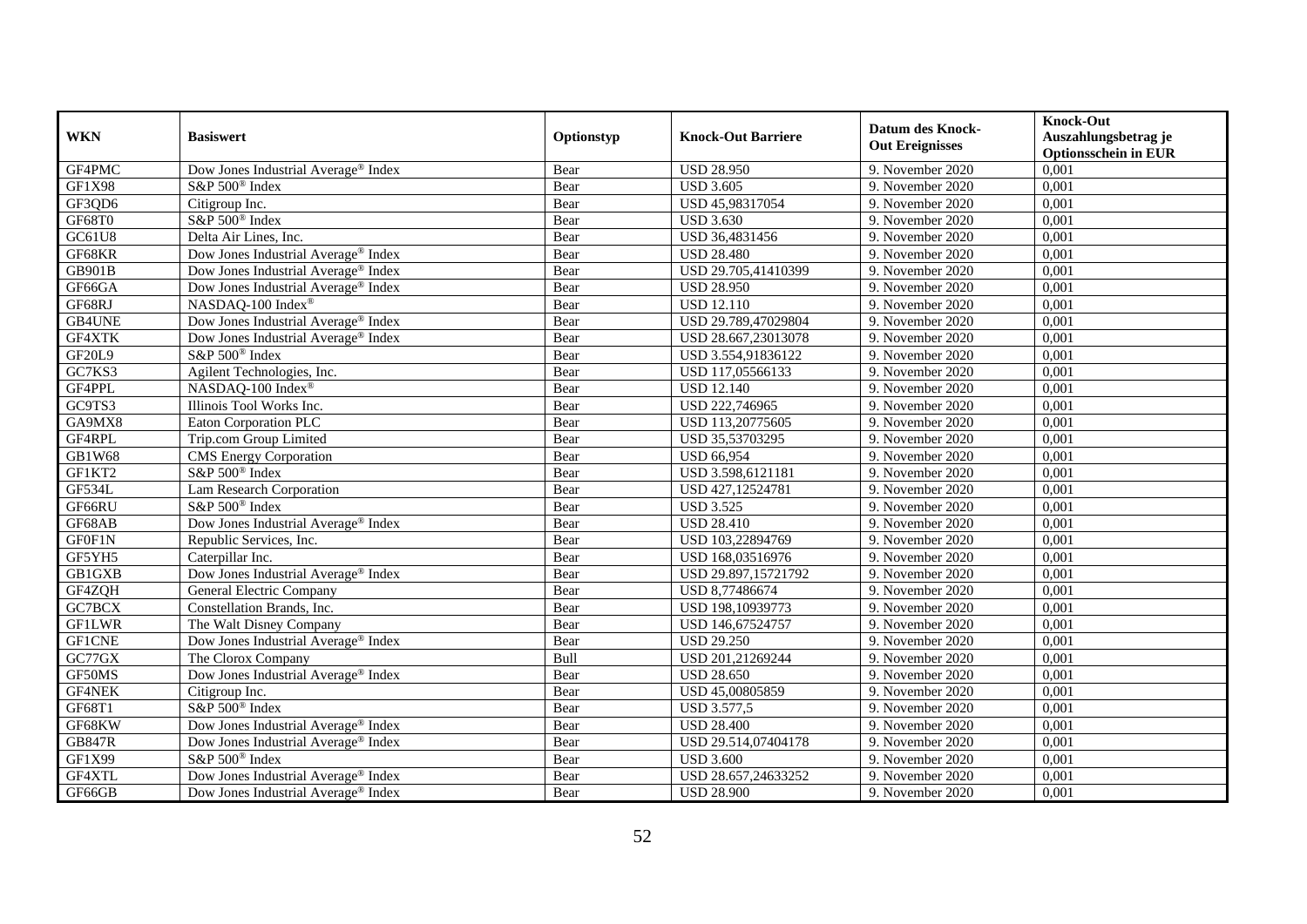|               | <b>Basiswert</b>                                | Optionstyp | <b>Knock-Out Barriere</b> | <b>Datum des Knock-</b> | <b>Knock-Out</b>                                    |
|---------------|-------------------------------------------------|------------|---------------------------|-------------------------|-----------------------------------------------------|
| <b>WKN</b>    |                                                 |            |                           | <b>Out Ereignisses</b>  | Auszahlungsbetrag je<br><b>Optionsschein in EUR</b> |
| GF20AK        | Dow Jones Industrial Average® Index             | Bear       | USD 28.932,59928151       | 9. November 2020        | 0,001                                               |
| GF68RK        | NASDAQ-100 Index®                               | Bear       | <b>USD 12.100</b>         | 9. November 2020        | 0,001                                               |
| GF3SX7        | <b>KLA</b> Corporation                          | Bear       | USD 233,66354882          | 9. November 2020        | 0,001                                               |
| GF4PPM        | NASDAQ-100 Index®                               | Bear       | <b>USD 12.130</b>         | 9. November 2020        | 0,001                                               |
| <b>GB760U</b> | Dow Jones Industrial Average <sup>®</sup> Index | Bear       | USD 29.141,29970433       | 9. November 2020        | 0,001                                               |
| GF21BU        | S&P 500 <sup>®</sup> Index                      | Bear       | USD 3.546,27172742        | 9. November 2020        | 0,001                                               |
| GF2AZH        | Delta Air Lines, Inc.                           | Bear       | USD 37,98858462           | 9. November 2020        | 0,001                                               |
| GF4NCX        | Microchip Technology Incorporated               | Bear       | USD 130,12007361          | 9. November 2020        | 0,001                                               |
| GB901C        | Dow Jones Industrial Average® Index             | Bear       | USD 29.695,62024957       | 9. November 2020        | 0,001                                               |
| GC88H3        | <b>Edison International</b>                     | Bear       | USD 63,00875207           | 9. November 2020        | 0,001                                               |
| GF66RL        | S&P 500 <sup>®</sup> Index                      | Bear       | <b>USD 3.585</b>          | 9. November 2020        | 0,001                                               |
| GF68AC        | Dow Jones Industrial Average® Index             | Bear       | <b>USD 28.400</b>         | 9. November 2020        | 0,001                                               |
| GC2GPE        | <b>Truist Financial Corp</b>                    | Bear       | USD 47,19578843           | 9. November 2020        | 0,001                                               |
| GC65ZJ        | Johnson Controls International plc              | Bear       | USD 46,92026122           | 9. November 2020        | 0,001                                               |
| GF5YPP        | Intel Corporation                               | Bear       | USD 47,08122566           | 9. November 2020        | 0,001                                               |
| GC9KPS        | <b>CMS</b> Energy Corporation                   | Bear       | USD 66,37860852           | 9. November 2020        | 0,001                                               |
| GF676L        | Amazon.com. Inc.                                | Bull       | USD 3.247,9               | 9. November 2020        | 0,001                                               |
| <b>GF1CNF</b> | Dow Jones Industrial Average® Index             | Bear       | <b>USD 29.200</b>         | 9. November 2020        | 0,001                                               |
| GF1KT3        | S&P 500 <sup>®</sup> Index                      | Bear       | USD 3.596,12687015        | 9. November 2020        | 0,001                                               |
| <b>GF0MUP</b> | General Electric Company                        | Bear       | USD 8,9407169             | 9. November 2020        | 0,001                                               |
| GC7BCY        | Constellation Brands, Inc.                      | Bear       | USD 205,88464416          | 9. November 2020        | 0,001                                               |
| GF3Q51        | BP Plc                                          | Bear       | GBP 2,32202975            | 9. November 2020        | 0,001                                               |
| GF3CWE        | Darden Restaurants                              | Bear       | USD 122,30917387          | 9. November 2020        | 0,001                                               |
| GF68KL        | Dow Jones Industrial Average® Index             | Bear       | <b>USD 28.680</b>         | 9. November 2020        | 0,001                                               |
| <b>GB7PLE</b> | Dow Jones Industrial Average <sup>®</sup> Index | Bear       | USD 29.232,10220014       | 9. November 2020        | 0,001                                               |
| GF5FD3        | The Walt Disney Company                         | Bear       | USD 141,62215207          | 9. November 2020        | 0,001                                               |
| GF66GJ        | Dow Jones Industrial Average <sup>®</sup> Index | Bear       | <b>USD 28.550</b>         | 9. November 2020        | 0,001                                               |
| GF50MT        | Dow Jones Industrial Average® Index             | Bear       | <b>USD 28.640</b>         | 9. November 2020        | 0,001                                               |
| <b>GC3TFE</b> | Centerpoint Energy Inc.                         | Bear       | USD 23,96601537           | 9. November 2020        | 0,001                                               |
| GF4NEL        | Citigroup Inc.                                  | Bear       | USD 45,56692466           | 9. November 2020        | 0,001                                               |
| GC4ZAK        | <b>CSX</b> Corporation                          | Bear       | USD 88,90087631           | 9. November 2020        | 0,001                                               |
| GC8V8P        | Lloyds Banking Group plc                        | Bear       | GBP 0,31637101            | 9. November 2020        | 0,001                                               |
| GF68T4        | S&P 500 <sup>®</sup> Index                      | Bear       | <b>USD 3.562,5</b>        | 9. November 2020        | 0,001                                               |
| <b>GF540S</b> | Dow Jones Industrial Average® Index             | Bear       | USD 28.497,34191527       | 9. November 2020        | 0,001                                               |
| GF2QER        | S&P 500 <sup>®</sup> Index                      | Bear       | <b>USD 3.565</b>          | 9. November 2020        | 0,001                                               |
| GF2C7A        | Dow Jones Industrial Average® Index             | Bear       | USD 28.969,49953715       | 9. November 2020        | 0,001                                               |
| GF4PPN        | NASDAQ-100 Index®                               | Bear       | <b>USD 12.130</b>         | 9. November 2020        | 0,001                                               |
| GF68RD        | NASDAQ-100 Index®                               | Bear       | <b>USD 12.190</b>         | 9. November 2020        | 0,001                                               |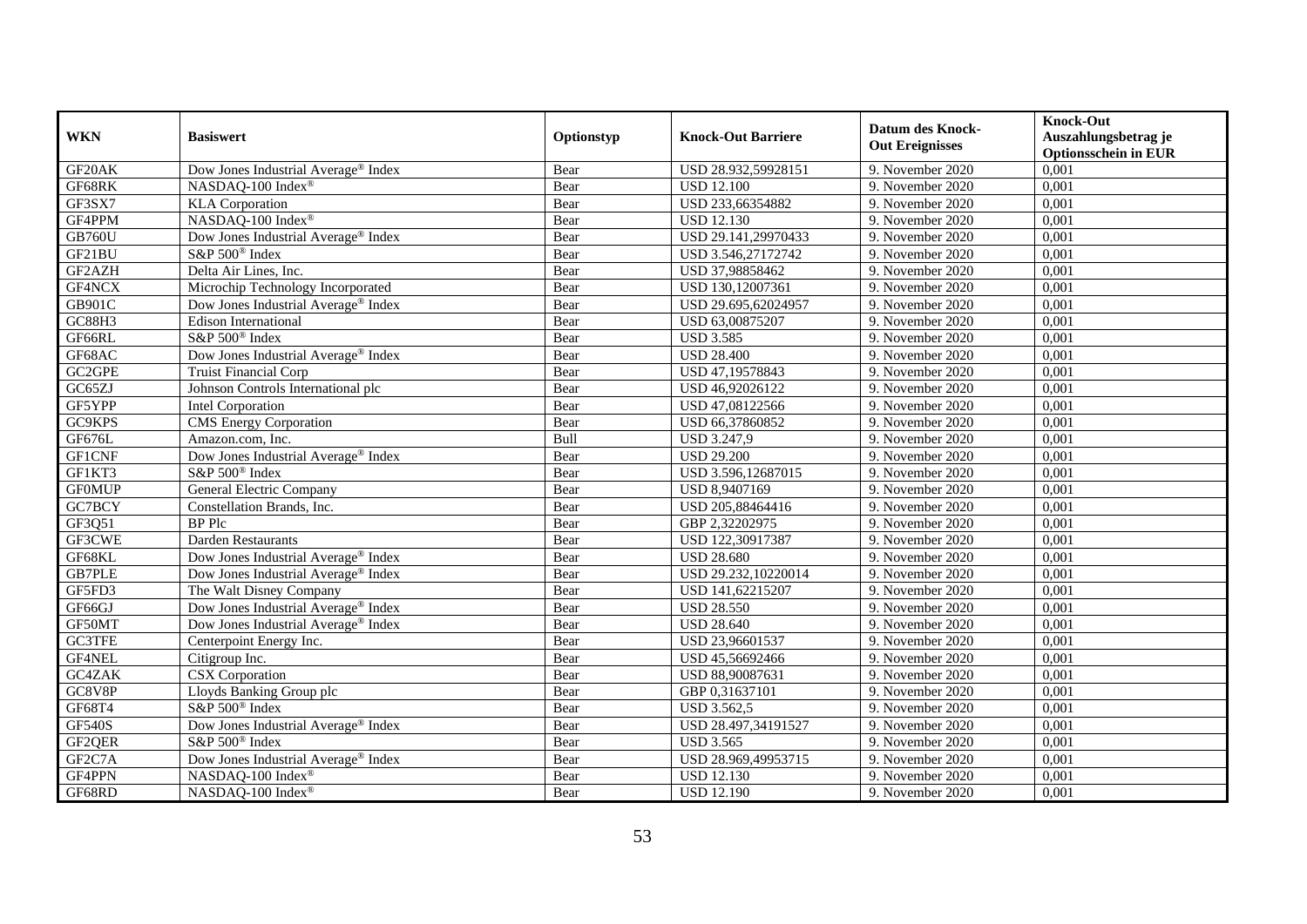| <b>WKN</b>    | <b>Basiswert</b>                                | Optionstyp | <b>Knock-Out Barriere</b> | <b>Datum des Knock-</b><br><b>Out Ereignisses</b> | <b>Knock-Out</b><br>Auszahlungsbetrag je<br><b>Optionsschein in EUR</b> |
|---------------|-------------------------------------------------|------------|---------------------------|---------------------------------------------------|-------------------------------------------------------------------------|
| GF532E        | Delta Air Lines, Inc.                           | Bear       | USD 34,27278054           | 9. November 2020                                  | 0,001                                                                   |
| GC9A3W        | JPMorgan Chase & Co.                            | Bear       | USD 107,83710569          | 9. November 2020                                  | 0,001                                                                   |
| GF66RM        | S&P 500 <sup>®</sup> Index                      | Bear       | <b>USD 3.580</b>          | 9. November 2020                                  | 0,001                                                                   |
| GF5SAW        | McDonald's Corporation                          | Bear       | USD 220,33493888          | 9. November 2020                                  | 0,001                                                                   |
| GC6EU5        | <b>Edison International</b>                     | Bear       | USD 62,2412872            | 9. November 2020                                  | 0,001                                                                   |
| GF21BV        | S&P 500 <sup>®</sup> Index                      | Bear       | USD 3.543,78426209        | 9. November 2020                                  | 0,001                                                                   |
| GF5RUQ        | CME Group Inc.                                  | Bear       | USD 158,43548629          | 9. November 2020                                  | 0,001                                                                   |
| GF68A4        | Dow Jones Industrial Average <sup>®</sup> Index | Bear       | <b>USD 28.480</b>         | 9. November 2020                                  | 0,001                                                                   |
| GB9DP2        | Dow Jones Industrial Average® Index             | Bear       | USD 29.886,19309327       | 9. November 2020                                  | 0,001                                                                   |
| GF1X0F        | Dow Jones Industrial Average® Index             | Bear       | <b>USD 29.700</b>         | 9. November 2020                                  | 0,001                                                                   |
| GC6MQC        | Illinois Tool Works Inc.                        | Bear       | USD 218,95402437          | 9. November 2020                                  | 0,001                                                                   |
| GF676P        | Amazon.com, Inc.                                | Bull       | USD 3.234,19              | 9. November 2020                                  | 0,001                                                                   |
| GF0JT5        | <b>Truist Financial Corp</b>                    | Bear       | USD 48,5776886            | 9. November 2020                                  | 0,001                                                                   |
| GF5JR1        | <b>Intel Corporation</b>                        | Bear       | USD 46,50543079           | 9. November 2020                                  | 0,001                                                                   |
| <b>GB760V</b> | Dow Jones Industrial Average® Index             | Bear       | USD 29.131,51970553       | 9. November 2020                                  | 0,001                                                                   |
| <b>GF1BWR</b> | S&P 500 <sup>®</sup> Index                      | Bear       | USD 3.570,12493171        | 9. November 2020                                  | 0,001                                                                   |
| GF5FBX        | Caterpillar Inc.                                | Bear       | USD 169,84128476          | 9. November 2020                                  | 0,001                                                                   |
| GF68KM        | Dow Jones Industrial Average® Index             | Bear       | <b>USD 28.620</b>         | 9. November 2020                                  | 0,001                                                                   |
| GC8QXT        | The Walt Disney Company                         | Bear       | USD 138,36517861          | 9. November 2020                                  | 0,001                                                                   |
| GF06QE        | Intuit Inc.                                     | Bear       | USD 359,51440609          | 9. November 2020                                  | 0,001                                                                   |
| GF66GK        | Dow Jones Industrial Average® Index             | Bear       | <b>USD 28.500</b>         | 9. November 2020                                  | 0,001                                                                   |
| <b>GF548D</b> | Dow Jones Industrial Average® Index             | Bear       | <b>USD 28.740</b>         | 9. November 2020                                  | 0,001                                                                   |
| GF5YH6        | Caterpillar Inc.                                | Bear       | USD 168,33496488          | 9. November 2020                                  | 0,001                                                                   |
| GC65S4        | General Electric Company                        | Bear       | USD 8,38444419            | 9. November 2020                                  | 0,001                                                                   |
| GA9J4P        | Emerson Electric Co.                            | Bear       | <b>USD 75,652</b>         | 9. November 2020                                  | 0,001                                                                   |
| GC6EJ6        | <b>Synchrony Financial</b>                      | Bear       | USD 30,17034877           | 9. November 2020                                  | 0,001                                                                   |
| GF1X9L        | S&P 500 <sup>®</sup> Index                      | Bear       | <b>USD 3.570</b>          | 9. November 2020                                  | 0,001                                                                   |
| GB7PLF        | Dow Jones Industrial Average® Index             | Bear       | USD 29.222,31940915       | 9. November 2020                                  | 0,001                                                                   |
| <b>GF540T</b> | Dow Jones Industrial Average® Index             | Bear       | USD 28.487,3564975        | 9. November 2020                                  | 0,001                                                                   |
| GF68RE        | NASDAQ-100 Index®                               | Bear       | <b>USD 12.170</b>         | 9. November 2020                                  | 0.001                                                                   |
| <b>GC7BEX</b> | Legrand SA                                      | Bear       | EUR 73,55615504           | 9. November 2020                                  | 0,001                                                                   |
| GC5BSL        | The TJX Companies, Inc.                         | Bear       | USD 61,68729269           | 9. November 2020                                  | 0,001                                                                   |
| GF2C7B        | Dow Jones Industrial Average® Index             | Bear       | USD 28.959,55048227       | 9. November 2020                                  | 0,001                                                                   |
| GC5RJ9        | Heineken N.V.                                   | Bear       | EUR 89,6013542            | 9. November 2020                                  | 0,001                                                                   |
| GC5KXS        | Capital One Financial Corporation               | Bear       | USD 84,03066837           | 9. November 2020                                  | 0,001                                                                   |
| GC4Z3C        | Darden Restaurants                              | Bear       | USD 114,50264434          | 9. November 2020                                  | 0,001                                                                   |
| GF68T5        | S&P 500 <sup>®</sup> Index                      | Bear       | <b>USD 3.557,5</b>        | 9. November 2020                                  | 0,001                                                                   |
| GC9KJ9        | Pfizer Inc.                                     | Bear       | USD 40,59357543           | 9. November 2020                                  | 0,001                                                                   |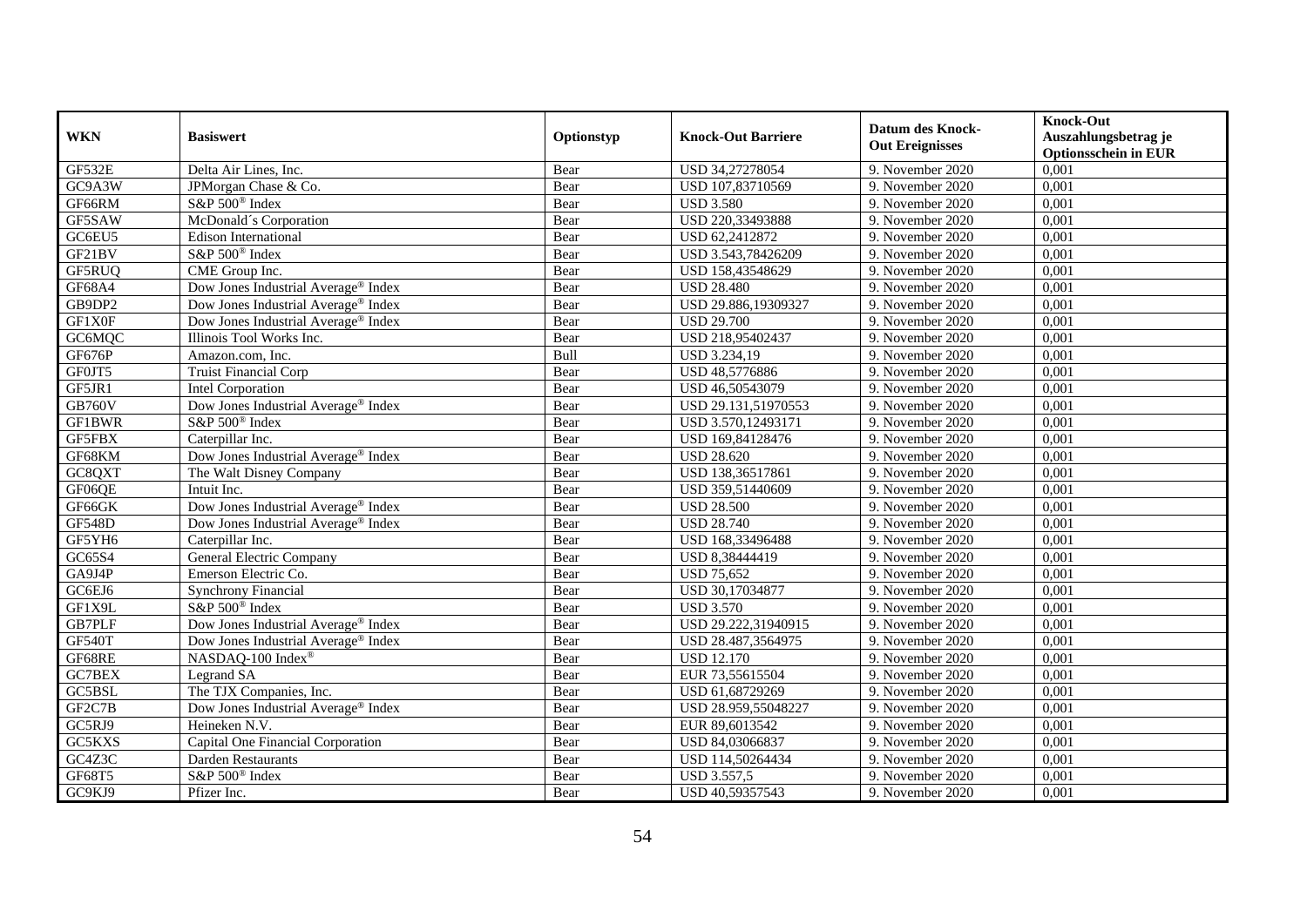| <b>WKN</b>    | <b>Basiswert</b>                                   | Optionstyp | <b>Knock-Out Barriere</b> | <b>Datum des Knock-</b><br><b>Out Ereignisses</b> | <b>Knock-Out</b><br>Auszahlungsbetrag je<br><b>Optionsschein in EUR</b> |
|---------------|----------------------------------------------------|------------|---------------------------|---------------------------------------------------|-------------------------------------------------------------------------|
| GF535R        | Lloyds Banking Group plc                           | Bear       | GBP 0,30946537            | 9. November 2020                                  | 0,001                                                                   |
| GF4PP7        | NASDAQ-100 Index®                                  | Bear       | <b>USD 12.200</b>         | 9. November 2020                                  | 0,001                                                                   |
| GF61XH        | Merck KGaA                                         | Bull       | EUR 132,54285215          | 9. November 2020                                  | 0,001                                                                   |
| GF532F        | Delta Air Lines, Inc.                              | Bear       | USD 37,48647749           | 9. November 2020                                  | 0,001                                                                   |
| GF5SAX        | McDonald's Corporation                             | Bear       | USD 222,45373625          | 9. November 2020                                  | 0,001                                                                   |
| GF66RH        | S&P 500 <sup>®</sup> Index                         | Bear       | <b>USD 3.615</b>          | 9. November 2020                                  | 0,001                                                                   |
| GF1X0G        | Dow Jones Industrial Average® Index                | Bear       | <b>USD 29.650</b>         | 9. November 2020                                  | 0,001                                                                   |
| GF68A5        | Dow Jones Industrial Average® Index                | Bear       | <b>USD 28.470</b>         | 9. November 2020                                  | 0,001                                                                   |
| GF4LYC        | S&P 500 <sup>®</sup> Index                         | Bear       | USD 3.532,17624325        | 9. November 2020                                  | 0,001                                                                   |
| <b>GC9TWR</b> | <b>Comcast Corporation</b>                         | Bear       | USD 47,19623416           | 9. November 2020                                  | 0,001                                                                   |
| GF4NFV        | Texas Instruments Incorporated                     | Bear       | USD 159,80040462          | 9. November 2020                                  | 0,001                                                                   |
| GF676Q        | Amazon.com, Inc.                                   | Bull       | USD 3.229,21              | 9. November 2020                                  | 0,001                                                                   |
| GF66GL        | Dow Jones Industrial Average® Index                | Bear       | <b>USD 28.450</b>         | 9. November 2020                                  | 0,001                                                                   |
| GF2RSS        | Hannover Rück SE                                   | Bear       | EUR 140,44883885          | 9. November 2020                                  | 0,001                                                                   |
| GF67FZ        | PayPal Holdings, Inc.                              | Bull       | <b>USD 191,64</b>         | 9. November 2020                                  | 0,001                                                                   |
| GB9DP3        | Dow Jones Industrial Average® Index                | Bear       | USD 29.876,39768615       | 9. November 2020                                  | 0,001                                                                   |
| GF28QV        | Caterpillar Inc.                                   | Bear       | USD 172,23990614          | 9. November 2020                                  | 0,001                                                                   |
| GC6NEA        | <b>KLA</b> Corporation                             | Bear       | USD 239,27798923          | 9. November 2020                                  | 0,001                                                                   |
| GF5JR0        | Intel Corporation                                  | Bear       | USD 46,37566569           | 9. November 2020                                  | 0,001                                                                   |
| GF2AVB        | Intuitive Surgical, Inc.                           | Bear       | USD 776,2520137           | 9. November 2020                                  | 0,001                                                                   |
| GF68KA        | Dow Jones Industrial Average <sup>®</sup> Index    | Bear       | <b>USD 29.650</b>         | 9. November 2020                                  | 0,001                                                                   |
| GB7614        | Dow Jones Industrial Average® Index                | Bear       | USD 29.004,37972182       | 9. November 2020                                  | 0,001                                                                   |
| GF3ST6        | Emerson Electric Co.                               | Bear       | USD 76,92335774           | 9. November 2020                                  | 0,001                                                                   |
| GF673K        | <b>BIOGEN INC.</b>                                 | Bull       | <b>USD 319,04</b>         | 9. November 2020                                  | 0,001                                                                   |
| <b>GF548E</b> | Dow Jones Industrial Average® Index                | Bear       | <b>USD 28.720</b>         | 9. November 2020                                  | 0,001                                                                   |
| GF4ZQG        | General Electric Company                           | Bear       | USD 8,52558077            | 9. November 2020                                  | 0,001                                                                   |
| GF4HFB        | <b>Bank of America Corporation</b>                 | Bear       | USD 25,9329128            | 9. November 2020                                  | 0,001                                                                   |
| GF68RF        | NASDAQ-100 Index®                                  | Bear       | <b>USD 12.160</b>         | 9. November 2020                                  | 0,001                                                                   |
| GC218H        | Constellation Brands, Inc.                         | Bear       | USD 201,70554748          | 9. November 2020                                  | 0,001                                                                   |
| GC9GE7        | <b>Amphenol Corporation</b>                        | Bear       | USD 121,17826493          | 9. November 2020                                  | 0,001                                                                   |
| GF4RPS        | The Walt Disney Company                            | Bear       | USD 129,05862678          | 9. November 2020                                  | 0,001                                                                   |
| <b>GF1BWS</b> | S&P 500 <sup>®</sup> Index                         | Bear       | USD 3.560,18555155        | 9. November 2020                                  | 0,001                                                                   |
| <b>GF5B06</b> | <b>International Business Machines Corporation</b> | Bear       | USD 115,28443459          | 9. November 2020                                  | 0,001                                                                   |
| GF4NE1        | ING Groep N.V.                                     | Bear       | EUR 6,76314546            | 9. November 2020                                  | 0,001                                                                   |
| GF4XTR        | Dow Jones Industrial Average® Index                | Bear       | USD 28.607,32734137       | 9. November 2020                                  | 0,001                                                                   |
| GC9KM4        | <b>Starbucks Corporation</b>                       | Bear       | USD 91,51632777           | 9. November 2020                                  | 0,001                                                                   |
| GB7YJJ        | Dow Jones Industrial Average <sup>®</sup> Index    | Bear       | USD 29.273,13656419       | 9. November 2020                                  | 0,001                                                                   |
| GF68T6        | S&P 500 <sup>®</sup> Index                         | Bear       | <b>USD 3.552,5</b>        | 9. November 2020                                  | 0,001                                                                   |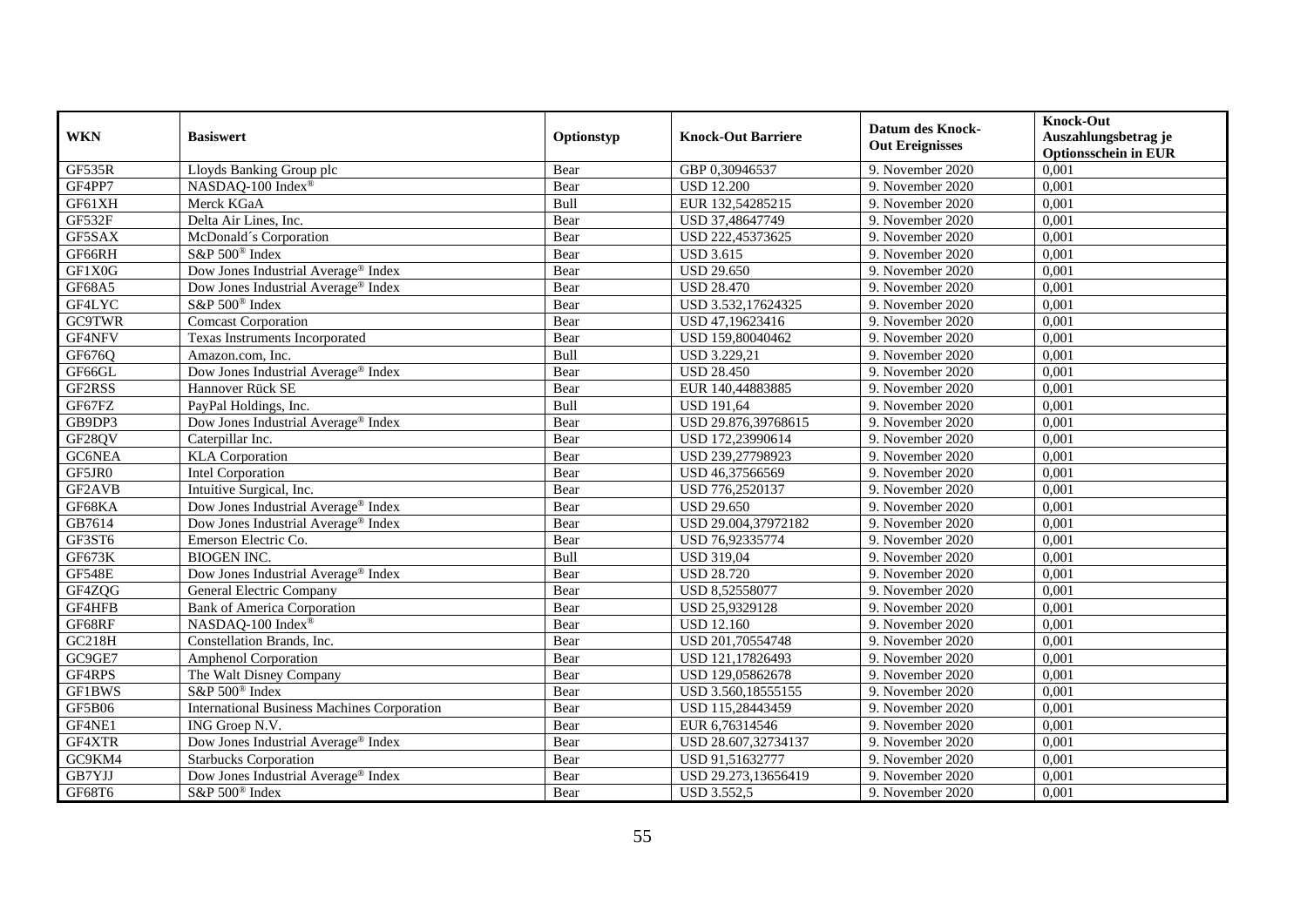| <b>WKN</b>    | <b>Basiswert</b>                                | Optionstyp | <b>Knock-Out Barriere</b> | <b>Datum des Knock-</b><br><b>Out Ereignisses</b> | <b>Knock-Out</b><br>Auszahlungsbetrag je<br><b>Optionsschein in EUR</b> |
|---------------|-------------------------------------------------|------------|---------------------------|---------------------------------------------------|-------------------------------------------------------------------------|
| GF1X9M        | S&P 500 <sup>®</sup> Index                      | Bear       | <b>USD 3.567,5</b>        | 9. November 2020                                  | 0,001                                                                   |
| GF4WT3        | Centerpoint Energy Inc.                         | Bear       | USD 24,33373858           | 9. November 2020                                  | 0,001                                                                   |
| GF5FEF        | Chevron Corporation                             | Bear       | USD 75,92143283           | 9. November 2020                                  | 0,001                                                                   |
| GF61YS        | The Boeing Company                              | Bear       | USD 179,98162662          | 9. November 2020                                  | 0,001                                                                   |
| GF3AZS        | Unicredit S.p.A.                                | Bear       | EUR 7,66662513            | 9. November 2020                                  | 0,001                                                                   |
| <b>GF34E3</b> | Royal Dutch Shell plc                           | Bear       | EUR 12,87424244           | 9. November 2020                                  | 0,001                                                                   |
| GF4PP8        | NASDAQ-100 Index®                               | Bear       | <b>USD 12.200</b>         | 9. November 2020                                  | 0,001                                                                   |
| GF67DW        | Delivery Hero AG                                | Bull       | EUR 104,49                | 9. November 2020                                  | 0,001                                                                   |
| GC9KJA        | Pfizer Inc.                                     | Bear       | USD 40,99128099           | 9. November 2020                                  | 0,001                                                                   |
| GC28G7        | Fiserv, Inc.                                    | Bear       | <b>USD 109,891</b>        | 9. November 2020                                  | 0,001                                                                   |
| GC7BC7        | McKesson Corporation                            | Bear       | USD 181,59844266          | 9. November 2020                                  | 0,001                                                                   |
| GF4LYD        | S&P 500 <sup>®</sup> Index                      | Bear       | USD 3.529,68150773        | 9. November 2020                                  | 0,001                                                                   |
| <b>GC9TWS</b> | Comcast Corporation                             | Bear       | USD 47,67088346           | 9. November 2020                                  | 0,001                                                                   |
| GF6211        | Twitter, Inc.                                   | Bear       | USD 44,65069079           | 9. November 2020                                  | 0,001                                                                   |
| GF676R        | Amazon.com, Inc.                                | Bull       | <b>USD 3.223,23</b>       | 9. November 2020                                  | 0,001                                                                   |
| GF25CT        | Corning Incorporated                            | Bear       | USD 36,14283376           | 9. November 2020                                  | 0,001                                                                   |
| GF68A6        | Dow Jones Industrial Average® Index             | Bear       | <b>USD 28.460</b>         | 9. November 2020                                  | 0,001                                                                   |
| GF2Q7L        | Dow Jones Industrial Average® Index             | Bear       | <b>USD 29.100</b>         | 9. November 2020                                  | 0,001                                                                   |
| GF06M8        | American International Group, Inc.              | Bear       | USD 36,35666506           | 9. November 2020                                  | 0,001                                                                   |
| GF4ZMD        | Telefonica S.A.                                 | Bear       | EUR 3,152364              | 9. November 2020                                  | 0,001                                                                   |
| GB9DP8        | Dow Jones Industrial Average® Index             | Bear       | USD 29.788,23902155       | 9. November 2020                                  | 0,001                                                                   |
| GF4WZ1        | JPMorgan Chase & Co.                            | Bear       | USD 109,74244276          | 9. November 2020                                  | 0,001                                                                   |
| GF3WDQ        | Emerson Electric Co.                            | Bear       | USD 74,53452614           | 9. November 2020                                  | 0,001                                                                   |
| <b>GC998U</b> | Zimmer Biomet Holdings Inc                      | Bear       | USD 151,35214278          | 9. November 2020                                  | 0,001                                                                   |
| GF67G0        | PayPal Holdings, Inc.                           | Bull       | <b>USD 189,38</b>         | 9. November 2020                                  | 0,001                                                                   |
| GA2T6R        | Dow Jones Industrial Average® Index             | Bear       | USD 29.195,3897296        | 9. November 2020                                  | 0,001                                                                   |
| GF4ZPM        | Intuitive Surgical, Inc.                        | Bear       | USD 766,01661241          | 9. November 2020                                  | 0,001                                                                   |
| GF3Q52        | <b>BP</b> Plc                                   | Bear       | GBP 2,3619021             | 9. November 2020                                  | 0,001                                                                   |
| GB847S        | Dow Jones Industrial Average® Index             | Bear       | USD 29.504,28766136       | 9. November 2020                                  | 0,001                                                                   |
| GF5484        | Dow Jones Industrial Average <sup>®</sup> Index | Bear       | <b>USD 28.820</b>         | 9. November 2020                                  | 0,001                                                                   |
| GF68KB        | Dow Jones Industrial Average® Index             | Bear       | <b>USD 29.550</b>         | 9. November 2020                                  | 0,001                                                                   |
| GF673L        | <b>BIOGEN INC.</b>                              | Bull       | USD 317,63                | 9. November 2020                                  | 0,001                                                                   |
| GF4NCA        | The Hershey Company                             | Bear       | USD 152,22515449          | 9. November 2020                                  | 0,001                                                                   |
| GF4ZSB        | <b>Synchrony Financial</b>                      | Bear       | USD 29,73033842           | 9. November 2020                                  | 0,001                                                                   |
| GF68RQ        | NASDAQ-100 Index®                               | Bull       | <b>USD 12.070</b>         | 9. November 2020                                  | 0,001                                                                   |
| GF4XTS        | Dow Jones Industrial Average® Index             | Bear       | USD 28.597,34354314       | 9. November 2020                                  | 0,001                                                                   |
| GF3UN8        | S&P 500 <sup>®</sup> Index                      | Bear       | <b>USD 3.640</b>          | 9. November 2020                                  | 0,001                                                                   |
| GC83PT        | Honeywell International Inc.                    | Bear       | USD 190,44763946          | 9. November 2020                                  | 0,001                                                                   |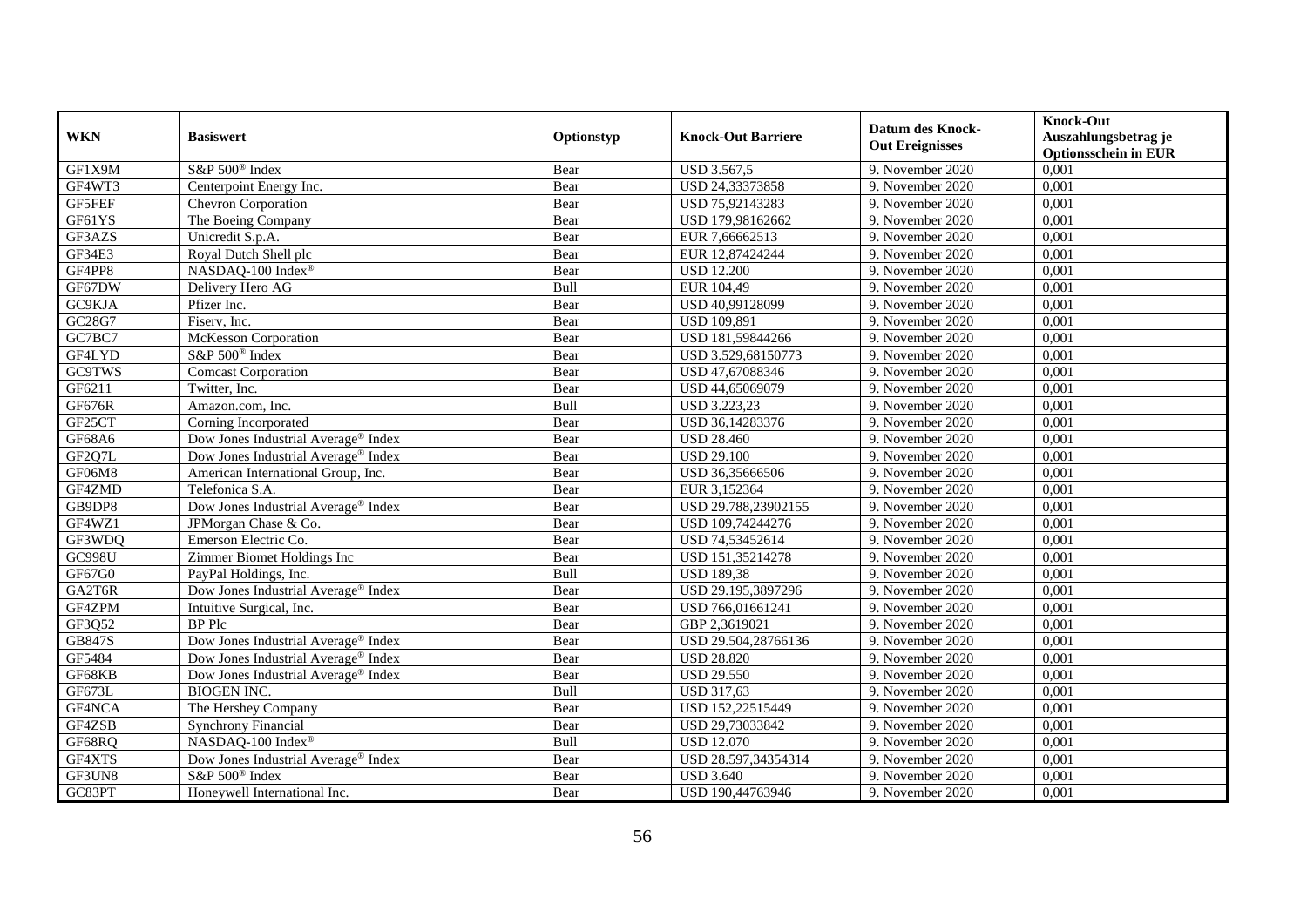| <b>WKN</b>    | <b>Basiswert</b>                                   | Optionstyp | <b>Knock-Out Barriere</b> | <b>Datum des Knock-</b><br><b>Out Ereignisses</b> | <b>Knock-Out</b><br>Auszahlungsbetrag je<br><b>Optionsschein in EUR</b> |
|---------------|----------------------------------------------------|------------|---------------------------|---------------------------------------------------|-------------------------------------------------------------------------|
| GF3AW0        | <b>Bank of America Corporation</b>                 | Bear       | USD 26,50972473           | 9. November 2020                                  | 0,001                                                                   |
| GF4PPD        | NASDAQ-100 Index®                                  | Bear       | <b>USD 12.170</b>         | 9. November 2020                                  | 0,001                                                                   |
| GF5B07        | <b>International Business Machines Corporation</b> | Bear       | USD 117,57119624          | 9. November 2020                                  | 0,001                                                                   |
| GC7FJP        | Activision Blizzard, Inc.                          | Bull       | USD 73,99706481           | 9. November 2020                                  | 0,001                                                                   |
| GC94WD        | The Walt Disney Company                            | Bear       | USD 136,78803976          | 9. November 2020                                  | 0,001                                                                   |
| GF68T7        | S&P 500 <sup>®</sup> Index                         | Bear       | <b>USD 3.547,5</b>        | 9. November 2020                                  | 0,001                                                                   |
| GB7615        | Dow Jones Industrial Average® Index                | Bear       | USD 28.994,59972315       | 9. November 2020                                  | 0,001                                                                   |
| GF5F7R        | Discovery Communications Inc                       | Bear       | USD 21,7906018            | 9. November 2020                                  | 0,001                                                                   |
| GC9GFE        | DuPont de Nemours, Inc.                            | Bear       | USD 61,81217241           | 9. November 2020                                  | 0,001                                                                   |
| GF1R9G        | S&P 500 <sup>®</sup> Index                         | Bear       | USD 3.645,00722203        | 9. November 2020                                  | 0,001                                                                   |
| GF5SCE        | The Boeing Company                                 | Bear       | USD 170,97967868          | 9. November 2020                                  | 0,001                                                                   |
| GF67DX        | Delivery Hero AG                                   | Bull       | EUR 103,34                | 9. November 2020                                  | 0,001                                                                   |
| GF68A9        | Dow Jones Industrial Average® Index                | Bear       | <b>USD 28.430</b>         | 9. November 2020                                  | 0,001                                                                   |
| GC9KJ8        | Pfizer Inc.                                        | Bear       | USD 39,85782011           | 9. November 2020                                  | 0,001                                                                   |
| GF4LYE        | S&P 500 <sup>®</sup> Index                         | Bear       | USD 3.527,18677222        | 9. November 2020                                  | 0,001                                                                   |
| GF1JGC        | Deere & Company                                    | Bear       | USD 260,93557355          | 9. November 2020                                  | 0,001                                                                   |
| GF2Q7N        | Dow Jones Industrial Average® Index                | Bear       | <b>USD 29.050</b>         | 9. November 2020                                  | 0,001                                                                   |
| GF6266        | FedEx Corp.                                        | Bull       | USD 270,31256614          | 9. November 2020                                  | 0,001                                                                   |
| GF0305        | Trip.com Group Limited                             | Bear       | USD 36,37989311           | 9. November 2020                                  | 0,001                                                                   |
| <b>GF1LXX</b> | Baidu, Inc.                                        | Bear       | USD 146,72152494          | 9. November 2020                                  | 0,001                                                                   |
| GF25CU        | Corning Incorporated                               | Bear       | USD 36,8873305            | 9. November 2020                                  | 0,001                                                                   |
| GC83RZ        | <b>ECOLAB INC</b>                                  | Bear       | USD 212,00182917          | 9. November 2020                                  | 0,001                                                                   |
| GF06M9        | American International Group, Inc.                 | Bear       | USD 37,40564716           | 9. November 2020                                  | 0,001                                                                   |
| GC6J0T        | JPMorgan Chase & Co.                               | Bear       | USD 107,04751966          | 9. November 2020                                  | 0,001                                                                   |
| GF67NM        | Tenaris SA                                         | Bear       | <b>EUR 5,46</b>           | 9. November 2020                                  | 0,001                                                                   |
| <b>GC998V</b> | Zimmer Biomet Holdings Inc                         | Bear       | USD 154,50884872          | 9. November 2020                                  | 0,001                                                                   |
| <b>GF676S</b> | Amazon.com, Inc.                                   | Bull       | USD 3.215,92              | 9. November 2020                                  | 0,001                                                                   |
| GF52RG        | Netflix, Inc.                                      | Bull       | USD 471,89252308          | 9. November 2020                                  | 0,001                                                                   |
| GB81F2        | Dow Jones Industrial Average® Index                | Bear       | USD 29.610,71677518       | 9. November 2020                                  | 0,001                                                                   |
| GF4NDC        | Ametek Inc                                         | Bear       | USD 111.90400054          | 9. November 2020                                  | 0.001                                                                   |
| GF61YD        | Commerzbank AG                                     | Bear       | EUR 4,53818944            | 9. November 2020                                  | 0,001                                                                   |
| GF4HFC        | <b>Bank of America Corporation</b>                 | Bear       | USD 26,06267719           | 9. November 2020                                  | 0,001                                                                   |
| GF4PMK        | Dow Jones Industrial Average® Index                | Bear       | <b>USD 28.850</b>         | 9. November 2020                                  | 0,001                                                                   |
| GC94W6        | <b>LINDE PLC</b>                                   | Bear       | USD 264,88968037          | 9. November 2020                                  | 0,001                                                                   |
| GF67G1        | PayPal Holdings, Inc.                              | Bull       | <b>USD 187,3</b>          | 9. November 2020                                  | 0,001                                                                   |
| GF5B0X        | Prudential Financial, Inc.                         | Bear       | USD 68,9248575            | 9. November 2020                                  | 0,001                                                                   |
| GF3UN9        | S&P 500 <sup>®</sup> Index                         | Bear       | <b>USD 3.625</b>          | 9. November 2020                                  | 0,001                                                                   |
| GF5FEW        | <b>International Business Machines Corporation</b> | Bear       | USD 116,08613008          | 9. November 2020                                  | 0,001                                                                   |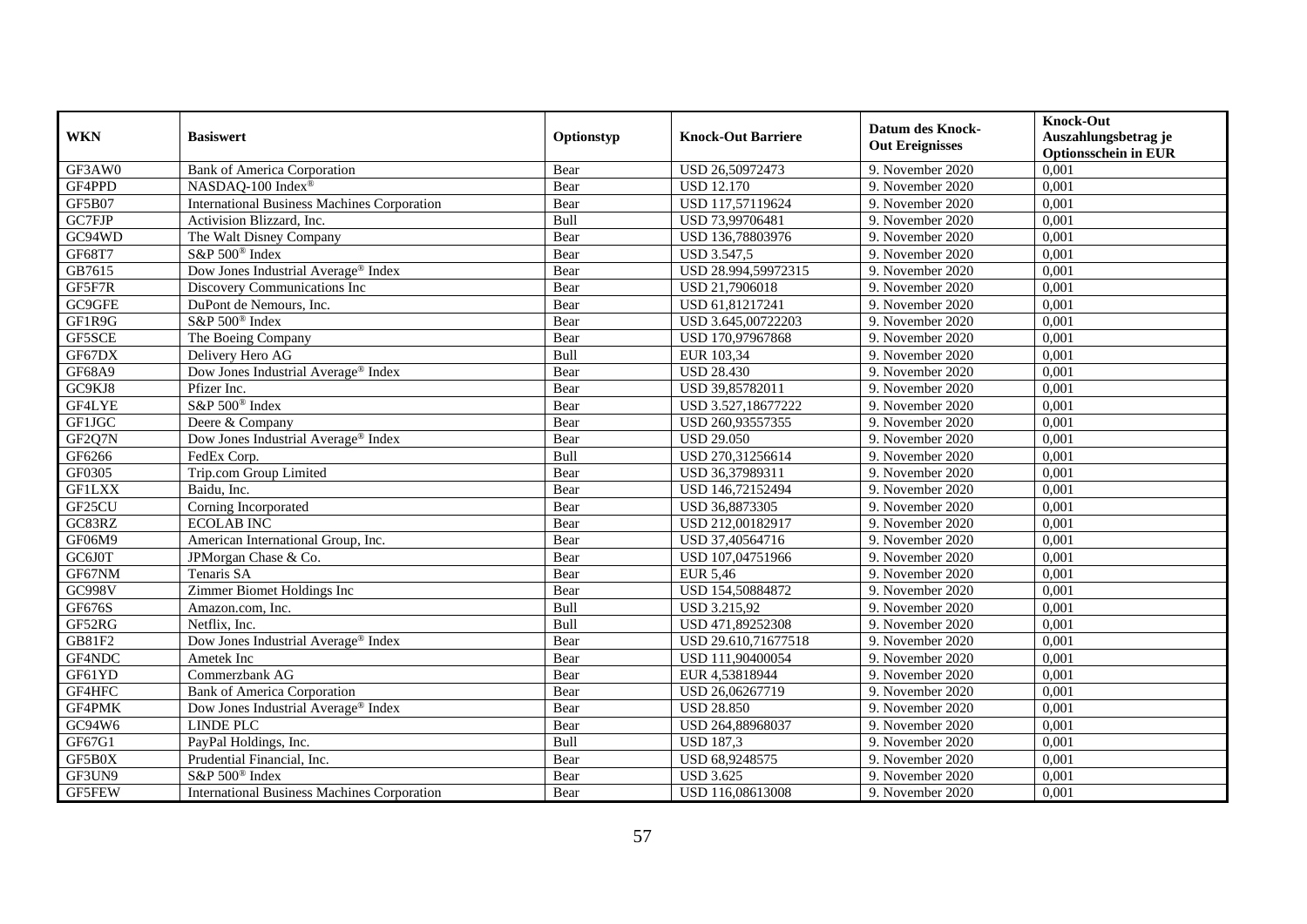| <b>WKN</b>    | <b>Basiswert</b>                                | Optionstyp | <b>Knock-Out Barriere</b> | <b>Datum des Knock-</b><br><b>Out Ereignisses</b> | <b>Knock-Out</b><br>Auszahlungsbetrag je<br><b>Optionsschein in EUR</b> |
|---------------|-------------------------------------------------|------------|---------------------------|---------------------------------------------------|-------------------------------------------------------------------------|
| GF20AL        | Dow Jones Industrial Average® Index             | Bear       | USD 28.922,65264623       | 9. November 2020                                  | 0,001                                                                   |
| GF4PPE        | NASDAQ-100 Index®                               | Bear       | <b>USD 12.170</b>         | 9. November 2020                                  | 0,001                                                                   |
| GC1215        | <b>BIOGEN INC.</b>                              | Bull       | USD 231,55870427          | 9. November 2020                                  | 0,001                                                                   |
| GB9DP9        | Dow Jones Industrial Average® Index             | Bear       | USD 29.778,44361434       | 9. November 2020                                  | 0,001                                                                   |
| <b>GB847T</b> | Dow Jones Industrial Average® Index             | Bear       | USD 29.494,50128111       | 9. November 2020                                  | 0,001                                                                   |
| G C6EU4       | <b>Edison International</b>                     | Bear       | USD 61,01938121           | 9. November 2020                                  | 0,001                                                                   |
| GF674C        | Honeywell International Inc.                    | Bear       | <b>USD 186,87</b>         | 9. November 2020                                  | 0,001                                                                   |
| GF68KS        | Dow Jones Industrial Average <sup>®</sup> Index | Bear       | <b>USD 28.450</b>         | 9. November 2020                                  | 0,001                                                                   |
| GF52RD        | <b>Baver AG</b>                                 | Bear       | EUR 46,62962102           | 9. November 2020                                  | 0,001                                                                   |
| GF5YQ7        | Discovery Communications Inc                    | Bear       | USD 22,15332105           | 9. November 2020                                  | 0,001                                                                   |
| GF4XTT        | Dow Jones Industrial Average® Index             | Bear       | USD 28.587,35974489       | 9. November 2020                                  | 0,001                                                                   |
| GC94WE        | The Walt Disney Company                         | Bear       | USD 143,6234792           | 9. November 2020                                  | 0,001                                                                   |
| GF4ZP5        | Concho Resources Inc.                           | Bear       | USD 48,99523077           | 9. November 2020                                  | 0,001                                                                   |
| GF22E5        | Renault S.A.                                    | Bear       | EUR 26,28503578           | 9. November 2020                                  | 0,001                                                                   |
| GF1X0P        | Dow Jones Industrial Average® Index             | Bear       | <b>USD 29.300</b>         | 9. November 2020                                  | 0,001                                                                   |
| GF68TA        | S&P 500 <sup>®</sup> Index                      | Bear       | <b>USD 3.532,5</b>        | 9. November 2020                                  | 0,001                                                                   |
| GF67DY        | Delivery Hero AG                                | Bull       | EUR 101,77                | 9. November 2020                                  | 0,001                                                                   |
| GF6229        | Roche Holding AG                                | Bull       | CHF 311,33428428          | 9. November 2020                                  | 0,001                                                                   |
| GF4U7J        | Activision Blizzard, Inc.                       | Bull       | USD 71,57017957           | 9. November 2020                                  | 0,001                                                                   |
| GF68AA        | Dow Jones Industrial Average® Index             | Bear       | <b>USD 28.420</b>         | 9. November 2020                                  | 0,001                                                                   |
| GF6773        | Amazon.com, Inc.                                | Bull       | USD 3.124,56              | 9. November 2020                                  | 0,001                                                                   |
| <b>GF1KSX</b> | S&P 500 <sup>®</sup> Index                      | Bear       | USD 3.616,00885346        | 9. November 2020                                  | 0,001                                                                   |
| GF6267        | FedEx Corp.                                     | Bull       | USD 267,94149103          | 9. November 2020                                  | 0,001                                                                   |
| GC7FSC        | DENTSPLY SIRONA Inc.                            | Bear       | USD 53,48330864           | 9. November 2020                                  | 0,001                                                                   |
| GF61ZP        | Thermo Fisher Scientific, Inc.                  | Bull       | USD 494,87943903          | 9. November 2020                                  | 0,001                                                                   |
| GF28RN        | Amundi SA                                       | Bear       | EUR 66,98007619           | 9. November 2020                                  | 0,001                                                                   |
| GF5LHA        | Franklin Resources, Inc.                        | Bear       | USD 20,55851385           | 9. November 2020                                  | 0,001                                                                   |
| <b>GB760Y</b> | Dow Jones Industrial Average® Index             | Bear       | USD 29.082,61971184       | 9. November 2020                                  | 0,001                                                                   |
| GF5V67        | <b>Barrick Gold Corporation</b>                 | Bull       | USD 26,54584215           | 9. November 2020                                  | 0,001                                                                   |
| GF4WV9        | Caterpillar Inc.                                | Bear       | USD 171,44041909          | 9. November 2020                                  | 0.001                                                                   |
| GC65VE        | The Travelers Companies, Inc.                   | Bear       | USD 135,75185516          | 9. November 2020                                  | 0,001                                                                   |
| GF4ZL1        | Visa Inc. - Class A                             | Bear       | USD 201,88214095          | 9. November 2020                                  | 0,001                                                                   |
| GC9545        | Deere & Company                                 | Bear       | USD 251,31124997          | 9. November 2020                                  | 0,001                                                                   |
| GF5SAY        | McDonald's Corporation                          | Bear       | USD 225,98173378          | 9. November 2020                                  | 0,001                                                                   |
| GC8GTF        | Aflac, Inc.                                     | Bear       | USD 39,05268761           | 9. November 2020                                  | 0,001                                                                   |
| GC7FG7        | JPMorgan Chase & Co.                            | Bear       | USD 108,63419041          | 9. November 2020                                  | 0,001                                                                   |
| GF2YDQ        | Total S.A.                                      | Bear       | EUR 31,56617772           | 9. November 2020                                  | 0,001                                                                   |
| GF50N0        | Dow Jones Industrial Average® Index             | Bear       | <b>USD 28.580</b>         | 9. November 2020                                  | 0,001                                                                   |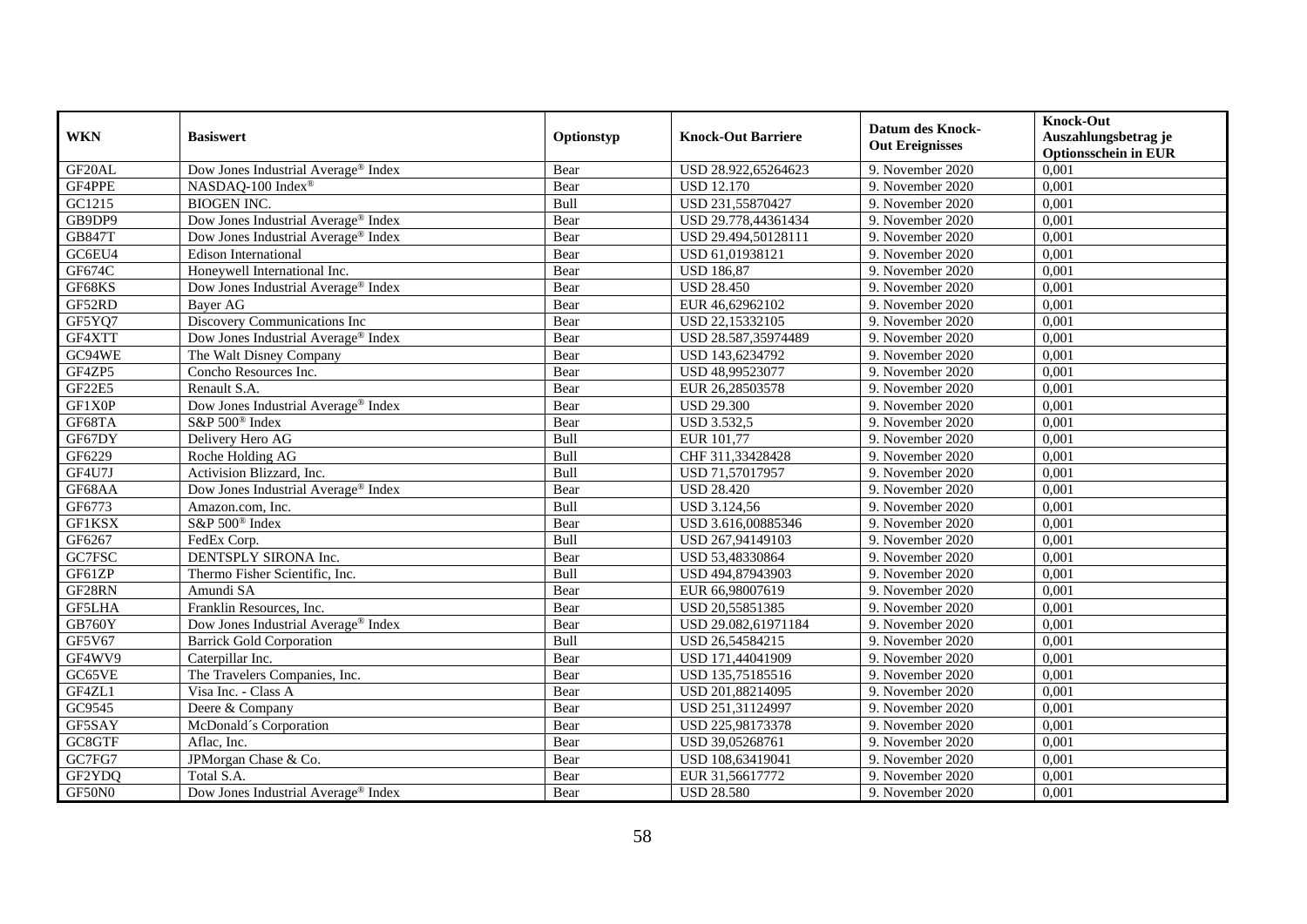| <b>WKN</b>    | <b>Basiswert</b>                                   | Optionstyp | <b>Knock-Out Barriere</b> | <b>Datum des Knock-</b><br><b>Out Ereignisses</b> | <b>Knock-Out</b><br>Auszahlungsbetrag je<br><b>Optionsschein in EUR</b> |
|---------------|----------------------------------------------------|------------|---------------------------|---------------------------------------------------|-------------------------------------------------------------------------|
| GF3Q5V        | Fiat Chrysler Automobiles N.V.                     | Bear       | EUR 12,04346976           | 9. November 2020                                  | 0,001                                                                   |
| GF67K5        | Netflix. Inc.                                      | Bull       | <b>USD 501,23</b>         | 9. November 2020                                  | 0,001                                                                   |
| GF5JL2        | Commerzbank AG                                     | Bear       | EUR 4,56499703            | 9. November 2020                                  | 0,001                                                                   |
| <b>GF4U94</b> | Amgen Inc.                                         | Bear       | USD 239,34215349          | 9. November 2020                                  | 0,001                                                                   |
| GF4PP9        | NASDAQ-100 Index®                                  | Bear       | <b>USD 12.190</b>         | 9. November 2020                                  | 0,001                                                                   |
| GC6936        | Public Service Enterprise Group Inc                | Bear       | USD 61,94818877           | 9. November 2020                                  | 0,001                                                                   |
| GF6217        | The Bank of New York Mellon Corporation            | Bear       | USD 36,85395187           | 9. November 2020                                  | 0,001                                                                   |
| <b>GB7PLJ</b> | Dow Jones Industrial Average® Index                | Bear       | USD 29.173,4054543        | 9. November 2020                                  | 0,001                                                                   |
| GF3STN        | Alstom S.A.                                        | Bear       | EUR 43,5226524            | 9. November 2020                                  | 0,001                                                                   |
| GF1X9E        | S&P 500 <sup>®</sup> Index                         | Bear       | <b>USD 3.585</b>          | 9. November 2020                                  | 0,001                                                                   |
| GF4HFD        | <b>Bank of America Corporation</b>                 | Bear       | USD 26,76140848           | 9. November 2020                                  | 0,001                                                                   |
| <b>GC7FLR</b> | The Estee Lauder Companies Inc.                    | Bear       | USD 249,97600325          | 9. November 2020                                  | 0,001                                                                   |
| GC77F4        | L'Oréal S.A.                                       | Bear       | EUR 316,45322486          | 9. November 2020                                  | 0,001                                                                   |
| GF0CM5        | <b>LINDE PLC</b>                                   | Bear       | USD 267,59474213          | 9. November 2020                                  | 0,001                                                                   |
| GF674D        | Honeywell International Inc.                       | Bear       | <b>USD 195,42</b>         | 9. November 2020                                  | 0,001                                                                   |
| GF3DB2        | <b>Standard Chartered PLC</b>                      | Bear       | GBP 4,13091424            | 9. November 2020                                  | 0,001                                                                   |
| GF5V3K        | Archer-Daniels-Midland Company                     | Bear       | USD 49,93154591           | 9. November 2020                                  | 0,001                                                                   |
| GF50CB        | Dow Jones Industrial Average® Index                | Bear       | USD 28.569.71129323       | 9. November 2020                                  | 0,001                                                                   |
| GF52W7        | <b>International Business Machines Corporation</b> | Bear       | USD 118,94351841          | 9. November 2020                                  | 0,001                                                                   |
| GC9WYU        | Banco Santander S.A.                               | Bear       | EUR 2,11238516            | 9. November 2020                                  | 0,001                                                                   |
| GF4RPT        | The Walt Disney Company                            | Bear       | USD 129,89699385          | 9. November 2020                                  | 0,001                                                                   |
| GF5V61        | ResMed Inc.                                        | Bear       | USD 216,284582            | 9. November 2020                                  | 0,001                                                                   |
| GF20AM        | Dow Jones Industrial Average <sup>®</sup> Index    | Bear       | USD 28.912,70601096       | 9. November 2020                                  | 0,001                                                                   |
| GB9DP6        | Dow Jones Industrial Average® Index                | Bear       | USD 29.827,42065022       | 9. November 2020                                  | 0,001                                                                   |
| GF67FX        | PayPal Holdings, Inc.                              | Bull       | <b>USD 194,09</b>         | 9. November 2020                                  | 0,001                                                                   |
| GF5YQ8        | Discovery Communications Inc                       | Bear       | USD 22,72289223           | 9. November 2020                                  | 0,001                                                                   |
| GF4ZP6        | Concho Resources Inc.                              | Bear       | USD 50,25229564           | 9. November 2020                                  | 0,001                                                                   |
| GF68A7        | Dow Jones Industrial Average® Index                | Bear       | <b>USD 28.450</b>         | 9. November 2020                                  | 0,001                                                                   |
| GF5YQR        | Activision Blizzard, Inc.                          | Bull       | USD 74,89244414           | 9. November 2020                                  | 0,001                                                                   |
| GF5Y7G        | 1 Feinunze Gold, Feinheit mind. 0,995, LBMA        | Bull       | USD 1.871,92098721        | 9. November 2020                                  | 0,001                                                                   |
| GF68TB        | S&P 500 <sup>®</sup> Index                         | Bear       | <b>USD 3.527,5</b>        | 9. November 2020                                  | 0,001                                                                   |
| GF68KT        | Dow Jones Industrial Average® Index                | Bear       | <b>USD 28.440</b>         | 9. November 2020                                  | 0,001                                                                   |
| GF4NEJ        | Citigroup Inc.                                     | Bear       | USD 44,13982023           | 9. November 2020                                  | 0,001                                                                   |
| GF1X0Q        | Dow Jones Industrial Average® Index                | Bear       | <b>USD 29.250</b>         | 9. November 2020                                  | 0,001                                                                   |
| GC6A5M        | The Charles Schwab Corporation                     | Bear       | USD 45,18993382           | 9. November 2020                                  | 0,001                                                                   |
| GF35X5        | Exxon Mobil Corporation                            | Bear       | USD 36,97922277           | 9. November 2020                                  | 0,001                                                                   |
| GF622A        | Roche Holding AG                                   | Bull       | CHF 308,9640994           | 9. November 2020                                  | 0,001                                                                   |
| GF6774        | Amazon.com, Inc.                                   | Bull       | <b>USD 3.115,9</b>        | 9. November 2020                                  | 0,001                                                                   |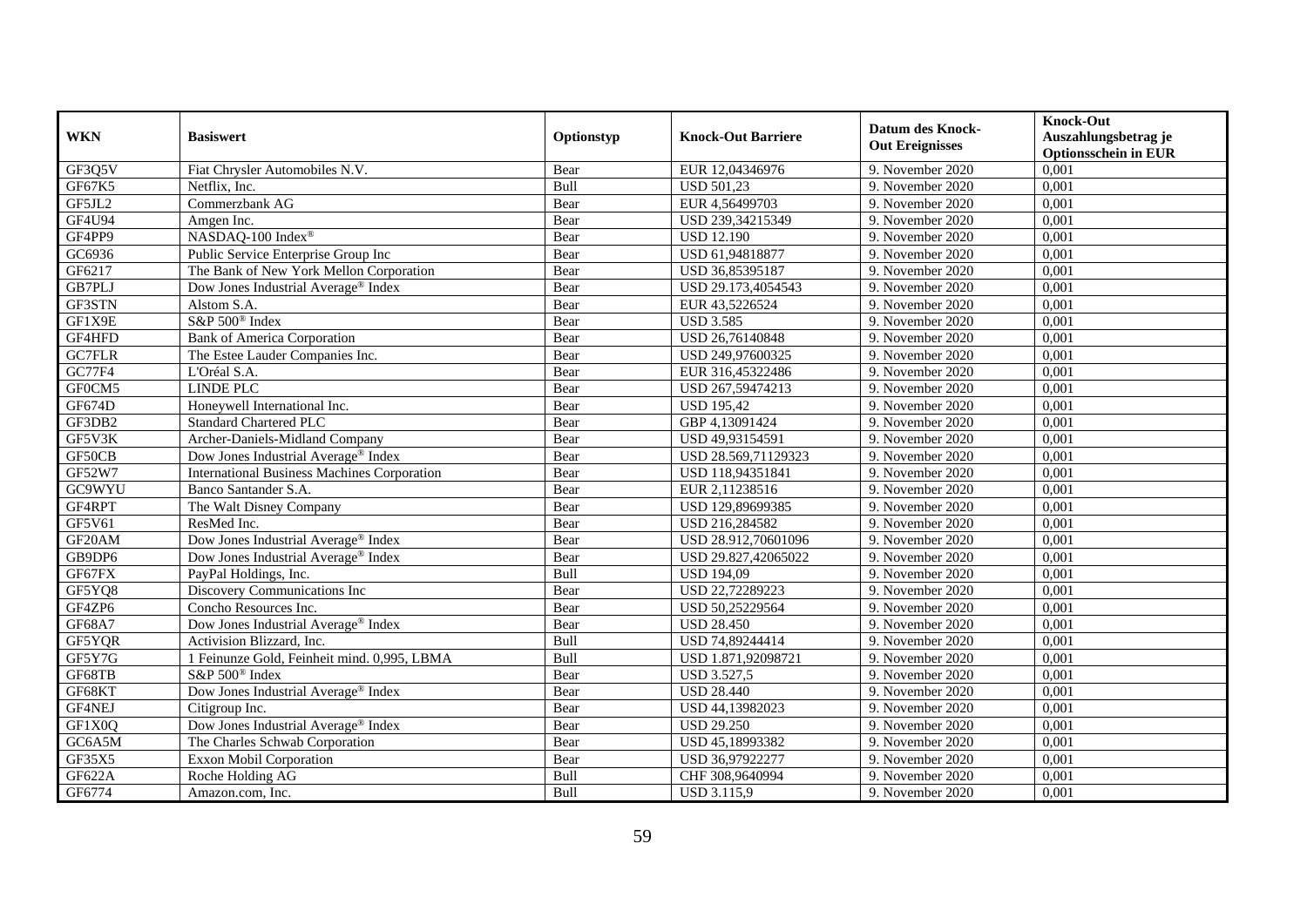| <b>WKN</b>          | <b>Basiswert</b>                                | Optionstyp | <b>Knock-Out Barriere</b> | <b>Datum des Knock-</b><br><b>Out Ereignisses</b> | <b>Knock-Out</b><br>Auszahlungsbetrag je<br><b>Optionsschein in EUR</b> |
|---------------------|-------------------------------------------------|------------|---------------------------|---------------------------------------------------|-------------------------------------------------------------------------|
| <b>GF5LHB</b>       | Franklin Resources, Inc.                        | Bear       | USD 21,08796051           | 9. November 2020                                  | 0,001                                                                   |
| GF1R9H              | S&P 500 <sup>®</sup> Index                      | Bear       | USD 3.642,52116783        | 9. November 2020                                  | 0,001                                                                   |
| GF67HF              | Siemens AG                                      | Bear       | EUR 118,02                | 9. November 2020                                  | 0,001                                                                   |
| GC3434              | The TJX Companies, Inc.                         | Bear       | USD 59,85215722           | 9. November 2020                                  | 0,001                                                                   |
| GF2JPJ              | Fiserv, Inc.                                    | Bear       | <b>USD 112,486</b>        | 9. November 2020                                  | 0,001                                                                   |
| GB760Z              | Dow Jones Industrial Average® Index             | Bear       | USD 29.072,83971307       | 9. November 2020                                  | 0,001                                                                   |
| GC6ESQ              | Texas Instruments Incorporated                  | Bear       | USD 162,36173444          | 9. November 2020                                  | 0,001                                                                   |
| GC8GTG              | Aflac, Inc.                                     | Bear       | USD 39,53862442           | 9. November 2020                                  | 0,001                                                                   |
| GF50N1              | Dow Jones Industrial Average <sup>®</sup> Index | Bear       | <b>USD 28.550</b>         | 9. November 2020                                  | 0,001                                                                   |
| GF2FNL              | The Clorox Company                              | Bull       | USD 194,52751067          | 9. November 2020                                  | 0,001                                                                   |
| GF5332              | General Motors Company                          | Bear       | USD 38,29529514           | 9. November 2020                                  | 0,001                                                                   |
| GF4ZNN              | Alstom S.A.                                     | Bear       | EUR 43,1526293            | 9. November 2020                                  | 0,001                                                                   |
| GF1X9F              | S&P 500 <sup>®</sup> Index                      | Bear       | <b>USD 3.582,5</b>        | 9. November 2020                                  | 0,001                                                                   |
| GC4Z30              | McKesson Corporation                            | Bear       | USD 177,91994327          | 9. November 2020                                  | 0,001                                                                   |
| GF4PPA              | NASDAQ-100 Index®                               | Bear       | <b>USD 12.190</b>         | 9. November 2020                                  | 0,001                                                                   |
| GF4U2H              | ThyssenKrupp AG                                 | Bear       | EUR 4,91540008            | 9. November 2020                                  | 0,001                                                                   |
| GF0B4E              | JPMorgan Chase & Co.                            | Bear       | USD 110,46922608          | 9. November 2020                                  | 0,001                                                                   |
| GF67K6              | Netflix, Inc.                                   | Bull       | <b>USD 500,3</b>          | 9. November 2020                                  | 0,001                                                                   |
| GF5RW7              | Baxter International Inc.                       | Bear       | USD 80,73417564           | 9. November 2020                                  | 0,001                                                                   |
| GF5YMR              | <b>Edison International</b>                     | Bear       | USD 59,96485327           | 9. November 2020                                  | 0,001                                                                   |
| GF67JD              | Adobe Inc.                                      | Bull       | <b>USD 483,24</b>         | 9. November 2020                                  | 0,001                                                                   |
| GF06RS              | Verisk Analytics Inc                            | Bear       | USD 205,66860115          | 9. November 2020                                  | 0,001                                                                   |
| GF <sub>20</sub> AN | Dow Jones Industrial Average <sup>®</sup> Index | Bear       | USD 28.902,75937572       | 9. November 2020                                  | 0,001                                                                   |
| GF4UAL              | Erste Group Bank AG                             | Bear       | EUR 20,08621585           | 9. November 2020                                  | 0,001                                                                   |
| GF5V6L              | MasterCard Incorporated                         | Bear       | USD 347,18110691          | 9. November 2020                                  | 0,001                                                                   |
| GF5B0Y              | Prudential Financial, Inc.                      | Bear       | USD 70,28317956           | 9. November 2020                                  | 0,001                                                                   |
| GB05CP              | The Sherwin-Williams Company                    | Bear       | <b>USD 747,9</b>          | 9. November 2020                                  | 0,001                                                                   |
| GF4UDG              | Intuit Inc.                                     | Bear       | USD 354,60473972          | 9. November 2020                                  | 0,001                                                                   |
| GF68KC              | Dow Jones Industrial Average® Index             | Bear       | <b>USD 29.450</b>         | 9. November 2020                                  | 0,001                                                                   |
| GF4U7Q              | Fresenius SE & Co KGaA                          | Bear       | EUR 37,10065694           | 9. November 2020                                  | 0,001                                                                   |
| <b>GF68T8</b>       | S&P 500 <sup>®</sup> Index                      | Bear       | <b>USD 3.542,5</b>        | 9. November 2020                                  | 0,001                                                                   |
| <b>GF1UBG</b>       | <b>Starbucks Corporation</b>                    | Bear       | USD 97,03139628           | 9. November 2020                                  | 0,001                                                                   |
| GF622B              | Roche Holding AG                                | Bull       | CHF 308,2640448           | 9. November 2020                                  | 0,001                                                                   |
| GF5VAW              | Concho Resources Inc.                           | Bear       | USD 46,14595637           | 9. November 2020                                  | 0,001                                                                   |
| GF35X6              | Exxon Mobil Corporation                         | Bear       | USD 37,42812079           | 9. November 2020                                  | 0,001                                                                   |
| GF4ZS8              | Intercontinental Exchange, Inc.                 | Bear       | USD 102,92133907          | 9. November 2020                                  | 0,001                                                                   |
| GF4NDD              | Ametek Inc                                      | Bear       | USD 115,40567694          | 9. November 2020                                  | 0,001                                                                   |
| <b>GB7PLK</b>       | Dow Jones Industrial Average <sup>®</sup> Index | Bear       | USD 29.036,44638084       | 9. November 2020                                  | 0,001                                                                   |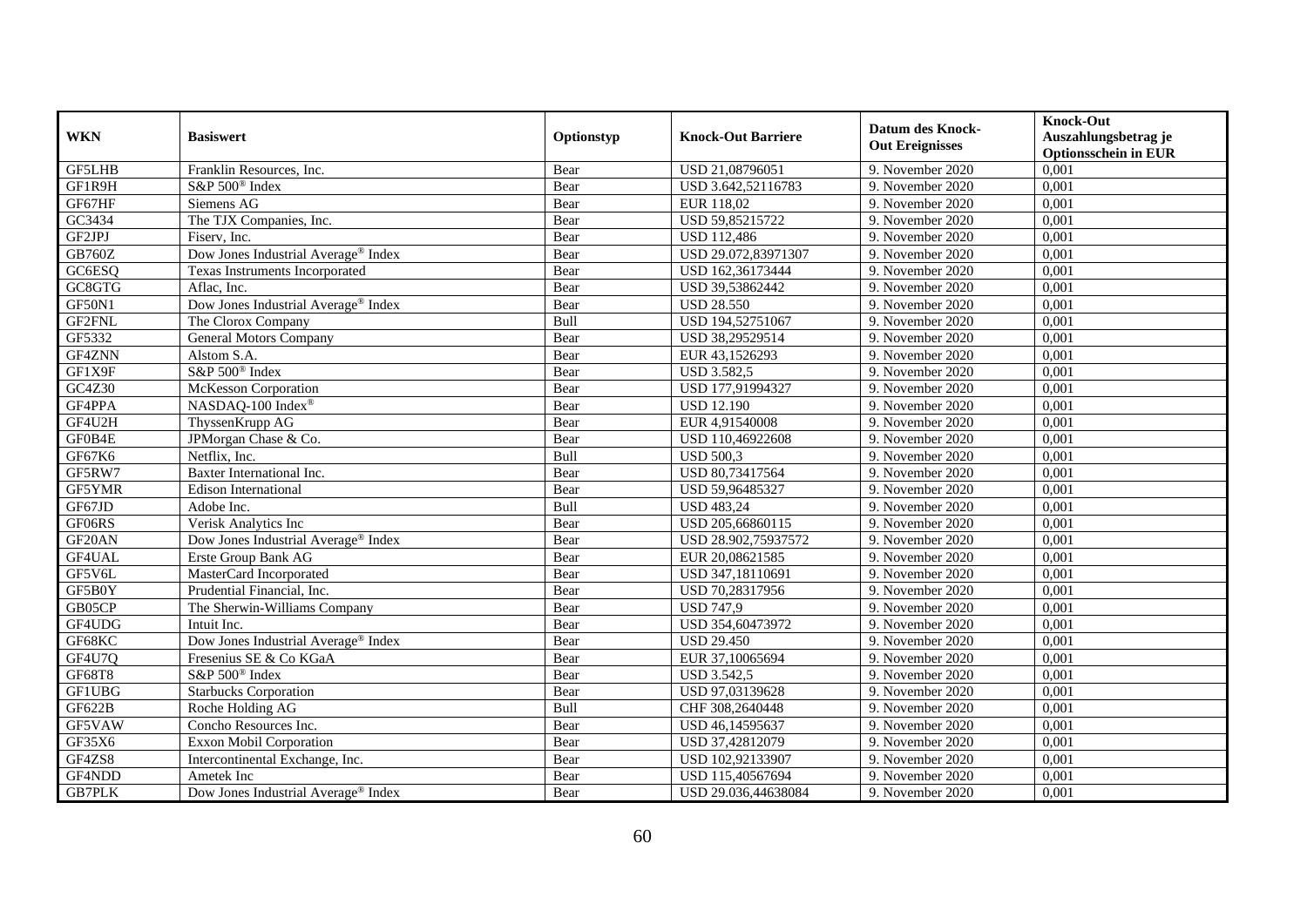| <b>WKN</b>    | <b>Basiswert</b>                                | Optionstyp | <b>Knock-Out Barriere</b> | <b>Datum des Knock-</b><br><b>Out Ereignisses</b> | <b>Knock-Out</b><br>Auszahlungsbetrag je<br><b>Optionsschein in EUR</b> |
|---------------|-------------------------------------------------|------------|---------------------------|---------------------------------------------------|-------------------------------------------------------------------------|
| GC69DY        | 3M Company                                      | Bear       | USD 173,24082824          | 9. November 2020                                  | 0,001                                                                   |
| GB83Z0        | Booking Holdings Inc.                           | Bear       | USD 2.001,27854189        | 9. November 2020                                  | 0,001                                                                   |
| GF4LPS        | Dow Jones Industrial Average® Index             | Bear       | USD 28.832,89431263       | 9. November 2020                                  | 0,001                                                                   |
| GC998W        | Zimmer Biomet Holdings Inc                      | Bear       | USD 158,92823707          | 9. November 2020                                  | 0,001                                                                   |
| <b>GF68A8</b> | Dow Jones Industrial Average <sup>®</sup> Index | Bear       | <b>USD 28.440</b>         | 9. November 2020                                  | 0,001                                                                   |
| GF1X0K        | Dow Jones Industrial Average® Index             | Bear       | <b>USD 29.500</b>         | 9. November 2020                                  | 0,001                                                                   |
| GB9DP7        | Dow Jones Industrial Average® Index             | Bear       | USD 29.817,62524311       | 9. November 2020                                  | 0,001                                                                   |
| GF676Z        | Amazon.com, Inc.                                | Bull       | USD 3.157,45              | 9. November 2020                                  | 0,001                                                                   |
| GC65YC        | Aptiv PLC                                       | Bear       | USD 112,08191207          | 9. November 2020                                  | 0,001                                                                   |
| GF5FFD        | <b>Standard Chartered PLC</b>                   | Bear       | GBP 4,05465382            | 9. November 2020                                  | 0,001                                                                   |
| GF4GKL        | Dow Jones Industrial Average® Index             | Bear       | <b>USD 28.920</b>         | 9. November 2020                                  | 0,001                                                                   |
| GC65VB        | The Travelers Companies, Inc.                   | Bear       | USD 129,32823744          | 9. November 2020                                  | 0,001                                                                   |
| GF1R9J        | S&P 500 <sup>®</sup> Index                      | Bear       | USD 3.635,06300524        | 9. November 2020                                  | 0,001                                                                   |
| GC29TW        | Fiserv, Inc.                                    | Bear       | <b>USD 115,878</b>        | 9. November 2020                                  | 0,001                                                                   |
| <b>GB847W</b> | Dow Jones Industrial Average® Index             | Bear       | USD 29.445,56937928       | 9. November 2020                                  | 0,001                                                                   |
| GF1X9G        | S&P 500 <sup>®</sup> Index                      | Bear       | <b>USD 3.580</b>          | 9. November 2020                                  | 0,001                                                                   |
| GC77GY        | The Clorox Company                              | Bull       | USD 197,52236754          | 9. November 2020                                  | 0,001                                                                   |
| GA6U5D        | Dow Jones Industrial Average® Index             | Bear       | USD 29.738,77069519       | 9. November 2020                                  | 0,001                                                                   |
| GF2FG9        | The Boeing Company                              | Bear       | USD 177,97177085          | 9. November 2020                                  | 0,001                                                                   |
| GF2RQK        | The Walt Disney Company                         | Bear       | USD 132,19149871          | 9. November 2020                                  | 0,001                                                                   |
| GF67JB        | Adobe Inc.                                      | Bull       | <b>USD 486,94</b>         | 9. November 2020                                  | 0,001                                                                   |
| GC7PLU        | American International Group, Inc.              | Bear       | USD 36,83782551           | 9. November 2020                                  | 0,001                                                                   |
| GF533Q        | <b>Bank of America Corporation</b>              | Bear       | USD 25,32935181           | 9. November 2020                                  | 0,001                                                                   |
| GF5YF4        | Netflix, Inc.                                   | Bull       | USD 479,61490535          | 9. November 2020                                  | 0,001                                                                   |
| GF4WZ0        | JPMorgan Chase & Co.                            | Bear       | USD 105,97750501          | 9. November 2020                                  | 0,001                                                                   |
| GF5FCL        | Takeaway.com NV                                 | Bull       | EUR 91,88041249           | 9. November 2020                                  | 0,001                                                                   |
| GCSVCG        | Autodesk, Inc.                                  | Bear       | USD 269,50971797          | 9. November 2020                                  | 0,001                                                                   |
| GC5FM8        | MetLife, Inc.                                   | Bear       | USD 42,43329211           | 9. November 2020                                  | 0,001                                                                   |
| GF67FY        | PayPal Holdings, Inc.                           | Bull       | <b>USD 192,76</b>         | 9. November 2020                                  | 0,001                                                                   |
| GC5CHH        | Microchip Technology Incorporated               | Bear       | USD 127,02992869          | 9. November 2020                                  | 0.001                                                                   |
| GF68T9        | S&P 500 <sup>®</sup> Index                      | Bear       | <b>USD 3.537,5</b>        | 9. November 2020                                  | 0,001                                                                   |
| GB5ADZ        | Dow Jones Industrial Average <sup>®</sup> Index | Bear       | USD 29.599,55651483       | 9. November 2020                                  | 0,001                                                                   |
| GF6770        | Amazon.com, Inc.                                | Bull       | USD 3.146,01              | 9. November 2020                                  | 0,001                                                                   |
| GF5VAX        | Concho Resources Inc.                           | Bear       | USD 47,10524969           | 9. November 2020                                  | 0,001                                                                   |
| GF68KD        | Dow Jones Industrial Average® Index             | Bear       | <b>USD 29.350</b>         | 9. November 2020                                  | 0,001                                                                   |
| GF3CWC        | Darden Restaurants                              | Bear       | USD 111,79734577          | 9. November 2020                                  | 0,001                                                                   |
| GF4LPT        | Dow Jones Industrial Average® Index             | Bear       | USD 28.822,91537061       | 9. November 2020                                  | 0,001                                                                   |
| GF4ZL2        | Visa Inc. - Class A                             | Bear       | USD 203,57997236          | 9. November 2020                                  | 0,001                                                                   |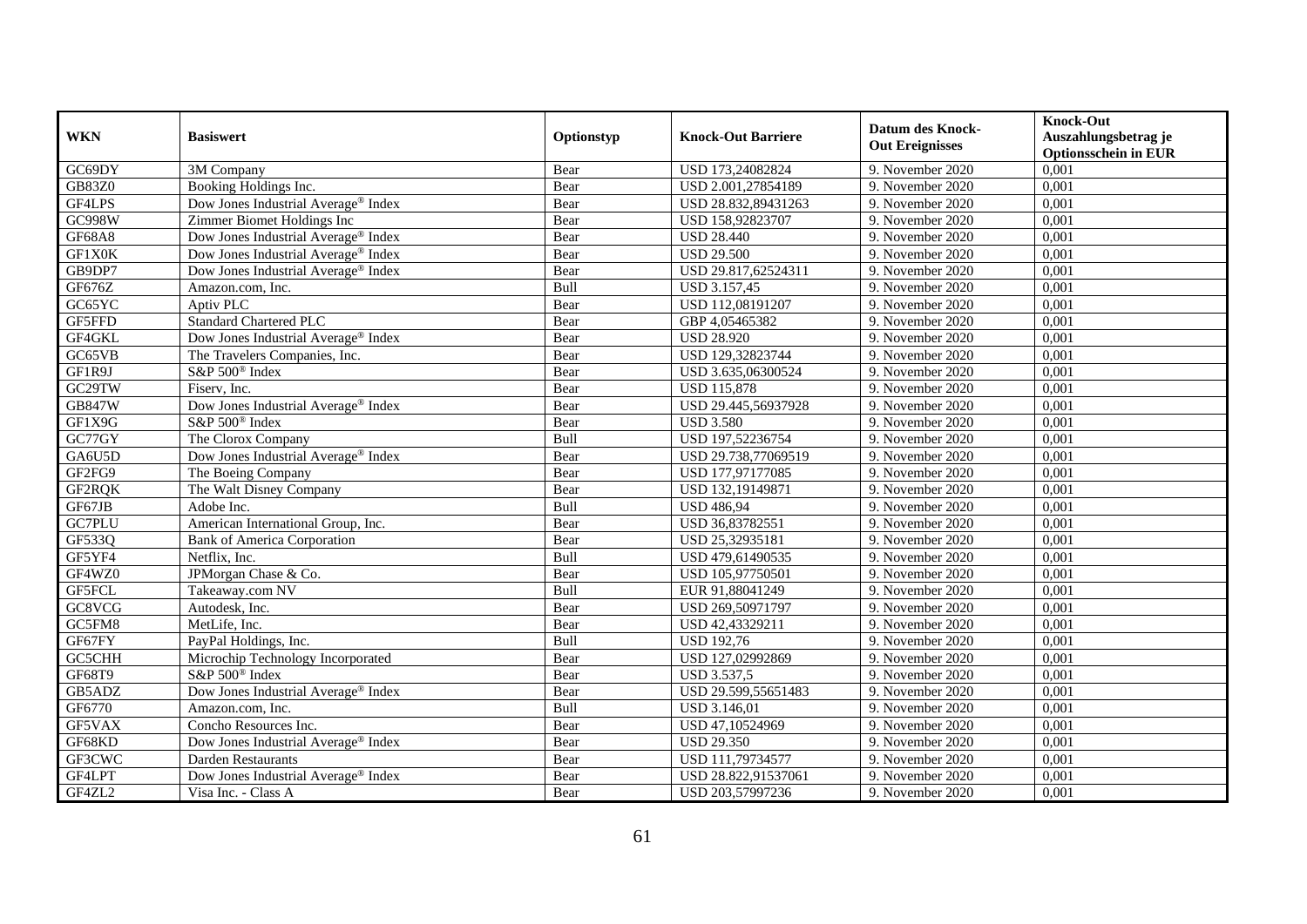| <b>WKN</b>    | <b>Basiswert</b>                                   | Optionstyp | <b>Knock-Out Barriere</b> | <b>Datum des Knock-</b><br><b>Out Ereignisses</b> | <b>Knock-Out</b><br>Auszahlungsbetrag je<br><b>Optionsschein in EUR</b> |
|---------------|----------------------------------------------------|------------|---------------------------|---------------------------------------------------|-------------------------------------------------------------------------|
| GF5YMS        | <b>Edison International</b>                        | Bear       | USD 60,34456738           | 9. November 2020                                  | 0,001                                                                   |
| GF5YP6        | <b>International Business Machines Corporation</b> | Bear       | USD 114,25691596          | 9. November 2020                                  | 0,001                                                                   |
| GF5F9D        | MasterCard Incorporated                            | Bear       | USD 331,26756075          | 9. November 2020                                  | 0,001                                                                   |
| GC9GAH        | IQVIA Holdings Inc.                                | Bear       | USD 177,84013922          | 9. November 2020                                  | 0,001                                                                   |
| <b>GF0AWA</b> | <b>Monster Beverage Corporation</b>                | Bear       | USD 87,61249806           | 9. November 2020                                  | 0,001                                                                   |
| GF67J8        | Advanced Micro Devices, Inc.                       | Bear       | <b>USD 83,81</b>          | 9. November 2020                                  | 0,001                                                                   |
| GF35X3        | Exxon Mobil Corporation                            | Bear       | USD 36,26098589           | 9. November 2020                                  | 0,001                                                                   |
| GF1X0L        | Dow Jones Industrial Average® Index                | Bear       | <b>USD 29.450</b>         | 9. November 2020                                  | 0,001                                                                   |
| GC6NBN        | Activision Blizzard, Inc.                          | Bull       | USD 72,08130447           | 9. November 2020                                  | 0,001                                                                   |
| GF5JRV        | The Bank of New York Mellon Corporation            | Bear       | USD 36,72599847           | 9. November 2020                                  | 0,001                                                                   |
| GC65VD        | The Travelers Companies, Inc.                      | Bear       | USD 133,26752845          | 9. November 2020                                  | 0,001                                                                   |
| GF4GKM        | Dow Jones Industrial Average <sup>®</sup> Index    | Bear       | <b>USD 28.920</b>         | 9. November 2020                                  | 0,001                                                                   |
| GF3UNC        | S&P 500 <sup>®</sup> Index                         | Bear       | <b>USD 3.600</b>          | 9. November 2020                                  | 0,001                                                                   |
| GC7WQH        | Fiserv, Inc.                                       | Bear       | <b>USD 107,442</b>        | 9. November 2020                                  | 0,001                                                                   |
| GF1KT0        | S&P 500 <sup>®</sup> Index                         | Bear       | USD 3.603,58261389        | 9. November 2020                                  | 0,001                                                                   |
| GB4XTR        | Yum! Brands, Inc.                                  | Bear       | USD 103,96988852          | 9. November 2020                                  | 0,001                                                                   |
| GF4KYM        | Capital One Financial Corporation                  | Bear       | USD 88,11001176           | 9. November 2020                                  | 0,001                                                                   |
| GF67K4        | Netflix, Inc.                                      | Bull       | <b>USD 504,13</b>         | 9. November 2020                                  | 0,001                                                                   |
| GF2JUQ        | Becton, Dickinson and Company                      | Bear       | USD 247,03631018          | 9. November 2020                                  | 0,001                                                                   |
| GF67JC        | Adobe Inc.                                         | Bull       | <b>USD 484,13</b>         | 9. November 2020                                  | 0,001                                                                   |
| GF61YQ        | The Boeing Company                                 | Bear       | USD 160,440136            | 9. November 2020                                  | 0,001                                                                   |
| GF52ZP        | American International Group, Inc.                 | Bear       | USD 35,80976603           | 9. November 2020                                  | 0,001                                                                   |
| GF2M86        | McKesson Corporation                               | Bear       | USD 175,52515316          | 9. November 2020                                  | 0,001                                                                   |
| GF68TE        | S&P 500 <sup>®</sup> Index                         | Bear       | <b>USD 3.522.5</b>        | 9. November 2020                                  | 0,001                                                                   |
| <b>GF52W8</b> | <b>International Business Machines Corporation</b> | Bear       | USD 119,53236349          | 9. November 2020                                  | 0,001                                                                   |
| GF1QW1        | Royal Dutch Shell PLC - B SHS                      | Bear       | GBP 11,11836052           | 9. November 2020                                  | 0,001                                                                   |
| GC7FQT        | Applied Materials, Inc.                            | Bear       | USD 71,82268075           | 9. November 2020                                  | 0,001                                                                   |
| GF68KE        | Dow Jones Industrial Average® Index                | Bear       | <b>USD 29.250</b>         | 9. November 2020                                  | 0,001                                                                   |
| GB847X        | Dow Jones Industrial Average® Index                | Bear       | USD 29.435,78299885       | 9. November 2020                                  | 0,001                                                                   |
| GF4ZPE        | Johnson & Johnson                                  | Bear       | USD 148,18987576          | 9. November 2020                                  | 0.001                                                                   |
| GF35X4        | Exxon Mobil Corporation                            | Bear       | USD 36,7797125            | 9. November 2020                                  | 0,001                                                                   |
| GF2EJ2        | MetLife, Inc.                                      | Bear       | USD 43,86487031           | 9. November 2020                                  | 0,001                                                                   |
| GF4LPP        | Dow Jones Industrial Average® Index                | Bear       | USD 28.862,83113867       | 9. November 2020                                  | 0,001                                                                   |
| GC9KVA        | PPG Industries, Inc.                               | Bear       | USD 147,02453999          | 9. November 2020                                  | 0,001                                                                   |
| GB7YJD        | Dow Jones Industrial Average® Index                | Bear       | USD 29.341,62726734       | 9. November 2020                                  | 0,001                                                                   |
| GF5F9E        | MasterCard Incorporated                            | Bear       | USD 339,76928561          | 9. November 2020                                  | 0,001                                                                   |
| GF3CWD        | Darden Restaurants                                 | Bear       | USD 117,40166322          | 9. November 2020                                  | 0,001                                                                   |
| GF5JRW        | The Bank of New York Mellon Corporation            | Bear       | USD 37,39519669           | 9. November 2020                                  | 0,001                                                                   |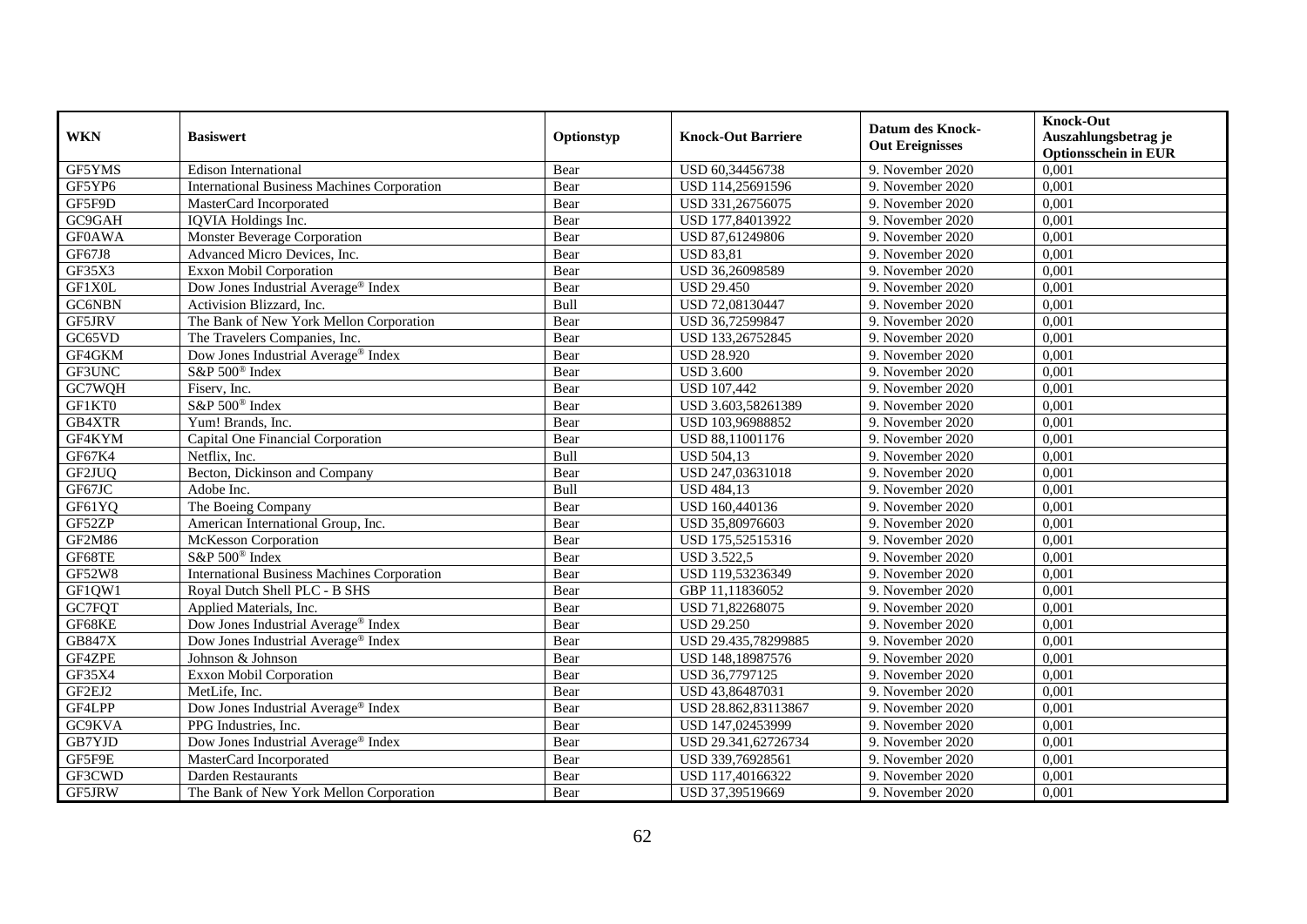| <b>WKN</b> | <b>Basiswert</b>                                | Optionstyp | <b>Knock-Out Barriere</b> | <b>Datum des Knock-</b><br><b>Out Ereignisses</b> | <b>Knock-Out</b><br>Auszahlungsbetrag je<br><b>Optionsschein in EUR</b> |
|------------|-------------------------------------------------|------------|---------------------------|---------------------------------------------------|-------------------------------------------------------------------------|
| GF3B0L     | Hess Corp.                                      | Bear       | USD 43,10124871           | 9. November 2020                                  | 0,001                                                                   |
| GF67G2     | PayPal Holdings, Inc.                           | Bull       | <b>USD 186</b>            | 9. November 2020                                  | 0,001                                                                   |
| GF50N4     | Dow Jones Industrial Average® Index             | Bear       | <b>USD 28.540</b>         | 9. November 2020                                  | 0,001                                                                   |
| GB6Q83     | DuPont de Nemours, Inc.                         | Bear       | USD 63,03154437           | 9. November 2020                                  | 0,001                                                                   |
| GF1CN8     | Dow Jones Industrial Average <sup>®</sup> Index | Bear       | <b>USD 29.550</b>         | 9. November 2020                                  | 0,001                                                                   |
| GF2FLN     | Activision Blizzard, Inc.                       | Bull       | USD 73,47497088           | 9. November 2020                                  | 0,001                                                                   |
| GF52XQ     | Vertex Pharmaceuticals Incorporated             | Bear       | USD 223,70728248          | 9. November 2020                                  | 0,001                                                                   |
| GC3T9G     | Morgan Stanley                                  | Bear       | USD 54,53119183           | 9. November 2020                                  | 0,001                                                                   |
| GF3UND     | S&P 500 <sup>®</sup> Index                      | Bear       | <b>USD 3.590</b>          | 9. November 2020                                  | 0,001                                                                   |
| GC9C7Y     | The Travelers Companies, Inc.                   | Bear       | USD 131,27390041          | 9. November 2020                                  | 0,001                                                                   |
| GC6ND9     | Yum! Brands, Inc.                               | Bear       | USD 105,70097751          | 9. November 2020                                  | 0,001                                                                   |
| GB7610     | Dow Jones Industrial Average® Index             | Bear       | USD 29.063,05971435       | 9. November 2020                                  | 0,001                                                                   |
| GF5B2U     | Baxter International Inc.                       | Bear       | USD 82,1633586            | 9. November 2020                                  | 0,001                                                                   |
| GF676M     | Amazon.com, Inc.                                | Bull       | <b>USD 3.242,02</b>       | 9. November 2020                                  | 0,001                                                                   |
| GF67K7     | Netflix, Inc.                                   | Bull       | <b>USD 497,75</b>         | 9. November 2020                                  | 0,001                                                                   |
| GC8GTH     | Aflac, Inc.                                     | Bear       | USD 40,17331743           | 9. November 2020                                  | 0,001                                                                   |
| GF68TF     | S&P 500® Index                                  | Bear       | <b>USD 3.522,5</b>        | 9. November 2020                                  | 0,001                                                                   |
| GC8DFF     | JPMorgan Chase & Co.                            | Bear       | USD 112,80369477          | 9. November 2020                                  | 0,001                                                                   |
| GF1KT1     | S&P 500 <sup>®</sup> Index                      | Bear       | USD 3.601,09736598        | 9. November 2020                                  | 0,001                                                                   |
| GF61YR     | The Boeing Company                              | Bear       | USD 164,55834272          | 9. November 2020                                  | 0,001                                                                   |
| GF4NRC     | Exxon Mobil Corporation                         | Bear       | USD 35,56258499           | 9. November 2020                                  | 0,001                                                                   |
| GF2EJ3     | MetLife, Inc.                                   | Bear       | USD 44,7961381            | 9. November 2020                                  | 0,001                                                                   |
| GC83S0     | <b>ECOLAB INC</b>                               | Bear       | USD 214,76258952          | 9. November 2020                                  | 0,001                                                                   |
| GD7RS2     | Dow Jones Industrial Average® Index             | Bear       | USD 29.541,90466566       | 9. November 2020                                  | 0,001                                                                   |
| GC3XJZ     | Centene Corp                                    | Bear       | USD 68,9539065            | 9. November 2020                                  | 0,001                                                                   |
| GF68KF     | Dow Jones Industrial Average® Index             | Bear       | <b>USD 28.920</b>         | 9. November 2020                                  | 0,001                                                                   |
| GF5F9C     | MasterCard Incorporated                         | Bear       | USD 324,90375497          | 9. November 2020                                  | 0,001                                                                   |
| GF2EEM     | PPG Industries, Inc.                            | Bear       | USD 141,35908467          | 9. November 2020                                  | 0,001                                                                   |
| GF5V4L     | Pfizer Inc.                                     | Bear       | USD 37,86785262           | 9. November 2020                                  | 0,001                                                                   |
| GC7FQU     | Applied Materials, Inc.                         | Bear       | USD 74,83092123           | 9. November 2020                                  | 0,001                                                                   |
| GF2EHN     | Royal Dutch Shell plc                           | Bear       | GBP 11,45166043           | 9. November 2020                                  | 0,001                                                                   |
| GF50N5     | Dow Jones Industrial Average <sup>®</sup> Index | Bear       | <b>USD 28.520</b>         | 9. November 2020                                  | 0,001                                                                   |
| GF2PA5     | The Hartford Financial Services Group, Inc.     | Bear       | USD 42,77579282           | 9. November 2020                                  | 0,001                                                                   |
| GF50CC     | Dow Jones Industrial Average® Index             | Bear       | USD 28.559,72668524       | 9. November 2020                                  | 0,001                                                                   |
| GF6218     | The Bank of New York Mellon Corporation         | Bear       | USD 36,93391704           | 9. November 2020                                  | 0,001                                                                   |
| GF2AZG     | Delta Air Lines, Inc.                           | Bear       | USD 35,45601232           | 9. November 2020                                  | 0,001                                                                   |
| GC7TY3     | ResMed Inc.                                     | Bear       | USD 217,9013345           | 9. November 2020                                  | 0,001                                                                   |
| GC7KG2     | Electronic Arts Inc.                            | Bull       | USD 114,34312908          | 9. November 2020                                  | 0,001                                                                   |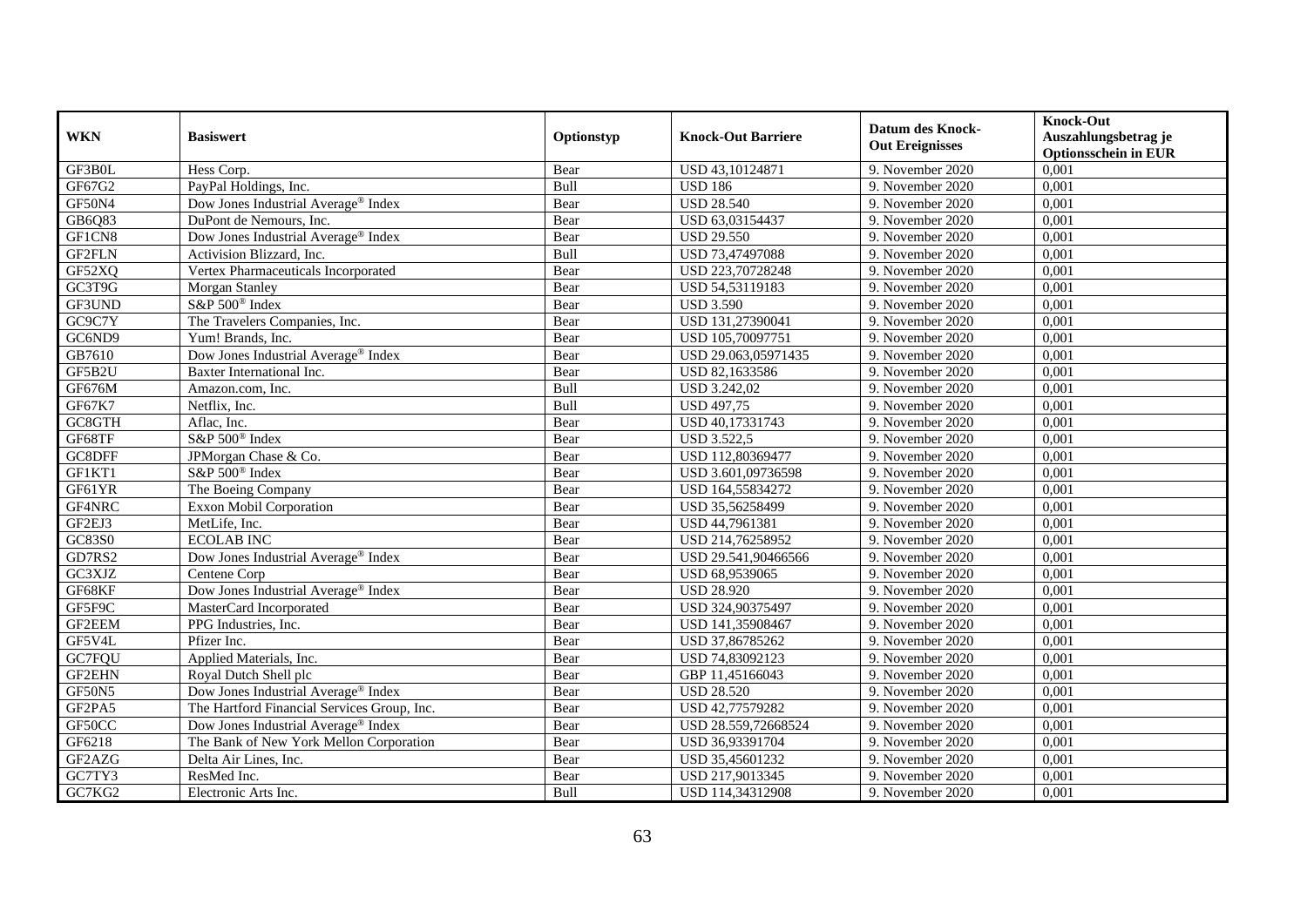| <b>WKN</b>    | <b>Basiswert</b>                                | Optionstyp | <b>Knock-Out Barriere</b> | <b>Datum des Knock-</b><br><b>Out Ereignisses</b> | <b>Knock-Out</b><br>Auszahlungsbetrag je<br><b>Optionsschein in EUR</b> |
|---------------|-------------------------------------------------|------------|---------------------------|---------------------------------------------------|-------------------------------------------------------------------------|
| <b>GB847U</b> | Dow Jones Industrial Average® Index             | Bear       | USD 29.484,71490064       | 9. November 2020                                  | 0,001                                                                   |
| GF4NCH        | Visa Inc. - Class A                             | Bear       | USD 212,4728187           | 9. November 2020                                  | 0,001                                                                   |
| GC8B2L        | Morgan Stanley                                  | Bear       | USD 55,87327033           | 9. November 2020                                  | 0,001                                                                   |
| GB9DP4        | Dow Jones Industrial Average® Index             | Bear       | USD 29.866,60227897       | 9. November 2020                                  | 0,001                                                                   |
| GF1CN9        | Dow Jones Industrial Average® Index             | Bear       | <b>USD 29.500</b>         | 9. November 2020                                  | 0,001                                                                   |
| GCSR9H        | UnitedHealth Group Inc.                         | Bear       | USD 367,47233308          | 9. November 2020                                  | 0,001                                                                   |
| GA4V1U        | Dow Jones Industrial Average <sup>®</sup> Index | Bear       | USD 29.472,77980989       | 9. November 2020                                  | 0,001                                                                   |
| GF676N        | Amazon.com, Inc.                                | Bull       | USD 3.238,41              | 9. November 2020                                  | 0,001                                                                   |
| GF1X9N        | S&P 500 <sup>®</sup> Index                      | Bear       | <b>USD 3.565</b>          | 9. November 2020                                  | 0,001                                                                   |
| GF2FLP        | Activision Blizzard, Inc.                       | Bull       | USD 72,74032185           | 9. November 2020                                  | 0,001                                                                   |
| GF67K8        | Netflix, Inc.                                   | Bull       | <b>USD 495,92</b>         | 9. November 2020                                  | 0,001                                                                   |
| GF4KS9        | JPMorgan Chase & Co.                            | Bear       | USD 106,74337161          | 9. November 2020                                  | 0,001                                                                   |
| GF68TG        | S&P 500 <sup>®</sup> Index                      | Bear       | <b>USD 3.520</b>          | 9. November 2020                                  | 0,001                                                                   |
| GC9KNH        | American Water Works Co Inc                     | Bear       | USD 166,09629237          | 9. November 2020                                  | 0,001                                                                   |
| GC65RK        | U.S. Bancorp                                    | Bear       | USD 42,91279434           | 9. November 2020                                  | 0,001                                                                   |
| GC8GTE        | Aflac, Inc.                                     | Bear       | USD 38,65600447           | 9. November 2020                                  | 0,001                                                                   |
| GC5KXT        | Capital One Financial Corporation               | Bear       | USD 89,65187261           | 9. November 2020                                  | 0,001                                                                   |
| GF67MX        | <b>Barrick Gold Corporation</b>                 | Bull       | <b>USD 26.77</b>          | 9. November 2020                                  | 0,001                                                                   |
| GC65WP        | Prudential Financial, Inc.                      | Bear       | USD 71,67289552           | 9. November 2020                                  | 0,001                                                                   |
| GF673Q        | <b>BIOGEN INC.</b>                              | Bull       | <b>USD 275,72</b>         | 9. November 2020                                  | 0,001                                                                   |
| GA6U5G        | Dow Jones Industrial Average <sup>®</sup> Index | Bear       | USD 29.547,06191266       | 9. November 2020                                  | 0,001                                                                   |
| GC5G4E        | DENTSPLY SIRONA Inc.                            | Bear       | USD 51,78219859           | 9. November 2020                                  | 0,001                                                                   |
| GF6265        | Autodesk, Inc.                                  | Bear       | USD 262,46192986          | 9. November 2020                                  | 0,001                                                                   |
| <b>GF536C</b> | Align Technology, Inc.                          | Bear       | USD 501,64310851          | 9. November 2020                                  | 0,001                                                                   |
| GF3QBA        | Marathon Petroleum Corporation                  | Bear       | USD 33,48929169           | 9. November 2020                                  | 0,001                                                                   |
| GF3LEY        | Hess Corp.                                      | Bear       | USD 41,57535637           | 9. November 2020                                  | 0,001                                                                   |
| GF68KJ        | Dow Jones Industrial Average® Index             | Bear       | <b>USD 28.780</b>         | 9. November 2020                                  | 0,001                                                                   |
| GB7611        | Dow Jones Industrial Average <sup>®</sup> Index | Bear       | USD 29.053,27971567       | 9. November 2020                                  | 0,001                                                                   |
| GC65W4        | MetLife, Inc.                                   | Bear       | USD 44,65543561           | 9. November 2020                                  | 0,001                                                                   |
| GC3J93        | <b>Exelon Corporation</b>                       | Bear       | <b>USD 45,762</b>         | 9. November 2020                                  | 0,001                                                                   |
| GF4GKG        | Dow Jones Industrial Average® Index             | Bear       | <b>USD 29.020</b>         | 9. November 2020                                  | 0,001                                                                   |
| GC73QJ        | PNC Financial Services Group, Inc.              | Bear       | USD 126,63987927          | 9. November 2020                                  | 0,001                                                                   |
| GF50CD        | Dow Jones Industrial Average <sup>®</sup> Index | Bear       | USD 28.549,74207725       | 9. November 2020                                  | 0,001                                                                   |
| <b>GF1JCA</b> | Alphabet Inc. - Class C                         | Bear       | USD 1.803,25611856        | 9. November 2020                                  | 0,001                                                                   |
| GF1X0R        | Dow Jones Industrial Average® Index             | Bear       | <b>USD 29.200</b>         | 9. November 2020                                  | 0,001                                                                   |
| GF5V1C        | Twitter, Inc.                                   | Bear       | USD 44,39136754           | 9. November 2020                                  | 0,001                                                                   |
| GF5YPC        | <b>Newmont Corporation</b>                      | Bull       | USD 63,28147263           | 9. November 2020                                  | 0,001                                                                   |
| GF676T        | Amazon.com, Inc.                                | Bull       | <b>USD 3.206,78</b>       | 9. November 2020                                  | 0,001                                                                   |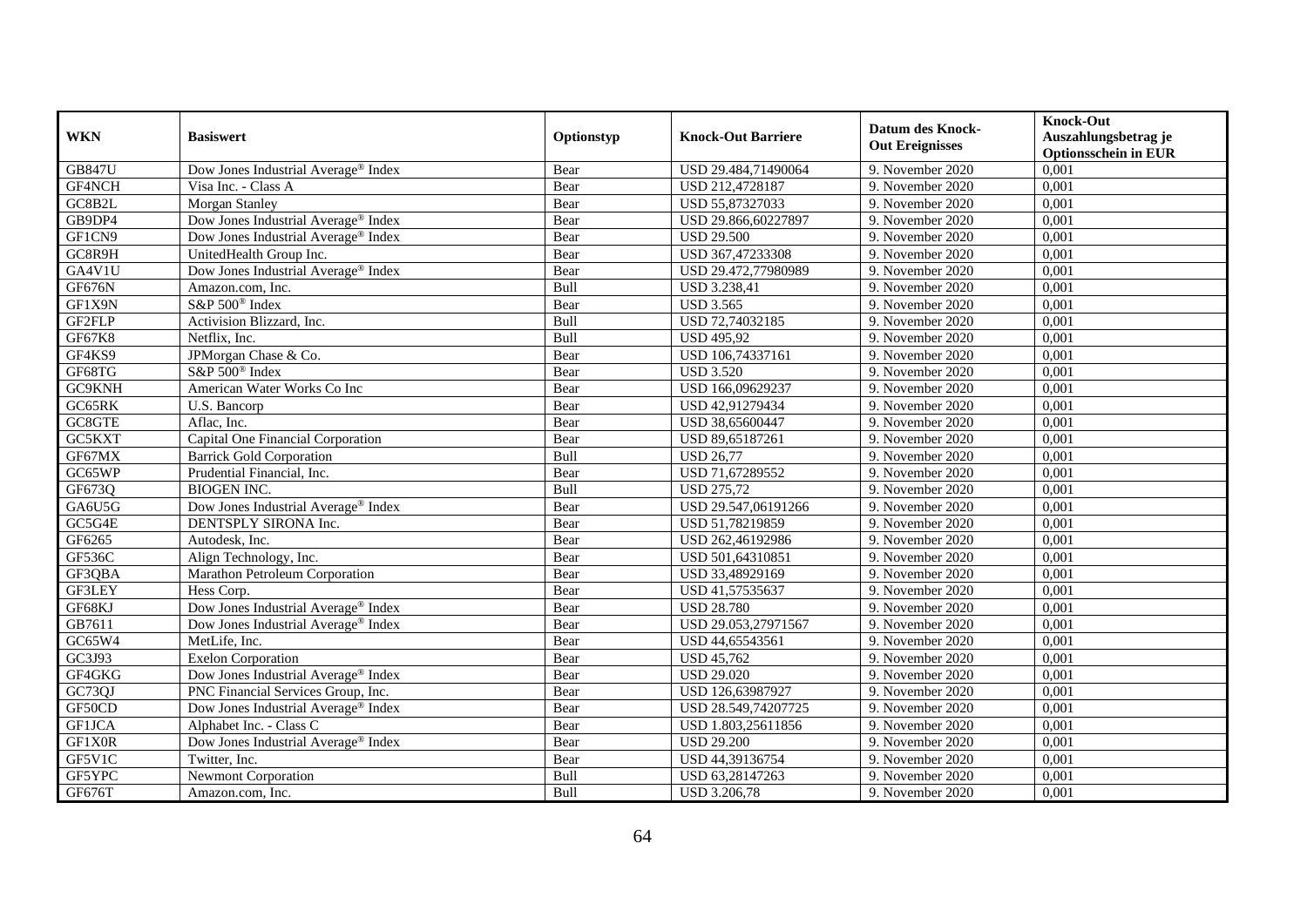| <b>WKN</b>    | <b>Basiswert</b>                                | Optionstyp | <b>Knock-Out Barriere</b> | <b>Datum des Knock-</b><br><b>Out Ereignisses</b> | <b>Knock-Out</b><br>Auszahlungsbetrag je<br><b>Optionsschein in EUR</b> |
|---------------|-------------------------------------------------|------------|---------------------------|---------------------------------------------------|-------------------------------------------------------------------------|
| GC8DT9        | CVS Health Corporation                          | Bear       | USD 69,05508924           | 9. November 2020                                  | 0,001                                                                   |
| <b>GB847V</b> | Dow Jones Industrial Average® Index             | Bear       | USD 29.455,35575964       | 9. November 2020                                  | 0,001                                                                   |
| GF4ZL3        | Visa Inc. - Class A                             | Bear       | USD 205,84707663          | 9. November 2020                                  | 0,001                                                                   |
| GF3UNA        | S&P 500 <sup>®</sup> Index                      | Bear       | <b>USD 3.620</b>          | 9. November 2020                                  | 0,001                                                                   |
| GF0AW9        | <b>Monster Beverage Corporation</b>             | Bear       | USD 86,48571279           | 9. November 2020                                  | 0,001                                                                   |
| GF67K9        | Netflix, Inc.                                   | Bull       | <b>USD 492,28</b>         | 9. November 2020                                  | 0,001                                                                   |
| GB9DP5        | Dow Jones Industrial Average® Index             | Bear       | USD 29.837,21605734       | 9. November 2020                                  | 0,001                                                                   |
| GF68TH        | S&P 500 <sup>®</sup> Index                      | Bear       | <b>USD 3.517,5</b>        | 9. November 2020                                  | 0,001                                                                   |
| GF0MS6        | Aptiv PLC                                       | Bear       | USD 106,42269359          | 9. November 2020                                  | 0,001                                                                   |
| GF5VDG        | <b>Union Pacific Corporation</b>                | Bear       | USD 194,52536929          | 9. November 2020                                  | 0,001                                                                   |
| GF3LJU        | American Express Company                        | Bear       | USD 107,58014835          | 9. November 2020                                  | 0,001                                                                   |
| GC9GCM        | Johnson Controls International plc              | Bear       | USD 45,08940381           | 9. November 2020                                  | 0,001                                                                   |
| GC7KQP        | Capital One Financial Corporation               | Bear       | USD 81,94704384           | 9. November 2020                                  | 0,001                                                                   |
| GF2MW9        | Dow Jones Industrial Average® Index             | Bear       | USD 28.951,37564205       | 9. November 2020                                  | 0,001                                                                   |
| GF67BT        | Alibaba Group Holding Limited                   | Bear       | <b>USD 294,74</b>         | 9. November 2020                                  | 0,001                                                                   |
| GF67MN        | <b>Barrick Gold Corporation</b>                 | Bull       | <b>USD 28,84</b>          | 9. November 2020                                  | 0,001                                                                   |
| GF673R        | <b>BIOGEN INC.</b>                              | Bull       | <b>USD 264,69</b>         | 9. November 2020                                  | 0,001                                                                   |
| GF68KK        | Dow Jones Industrial Average® Index             | Bear       | <b>USD 28.720</b>         | 9. November 2020                                  | 0,001                                                                   |
| GF3QBB        | Marathon Petroleum Corporation                  | Bear       | USD 34,18594861           | 9. November 2020                                  | 0,001                                                                   |
| GF5YKD        | Prudential Financial, Inc.                      | Bear       | USD 68,19761546           | 9. November 2020                                  | 0,001                                                                   |
| GC6TN3        | <b>Baker Hughes Company</b>                     | Bear       | USD 17,93879282           | 9. November 2020                                  | 0,001                                                                   |
| GB7YJE        | Dow Jones Industrial Average® Index             | Bear       | USD 29.331,84288109       | 9. November 2020                                  | 0,001                                                                   |
| GF3Q10        | Exxon Mobil Corporation                         | Bear       | USD 36,63377651           | 9. November 2020                                  | 0,001                                                                   |
| GF2JT9        | Accenture plc                                   | Bear       | USD 243,19143486          | 9. November 2020                                  | 0,001                                                                   |
| GF4GKH        | Dow Jones Industrial Average® Index             | Bear       | <b>USD 29.020</b>         | 9. November 2020                                  | 0,001                                                                   |
| GF50CE        | Dow Jones Industrial Average® Index             | Bear       | USD 28.539,75746925       | 9. November 2020                                  | 0,001                                                                   |
| <b>GF1CNA</b> | Dow Jones Industrial Average® Index             | Bear       | <b>USD 29.450</b>         | 9. November 2020                                  | 0,001                                                                   |
| <b>GF5V51</b> | The TJX Companies, Inc.                         | Bear       | USD 57,93698391           | 9. November 2020                                  | 0,001                                                                   |
| GF676U        | Amazon.com, Inc.                                | Bull       | <b>USD 3.195,04</b>       | 9. November 2020                                  | 0,001                                                                   |
| GF5V4M        | Pfizer Inc.                                     | Bear       | USD 41,45670522           | 9. November 2020                                  | 0,001                                                                   |
| GB8MDJ        | Ameren Corporation                              | Bear       | USD 86,16735959           | 9. November 2020                                  | 0,001                                                                   |
| GF2FMM        | Chevron Corporation                             | Bear       | USD 79,69181091           | 9. November 2020                                  | 0,001                                                                   |
| GF3UNB        | S&P 500 <sup>®</sup> Index                      | Bear       | <b>USD 3.610</b>          | 9. November 2020                                  | 0,001                                                                   |
| GF35VB        | NIKE, Inc.                                      | Bear       | USD 132,76348502          | 9. November 2020                                  | 0,001                                                                   |
| GF68TJ        | S&P 500 <sup>®</sup> Index                      | Bear       | <b>USD 3.517,5</b>        | 9. November 2020                                  | 0,001                                                                   |
| GF5VDH        | <b>Union Pacific Corporation</b>                | Bear       | USD 202,11167878          | 9. November 2020                                  | 0,001                                                                   |
| GF5VCQ        | Northern Trust Corporation                      | Bear       | USD 89,30910614           | 9. November 2020                                  | 0,001                                                                   |
| GB7612        | Dow Jones Industrial Average <sup>®</sup> Index | Bear       | USD 29.043,4997168        | 9. November 2020                                  | 0,001                                                                   |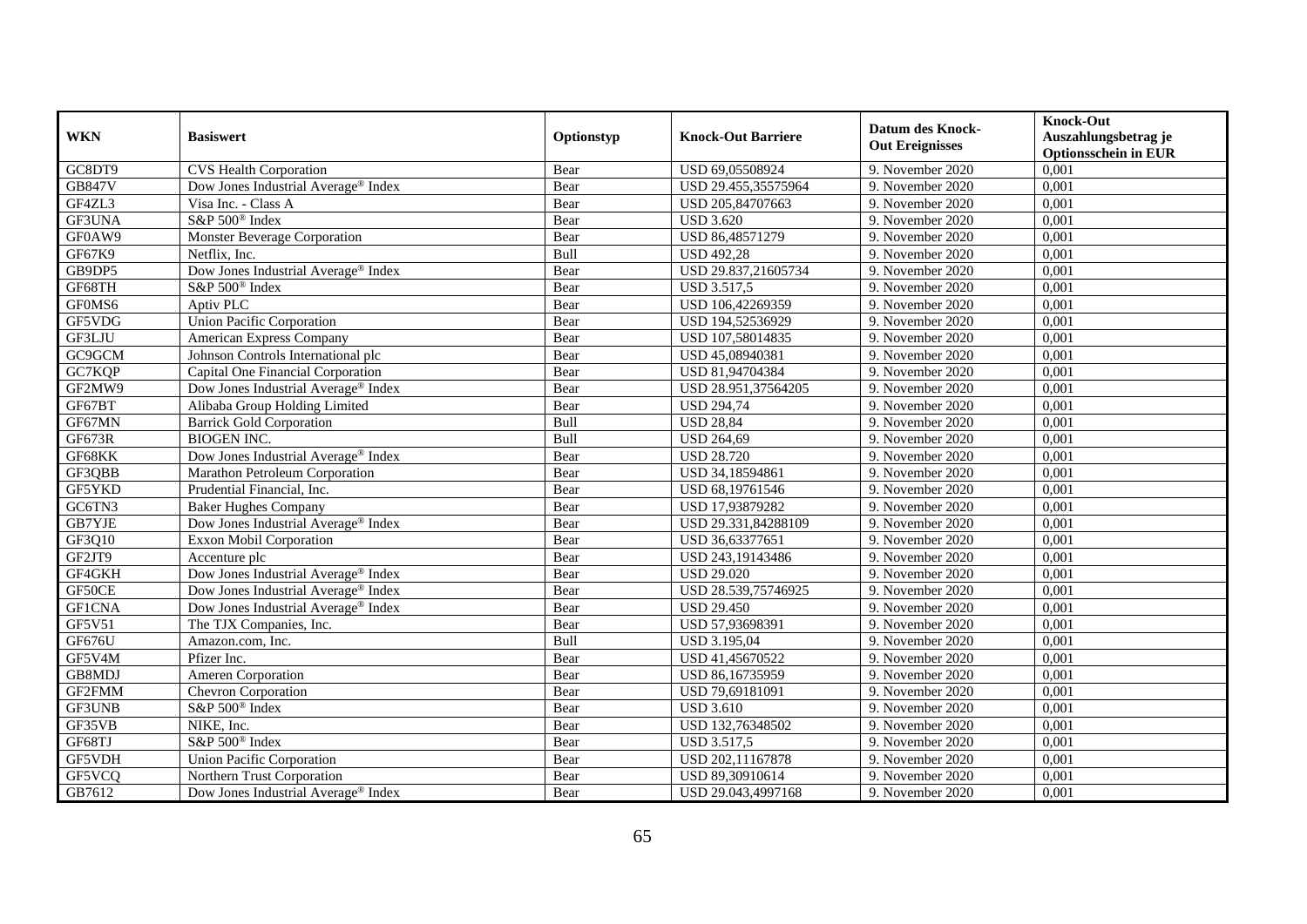| <b>WKN</b>    | <b>Basiswert</b>                                | Optionstyp | <b>Knock-Out Barriere</b> | <b>Datum des Knock-</b><br><b>Out Ereignisses</b> | <b>Knock-Out</b><br>Auszahlungsbetrag je<br><b>Optionsschein in EUR</b> |
|---------------|-------------------------------------------------|------------|---------------------------|---------------------------------------------------|-------------------------------------------------------------------------|
| GF3W52        | Valero Energy Corporation                       | Bear       | USD 46,14636052           | 9. November 2020                                  | 0,001                                                                   |
| GF67KA        | Netflix, Inc.                                   | Bull       | <b>USD 490,09</b>         | 9. November 2020                                  | 0,001                                                                   |
| GF5YQQ        | Activision Blizzard, Inc.                       | Bull       | USD 75,47277304           | 9. November 2020                                  | 0,001                                                                   |
| GC61SL        | American Express Company                        | Bear       | USD 112,73702428          | 9. November 2020                                  | 0,001                                                                   |
| GB9DP0        | Dow Jones Industrial Average <sup>®</sup> Index | Bear       | USD 29.925,37472205       | 9. November 2020                                  | 0,001                                                                   |
| GF2C79        | Dow Jones Industrial Average® Index             | Bear       | USD 28.979,44859199       | 9. November 2020                                  | 0,001                                                                   |
| GB8480        | Dow Jones Industrial Average® Index             | Bear       | USD 29.386,85109717       | 9. November 2020                                  | 0,001                                                                   |
| GF67MP        | <b>Barrick Gold Corporation</b>                 | Bull       | <b>USD 28,62</b>          | 9. November 2020                                  | 0,001                                                                   |
| GF5V2Z        | PPL Corp                                        | Bear       | USD 29,27331824           | 9. November 2020                                  | 0,001                                                                   |
| GF67BU        | Alibaba Group Holding Limited                   | Bear       | <b>USD 296,92</b>         | 9. November 2020                                  | 0,001                                                                   |
| GC8B57        | Centene Corp                                    | Bear       | USD 69,81784232           | 9. November 2020                                  | 0,001                                                                   |
| GF673S        | <b>BIOGEN INC.</b>                              | Bull       | <b>USD 248,14</b>         | 9. November 2020                                  | 0,001                                                                   |
| GF3LEZ        | Hess Corp.                                      | Bear       | USD 42,3913399            | 9. November 2020                                  | 0,001                                                                   |
| GF2GUJ        | Dow Jones Industrial Average® Index             | Bear       | <b>USD 29.000</b>         | 9. November 2020                                  | 0,001                                                                   |
| GC6223        | Southwest Airlines Co                           | Bear       | USD 44,3859848            | 9. November 2020                                  | 0,001                                                                   |
| GF3QBC        | Marathon Petroleum Corporation                  | Bear       | USD 35,16126823           | 9. November 2020                                  | 0,001                                                                   |
| <b>GF1CNB</b> | Dow Jones Industrial Average® Index             | Bear       | <b>USD 29.400</b>         | 9. November 2020                                  | 0,001                                                                   |
| GF67B9        | Apple Inc.                                      | Bear       | <b>USD 119,19</b>         | 9. November 2020                                  | 0,001                                                                   |
| GF4XTF        | Dow Jones Industrial Average® Index             | Bear       | USD 28.707,16532368       | 9. November 2020                                  | 0,001                                                                   |
| GF676V        | Amazon.com, Inc.                                | Bull       | USD 3.179,38              | 9. November 2020                                  | 0,001                                                                   |
| GB7YJF        | Dow Jones Industrial Average® Index             | Bear       | USD 29.322,05849498       | 9. November 2020                                  | 0,001                                                                   |
| GF5V3Z        | The Boeing Company                              | Bear       | USD 159,03610758          | 9. November 2020                                  | 0,001                                                                   |
| GF5YPD        | <b>Newmont Corporation</b>                      | Bull       | USD 62,9613134            | 9. November 2020                                  | 0,001                                                                   |
| GF3B1W        | Northern Trust Corporation                      | Bear       | USD 90,89072346           | 9. November 2020                                  | 0,001                                                                   |
| GF68TK        | S&P 500 <sup>®</sup> Index                      | Bear       | <b>USD 3.515</b>          | 9. November 2020                                  | 0,001                                                                   |
| GC6HYG        | PNC Financial Services Group, Inc.              | Bear       | USD 122,59504184          | 9. November 2020                                  | 0,001                                                                   |
| GF3W53        | Valero Energy Corporation                       | Bear       | USD 47,10317489           | 9. November 2020                                  | 0,001                                                                   |
| GF5VDJ        | <b>Union Pacific Corporation</b>                | Bear       | USD 206,31963175          | 9. November 2020                                  | 0,001                                                                   |
| GF3Q82        | Constellation Brands, Inc.                      | Bear       | USD 192,76174697          | 9. November 2020                                  | 0,001                                                                   |
| GF67FT        | PayPal Holdings, Inc.                           | Bull       | <b>USD 197,84</b>         | 9. November 2020                                  | 0,001                                                                   |
| GF5FC9        | Electronic Arts Inc.                            | Bull       | USD 111,066419            | 9. November 2020                                  | 0,001                                                                   |
| GF5S8F        | Activision Blizzard, Inc.                       | Bull       | USD 74,70926847           | 9. November 2020                                  | 0,001                                                                   |
| GF3B0K        | Hess Corp.                                      | Bear       | USD 41,79846525           | 9. November 2020                                  | 0,001                                                                   |
| GF1X9H        | S&P 500 <sup>®</sup> Index                      | Bear       | <b>USD 3.577,5</b>        | 9. November 2020                                  | 0,001                                                                   |
| GB9DP1        | Dow Jones Industrial Average® Index             | Bear       | USD 29.895,98850045       | 9. November 2020                                  | 0,001                                                                   |
| GC7128        | American Express Company                        | Bear       | USD 114,82025865          | 9. November 2020                                  | 0,001                                                                   |
| GF67MV        | <b>Barrick Gold Corporation</b>                 | Bull       | <b>USD 27,25</b>          | 9. November 2020                                  | 0,001                                                                   |
| GF5485        | Dow Jones Industrial Average <sup>®</sup> Index | Bear       | <b>USD 28.820</b>         | 9. November 2020                                  | 0,001                                                                   |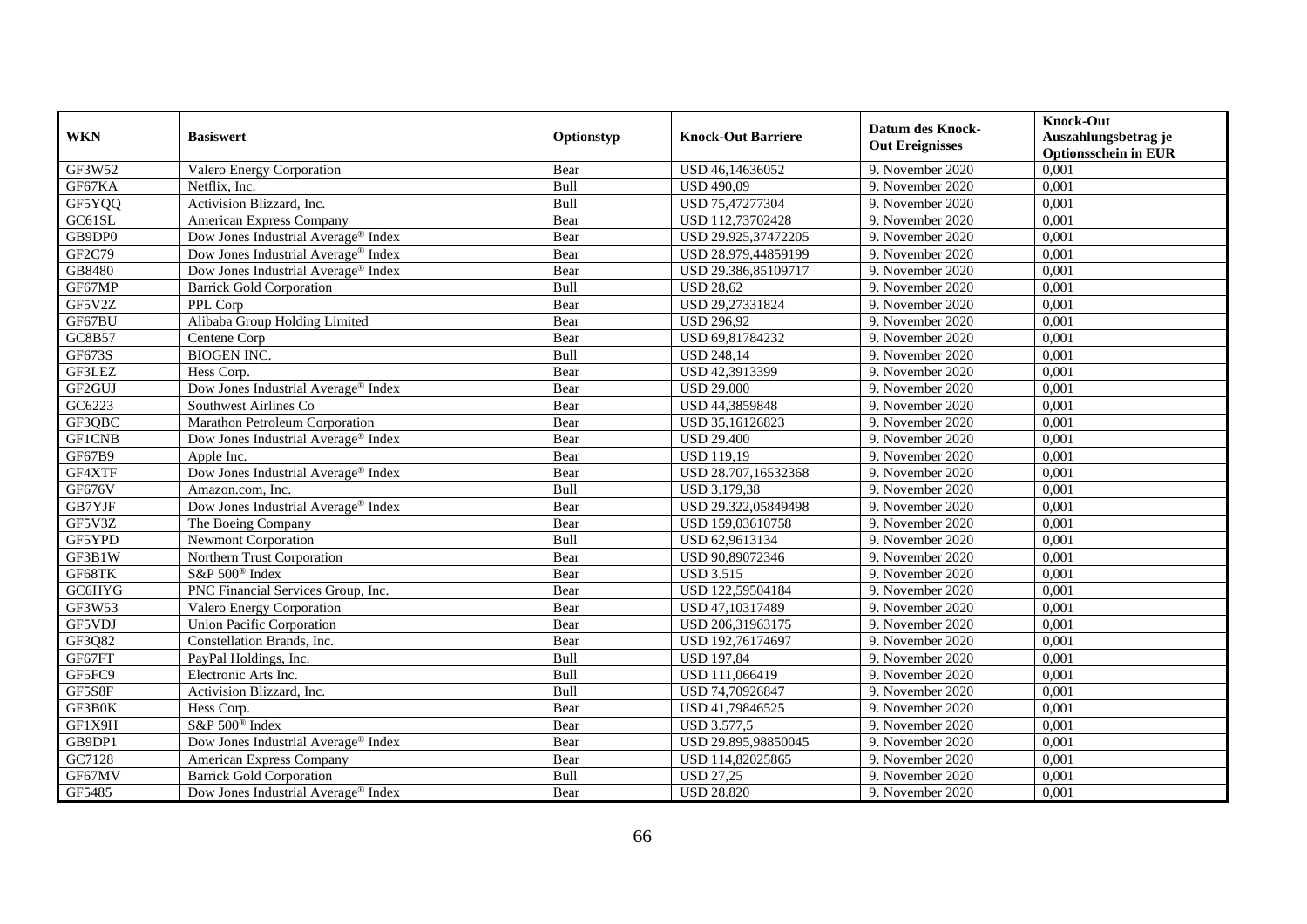| <b>WKN</b>    | <b>Basiswert</b>                                | Optionstyp | <b>Knock-Out Barriere</b> | <b>Datum des Knock-</b><br><b>Out Ereignisses</b> | <b>Knock-Out</b><br>Auszahlungsbetrag je<br><b>Optionsschein in EUR</b> |
|---------------|-------------------------------------------------|------------|---------------------------|---------------------------------------------------|-------------------------------------------------------------------------|
| GC69BX        | <b>Automatic Data Processing</b>                | Bear       | USD 174,12991433          | 9. November 2020                                  | 0,001                                                                   |
| GF3QBD        | Marathon Petroleum Corporation                  | Bear       | USD 36,62424769           | 9. November 2020                                  | 0,001                                                                   |
| <b>GF0EZC</b> | Booking Holdings Inc.                           | Bear       | USD 2.063,46406668        | 9. November 2020                                  | 0,001                                                                   |
| GF4XTG        | Dow Jones Industrial Average® Index             | Bear       | USD 28.697,18152545       | 9. November 2020                                  | 0,001                                                                   |
| GF2E9Y        | Capital One Financial Corporation               | Bear       | USD 85,91753731           | 9. November 2020                                  | 0,001                                                                   |
| GF1X0B        | Dow Jones Industrial Average® Index             | Bear       | <b>USD 29.900</b>         | 9. November 2020                                  | 0,001                                                                   |
| GB8481        | Dow Jones Industrial Average® Index             | Bear       | USD 29.377,06471684       | 9. November 2020                                  | 0,001                                                                   |
| GF6771        | Amazon.com, Inc.                                | Bull       | USD 3.139,51              | 9. November 2020                                  | 0,001                                                                   |
| GB7613        | Dow Jones Industrial Average® Index             | Bear       | USD 29.014,15972059       | 9. November 2020                                  | 0,001                                                                   |
| GF67BA        | Apple Inc.                                      | Bear       | <b>USD 120,66</b>         | 9. November 2020                                  | 0,001                                                                   |
| GA9UZR        | BlackRock, Inc.                                 | Bear       | USD 687,72350817          | 9. November 2020                                  | 0,001                                                                   |
| GF5YMB        | The TJX Companies, Inc.                         | Bear       | USD 55,7535247            | 9. November 2020                                  | 0,001                                                                   |
| <b>CH0BKP</b> | Southwest Airlines Co                           | Bear       | USD 48,20379626           | 9. November 2020                                  | 0,001                                                                   |
| GB81EZ        | Dow Jones Industrial Average® Index             | Bear       | USD 29.669,43267463       | 9. November 2020                                  | 0,001                                                                   |
| GF68SY        | S&P 500 <sup>®</sup> Index                      | Bear       | <b>USD 3.645</b>          | 9. November 2020                                  | 0,001                                                                   |
| GF5YL8        | Pfizer Inc.                                     | Bear       | USD 38,54970938           | 9. November 2020                                  | 0,001                                                                   |
| GF2TXR        | Netflix, Inc.                                   | Bull       | USD 467,85602802          | 9. November 2020                                  | 0,001                                                                   |
| GF67FU        | PayPal Holdings, Inc.                           | Bull       | <b>USD 196.15</b>         | 9. November 2020                                  | 0,001                                                                   |
| GF2FMN        | Chevron Corporation                             | Bear       | USD 80,35981437           | 9. November 2020                                  | 0,001                                                                   |
| GF1X9J        | S&P 500 <sup>®</sup> Index                      | Bear       | <b>USD 3.575</b>          | 9. November 2020                                  | 0,001                                                                   |
| GF67KB        | Netflix, Inc.                                   | Bull       | <b>USD 486,2</b>          | 9. November 2020                                  | 0,001                                                                   |
| GF5486        | Dow Jones Industrial Average® Index             | Bear       | <b>USD 28.800</b>         | 9. November 2020                                  | 0,001                                                                   |
| GF5FF2        | Wells Fargo & Company                           | Bear       | USD 23,02752123           | 9. November 2020                                  | 0,001                                                                   |
| GF1X0C        | Dow Jones Industrial Average® Index             | Bear       | <b>USD 29.850</b>         | 9. November 2020                                  | 0,001                                                                   |
| GF5RYX        | American Express Company                        | Bear       | USD 104,72018189          | 9. November 2020                                  | 0,001                                                                   |
| GF2EAP        | Visa Inc. - Class A                             | Bear       | USD 210,32213144          | 9. November 2020                                  | 0,001                                                                   |
| GB9019        | Dow Jones Industrial Average® Index             | Bear       | USD 29.725,00181308       | 9. November 2020                                  | 0,001                                                                   |
| GF540P        | Dow Jones Industrial Average <sup>®</sup> Index | Bear       | USD 28.527,2981685        | 9. November 2020                                  | 0,001                                                                   |
| GF673M        | <b>BIOGEN INC.</b>                              | Bull       | <b>USD 308,8</b>          | 9. November 2020                                  | 0,001                                                                   |
| GF67MW        | <b>Barrick Gold Corporation</b>                 | Bull       | <b>USD 26,95</b>          | 9. November 2020                                  | 0,001                                                                   |
| GF6772        | Amazon.com, Inc.                                | Bull       | USD 3.132,39              | 9. November 2020                                  | 0,001                                                                   |
| GF4RDE        | Apple Inc.                                      | Bear       | USD 121,12872285          | 9. November 2020                                  | 0,001                                                                   |
| GF679N        | Facebook, Inc.                                  | Bull       | <b>USD 287,94</b>         | 9. November 2020                                  | 0,001                                                                   |
| GF4ZQ1        | Hess Corp.                                      | Bear       | USD 43,94738575           | 9. November 2020                                  | 0,001                                                                   |
| GF68SZ        | S&P 500 <sup>®</sup> Index                      | Bear       | <b>USD 3.635</b>          | 9. November 2020                                  | 0,001                                                                   |
| GF5LCG        | The Boeing Company                              | Bear       | USD 162,38544559          | 9. November 2020                                  | 0,001                                                                   |
| GB8482        | Dow Jones Industrial Average® Index             | Bear       | USD 29.367,27833646       | 9. November 2020                                  | 0,001                                                                   |
| GF67KC        | Netflix, Inc.                                   | Bull       | <b>USD 483,64</b>         | 9. November 2020                                  | 0,001                                                                   |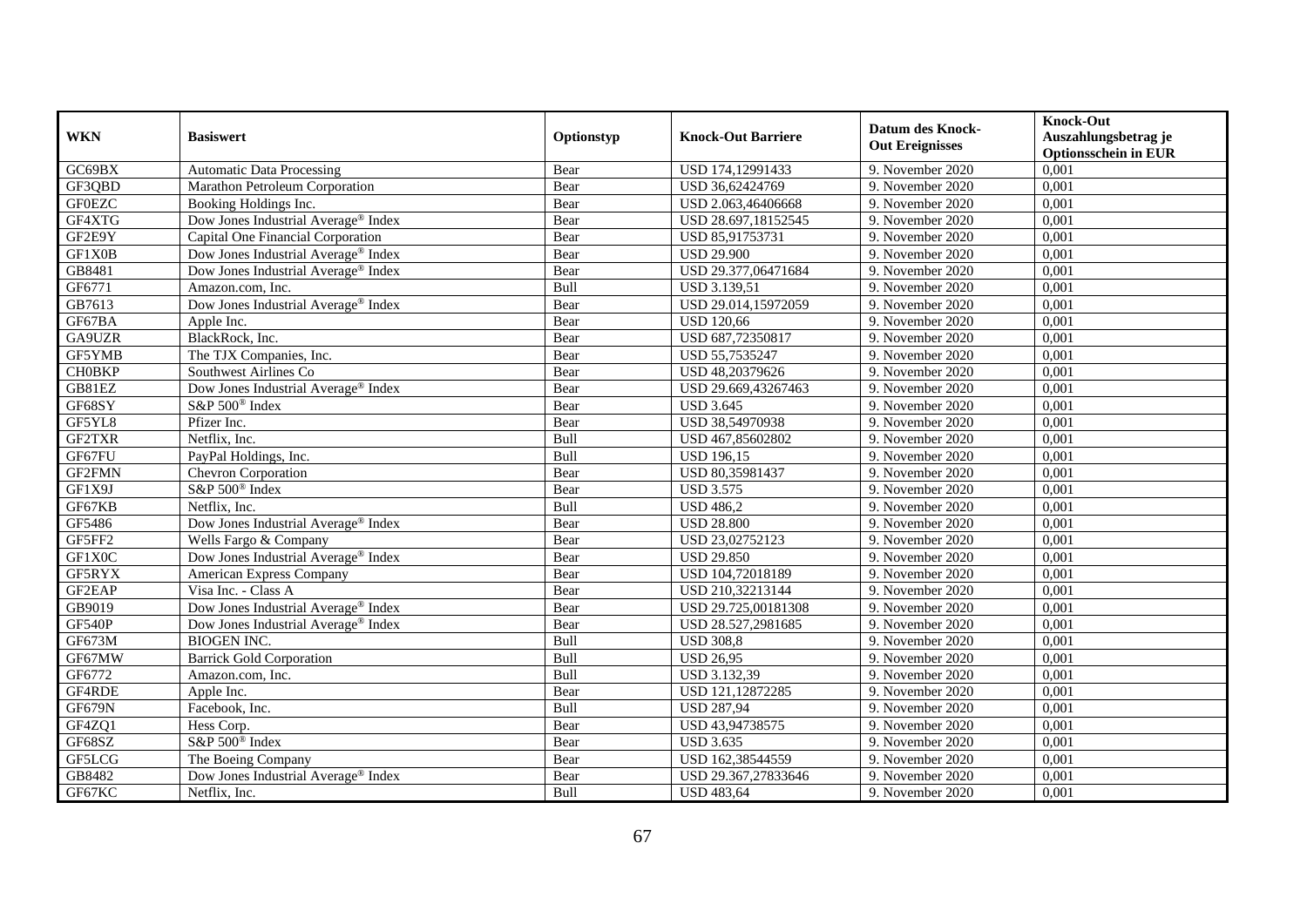| <b>WKN</b>    | <b>Basiswert</b>                                | Optionstyp | <b>Knock-Out Barriere</b> | <b>Datum des Knock-</b><br><b>Out Ereignisses</b> | <b>Knock-Out</b><br>Auszahlungsbetrag je<br><b>Optionsschein in EUR</b> |
|---------------|-------------------------------------------------|------------|---------------------------|---------------------------------------------------|-------------------------------------------------------------------------|
| GB7616        | Dow Jones Industrial Average <sup>®</sup> Index | Bear       | USD 28.984,8197244        | 9. November 2020                                  | 0,001                                                                   |
| GF3WEN        | Lam Research Corporation                        | Bear       | USD 414,02739506          | 9. November 2020                                  | 0,001                                                                   |
| GF67FR        | PayPal Holdings, Inc.                           | Bull       | <b>USD 199,22</b>         | 9. November 2020                                  | 0,001                                                                   |
| GB7PLD        | Dow Jones Industrial Average® Index             | Bear       | USD 29.241,88499105       | 9. November 2020                                  | 0,001                                                                   |
| <b>GF0JPC</b> | Parker-Hannifin Corporation                     | Bear       | USD 242,54931161          | 9. November 2020                                  | 0,001                                                                   |
| GF5SB8        | Electronic Arts Inc.                            | Bull       | USD 113,10267584          | 9. November 2020                                  | 0,001                                                                   |
| <b>GF1CNC</b> | Dow Jones Industrial Average® Index             | Bear       | <b>USD 29.350</b>         | 9. November 2020                                  | 0,001                                                                   |
| GF1X9K        | S&P 500 <sup>®</sup> Index                      | Bear       | <b>USD 3.572,5</b>        | 9. November 2020                                  | 0,001                                                                   |
| GF4XTM        | Dow Jones Industrial Average <sup>®</sup> Index | Bear       | USD 28.647,26253431       | 9. November 2020                                  | 0,001                                                                   |
| GF673N        | <b>BIOGEN INC.</b>                              | Bull       | <b>USD 294,1</b>          | 9. November 2020                                  | 0,001                                                                   |
| GF5FF3        | Wells Fargo & Company                           | Bear       | USD 23,48707394           | 9. November 2020                                  | 0,001                                                                   |
| GC9KNG        | American Water Works Co Inc                     | Bear       | USD 162,68115168          | 9. November 2020                                  | 0,001                                                                   |
| GF50MM        | Dow Jones Industrial Average® Index             | Bear       | <b>USD 28.700</b>         | 9. November 2020                                  | 0,001                                                                   |
| GF67F0        | Alphabet Inc. - Class C                         | Bear       | <b>USD 1.771,69</b>       | 9. November 2020                                  | 0,001                                                                   |
| GF03G9        | Arista Networks, Inc.                           | Bear       | USD 263,92565386          | 9. November 2020                                  | 0,001                                                                   |
| GB901A        | Dow Jones Industrial Average® Index             | Bear       | USD 29.715,20795859       | 9. November 2020                                  | 0,001                                                                   |
| GF3W54        | Valero Energy Corporation                       | Bear       | USD 48,44869513           | 9. November 2020                                  | 0,001                                                                   |
| GF679P        | Facebook, Inc.                                  | Bull       | <b>USD 287,09</b>         | 9. November 2020                                  | 0,001                                                                   |
| GF2PCX        | Hess Corp.                                      | Bear       | USD 44,96650065           | 9. November 2020                                  | 0,001                                                                   |
| GF55SL        | Apple Inc.                                      | Bear       | USD 120,09912154          | 9. November 2020                                  | 0,001                                                                   |
| GF5YF5        | Netflix, Inc.                                   | Bull       | USD 475,97182976          | 9. November 2020                                  | 0,001                                                                   |
| GF5B2G        | The Boeing Company                              | Bear       | USD 166,98353053          | 9. November 2020                                  | 0,001                                                                   |
| GF67FS        | PayPal Holdings, Inc.                           | Bull       | <b>USD 198,85</b>         | 9. November 2020                                  | 0,001                                                                   |
| <b>GF1CND</b> | Dow Jones Industrial Average® Index             | Bear       | <b>USD 29.300</b>         | 9. November 2020                                  | 0,001                                                                   |
| GF673P        | <b>BIOGEN INC.</b>                              | Bull       | <b>USD 283,59</b>         | 9. November 2020                                  | 0,001                                                                   |
| GF4XTN        | Dow Jones Industrial Average® Index             | Bear       | USD 28.637,27873606       | 9. November 2020                                  | 0,001                                                                   |
| GF3UD9        | Dow Jones Industrial Average® Index             | Bear       | <b>USD 29.200</b>         | 9. November 2020                                  | 0,001                                                                   |
| GF5FF4        | Wells Fargo & Company                           | Bear       | USD 24,08649048           | 9. November 2020                                  | 0,001                                                                   |
| <b>GF0JPD</b> | Parker-Hannifin Corporation                     | Bear       | USD 252,73020678          | 9. November 2020                                  | 0,001                                                                   |
| GF1X94        | $S\&P 500^{\circ}$ Index                        | Bear       | <b>USD 3.625</b>          | 9. November 2020                                  | 0,001                                                                   |
| GF67MT        | <b>Barrick Gold Corporation</b>                 | Bull       | <b>USD 27,74</b>          | 9. November 2020                                  | 0,001                                                                   |
| GF2FMP        | Chevron Corporation                             | Bear       | USD 81,24716213           | 9. November 2020                                  | 0,001                                                                   |
| GF676W        | Amazon.com, Inc.                                | Bull       | <b>USD 3.175,6</b>        | 9. November 2020                                  | 0,001                                                                   |
| GB7YJG        | Dow Jones Industrial Average® Index             | Bear       | USD 29.292,70533655       | 9. November 2020                                  | 0,001                                                                   |
| GC7125        | American Express Company                        | Bear       | USD 109,37625944          | 9. November 2020                                  | 0,001                                                                   |
| GF5487        | Dow Jones Industrial Average® Index             | Bear       | <b>USD 28.800</b>         | 9. November 2020                                  | 0,001                                                                   |
| GF679Q        | Facebook, Inc.                                  | Bull       | <b>USD 286,28</b>         | 9. November 2020                                  | 0,001                                                                   |
| GB9HXN        | Dow Jones Industrial Average® Index             | Bear       | USD 29.805,85418458       | 9. November 2020                                  | 0,001                                                                   |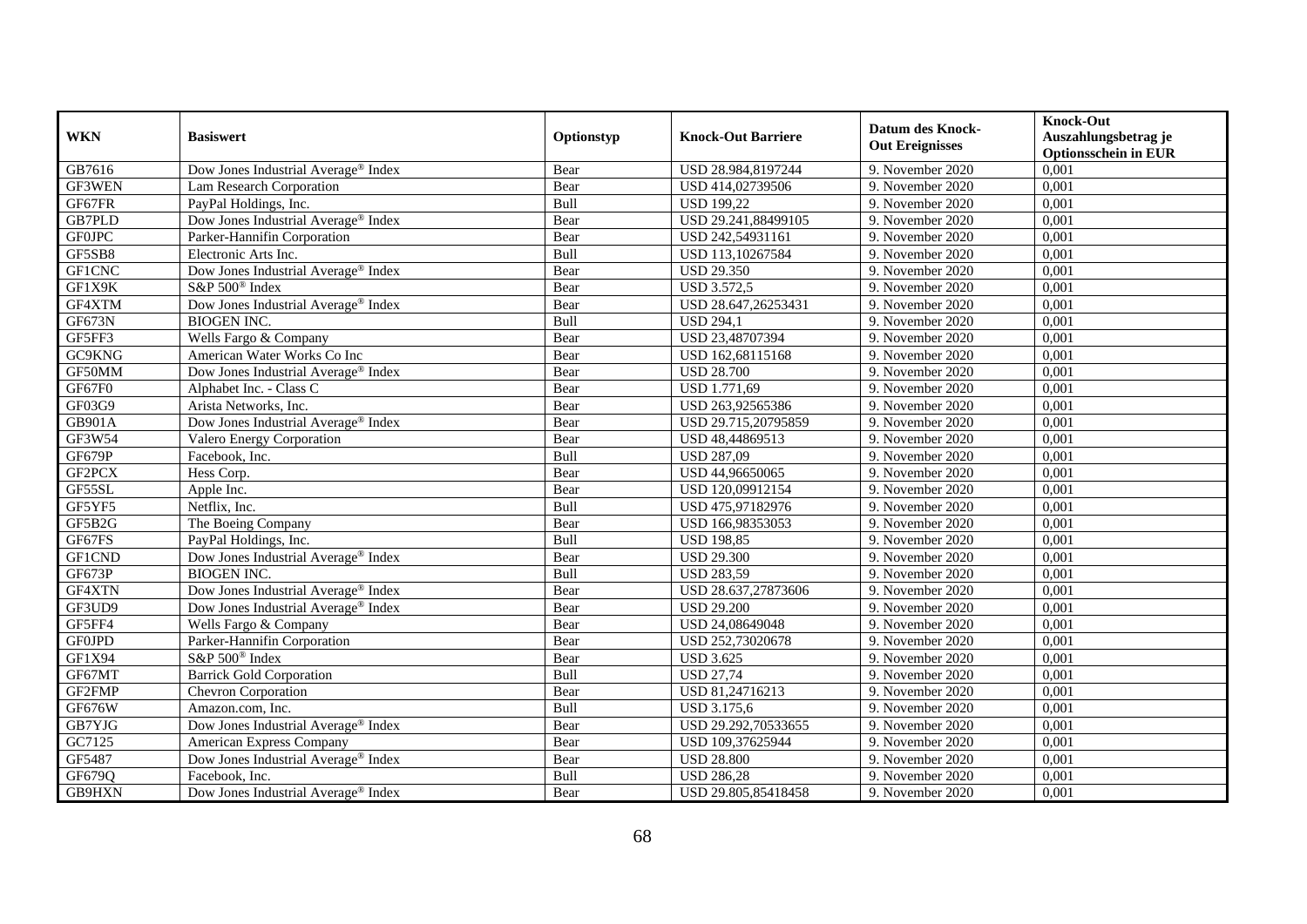| <b>WKN</b>    | <b>Basiswert</b>                                | Optionstyp | <b>Knock-Out Barriere</b> | <b>Datum des Knock-</b><br><b>Out Ereignisses</b> | <b>Knock-Out</b><br>Auszahlungsbetrag je<br><b>Optionsschein in EUR</b> |
|---------------|-------------------------------------------------|------------|---------------------------|---------------------------------------------------|-------------------------------------------------------------------------|
| GF5YF6        | Netflix, Inc.                                   | Bull       | USD 469,49636297          | 9. November 2020                                  | 0,001                                                                   |
| GF3D9F        | The Hartford Financial Services Group, Inc.     | Bear       | USD 41,3987842            | 9. November 2020                                  | 0,001                                                                   |
| GF5NP7        | The Boeing Company                              | Bear       | USD 175,62872085          | 9. November 2020                                  | 0,001                                                                   |
| GF67FQ        | PayPal Holdings, Inc.                           | Bull       | <b>USD 200,37</b>         | 9. November 2020                                  | 0,001                                                                   |
| <b>GC7FAN</b> | Visa Inc. - Class A                             | Bear       | USD 216,37939819          | 9. November 2020                                  | 0,001                                                                   |
| GF1X95        | S&P 500 <sup>®</sup> Index                      | Bear       | <b>USD 3.620</b>          | 9. November 2020                                  | 0,001                                                                   |
| <b>GF540U</b> | Dow Jones Industrial Average® Index             | Bear       | USD 28.477,37107976       | 9. November 2020                                  | 0,001                                                                   |
| GF676X        | Amazon.com, Inc.                                | Bull       | USD 3.171,55              | 9. November 2020                                  | 0,001                                                                   |
| GF1X0D        | Dow Jones Industrial Average® Index             | Bear       | <b>USD 29.800</b>         | 9. November 2020                                  | 0,001                                                                   |
| GF3UDA        | Dow Jones Industrial Average® Index             | Bear       | <b>USD 29.150</b>         | 9. November 2020                                  | 0,001                                                                   |
| GF67MU        | <b>Barrick Gold Corporation</b>                 | Bull       | <b>USD 27,48</b>          | 9. November 2020                                  | 0,001                                                                   |
| GC7PMS        | <b>BIOGEN INC.</b>                              | Bull       | USD 236,43807571          | 9. November 2020                                  | 0,001                                                                   |
| GF5488        | Dow Jones Industrial Average® Index             | Bear       | <b>USD 28.780</b>         | 9. November 2020                                  | 0,001                                                                   |
| GF2FMR        | Chevron Corporation                             | Bear       | USD 83,33093404           | 9. November 2020                                  | 0,001                                                                   |
| GC695N        | Parker-Hannifin Corporation                     | Bear       | USD 262,08520084          | 9. November 2020                                  | 0,001                                                                   |
| GC9GMJ        | Waste Management, Inc.                          | Bear       | USD 123,85354576          | 9. November 2020                                  | 0,001                                                                   |
| GC7126        | American Express Company                        | Bear       | USD 110,19335159          | 9. November 2020                                  | 0,001                                                                   |
| GF3J0C        | The Allstate Corporation                        | Bear       | USD 95,60166888           | 9. November 2020                                  | 0,001                                                                   |
| GF28PV        | NIKE, Inc.                                      | Bear       | USD 133,46009834          | 9. November 2020                                  | 0,001                                                                   |
| GB7YJH        | Dow Jones Industrial Average <sup>®</sup> Index | Bear       | USD 29.282,92095041       | 9. November 2020                                  | 0,001                                                                   |
| GF67FV        | PayPal Holdings, Inc.                           | Bull       | <b>USD 195,39</b>         | 9. November 2020                                  | 0,001                                                                   |
| GF676Y        | Amazon.com, Inc.                                | Bull       | USD 3.167,19              | 9. November 2020                                  | 0,001                                                                   |
| GF4XTB        | Dow Jones Industrial Average® Index             | Bear       | USD 28.747,10051661       | 9. November 2020                                  | 0,001                                                                   |
| GF2EEE        | Eaton Corporation PLC                           | Bear       | USD 117,98469076          | 9. November 2020                                  | 0,001                                                                   |
| GF5FHE        | Williams Companies Inc.                         | Bear       | USD 19,92061023           | 9. November 2020                                  | 0,001                                                                   |
| GC9GJD        | <b>Baker Hughes Company</b>                     | Bear       | USD 17,77550391           | 9. November 2020                                  | 0,001                                                                   |
| GF2QEM        | S&P 500 <sup>®</sup> Index                      | Bear       | <b>USD 3.575</b>          | 9. November 2020                                  | 0,001                                                                   |
| GF1X0E        | Dow Jones Industrial Average® Index             | Bear       | <b>USD 29.750</b>         | 9. November 2020                                  | 0,001                                                                   |
| GF67MQ        | <b>Barrick Gold Corporation</b>                 | Bull       | <b>USD 28,55</b>          | 9. November 2020                                  | 0,001                                                                   |
| GF5JRX        | The Bank of New York Mellon Corporation         | Bear       | USD 37,67486163           | 9. November 2020                                  | 0,001                                                                   |
| GF3UD7        | Dow Jones Industrial Average® Index             | Bear       | <b>USD 29.400</b>         | 9. November 2020                                  | 0,001                                                                   |
| GF4PM9        | Dow Jones Industrial Average <sup>®</sup> Index | Bear       | <b>USD 29.220</b>         | 9. November 2020                                  | 0,001                                                                   |
| GC7127        | American Express Company                        | Bear       | USD 111,25655571          | 9. November 2020                                  | 0,001                                                                   |
| GC73QG        | PNC Financial Services Group, Inc.              | Bear       | USD 120,50144968          | 9. November 2020                                  | 0,001                                                                   |
| GF5S4T        | Netflix, Inc.                                   | Bull       | USD 473,76986526          | 9. November 2020                                  | 0,001                                                                   |
| GC4BL9        | <b>CVS Health Corporation</b>                   | Bear       | USD 68,37935773           | 9. November 2020                                  | 0,001                                                                   |
| GF67FW        | PayPal Holdings, Inc.                           | Bull       | <b>USD 194,79</b>         | 9. November 2020                                  | 0,001                                                                   |
| GF4XTC        | Dow Jones Industrial Average <sup>®</sup> Index | Bear       | USD 28.737,11671837       | 9. November 2020                                  | 0,001                                                                   |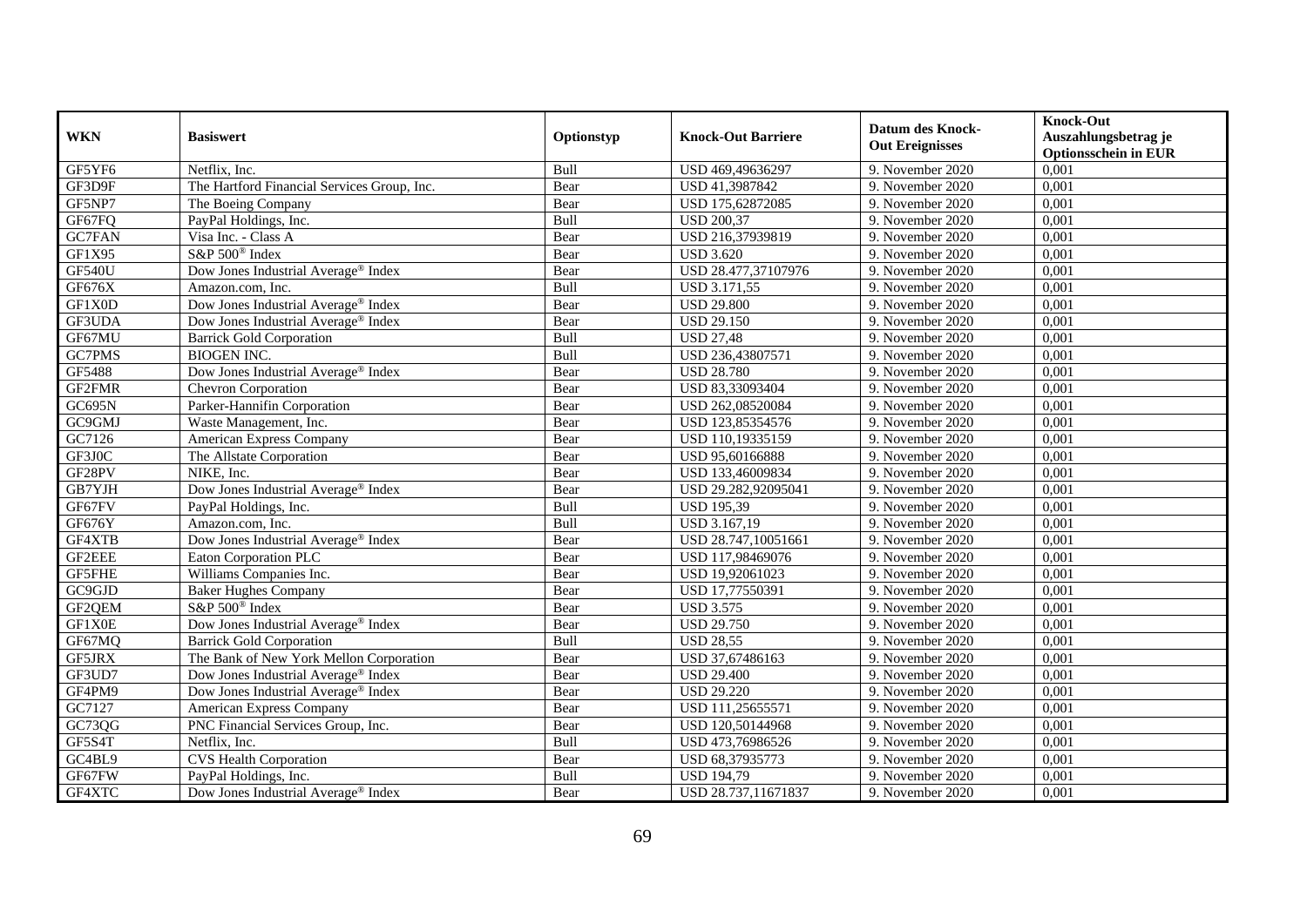| <b>WKN</b>    | <b>Basiswert</b>                                | Optionstyp | <b>Knock-Out Barriere</b> | <b>Datum des Knock-</b><br><b>Out Ereignisses</b> | <b>Knock-Out</b><br>Auszahlungsbetrag je<br><b>Optionsschein in EUR</b> |
|---------------|-------------------------------------------------|------------|---------------------------|---------------------------------------------------|-------------------------------------------------------------------------|
| GB7PLG        | Dow Jones Industrial Average® Index             | Bear       | USD 29.212,53661808       | 9. November 2020                                  | 0,001                                                                   |
| GF2PA6        | The Hartford Financial Services Group, Inc.     | Bear       | USD 43,67193374           | 9. November 2020                                  | 0,001                                                                   |
| GF1X0H        | Dow Jones Industrial Average® Index             | Bear       | <b>USD 29.600</b>         | 9. November 2020                                  | 0,001                                                                   |
| GF1CW8        | S&P 500 <sup>®</sup> Index                      | Bear       | <b>USD 3.600</b>          | 9. November 2020                                  | 0,001                                                                   |
| GF25B7        | Walmart Inc.                                    | Bear       | USD 147,02309614          | 9. November 2020                                  | 0,001                                                                   |
| GC77SP        | <b>Exelon Corporation</b>                       | Bear       | <b>USD 44,481</b>         | 9. November 2020                                  | 0,001                                                                   |
| GF5JRY        | The Bank of New York Mellon Corporation         | Bear       | USD 38,03443083           | 9. November 2020                                  | 0,001                                                                   |
| GF67MR        | <b>Barrick Gold Corporation</b>                 | Bull       | <b>USD 28,23</b>          | 9. November 2020                                  | 0,001                                                                   |
| GF4PMA        | Dow Jones Industrial Average <sup>®</sup> Index | Bear       | <b>USD 29.180</b>         | 9. November 2020                                  | 0,001                                                                   |
| GF3UD8        | Dow Jones Industrial Average® Index             | Bear       | <b>USD 29.300</b>         | 9. November 2020                                  | 0,001                                                                   |
| GC73QH        | PNC Financial Services Group, Inc.              | Bear       | USD 124,01053584          | 9. November 2020                                  | 0,001                                                                   |
| GF4RRG        | NIKE, Inc.                                      | Bear       | USD 131,89495498          | 9. November 2020                                  | 0,001                                                                   |
| GF5RYV        | <b>American Express Company</b>                 | Bear       | USD 98,73474401           | 9. November 2020                                  | 0,001                                                                   |
| GC2XRT        | Electronic Arts Inc.                            | Bull       | USD 112,18520354          | 9. November 2020                                  | 0,001                                                                   |
| GF4LPW        | Dow Jones Industrial Average® Index             | Bear       | USD 28.792,97854456       | 9. November 2020                                  | 0,001                                                                   |
| GF674T        | <b>Ball Corporation</b>                         | Bear       | <b>USD 98,74</b>          | 9. November 2020                                  | 0,001                                                                   |
| GF1X0J        | Dow Jones Industrial Average® Index             | Bear       | <b>USD 29.550</b>         | 9. November 2020                                  | 0,001                                                                   |
| GB9DPA        | Dow Jones Industrial Average <sup>®</sup> Index | Bear       | USD 29.768,64820716       | 9. November 2020                                  | 0,001                                                                   |
| GF3Q37        | Booking Holdings Inc.                           | Bear       | USD 1.899,65395416        | 9. November 2020                                  | 0,001                                                                   |
| GF67MS        | <b>Barrick Gold Corporation</b>                 | Bull       | <b>USD 28,03</b>          | 9. November 2020                                  | 0,001                                                                   |
| GF1CW9        | S&P 500 <sup>®</sup> Index                      | Bear       | <b>USD 3.595</b>          | 9. November 2020                                  | 0,001                                                                   |
| <b>GB7PLH</b> | Dow Jones Industrial Average <sup>®</sup> Index | Bear       | USD 29.183,18824529       | 9. November 2020                                  | 0,001                                                                   |
| GF50MQ        | Dow Jones Industrial Average® Index             | Bear       | <b>USD 28.680</b>         | 9. November 2020                                  | 0,001                                                                   |
| GC6A81        | Waste Management, Inc.                          | Bear       | USD 122,24493759          | 9. November 2020                                  | 0,001                                                                   |
| GF5RYW        | American Express Company                        | Bear       | USD 102,58181176          | 9. November 2020                                  | 0,001                                                                   |
| GF3UDB        | Dow Jones Industrial Average <sup>®</sup> Index | Bear       | <b>USD 29.100</b>         | 9. November 2020                                  | 0,001                                                                   |
| GF4RQM        | NextEra Energy, Inc.                            | Bear       | USD 79,76128379           | 9. November 2020                                  | 0,001                                                                   |
| GF4LPX        | Dow Jones Industrial Average® Index             | Bear       | USD 28.782,99960256       | 9. November 2020                                  | 0,001                                                                   |
| GC8DT8        | <b>CVS Health Corporation</b>                   | Bear       | USD 67,49914084           | 9. November 2020                                  | 0,001                                                                   |
| GF67F1        | Alphabet Inc. - Class C                         | Bear       | <b>USD 1.784,82</b>       | 9. November 2020                                  | 0,001                                                                   |
| GC9GER        | The Bank of New York Mellon Corporation         | Bear       | USD 39,18907093           | 9. November 2020                                  | 0,001                                                                   |
| GF2YDD        | AXA S.A.                                        | Bear       | EUR 17,50612282           | 9. November 2020                                  | 0,001                                                                   |
| GF2PA7        | The Hartford Financial Services Group, Inc.     | Bear       | USD 44,91657387           | 9. November 2020                                  | 0,001                                                                   |
| GF50MR        | Dow Jones Industrial Average® Index             | Bear       | <b>USD 28.650</b>         | 9. November 2020                                  | 0,001                                                                   |
| GB9DPB        | Dow Jones Industrial Average® Index             | Bear       | USD 29.758,85280006       | 9. November 2020                                  | 0,001                                                                   |
| GF1X9A        | S&P 500 <sup>®</sup> Index                      | Bear       | <b>USD 3.595</b>          | 9. November 2020                                  | 0,001                                                                   |
| GF3UD3        | Dow Jones Industrial Average® Index             | Bear       | <b>USD 29.800</b>         | 9. November 2020                                  | 0,001                                                                   |
| GF67PE        | McKesson Corporation                            | Bear       | <b>USD 173,95</b>         | 9. November 2020                                  | 0,001                                                                   |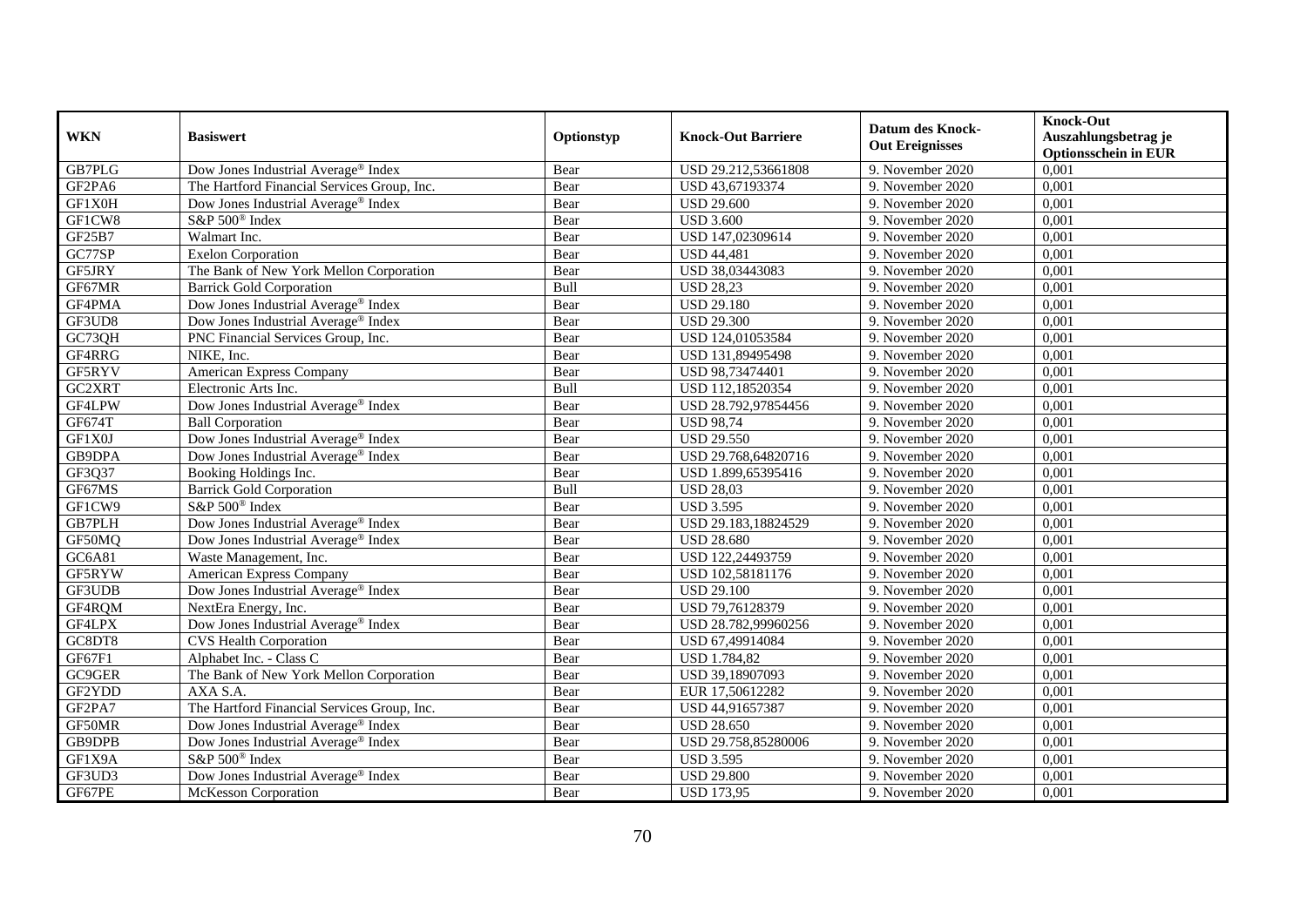| <b>WKN</b>    | <b>Basiswert</b>                                  | Optionstyp | <b>Knock-Out Barriere</b> | <b>Datum des Knock-</b><br><b>Out Ereignisses</b> | <b>Knock-Out</b><br>Auszahlungsbetrag je<br><b>Optionsschein in EUR</b> |
|---------------|---------------------------------------------------|------------|---------------------------|---------------------------------------------------|-------------------------------------------------------------------------|
| GF5360        | Cintas Corp                                       | Bear       | USD 354,47888917          | 9. November 2020                                  | 0,001                                                                   |
| GF67F2        | Alphabet Inc. - Class C                           | Bear       | <b>USD 1.793,57</b>       | 9. November 2020                                  | 0,001                                                                   |
| GF674U        | <b>Ball Corporation</b>                           | Bear       | <b>USD 100,67</b>         | 9. November 2020                                  | 0,001                                                                   |
| GB7PXB        | S&P 500 <sup>®</sup> Index                        | Bear       | USD 3.592,94235598        | 9. November 2020                                  | 0,001                                                                   |
| <b>GF548B</b> | Dow Jones Industrial Average® Index               | Bear       | <b>USD 28.750</b>         | 9. November 2020                                  | 0,001                                                                   |
| GF3Q38        | Booking Holdings Inc.                             | Bear       | USD 1.939,2240654         | 9. November 2020                                  | 0,001                                                                   |
| GF1X9B        | S&P 500 <sup>®</sup> Index                        | Bear       | <b>USD 3.592,5</b>        | 9. November 2020                                  | 0,001                                                                   |
| GF5EXZ        | NextEra Energy, Inc.                              | Bear       | USD 80,644959             | 9. November 2020                                  | 0,001                                                                   |
| GF3UD4        | Dow Jones Industrial Average <sup>®</sup> Index   | Bear       | <b>USD 29.700</b>         | 9. November 2020                                  | 0,001                                                                   |
| GF3WJ7        | Hess Corp.                                        | Bear       | USD 40,85410156           | 9. November 2020                                  | 0,001                                                                   |
| GF4XTH        | Dow Jones Industrial Average® Index               | Bear       | USD 28.687,19772722       | 9. November 2020                                  | 0,001                                                                   |
| GF4X00        | The Bank of New York Mellon Corporation           | Bear       | USD 38,5756872            | 9. November 2020                                  | 0,001                                                                   |
| <b>GC9TRF</b> | <b>Cognizant Technology Solutions Corporation</b> | Bear       | USD 77,47685593           | 9. November 2020                                  | 0,001                                                                   |
| <b>GF548C</b> | Dow Jones Industrial Average® Index               | Bear       | <b>USD 28.740</b>         | 9. November 2020                                  | 0,001                                                                   |
| GF2QET        | S&P 500 <sup>®</sup> Index                        | Bear       | <b>USD 3.555</b>          | 9. November 2020                                  | 0,001                                                                   |
| GF5EXX        | NextEra Energy, Inc.                              | Bear       | USD 77,11780369           | 9. November 2020                                  | 0,001                                                                   |
| GF6741        | <b>Ballard Power Systems Inc</b>                  | Bull       | <b>USD 16,04</b>          | 9. November 2020                                  | 0,001                                                                   |
| GF3UD2        | Dow Jones Industrial Average® Index               | Bear       | <b>USD 29.900</b>         | 9. November 2020                                  | 0,001                                                                   |
| GF4XTJ        | Dow Jones Industrial Average® Index               | Bear       | USD 28.677,21392899       | 9. November 2020                                  | 0,001                                                                   |
| GF535Z        | Cintas Corp                                       | Bear       | USD 347,60065642          | 9. November 2020                                  | 0,001                                                                   |
| GF673J        | <b>BIOGEN INC.</b>                                | Bull       | <b>USD 324,24</b>         | 9. November 2020                                  | 0,001                                                                   |
| GF4GKN        | Dow Jones Industrial Average® Index               | Bear       | <b>USD 28.880</b>         | 9. November 2020                                  | 0,001                                                                   |
| GF1X90        | S&P 500 <sup>®</sup> Index                        | Bear       | <b>USD 3.645</b>          | 9. November 2020                                  | 0,001                                                                   |
| GF67PF        | <b>McKesson Corporation</b>                       | Bear       | <b>USD 179,07</b>         | 9. November 2020                                  | 0,001                                                                   |
| GF3UD5        | Dow Jones Industrial Average® Index               | Bear       | <b>USD 29.600</b>         | 9. November 2020                                  | 0,001                                                                   |
| <b>GF0PBU</b> | FleetCor Technologies, Inc.                       | Bear       | <b>USD 260,56</b>         | 9. November 2020                                  | 0,001                                                                   |
| GB9DPC        | Dow Jones Industrial Average <sup>®</sup> Index   | Bear       | USD 29.690,28494973       | 9. November 2020                                  | 0,001                                                                   |
| <b>GF540Q</b> | Dow Jones Industrial Average® Index               | Bear       | USD 28.517,31275072       | 9. November 2020                                  | 0,001                                                                   |
| GF4X01        | The Bank of New York Mellon Corporation           | Bear       | USD 38,77525225           | 9. November 2020                                  | 0,001                                                                   |
| GF4GKP        | Dow Jones Industrial Average® Index               | Bear       | <b>USD 28.880</b>         | 9. November 2020                                  | 0,001                                                                   |
| GF1X91        | S&P 500 <sup>®</sup> Index                        | Bear       | <b>USD 3.640</b>          | 9. November 2020                                  | 0,001                                                                   |
| GF67KK        | Tesla Inc                                         | Bear       | <b>USD 436,3</b>          | 9. November 2020                                  | 0,001                                                                   |
| GF3UD6        | Dow Jones Industrial Average® Index               | Bear       | <b>USD 29.500</b>         | 9. November 2020                                  | 0,001                                                                   |
| <b>GFOPBV</b> | FleetCor Technologies, Inc.                       | Bear       | <b>USD 265,97</b>         | 9. November 2020                                  | 0,001                                                                   |
| GF50N6        | Dow Jones Industrial Average® Index               | Bear       | <b>USD 28.520</b>         | 9. November 2020                                  | 0,001                                                                   |
| GF5EXY        | NextEra Energy, Inc.                              | Bear       | USD 78,62658682           | 9. November 2020                                  | 0,001                                                                   |
| GF3UNE        | S&P 500 <sup>®</sup> Index                        | Bear       | <b>USD 3.575</b>          | 9. November 2020                                  | 0,001                                                                   |
| <b>GF540R</b> | Dow Jones Industrial Average <sup>®</sup> Index   | Bear       | USD 28.507,32733299       | 9. November 2020                                  | 0,001                                                                   |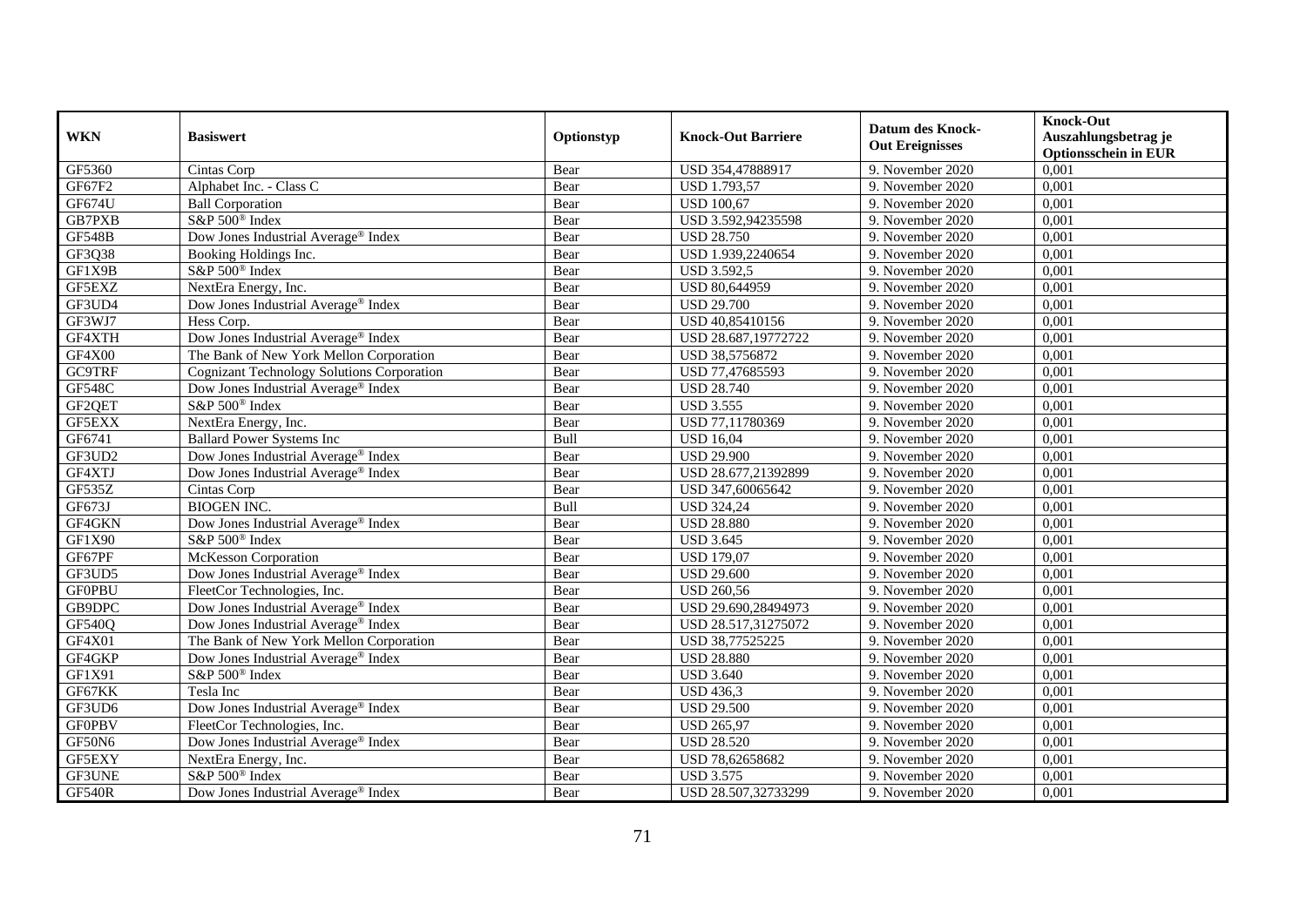| <b>WKN</b>    | <b>Basiswert</b>                                | Optionstyp | <b>Knock-Out Barriere</b> | <b>Datum des Knock-</b><br><b>Out Ereignisses</b> | <b>Knock-Out</b><br>Auszahlungsbetrag je<br><b>Optionsschein in EUR</b> |
|---------------|-------------------------------------------------|------------|---------------------------|---------------------------------------------------|-------------------------------------------------------------------------|
| <b>GC8R54</b> | Air Products and Chemicals, Inc.                | Bear       | USD 318,42711855          | 9. November 2020                                  | 0,001                                                                   |
| <b>GF50N7</b> | Dow Jones Industrial Average® Index             | Bear       | <b>USD 28.500</b>         | 9. November 2020                                  | 0,001                                                                   |
| GF67KL        | Tesla Inc                                       | Bear       | <b>USD 438,74</b>         | 9. November 2020                                  | 0,001                                                                   |
| GF5NNC        | FleetCor Technologies, Inc.                     | Bear       | <b>USD 253,71</b>         | 9. November 2020                                  | 0,001                                                                   |
| GF3UNF        | S&P 500 <sup>®</sup> Index                      | Bear       | <b>USD 3.570</b>          | 9. November 2020                                  | 0,001                                                                   |
| GF4LPY        | Dow Jones Industrial Average® Index             | Bear       | USD 28.773,02066052       | 9. November 2020                                  | 0,001                                                                   |
| GC9C9F        | <b>Maxim Integrated Products</b>                | Bear       | USD 80,75071051           | 9. November 2020                                  | 0,001                                                                   |
| GF4PM8        | Dow Jones Industrial Average® Index             | Bear       | <b>USD 29.220</b>         | 9. November 2020                                  | 0,001                                                                   |
| GC7WTF        | Air Products and Chemicals, Inc.                | Bear       | USD 311,77675648          | 9. November 2020                                  | 0,001                                                                   |
| GF67KM        | Tesla Inc                                       | Bear       | <b>USD 439,53</b>         | 9. November 2020                                  | 0,001                                                                   |
| GF5YRD        | FleetCor Technologies, Inc.                     | Bear       | <b>USD 245,951</b>        | 9. November 2020                                  | 0,001                                                                   |
| GF4LPZ        | Dow Jones Industrial Average® Index             | Bear       | USD 28.763,04171852       | 9. November 2020                                  | 0,001                                                                   |
| GF3UNG        | S&P 500 <sup>®</sup> Index                      | Bear       | <b>USD 3.560</b>          | 9. November 2020                                  | 0,001                                                                   |
| GC9C9G        | <b>Maxim Integrated Products</b>                | Bear       | USD 82,44294605           | 9. November 2020                                  | 0,001                                                                   |
| GF50MN        | Dow Jones Industrial Average® Index             | Bear       | <b>USD 28.700</b>         | 9. November 2020                                  | 0,001                                                                   |
| GF5YLM        | <b>Regions Financial Corporation</b>            | Bear       | USD 14,38316995           | 9. November 2020                                  | 0,001                                                                   |
| GC5KX8        | <b>Amphenol Corporation</b>                     | Bear       | USD 124,53971235          | 9. November 2020                                  | 0,001                                                                   |
| GF3UNH        | S&P 500 <sup>®</sup> Index                      | Bear       | <b>USD 3.550</b>          | 9. November 2020                                  | 0,001                                                                   |
| <b>GB0TLB</b> | NextEra Energy, Inc.                            | Bear       | <b>USD 77,875</b>         | 9. November 2020                                  | 0,001                                                                   |
| GF50MP        | Dow Jones Industrial Average <sup>®</sup> Index | Bear       | <b>USD 28.680</b>         | 9. November 2020                                  | 0,001                                                                   |
| GF1CW4        | S&P 500 <sup>®</sup> Index                      | Bear       | <b>USD 3.640</b>          | 9. November 2020                                  | 0,001                                                                   |
| GF5489        | Dow Jones Industrial Average <sup>®</sup> Index | Bear       | <b>USD 28.780</b>         | 9. November 2020                                  | 0,001                                                                   |
| GC65YX        | Paycom Software, Inc.                           | Bear       | USD 403,94803489          | 9. November 2020                                  | 0,001                                                                   |
| GF1CW5        | S&P 500 <sup>®</sup> Index                      | Bear       | <b>USD 3.625</b>          | 9. November 2020                                  | 0,001                                                                   |
| <b>GF548A</b> | Dow Jones Industrial Average® Index             | Bear       | <b>USD 28.750</b>         | 9. November 2020                                  | 0,001                                                                   |
| GF67CC        | Microsoft Corporation                           | Bear       | <b>USD 223,91</b>         | 9. November 2020                                  | 0,001                                                                   |
| GF1X96        | S&P 500 <sup>®</sup> Index                      | Bear       | <b>USD 3.615</b>          | 9. November 2020                                  | 0,001                                                                   |
| GF4GKA        | Dow Jones Industrial Average® Index             | Bear       | <b>USD 29.850</b>         | 9. November 2020                                  | 0,001                                                                   |
| GF3HQX        | Microsoft Corporation                           | Bear       | USD 224,87966785          | 9. November 2020                                  | 0,001                                                                   |
| GF1X97        | $S\&P 500^{\circ}$ Index                        | Bear       | <b>USD 3.610</b>          | 9. November 2020                                  | 0,001                                                                   |
| GF4GKB        | Dow Jones Industrial Average® Index             | Bear       | <b>USD 29.750</b>         | 9. November 2020                                  | 0,001                                                                   |
| GF4UD3        | Nasdaq, Inc.                                    | Bear       | USD 137,00649592          | 9. November 2020                                  | 0,001                                                                   |
| GF2QEP        | S&P 500 <sup>®</sup> Index                      | Bear       | <b>USD 3.570</b>          | 9. November 2020                                  | 0,001                                                                   |
| GF4GKC        | Dow Jones Industrial Average® Index             | Bear       | <b>USD 29.120</b>         | 9. November 2020                                  | 0,001                                                                   |
| GF4A87        | S&P 500 <sup>®</sup> Index                      | Bear       | <b>USD 3.580</b>          | 9. November 2020                                  | 0,001                                                                   |
| GF4PMD        | Dow Jones Industrial Average® Index             | Bear       | <b>USD 28.950</b>         | 9. November 2020                                  | 0,001                                                                   |
| GF4PME        | Dow Jones Industrial Average® Index             | Bear       | <b>USD 28.940</b>         | 9. November 2020                                  | 0,001                                                                   |
| GF4PSB        | S&P 500 <sup>®</sup> Index                      | Bear       | <b>USD 3.540</b>          | 9. November 2020                                  | 0,001                                                                   |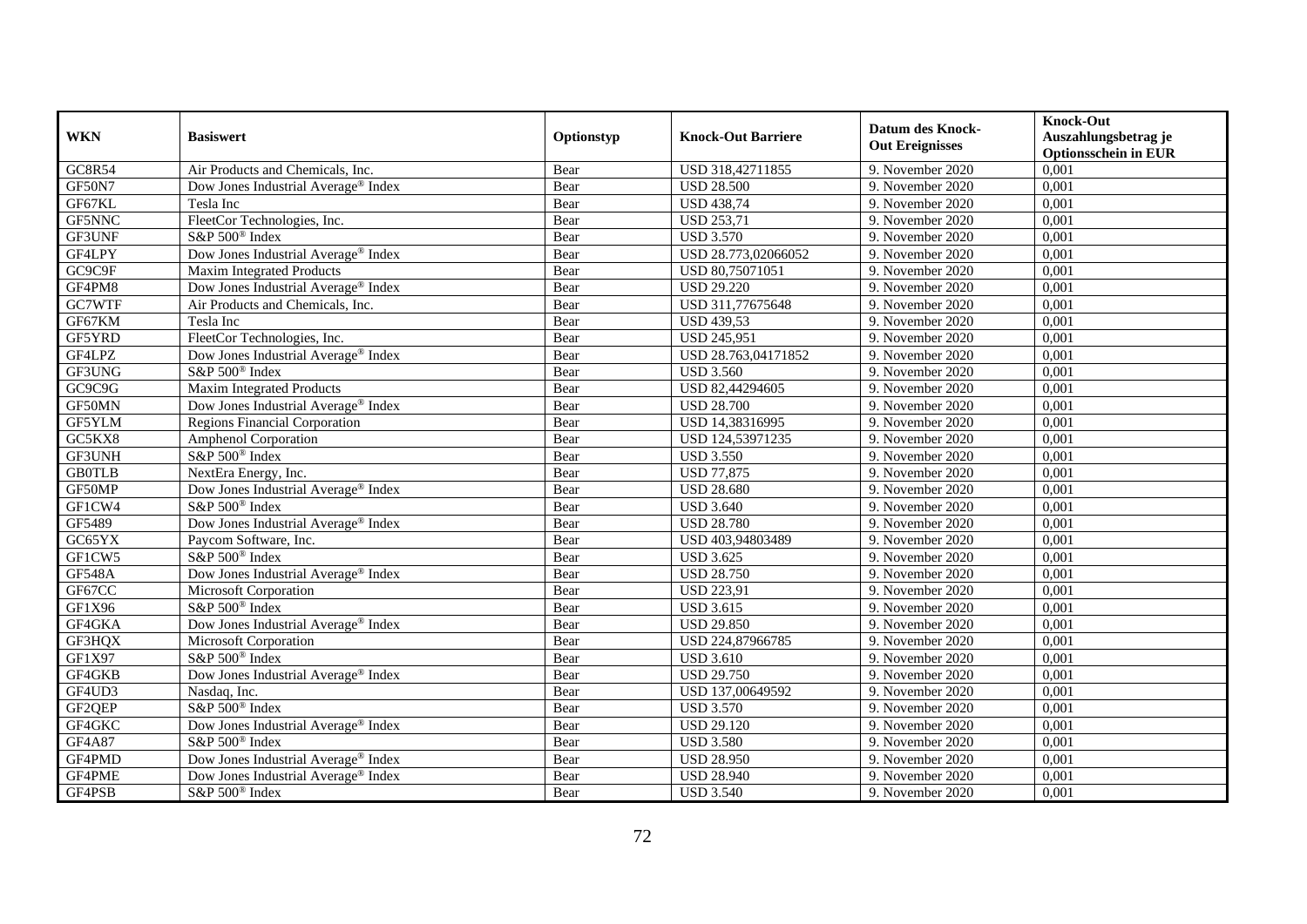|               | <b>Basiswert</b>                                | Optionstyp | <b>Knock-Out Barriere</b> | <b>Datum des Knock-</b><br><b>Out Ereignisses</b> | <b>Knock-Out</b>                     |
|---------------|-------------------------------------------------|------------|---------------------------|---------------------------------------------------|--------------------------------------|
| <b>WKN</b>    |                                                 |            |                           |                                                   | Auszahlungsbetrag je                 |
| GF4PMF        |                                                 |            | <b>USD 28.940</b>         |                                                   | <b>Optionsschein in EUR</b><br>0,001 |
| GF4PSC        | Dow Jones Industrial Average® Index             | Bear       | <b>USD 3.535</b>          | 9. November 2020                                  |                                      |
|               | S&P 500 <sup>®</sup> Index                      | Bear       |                           | 9. November 2020                                  | 0,001                                |
| GF50MU        | Dow Jones Industrial Average® Index             | Bear       | <b>USD 28.640</b>         | 9. November 2020                                  | 0,001                                |
| GF23WA        | S&P 500 <sup>®</sup> Index                      | Bear       | <b>USD 3.550</b>          | 9. November 2020                                  | 0,001                                |
| GF50MV        | Dow Jones Industrial Average® Index             | Bear       | <b>USD 28.620</b>         | 9. November 2020                                  | 0,001                                |
| GF4GNS        | S&P 500 <sup>®</sup> Index                      | Bear       | <b>USD 3.635</b>          | 9. November 2020                                  | 0,001                                |
| GF50MW        | Dow Jones Industrial Average® Index             | Bear       | <b>USD 28.620</b>         | 9. November 2020                                  | 0,001                                |
| GF4GNT        | S&P 500 <sup>®</sup> Index                      | Bear       | <b>USD 3.630</b>          | 9. November 2020                                  | 0,001                                |
| <b>GF548F</b> | Dow Jones Industrial Average® Index             | Bear       | <b>USD 28.720</b>         | 9. November 2020                                  | 0,001                                |
| GF4PRX        | S&P 500 <sup>®</sup> Index                      | Bear       | <b>USD 3.577,5</b>        | 9. November 2020                                  | 0,001                                |
| GF4GKJ        | Dow Jones Industrial Average® Index             | Bear       | <b>USD 28.980</b>         | 9. November 2020                                  | 0,001                                |
| GF4PRY        | S&P 500 <sup>®</sup> Index                      | Bear       | <b>USD 3.572,5</b>        | 9. November 2020                                  | 0,001                                |
| GF4GKK        | Dow Jones Industrial Average® Index             | Bear       | <b>USD 28.980</b>         | 9. November 2020                                  | 0,001                                |
| GF4PSH        | $S\&P 500^{\circ}$ Index                        | Bear       | <b>USD 3.530</b>          | 9. November 2020                                  | 0,001                                |
| <b>GF50N2</b> | Dow Jones Industrial Average <sup>®</sup> Index | Bear       | <b>USD 28.550</b>         | 9. November 2020                                  | 0,001                                |
| GF4GNR        | S&P 500 <sup>®</sup> Index                      | Bear       | <b>USD 3.645</b>          | 9. November 2020                                  | 0,001                                |
| GF50N3        | Dow Jones Industrial Average® Index             | Bear       | <b>USD 28.540</b>         | 9. November 2020                                  | 0,001                                |
| GF4PS5        | S&P 500 <sup>®</sup> Index                      | Bear       | <b>USD 3.552,5</b>        | 9. November 2020                                  | 0,001                                |
| GF4GKD        | Dow Jones Industrial Average® Index             | Bear       | <b>USD 29.120</b>         | 9. November 2020                                  | 0,001                                |
| GF4GKE        | Dow Jones Industrial Average® Index             | Bear       | <b>USD 29.080</b>         | 9. November 2020                                  | 0,001                                |
| GF4PS6        | S&P 500 <sup>®</sup> Index                      | Bear       | <b>USD 3.547,5</b>        | 9. November 2020                                  | 0,001                                |
| GF67DG        | Nvidia Corporation                              | Bear       | <b>USD 568,38</b>         | 9. November 2020                                  | 0,001                                |
| GF4GKF        | Dow Jones Industrial Average® Index             | Bear       | <b>USD 29.080</b>         | 9. November 2020                                  | 0,001                                |
| <b>GF23W8</b> | S&P 500 <sup>®</sup> Index                      | Bear       | <b>USD 3.560</b>          | 9. November 2020                                  | 0,001                                |
| GF67DH        | Nvidia Corporation                              | Bear       | <b>USD 572,59</b>         | 9. November 2020                                  | 0,001                                |
| GF4PMG        | Dow Jones Industrial Average® Index             | Bear       | <b>USD 28.900</b>         | 9. November 2020                                  | 0,001                                |
| GF23W9        | S&P 500 <sup>®</sup> Index                      | Bear       | <b>USD 3.555</b>          | 9. November 2020                                  | 0,001                                |
| GC9R1S        | HCA Healthcare Inc.                             | Bear       | USD 141,96136646          | 9. November 2020                                  | 0,001                                |
| GF4PMH        | Dow Jones Industrial Average® Index             | Bear       | <b>USD 28.900</b>         | 9. November 2020                                  | 0,001                                |
| GF2H1Y        | S&P 500 <sup>®</sup> Index                      | Bear       | <b>USD 3.560</b>          | 9. November 2020                                  | 0,001                                |
| GC9R1T        | HCA Healthcare Inc.                             | Bear       | USD 149,06092009          | 9. November 2020                                  | 0,001                                |
| GF4PMJ        | Dow Jones Industrial Average <sup>®</sup> Index | Bear       | <b>USD 28.850</b>         | 9. November 2020                                  | 0,001                                |
| GF4DSR        | S&P 500 <sup>®</sup> Index                      | Bear       | <b>USD 3.615</b>          | 9. November 2020                                  | 0,001                                |
| GF50MX        | Dow Jones Industrial Average <sup>®</sup> Index | Bear       | <b>USD 28.600</b>         | 9. November 2020                                  | 0,001                                |
| GC3FH1        | HCA Healthcare Inc.                             | Bear       | USD 145,14736077          | 9. November 2020                                  | 0,001                                |
| GF4DSS        | S&P 500 <sup>®</sup> Index                      | Bear       | <b>USD 3.605</b>          | 9. November 2020                                  | 0,001                                |
| GF50MY        | Dow Jones Industrial Average® Index             | Bear       | <b>USD 28.600</b>         | 9. November 2020                                  | 0,001                                |
| GF4PSD        | S&P 500 <sup>®</sup> Index                      | Bear       | <b>USD 3.535</b>          | 9. November 2020                                  | 0,001                                |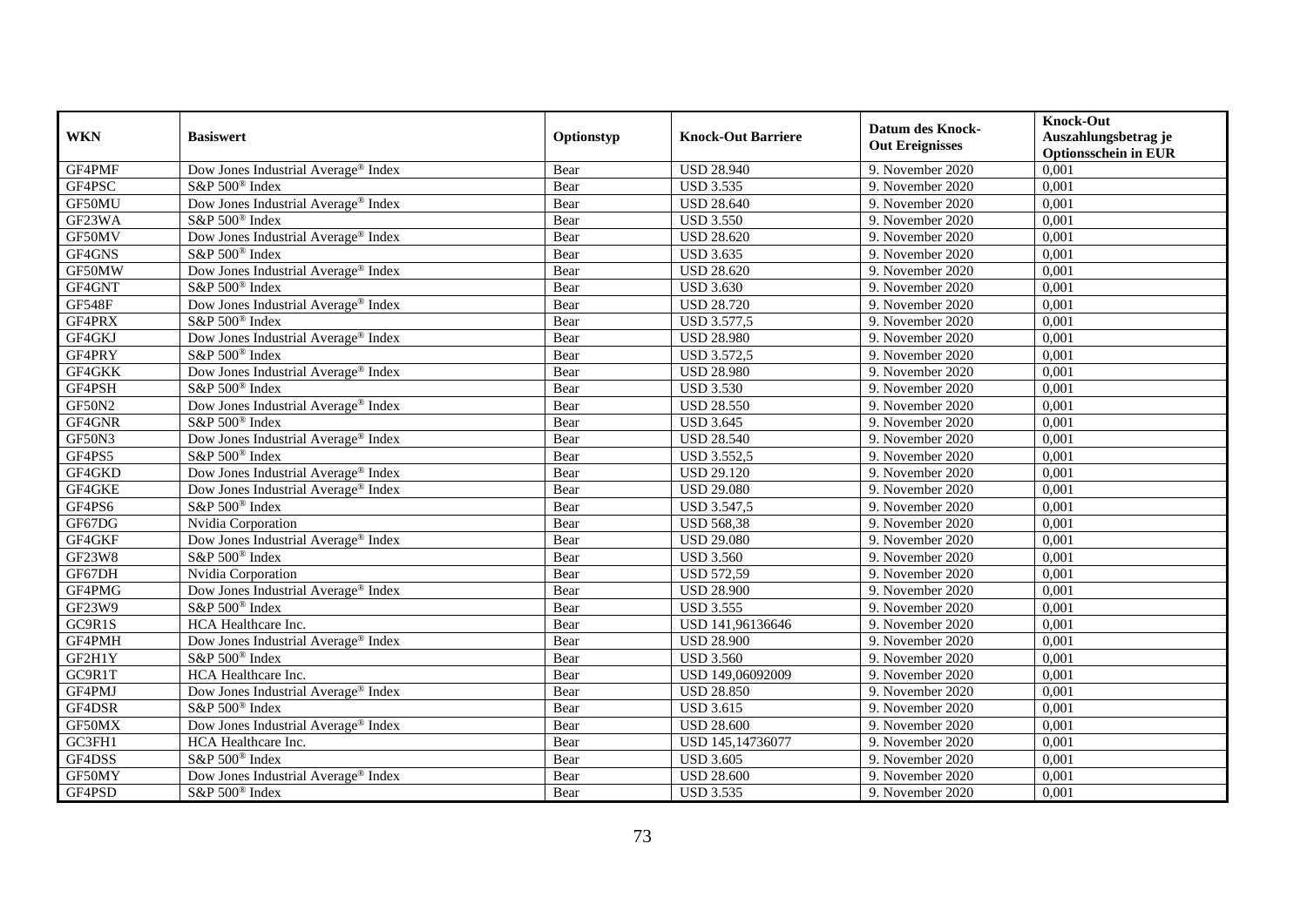|               | <b>Basiswert</b>                            | Optionstyp | <b>Knock-Out Barriere</b> | <b>Datum des Knock-</b><br><b>Out Ereignisses</b> | <b>Knock-Out</b>            |
|---------------|---------------------------------------------|------------|---------------------------|---------------------------------------------------|-----------------------------|
| <b>WKN</b>    |                                             |            |                           |                                                   | Auszahlungsbetrag je        |
|               |                                             |            |                           |                                                   | <b>Optionsschein in EUR</b> |
| GF50MZ        | Dow Jones Industrial Average® Index         | Bear       | <b>USD 28.580</b>         | 9. November 2020                                  | 0,001                       |
| GF4PSE        | S&P 500 <sup>®</sup> Index                  | Bear       | <b>USD 3.532,5</b>        | 9. November 2020                                  | 0,001                       |
| GF23M4        | Dow Jones Industrial Average® Index         | Bear       | <b>USD 29.000</b>         | 9. November 2020                                  | 0,001                       |
| GF4A86        | S&P 500 <sup>®</sup> Index                  | Bear       | <b>USD 3.585</b>          | 9. November 2020                                  | 0,001                       |
| GF23M2        | Dow Jones Industrial Average® Index         | Bear       | <b>USD 29.100</b>         | 9. November 2020                                  | 0,001                       |
| GF4PS9        | S&P 500 <sup>®</sup> Index                  | Bear       | <b>USD 3.545</b>          | 9. November 2020                                  | 0,001                       |
| GF23M3        | Dow Jones Industrial Average® Index         | Bear       | <b>USD 29.050</b>         | 9. November 2020                                  | 0,001                       |
| GF4PSA        | S&P 500 <sup>®</sup> Index                  | Bear       | <b>USD 3.540</b>          | 9. November 2020                                  | 0,001                       |
| GF23M1        | Dow Jones Industrial Average® Index         | Bear       | <b>USD 29.150</b>         | 9. November 2020                                  | 0,001                       |
| GF4GNU        | S&P 500 <sup>®</sup> Index                  | Bear       | <b>USD 3.542,5</b>        | 9. November 2020                                  | 0,001                       |
| GF50N8        | Dow Jones Industrial Average® Index         | Bear       | <b>USD 28.500</b>         | 9. November 2020                                  | 0,001                       |
| GF4GNV        | S&P 500 <sup>®</sup> Index                  | Bear       | <b>USD 3.542,5</b>        | 9. November 2020                                  | 0,001                       |
| GF4PRZ        | S&P 500 <sup>®</sup> Index                  | Bear       | <b>USD 3.567,5</b>        | 9. November 2020                                  | 0,001                       |
| GF4PS0        | S&P 500 <sup>®</sup> Index                  | Bear       | <b>USD 3.562,5</b>        | 9. November 2020                                  | 0,001                       |
| GF4PSF        | S&P 500 <sup>®</sup> Index                  | Bear       | <b>USD 3.532,5</b>        | 9. November 2020                                  | 0,001                       |
| GF4PSG        | S&P 500 <sup>®</sup> Index                  | Bear       | <b>USD 3.530</b>          | 9. November 2020                                  | 0,001                       |
| GF4GNW        | S&P 500 <sup>®</sup> Index                  | Bear       | <b>USD 3.537,5</b>        | 9. November 2020                                  | 0,001                       |
| GF4GNX        | S&P 500 <sup>®</sup> Index                  | Bear       | <b>USD 3.537.5</b>        | 9. November 2020                                  | 0,001                       |
| GF4PS1        | S&P 500 <sup>®</sup> Index                  | Bear       | <b>USD 3.562,5</b>        | 9. November 2020                                  | 0,001                       |
| GF4PS2        | S&P 500 <sup>®</sup> Index                  | Bear       | <b>USD 3.557,5</b>        | 9. November 2020                                  | 0,001                       |
| GF4PS3        | S&P 500 <sup>®</sup> Index                  | Bear       | <b>USD 3.557,5</b>        | 9. November 2020                                  | 0,001                       |
| GF4PS4        | S&P 500 <sup>®</sup> Index                  | Bear       | <b>USD 3.552,5</b>        | 9. November 2020                                  | 0,001                       |
| GF4PS7        | S&P 500 <sup>®</sup> Index                  | Bear       | <b>USD 3.547,5</b>        | 9. November 2020                                  | 0,001                       |
| GF4PS8        | S&P 500 <sup>®</sup> Index                  | Bear       | <b>USD 3.545</b>          | 9. November 2020                                  | 0,001                       |
| GF67KN        | Tesla Inc                                   | Bear       | <b>USD 443,22</b>         | 9. November 2020                                  | 0,001                       |
| GF4ZEA        | Tesla Inc                                   | Bear       | USD 444,45044232          | 9. November 2020                                  | 0,001                       |
| GF5BAR        | Tesla Inc                                   | Bear       | USD 441,36591464          | 9. November 2020                                  | 0,001                       |
| GC3Y3S        | <b>STRYKER CORP</b>                         | Bear       | USD 236,56175119          | 9. November 2020                                  | 0,001                       |
| <b>GF5NES</b> | Tesla Inc                                   | Bear       | USD 447,47214234          | 9. November 2020                                  | 0,001                       |
| GF0B9N        | <b>STRYKER CORP</b>                         | Bear       | USD 228,34730955          | 9. November 2020                                  | 0,001                       |
| GF25EV        | <b>STRYKER CORP</b>                         | Bear       | USD 232,90842199          | 9. November 2020                                  | 0,001                       |
| GF4U6T        | <b>STRYKER CORP</b>                         | Bear       | USD 229,69858643          | 9. November 2020                                  | 0,001                       |
| GF4U6U        | <b>STRYKER CORP</b>                         | Bear       | USD 230,65695335          | 9. November 2020                                  | 0,001                       |
| GF5Y7H        | 1 Feinunze Gold, Feinheit mind. 0,995, LBMA | Bull       | USD 1.870,34020104        | 9. November 2020                                  | 0,001                       |
| GF5Y7J        | 1 Feinunze Gold, Feinheit mind. 0,995, LBMA | Bull       | USD 1.868,52930039        | 9. November 2020                                  | 0,001                       |
| GF2PDY        | EUR/JPY (WM-Fixing)                         | Bear       | JPY 125,14250512          | 9. November 2020                                  | 0,001                       |
| GF202T        | GBP/USD (WM-Fixing)                         | Bear       | <b>USD 1,32018</b>        | 9. November 2020                                  | 0,001                       |
| GF5Y7K        | 1 Feinunze Gold, Feinheit mind. 0,995, LBMA | Bull       | USD 1.866,4482654         | 9. November 2020                                  | 0,001                       |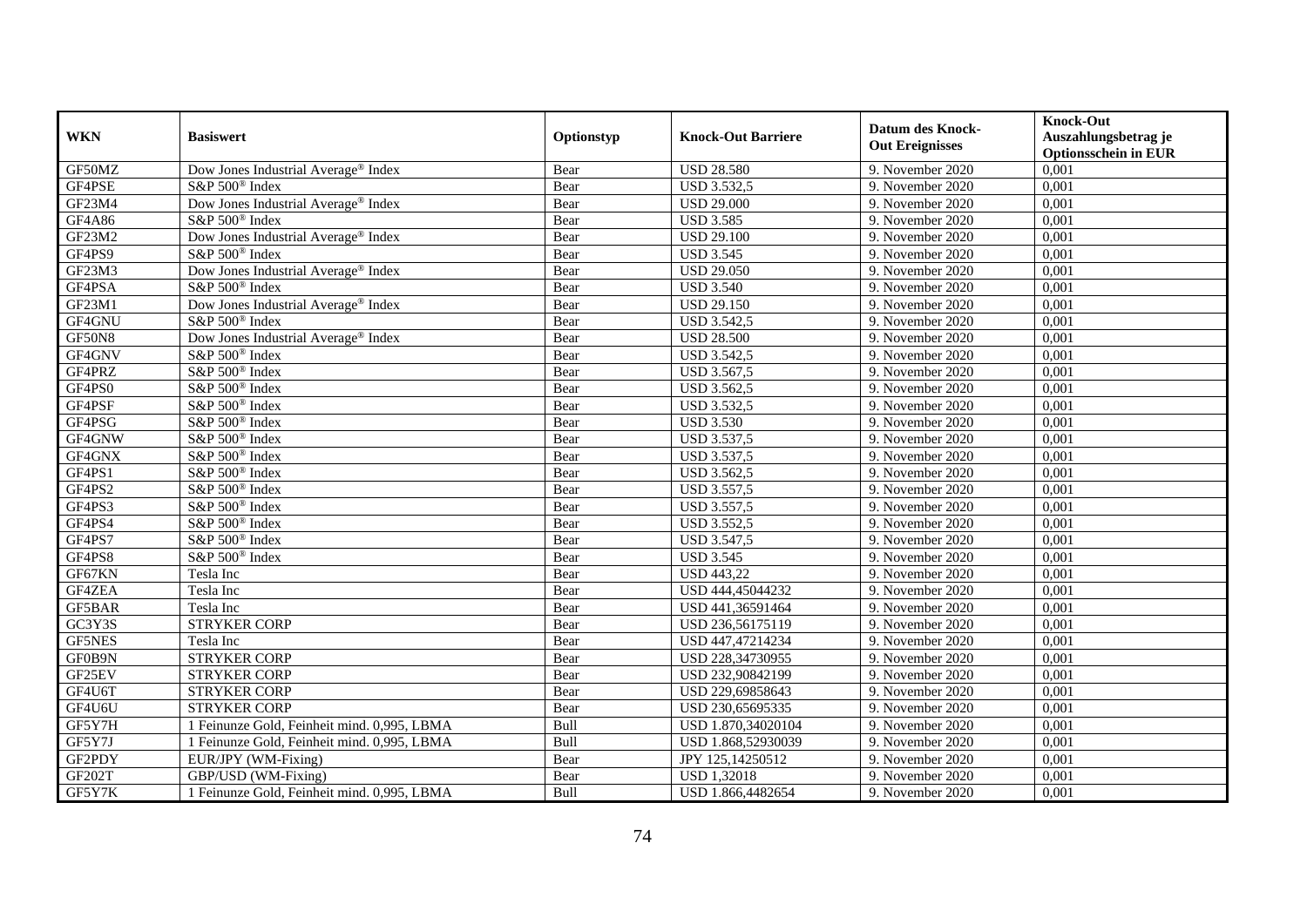|               | <b>Basiswert</b>                            | Optionstyp | <b>Knock-Out Barriere</b> | <b>Datum des Knock-</b> | <b>Knock-Out</b>            |
|---------------|---------------------------------------------|------------|---------------------------|-------------------------|-----------------------------|
| <b>WKN</b>    |                                             |            |                           |                         | Auszahlungsbetrag je        |
|               |                                             |            |                           | <b>Out Ereignisses</b>  | <b>Optionsschein in EUR</b> |
| GF5Y7L        | 1 Feinunze Gold, Feinheit mind. 0,995, LBMA | Bull       | USD 1.864,01705625        | 9. November 2020        | 0,001                       |
| GF5Y7M        | 1 Feinunze Gold, Feinheit mind. 0,995, LBMA | Bull       | USD 1.861,14562817        | 9. November 2020        | 0,001                       |
| GF676D        | 1 Feinunze Silber, Feinheit mind. 0,999     | Bull       | <b>USD 23,906</b>         | 9. November 2020        | 0,001                       |
| GF676C        | 1 Feinunze Silber, Feinheit mind. 0,999     | Bull       | <b>USD 23,989</b>         | 9. November 2020        | 0,001                       |
| GF4GER        | NASDAQ-100 Index®                           | Bear       | USD 12.236,67             | 9. November 2020        | 0,001                       |
| GF2CFE        | NASDAQ-100 Index®                           | Bear       | <b>USD 12.214,47</b>      | 9. November 2020        | 0,001                       |
| GF4PP5        | NASDAQ-100 Index®                           | Bear       | <b>USD 12.210</b>         | 9. November 2020        | 0,001                       |
| GF68R9        | NASDAQ-100 Index®                           | Bear       | <b>USD 12.260</b>         | 9. November 2020        | 0,001                       |
| GF66LU        | NASDAQ-100 Index®                           | Bear       | <b>USD 12.220</b>         | 9. November 2020        | 0,001                       |
| GF4V5Z        | NASDAQ-100 Index®                           | Bear       | USD 12.262,63             | 9. November 2020        | 0,001                       |
| GF4PP6        | NASDAQ-100 Index®                           | Bear       | <b>USD 12.210</b>         | 9. November 2020        | 0,001                       |
| GF2CFC        | NASDAQ-100 Index®                           | Bear       | USD 12.249,38             | 9. November 2020        | 0,001                       |
| GF68RA        | NASDAQ-100 Index®                           | Bear       | <b>USD 12.240</b>         | 9. November 2020        | 0,001                       |
| GF23T5        | NASDAQ-100 Index®                           | Bear       | <b>USD 12.250</b>         | 9. November 2020        | 0,001                       |
| GF68RB        | NASDAQ-100 Index®                           | Bear       | <b>USD 12.230</b>         | 9. November 2020        | 0,001                       |
| GF2CFD        | NASDAQ-100 Index®                           | Bear       | USD 12.224,43             | 9. November 2020        | 0,001                       |
| GF4GLW        | NASDAQ-100 Index®                           | Bear       | <b>USD 12.220</b>         | 9. November 2020        | 0,001                       |
| GF68RC        | NASDAQ-100 Index®                           | Bear       | <b>USD 12.210</b>         | 9. November 2020        | 0,001                       |
| GF2QAW        | NASDAQ-100 Index®                           | Bear       | <b>USD 12.250</b>         | 9. November 2020        | 0,001                       |
| GF4GLX        | NASDAQ-100 Index®                           | Bear       | <b>USD 12.220</b>         | 9. November 2020        | 0,001                       |
| GF3UHW        | NASDAQ-100 Index®                           | Bear       | <b>USD 12.250</b>         | 9. November 2020        | 0,001                       |
| GF4PNZ        | NASDAQ-100 Index®                           | Bear       | <b>USD 12.260</b>         | 9. November 2020        | 0,001                       |
| GF4PP0        | NASDAQ-100 Index®                           | Bear       | <b>USD 12.260</b>         | 9. November 2020        | 0,001                       |
| GF4PP3        | NASDAQ-100 Index®                           | Bear       | <b>USD 12.230</b>         | 9. November 2020        | 0,001                       |
| GF4PP4        | NASDAQ-100 Index®                           | Bear       | <b>USD 12.230</b>         | 9. November 2020        | 0.001                       |
| GF4PP1        | NASDAQ-100 Index®                           | Bear       | <b>USD 12.240</b>         | 9. November 2020        | 0,001                       |
| GF4PP2        | NASDAQ-100 Index®                           | Bear       | <b>USD 12.240</b>         | 9. November 2020        | 0,001                       |
| <b>GF460G</b> | 1 Feinunze Gold, Feinheit mind. 0,995, LBMA | Bull       | USD 1.858,63703862        | 9. November 2020        | 0,001                       |
| GC9GZL        | 1 Feinunze Gold, Feinheit mind. 0,995, LBMA | Bull       | USD 1.855,01122247        | 9. November 2020        | 0,001                       |
| GF06QF        | Intuit Inc.                                 | Bear       | USD 369,80247258          | 9. November 2020        | 0,001                       |
| GC9985        | Intuitive Surgical, Inc.                    | Bear       | USD 787,44816206          | 9. November 2020        | 0,001                       |
| GF4RLB        | Salesforce.com, Inc.                        | Bear       | USD 262,05445011          | 9. November 2020        | 0,001                       |
| <b>GB840X</b> | The Cooper Companies, Inc.                  | Bear       | USD 365,4212657           | 9. November 2020        | 0,001                       |
| GC9GZM        | 1 Feinunze Gold, Feinheit mind. 0,995, LBMA | Bull       | USD 1.852,48395923        | 9. November 2020        | 0,001                       |
| GF4KWZ        | <b>State Street Corporation</b>             | Bear       | USD 68,0172131            | 9. November 2020        | 0,001                       |
| GC6EM8        | Citizens Financial Group, Inc.              | Bear       | USD 30,15751085           | 9. November 2020        | 0,001                       |
| GF5F7J        | CME Group Inc.                              | Bear       | USD 163,19837883          | 9. November 2020        | 0,001                       |
| GC77L6        | Keysight Technologies, Inc.                 | Bear       | USD 116,59840904          | 9. November 2020        | 0,001                       |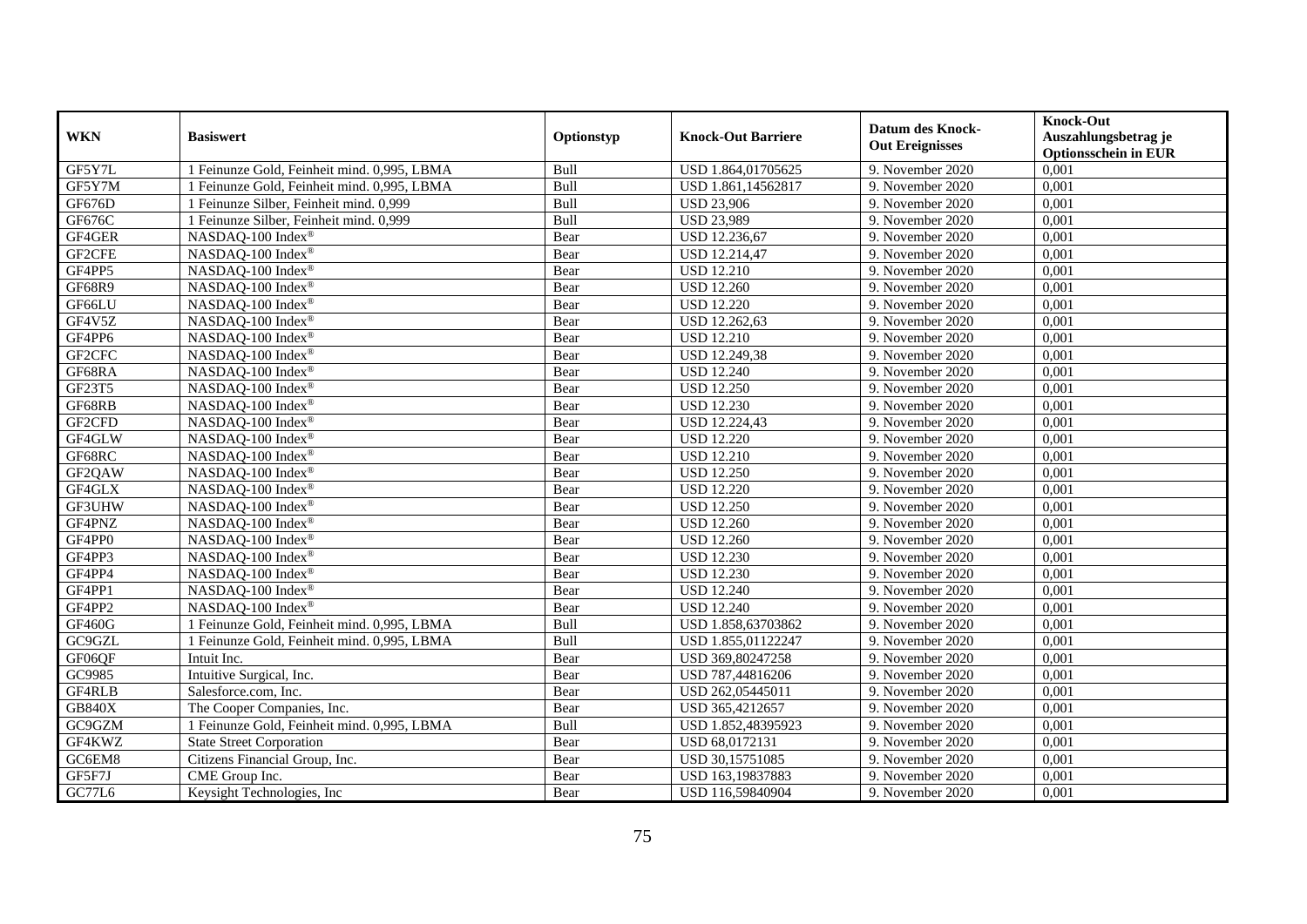| <b>WKN</b>    | <b>Basiswert</b>                           | Optionstyp | <b>Knock-Out Barriere</b> | <b>Datum des Knock-</b><br><b>Out Ereignisses</b> | <b>Knock-Out</b><br>Auszahlungsbetrag je<br><b>Optionsschein in EUR</b> |
|---------------|--------------------------------------------|------------|---------------------------|---------------------------------------------------|-------------------------------------------------------------------------|
| GC9TSS        | Cintas Corp                                | Bear       | USD 366,0497404           | 9. November 2020                                  | 0,001                                                                   |
| GF4RDF        | Apple Inc.                                 | Bear       | USD 121,72755647          | 9. November 2020                                  | 0,001                                                                   |
| GC4Z6M        | TransDigm Group Incorporated               | Bear       | USD 533,95719453          | 9. November 2020                                  | 0,001                                                                   |
| GF4U9F        | <b>Discover Financial Services</b>         | Bear       | USD 75,32760279           | 9. November 2020                                  | 0,001                                                                   |
| GF5B41        | Carl-Zeiss Meditec AG                      | Bear       | EUR 119,44400454          | 9. November 2020                                  | 0,001                                                                   |
| GF67KP        | Beyond Meat, Inc.                          | Bull       | <b>USD 153,98</b>         | 9. November 2020                                  | 0,001                                                                   |
| GC5RND        | Industria de Diseno Textil, S.A. (Inditex) | Bear       | EUR 27,14472537           | 9. November 2020                                  | 0,001                                                                   |
| <b>GF0MMV</b> | <b>Sysco Corporation</b>                   | Bear       | USD 75,79557316           | 9. November 2020                                  | 0,001                                                                   |
| GF2B1K        | Ulta Beauty, Inc.                          | Bear       | USD 245,68182061          | 9. November 2020                                  | 0,001                                                                   |
| GF4KTF        | EOG Resources Inc.                         | Bear       | USD 39,84645419           | 9. November 2020                                  | 0,001                                                                   |
| GC8DRQ        | Valeo SA                                   | Bear       | EUR 29,97332897           | 9. November 2020                                  | 0,001                                                                   |
| GF6268        | FedEx Corp.                                | Bull       | USD 264,7900621           | 9. November 2020                                  | 0,001                                                                   |
| GF4U7Z        | Vertex Pharmaceuticals Incorporated        | Bear       | USD 227,44595301          | 9. November 2020                                  | 0,001                                                                   |
| GC9G9U        | American Electric Power Company, Inc.      | Bear       | USD 94,07273381           | 9. November 2020                                  | 0,001                                                                   |
| GF4RLC        | Salesforce.com, Inc.                       | Bear       | USD 265,48547435          | 9. November 2020                                  | 0,001                                                                   |
| GF5F2M        | <b>Intel Corporation</b>                   | Bear       | USD 47,25623122           | 9. November 2020                                  | 0,001                                                                   |
| GC4E4V        | The Hershey Company                        | Bear       | USD 154,35658377          | 9. November 2020                                  | 0,001                                                                   |
| GC694D        | Ameriprise Financial Inc.                  | Bear       | USD 179.26696759          | 9. November 2020                                  | 0,001                                                                   |
| GF5QFF        | ConocoPhillips                             | Bear       | USD 32,41423144           | 9. November 2020                                  | 0,001                                                                   |
| <b>CHORRT</b> | Marriott International Inc.                | Bear       | USD 117,65550972          | 9. November 2020                                  | 0,001                                                                   |
| GF4NAY        | Citizens Financial Group, Inc.             | Bear       | USD 32,25288905           | 9. November 2020                                  | 0,001                                                                   |
| GF4ZM7        | <b>State Street Corporation</b>            | Bear       | USD 66,85159022           | 9. November 2020                                  | 0,001                                                                   |
| GC6ER0        | Rockwell Automation, Inc.                  | Bear       | USD 260,2100839           | 9. November 2020                                  | 0,001                                                                   |
| GF4U9G        | <b>Discover Financial Services</b>         | Bear       | USD 77,4826706            | 9. November 2020                                  | 0,001                                                                   |
| GF67KQ        | Beyond Meat, Inc.                          | Bull       | <b>USD 151,51</b>         | 9. November 2020                                  | 0,001                                                                   |
| GF4H4W        | Advanced Micro Devices, Inc.               | Bear       | USD 86,82819819           | 9. November 2020                                  | 0,001                                                                   |
| GF2B1L        | Ulta Beauty, Inc.                          | Bear       | USD 250,65998515          | 9. November 2020                                  | 0,001                                                                   |
| GC61WD        | ASML Holding N.V.                          | Bear       | EUR 353,8815441           | 9. November 2020                                  | 0,001                                                                   |
| GF4ZHC        | Continental AG                             | Bear       | EUR 103,37428601          | 9. November 2020                                  | 0,001                                                                   |
| GF4KTG        | EOG Resources Inc.                         | Bear       | USD 40,87391409           | 9. November 2020                                  | 0,001                                                                   |
| GC7B9F        | Citizens Financial Group, Inc.             | Bear       | USD 31,70960408           | 9. November 2020                                  | 0,001                                                                   |
| GF2RST        | Hannover Rück SE                           | Bear       | EUR 141,80083785          | 9. November 2020                                  | 0,001                                                                   |
| <b>GF0MMT</b> | <b>Sysco Corporation</b>                   | Bear       | USD 70,71196776           | 9. November 2020                                  | 0,001                                                                   |
| GF4ZRB        | Schlumberger N.V. (Schlumberger Limited)   | Bear       | USD 17,21435928           | 9. November 2020                                  | 0,001                                                                   |
| GF6269        | FedEx Corp.                                | Bull       | USD 259,59770777          | 9. November 2020                                  | 0,001                                                                   |
| GF4ZEC        | Tesla Inc                                  | Bear       | USD 450,26454662          | 9. November 2020                                  | 0,001                                                                   |
| GF5QFG        | ConocoPhillips                             | Bear       | USD 33,34377925           | 9. November 2020                                  | 0,001                                                                   |
| GF5YLX        | The JM Smucker Company                     | Bull       | USD 113,16198448          | 9. November 2020                                  | 0,001                                                                   |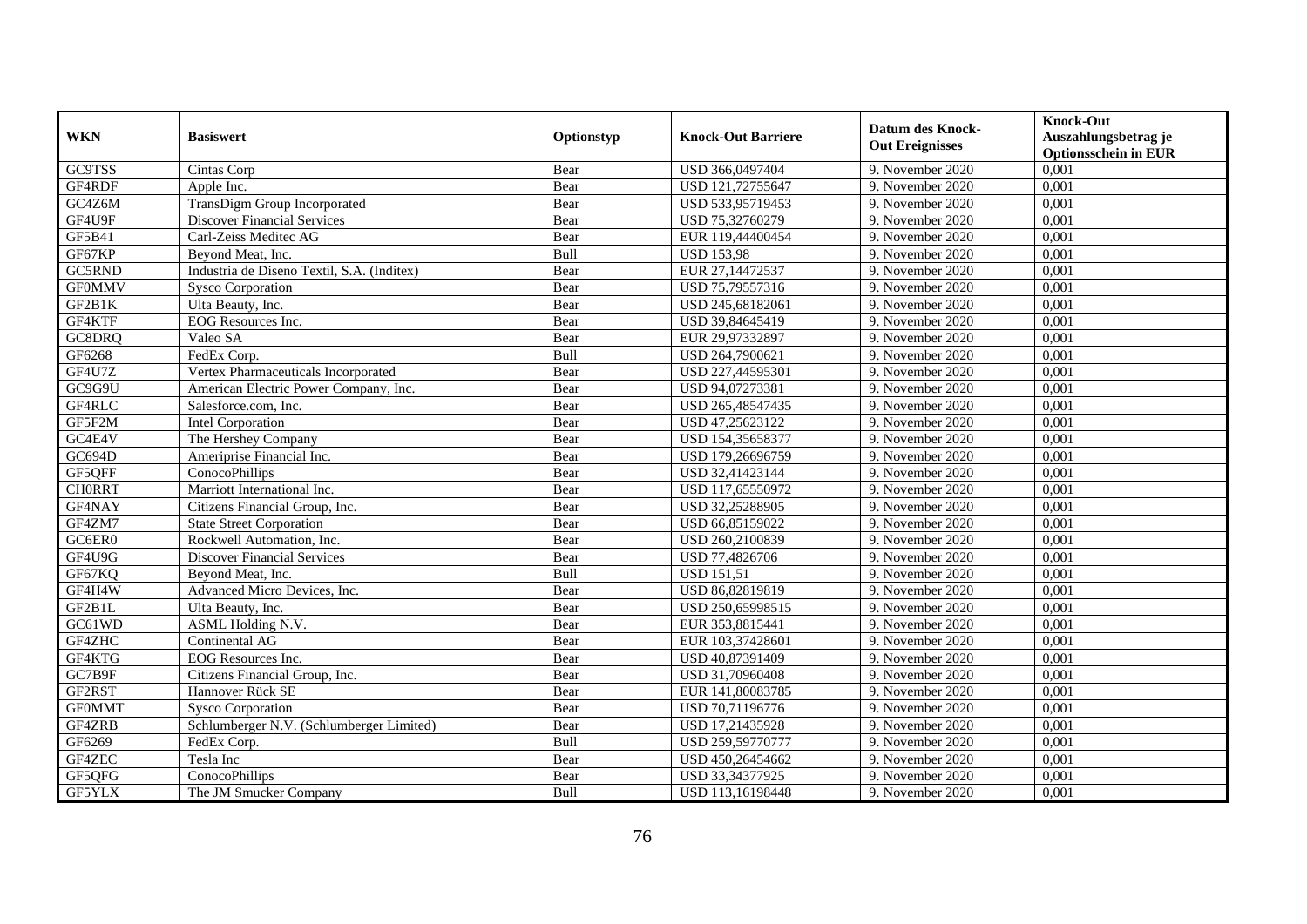| <b>WKN</b>    | <b>Basiswert</b>                         | Optionstyp | <b>Knock-Out Barriere</b> | <b>Datum des Knock-</b><br><b>Out Ereignisses</b> | <b>Knock-Out</b><br>Auszahlungsbetrag je<br><b>Optionsschein in EUR</b> |
|---------------|------------------------------------------|------------|---------------------------|---------------------------------------------------|-------------------------------------------------------------------------|
| GF5FFT        | <b>State Street Corporation</b>          | Bear       | USD 64,60555233           | 9. November 2020                                  | 0,001                                                                   |
| GF3SLP        | Nvidia Corporation                       | Bear       | USD 587,56922805          | 9. November 2020                                  | 0,001                                                                   |
| GC694E        | Ameriprise Financial Inc.                | Bear       | USD 183,04579532          | 9. November 2020                                  | 0,001                                                                   |
| <b>GF5V68</b> | <b>Barrick Gold Corporation</b>          | Bull       | USD 26,34572272           | 9. November 2020                                  | 0,001                                                                   |
| GC98VY        | <b>Waters Corporation</b>                | Bear       | USD 231,2977631           | 9. November 2020                                  | 0,001                                                                   |
| GF67KR        | Beyond Meat, Inc.                        | Bull       | <b>USD 150,84</b>         | 9. November 2020                                  | 0,001                                                                   |
| <b>CH0RRU</b> | Marriott International Inc.              | Bear       | USD 119,18451509          | 9. November 2020                                  | 0,001                                                                   |
| GF6221        | <b>Discover Financial Services</b>       | Bear       | USD 74,33762952           | 9. November 2020                                  | 0,001                                                                   |
| GF3AXL        | Erste Group Bank AG                      | Bear       | EUR 20,52203835           | 9. November 2020                                  | 0,001                                                                   |
| GF674L        | <b>Ball Corporation</b>                  | Bull       | <b>USD 94,86</b>          | 9. November 2020                                  | 0,001                                                                   |
| GF4ZRC        | Schlumberger N.V. (Schlumberger Limited) | Bear       | USD 17,56363614           | 9. November 2020                                  | 0,001                                                                   |
| GF2U9V        | Ameriprise Financial Inc.                | Bear       | USD 186,35978018          | 9. November 2020                                  | 0,001                                                                   |
| GF28SJ        | Citizens Financial Group, Inc.           | Bear       | USD 31,01403733           | 9. November 2020                                  | 0,001                                                                   |
| GF67KV        | Deutsche Post AG                         | Bull       | EUR 40,19                 | 9. November 2020                                  | 0,001                                                                   |
| GF4WYQ        | Temenos Group AG                         | Bear       | CHF 114,53224671          | 9. November 2020                                  | 0,001                                                                   |
| <b>GF0MMU</b> | <b>Sysco Corporation</b>                 | Bear       | USD 72,74739571           | 9. November 2020                                  | 0,001                                                                   |
| GF626A        | FedEx Corp.                              | Bull       | USD 257,43672793          | 9. November 2020                                  | 0,001                                                                   |
| GF5QFE        | ConocoPhillips                           | Bear       | USD 31,75455236           | 9. November 2020                                  | 0,001                                                                   |
| GC7ZZV        | Sodexo S.A.                              | Bear       | EUR 70,49352153           | 9. November 2020                                  | 0,001                                                                   |
| GF4ZSP        | <b>BIOGEN INC.</b>                       | Bull       | USD 224,96403794          | 9. November 2020                                  | 0,001                                                                   |
| GC9550        | Edenred S.A.                             | Bear       | EUR 44,80010775           | 9. November 2020                                  | 0,001                                                                   |
| CH0E15        | Ulta Beauty, Inc.                        | Bear       | USD 262,18369155          | 9. November 2020                                  | 0,001                                                                   |
| GC4Z23        | Straumann Holding AG                     | Bear       | CHF 1.102.01393504        | 9. November 2020                                  | 0,001                                                                   |
| GF5FFU        | <b>State Street Corporation</b>          | Bear       | USD 65,87389444           | 9. November 2020                                  | 0,001                                                                   |
| GF0B12        | Ameriprise Financial Inc.                | Bear       | USD 175,89519932          | 9. November 2020                                  | 0,001                                                                   |
| GF61V7        | Beyond Meat, Inc.                        | Bull       | USD 145,05430612          | 9. November 2020                                  | 0,001                                                                   |
| GF5V69        | <b>Barrick Gold Corporation</b>          | Bull       | USD 26,21564509           | 9. November 2020                                  | 0,001                                                                   |
| GF3KEM        | Marriott International Inc.              | Bear       | USD 114,48041045          | 9. November 2020                                  | 0.001                                                                   |
| GF5YHG        | Rockwell Automation, Inc.                | Bear       | USD 256,78021948          | 9. November 2020                                  | 0,001                                                                   |
| GF5YRE        | FleetCor Technologies, Inc.              | Bear       | <b>USD 269,015</b>        | 9. November 2020                                  | 0,001                                                                   |
| GF67KW        | Deutsche Post AG                         | Bull       | EUR 40,04                 | 9. November 2020                                  | 0,001                                                                   |
| GF5BJA        | <b>Discover Financial Services</b>       | Bear       | USD 69,9609266            | 9. November 2020                                  | 0,001                                                                   |
| GF5YC1        | Plug Power Inc                           | Bear       | USD 20,39046578           | 9. November 2020                                  | 0,001                                                                   |
| GF2LX6        | VF Corporation                           | Bear       | USD 83,38543769           | 9. November 2020                                  | 0,001                                                                   |
| GF67MC        | <b>RWE AG</b>                            | Bull       | <b>EUR 33,48</b>          | 9. November 2020                                  | 0,001                                                                   |
| GF5B1M        | Siemens AG                               | Bear       | EUR 118,82312575          | 9. November 2020                                  | 0,001                                                                   |
| GC4RNF        | Cerner Corporation                       | Bear       | USD 77,13253517           | 9. November 2020                                  | 0,001                                                                   |
| GF3AZT        | Unicredit S.p.A.                         | Bear       | EUR 7,82531335            | 9. November 2020                                  | 0,001                                                                   |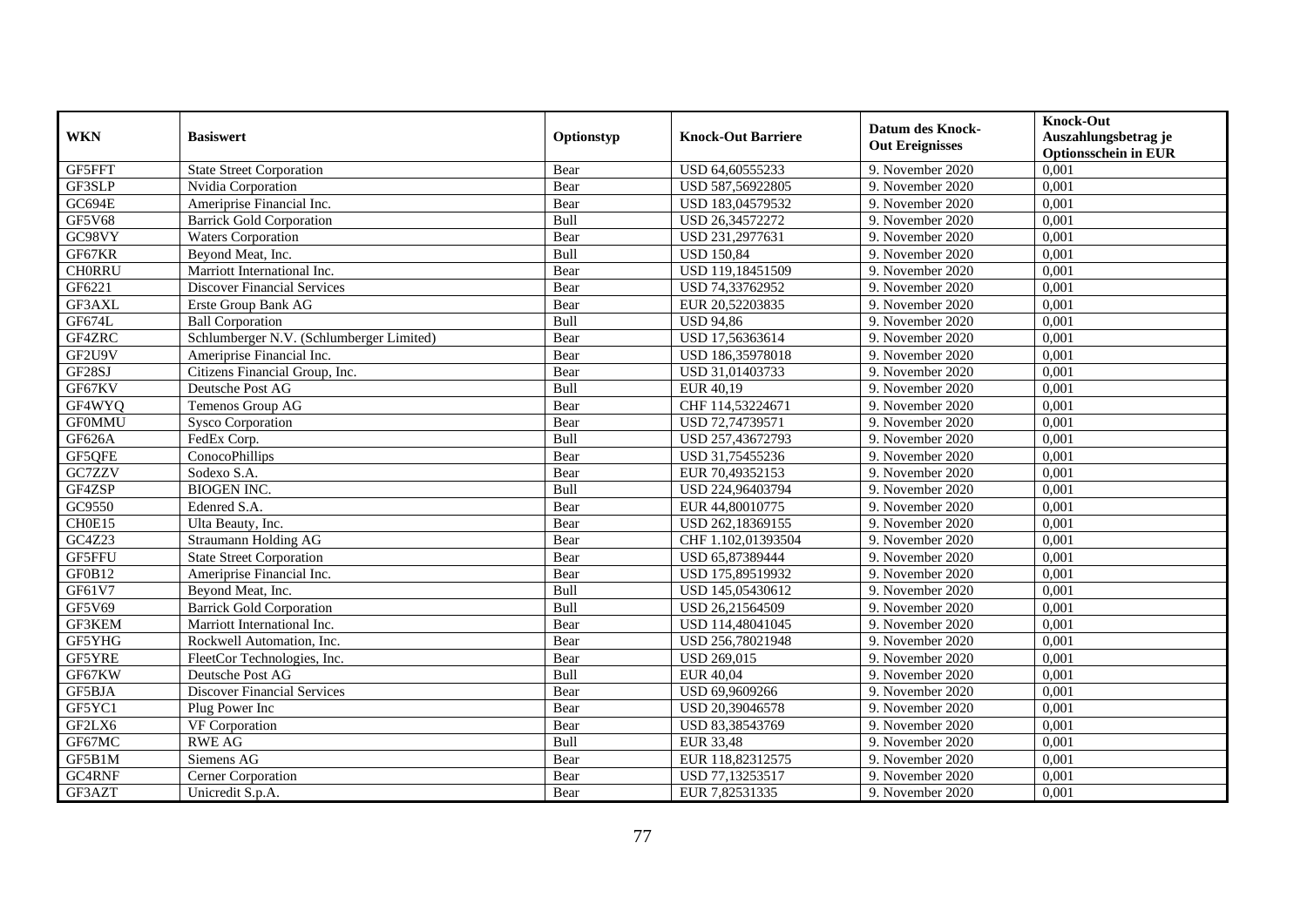| <b>WKN</b>    | <b>Basiswert</b>                         | Optionstyp | <b>Knock-Out Barriere</b> | <b>Datum des Knock-</b><br><b>Out Ereignisses</b> | <b>Knock-Out</b><br>Auszahlungsbetrag je<br><b>Optionsschein in EUR</b> |
|---------------|------------------------------------------|------------|---------------------------|---------------------------------------------------|-------------------------------------------------------------------------|
| GF3QAW        | Schlumberger N.V. (Schlumberger Limited) | Bear       | USD 16,77861437           | 9. November 2020                                  | 0,001                                                                   |
| GF5QFH        | ConocoPhillips                           | Bear       | USD 34,73310337           | 9. November 2020                                  | 0,001                                                                   |
| GC42V6        | Sodexo S.A.                              | Bear       | EUR 71,89539975           | 9. November 2020                                  | 0,001                                                                   |
| GF2B1M        | Ulta Beauty, Inc.                        | Bear       | USD 268,57345985          | 9. November 2020                                  | 0,001                                                                   |
| GF4U7R        | Fresenius SE & Co KGaA                   | Bear       | EUR 37,82870747           | 9. November 2020                                  | 0,001                                                                   |
| GF67DJ        | Nvidia Corporation                       | Bear       | <b>USD 583,81</b>         | 9. November 2020                                  | 0,001                                                                   |
| GF4U62        | Advanced Micro Devices, Inc.             | Bear       | USD 86,25114305           | 9. November 2020                                  | 0,001                                                                   |
| <b>GF468E</b> | Microsoft Corporation                    | Bear       | USD 227,0014333           | 9. November 2020                                  | 0,001                                                                   |
| GF67KS        | Deutsche Post AG                         | Bull       | <b>EUR 40,7</b>           | 9. November 2020                                  | 0,001                                                                   |
| GF67MD        | <b>RWE AG</b>                            | Bull       | EUR 33,22                 | 9. November 2020                                  | 0,001                                                                   |
| GF5YHH        | Rockwell Automation, Inc.                | Bear       | USD 263,36663411          | 9. November 2020                                  | 0,001                                                                   |
| GF4X11        | Citizens Financial Group, Inc.           | Bear       | USD 30,56163924           | 9. November 2020                                  | 0,001                                                                   |
| GF3QAX        | Schlumberger N.V. (Schlumberger Limited) | Bear       | USD 17,98348816           | 9. November 2020                                  | 0,001                                                                   |
| GC3FCH        | Discover Financial Services              | Bear       | USD 72,44550312           | 9. November 2020                                  | 0,001                                                                   |
| GF03GA        | Arista Networks, Inc.                    | Bear       | USD 269,79328935          | 9. November 2020                                  | 0,001                                                                   |
| GC7BJ9        | The Procter & Gamble Company             | Bear       | USD 145,87226758          | 9. November 2020                                  | 0,001                                                                   |
| GF67KT        | Deutsche Post AG                         | Bull       | EUR 40,53                 | 9. November 2020                                  | 0,001                                                                   |
| GF5B94        | TechnipFMC PLC                           | Bear       | EUR 5,777                 | 9. November 2020                                  | 0,001                                                                   |
| GF5YNX        | ResMed Inc.                              | Bear       | USD 222,61239812          | 9. November 2020                                  | 0,001                                                                   |
| GC5KW4        | TransDigm Group Incorporated             | Bear       | USD 563,0197831           | 9. November 2020                                  | 0,001                                                                   |
| GC7B9E        | Citizens Financial Group, Inc.           | Bear       | USD 29,548523             | 9. November 2020                                  | 0,001                                                                   |
| GF0PH7        | Marriott International Inc.              | Bear       | USD 110,27079527          | 9. November 2020                                  | 0,001                                                                   |
| GF67KU        | Deutsche Post AG                         | Bull       | <b>EUR 40,4</b>           | 9. November 2020                                  | 0,001                                                                   |
| GF3W4Q        | <b>Halliburton Company</b>               | Bear       | USD 13,65785015           | 9. November 2020                                  | 0,001                                                                   |
| GF17XV        | NIKE, Inc.                               | Bear       | USD 135,93565903          | 9. November 2020                                  | 0,001                                                                   |
| <b>GF0MNB</b> | TransDigm Group Incorporated             | Bear       | USD 556,27902721          | 9. November 2020                                  | 0,001                                                                   |
| GF4GZN        | Sonova Holding AG                        | Bear       | CHF 247,98555093          | 9. November 2020                                  | 0,001                                                                   |
| GF3W4R        | <b>Halliburton Company</b>               | Bear       | USD 14,56306819           | 9. November 2020                                  | 0,001                                                                   |
| <b>GF0MNC</b> | TransDigm Group Incorporated             | Bear       | USD 584,09693564          | 9. November 2020                                  | 0,001                                                                   |
| <b>GF5LKX</b> | Marriott International Inc.              | Bear       | USD 107,33140595          | 9. November 2020                                  | 0.001                                                                   |
| GF623G        | Marriott International Inc.              | Bear       | USD 113,00079356          | 9. November 2020                                  | 0,001                                                                   |
| GC7KL1        | TransDigm Group Incorporated             | Bear       | USD 525,80459794          | 9. November 2020                                  | 0,001                                                                   |
| <b>GF539E</b> | <b>Halliburton Company</b>               | Bear       | USD 14,88960067           | 9. November 2020                                  | 0,001                                                                   |
| GF623H        | Marriott International Inc.              | Bear       | USD 129,14376407          | 9. November 2020                                  | 0,001                                                                   |
| GF28SB        | <b>State Street Corporation</b>          | Bear       | USD 67,59340988           | 9. November 2020                                  | 0,001                                                                   |
| GF61ZG        | Hugo Boss AG                             | Bear       | EUR 24,81458107           | 9. November 2020                                  | 0,001                                                                   |
| GF28SC        | <b>State Street Corporation</b>          | Bear       | USD 69,33220654           | 9. November 2020                                  | 0,001                                                                   |
| GC7KL2        | TransDigm Group Incorporated             | Bear       | USD 600,92094524          | 9. November 2020                                  | 0,001                                                                   |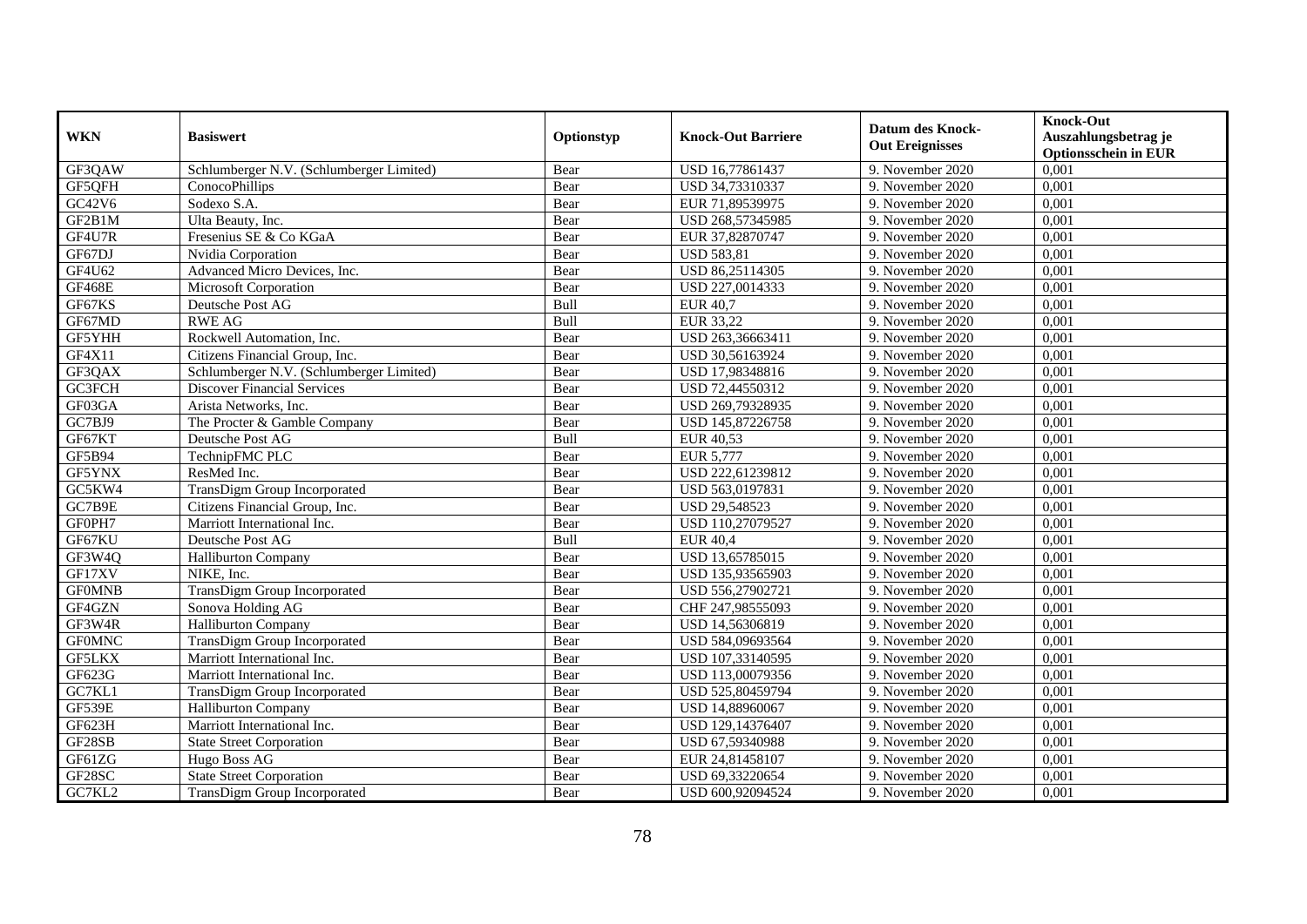| <b>WKN</b>    | <b>Basiswert</b>                            | Optionstyp  | <b>Knock-Out Barriere</b> | <b>Datum des Knock-</b><br><b>Out Ereignisses</b> | <b>Knock-Out</b><br>Auszahlungsbetrag je<br><b>Optionsschein in EUR</b> |
|---------------|---------------------------------------------|-------------|---------------------------|---------------------------------------------------|-------------------------------------------------------------------------|
| <b>GF0MNA</b> | TransDigm Group Incorporated                | Bear        | USD 547,58345772          | 9. November 2020                                  | 0,001                                                                   |
| <b>GF68S0</b> | NASDAQ-100 Index®                           | Bull        | <b>USD 11.990</b>         | 9. November 2020                                  | 0,001                                                                   |
| GF68HF        | NASDAQ-100 Index®                           | Bull        | <b>USD 11.990</b>         | 9. November 2020                                  | 0,001                                                                   |
| GF68RY        | NASDAQ-100 Index®                           | Bull        | <b>USD 12.010</b>         | 9. November 2020                                  | 0,001                                                                   |
| GF68HD        | NASDAQ-100 Index®                           | Bull        | <b>USD 12.010</b>         | 9. November 2020                                  | 0,001                                                                   |
| GF68RZ        | NASDAQ-100 Index®                           | Bull        | <b>USD 12.000</b>         | 9. November 2020                                  | 0,001                                                                   |
| GF68HE        | NASDAQ-100 Index®                           | Bull        | <b>USD 12.000</b>         | 9. November 2020                                  | 0,001                                                                   |
| GF68RU        | NASDAQ-100 Index®                           | Bull        | <b>USD 12.040</b>         | 9. November 2020                                  | 0,001                                                                   |
| GF68H9        | NASDAQ-100 Index®                           | Bull        | <b>USD 12.050</b>         | 9. November 2020                                  | 0,001                                                                   |
| GF68RV        | NASDAQ-100 Index®                           | Bull        | <b>USD 12.030</b>         | 9. November 2020                                  | 0,001                                                                   |
| GF68HA        | NASDAQ-100 Index®                           | Bull        | <b>USD 12.040</b>         | 9. November 2020                                  | 0,001                                                                   |
| GF68RS        | NASDAQ-100 Index®                           | Bull        | <b>USD 12.060</b>         | 9. November 2020                                  | 0,001                                                                   |
| GF68H8        | NASDAQ-100 Index®                           | Bull        | <b>USD 12.060</b>         | 9. November 2020                                  | 0,001                                                                   |
| GF68RT        | NASDAQ-100 Index®                           | Bull        | <b>USD 12.050</b>         | 9. November 2020                                  | 0,001                                                                   |
| GF68HB        | NASDAQ-100 Index®                           | Bull        | <b>USD 12.025</b>         | 9. November 2020                                  | 0,001                                                                   |
| GF68HC        | NASDAQ-100 Index®                           | Bull        | <b>USD 12.020</b>         | 9. November 2020                                  | 0,001                                                                   |
| GF68RR        | NASDAQ-100 Index®                           | Bull        | <b>USD 12.060</b>         | 9. November 2020                                  | 0,001                                                                   |
| GF68RW        | NASDAQ-100 Index®                           | <b>Bull</b> | <b>USD 12.030</b>         | 9. November 2020                                  | 0,001                                                                   |
| GF68RX        | NASDAQ-100 Index®                           | Bull        | <b>USD 12.020</b>         | 9. November 2020                                  | 0,001                                                                   |
| GF5YQD        | Citizens Financial Group, Inc.              | Bear        | USD 32,83440813           | 9. November 2020                                  | 0,001                                                                   |
| GF3AMX        | Citigroup Inc.                              | Bear        | USD 48,07282895           | 9. November 2020                                  | 0,001                                                                   |
| GF67JE        | Adobe Inc.                                  | Bull        | <b>USD 480,77</b>         | 9. November 2020                                  | 0,001                                                                   |
| GF3QAY        | Schlumberger N.V. (Schlumberger Limited)    | Bear        | USD 18,35192063           | 9. November 2020                                  | 0,001                                                                   |
| GF5SAN        | McDonald's Corporation                      | Bull        | USD 208,25475459          | 9. November 2020                                  | 0,001                                                                   |
| GF5BJC        | Discover Financial Services                 | Bear        | USD 78,48884999           | 9. November 2020                                  | 0,001                                                                   |
| GF52ZQ        | American International Group, Inc.          | Bear        | USD 38,36475492           | 9. November 2020                                  | 0,001                                                                   |
| <b>GF5LKR</b> | <b>Regions Financial Corporation</b>        | Bear        | USD 15,22408895           | 9. November 2020                                  | 0,001                                                                   |
| GF10YE        | The Boeing Company                          | Bear        | USD 182,74165887          | 9. November 2020                                  | 0,001                                                                   |
| GC0S73        | Keysight Technologies, Inc                  | Bear        | USD 117,73180231          | 9. November 2020                                  | 0,001                                                                   |
| GF67D6        | Nvidia Corporation                          | Bull        | <b>USD 554,34</b>         | 9. November 2020                                  | 0,001                                                                   |
| GC7B59        | Medtronic, PLC                              | Bear        | USD 116,05095273          | 9. November 2020                                  | 0,001                                                                   |
| GF2EEY        | <b>Bank of America Corporation</b>          | Bear        | USD 27,42552774           | 9. November 2020                                  | 0,001                                                                   |
| GF0ML6        | Prudential Financial, Inc.                  | Bear        | USD 72,75832623           | 9. November 2020                                  | 0,001                                                                   |
| GF0B92        | The Hartford Financial Services Group, Inc. | Bear        | USD 45,94914506           | 9. November 2020                                  | 0,001                                                                   |
| GF67GJ        | Plug Power Inc                              | Bear        | <b>USD 21,14</b>          | 9. November 2020                                  | 0,001                                                                   |
| GF67JF        | Adobe Inc.                                  | Bull        | <b>USD 479,01</b>         | 9. November 2020                                  | 0,001                                                                   |
| GC98VZ        | Waters Corporation                          | Bear        | USD 232,06721013          | 9. November 2020                                  | 0,001                                                                   |
| GC7WEB        | <b>State Street Corporation</b>             | Bear        | USD 71,08623898           | 9. November 2020                                  | 0,001                                                                   |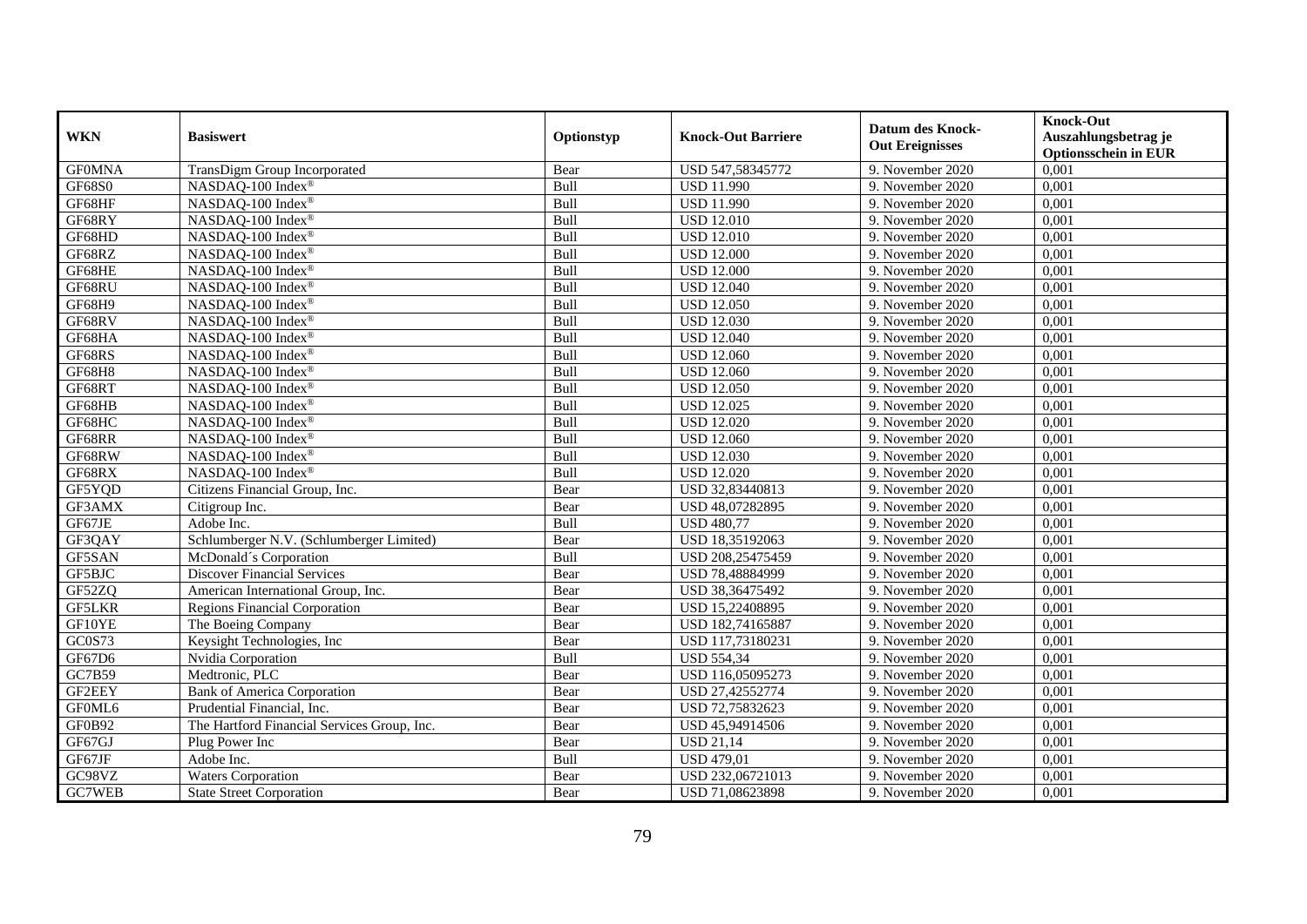| <b>WKN</b>    | <b>Basiswert</b>                        | Optionstyp | <b>Knock-Out Barriere</b> | <b>Datum des Knock-</b><br><b>Out Ereignisses</b> | <b>Knock-Out</b><br>Auszahlungsbetrag je<br><b>Optionsschein in EUR</b> |
|---------------|-----------------------------------------|------------|---------------------------|---------------------------------------------------|-------------------------------------------------------------------------|
| GF22ED        | McDonald's Corporation                  | Bull       | USD 207,47044015          | 9. November 2020                                  | 0,001                                                                   |
| <b>GF679R</b> | Facebook. Inc.                          | Bull       | <b>USD 285,75</b>         | 9. November 2020                                  | 0,001                                                                   |
| GF67D7        | Nvidia Corporation                      | Bull       | <b>USD 552</b>            | 9. November 2020                                  | 0,001                                                                   |
| GC8GTJ        | Aflac, Inc.                             | Bear       | USD 41,01626901           | 9. November 2020                                  | 0,001                                                                   |
| GC9GES        | The Bank of New York Mellon Corporation | Bear       | USD 39,5942361            | 9. November 2020                                  | 0,001                                                                   |
| <b>CH0ECD</b> | JPMorgan Chase & Co.                    | Bear       | USD 116,10367639          | 9. November 2020                                  | 0,001                                                                   |
| GF5FGV        | Ford Motor Company                      | Bear       | USD 8,34630339            | 9. November 2020                                  | 0,001                                                                   |
| GF3AW1        | <b>Bank of America Corporation</b>      | Bear       | USD 27,06803406           | 9. November 2020                                  | 0,001                                                                   |
| GF3W55        | Valero Energy Corporation               | Bear       | USD 50,47195888           | 9. November 2020                                  | 0,001                                                                   |
| GF679S        | Facebook, Inc.                          | Bull       | <b>USD 285,1</b>          | 9. November 2020                                  | 0,001                                                                   |
| GC65RM        | U.S. Bancorp                            | Bear       | USD 44,73397413           | 9. November 2020                                  | 0,001                                                                   |
| GC5RP8        | Aflac, Inc.                             | Bear       | USD 41,74996953           | 9. November 2020                                  | 0,001                                                                   |
| <b>GF0PBW</b> | FleetCor Technologies, Inc.             | Bear       | <b>USD 273,582</b>        | 9. November 2020                                  | 0,001                                                                   |
| GF06R6        | <b>Bank of America Corporation</b>      | Bear       | USD 27,84949601           | 9. November 2020                                  | 0,001                                                                   |
| GF679T        | Facebook, Inc.                          | Bull       | <b>USD 284,29</b>         | 9. November 2020                                  | 0,001                                                                   |
| GF679U        | Facebook, Inc.                          | Bull       | <b>USD 283,25</b>         | 9. November 2020                                  | 0,001                                                                   |
| GF5YD3        | Beyond Meat, Inc.                       | Bull       | USD 142,43938465          | 9. November 2020                                  | 0,001                                                                   |
| GF2Y0S        | United Internet AG                      | Bull       | EUR 29.52371417           | 9. November 2020                                  | 0,001                                                                   |
| GC61XK        | Edenred S.A.                            | Bear       | EUR 45,05042848           | 9. November 2020                                  | 0,001                                                                   |
| GF4HG2        | ING Groep N.V.                          | Bear       | EUR 6,88147638            | 9. November 2020                                  | 0,001                                                                   |
| GF61Y2        | Plug Power Inc                          | Bear       | USD 19,8270282            | 9. November 2020                                  | 0,001                                                                   |
| <b>GFOMKT</b> | <b>Regions Financial Corporation</b>    | Bear       | USD 14,76083036           | 9. November 2020                                  | 0,001                                                                   |
| GC7WU6        | U.S. Bancorp                            | Bear       | USD 41,27988707           | 9. November 2020                                  | 0,001                                                                   |
| GF17Q6        | Plug Power Inc                          | Bear       | USD 19,34958517           | 9. November 2020                                  | 0,001                                                                   |
| GF4659        | Plug Power Inc                          | Bear       | USD 21,78723573           | 9. November 2020                                  | 0,001                                                                   |
| GF676E        | 1 Feinunze Silber, Feinheit mind. 0,999 | Bull       | <b>USD 23,707</b>         | 9. November 2020                                  | 0,001                                                                   |
| GC8AWY        | <b>Lincoln National Corporation</b>     | Bear       | USD 41,9762178            | 9. November $2020$                                | 0,001                                                                   |
| GF0MR5        | <b>Lincoln National Corporation</b>     | Bear       | USD 41,07225028           | 9. November 2020                                  | 0.001                                                                   |
| GC7U0P        | M&T Bank Corporation                    | Bear       | USD 119,36668241          | 9. November 2020                                  | 0,001                                                                   |
| GF2RV9        | <b>Lincoln National Corporation</b>     | Bear       | USD 39,11706821           | 9. November 2020                                  | 0,001                                                                   |
| GC7U0Q        | M&T Bank Corporation                    | Bear       | USD 122,803019            | 9. November 2020                                  | 0,001                                                                   |
| GF2RV8        | <b>Lincoln National Corporation</b>     | Bear       | USD 38,31164048           | 9. November 2020                                  | 0,001                                                                   |
| GC7U0L        | M&T Bank Corporation                    | Bear       | USD 112,48413484          | 9. November 2020                                  | 0,001                                                                   |
| GC7U0M        | M&T Bank Corporation                    | Bear       | USD 115,06138718          | 9. November 2020                                  | 0,001                                                                   |
| GC6TMH        | <b>Lincoln National Corporation</b>     | Bear       | USD 44,0483911            | 9. November 2020                                  | 0,001                                                                   |
| GC7U0N        | M&T Bank Corporation                    | Bear       | USD 116,90792438          | 9. November 2020                                  | 0,001                                                                   |
| GF0MR4        | <b>Lincoln National Corporation</b>     | Bear       | USD 40,27987658           | 9. November 2020                                  | 0,001                                                                   |
| GF68SA        | NASDAQ-100 Index®                       | Bull       | <b>USD 11.870</b>         | 9. November 2020                                  | 0,001                                                                   |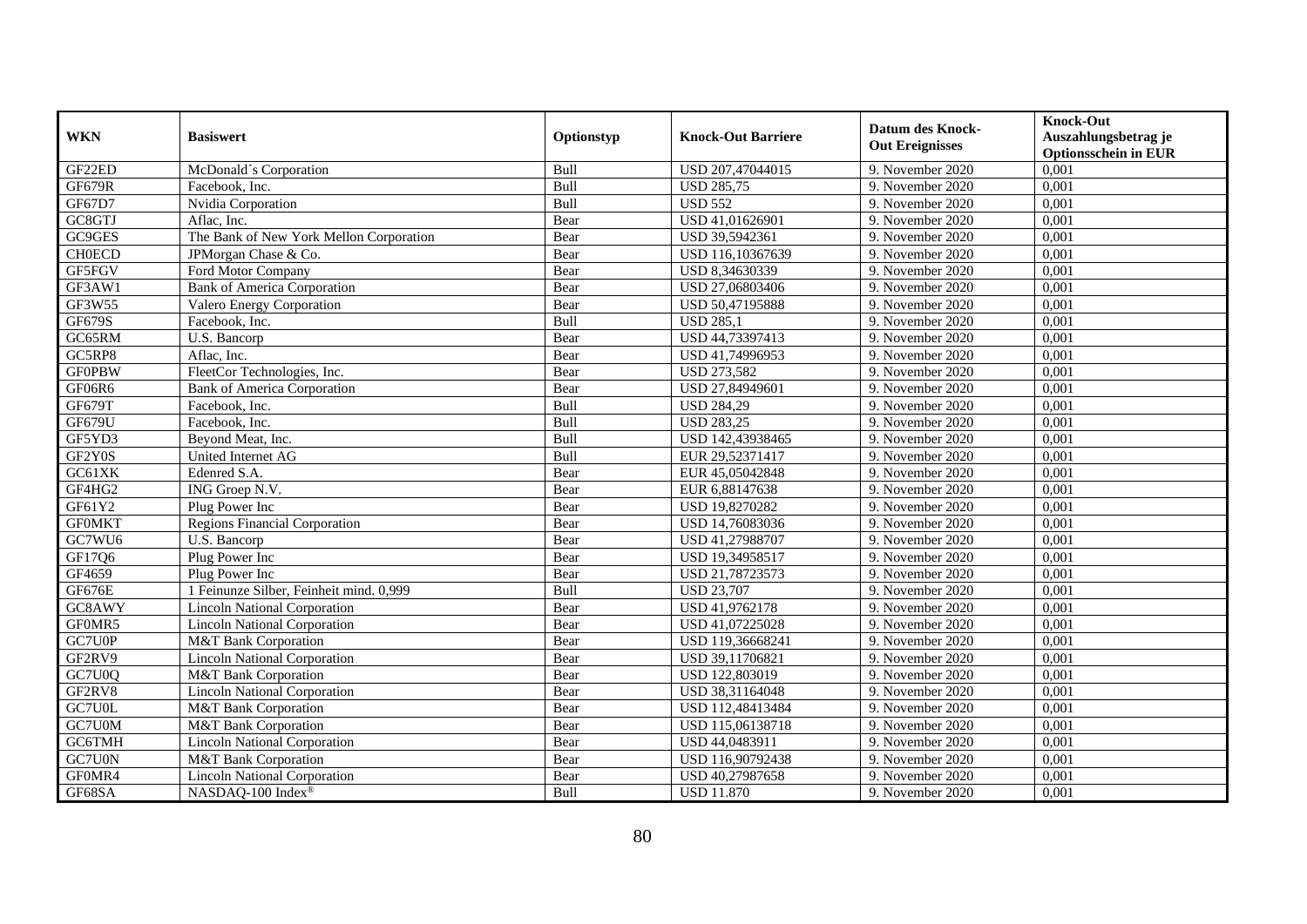|               | <b>Basiswert</b>               | Optionstyp  | <b>Knock-Out Barriere</b> | <b>Datum des Knock-</b> | <b>Knock-Out</b>            |
|---------------|--------------------------------|-------------|---------------------------|-------------------------|-----------------------------|
| <b>WKN</b>    |                                |             |                           |                         | Auszahlungsbetrag je        |
|               |                                |             |                           | <b>Out Ereignisses</b>  | <b>Optionsschein in EUR</b> |
| GF68HR        | NASDAQ-100 Index®              | Bull        | <b>USD 11.890</b>         | 9. November 2020        | 0,001                       |
| GF68S1        | NASDAQ-100 Index®              | Bull        | <b>USD 11.980</b>         | 9. November 2020        | 0,001                       |
| GF68SB        | NASDAQ-100 Index®              | Bull        | <b>USD 11.860</b>         | 9. November 2020        | 0,001                       |
| GF68HS        | NASDAQ-100 Index®              | Bull        | <b>USD 11.875</b>         | 9. November 2020        | 0,001                       |
| GF68S2        | NASDAQ-100 Index®              | Bull        | <b>USD 11.970</b>         | 9. November 2020        | 0,001                       |
| <b>GF68S6</b> | NASDAQ-100 Index®              | Bull        | <b>USD 11.910</b>         | 9. November 2020        | 0,001                       |
| GF68HG        | NASDAQ-100 Index®              | Bull        | <b>USD 11.975</b>         | 9. November 2020        | 0,001                       |
| GF68S3        | NASDAQ-100 Index®              | Bull        | <b>USD 11.950</b>         | 9. November 2020        | 0,001                       |
| GF68HH        | NASDAQ-100 Index®              | Bull        | <b>USD 11.970</b>         | 9. November 2020        | 0,001                       |
| GF68S7        | NASDAQ-100 Index®              | Bull        | <b>USD 11.900</b>         | 9. November 2020        | 0,001                       |
| GF68HJ        | NASDAQ-100 Index <sup>®</sup>  | Bull        | <b>USD 11.960</b>         | 9. November 2020        | 0,001                       |
| GF68SC        | NASDAQ-100 Index®              | Bull        | <b>USD 11.850</b>         | 9. November 2020        | 0,001                       |
| GF68HK        | NASDAQ-100 Index®              | Bull        | <b>USD 11.950</b>         | 9. November 2020        | 0,001                       |
| <b>GF68S8</b> | NASDAQ-100 Index®              | Bull        | <b>USD 11.890</b>         | 9. November 2020        | 0,001                       |
| GF68HL        | NASDAQ-100 Index®              | Bull        | <b>USD 11.940</b>         | 9. November 2020        | 0,001                       |
| GF68S9        | NASDAQ-100 Index®              | Bull        | <b>USD 11.880</b>         | 9. November 2020        | 0,001                       |
| GF68HP        | NASDAQ-100 Index®              | Bull        | <b>USD 11.910</b>         | 9. November 2020        | 0,001                       |
| GF68S4        | NASDAQ-100 Index <sup>®</sup>  | <b>Bull</b> | <b>USD 11.940</b>         | 9. November 2020        | 0,001                       |
| GF68HQ        | NASDAQ-100 Index®              | Bull        | <b>USD 11.900</b>         | 9. November 2020        | 0,001                       |
| GF68S5        | NASDAQ-100 Index®              | Bull        | <b>USD 11.920</b>         | 9. November 2020        | 0,001                       |
| GF68HM        | NASDAQ-100 Index®              | Bull        | <b>USD 11.925</b>         | 9. November 2020        | 0,001                       |
| GF68HN        | NASDAQ-100 Index®              | Bull        | <b>USD 11.920</b>         | 9. November 2020        | 0,001                       |
| GF68HT        | NASDAQ-100 Index®              | Bull        | <b>USD 11.870</b>         | 9. November 2020        | 0,001                       |
| GF68HU        | NASDAQ-100 Index®              | Bull        | <b>USD 11.860</b>         | 9. November 2020        | 0,001                       |
| GF68HV        | NASDAQ-100 Index®              | Bull        | <b>USD 11.850</b>         | 9. November 2020        | 0,001                       |
| GF68HW        | NASDAQ-100 Index®              | Bull        | <b>USD 11.825</b>         | 9. November 2020        | 0,001                       |
| GF61YT        | Danaher Corporation            | Bull        | USD 235,03742221          | 9. November 2020        | 0,001                       |
| GF67HJ        | <b>QUALCOMM</b> Incorporated   | Bull        | <b>USD 143,19</b>         | 9. November 2020        | 0,001                       |
| GF67AX        | Apple Inc.                     | Bull        | <b>USD</b> 116,25         | 9. November 2020        | 0,001                       |
| GF674M        | <b>Ball Corporation</b>        | Bull        | <b>USD 92,93</b>          | 9. November 2020        | 0,001                       |
| GF67KG        | Tesla Inc                      | Bull        | <b>USD 425,52</b>         | 9. November 2020        | 0,001                       |
| GF67JG        | Adobe Inc.                     | Bull        | <b>USD 475,49</b>         | 9. November 2020        | 0,001                       |
| GC83S1        | <b>ECOLAB INC</b>              | Bear        | USD 218,74045925          | 9. November 2020        | 0,001                       |
| GF679X        | Facebook, Inc.                 | Bull        | <b>USD 279,92</b>         | 9. November 2020        | 0,001                       |
| GF61ZQ        | Thermo Fisher Scientific, Inc. | Bull        | USD 491,53829507          | 9. November 2020        | 0,001                       |
| GF67BX        | Microsoft Corporation          | Bull        | <b>USD 218,39</b>         | 9. November 2020        | 0,001                       |
| GF5F9M        | JPMorgan Chase & Co.           | Bear        | USD 118,34455389          | 9. November 2020        | 0,001                       |
| GF2EJ4        | MetLife, Inc.                  | Bear        | USD 46,0840617            | 9. November 2020        | 0,001                       |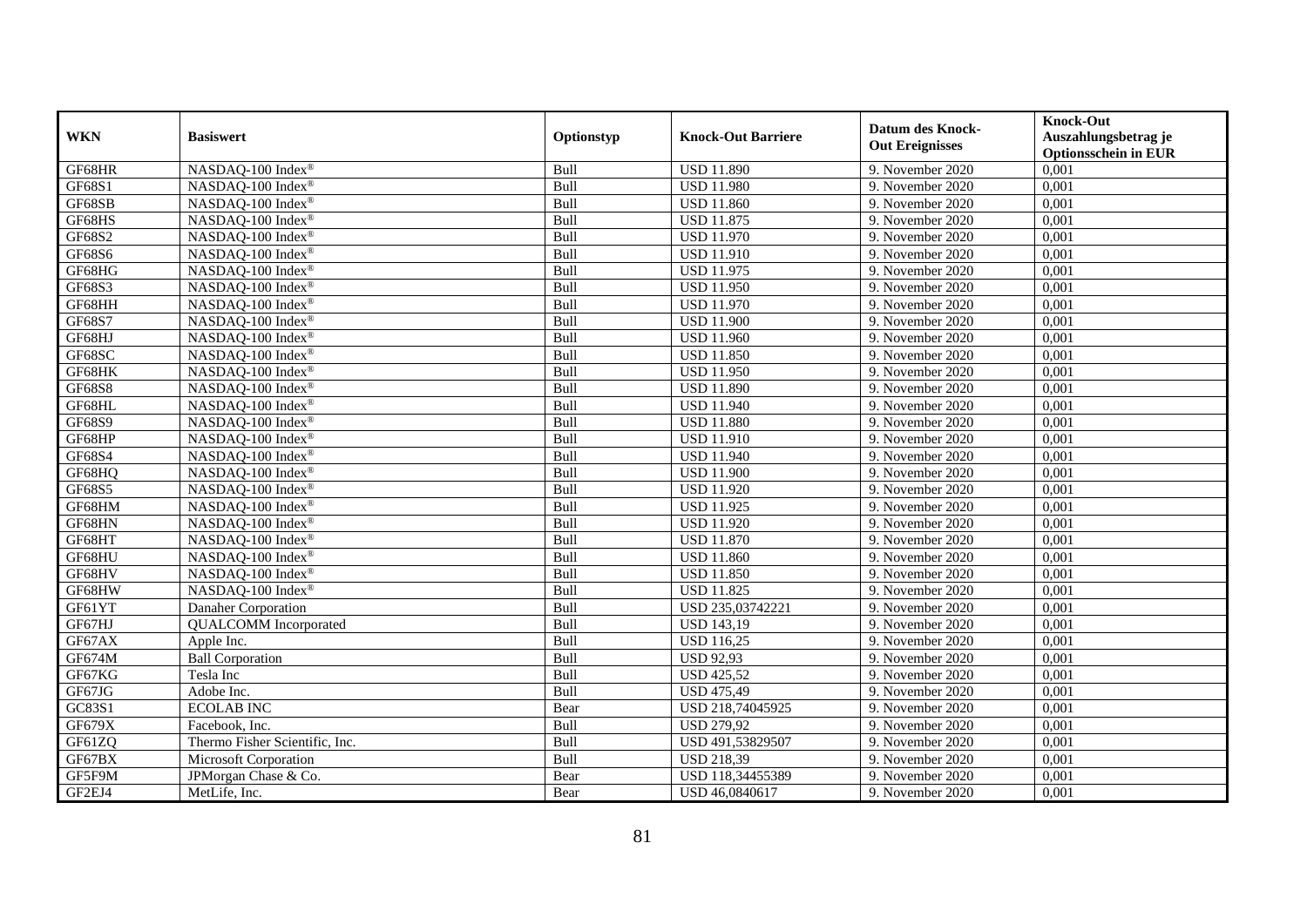| <b>WKN</b>    | <b>Basiswert</b>                                                | Optionstyp | <b>Knock-Out Barriere</b> | <b>Datum des Knock-</b><br><b>Out Ereignisses</b> | <b>Knock-Out</b><br>Auszahlungsbetrag je<br><b>Optionsschein in EUR</b> |
|---------------|-----------------------------------------------------------------|------------|---------------------------|---------------------------------------------------|-------------------------------------------------------------------------|
| <b>GF67D8</b> | Nvidia Corporation                                              | Bull       | <b>USD 550,13</b>         | 9. November 2020                                  | 0,001                                                                   |
| GF67G3        | PayPal Holdings, Inc.                                           | Bull       | <b>USD 184,46</b>         | 9. November 2020                                  | 0,001                                                                   |
| GF67JH        | Adobe Inc.                                                      | Bull       | <b>USD 473,38</b>         | 9. November 2020                                  | 0,001                                                                   |
| GF61QN        | Tesla Inc                                                       | Bull       | USD 423,05310723          | 9. November 2020                                  | 0,001                                                                   |
| GC61QX        | PNC Financial Services Group, Inc.                              | Bear       | USD 129,22052551          | 9. November $2020$                                | 0,001                                                                   |
| GF679Y        | Facebook, Inc.                                                  | Bull       | <b>USD 278,9</b>          | 9. November 2020                                  | 0,001                                                                   |
| GF61ZR        | Thermo Fisher Scientific, Inc.                                  | Bull       | USD 489,02743539          | 9. November 2020                                  | 0,001                                                                   |
| GF67D9        | Nvidia Corporation                                              | Bull       | <b>USD 548,89</b>         | 9. November 2020                                  | 0,001                                                                   |
| GF67KH        | Tesla Inc                                                       | Bull       | <b>USD 423,08</b>         | 9. November 2020                                  | 0,001                                                                   |
| GF679V        | Facebook, Inc.                                                  | Bull       | <b>USD 281,86</b>         | 9. November 2020                                  | 0,001                                                                   |
| GF67DA        | Nvidia Corporation                                              | Bull       | <b>USD 547,33</b>         | 9. November 2020                                  | 0,001                                                                   |
| <b>GF679W</b> | Facebook, Inc.                                                  | Bull       | <b>USD 281,53</b>         | 9. November 2020                                  | 0,001                                                                   |
| <b>GF0EZD</b> | Booking Holdings Inc.                                           | Bear       | USD 2.122,42187806        | 9. November 2020                                  | 0,001                                                                   |
| GF4U2G        | ThyssenKrupp AG                                                 | Bear       | EUR 4,8954593             | 9. November 2020                                  | 0,001                                                                   |
| GF69HF        | DAX <sup>®</sup> (Performance Index)                            | Bear       | EUR 12.905                | 10. November 2020                                 | 0,001                                                                   |
| GF69W7        | DAX <sup>®</sup> (Performance Index)                            | Bear       | EUR 12.740                | 10. November 2020                                 | 0,001                                                                   |
| GF69MP        | DAX <sup>®</sup> (Performance Index)                            | Bear       | EUR 12.545                | 10. November 2020                                 | 0,001                                                                   |
| GF69WO        | $\text{DAX}^{\circledR}$ (Performance Index)                    | Bear       | EUR 12.720                | 10. November 2020                                 | 0,001                                                                   |
| GF69UM        | $DAX^{\otimes}$ (Performance Index)                             | Bear       | <b>EUR 12.940</b>         | 10. November 2020                                 | 0,001                                                                   |
| GF69VD        | $\overline{\text{DAX}^{\otimes}}$ (Performance Index)           | Bear       | EUR 12.840                | 10. November 2020                                 | 0,001                                                                   |
| GF69KR        | $DAX^{\circledast}$ (Performance Index)                         | Bear       | EUR 12.710                | 10. November 2020                                 | 0,001                                                                   |
| GF69WA        | $DAX^{\circledast}$ (Performance Index)                         | Bear       | EUR 12.730                | 10. November 2020                                 | 0,001                                                                   |
| GF69UE        | $\overline{\text{DAX}^{\circledast}(\text{Performance Index})}$ | Bear       | EUR 13.025                | 10. November 2020                                 | 0,001                                                                   |
| GF69VS        | DAX <sup>®</sup> (Performance Index)                            | Bear       | <b>EUR 12.790</b>         | 10. November 2020                                 | 0,001                                                                   |
| GF69UZ        | $DAX^{\circledast}$ (Performance Index)                         | Bear       | <b>EUR 12.900</b>         | 10. November 2020                                 | 0,001                                                                   |
| GF69QY        | DAX <sup>®</sup> (Performance Index)/ X-DAX <sup>®</sup>        | Bear       | EUR 12.725                | 10. November 2020                                 | 0,001                                                                   |
| GF69U8        | DAX <sup>®</sup> (Performance Index)                            | Bear       | EUR 13.100                | 10. November 2020                                 | 0,001                                                                   |
| GF69WU        | $DAX^{\otimes}$ (Performance Index)                             | Bear       | EUR 12.710                | 10. November 2020                                 | 0.001                                                                   |
| GF69WF        | $DAX^{\otimes}$ (Performance Index)                             | Bear       | EUR 12.725                | 10. November 2020                                 | 0,001                                                                   |
| GF69UH        | $DAX^{\otimes}$ (Performance Index)                             | Bear       | <b>EUR 12.960</b>         | 10. November 2020                                 | 0,001                                                                   |
| GF69KZ        | $DAX^{\otimes}$ (Performance Index)                             | Bear       | EUR 12.690                | 10. November 2020                                 | 0,001                                                                   |
| GF69VB        | DAX <sup>®</sup> (Performance Index)                            | Bear       | EUR 12.860                | 10. November 2020                                 | 0,001                                                                   |
| GF6BJD        | Zalando SE                                                      | Bull       | <b>EUR 88,98</b>          | 10. November 2020                                 | 0,001                                                                   |
| GF69UK        | DAX <sup>®</sup> (Performance Index)                            | Bear       | EUR 12.960                | 10. November 2020                                 | 0,001                                                                   |
| GF61XL        | Merck KGaA                                                      | Bull       | EUR 129,76244017          | 10. November 2020                                 | 0,001                                                                   |
| GF69L7        | DAX <sup>®</sup> (Performance Index)                            | Bear       | EUR 12.670                | 10. November 2020                                 | 0,001                                                                   |
| GF69UD        | $\text{DAX}^{\otimes}$ (Performance Index)                      | Bear       | EUR 13.050                | 10. November 2020                                 | 0,001                                                                   |
| GF69VJ        | $\text{DAX}^{\textcircled{}}$ (Performance Index)               | Bear       | EUR 12.830                | 10. November 2020                                 | 0,001                                                                   |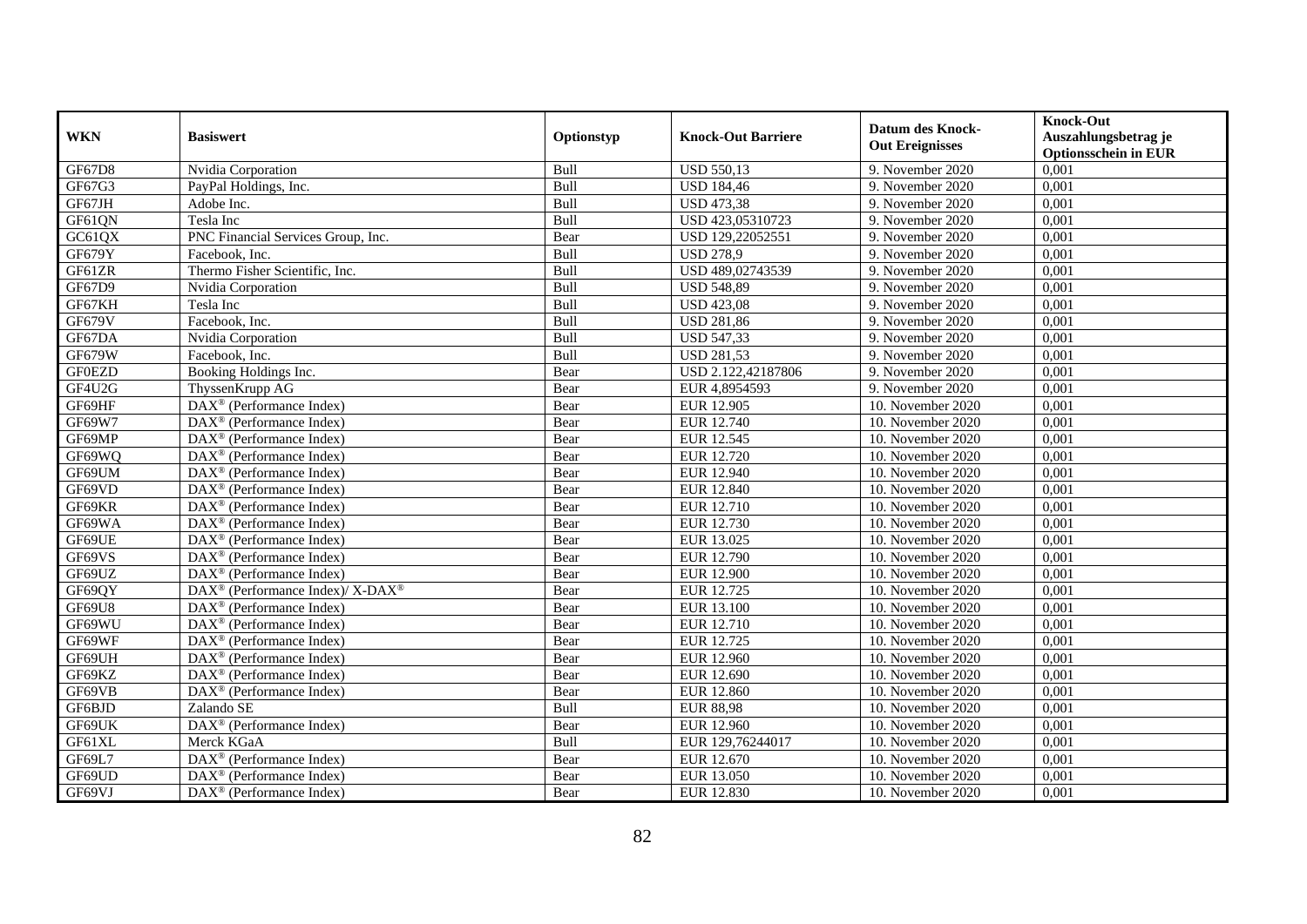|            | <b>Basiswert</b>                                                | Optionstyp | <b>Knock-Out Barriere</b> | <b>Datum des Knock-</b><br><b>Out Ereignisses</b> | <b>Knock-Out</b>                                    |
|------------|-----------------------------------------------------------------|------------|---------------------------|---------------------------------------------------|-----------------------------------------------------|
| <b>WKN</b> |                                                                 |            |                           |                                                   | Auszahlungsbetrag je<br><b>Optionsschein in EUR</b> |
| GF69V2     | DAX <sup>®</sup> (Performance Index)                            | Bear       | EUR 12.890                | 10. November 2020                                 | 0,001                                               |
| GF3LJH     | ING Groep N.V.                                                  | Bear       | EUR 7,1109075             | 10. November 2020                                 | 0,001                                               |
| GF69M7     | $DAX^{\circledR}$ (Performance Index)                           | Bear       | EUR 12.585                | 10. November 2020                                 | 0,001                                               |
| GF61XJ     | Merck KGaA                                                      | Bull       | EUR 131,55316385          | 10. November 2020                                 | 0,001                                               |
| GF69VK     | DAX <sup>®</sup> (Performance Index)                            | Bear       | EUR 12.825                | 10. November 2020                                 | 0,001                                               |
| GF69U9     | DAX <sup>®</sup> (Performance Index)                            | Bear       | EUR 13.100                | 10. November 2020                                 | 0,001                                               |
| GF2YFH     | ING Groep N.V.                                                  | Bear       | EUR 7,01568267            | 10. November 2020                                 | 0,001                                               |
| GF69JV     | DAX <sup>®</sup> (Performance Index)                            | Bear       | EUR 12.785                | 10. November 2020                                 | 0,001                                               |
| GF69VT     | DAX <sup>®</sup> (Performance Index)                            | Bear       | EUR 12.790                | 10. November 2020                                 | 0,001                                               |
| GF69W3     | $DAX^{\circledast}$ (Performance Index)                         | Bear       | <b>EUR 12.760</b>         | 10. November 2020                                 | 0,001                                               |
| GF69VG     | $DAX^{\otimes}$ (Performance Index)                             | Bear       | EUR 12.830                | 10. November 2020                                 | 0,001                                               |
| GF69UG     | $\overline{\text{DAX}^{\circledast}(\text{Performance Index})}$ | Bear       | EUR 12.975                | 10. November 2020                                 | 0,001                                               |
| GF2PD4     | Corporacion Mapfre SA                                           | Bear       | EUR 1,53706803            | 10. November 2020                                 | 0,001                                               |
| GF69VC     | $\text{DAX}^{\circledR}$ (Performance Index)                    | Bear       | EUR 12.850                | 10. November 2020                                 | 0,001                                               |
| GF69UL     | DAX <sup>®</sup> (Performance Index)                            | Bear       | EUR 12.950                | 10. November 2020                                 | 0,001                                               |
| GF4H7C     | <b>BASFSE</b>                                                   | Bear       | EUR 56,88898449           | 10. November 2020                                 | 0,001                                               |
| GF61XK     | Merck KGaA                                                      | Bull       | EUR 131,25304257          | 10. November 2020                                 | 0,001                                               |
| GF69XF     | $DAX^{\otimes}$ (Performance Index)                             | Bear       | <b>EUR 12.680</b>         | 10. November 2020                                 | 0,001                                               |
| GF69W8     | $\text{DAX}^{\circledR}$ (Performance Index)                    | Bear       | EUR 12.740                | 10. November 2020                                 | 0,001                                               |
| GF69NS     | $MDAX^{\circledR}$ (Performance Index)                          | Bull       | EUR 27.850                | 10. November 2020                                 | 0,001                                               |
| GF69W6     | DAX <sup>®</sup> (Performance Index)                            | Bear       | EUR 12.740                | 10. November 2020                                 | 0,001                                               |
| GF69V6     | DAX <sup>®</sup> (Performance Index)                            | Bear       | EUR 12.875                | 10. November 2020                                 | 0,001                                               |
| GF69V9     | $DAX^{\otimes}$ (Performance Index)                             | Bear       | <b>EUR 12.860</b>         | 10. November 2020                                 | 0,001                                               |
| GF69M3     | DAX <sup>®</sup> (Performance Index)                            | Bear       | EUR 12.595                | 10. November 2020                                 | 0,001                                               |
| GF6BCG     | Airbus SE                                                       | Bear       | <b>EUR 74,65</b>          | 10. November 2020                                 | 0,001                                               |
| GF6BFS     | Deutsche Bank AG                                                | Bear       | <b>EUR 9,04</b>           | 10. November 2020                                 | 0,001                                               |
| GF4KRH     | <b>BASFSE</b>                                                   | Bear       | EUR 56,68608263           | 10. November 2020                                 | 0,001                                               |
| GF69UQ     | DAX <sup>®</sup> (Performance Index)                            | Bear       | EUR 12.930                | 10. November 2020                                 | 0,001                                               |
| GF69Q9     | TecDAX <sup>®</sup> (Performance Index)                         | Bull       | <b>EUR 3.050</b>          | 10. November 2020                                 | 0,001                                               |
| GF69VY     | $\text{DAX}^{\otimes}$ (Performance Index)                      | Bear       | EUR 12.775                | 10. November 2020                                 | 0,001                                               |
| GF69VP     | $DAX^{\otimes}$ (Performance Index)                             | Bear       | EUR 12.810                | 10. November 2020                                 | 0,001                                               |
| GF55TE     | Adecco Group AG                                                 | Bear       | CHF 52,84974967           | 10. November 2020                                 | 0,001                                               |
| GF4KQK     | Commerzbank AG                                                  | Bear       | EUR 4,69735499            | 10. November 2020                                 | 0,001                                               |
| GF69VZ     | DAX <sup>®</sup> (Performance Index)                            | Bear       | EUR 12.770                | 10. November 2020                                 | 0,001                                               |
| GF69V4     | $\text{DAX}^{\otimes}$ (Performance Index)                      | Bear       | <b>EUR 12.880</b>         | 10. November 2020                                 | 0,001                                               |
| GF624G     | <b>ADYEN N.V.</b>                                               | Bull       | EUR 1.510,8247167         | 10. November 2020                                 | 0,001                                               |
| GF4WX9     | Nordex SE                                                       | Bear       | EUR 14,02369996           | 10. November 2020                                 | 0,001                                               |
| GF69WN     | DAX <sup>®</sup> (Performance Index)                            | Bear       | EUR 12.720                | 10. November 2020                                 | 0,001                                               |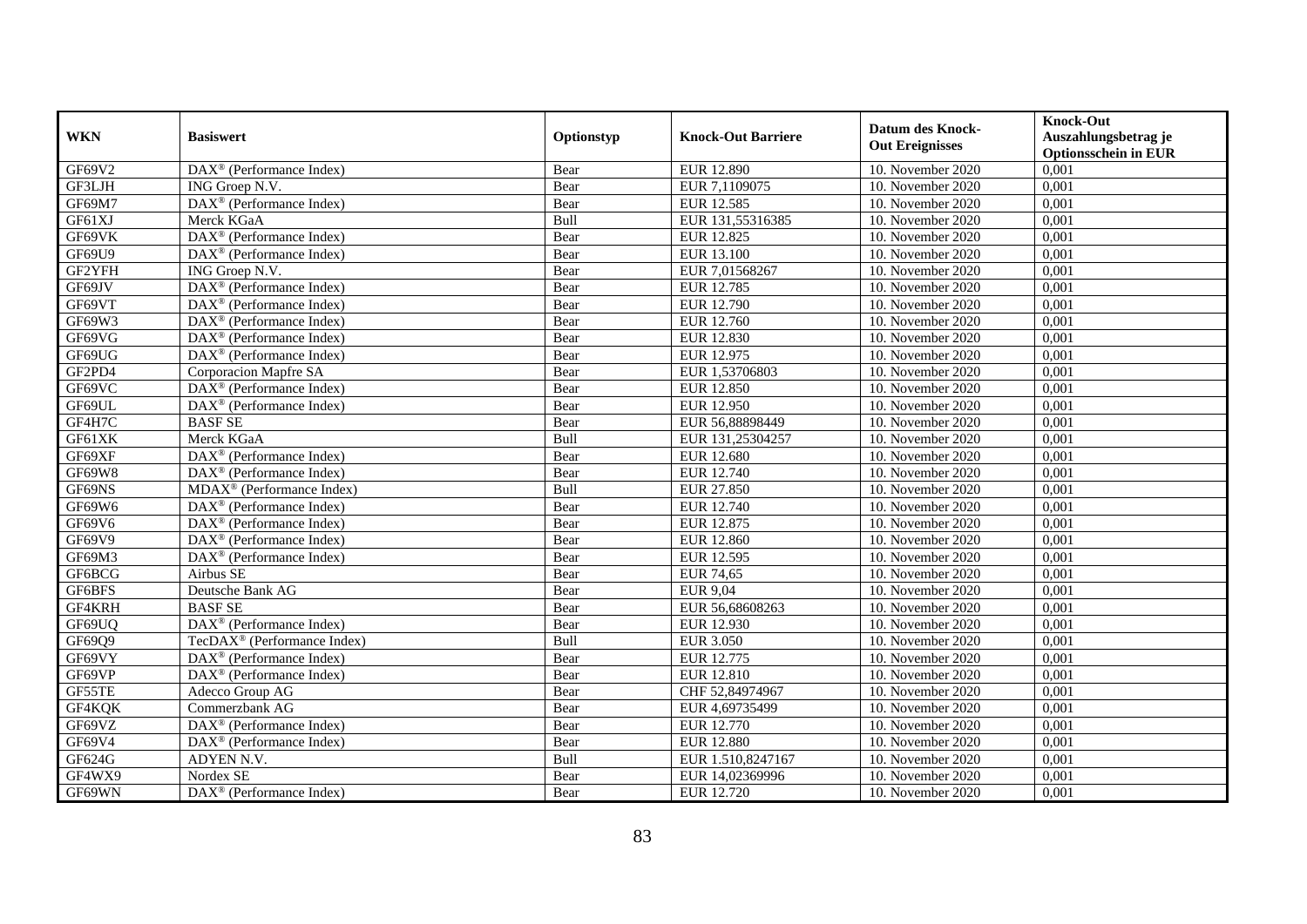|            | <b>Basiswert</b>                                                 | Optionstyp | <b>Knock-Out Barriere</b> | <b>Datum des Knock-</b><br><b>Out Ereignisses</b> | <b>Knock-Out</b>                                    |
|------------|------------------------------------------------------------------|------------|---------------------------|---------------------------------------------------|-----------------------------------------------------|
| <b>WKN</b> |                                                                  |            |                           |                                                   | Auszahlungsbetrag je<br><b>Optionsschein in EUR</b> |
| GF4HG3     | ING Groep N.V.                                                   | Bear       | EUR 6,9705397             | 10. November 2020                                 | 0,001                                               |
| GF6BEA     | Bechtle AG                                                       | Bull       | EUR 152,22                | 10. November 2020                                 | 0,001                                               |
| GF69QW     | DAX <sup>®</sup> (Performance Index)/ X-DAX <sup>®</sup>         | Bear       | EUR 12.735                | 10. November 2020                                 | 0,001                                               |
| GF5YDE     | Commerzbank AG                                                   | Bear       | EUR 4,64721956            | 10. November 2020                                 | 0,001                                               |
| GF6B41     | 1 Feinunze Gold, Feinheit mind. 0,995, LBMA                      | Bull       | <b>USD 1.888,158</b>      | 10. November 2020                                 | 0,001                                               |
| GF69UP     | $\text{DAX}^{\textcircled{}}$ (Performance Index)                | Bear       | EUR 12.940                | 10. November 2020                                 | 0,001                                               |
| GF69QZ     | $DAX^{\circledast}$ (Performance Index)/ X-DAX <sup>®</sup>      | Bear       | EUR 12.720                | 10. November 2020                                 | 0,001                                               |
| GF69X8     | $\overline{\text{DAX}}^{\textcirc}$ (Performance Index)          | Bear       | EUR 12.690                | 10. November 2020                                 | 0,001                                               |
| GF624F     | ADYEN N.V.                                                       | Bull       | EUR 1.513,62682124        | 10. November 2020                                 | 0,001                                               |
| GF69V5     | $\text{DAX}^{\circledast}$ (Performance Index)                   | Bear       | <b>EUR 12.880</b>         | 10. November 2020                                 | 0,001                                               |
| GF6BCJ     | Airbus SE                                                        | Bear       | EUR 79,29                 | 10. November 2020                                 | 0,001                                               |
| GF69UB     | DAX <sup>®</sup> (Performance Index)                             | Bear       | EUR 13.075                | 10. November 2020                                 | 0,001                                               |
| GF69MK     | $\text{DAX}^{\textcircled{}}$ (Performance Index)                | Bear       | EUR 12.555                | 10. November 2020                                 | 0,001                                               |
| GF6A3G     | $DAX^{\circledcirc}$ (Performance Index)/ X-DAX <sup>®</sup>     | Bear       | <b>EUR 12.900</b>         | 10. November 2020                                 | 0,001                                               |
| GF6BHV     | Continental AG                                                   | Bear       | EUR 100,14                | 10. November 2020                                 | 0,001                                               |
| GF6BFA     | Deutsche Post AG                                                 | Bull       | EUR 41,84                 | 10. November 2020                                 | 0,001                                               |
| GF69UJ     | DAX <sup>®</sup> (Performance Index)                             | Bear       | <b>EUR 12.960</b>         | 10. November 2020                                 | 0,001                                               |
| GF6BDN     | MTU Aero Engines AG                                              | Bear       | EUR 172,35                | 10. November 2020                                 | 0,001                                               |
| GF6BFQ     | Deutsche Bank AG                                                 | Bear       | <b>EUR 8,77</b>           | 10. November 2020                                 | 0,001                                               |
| GF6BBY     | Volkswagen AG                                                    | Bear       | EUR 143,75                | 10. November 2020                                 | 0,001                                               |
| GF69JM     | DAX <sup>®</sup> (Performance Index)                             | Bear       | <b>EUR 12.805</b>         | 10. November 2020                                 | 0,001                                               |
| GF13X3     | Aegon N.V.                                                       | Bear       | EUR 2.80584159            | 10. November 2020                                 | 0.001                                               |
| GF69QX     | DAX <sup>®</sup> (Performance Index)/X-DAX <sup>®</sup>          | Bear       | EUR 12.730                | 10. November 2020                                 | 0,001                                               |
| GF6BJG     | Zalando SE                                                       | Bull       | EUR 87,17                 | 10. November 2020                                 | 0,001                                               |
| GF69HM     | $\text{DAX}^{\textcircled{}}$ (Performance Index)                | Bear       | <b>EUR 12.890</b>         | 10. November 2020                                 | 0,001                                               |
| GF69QE     | TecDAX <sup>®</sup> (Performance Index)                          | Bull       | <b>EUR 3.025</b>          | 10. November 2020                                 | 0,001                                               |
| GF69UV     | DAX <sup>®</sup> (Performance Index)                             | Bear       | EUR 12.920                | $10.$ November 2020                               | 0,001                                               |
| GF6BBF     | HelloFresh SE                                                    | Bull       | EUR 49,95                 | 10. November 2020                                 | 0,001                                               |
| GF69V8     | $\text{DAX}^{\textcircled{}}$ (Performance Index)                | Bear       | EUR 12.870                | 10. November 2020                                 | 0,001                                               |
| GF67KZ     | Deutsche Post AG                                                 | Bull       | EUR 39,57374879           | 10. November 2020                                 | 0,001                                               |
| GF6BCK     | Airbus SE                                                        | Bear       | EUR 81,32                 | 10. November 2020                                 | 0,001                                               |
| GF1VFB     | Royal Dutch Shell plc                                            | Bear       | EUR 13,08371798           | 10. November 2020                                 | 0,001                                               |
| GF69HX     | $\text{DAX}^{\textcircled{}}$ (Performance Index)                | Bear       | EUR 12.865                | 10. November 2020                                 | 0,001                                               |
| GF6BBM     | HelloFresh SE                                                    | Bull       | <b>EUR 48,42</b>          | 10. November 2020                                 | 0,001                                               |
| GF6BE4     | Bechtle AG                                                       | Bull       | EUR 160,19                | 10. November 2020                                 | 0,001                                               |
| GF69JF     | DAX <sup>®</sup> (Performance Index)                             | Bear       | <b>EUR 12.820</b>         | 10. November 2020                                 | 0,001                                               |
| GF6A3E     | $\text{DAX}^{\circledR}$ (Performance Index)/ X-DAX <sup>®</sup> | Bear       | EUR 13.100                | 10. November 2020                                 | 0,001                                               |
| GF69N5     | $\text{DAX}^{\textcircled{}}$ (Performance Index)                | Bear       | EUR 12.505                | 10. November 2020                                 | 0,001                                               |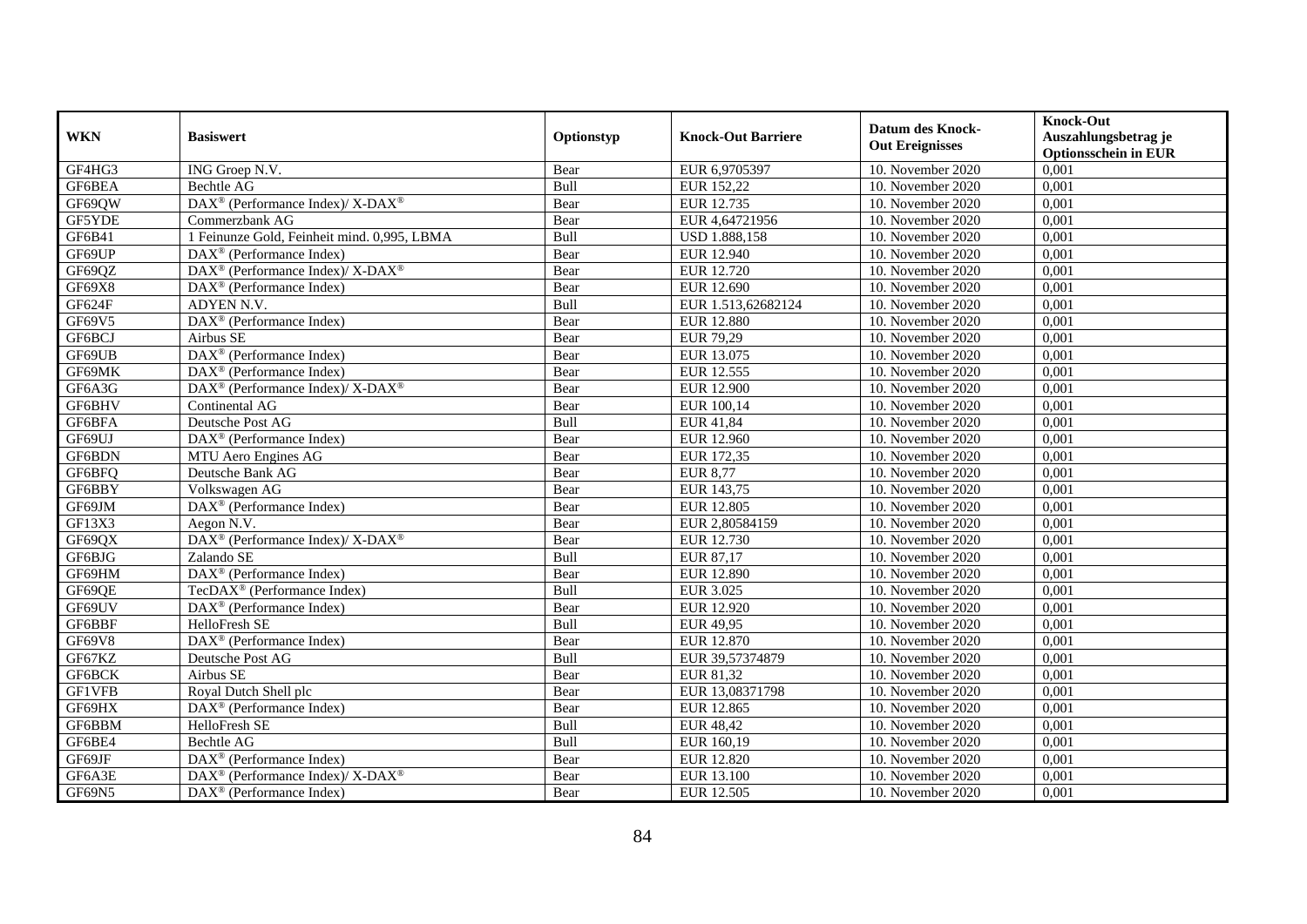|               | <b>Basiswert</b>                                      | Optionstyp | <b>Knock-Out Barriere</b> | <b>Datum des Knock-</b><br><b>Out Ereignisses</b> | <b>Knock-Out</b>            |
|---------------|-------------------------------------------------------|------------|---------------------------|---------------------------------------------------|-----------------------------|
| <b>WKN</b>    |                                                       |            |                           |                                                   | Auszahlungsbetrag je        |
|               |                                                       |            |                           |                                                   | <b>Optionsschein in EUR</b> |
| GF69WB        | DAX <sup>®</sup> (Performance Index)                  | Bear       | EUR 12.730                | 10. November 2020                                 | 0,001                       |
| GF6BBG        | HelloFresh SE                                         | Bull       | <b>EUR 49,84</b>          | 10. November 2020                                 | 0,001                       |
| GF69US        | $DAX^{\otimes}$ (Performance Index)                   | Bear       | EUR 12.930                | 10. November 2020                                 | 0,001                       |
| GF69VH        | $\text{DAX}^{\circledR}$ (Performance Index)          | Bear       | EUR 12.830                | 10. November 2020                                 | 0,001                       |
| GC33W1        | Sampo Oyj                                             | Bear       | EUR 36,60942132           | 10. November 2020                                 | 0,001                       |
| GF67L0        | Deutsche Post AG                                      | Bull       | EUR 39,43373553           | 10. November 2020                                 | 0,001                       |
| GF69JB        | DAX <sup>®</sup> (Performance Index)                  | Bear       | EUR 12.830                | $10.$ November 2020                               | 0,001                       |
| GF69H7        | DAX <sup>®</sup> (Performance Index)                  | Bear       | EUR 12.925                | 10. November 2020                                 | 0,001                       |
| GF6BBJ        | HelloFresh SE                                         | Bull       | EUR 49,21                 | 10. November 2020                                 | 0,001                       |
| GF6BBD        | HelloFresh SE                                         | Bull       | EUR 50,33                 | 10. November 2020                                 | 0,001                       |
| GF69KB        | $\overline{\text{DAX}^{\otimes}}$ (Performance Index) | Bear       | EUR 12.745                | 10. November 2020                                 | 0,001                       |
| GF6BE9        | <b>Bechtle AG</b>                                     | Bull       | EUR 153,91                | 10. November 2020                                 | 0,001                       |
| GF67KX        | Deutsche Post AG                                      | Bull       | EUR 39,85377532           | 10. November 2020                                 | 0,001                       |
| GF6BE3        | Bechtle AG                                            | Bull       | EUR 161,6                 | 10. November 2020                                 | 0,001                       |
| GC9551        | Edenred S.A.                                          | Bear       | EUR 45,8068965            | 10. November 2020                                 | 0,001                       |
| GF69UC        | DAX <sup>®</sup> (Performance Index)                  | Bear       | EUR 13.075                | 10. November 2020                                 | 0,001                       |
| GF69MH        | DAX <sup>®</sup> (Performance Index)                  | Bear       | EUR 12.560                | 10. November 2020                                 | 0,001                       |
| GC9KYU        | <b>SGS SA</b>                                         | Bear       | CHF 2.510,18171594        | 10. November 2020                                 | 0.001                       |
| GF3HX5        | Total S.A.                                            | Bear       | EUR 31,9585813            | 10. November 2020                                 | 0,001                       |
| GF69N1        | DAX <sup>®</sup> (Performance Index)                  | Bear       | EUR 12.515                | 10. November 2020                                 | 0,001                       |
| GF4KQJ        | Commerzbank AG                                        | Bear       | EUR 4,68738185            | $\overline{10}$ . November 2020                   | 0,001                       |
| GF69QL        | TecDAX <sup>®</sup> (Performance Index)               | Bull       | <b>EUR 2.995</b>          | 10. November 2020                                 | 0,001                       |
| GF69VQ        | DAX <sup>®</sup> (Performance Index)                  | Bear       | <b>EUR 12.810</b>         | 10. November 2020                                 | 0,001                       |
| GF67KY        | Deutsche Post AG                                      | Bull       | EUR 39,75376584           | 10. November 2020                                 | 0,001                       |
| GF6BE6        | Bechtle AG                                            | Bull       | <b>EUR 158.3</b>          | 10. November 2020                                 | 0,001                       |
| GF3AXM        | Erste Group Bank AG                                   | Bear       | EUR 20,94691011           | 10. November 2020                                 | 0,001                       |
| <b>GFILUF</b> | Tenaris SA                                            | Bear       | EUR 5,59913904            | 10. November 2020                                 | 0,001                       |
| GF67ME        | <b>RWE AG</b>                                         | Bull       | EUR 32,93174765           | 10. November 2020                                 | 0,001                       |
| GF69X1        | DAX <sup>®</sup> (Performance Index)                  | Bear       | EUR 12.700                | 10. November 2020                                 | 0,001                       |
| GF4KSZ        | Puma SE                                               | Bear       | EUR 84,98328678           | 10. November 2020                                 | 0,001                       |
| GF69HR        | DAX <sup>®</sup> (Performance Index)                  | Bear       | <b>EUR 12.880</b>         | 10. November 2020                                 | 0,001                       |
| GF69N3        | $DAX^{\otimes}$ (Performance Index)                   | Bear       | EUR 12.510                | 10. November 2020                                 | 0,001                       |
| GF69J3        | $DAX^{\otimes}$ (Performance Index)                   | Bear       | EUR 12.850                | 10. November 2020                                 | 0,001                       |
| GC9KYV        | <b>SGS SA</b>                                         | Bear       | CHF 2.526,37974821        | 10. November 2020                                 | 0,001                       |
| GF6BBL        | HelloFresh SE                                         | Bull       | <b>EUR 48,65</b>          | 10. November 2020                                 | 0,001                       |
| GF4KUK        | <b>OMV AG</b>                                         | Bear       | EUR 23,9902634            | 10. November 2020                                 | 0,001                       |
| GF6BFG        | Deutsche Post AG                                      | Bull       | <b>EUR 40,86</b>          | 10. November 2020                                 | 0,001                       |
| GF69WH        | $\overline{\text{DAX}^{\otimes}}$ (Performance Index) | Bear       | EUR 12.725                | 10. November 2020                                 | 0,001                       |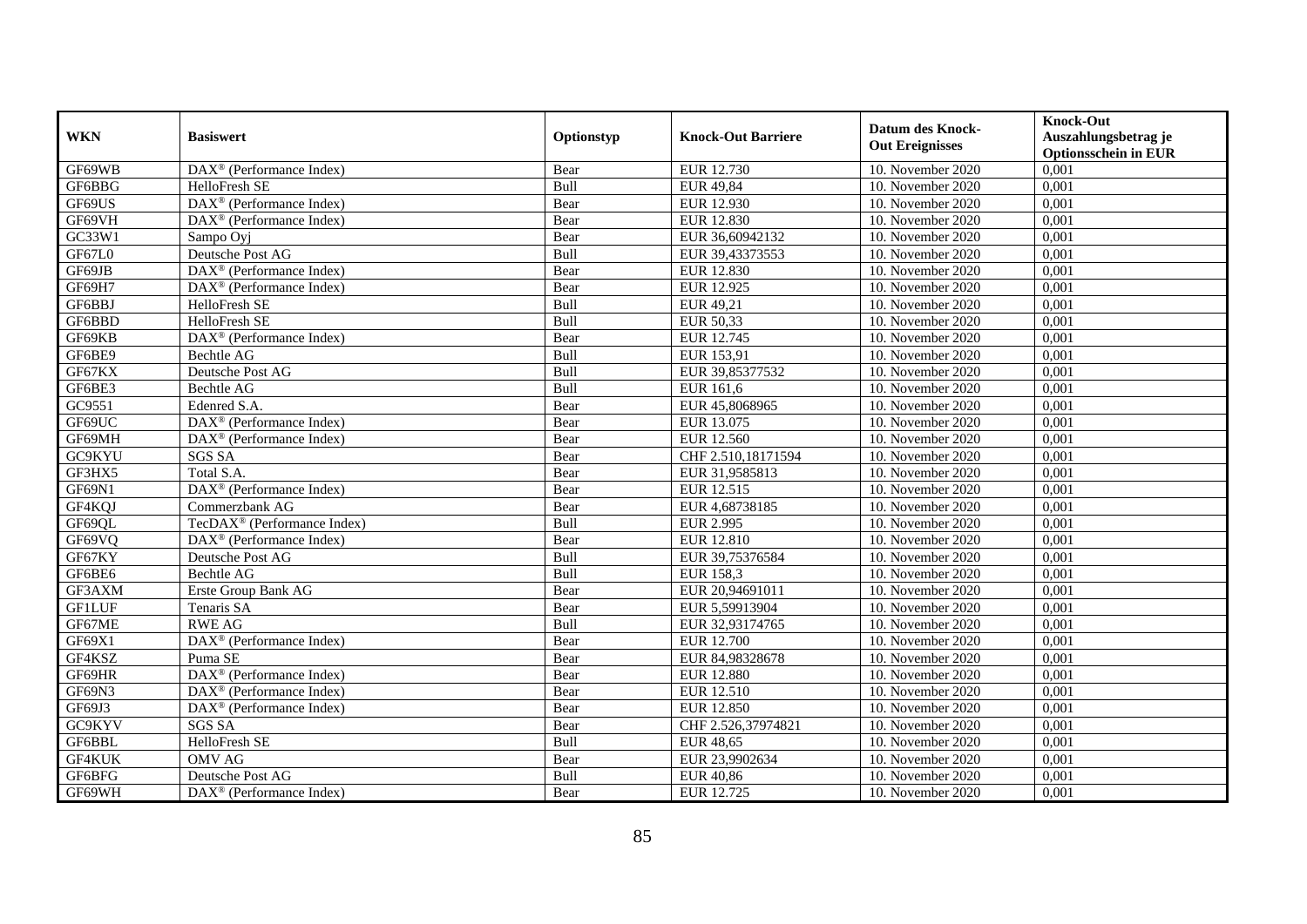|               | <b>Basiswert</b>                                             | Optionstyp | <b>Knock-Out Barriere</b> | <b>Datum des Knock-</b> | <b>Knock-Out</b>                                    |
|---------------|--------------------------------------------------------------|------------|---------------------------|-------------------------|-----------------------------------------------------|
| <b>WKN</b>    |                                                              |            |                           | <b>Out Ereignisses</b>  | Auszahlungsbetrag je<br><b>Optionsschein in EUR</b> |
| GF69H1        | $\overline{\text{DAX}}^{\textcircled{}}$ (Performance Index) | Bear       | EUR 12.940                | 10. November 2020       | 0,001                                               |
| GF6BFC        | Deutsche Post AG                                             | Bull       | EUR 41,52                 | 10. November 2020       | 0,001                                               |
| GF69VE        | $\text{DAX}^{\textcircled{}}$ (Performance Index)            | Bear       | EUR 12.840                | 10. November $2020$     | 0,001                                               |
| GF6BJF        | Zalando SE                                                   | Bull       | <b>EUR 87,77</b>          | 10. November 2020       | 0,001                                               |
| GF69UR        | DAX <sup>®</sup> (Performance Index)                         | Bear       | EUR 12.930                | 10. November 2020       | 0,001                                               |
| GF6BFD        | Deutsche Post AG                                             | Bull       | EUR 41,43                 | 10. November 2020       | 0,001                                               |
| GF6BGG        | Daimler AG                                                   | Bear       | EUR 50,17                 | 10. November 2020       | 0,001                                               |
| GF69NT        | MDAX <sup>®</sup> (Performance Index)                        | Bull       | <b>EUR 27.800</b>         | 10. November 2020       | 0,001                                               |
| GF6B91        | adidas AG                                                    | Bear       | EUR 289,17                | 10. November 2020       | 0,001                                               |
| GF69K5        | $\text{DAX}^{\circledast}$ (Performance Index)               | Bear       | EUR 12.760                | 10. November 2020       | 0,001                                               |
| GF5BGR        | Commerzbank AG                                               | Bear       | EUR 4,603578              | 10. November 2020       | 0,001                                               |
| GF69J1        | $\overline{\text{DAX}^{\otimes}}$ (Performance Index)        | Bear       | EUR 12.855                | 10. November 2020       | 0,001                                               |
| GF6BDU        | Delivery Hero AG                                             | Bull       | EUR 112,54                | 10. November 2020       | 0,001                                               |
| GF69MZ        | DAX <sup>®</sup> (Performance Index)                         | Bear       | EUR 12.520                | 10. November 2020       | 0,001                                               |
| GF6BHU        | Continental AG                                               | Bear       | <b>EUR 98,22</b>          | 10. November 2020       | 0,001                                               |
| GF4KUL        | <b>OMV AG</b>                                                | Bear       | EUR 24,21921608           | 10. November 2020       | 0,001                                               |
| <b>GF5B95</b> | TechnipFMC PLC                                               | Bear       | EUR 6,196                 | 10. November 2020       | 0,001                                               |
| GF6BDT        | Delivery Hero AG                                             | Bull       | <b>EUR 112,8</b>          | 10. November 2020       | 0,001                                               |
| GF69GX        | DAX <sup>®</sup> (Performance Index)                         | Bear       | <b>EUR 12.950</b>         | 10. November 2020       | 0,001                                               |
| GF6BE5        | Bechtle AG                                                   | Bull       | EUR 158,79                | 10. November 2020       | 0,001                                               |
| GF69W2        | DAX <sup>®</sup> (Performance Index)                         | Bear       | EUR 12.760                | 10. November 2020       | 0,001                                               |
| GF69L3        | $\overline{\text{DAX}^{\otimes}}$ (Performance Index)        | Bear       | EUR 12.680                | 10. November 2020       | 0,001                                               |
| GF69WP        | $\text{DAX}^{\textcircled{}}$ (Performance Index)            | Bear       | EUR 12.720                | 10. November 2020       | 0,001                                               |
| GF6BHF        | MorphoSys AG                                                 | Bull       | EUR 89,13                 | 10. November 2020       | 0,001                                               |
| GF69H5        | $\text{DAX}^{\textcircled{}}$ (Performance Index)            | Bear       | EUR 12.930                | 10. November 2020       | 0,001                                               |
| GF69VR        | $DAX^{\circledR}$ (Performance Index)                        | Bear       | <b>EUR 12.800</b>         | 10. November 2020       | 0,001                                               |
| GF6BDV        | Delivery Hero AG                                             | Bull       | EUR 111,26                | $10.$ November 2020     | 0,001                                               |
| GF6BCH        | Airbus SE                                                    | Bear       | <b>EUR 77,26</b>          | 10. November 2020       | 0,001                                               |
| GF69HD        | $\overline{\text{DAX}^{\otimes}}$ (Performance Index)        | Bear       | EUR 12.910                | 10. November 2020       | 0,001                                               |
| GF69WG        | $DAX^{\circledR}$ (Performance Index)                        | Bear       | EUR 12.725                | 10. November 2020       | 0,001                                               |
| GF69KH        | $\text{DAX}^{\textcircled{}}$ (Performance Index)            | Bear       | EUR 12.730                | 10. November 2020       | 0,001                                               |
| GF6BFB        | Deutsche Post AG                                             | Bull       | EUR 41,66                 | 10. November 2020       | 0,001                                               |
| GF69MX        | DAX <sup>®</sup> (Performance Index)                         | Bear       | EUR 12.525                | 10. November 2020       | 0,001                                               |
| GF6BBK        | HelloFresh SE                                                | Bull       | <b>EUR 48,93</b>          | 10. November 2020       | 0,001                                               |
| GF69WC        | $\text{DAX}^{\textcircled{}}$ (Performance Index)            | Bear       | EUR 12.730                | 10. November 2020       | 0,001                                               |
| <b>GF6B48</b> | 1 Feinunze Silber, Feinheit mind. 0,999                      | Bull       | <b>USD 25,418</b>         | 10. November 2020       | 0,001                                               |
| GF6B4V        | <b>SAPSE</b>                                                 | Bull       | EUR 98,61                 | 10. November 2020       | 0,001                                               |
| GF5BGS        | Commerzbank AG                                               | Bear       | EUR 4,61356408            | 10. November 2020       | 0,001                                               |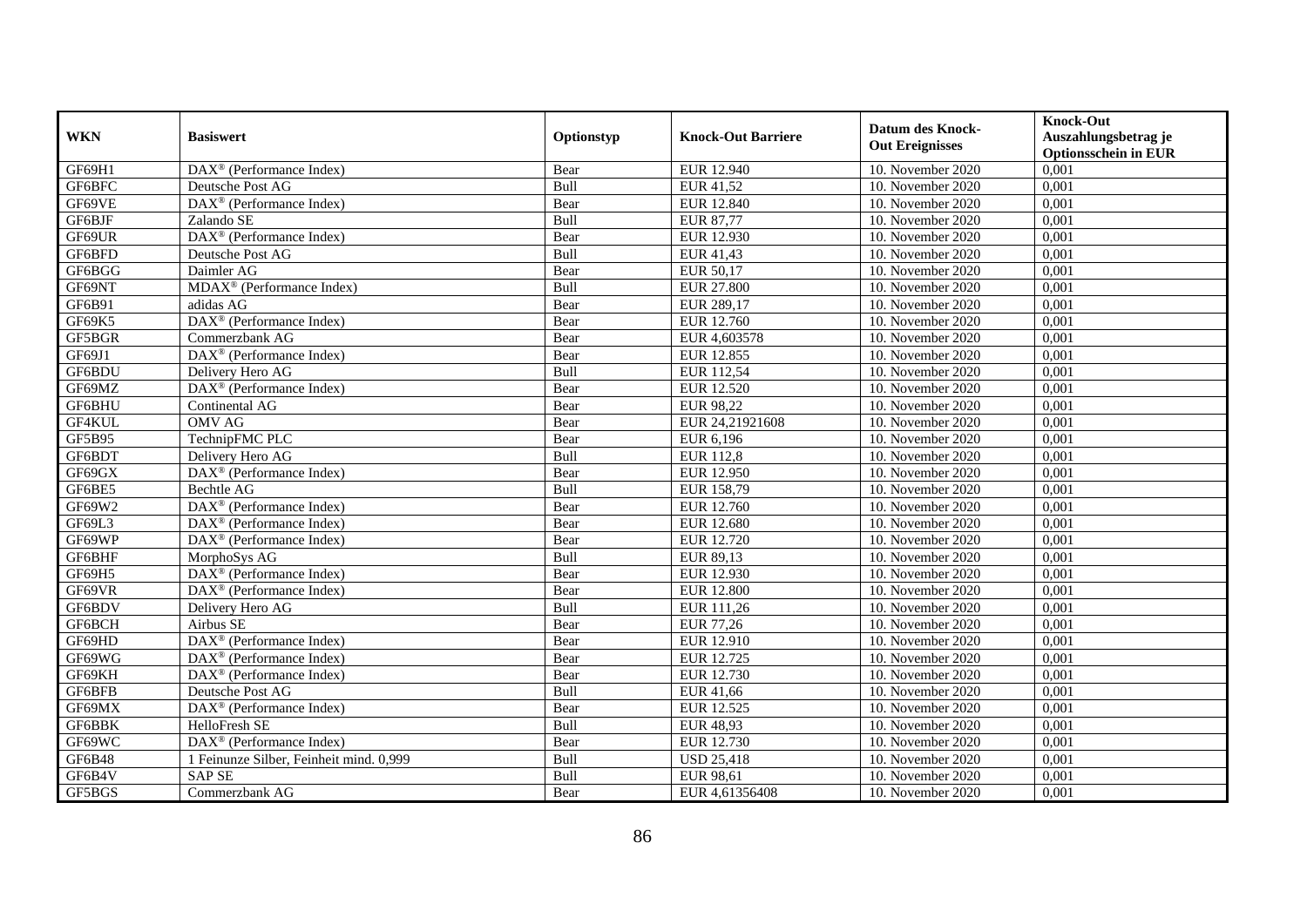| <b>WKN</b> | <b>Basiswert</b>                                                         | Optionstyp | <b>Knock-Out Barriere</b> | <b>Datum des Knock-</b><br><b>Out Ereignisses</b> | <b>Knock-Out</b><br>Auszahlungsbetrag je<br><b>Optionsschein in EUR</b> |
|------------|--------------------------------------------------------------------------|------------|---------------------------|---------------------------------------------------|-------------------------------------------------------------------------|
| GF6BDS     | Delivery Hero AG                                                         | Bull       | EUR 113,66                | 10. November 2020                                 | 0,001                                                                   |
| GF69K9     | $\overline{\text{DAX}^{\otimes}}$ (Performance Index)                    | Bear       | EUR 12.750                | 10. November 2020                                 | 0,001                                                                   |
| GF6BFH     | Deutsche Post AG                                                         | Bull       | <b>EUR 40,25</b>          | 10. November 2020                                 | 0,001                                                                   |
| GF6BBX     | Volkswagen AG                                                            | Bear       | EUR 142,02                | 10. November 2020                                 | 0,001                                                                   |
| GF69VF     | DAX <sup>®</sup> (Performance Index)                                     | Bear       | EUR 12.840                | 10. November 2020                                 | 0,001                                                                   |
| GF6BHG     | MorphoSys AG                                                             | Bull       | <b>EUR 88,45</b>          | 10. November 2020                                 | 0,001                                                                   |
| GF69KK     | $\overline{\text{DAX}^{\otimes}}$ (Performance Index)                    | Bear       | EUR 12.725                | 10. November 2020                                 | 0,001                                                                   |
| GF69VM     | $DAX^{\otimes}$ (Performance Index)                                      | Bear       | <b>EUR 12.820</b>         | 10. November 2020                                 | 0,001                                                                   |
| GF69WS     | $DAX^{\otimes}$ (Performance Index)                                      | Bear       | <b>EUR 12.720</b>         | 10. November 2020                                 | 0,001                                                                   |
| GF69MM     | DAX <sup>®</sup> (Performance Index)                                     | Bear       | EUR 12.550                | 10. November 2020                                 | 0,001                                                                   |
| GF69HH     | DAX <sup>®</sup> (Performance Index)                                     | Bear       | <b>EUR 12.900</b>         | 10. November 2020                                 | 0,001                                                                   |
| GF69W4     | DAX <sup>®</sup> (Performance Index)                                     | Bear       | EUR 12.750                | 10. November 2020                                 | 0,001                                                                   |
| GF69HP     | $\text{DAX}^{\otimes}$ (Performance Index)                               | Bear       | <b>EUR 12.885</b>         | 10. November 2020                                 | 0,001                                                                   |
| GF69QD     | TecDAX <sup>®</sup> (Performance Index)                                  | Bull       | <b>EUR 3.030</b>          | 10. November 2020                                 | 0,001                                                                   |
| GF69U7     | DAX <sup>®</sup> (Performance Index)                                     | Bear       | EUR 13.125                | 10. November 2020                                 | 0,001                                                                   |
| GF6B4W     | <b>SAPSE</b>                                                             | Bull       | <b>EUR 98,53</b>          | 10. November 2020                                 | 0,001                                                                   |
| GF69JH     | $\overline{\text{DAX}}^{\textcirc}$ (Performance Index)                  | Bear       | EUR 12.815                | 10. November 2020                                 | 0,001                                                                   |
| GF6BDQ     | MTU Aero Engines AG                                                      | Bear       | EUR 192,69                | 10. November 2020                                 | 0,001                                                                   |
| GF6BBN     | HelloFresh SE                                                            | Bull       | EUR 48,14                 | 10. November 2020                                 | 0,001                                                                   |
| GF6BJE     | Zalando SE                                                               | Bull       | <b>EUR 88,78</b>          | 10. November 2020                                 | 0,001                                                                   |
| GF6BDP     | MTU Aero Engines AG                                                      | Bear       | EUR 187,33                | 10. November 2020                                 | 0,001                                                                   |
| GF69JZ     | $\overline{\text{DAX}}^{\textcirc}$ (Performance Index)                  | Bear       | EUR 12.775                | 10. November 2020                                 | 0,001                                                                   |
| GF69KF     | DAX <sup>®</sup> (Performance Index)                                     | Bear       | EUR 12.735                | 10. November 2020                                 | 0,001                                                                   |
| GF69UW     | $DAX^{\circledast}$ (Performance Index)                                  | Bear       | EUR 12.910                | 10. November 2020                                 | 0,001                                                                   |
| GF69R0     | $DAX^{\circledast}$ (Performance Index)/ X-DAX <sup>®</sup>              | Bear       | EUR 12.715                | 10. November 2020                                 | 0,001                                                                   |
| GF69WE     | DAX <sup>®</sup> (Performance Index)                                     | Bear       | EUR 12.725                | 10. November 2020                                 | 0,001                                                                   |
| GF69H3     | DAX <sup>®</sup> (Performance Index)                                     | Bear       | EUR 12.935                | 10. November 2020                                 | 0,001                                                                   |
| GF6BGH     | Daimler AG                                                               | Bear       | EUR 51,21                 | 10. November 2020                                 | 0,001                                                                   |
| GF6BFF     | Deutsche Post AG                                                         | Bull       | EUR 40,96                 | 10. November 2020                                 | 0,001                                                                   |
| GF69NQ     | $MDAX^{\circledR}$ (Performance Index)                                   | Bear       | EUR 27.950                | 10. November 2020                                 | 0.001                                                                   |
| GF69JP     | $DAX^{\otimes}$ (Performance Index)                                      | Bear       | <b>EUR 12.800</b>         | 10. November 2020                                 | 0,001                                                                   |
| GF4WW2     | Rolls-Royce Holdings Plc                                                 | Bear       | GBP 1,03694837            | 9. November 2020                                  | 0,001                                                                   |
| GF69HT     | $\overline{\text{DAX}^{\otimes}}$ (Performance Index)                    | Bear       | EUR 12.875                | 10. November 2020                                 | 0,001                                                                   |
| GF69NF     | $\overline{\text{DAX}^{\circledast}(\text{Performance Index})}$          | Bear       | <b>EUR 12.480</b>         | 10. November 2020                                 | 0,001                                                                   |
| GF69HK     | DAX <sup>®</sup> (Performance Index)                                     | Bear       | EUR 12.895                | 10. November 2020                                 | 0,001                                                                   |
| GF69LB     | DAX <sup>®</sup> (Performance Index)                                     | Bear       | EUR 12.660                | 10. November 2020                                 | 0,001                                                                   |
| GF6BBW     | Volkswagen AG                                                            | Bear       | EUR 139,59                | 10. November 2020                                 | 0,001                                                                   |
| GF69QU     | $\overline{\text{DAX}^{\otimes}}$ (Performance Index)/X-DAX <sup>®</sup> | Bear       | EUR 12.745                | 10. November 2020                                 | 0,001                                                                   |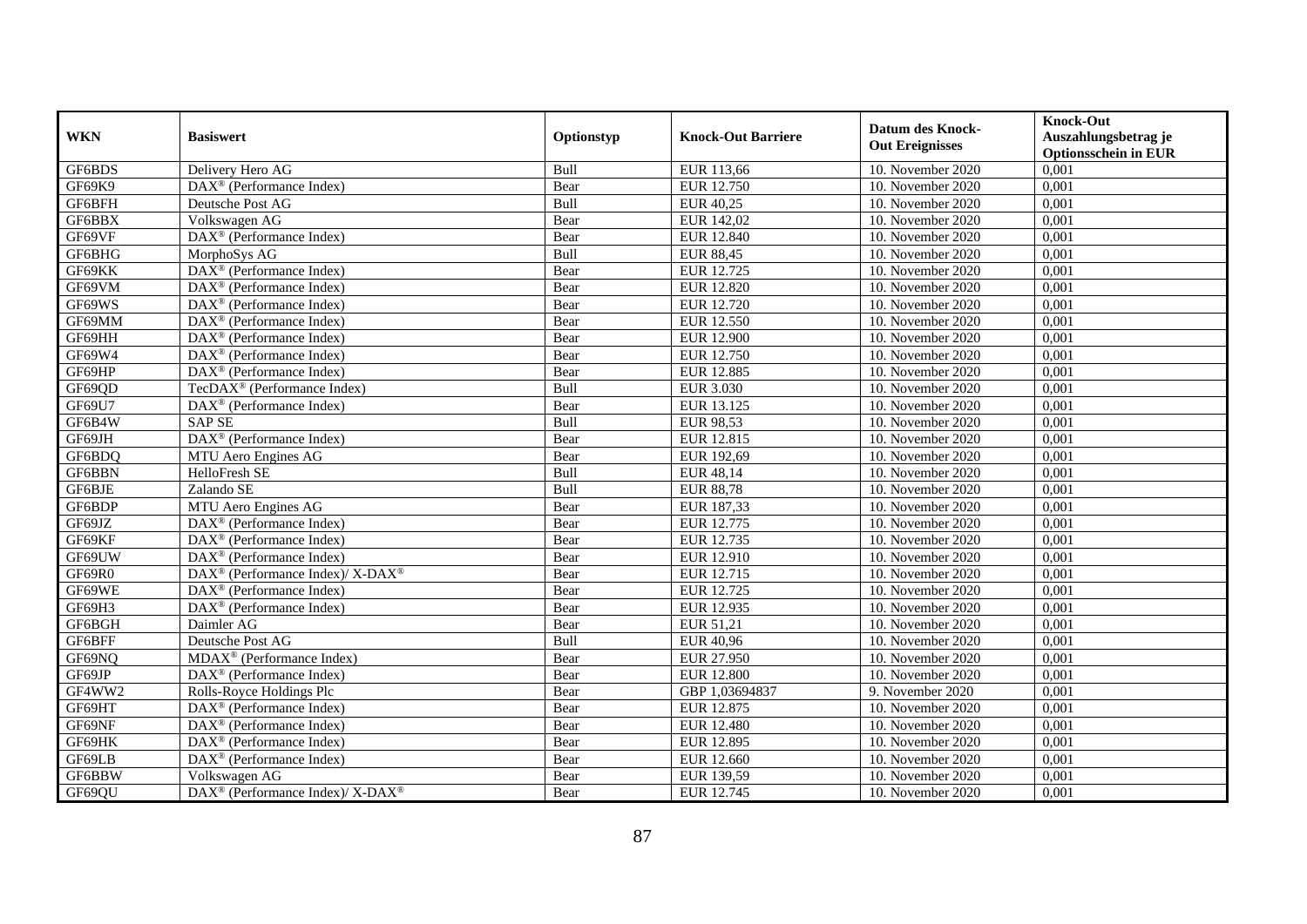| <b>WKN</b> | <b>Basiswert</b>                                             | Optionstyp | <b>Knock-Out Barriere</b> | <b>Datum des Knock-</b><br><b>Out Ereignisses</b> | <b>Knock-Out</b><br>Auszahlungsbetrag je<br><b>Optionsschein in EUR</b> |
|------------|--------------------------------------------------------------|------------|---------------------------|---------------------------------------------------|-------------------------------------------------------------------------|
| GF69M9     | $\overline{\text{DAX}^{\otimes}(\text{Performance Index})}$  | Bear       | <b>EUR 12.580</b>         | 10. November 2020                                 | 0,001                                                                   |
| GF6BBH     | HelloFresh SE                                                | Bull       | EUR 49,51                 | 10. November 2020                                 | 0,001                                                                   |
| GF6BE8     | Bechtle AG                                                   | Bull       | EUR 156,22                | 10. November 2020                                 | 0,001                                                                   |
| GF4GZF     | Rolls-Royce Holdings Plc                                     | Bear       | GBP 1,19322356            | 9. November 2020                                  | 0,001                                                                   |
| GF69KV     | DAX <sup>®</sup> (Performance Index)                         | Bear       | <b>EUR 12.700</b>         | 10. November $2020$                               | 0,001                                                                   |
| GF69L9     | $\overline{\text{DAX}^{\otimes}}$ (Performance Index)        | Bear       | EUR 12.665                | 10. November 2020                                 | 0,001                                                                   |
| GF6B4D     | 1 Feinunze Silber, Feinheit mind. 0,999                      | Bull       | <b>USD 25,225</b>         | 10. November 2020                                 | 0,001                                                                   |
| GF69VW     | $\text{DAX}^{\textcircled{}}$ (Performance Index)            | Bear       | <b>EUR 12.780</b>         | 10. November 2020                                 | 0,001                                                                   |
| GF69JR     | $\text{DAX}^{\textcircled{}}$ (Performance Index)            | Bear       | EUR 12.795                | 10. November 2020                                 | 0,001                                                                   |
| GF69QV     | $DAX^{\circledast}$ (Performance Index)/ X-DAX <sup>®</sup>  | Bear       | EUR 12.740                | 10. November 2020                                 | 0,001                                                                   |
| GF69NB     | DAX <sup>®</sup> (Performance Index)                         | Bear       | EUR 12.490                | 10. November 2020                                 | 0,001                                                                   |
| GF69MD     | DAX <sup>®</sup> (Performance Index)                         | Bear       | EUR 12.570                | 10. November 2020                                 | 0,001                                                                   |
| GF69WM     | DAX <sup>®</sup> (Performance Index)                         | Bear       | EUR 12.720                | 10. November 2020                                 | 0,001                                                                   |
| GF69GV     | DAX <sup>®</sup> (Performance Index)                         | Bear       | EUR 12.955                | 10. November 2020                                 | 0,001                                                                   |
| GF6BJC     | Zalando SE                                                   | Bull       | <b>EUR 89,66</b>          | 10. November 2020                                 | 0,001                                                                   |
| GF69NH     | $\overline{\text{DAX}^{\otimes}}$ (Performance Index)        | Bear       | EUR 12.475                | 10. November 2020                                 | 0,001                                                                   |
| GF69UN     | DAX <sup>®</sup> (Performance Index)                         | Bear       | EUR 12.940                | 10. November 2020                                 | 0,001                                                                   |
| GF6907     | TecDAX <sup>®</sup> (Performance Index)                      | Bull       | EUR 3.060                 | 10. November 2020                                 | 0,001                                                                   |
| GF6BFY     | Deutsche Telekom AG                                          | Bear       | <b>EUR 14,62</b>          | 10. November 2020                                 | 0,001                                                                   |
| GF69KP     | DAX <sup>®</sup> (Performance Index)                         | Bear       | EUR 12.715                | 10. November 2020                                 | 0,001                                                                   |
| GF69QK     | TecDAX <sup>®</sup> (Performance Index)                      | Bull       | <b>EUR 3.000</b>          | 10. November 2020                                 | 0,001                                                                   |
| GF69U5     | $\text{DAX}^{\textcircled{}}$ (Performance Index)            | Bear       | EUR 13.125                | 10. November 2020                                 | 0,001                                                                   |
| GF69GZ     | $\overline{\text{DAX}}^{\textcirc}$ (Performance Index)      | Bear       | <b>EUR 12.945</b>         | 10. November 2020                                 | 0,001                                                                   |
| GF69VN     | $\overline{\text{DAX}^{\otimes}}$ (Performance Index)        | Bear       | <b>EUR 12.810</b>         | 10. November 2020                                 | 0,001                                                                   |
| GF69MT     | DAX <sup>®</sup> (Performance Index)                         | Bear       | EUR 12.535                | 10. November 2020                                 | 0,001                                                                   |
| GF69K3     | DAX <sup>®</sup> (Performance Index)                         | Bear       | EUR 12.765                | 10. November 2020                                 | 0,001                                                                   |
| GF69UU     | $\overline{\text{DAX}}^{\textcircled{}}$ (Performance Index) | Bear       | EUR 12.920                | 10. November 2020                                 | 0,001                                                                   |
| GF6BFR     | Deutsche Bank AG                                             | Bear       | <b>EUR 8,97</b>           | 10. November 2020                                 | 0,001                                                                   |
| GF69KM     | $\text{DAX}^{\textcircled{}}$ (Performance Index)            | Bear       | EUR 12.720                | 10. November 2020                                 | 0,001                                                                   |
| GF69WJ     | $\text{DAX}^{\textcircled{}}$ (Performance Index)            | Bear       | EUR 12.725                | 10. November 2020                                 | 0,001                                                                   |
| GF69N9     | DAX <sup>®</sup> (Performance Index)                         | Bear       | EUR 12.495                | 10. November 2020                                 | 0,001                                                                   |
| GF69UA     | DAX <sup>®</sup> (Performance Index)                         | Bear       | EUR 13.075                | 10. November 2020                                 | 0,001                                                                   |
| GF69L5     | DAX <sup>®</sup> (Performance Index)                         | Bear       | EUR 12.675                | 10. November 2020                                 | 0,001                                                                   |
| GF6BG7     | Siemens AG                                                   | Bear       | EUR 112,81                | 10. November 2020                                 | 0,001                                                                   |
| GF69HV     | DAX <sup>®</sup> (Performance Index)                         | Bear       | <b>EUR 12.870</b>         | 10. November 2020                                 | 0,001                                                                   |
| GF69KT     | DAX <sup>®</sup> (Performance Index)                         | Bear       | EUR 12.705                | 10. November 2020                                 | 0,001                                                                   |
| GF6B4N     | Varta AG                                                     | Bull       | EUR 117,96                | 10. November 2020                                 | 0,001                                                                   |
| GF69QH     | TecDAX <sup>®</sup> (Performance Index)                      | Bull       | <b>EUR 3.010</b>          | 10. November 2020                                 | 0,001                                                                   |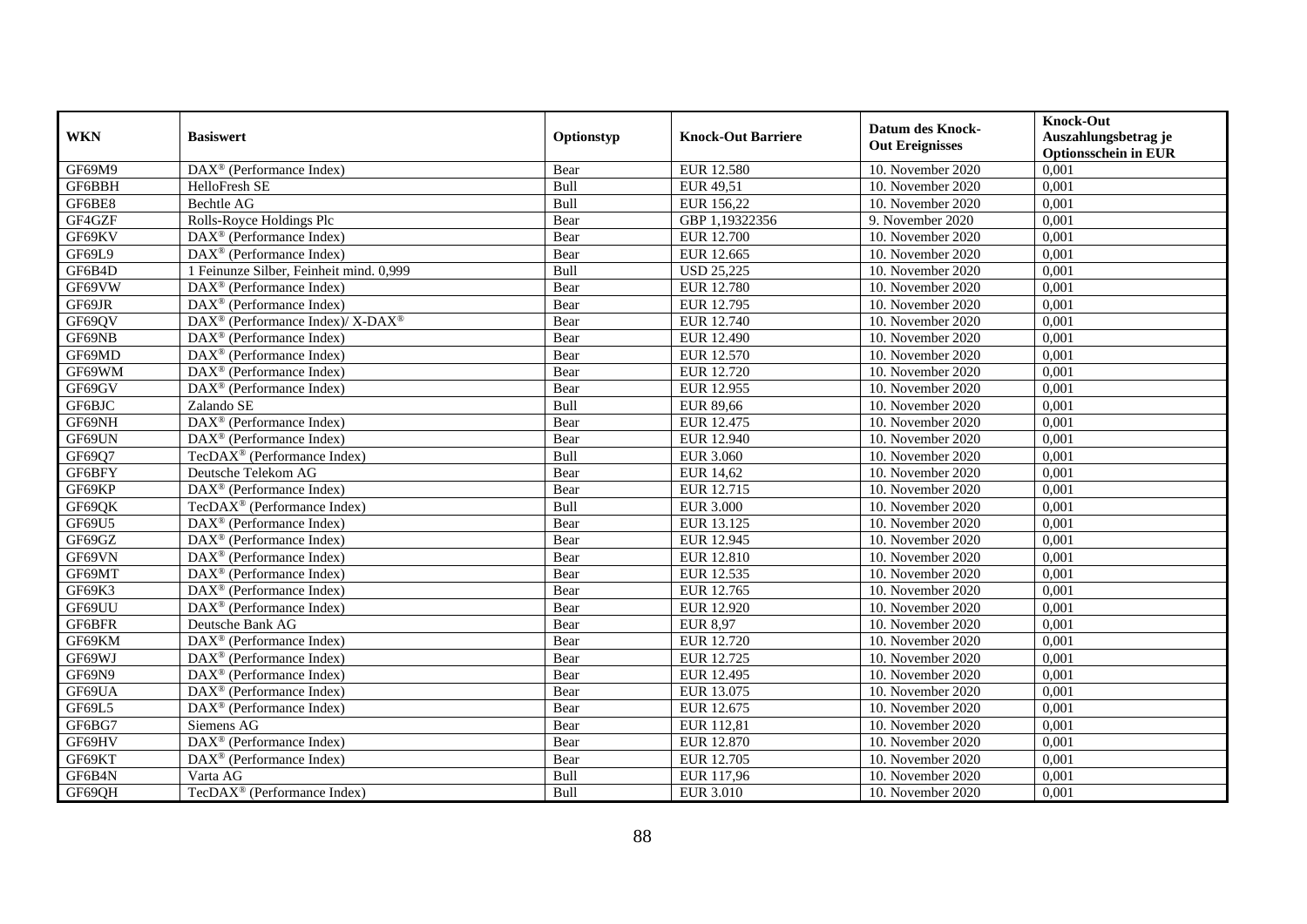|            | <b>Basiswert</b>                                            | Optionstyp  | <b>Knock-Out Barriere</b> | <b>Datum des Knock-</b><br><b>Out Ereignisses</b> | <b>Knock-Out</b>            |
|------------|-------------------------------------------------------------|-------------|---------------------------|---------------------------------------------------|-----------------------------|
| <b>WKN</b> |                                                             |             |                           |                                                   | Auszahlungsbetrag je        |
|            |                                                             |             |                           |                                                   | <b>Optionsschein in EUR</b> |
| GF69V1     | DAX <sup>®</sup> (Performance Index)                        | Bear        | EUR 12.890                | 10. November 2020                                 | 0,001                       |
| GF69Q8     | TecDAX <sup>®</sup> (Performance Index)                     | Bull        | <b>EUR 3.055</b>          | 10. November 2020                                 | 0,001                       |
| GF69L1     | $\text{DAX}^{\circledR}$ (Performance Index)                | Bear        | EUR 12.685                | 10. November 2020                                 | 0,001                       |
| GF6BBE     | HelloFresh SE                                               | Bull        | EUR 50,04                 | 10. November 2020                                 | 0,001                       |
| GF69JX     | DAX <sup>®</sup> (Performance Index)                        | Bear        | <b>EUR 12.780</b>         | 10. November 2020                                 | 0,001                       |
| GF69JT     | $DAX^{\otimes}$ (Performance Index)                         | Bear        | <b>EUR 12.790</b>         | 10. November 2020                                 | 0,001                       |
| GF6BCL     | Airbus SE                                                   | Bear        | EUR 82,34                 | 10. November 2020                                 | 0,001                       |
| GF69PN     | EURO STOXX 50 <sup>®</sup> Index (Price EUR)                | Bear        | <b>EUR 3.260</b>          | 10. November 2020                                 | 0,001                       |
| GF69J9     | $\text{DAX}^{\otimes}$ (Performance Index)                  | Bear        | EUR 12.835                | 10. November 2020                                 | 0,001                       |
| GF69ND     | $\text{DAX}^{\otimes}$ (Performance Index)                  | Bear        | EUR 12.485                | 10. November 2020                                 | 0,001                       |
| GF69NP     | $\text{DAX}^{\circledR}$ (Performance Index)                | Bear        | EUR 12.460                | 10. November 2020                                 | 0,001                       |
| GF69UY     | DAX <sup>®</sup> (Performance Index)                        | Bear        | EUR 12.910                | 10. November 2020                                 | 0,001                       |
| GF69NK     | $DAX^{\otimes}$ (Performance Index)                         | Bear        | <b>EUR 12.470</b>         | 10. November 2020                                 | 0,001                       |
| GF69Q6     | TecDAX <sup>®</sup> (Performance Index)                     | Bull        | <b>EUR 3.065</b>          | 10. November 2020                                 | 0,001                       |
| GF69J5     | $\text{DAX}^{\otimes}$ (Performance Index)                  | Bear        | EUR 12.845                | 10. November 2020                                 | 0,001                       |
| GF69KD     | DAX <sup>®</sup> (Performance Index)                        | Bear        | EUR 12.740                | 10. November 2020                                 | 0,001                       |
| GF69V0     | DAX <sup>®</sup> (Performance Index)                        | Bear        | <b>EUR 12.890</b>         | 10. November 2020                                 | 0,001                       |
| GF69QT     | $DAX^{\circledcirc}$ (Performance Index)/X-DAX <sup>®</sup> | Bear        | EUR 12.750                | 10. November 2020                                 | 0,001                       |
| GF69VL     | DAX <sup>®</sup> (Performance Index)                        | Bear        | <b>EUR 12.820</b>         | 10. November 2020                                 | 0,001                       |
| GF69MF     | DAX <sup>®</sup> (Performance Index)                        | Bear        | EUR 12.565                | 10. November 2020                                 | 0,001                       |
| GF69KX     | $DAX^{\otimes}$ (Performance Index)                         | Bear        | EUR 12.695                | 10. November 2020                                 | 0,001                       |
| GF69QG     | TecDA $X^{\circledR}$ (Performance Index)                   | Bull        | <b>EUR 3.015</b>          | 10. November $2020$                               | 0,001                       |
| GF69MB     | DAX <sup>®</sup> (Performance Index)                        | Bear        | EUR 12.575                | 10. November 2020                                 | 0,001                       |
| GF69V7     | DAX <sup>®</sup> (Performance Index)                        | Bear        | <b>EUR 12.870</b>         | 10. November 2020                                 | 0,001                       |
| GF69M5     | $\text{DAX}^{\circledR}$ (Performance Index)                | Bear        | <b>EUR 12.590</b>         | 10. November 2020                                 | 0,001                       |
| GF6BE7     | Bechtle AG                                                  | Bull        | <b>EUR 157,4</b>          | 10. November 2020                                 | 0,001                       |
| GF69N7     | DAX <sup>®</sup> (Performance Index)                        | Bear        | <b>EUR 12.500</b>         | 10. November 2020                                 | 0,001                       |
| GF6BFE     | Deutsche Post AG                                            | Bull        | EUR 41,31                 | 10. November 2020                                 | 0,001                       |
| GF69QA     | TecDAX <sup>®</sup> (Performance Index)                     | Bull        | <b>EUR 3.045</b>          | 10. November 2020                                 | 0,001                       |
| GF69WR     | $\text{DAX}^{\otimes}$ (Performance Index)                  | Bear        | EUR 12.720                | 10. November 2020                                 | 0,001                       |
| GF69U6     | $\text{DAX}^{\otimes}$ (Performance Index)                  | Bear        | EUR 13.125                | 10. November 2020                                 | 0,001                       |
| GF69QJ     | $TecDAX^{\otimes}$ (Performance Index)                      | <b>Bull</b> | <b>EUR 3.005</b>          | 10. November 2020                                 | 0,001                       |
| GF69QC     | TecDAX <sup>®</sup> (Performance Index)                     | Bull        | <b>EUR 3.035</b>          | 10. November 2020                                 | 0,001                       |
| GF69NR     | $MDAX^{\circledR}$ (Performance Index)                      | Bull        | <b>EUR 27.900</b>         | 10. November 2020                                 | 0,001                       |
| GF69W0     | DAX <sup>®</sup> (Performance Index)                        | Bear        | EUR 12.770                | 10. November 2020                                 | 0,001                       |
| GF6BG8     | Siemens AG                                                  | Bear        | EUR 114,29                | 10. November 2020                                 | 0,001                       |
| GF6A3F     | DAX <sup>®</sup> (Performance Index)/ X-DAX <sup>®</sup>    | Bear        | EUR 13.100                | 10. November 2020                                 | 0,001                       |
| GF69GM     | CAC 40 <sup>®</sup> Index                                   | Bear        | <b>EUR 5.050</b>          | 10. November 2020                                 | 0,001                       |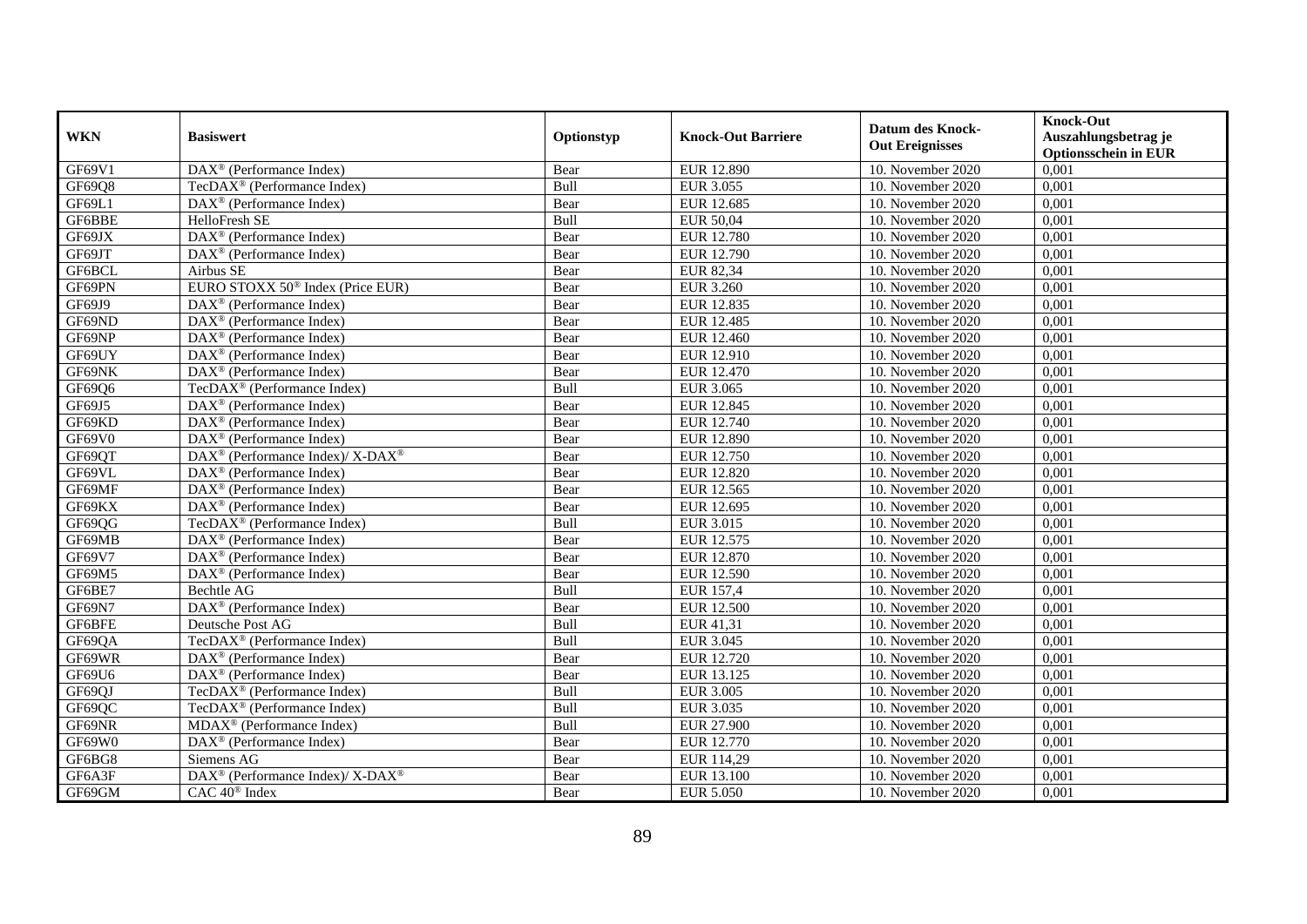| <b>WKN</b>    | <b>Basiswert</b>                                                | Optionstyp  | <b>Knock-Out Barriere</b> | <b>Datum des Knock-</b><br><b>Out Ereignisses</b> | <b>Knock-Out</b><br>Auszahlungsbetrag je<br><b>Optionsschein in EUR</b> |
|---------------|-----------------------------------------------------------------|-------------|---------------------------|---------------------------------------------------|-------------------------------------------------------------------------|
| GF03LD        | Banco Bilbao Vizcaya Argentaria S.A.                            | Bear        | EUR 2,93716337            | 10. November 2020                                 | 0,001                                                                   |
| GF69QS        | DAX <sup>®</sup> (Performance Index)/ X-DAX <sup>®</sup>        | Bear        | EUR 12.755                | 10. November 2020                                 | 0,001                                                                   |
| GF6BGF        | Daimler AG                                                      | Bear        | EUR 49,69                 | 10. November 2020                                 | 0,001                                                                   |
| GF69WK        | DAX <sup>®</sup> (Performance Index)                            | Bear        | EUR 12.725                | 10. November 2020                                 | 0,001                                                                   |
| GF69HB        | DAX <sup>®</sup> (Performance Index)                            | Bear        | EUR 12.915                | 10. November 2020                                 | 0,001                                                                   |
| GF69QF        | TecDAX <sup>®</sup> (Performance Index)                         | Bull        | <b>EUR 3.020</b>          | 10. November 2020                                 | 0,001                                                                   |
| GF69UX        | $\text{DAX}^{\otimes}$ (Performance Index)                      | Bear        | EUR 12.910                | 10. November 2020                                 | 0,001                                                                   |
| GF69GT        | $DAX^{\otimes}$ (Performance Index)                             | Bear        | <b>EUR 12.960</b>         | 10. November 2020                                 | 0,001                                                                   |
| GF69VX        | $DAX^{\otimes}$ (Performance Index)                             | Bear        | <b>EUR 12.780</b>         | 10. November 2020                                 | 0,001                                                                   |
| GF69MV        | $DAX^{\otimes}$ (Performance Index)                             | Bear        | EUR 12.530                | 10. November 2020                                 | 0,001                                                                   |
| GF69H9        | $\overline{\text{DAX}^{\circledast}(\text{Performance Index})}$ | Bear        | <b>EUR 12.920</b>         | 10. November 2020                                 | 0,001                                                                   |
| GF6BKJ        | HeidelbergCement AG                                             | Bear        | EUR 56,36                 | 10. November 2020                                 | 0,001                                                                   |
| GF69HZ        | DAX <sup>®</sup> (Performance Index)                            | Bear        | <b>EUR 12.860</b>         | 10. November 2020                                 | 0,001                                                                   |
| GF6BE2        | Bechtle AG                                                      | Bull        | EUR 162,84                | 10. November 2020                                 | 0,001                                                                   |
| GF69UF        | DAX <sup>®</sup> (Performance Index)                            | Bear        | EUR 13.000                | 10. November 2020                                 | 0,001                                                                   |
| GF69K1        | DAX <sup>®</sup> (Performance Index)                            | Bear        | <b>EUR 12.770</b>         | 10. November 2020                                 | 0,001                                                                   |
| GF69VA        | DAX <sup>®</sup> (Performance Index)                            | Bear        | EUR 12.860                | 10. November 2020                                 | 0,001                                                                   |
| GF6B92        | adidas AG                                                       | Bear        | EUR 292.95                | 10. November 2020                                 | 0,001                                                                   |
| GF69UT        | DAX <sup>®</sup> (Performance Index)                            | Bear        | EUR 12.925                | 10. November 2020                                 | 0,001                                                                   |
| GF69MR        | DAX <sup>®</sup> (Performance Index)                            | Bear        | EUR 12.540                | 10. November 2020                                 | 0,001                                                                   |
| GF6B4B        | 1 Feinunze Silber, Feinheit mind. 0,999                         | Bull        | <b>USD 25,311</b>         | 10. November 2020                                 | 0,001                                                                   |
| GF6206        | Delivery Hero AG                                                | Bull        | EUR 100,29837191          | 10. November 2020                                 | 0,001                                                                   |
| GF69V3        | DAX <sup>®</sup> (Performance Index)                            | Bear        | <b>EUR 12.880</b>         | 10. November 2020                                 | 0,001                                                                   |
| GF6B4A        | 1 Feinunze Silber, Feinheit mind. 0,999                         | Bull        | <b>USD 25,344</b>         | 10. November 2020                                 | 0,001                                                                   |
| GF6BEB        | <b>Bechtle AG</b>                                               | Bull        | EUR 151,16                | 10. November $2020$                               | 0,001                                                                   |
| GF69W1        | DAX <sup>®</sup> (Performance Index)                            | Bear        | EUR 12.760                | 10. November 2020                                 | 0,001                                                                   |
| GF6205        | Delivery Hero AG                                                | Bull        | EUR 101,06889717          | 10. November 2020                                 | 0,001                                                                   |
| GF6B4C        | 1 Feinunze Silber, Feinheit mind. 0,999                         | Bull        | <b>USD 25,272</b>         | 10. November 2020                                 | 0,001                                                                   |
| <b>GF6B49</b> | 1 Feinunze Silber, Feinheit mind. 0,999                         | <b>Bull</b> | <b>USD 25,397</b>         | 10. November 2020                                 | 0,001                                                                   |
| GF69QB        | TecDA $X^{\circledR}$ (Performance Index)                       | Bull        | <b>EUR 3.040</b>          | 10. November 2020                                 | 0,001                                                                   |
| GF69JD        | $\text{DAX}^{\otimes}$ (Performance Index)                      | Bear        | EUR 12.825                | 10. November 2020                                 | 0,001                                                                   |
| GF69NM        | DAX <sup>®</sup> (Performance Index)                            | Bear        | EUR 12.465                | 10. November 2020                                 | 0,001                                                                   |
| GF69VU        | $DAX^{\otimes}$ (Performance Index)                             | Bear        | <b>EUR 12.790</b>         | 10. November 2020                                 | 0,001                                                                   |
| GF69K7        | $\overline{\text{DAX}}^{\textcirc}$ (Performance Index)         | Bear        | EUR 12.755                | 10. November 2020                                 | 0,001                                                                   |
| GF69VV        | $\text{DAX}^{\otimes}$ (Performance Index)                      | Bear        | <b>EUR 12.780</b>         | 10. November 2020                                 | 0,001                                                                   |
| GF69JK        | $\text{DAX}^{\otimes}$ (Performance Index)                      | Bear        | EUR 12.810                | 10. November 2020                                 | 0,001                                                                   |
| GF69J7        | $DAX^{\circledast}$ (Performance Index)                         | Bear        | EUR 12.840                | 10. November 2020                                 | 0,001                                                                   |
| GF4KQL        | Commerzbank AG                                                  | Bear        | EUR 4,76716706            | 10. November 2020                                 | 0,001                                                                   |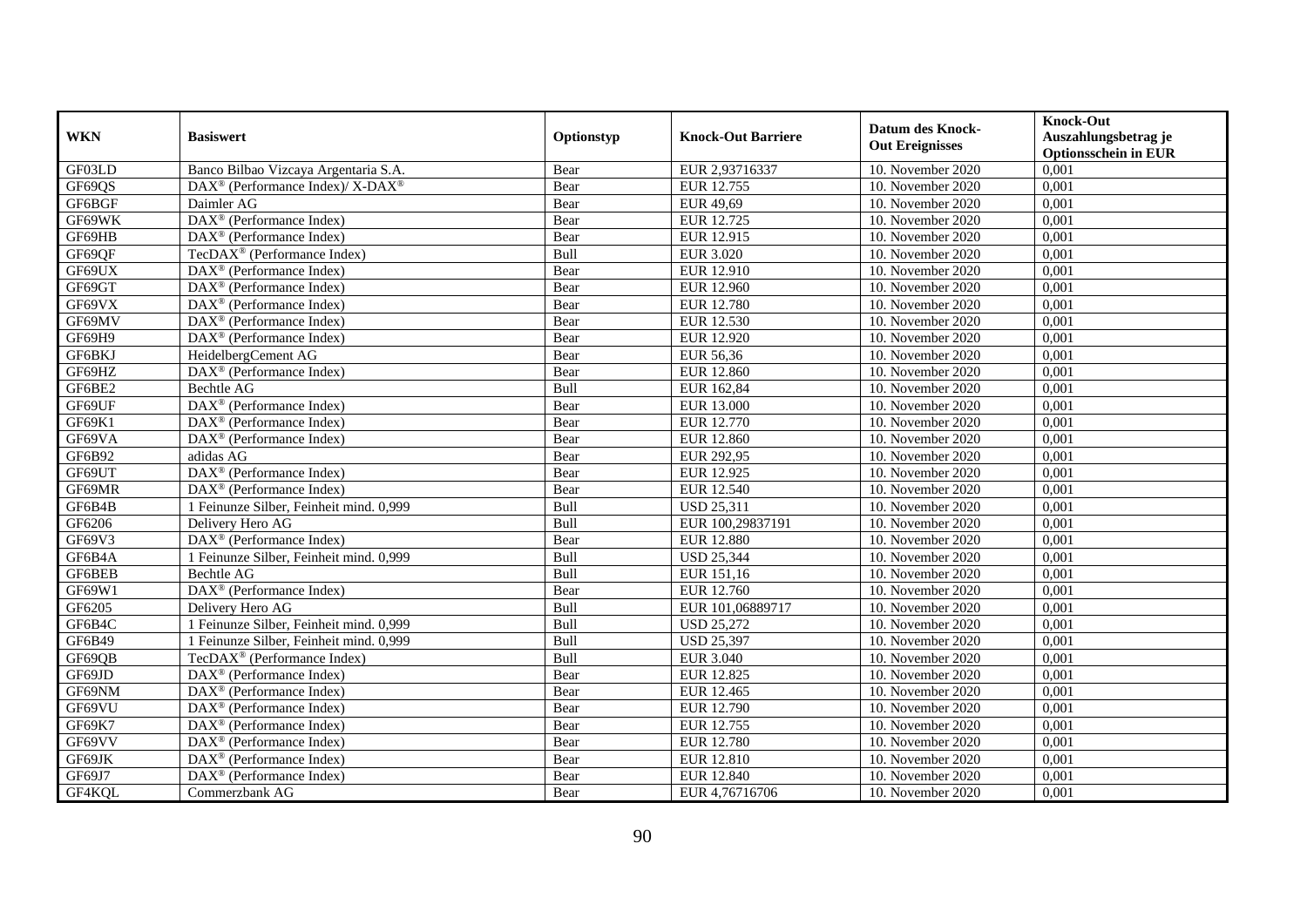| <b>WKN</b>    | <b>Basiswert</b>                                | Optionstyp | <b>Knock-Out Barriere</b> | <b>Datum des Knock-</b><br><b>Out Ereignisses</b> | <b>Knock-Out</b><br>Auszahlungsbetrag je<br><b>Optionsschein in EUR</b> |
|---------------|-------------------------------------------------|------------|---------------------------|---------------------------------------------------|-------------------------------------------------------------------------|
| GC9WZA        | <b>Barclays PLC</b>                             | Bear       | GBP 1,32493926            | 10. November 2020                                 | 0,001                                                                   |
| GF1U9E        | AXA S.A.                                        | Bear       | EUR 17,72776974           | 10. November 2020                                 | 0,001                                                                   |
| GF69NW        | MDAX <sup>®</sup> (Performance Index)           | Bull       | EUR 27.650                | 10. November 2020                                 | 0,001                                                                   |
| GF2PD5        | Corporacion Mapfre SA                           | Bear       | EUR 1,56681773            | 10. November 2020                                 | 0,001                                                                   |
| GF3AZU        | Unicredit S.p.A.                                | Bear       | EUR 8,04203741            | 10. November 2020                                 | 0,001                                                                   |
| GF52VW        | Randstad Holding N.V.                           | Bear       | EUR 50,83340731           | 10. November 2020                                 | 0,001                                                                   |
| <b>GF6B98</b> | Infineon Technologies AG                        | Bull       | <b>EUR 26,62</b>          | 10. November 2020                                 | 0,001                                                                   |
| GF6BEV        | <b>ASML Holding N.V.</b>                        | Bull       | EUR 341,85                | 10. November 2020                                 | 0,001                                                                   |
| GF52Y2        | Banco Santander S.A.                            | Bear       | EUR 2,18470762            | 10. November 2020                                 | 0,001                                                                   |
| GF625U        | Deutsche Post AG                                | Bull       | EUR 38,77836253           | 10. November 2020                                 | 0,001                                                                   |
| GF6622        | TecDAX <sup>®</sup> (Performance Index)         | Bull       | EUR 2.950,8               | 10. November 2020                                 | 0,001                                                                   |
| GF4KQM        | Commerzbank AG                                  | Bear       | EUR 4,78711336            | 10. November 2020                                 | 0,001                                                                   |
| GF6BET        | ASML Holding N.V.                               | Bull       | EUR 345,25                | 10. November 2020                                 | 0,001                                                                   |
| GF622Y        | Bechtle AG                                      | Bull       | EUR 150,10437933          | 10. November 2020                                 | 0,001                                                                   |
| GF69NV        | MDAX <sup>®</sup> (Performance Index)           | Bull       | <b>EUR 27.700</b>         | 10. November 2020                                 | 0,001                                                                   |
| GF4WY4        | Takeaway.com NV                                 | Bull       | EUR 90,88021547           | 10. November 2020                                 | 0,001                                                                   |
| GF1QS6        | ING Groep N.V.                                  | Bear       | EUR 7,19963822            | 10. November 2020                                 | 0,001                                                                   |
| GF5F40        | Nordex SE                                       | Bear       | EUR 14,52751674           | 10. November 2020                                 | 0,001                                                                   |
| GF6208        | Delivery Hero AG                                | Bull       | EUR 98,55718497           | 10. November 2020                                 | 0,001                                                                   |
| <b>GF202S</b> | GBP/USD (WM-Fixing)                             | Bear       | <b>USD 1,32107</b>        | 10. November 2020                                 | 0,001                                                                   |
| GF625S        | Deutsche Post AG                                | Bull       | EUR 39,15854256           | 10. November 2020                                 | 0,001                                                                   |
| GF6623        | TecDAX <sup>®</sup> (Performance Index)         | Bull       | EUR 2.945.8               | 10. November 2020                                 | 0,001                                                                   |
| GF2JNW        | Royal Dutch Shell plc                           | Bear       | GBP 11,65637653           | 10. November 2020                                 | 0,001                                                                   |
| GF622Z        | <b>Bechtle AG</b>                               | Bull       | EUR 148,96320566          | 10. November 2020                                 | 0,001                                                                   |
| GC9GW2        | EURO STOXX <sup>®</sup> Banks (Price EUR) Index | Bear       | EUR 66,76492007           | 10. November 2020                                 | 0,001                                                                   |
| GC7FNT        | Solvay SA                                       | Bear       | EUR 85,09063135           | 10. November 2020                                 | 0,001                                                                   |
| GF06T6        | Nordex SE                                       | Bear       | EUR 14,275589             | 10. November 2020                                 | 0,001                                                                   |
| GF5RWE        | Edenred S.A.                                    | Bear       | EUR 46,4474518            | 10. November 2020                                 | 0,001                                                                   |
| GF6BCM        | Airbus SE                                       | Bear       | EUR 85,39                 | 10. November 2020                                 | 0,001                                                                   |
| GF6209        | Delivery Hero AG                                | Bull       | EUR 98,25698032           | 10. November 2020                                 | 0.001                                                                   |
| GF6BEU        | ASML Holding N.V.                               | Bull       | EUR 342,63                | 10. November 2020                                 | 0,001                                                                   |
| GF5B4H        | ENI S.p.A.                                      | Bear       | EUR 7,55357592            | 10. November 2020                                 | 0,001                                                                   |
| GF6624        | TecDAX <sup>®</sup> (Performance Index)         | Bull       | EUR 2.940,8               | 10. November 2020                                 | 0,001                                                                   |
| GF3QD1        | Crédit Agricole S.A.                            | Bear       | EUR 8,59609407            | 10. November 2020                                 | 0,001                                                                   |
| <b>GF202R</b> | GBP/USD (WM-Fixing)                             | Bear       | <b>USD 1,32207</b>        | 10. November 2020                                 | 0,001                                                                   |
| GF625T        | Deutsche Post AG                                | Bull       | EUR 38,99846675           | 10. November 2020                                 | 0,001                                                                   |
| GF2YDR        | Total S.A.                                      | Bear       | EUR 32,56586974           | 10. November 2020                                 | 0,001                                                                   |
| GF5NNW        | Symrise AG                                      | Bull       | EUR 104,16451732          | 10. November 2020                                 | 0,001                                                                   |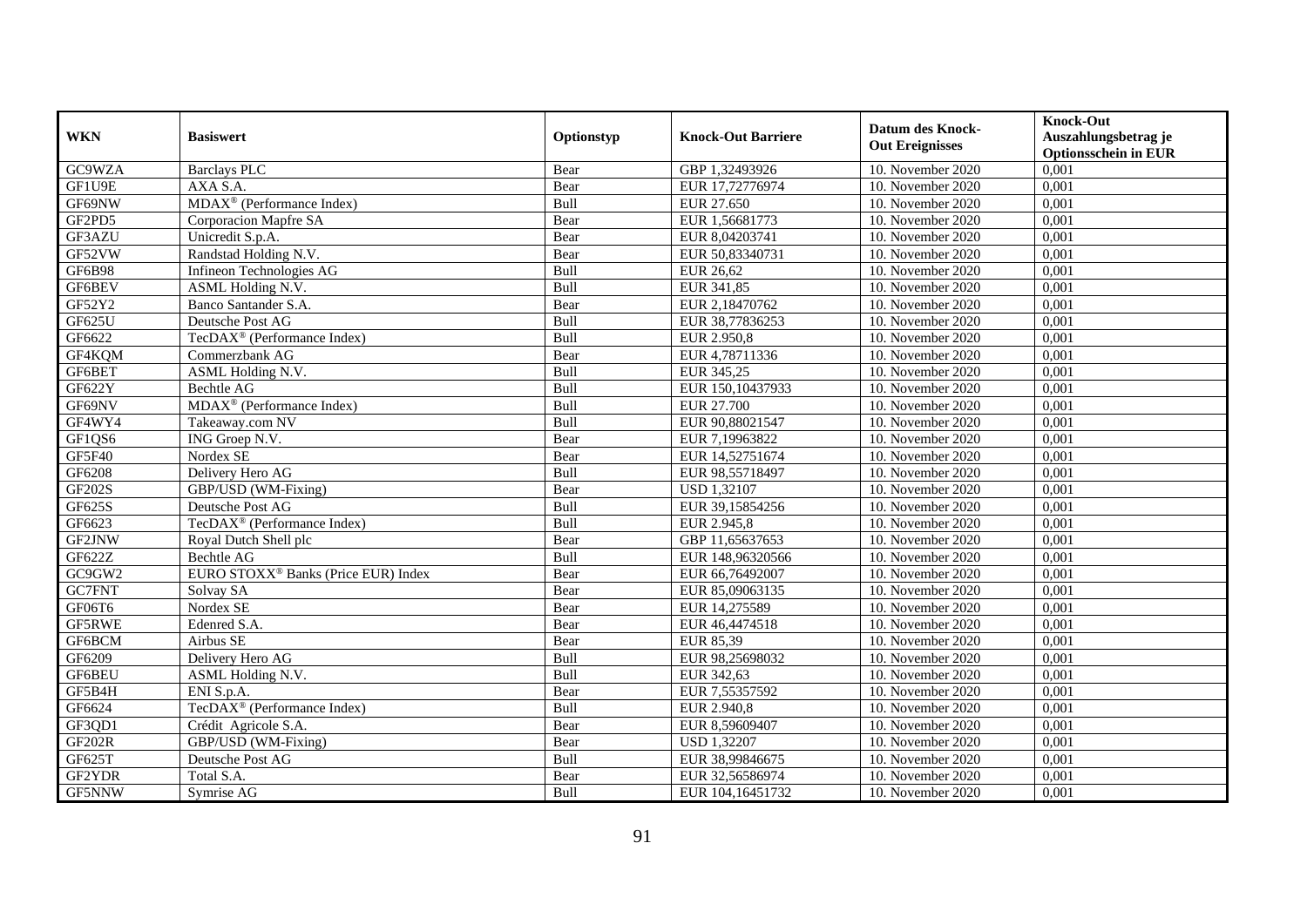|               | <b>Basiswert</b>                            | Optionstyp | <b>Knock-Out Barriere</b> | <b>Datum des Knock-</b> | <b>Knock-Out</b>                                    |
|---------------|---------------------------------------------|------------|---------------------------|-------------------------|-----------------------------------------------------|
| <b>WKN</b>    |                                             |            |                           | <b>Out Ereignisses</b>  | Auszahlungsbetrag je<br><b>Optionsschein in EUR</b> |
| GF6B9A        | Infineon Technologies AG                    | Bull       | EUR 26,39                 | 10. November 2020       | 0,001                                               |
| GF69NU        | $MDAX^{\circledcirc}$ (Performance Index)   | Bull       | EUR 27.750                | 10. November 2020       | 0,001                                               |
| GF6BKQ        | Deutsche Börse AG                           | Bull       | <b>EUR 132,8</b>          | 10. November 2020       | 0,001                                               |
| GF1QS7        | ING Groep N.V.                              | Bear       | EUR 7,2194993             | 10. November 2020       | 0,001                                               |
| GF6625        | TecDAX <sup>®</sup> (Performance Index)     | Bull       | EUR 2.935,79              | 10. November 2020       | 0,001                                               |
| GF03LE        | Banco Bilbao Vizcaya Argentaria S.A.        | Bear       | EUR 2,99650002            | 10. November 2020       | 0,001                                               |
| GF6B97        | Infineon Technologies AG                    | Bull       | EUR 26,73                 | 10. November 2020       | 0,001                                               |
| <b>GFOMRG</b> | Aviva PLC                                   | Bear       | GBP 3,12324248            | 10. November 2020       | 0,001                                               |
| GF4RLV        | Société Générale S.A.                       | Bear       | EUR 15,95356738           | 10. November 2020       | 0,001                                               |
| GF6BKR        | Deutsche Börse AG                           | Bull       | EUR 131,94                | 10. November 2020       | 0,001                                               |
| GF6207        | Delivery Hero AG                            | Bull       | EUR 99,78802401           | 10. November 2020       | 0,001                                               |
| <b>GF5YEK</b> | Deutsche Post AG                            | Bull       | EUR 38,86208889           | 10. November 2020       | 0,001                                               |
| GF6B99        | Infineon Technologies AG                    | Bull       | EUR 26,53                 | 10. November 2020       | 0,001                                               |
| GF6626        | $TecDAX^{\circledcirc}$ (Performance Index) | Bull       | EUR 2.930.79              | 10. November 2020       | 0.001                                               |
| GF6230        | Bechtle AG                                  | Bull       | EUR 148,6328659           | 10. November 2020       | 0,001                                               |
| GF6B9B        | Infineon Technologies AG                    | Bull       | <b>EUR 26,3</b>           | 10. November 2020       | 0,001                                               |
| GF6627        | TecDAX <sup>®</sup> (Performance Index)     | Bull       | EUR 2.925,79              | 10. November 2020       | 0,001                                               |
| GF5YEL        | Deutsche Post AG                            | Bull       | EUR 38,69199221           | 10. November 2020       | 0,001                                               |
| GC94Y0        | Symrise AG                                  | Bull       | EUR 103,76242142          | 10. November 2020       | 0,001                                               |
| GF6BKP        | Deutsche Börse AG                           | Bull       | EUR 133,1                 | 10. November 2020       | 0,001                                               |
| GF67L1        | Deutsche Post AG                            | Bull       | EUR 39,26371942           | 10. November 2020       | 0,001                                               |
| GF6BKN        | Deutsche Börse AG                           | Bull       | EUR 134.12                | 10. November 2020       | 0,001                                               |
| <b>GF5B96</b> | TechnipFMC PLC                              | Bear       | EUR 6,326                 | 10. November 2020       | 0,001                                               |
| GF2FJH        | PEUGEOT S.A.                                | Bear       | EUR 18,01993282           | 10. November 2020       | 0,001                                               |
| GF6BHH        | MorphoSys AG                                | Bull       | <b>EUR 88,25</b>          | 10. November 2020       | 0,001                                               |
| GF1U9F        | AXA S.A.                                    | Bear       | EUR 17,81715339           | 10. November 2020       | 0,001                                               |
| GC9WYV        | Banco Santander S.A.                        | Bear       | EUR 2,27003116            | 10. November 2020       | 0,001                                               |
| GF4ZME        | Telefonica S.A.                             | Bear       | EUR 3,25170775            | 10. November 2020       | 0,001                                               |
| GC77LS        | Anheuser-Busch InBev N.V.                   | Bear       | EUR 54,50735813           | 10. November 2020       | 0,001                                               |
| GF2PAV        | Renault S.A.                                | Bear       | EUR 27,19997138           | 10. November 2020       | 0,001                                               |
| GF3Q2D        | AXA S.A.                                    | Bear       | EUR 17,99816483           | 10. November 2020       | 0,001                                               |
| GF4NQ1        | Mediobanca S.p.A.                           | Bear       | EUR 7,34033282            | 10. November 2020       | 0,001                                               |
| GF3LDW        | Unicredit S.p.A.                            | Bear       | EUR 8,15857672            | 10. November 2020       | 0,001                                               |
| GC5LHQ        | Adecco Group AG                             | Bear       | CHF 53,68461666           | 10. November 2020       | 0,001                                               |
| GF5YFE        | HelloFresh SE                               | Bull       | EUR 38,61480734           | 10. November 2020       | 0,001                                               |
| GF1QW2        | Royal Dutch Shell PLC - B SHS               | Bear       | GBP 11,40665909           | 10. November 2020       | 0,001                                               |
| GF5B97        | TechnipFMC PLC                              | Bear       | EUR 6,496                 | 10. November 2020       | 0,001                                               |
| GF2CSB        | GBP/USD (WM-Fixing)                         | Bear       | <b>USD 1,32296</b>        | 10. November 2020       | 0,001                                               |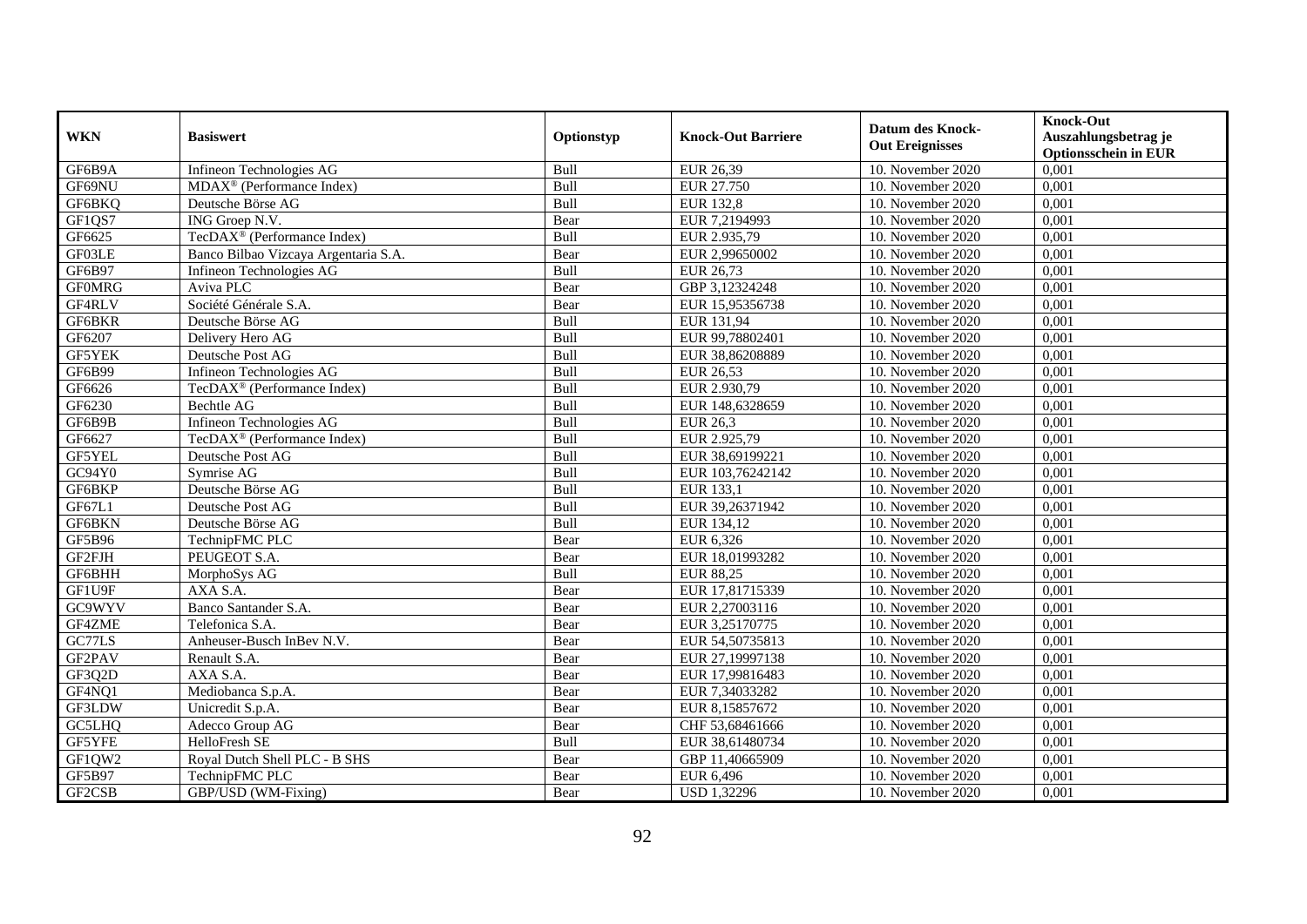| <b>WKN</b>    | <b>Basiswert</b>                  | Optionstyp | <b>Knock-Out Barriere</b> | <b>Datum des Knock-</b><br><b>Out Ereignisses</b> | <b>Knock-Out</b><br>Auszahlungsbetrag je<br><b>Optionsschein in EUR</b> |
|---------------|-----------------------------------|------------|---------------------------|---------------------------------------------------|-------------------------------------------------------------------------|
| GF6BKK        | HeidelbergCement AG               | Bear       | EUR 57,46                 | 10. November 2020                                 | 0,001                                                                   |
| <b>GF5RUB</b> | <b>Beiersdorf AG</b>              | Bear       | EUR 99,2587471            | 10. November 2020                                 | 0,001                                                                   |
| CH0AP4        | $CAC 40^{\circledast}$ Index      | Bear       | EUR 5.414,5               | 10. November 2020                                 | 0,001                                                                   |
| GF4NFH        | Orange SA                         | Bear       | EUR 9,93066221            | 10. November 2020                                 | 0,001                                                                   |
| GF5YM7        | BP Plc                            | Bear       | GBP 2,40839205            | 10. November 2020                                 | 0,001                                                                   |
| GF2CRP        | EUR/GBP (WM-Fixing)               | Bull       | GBP 0,89434               | 10. November 2020                                 | 0,001                                                                   |
| GC61ZL        | Compagnie Financiere Richemont SA | Bear       | CHF 77,11998529           | 10. November 2020                                 | 0,001                                                                   |
| GF61XM        | Merck KGaA                        | Bull       | EUR 128,86207631          | 10. November 2020                                 | 0,001                                                                   |
| GF2PD6        | Corporacion Mapfre SA             | Bear       | EUR 1,606484              | 10. November 2020                                 | 0,001                                                                   |
| GF67AW        | Volkswagen AG                     | Bear       | EUR 146,54131592          | 10. November 2020                                 | 0,001                                                                   |
| <b>GFOCMT</b> | NN Group N.V.                     | Bear       | EUR 33,76237247           | 10. November 2020                                 | 0,001                                                                   |
| GF469P        | Continental AG                    | Bear       | EUR 104,68546696          | 10. November 2020                                 | 0,001                                                                   |
| GC61X0        | Ageas N.V./S.A.                   | Bear       | EUR 38,85117761           | 10. November 2020                                 | 0,001                                                                   |
| GC9XA5        | Publicis Groupe SA                | Bear       | EUR 36,72160005           | 10. November 2020                                 | 0,001                                                                   |
| GF5YDF        | Commerzbank AG                    | Bear       | EUR 4,89707008            | 10. November 2020                                 | 0,001                                                                   |
| GF3AXN        | Erste Group Bank AG               | Bear       | EUR 21,54340493           | 10. November 2020                                 | 0,001                                                                   |
| <b>GF0MWF</b> | Volkswagen AG                     | Bear       | EUR 147,19187437          | 10. November 2020                                 | 0,001                                                                   |
| <b>GF1ZKD</b> | Nordex SE                         | Bear       | EUR 15,17982172           | 10. November 2020                                 | 0,001                                                                   |
| GC9KK5        | <b>NESTE OYJ</b>                  | Bear       | EUR 52,56636172           | 10. November 2020                                 | 0,001                                                                   |
| GF362E        | <b>OMV AG</b>                     | Bear       | EUR 24,73910511           | 10. November 2020                                 | 0,001                                                                   |
| <b>GF5S78</b> | Delivery Hero AG                  | Bull       | EUR 96,5353132            | 10. November 2020                                 | 0,001                                                                   |
| GF2RSU        | Hannover Rück SE                  | Bear       | EUR 144,04111906          | 10. November 2020                                 | 0,001                                                                   |
| GF5VAD        | Royal Dutch Shell plc             | Bear       | EUR 13,46666796           | 10. November 2020                                 | 0,001                                                                   |
| <b>GF2LZX</b> | Volkswagen AG                     | Bear       | EUR 145,41846771          | 10. November 2020                                 | 0,001                                                                   |
| GF5S79        | Delivery Hero AG                  | Bull       | EUR 95,88460331           | 10. November 2020                                 | 0,001                                                                   |
| <b>GF1VCX</b> | Deutsche Wohnen AG                | Bull       | EUR 41,54714629           | 10. November 2020                                 | 0,001                                                                   |
| GF3Q2L        | Telefonica S.A.                   | Bear       | EUR 3,323027              | 10. November 2020                                 | 0,001                                                                   |
| GC801W        | Koninklijke Ahold Delhaize N.V.   | Bull       | EUR 23,05966685           | 10. November 2020                                 | 0.001                                                                   |
| <b>GF531H</b> | Symrise AG                        | Bull       | EUR 102,99263405          | 10. November 2020                                 | 0,001                                                                   |
| GF67D3        | Daimler AG                        | Bear       | EUR 51,83339122           | 10. November 2020                                 | 0,001                                                                   |
| GF67LY        | <b>BASFSE</b>                     | Bear       | EUR 57,45347281           | 10. November 2020                                 | 0,001                                                                   |
| GF4RRA        | GlaxoSmithKline plc               | Bear       | GBP 14,58514779           | 10. November 2020                                 | 0,001                                                                   |
| GF4ZGE        | ThyssenKrupp AG                   | Bear       | EUR 5,12550147            | 10. November 2020                                 | 0,001                                                                   |
| GF3QD2        | Crédit Agricole S.A.              | Bear       | EUR 8,84482362            | 10. November 2020                                 | 0,001                                                                   |
| GC801V        | Koninklijke Ahold Delhaize N.V.   | Bull       | EUR 23,19082496           | 10. November 2020                                 | 0,001                                                                   |
| GF5YHL        | Delivery Hero AG                  | Bull       | EUR 96,26876331           | 10. November 2020                                 | 0,001                                                                   |
| GF2U85        | Givaudan SA                       | Bull       | CHF 3.661,13294278        | 10. November 2020                                 | 0,001                                                                   |
| GF625V        | Deutsche Post AG                  | Bull       | EUR 38,23810671           | 10. November 2020                                 | 0,001                                                                   |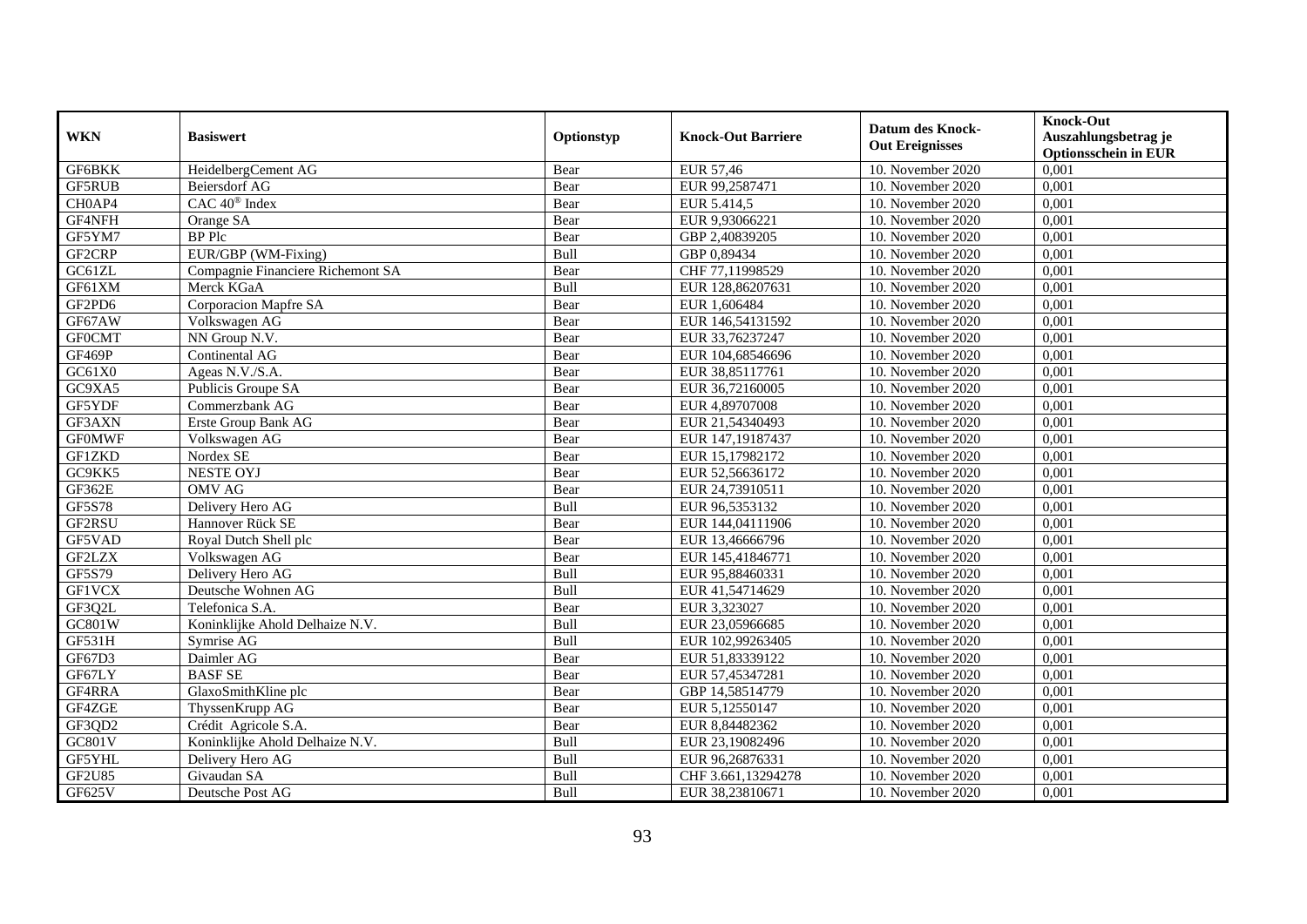|                    | <b>Basiswert</b>                                   | Optionstyp | <b>Knock-Out Barriere</b> | <b>Datum des Knock-</b>         | <b>Knock-Out</b>            |
|--------------------|----------------------------------------------------|------------|---------------------------|---------------------------------|-----------------------------|
| <b>WKN</b>         |                                                    |            |                           | <b>Out Ereignisses</b>          | Auszahlungsbetrag je        |
|                    |                                                    |            |                           |                                 | <b>Optionsschein in EUR</b> |
| GF6628             | TecDAX <sup>®</sup> (Performance Index)            | Bull       | EUR 2.920,79              | 10. November 2020               | 0,001                       |
| GF4ZQM             | Rheinmetall AG                                     | Bear       | EUR 75,91640563           | 10. November 2020               | 0,001                       |
| GF34EL             | <b>BP</b> Plc                                      | Bear       | GBP 2,46970207            | 10. November 2020               | 0,001                       |
| <b>GC48A7</b>      | EUR/GBP (WM-Fixing)                                | Bull       | GBP 0,89036               | 10. November 2020               | 0,001                       |
| GF5FH7             | Solvay SA                                          | Bear       | EUR 86,55656584           | 10. November 2020               | 0,001                       |
| GC8V8Q             | Lloyds Banking Group plc                           | Bear       | GBP 0,3262263             | 10. November 2020               | 0,001                       |
| GC5UHS             | ACS, Actividades de Construcción y Servicios, S.A. | Bear       | EUR 25,81723896           | 10. November 2020               | 0,001                       |
| GF5YER             | Deutsche Post AG                                   | Bull       | EUR 37,95157136           | 10. November 2020               | 0,001                       |
| GC77G0             | Pernod Ricard SA                                   | Bear       | EUR 159,48539722          | 10. November 2020               | 0,001                       |
| GC9BXG             | Renault S.A.                                       | Bear       | EUR 27,51568068           | 10. November 2020               | 0,001                       |
| GF5YEM             | Deutsche Post AG                                   | Bull       | EUR 38,56191829           | 10. November 2020               | 0,001                       |
| GC7TXM             | HeidelbergCement AG                                | Bear       | EUR 58,14965933           | 10. November 2020               | 0,001                       |
| <b>GFOPFH</b>      | Renault S.A.                                       | Bear       | EUR 27,96619392           | 10. November 2020               | 0,001                       |
| GC4B29             | <b>SGS SA</b>                                      | Bear       | CHF 2.543,72395421        | 10. November 2020               | 0,001                       |
| GF5YEN             | Deutsche Post AG                                   | Bull       | EUR 38,48187279           | 10. November 2020               | 0,001                       |
| GF2EE0             | <b>Associated British Foods PLC</b>                | Bear       | GBP 20,83544717           | 10. November 2020               | 0,001                       |
| GF4NH <sub>2</sub> | Aegon N.V.                                         | Bear       | EUR 2,8883263             | 10. November 2020               | 0,001                       |
| GF5YEP             | Deutsche Post AG                                   | Bull       | EUR 38.37181023           | 10. November 2020               | 0,001                       |
| GF5YEQ             | Deutsche Post AG                                   | Bull       | EUR 38,04162255           | 10. November 2020               | 0,001                       |
| GF17YN             | <b>SGS SA</b>                                      | Bear       | CHF 2.554,22039359        | 10. November 2020               | 0,001                       |
| GF5YNE             | EUR/GBP (WM-Fixing)                                | Bull       | GBP 0,89054               | $\overline{10}$ . November 2020 | 0,001                       |
| GF03LF             | Banco Bilbao Vizcaya Argentaria S.A.               | Bear       | EUR 3,08550498            | 10. November 2020               | 0,001                       |
| GF1ZZ8             | GBP/USD (WM-Fixing)                                | Bear       | USD 1,32463               | 10. November 2020               | 0,001                       |
| GF5FE0             | EUR/GBP (WM-Fixing)                                | Bull       | GBP 0,89117               | 10. November 2020               | 0,001                       |
| GC4EET             | EUR/GBP (WM-Fixing)                                | Bull       | GBP 0,89112               | 10. November 2020               | 0.001                       |
| <b>GC77R0</b>      | Scout24 AG                                         | Bull       | EUR 68,15304853           | 10. November 2020               | 0,001                       |
| GF6629             | TecDAX <sup>®</sup> (Performance Index)            | Bull       | EUR 2.915,79              | 10. November 2020               | 0,001                       |
| GF67MF             | <b>RWE AG</b>                                      | Bull       | EUR 32,73173703           | 10. November 2020               | 0,001                       |
| GF2CS7             | GBP/USD (WM-Fixing)                                | Bear       | <b>USD 1,32696</b>        | 10. November 2020               | 0,001                       |
| GF1ZZ6             | GBP/USD (WM-Fixing)                                | Bear       | USD 1,32662               | 10. November 2020               | 0,001                       |
| GF1ZZ7             | GBP/USD (WM-Fixing)                                | Bear       | USD 1,32563               | 10. November 2020               | 0,001                       |
| GF2CSA             | GBP/USD (WM-Fixing)                                | Bear       | <b>USD 1,32396</b>        | 10. November 2020               | 0,001                       |
| GF2CS8             | GBP/USD (WM-Fixing)                                | Bear       | <b>USD 1,32596</b>        | 10. November 2020               | 0,001                       |
| GF2CS9             | GBP/USD (WM-Fixing)                                | Bear       | <b>USD 1,32496</b>        | 10. November 2020               | 0,001                       |
| GF4ZT7             | Hannover Rück SE                                   | Bear       | EUR 145,8985786           | 10. November 2020               | 0,001                       |
| GF1U9G             | AXA S.A.                                           | Bear       | EUR 18,17468826           | 10. November 2020               | 0,001                       |
| GF4ZHD             | Continental AG                                     | Bear       | EUR 105,86898605          | 10. November 2020               | 0,001                       |
| GF67MG             | <b>RWE AG</b>                                      | Bull       | EUR 32,54172695           | 10. November 2020               | 0,001                       |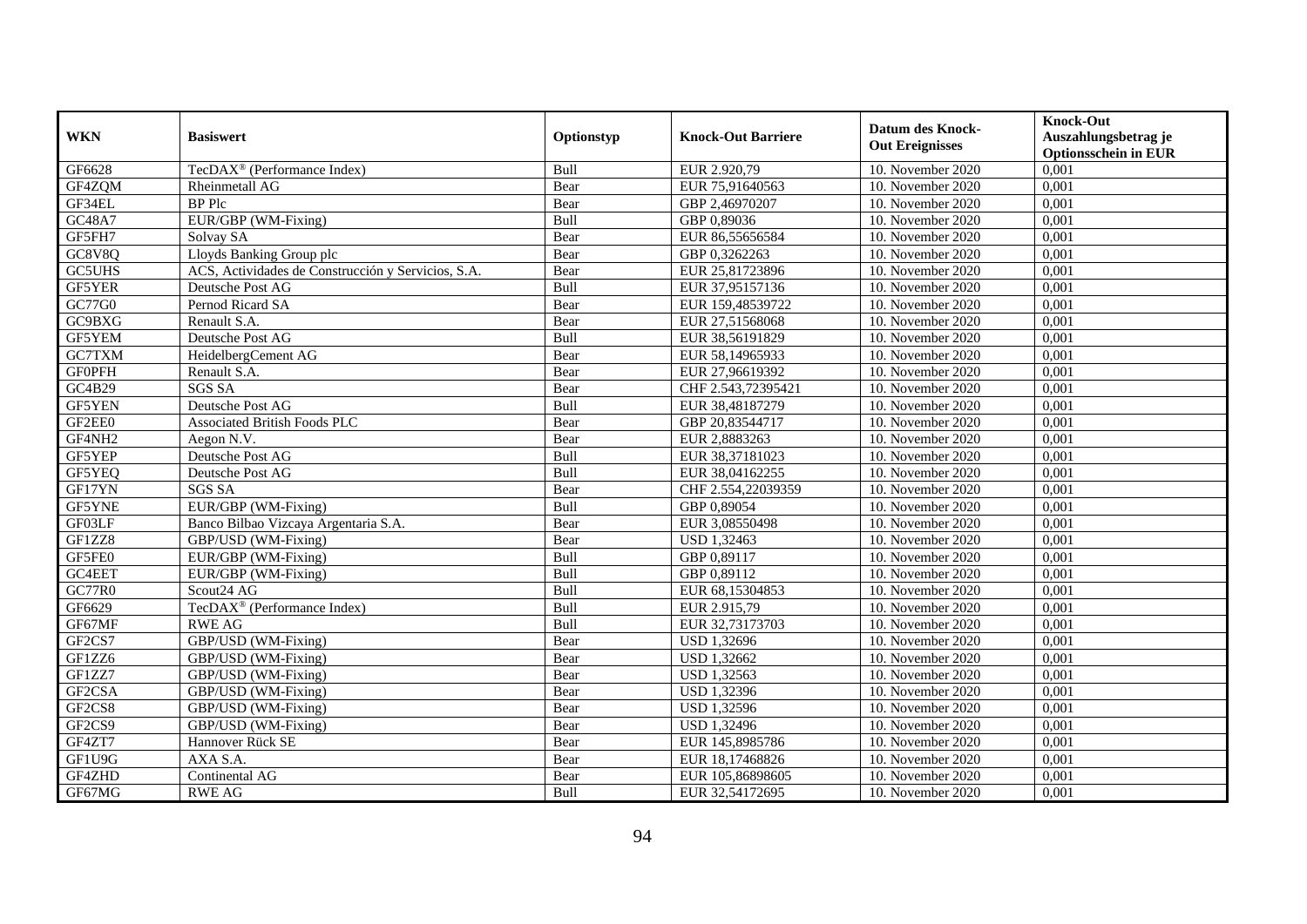|               | <b>Basiswert</b>                                      | Optionstyp | <b>Knock-Out Barriere</b> | <b>Datum des Knock-</b><br><b>Out Ereignisses</b> | <b>Knock-Out</b>                                    |
|---------------|-------------------------------------------------------|------------|---------------------------|---------------------------------------------------|-----------------------------------------------------|
| <b>WKN</b>    |                                                       |            |                           |                                                   | Auszahlungsbetrag je<br><b>Optionsschein in EUR</b> |
| GF69U4        | DAX <sup>®</sup> (Performance Index)                  | Bear       | EUR 13.150                | 10. November 2020                                 | 0,001                                               |
| GF10ZE        | Deutsche Wohnen AG                                    | Bull       | EUR 41,27599767           | 10. November 2020                                 | 0,001                                               |
| GF5Y9V        | Daimler AG                                            | Bear       | EUR 52,33995382           | 10. November 2020                                 | 0,001                                               |
| GF67H0        | Bayer AG                                              | Bear       | EUR 47,49262505           | 10. November 2020                                 | 0,001                                               |
| GF55UP        | Cancom SE                                             | Bear       | EUR 41,00505621           | 10. November 2020                                 | 0,001                                               |
| GF69U3        | DAX <sup>®</sup> (Performance Index)                  | Bear       | EUR 13.150                | 10. November 2020                                 | 0,001                                               |
| GC8M4H        | Porsche Automobil Holding SE                          | Bear       | EUR 54,03265583           | 10. November 2020                                 | 0,001                                               |
| <b>GF0PKD</b> | BT Group plc                                          | Bear       | GBP 1,12904337            | 10. November 2020                                 | 0,001                                               |
| GC8RAQ        | Sampo Oyj                                             | Bear       | EUR 37,68587062           | 10. November 2020                                 | 0,001                                               |
| GF5V0V        | <b>Bayer AG</b>                                       | Bear       | EUR 47,2086676            | 10. November 2020                                 | 0,001                                               |
| GF1F2Y        | Anheuser-Busch InBev N.V.                             | Bear       | EUR 56,16101816           | 10. November 2020                                 | 0,001                                               |
| <b>GF1UAX</b> | Aroundtown SA                                         | Bear       | EUR 5,08511356            | 10. November 2020                                 | 0,001                                               |
| GF5NHT        | Legal & General Group PLC                             | Bear       | GBP 2,2576166             | 10. November 2020                                 | 0,001                                               |
| GF46AJ        | Nordex SE                                             | Bear       | EUR 14,78996939           | 10. November 2020                                 | 0,001                                               |
| GF5YG3        | ThyssenKrupp AG                                       | Bear       | EUR 5,04571849            | 10. November 2020                                 | 0,001                                               |
| GF4NUX        | Nordex SE                                             | Bear       | EUR 15,46939859           | 10. November 2020                                 | 0,001                                               |
| GF67P7        | Nordex SE                                             | Bear       | EUR 15,73646312           | 10. November 2020                                 | 0,001                                               |
| GF69U2        | $DAX^{\circledR}$ (Performance Index)                 | Bear       | EUR 13.175                | 10. November 2020                                 | 0,001                                               |
| GF69U0        | $\overline{\text{DAX}^{\otimes}}$ (Performance Index) | Bear       | EUR 13.175                | 10. November 2020                                 | 0,001                                               |
| GF69U1        | DAX <sup>®</sup> (Performance Index)                  | Bear       | EUR 13.175                | 10. November 2020                                 | 0,001                                               |
| GF61PY        | Amazon.com, Inc.                                      | Bull       | USD 3.097,52544262        | 10. November 2020                                 | 0,001                                               |
| GF69P7        | NASDAQ-100 Index®                                     | Bull       | <b>USD 11.790</b>         | 10. November 2020                                 | 0,001                                               |
| GF6A3A        | NASDAQ-100 Index®                                     | Bull       | <b>USD 11.820</b>         | 10. November 2020                                 | 0,001                                               |
| GF6A37        | NASDAQ-100 Index®                                     | Bull       | <b>USD 11.860</b>         | 10. November 2020                                 | 0,001                                               |
| GF6A38        | NASDAQ-100 Index®                                     | Bull       | <b>USD 11.850</b>         | 10. November 2020                                 | 0,001                                               |
| GF69P6        | NASDAQ-100 Index®                                     | Bull       | <b>USD 11.810</b>         | 10. November 2020                                 | 0,001                                               |
| GF6A35        | NASDAQ-100 Index®                                     | Bull       | <b>USD 11.880</b>         | 10. November 2020                                 | 0,001                                               |
| GF6A3B        | NASDAQ-100 Index®                                     | Bull       | <b>USD 11.820</b>         | 10. November 2020                                 | 0,001                                               |
| GF6A2P        | NASDAQ-100 Index®                                     | Bull       | <b>USD 12.020</b>         | 10. November 2020                                 | 0,001                                               |
| GF6A36        | NASDAQ-100 Index <sup>®</sup>                         | Bull       | <b>USD 11.870</b>         | 10. November 2020                                 | 0,001                                               |
| GF6A2X        | NASDAQ-100 Index®                                     | Bull       | <b>USD 11.950</b>         | 10. November 2020                                 | 0,001                                               |
| GF65YJ        | NASDAQ-100 Index®                                     | Bull       | <b>USD 11.723,42</b>      | 10. November 2020                                 | 0,001                                               |
| GF6A2M        | NASDAQ-100 Index®                                     | Bull       | <b>USD 12.050</b>         | 10. November 2020                                 | 0,001                                               |
| <b>GF6A30</b> | NASDAQ-100 Index®                                     | Bull       | <b>USD 11.930</b>         | 10. November 2020                                 | 0,001                                               |
| GF65YK        | NASDAQ-100 Index®                                     | Bull       | USD 11.713,41             | 10. November 2020                                 | 0,001                                               |
| GF6A2U        | NASDAQ-100 Index®                                     | Bull       | <b>USD 11.970</b>         | 10. November 2020                                 | 0,001                                               |
| GF6A34        | NASDAQ-100 Index®                                     | Bull       | <b>USD 11.890</b>         | 10. November 2020                                 | 0,001                                               |
| GF6A2T        | NASDAQ-100 Index®                                     | Bull       | <b>USD 11.980</b>         | 10. November 2020                                 | 0,001                                               |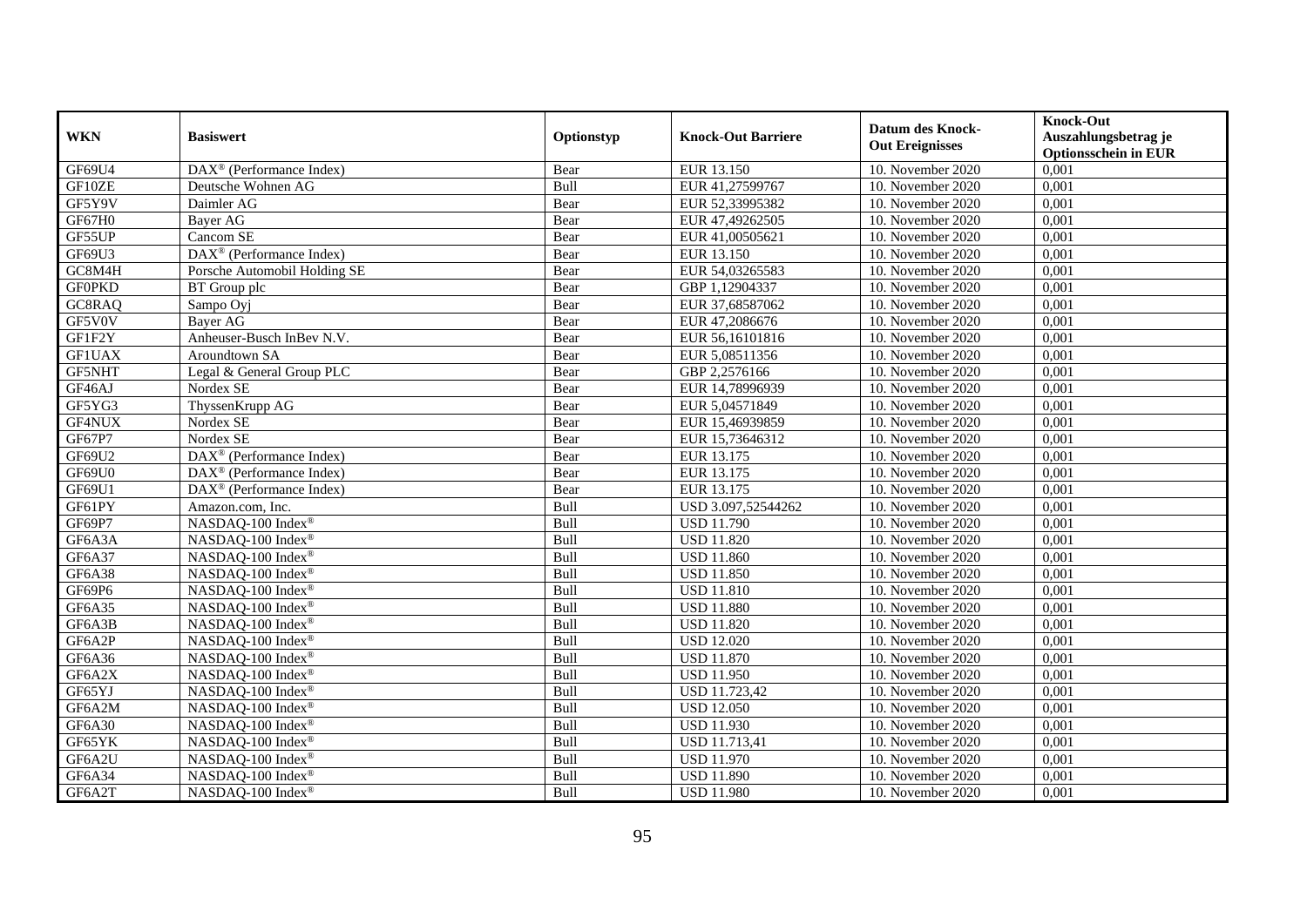| <b>WKN</b> | <b>Basiswert</b>                                | Optionstyp | <b>Knock-Out Barriere</b> | <b>Datum des Knock-</b><br><b>Out Ereignisses</b> | <b>Knock-Out</b><br>Auszahlungsbetrag je<br><b>Optionsschein in EUR</b> |
|------------|-------------------------------------------------|------------|---------------------------|---------------------------------------------------|-------------------------------------------------------------------------|
| GF65YC     | NASDAQ-100 Index®                               | Bull       | USD 11.778,43             | 10. November 2020                                 | 0,001                                                                   |
| GF6A2Y     | NASDAQ-100 Index®                               | Bull       | <b>USD 11.940</b>         | 10. November 2020                                 | 0,001                                                                   |
| GF65YD     | NASDAQ-100 Index®                               | Bull       | USD 11.773,43             | 10. November 2020                                 | 0,001                                                                   |
| GF6A32     | NASDAQ-100 Index®                               | Bull       | <b>USD 11.910</b>         | 10. November 2020                                 | 0,001                                                                   |
| GF6A2L     | NASDAQ-100 Index®                               | Bull       | <b>USD 12.080</b>         | 10. November 2020                                 | 0,001                                                                   |
| GF65YG     | NASDAQ-100 Index®                               | Bull       | USD 11.743,42             | 10. November 2020                                 | 0,001                                                                   |
| GF6A2Q     | NASDAQ-100 Index®                               | Bull       | <b>USD 12.010</b>         | 10. November 2020                                 | 0,001                                                                   |
| GF6A2Z     | NASDAQ-100 Index®                               | Bull       | <b>USD 11.930</b>         | 10. November 2020                                 | 0,001                                                                   |
| GF6A2R     | NASDAQ-100 Index®                               | Bull       | <b>USD 12.000</b>         | 10. November 2020                                 | 0,001                                                                   |
| GF65YH     | NASDAQ-100 Index®                               | Bull       | USD 11.728,42             | 10. November 2020                                 | 0,001                                                                   |
| GF6A2W     | NASDAQ-100 Index®                               | Bull       | <b>USD 11.960</b>         | 10. November 2020                                 | 0,001                                                                   |
| GF6A31     | NASDAQ-100 Index®                               | Bull       | <b>USD 11.920</b>         | 10. November 2020                                 | 0,001                                                                   |
| GF65YE     | NASDAQ-100 Index®                               | Bull       | USD 11.763,43             | 10. November 2020                                 | 0,001                                                                   |
| GF6A33     | NASDAQ-100 Index®                               | Bull       | <b>USD 11.900</b>         | 10. November 2020                                 | 0.001                                                                   |
| GF6A2S     | NASDAQ-100 Index®                               | Bull       | <b>USD 11.990</b>         | 10. November 2020                                 | 0,001                                                                   |
| GF6A2V     | NASDAQ-100 Index®                               | Bull       | <b>USD 11.960</b>         | 10. November 2020                                 | 0,001                                                                   |
| GF65YF     | NASDAQ-100 Index®                               | Bull       | USD 11.753,42             | 10. November 2020                                 | 0,001                                                                   |
| GF66N4     | NASDAQ-100 Index®                               | Bull       | <b>USD 11.770</b>         | 10. November 2020                                 | 0,001                                                                   |
| GF6A2N     | NASDAQ-100 Index®                               | Bull       | <b>USD 12.040</b>         | 10. November 2020                                 | 0,001                                                                   |
| GF66N5     | NASDAQ-100 Index®                               | Bull       | <b>USD 11.770</b>         | 10. November 2020                                 | 0,001                                                                   |
| GF66NE     | NASDAQ-100 Index®                               | Bull       | <b>USD 11.720</b>         | 10. November 2020                                 | 0,001                                                                   |
| GF66NF     | NASDAQ-100 Index®                               | Bull       | <b>USD 11.720</b>         | 10. November 2020                                 | 0,001                                                                   |
| GF6A3V     | S&P 500 <sup>®</sup> Index                      | Bear       | <b>USD 3.510</b>          | 10. November 2020                                 | 0,001                                                                   |
| GF69SG     | Dow Jones Industrial Average® Index             | Bear       | <b>USD 28.350</b>         | 10. November 2020                                 | 0,001                                                                   |
| GF66NC     | NASDAQ-100 Index®                               | Bull       | <b>USD 11.730</b>         | 10. November 2020                                 | 0,001                                                                   |
| GF69SF     | Dow Jones Industrial Average <sup>®</sup> Index | Bear       | <b>USD 28.350</b>         | 10. November 2020                                 | 0,001                                                                   |
| GF69SE     | Dow Jones Industrial Average® Index             | Bear       | <b>USD 28.380</b>         | 10. November 2020                                 | 0,001                                                                   |
| GF66ND     | NASDAQ-100 Index®                               | Bull       | <b>USD 11.730</b>         | 10. November 2020                                 | 0,001                                                                   |
| GF66N6     | NASDAQ-100 Index®                               | Bull       | <b>USD 11.760</b>         | 10. November 2020                                 | 0,001                                                                   |
| GF69SD     | Dow Jones Industrial Average <sup>®</sup> Index | Bear       | <b>USD 28.400</b>         | 10. November 2020                                 | 0,001                                                                   |
| GF66N7     | NASDAQ-100 Index®                               | Bull       | <b>USD 11.760</b>         | 10. November 2020                                 | 0,001                                                                   |
| GF66N8     | NASDAQ-100 Index®                               | Bull       | <b>USD 11.750</b>         | 10. November 2020                                 | 0,001                                                                   |
| GF66N9     | NASDAQ-100 Index®                               | Bull       | <b>USD 11.750</b>         | 10. November 2020                                 | 0,001                                                                   |
| GF66NG     | NASDAQ-100 Index®                               | Bull       | <b>USD 11.710</b>         | 10. November 2020                                 | 0,001                                                                   |
| GF66NH     | NASDAQ-100 Index®                               | Bull       | <b>USD 11.710</b>         | 10. November 2020                                 | 0,001                                                                   |
| GF6A39     | NASDAQ-100 Index®                               | Bull       | <b>USD 11.840</b>         | 10. November 2020                                 | 0,001                                                                   |
| GF66NA     | NASDAQ-100 Index®                               | Bull       | <b>USD 11.740</b>         | 10. November 2020                                 | 0,001                                                                   |
| GF6A3T     | S&P 500 <sup>®</sup> Index                      | Bear       | <b>USD 3.520</b>          | 10. November 2020                                 | 0,001                                                                   |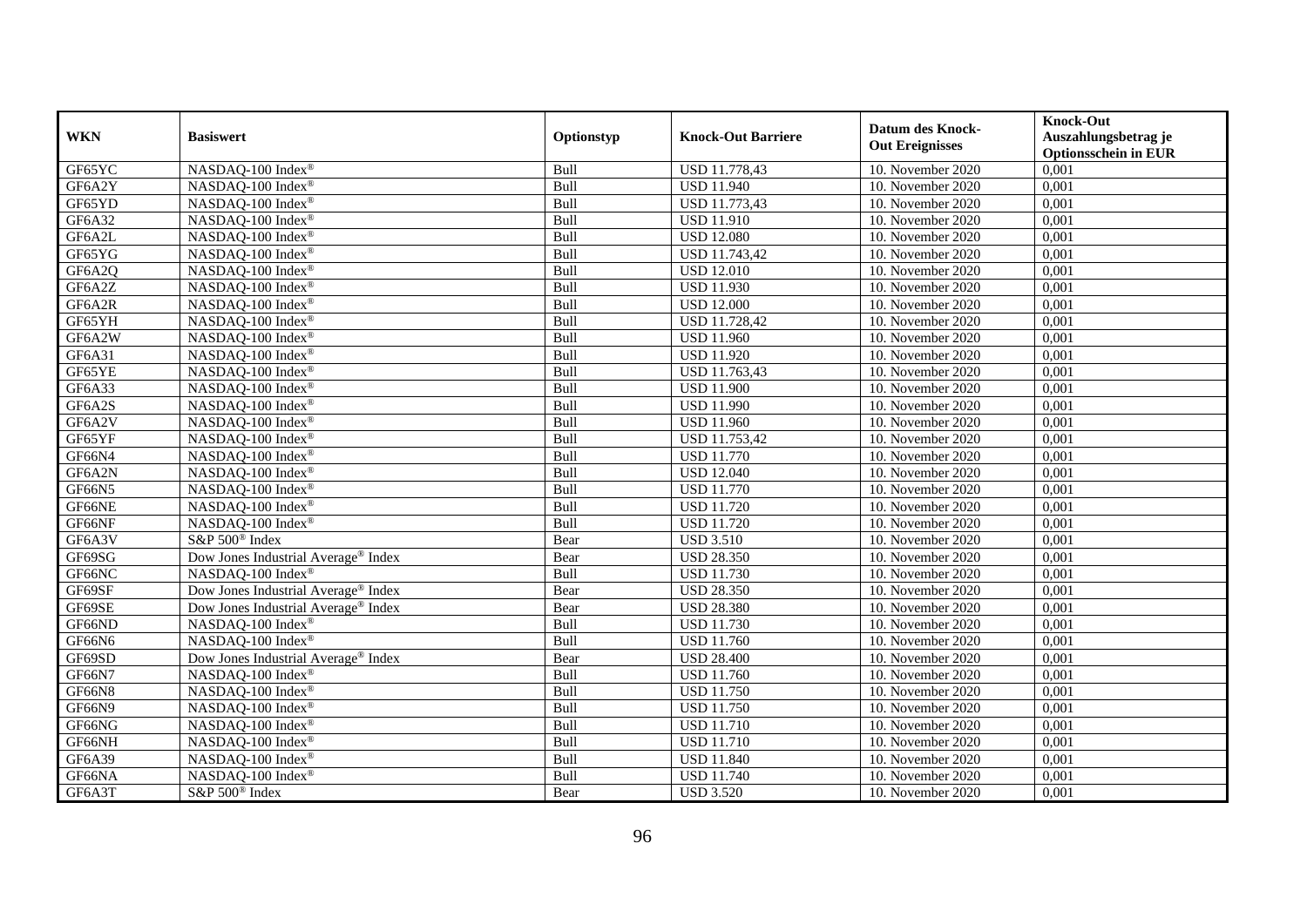| <b>WKN</b> | <b>Basiswert</b>                                         | Optionstyp | <b>Knock-Out Barriere</b> | <b>Datum des Knock-</b><br><b>Out Ereignisses</b> | <b>Knock-Out</b><br>Auszahlungsbetrag je<br><b>Optionsschein in EUR</b> |
|------------|----------------------------------------------------------|------------|---------------------------|---------------------------------------------------|-------------------------------------------------------------------------|
| GF6A3U     | S&P 500 <sup>®</sup> Index                               | Bear       | <b>USD 3.515</b>          | 10. November 2020                                 | 0,001                                                                   |
| GF66NB     | NASDAQ-100 Index®                                        | Bull       | <b>USD 11.740</b>         | 10. November 2020                                 | 0,001                                                                   |
| GF69QQ     | DAX <sup>®</sup> (Performance Index)/ X-DAX <sup>®</sup> | Bear       | EUR 13.185                | 10. November 2020                                 | 0,001                                                                   |
| GF69QP     | DAX <sup>®</sup> (Performance Index)/ X-DAX <sup>®</sup> | Bear       | EUR 13.190                | 10. November 2020                                 | 0,001                                                                   |
| GF69QR     | DAX <sup>®</sup> (Performance Index)/ X-DAX <sup>®</sup> | Bear       | EUR 13.180                | 10. November $2020$                               | 0,001                                                                   |
| GF61QP     | Tesla Inc                                                | Bull       | USD 420,72105076          | 10. November 2020                                 | 0,001                                                                   |
| GF61QQ     | Tesla Inc                                                | Bull       | USD 419,94012072          | 10. November 2020                                 | 0,001                                                                   |
| GF61QR     | Tesla Inc                                                | Bull       | USD 417,79756908          | 10. November 2020                                 | 0,001                                                                   |
| GF67KJ     | Tesla Inc                                                | Bull       | USD 413,76860434          | 10. November 2020                                 | 0,001                                                                   |
| GF61QS     | Tesla Inc                                                | Bull       | USD 416,26574478          | 10. November 2020                                 | 0,001                                                                   |
| CH0AY0     | EURO STOXX 50 <sup>®</sup> Index (Price EUR)             | Bear       | EUR 3.445,35700794        | 10. November 2020                                 | 0,001                                                                   |
| GF65YQ     | NASDAQ-100 Index®                                        | Bull       | USD 11.663,39             | 10. November 2020                                 | 0,001                                                                   |
| GF66NJ     | NASDAQ-100 Index®                                        | Bull       | <b>USD 11.700</b>         | 10. November 2020                                 | 0,001                                                                   |
| GF65YR     | NASDAQ-100 Index®                                        | Bull       | USD 11.653,39             | 10. November 2020                                 | 0,001                                                                   |
| GF66NK     | NASDAQ-100 Index®                                        | Bull       | <b>USD 11.700</b>         | 10. November 2020                                 | 0,001                                                                   |
| GF65YL     | NASDAQ-100 Index®                                        | Bull       | USD 11.703,41             | 10. November 2020                                 | 0,001                                                                   |
| GF66NL     | NASDAQ-100 Index®                                        | Bull       | <b>USD 11.690</b>         | 10. November 2020                                 | 0,001                                                                   |
| GF65YM     | NASDAQ-100 Index®                                        | Bull       | <b>USD 11.693.41</b>      | 10. November 2020                                 | 0,001                                                                   |
| GF66NM     | NASDAQ-100 Index®                                        | Bull       | <b>USD 11.690</b>         | 10. November 2020                                 | 0,001                                                                   |
| GF65YN     | NASDAQ-100 Index®                                        | Bull       | USD 11.678,39             | 10. November 2020                                 | 0,001                                                                   |
| GF66NN     | NASDAQ-100 Index®                                        | Bull       | <b>USD 11.680</b>         | 10. November 2020                                 | 0,001                                                                   |
| GF65YP     | NASDAQ-100 Index®                                        | Bull       | USD 11.673,39             | 10. November 2020                                 | 0,001                                                                   |
| GF66NP     | NASDAQ-100 Index®                                        | Bull       | <b>USD 11.680</b>         | 10. November 2020                                 | 0,001                                                                   |
| GF66NQ     | NASDAQ-100 Index®                                        | Bull       | <b>USD 11.670</b>         | 10. November 2020                                 | 0,001                                                                   |
| GF66NR     | NASDAQ-100 Index®                                        | Bull       | <b>USD 11.670</b>         | 10. November 2020                                 | 0,001                                                                   |
| GF66NU     | NASDAQ-100 Index®                                        | Bull       | <b>USD 11.650</b>         | 10. November 2020                                 | 0,001                                                                   |
| GF66NV     | NASDAQ-100 Index®                                        | Bull       | <b>USD 11.650</b>         | 10. November 2020                                 | 0,001                                                                   |
| GF66NS     | NASDAQ-100 Index®                                        | Bull       | <b>USD 11.660</b>         | 10. November 2020                                 | 0,001                                                                   |
| GF66NT     | NASDAQ-100 Index®                                        | Bull       | <b>USD 11.660</b>         | 10. November 2020                                 | 0,001                                                                   |
| GF3W82     | Alibaba Group Holding Limited                            | Bull       | <b>USD 275,874</b>        | 10. November 2020                                 | 0,001                                                                   |
| GF61NK     | Alibaba Group Holding Limited                            | Bull       | <b>USD 278,348</b>        | 10. November 2020                                 | 0,001                                                                   |
| GF17TA     | Alibaba Group Holding Limited                            | Bull       | <b>USD 266,09</b>         | 10. November 2020                                 | 0,001                                                                   |
| GF67BP     | Alibaba Group Holding Limited                            | Bull       | <b>USD 280,74</b>         | 10. November 2020                                 | 0,001                                                                   |
| GF67BQ     | Alibaba Group Holding Limited                            | Bull       | <b>USD 280,36</b>         | 10. November 2020                                 | 0,001                                                                   |
| GF61NL     | Alibaba Group Holding Limited                            | Bull       | <b>USD 277,108</b>        | 10. November 2020                                 | 0,001                                                                   |
| GF61NM     | Alibaba Group Holding Limited                            | Bull       | <b>USD 274,905</b>        | 10. November 2020                                 | 0,001                                                                   |
| GF463V     | Daimler AG                                               | Bear       | EUR 52,6980657            | 10. November 2020                                 | 0,001                                                                   |
| GC3GTG     | Alibaba Group Holding Limited                            | Bull       | <b>USD 271,177</b>        | 10. November 2020                                 | 0,001                                                                   |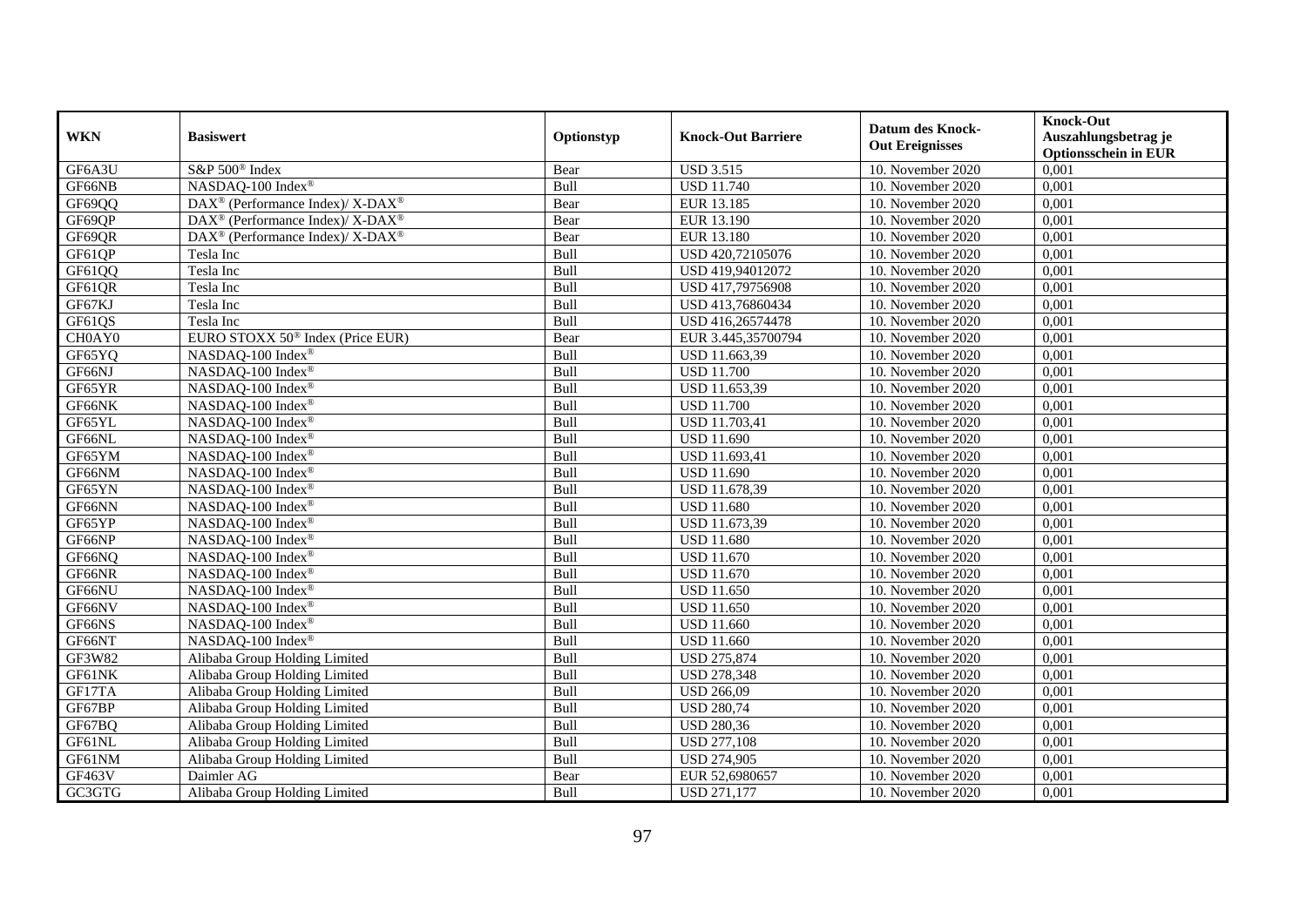| <b>WKN</b>    | <b>Basiswert</b>              | Optionstyp | <b>Knock-Out Barriere</b> | <b>Datum des Knock-</b><br><b>Out Ereignisses</b> | <b>Knock-Out</b><br>Auszahlungsbetrag je<br><b>Optionsschein in EUR</b> |
|---------------|-------------------------------|------------|---------------------------|---------------------------------------------------|-------------------------------------------------------------------------|
| GF4ZQN        | Rheinmetall AG                | Bear       | EUR 77,86144561           | 10. November 2020                                 | 0,001                                                                   |
| <b>CHOUKQ</b> | ING Groep N.V.                | Bear       | EUR 7,36854934            | 10. November 2020                                 | 0,001                                                                   |
| GF67BR        | Alibaba Group Holding Limited | Bull       | <b>USD 279,5</b>          | 10. November 2020                                 | 0,001                                                                   |
| GF362F        | <b>OMV AG</b>                 | Bear       | EUR 25,56253673           | 10. November 2020                                 | 0,001                                                                   |
| GF67BS        | Alibaba Group Holding Limited | Bull       | <b>USD 276,58</b>         | 10. November 2020                                 | 0,001                                                                   |
| GF61NQ        | Alibaba Group Holding Limited | Bull       | <b>USD 272,614</b>        | 10. November 2020                                 | 0,001                                                                   |
| GF61NR        | Alibaba Group Holding Limited | Bull       | <b>USD 269,413</b>        | 10. November 2020                                 | 0,001                                                                   |
| GF67BH        | Alibaba Group Holding Limited | Bull       | <b>USD 286,291</b>        | 10. November 2020                                 | 0,001                                                                   |
| GF5UYL        | Beyond Meat, Inc.             | Bull       | USD 114,92386987          | 10. November 2020                                 | 0,001                                                                   |
| GF67BJ        | Alibaba Group Holding Limited | Bull       | <b>USD 285,321</b>        | 10. November 2020                                 | 0,001                                                                   |
| GF5YD4        | Beyond Meat, Inc.             | Bull       | USD 121,15327565          | 10. November 2020                                 | 0,001                                                                   |
| GF61NN        | Alibaba Group Holding Limited | Bull       | <b>USD 274,225</b>        | 10. November 2020                                 | 0,001                                                                   |
| <b>GF5NEK</b> | Beyond Meat, Inc.             | Bull       | USD 117,90459522          | 10. November 2020                                 | 0,001                                                                   |
| GF61NP        | Alibaba Group Holding Limited | Bull       | <b>USD 273,464</b>        | 10. November 2020                                 | 0,001                                                                   |
| GF67BF        | Alibaba Group Holding Limited | Bull       | <b>USD 287,501</b>        | 10. November 2020                                 | 0,001                                                                   |
| GF67BG        | Alibaba Group Holding Limited | Bull       | <b>USD 286,981</b>        | 10. November 2020                                 | 0,001                                                                   |
| GF67BM        | Alibaba Group Holding Limited | Bull       | <b>USD 282,82</b>         | 10. November 2020                                 | 0,001                                                                   |
| GF67BN        | Alibaba Group Holding Limited | Bull       | <b>USD 281,44</b>         | 10. November 2020                                 | 0,001                                                                   |
| GF3PXV        | Alibaba Group Holding Limited | Bull       | <b>USD 279,11</b>         | 10. November 2020                                 | 0,001                                                                   |
| GF67BK        | Alibaba Group Holding Limited | Bull       | <b>USD 284,671</b>        | 10. November 2020                                 | 0,001                                                                   |
| GF67BL        | Alibaba Group Holding Limited | Bull       | <b>USD 283,861</b>        | 10. November 2020                                 | 0,001                                                                   |
| GF67HM        | <b>QUALCOMM</b> Incorporated  | Bull       | USD 140,87792495          | 10. November 2020                                 | 0,001                                                                   |
| <b>GF5F39</b> | Snap Inc.                     | Bull       | USD 37,95423534           | 10. November 2020                                 | 0,001                                                                   |
| GF67BZ        | Microsoft Corporation         | Bull       | USD 217,1455678           | 10. November 2020                                 | 0,001                                                                   |
| GF67AY        | Apple Inc.                    | Bull       | USD 115,91992039          | 10. November 2020                                 | 0,001                                                                   |
| GF61YU        | Danaher Corporation           | Bull       | USD 233,26363194          | 10. November 2020                                 | 0,001                                                                   |
| GF67HN        | <b>QUALCOMM</b> Incorporated  | Bull       | USD 139,21771371          | 10. November 2020                                 | 0,001                                                                   |
| GF6775        | Amazon.com. Inc.              | Bull       | USD 3.106,64214371        | 10. November 2020                                 | 0,001                                                                   |
| GF67C0        | Microsoft Corporation         | Bull       | USD 216,74553912          | 10. November 2020                                 | 0,001                                                                   |
| GF61YV        | Danaher Corporation           | Bull       | USD 232,73344184          | 10. November 2020                                 | 0.001                                                                   |
| GF67J1        | Advanced Micro Devices, Inc.  | Bull       | USD 81,28598566           | 10. November 2020                                 | 0,001                                                                   |
| GF67HK        | <b>OUALCOMM</b> Incorporated  | Bull       | USD 142,11808274          | 10. November 2020                                 | 0,001                                                                   |
| GF61Q6        | Amazon.com, Inc.              | Bull       | USD 3.032,17840888        | 10. November 2020                                 | 0,001                                                                   |
| GF620W        | Twitter, Inc.                 | Bull       | USD 42,08720522           | 10. November 2020                                 | 0,001                                                                   |
| GF67C3        | Microsoft Corporation         | Bull       | USD 214,8454029           | 10. November 2020                                 | 0,001                                                                   |
| GF5B82        | Snap Inc.                     | Bull       | USD 38,49568465           | 10. November 2020                                 | 0,001                                                                   |
| GF61YW        | Danaher Corporation           | Bull       | USD 230,092495            | 10. November 2020                                 | 0,001                                                                   |
| GF67J2        | Advanced Micro Devices, Inc.  | Bull       | USD 81,13595615           | 10. November 2020                                 | 0,001                                                                   |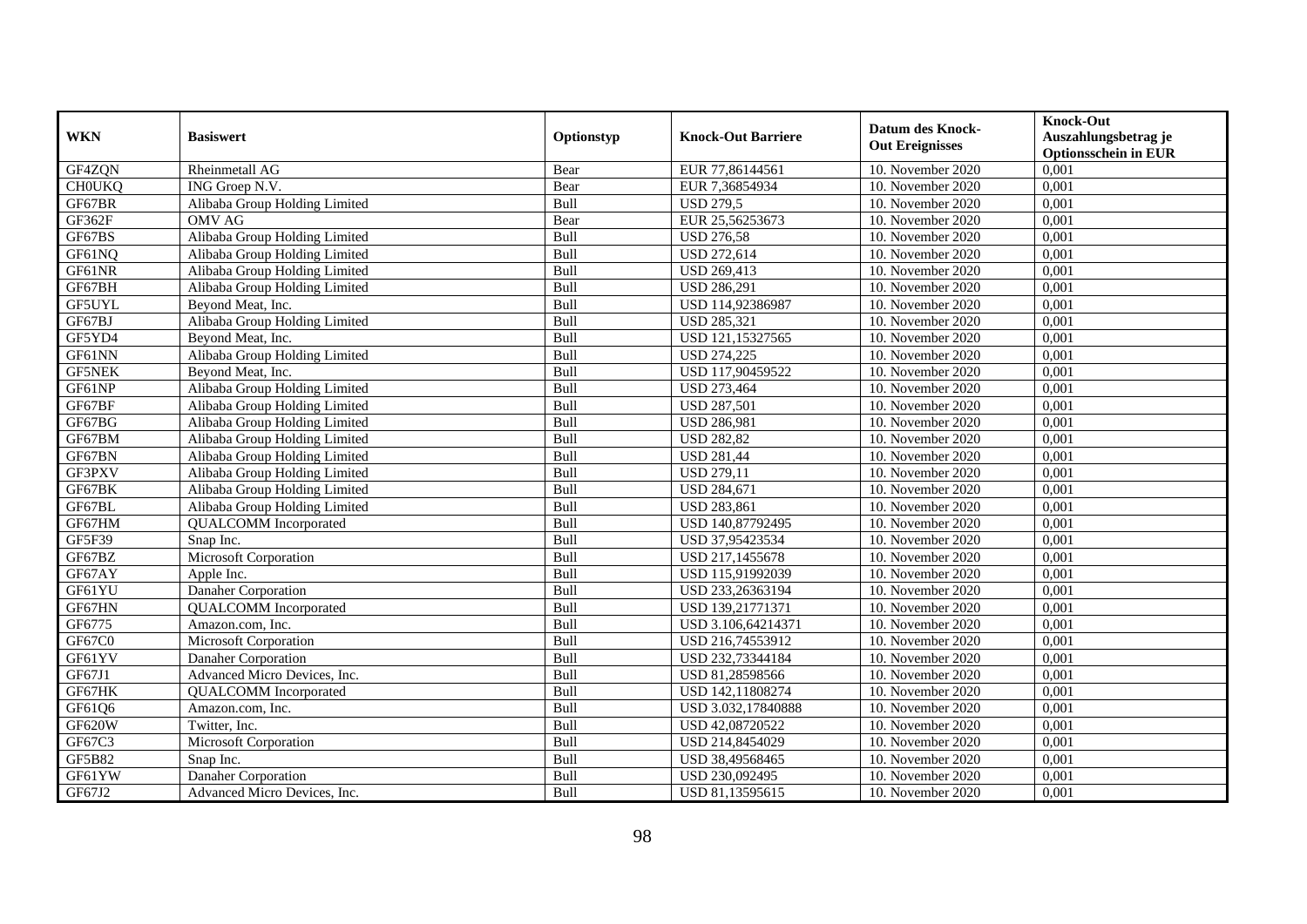| <b>WKN</b> | <b>Basiswert</b>                         | Optionstyp | <b>Knock-Out Barriere</b> | <b>Datum des Knock-</b><br><b>Out Ereignisses</b> | <b>Knock-Out</b><br>Auszahlungsbetrag je<br><b>Optionsschein in EUR</b> |
|------------|------------------------------------------|------------|---------------------------|---------------------------------------------------|-------------------------------------------------------------------------|
| GF61RW     | Nvidia Corporation                       | Bull       | USD 505,93202464          | 10. November 2020                                 | 0,001                                                                   |
| GC4BLA     | <b>CVS Health Corporation</b>            | Bear       | USD 69,81806329           | 10. November 2020                                 | 0,001                                                                   |
| GF0ML7     | Prudential Financial, Inc.               | Bear       | USD 74,64534288           | 10. November 2020                                 | 0,001                                                                   |
| GF61ZS     | Thermo Fisher Scientific, Inc.           | Bull       | USD 481,54607032          | 10. November 2020                                 | 0,001                                                                   |
| GF620X     | Twitter, Inc.                            | Bull       | USD 41,94704801           | 10. November 2020                                 | 0,001                                                                   |
| GF67HL     | <b>QUALCOMM</b> Incorporated             | Bull       | USD 141,79804202          | 10. November 2020                                 | 0,001                                                                   |
| GF61Q7     | Amazon.com, Inc.                         | Bull       | USD 3.028,57636752        | 10. November 2020                                 | 0,001                                                                   |
| GF61T2     | Facebook, Inc.                           | Bull       | USD 264,54828143          | 10. November 2020                                 | 0,001                                                                   |
| GF67C4     | Microsoft Corporation                    | Bull       | USD 213,79532762          | 10. November 2020                                 | 0,001                                                                   |
| GF5V44     | Snap Inc.                                | Bull       | USD 38,61812125           | 10. November 2020                                 | 0,001                                                                   |
| GF61VG     | PayPal Holdings, Inc.                    | Bull       | USD 181,13751505          | 10. November 2020                                 | 0,001                                                                   |
| GF61RS     | Nvidia Corporation                       | Bull       | USD 516,04986451          | 10. November 2020                                 | 0,001                                                                   |
| GF67J0     | Advanced Micro Devices, Inc.             | Bull       | USD 81,76608007           | 10. November 2020                                 | 0,001                                                                   |
| GF61Q8     | Amazon.com. Inc.                         | Bull       | USD 3.024,71417872        | 10. November 2020                                 | 0,001                                                                   |
| GC88EB     | Walgreens Boots Alliance, Inc.           | Bear       | USD 43,15585859           | 10. November 2020                                 | 0,001                                                                   |
| GF61SY     | Facebook, Inc.                           | Bull       | USD 268,93106935          | 10. November 2020                                 | 0,001                                                                   |
| GF61ZT     | Thermo Fisher Scientific, Inc.           | Bull       | USD 475,21336033          | 10. November 2020                                 | 0,001                                                                   |
| GF55PH     | Netflix. Inc.                            | Bull       | USD 464,58028677          | 10. November 2020                                 | 0,001                                                                   |
| GF67C5     | Microsoft Corporation                    | Bull       | USD 213,53530897          | 10. November 2020                                 | 0,001                                                                   |
| GF61YX     | Danaher Corporation                      | Bull       | USD 228,50192472          | 10. November 2020                                 | 0,001                                                                   |
| GF61VH     | PayPal Holdings, Inc.                    | Bull       | USD 179,54683434          | 10. November 2020                                 | 0,001                                                                   |
| GF5V45     | Snap Inc.                                | Bull       | USD 37,43603609           | 10. November 2020                                 | 0,001                                                                   |
| GF61RT     | Nvidia Corporation                       | Bull       | USD 514,18842216          | 10. November 2020                                 | 0,001                                                                   |
| GC4R9H     | Verizon Communications Inc.              | Bear       | USD 61,00279161           | 10. November 2020                                 | 0,001                                                                   |
| GF61SZ     | Facebook. Inc.                           | Bull       | USD 267,79034373          | 10. November 2020                                 | 0,001                                                                   |
| GF5333     | General Motors Company                   | Bear       | USD 41,02421174           | 10. November 2020                                 | 0,001                                                                   |
| GF61ZU     | Thermo Fisher Scientific, Inc.           | Bull       | USD 468,17034639          | 10. November 2020                                 | 0,001                                                                   |
| GF67BY     | Microsoft Corporation                    | Bull       | USD 217,76561226          | 10. November 2020                                 | 0.001                                                                   |
| GF5YB6     | Tesla Inc                                | Bull       | USD 397,65824081          | 10. November 2020                                 | 0,001                                                                   |
| GF61PZ     | Amazon.com, Inc.                         | Bull       | USD 3.091,92226717        | 10. November 2020                                 | 0,001                                                                   |
| GF61RU     | Nvidia Corporation                       | Bull       | USD 511,95669289          | 10. November 2020                                 | 0,001                                                                   |
| GF67ER     | Alphabet Inc. - Class C                  | Bull       | USD 1.728,09788997        | 10. November 2020                                 | 0,001                                                                   |
| GF61VF     | PayPal Holdings, Inc.                    | Bull       | USD 182,51810586          | 10. November 2020                                 | 0,001                                                                   |
| GF61YY     | Danaher Corporation                      | Bull       | USD 227,67162705          | 10. November 2020                                 | 0,001                                                                   |
| GF4U95     | Amgen Inc.                               | Bear       | USD 244,01437195          | 10. November 2020                                 | 0,001                                                                   |
| GF3QAZ     | Schlumberger N.V. (Schlumberger Limited) | Bear       | USD 18,87762007           | 10. November 2020                                 | 0,001                                                                   |
| GF5F7K     | CME Group Inc.                           | Bear       | USD 166,39461106          | 10. November 2020                                 | 0,001                                                                   |
| GF679Z     | Facebook, Inc.                           | Bull       | USD 277,73533833          | 10. November 2020                                 | 0,001                                                                   |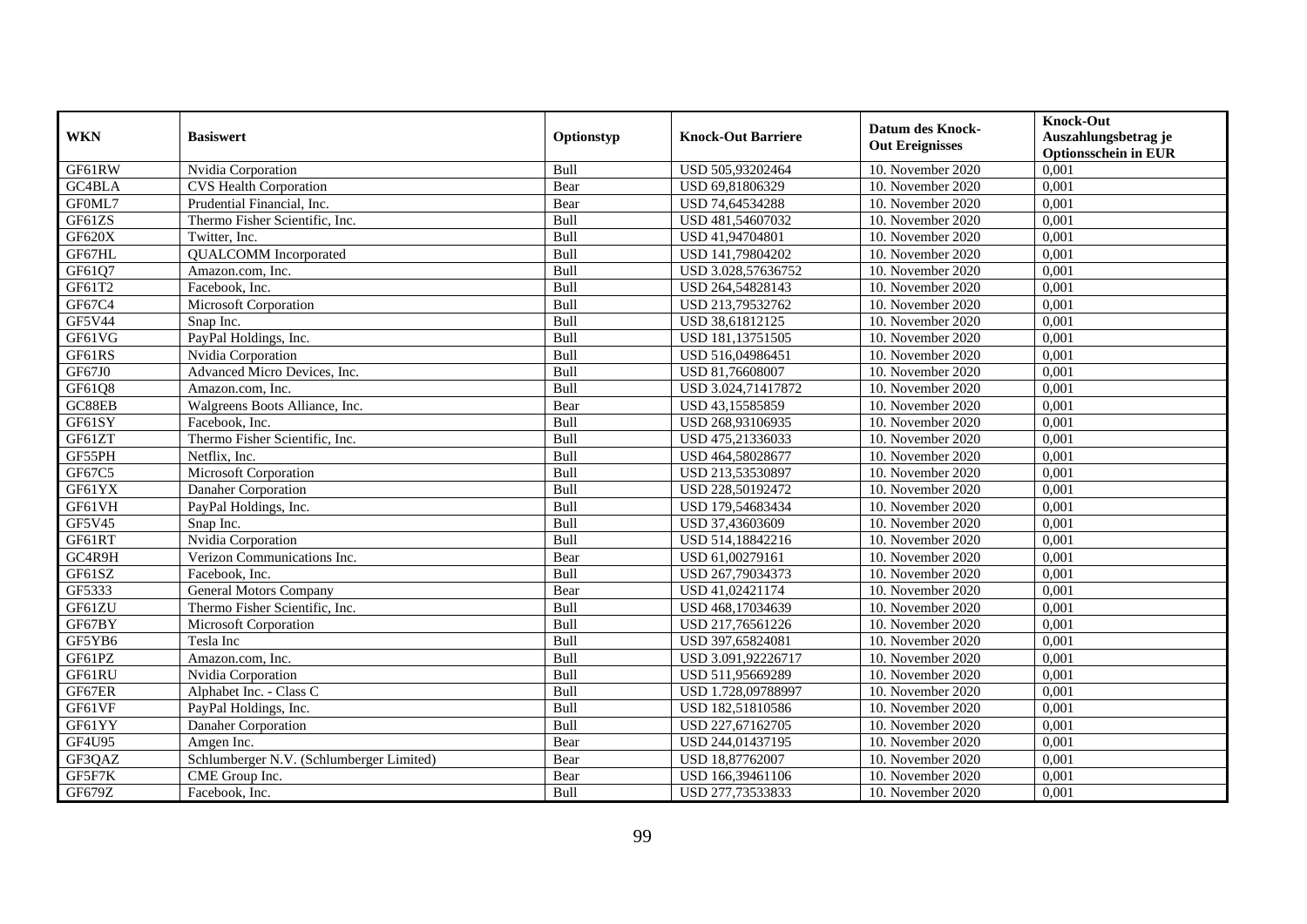| <b>WKN</b> | <b>Basiswert</b>               | Optionstyp | <b>Knock-Out Barriere</b> | <b>Datum des Knock-</b><br><b>Out Ereignisses</b> | <b>Knock-Out</b><br>Auszahlungsbetrag je<br><b>Optionsschein in EUR</b> |
|------------|--------------------------------|------------|---------------------------|---------------------------------------------------|-------------------------------------------------------------------------|
| GF67C1     | Microsoft Corporation          | Bull       | USD 216,25550399          | 10. November 2020                                 | 0,001                                                                   |
| GF61RV     | Nvidia Corporation             | Bull       | USD 509,26460692          | 10. November 2020                                 | 0,001                                                                   |
| GF67ES     | Alphabet Inc. - Class C        | Bull       | USD 1.720,80726604        | 10. November 2020                                 | 0,001                                                                   |
| GF61QU     | Tesla Inc                      | Bull       | USD 411,36991418          | 10. November 2020                                 | 0,001                                                                   |
| GF61UA     | Advanced Micro Devices, Inc.   | Bull       | USD 77,93660594           | 10. November 2020                                 | 0,001                                                                   |
| GF5F95     | Thermo Fisher Scientific, Inc. | Bull       | USD 464,31635653          | 10. November 2020                                 | 0,001                                                                   |
| GF67J5     | Advanced Micro Devices, Inc.   | Bull       | USD 79,83570044           | 10. November 2020                                 | 0,001                                                                   |
| GF67A0     | Facebook, Inc.                 | Bull       | USD 277,03524926          | 10. November 2020                                 | 0,001                                                                   |
| GF67C2     | <b>Microsoft Corporation</b>   | Bull       | USD 215,63545954          | 10. November 2020                                 | 0,001                                                                   |
| GF61RL     | Nvidia Corporation             | Bull       | USD 530,84132578          | 10. November 2020                                 | 0,001                                                                   |
| GF61NS     | Alibaba Group Holding Limited  | Bull       | <b>USD 264,599</b>        | 10. November 2020                                 | 0,001                                                                   |
| GF61Q2     | Amazon.com, Inc.               | Bull       | USD 3.074,00211138        | 10. November 2020                                 | 0,001                                                                   |
| GF61QV     | Tesla Inc                      | Bull       | USD 409,87813757          | 10. November 2020                                 | 0,001                                                                   |
| GF67J6     | Advanced Micro Devices, Inc.   | Bull       | USD 79,4856316            | 10. November 2020                                 | 0,001                                                                   |
| GF67A1     | Facebook, Inc.                 | Bull       | USD 276,26515127          | 10. November 2020                                 | 0,001                                                                   |
| GF61Q3     | Amazon.com, Inc.               | Bull       | USD 3.067,02815908        | 10. November 2020                                 | 0,001                                                                   |
| GF67C9     | Microsoft Corporation          | Bull       | USD 210,63510105          | 10. November 2020                                 | 0,001                                                                   |
| GF61RM     | Nvidia Corporation             | Bull       | USD 527,77895287          | 10. November 2020                                 | 0.001                                                                   |
| GF61QT     | Tesla Inc                      | Bull       | USD 412,64142846          | 10. November 2020                                 | 0,001                                                                   |
| GF67A2     | Facebook, Inc.                 | Bull       | USD 275,4150431           | 10. November 2020                                 | 0,001                                                                   |
| GF67J3     | Advanced Micro Devices, Inc.   | Bull       | USD 80,72587551           | 10. November 2020                                 | 0,001                                                                   |
| GC7PB5     | The Boeing Company             | Bear       | USD 193,36527489          | 10. November 2020                                 | 0,001                                                                   |
| GF67DB     | Nvidia Corporation             | Bull       | USD 542,73412779          | 10. November 2020                                 | 0,001                                                                   |
| GF67C6     | Microsoft Corporation          | Bull       | USD 212,97526882          | 10. November 2020                                 | 0,001                                                                   |
| GF61QY     | Tesla Inc                      | Bull       | USD 399,94630942          | 10. November 2020                                 | 0,001                                                                   |
| GF67J4     | Advanced Micro Devices, Inc.   | Bull       | USD 80,4258165            | 10. November 2020                                 | 0,001                                                                   |
| GF61WA     | Adobe Inc.                     | Bull       | USD 449,9550004           | 10. November 2020                                 | 0,001                                                                   |
| GF67A3     | Facebook, Inc.                 | Bull       | USD 274,46492221          | 10. November 2020                                 | 0,001                                                                   |
| GF67B1     | Apple Inc.                     | Bull       | USD 115,10985106          | 10. November 2020                                 | 0,001                                                                   |
| GF67DC     | Nvidia Corporation             | Bull       | USD 541,39392005          | 10. November 2020                                 | 0,001                                                                   |
| GF67C7     | Microsoft Corporation          | Bull       | USD 212,3152215           | 10. November 2020                                 | 0,001                                                                   |
| GF61QW     | Tesla Inc                      | Bull       | USD 408,1060271           | 10. November 2020                                 | 0,001                                                                   |
| GF67A4     | Facebook, Inc.                 | Bull       | USD 272,1746308           | 10. November 2020                                 | 0,001                                                                   |
| GF67J7     | Advanced Micro Devices, Inc.   | Bull       | USD 78,85550768           | 10. November 2020                                 | 0,001                                                                   |
| GF67B2     | Apple Inc.                     | Bull       | USD 114,78982367          | 10. November 2020                                 | 0,001                                                                   |
| GF61WB     | Adobe Inc.                     | Bull       | USD 446,85324256          | 10. November 2020                                 | 0,001                                                                   |
| GF61RQ     | Nvidia Corporation             | Bull       | USD 522,19462582          | 10. November 2020                                 | 0,001                                                                   |
| GF61T0     | Facebook, Inc.                 | Bull       | USD 266,88977087          | 10. November 2020                                 | 0,001                                                                   |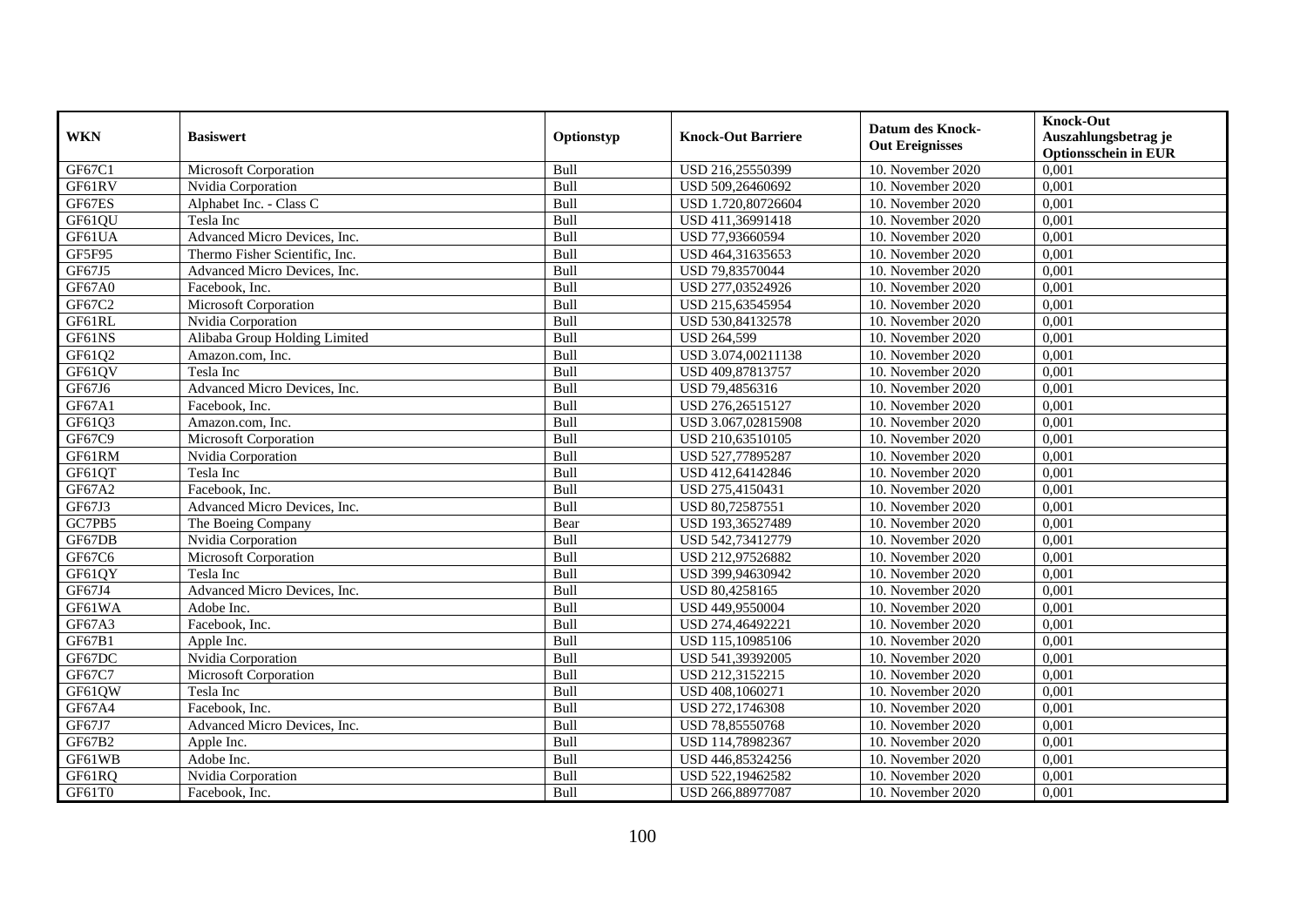| <b>WKN</b>    | <b>Basiswert</b>             | Optionstyp | <b>Knock-Out Barriere</b> | <b>Datum des Knock-</b><br><b>Out Ereignisses</b> | <b>Knock-Out</b><br>Auszahlungsbetrag je<br><b>Optionsschein in EUR</b> |
|---------------|------------------------------|------------|---------------------------|---------------------------------------------------|-------------------------------------------------------------------------|
| GF61QX        | Tesla Inc                    | Bull       | USD 404,7019731           | 10. November 2020                                 | 0,001                                                                   |
| GF67C8        | Microsoft Corporation        | Bull       | USD 211,11513546          | 10. November 2020                                 | 0,001                                                                   |
| GF67B3        | Apple Inc.                   | Bull       | USD 114,36978773          | 10. November 2020                                 | 0,001                                                                   |
| GF61W8        | Adobe Inc.                   | Bull       | USD 456,16852175          | 10. November 2020                                 | 0,001                                                                   |
| GF61T1        | Facebook, Inc.               | Bull       | USD 265,52890522          | 10. November 2020                                 | 0,001                                                                   |
| GF61RR        | Nvidia Corporation           | Bull       | USD 519,64264841          | 10. November 2020                                 | 0,001                                                                   |
| GF67PG        | McKesson Corporation         | Bear       | USD 183,64000723          | 10. November 2020                                 | 0,001                                                                   |
| GF61Q0        | Amazon.com, Inc.             | Bull       | USD 3.084,45803702        | 10. November 2020                                 | 0,001                                                                   |
| GF67DF        | Nvidia Corporation           | Bull       | USD 533,37267669          | 10. November 2020                                 | 0,001                                                                   |
| GF61W9        | Adobe Inc.                   | Bull       | USD 453,83720054          | 10. November 2020                                 | 0,001                                                                   |
| GF5YJQ        | The Boeing Company           | Bear       | USD 187,60743845          | 10. November 2020                                 | 0,001                                                                   |
| GF61RN        | Nvidia Corporation           | Bull       | USD 526,80820067          | 10. November 2020                                 | 0,001                                                                   |
| GF61Q1        | Amazon.com, Inc.             | Bull       | USD 3.079,70534354        | 10. November 2020                                 | 0,001                                                                   |
| GF67JJ        | Adobe Inc.                   | Bull       | USD 469,67323835          | 10. November 2020                                 | 0,001                                                                   |
| GF61RP        | Nvidia Corporation           | Bull       | USD 525,60727013          | 10. November 2020                                 | 0,001                                                                   |
| GF61U8        | Advanced Micro Devices, Inc. | Bull       | USD 78,53719627           | 10. November 2020                                 | 0,001                                                                   |
| GF67JK        | Adobe Inc.                   | Bull       | USD 467,20295833          | 10. November 2020                                 | 0,001                                                                   |
| GF67DD        | Nvidia Corporation           | Bull       | USD 538,99354797          | 10. November 2020                                 | 0,001                                                                   |
| GF61U9        | Advanced Micro Devices, Inc. | Bull       | USD 78,08675352           | 10. November 2020                                 | 0,001                                                                   |
| GF67JL        | Adobe Inc.                   | Bull       | USD 464,14261144          | 10. November 2020                                 | 0,001                                                                   |
| GF67DE        | Nvidia Corporation           | Bull       | USD 535,92307202          | 10. November 2020                                 | 0,001                                                                   |
| GF67AZ        | Apple Inc.                   | Bull       | USD 115,76990755          | 10. November 2020                                 | 0,001                                                                   |
| GF61W6        | Adobe Inc.                   | Bull       | USD 459,65049507          | 10. November 2020                                 | 0,001                                                                   |
| GF67B0        | Apple Inc.                   | Bull       | USD 115,37987417          | 10. November 2020                                 | 0,001                                                                   |
| GF61W7        | Adobe Inc.                   | Bull       | USD 457,00899807          | 10. November 2020                                 | 0,001                                                                   |
| GF61Q4        | Amazon.com, Inc.             | Bull       | USD 3.058,32322578        | 10. November 2020                                 | 0,001                                                                   |
| GF61Q5        | Amazon.com, Inc.             | Bull       | USD 3.047,11687487        | 10. November 2020                                 | 0,001                                                                   |
| GF1ZZ5        | GBP/USD (WM-Fixing)          | Bear       | <b>USD 1,32758</b>        | 10. November 2020                                 | 0.001                                                                   |
| GF3HRB        | Volkswagen AG                | Bear       | EUR 148,50222932          | 10. November 2020                                 | 0,001                                                                   |
| GF5S9X        | Merck KGaA                   | Bull       | EUR 127,29235246          | 10. November 2020                                 | 0,001                                                                   |
| GF2RSV        | Hannover Rück SE             | Bear       | EUR 148,54395717          | 10. November 2020                                 | 0,001                                                                   |
| GF65YW        | NASDAQ-100 Index®            | Bull       | USD 11.603,37             | 10. November 2020                                 | 0,001                                                                   |
| GF2YDE        | AXA S.A.                     | Bear       | EUR 18,33033714           | 10. November 2020                                 | 0,001                                                                   |
| GF65YX        | NASDAQ-100 Index®            | Bull       | USD 11.593,37             | 10. November 2020                                 | 0,001                                                                   |
| <b>GF3LEN</b> | <b>OMV AG</b>                | Bear       | EUR 25,91796641           | 10. November 2020                                 | 0,001                                                                   |
| GF66P6        | NASDAQ-100 Index®            | Bull       | <b>USD 11.590</b>         | 10. November 2020                                 | 0,001                                                                   |
| GC3T38        | NN Group N.V.                | Bear       | EUR 34,22318174           | 10. November 2020                                 | 0,001                                                                   |
| GF3STP        | Alstom S.A.                  | Bear       | EUR 44,37070703           | 10. November 2020                                 | 0,001                                                                   |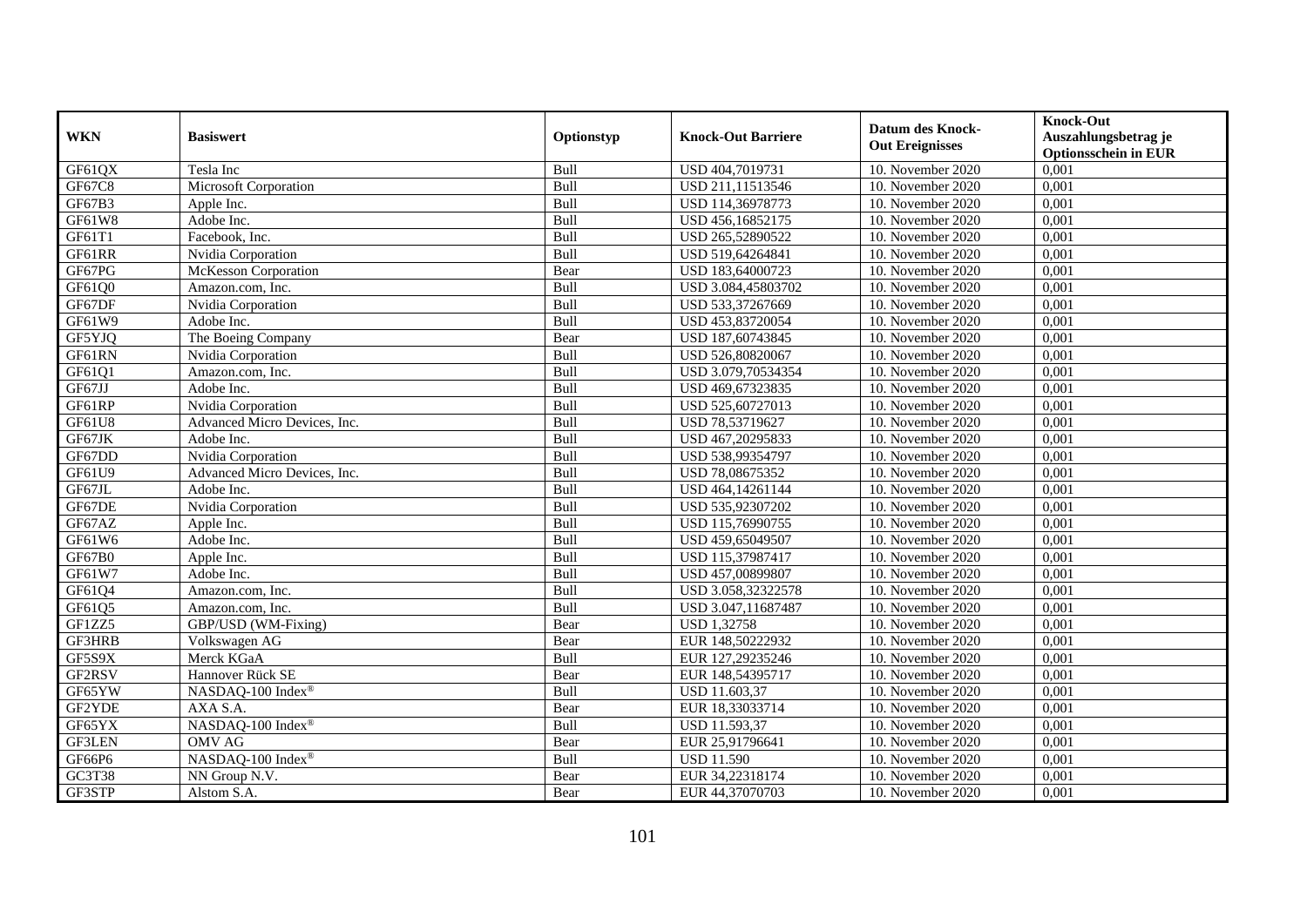|               | <b>Basiswert</b>                                         | Optionstyp  | <b>Knock-Out Barriere</b> | <b>Datum des Knock-</b><br><b>Out Ereignisses</b> | <b>Knock-Out</b>                                    |
|---------------|----------------------------------------------------------|-------------|---------------------------|---------------------------------------------------|-----------------------------------------------------|
| <b>WKN</b>    |                                                          |             |                           |                                                   | Auszahlungsbetrag je<br><b>Optionsschein in EUR</b> |
| GF69TX        | $\overline{\text{DAX}^{\otimes}}$ (Performance Index)    | Bear        | EUR 13.225                | 10. November 2020                                 | 0,001                                               |
| GF69QM        | DAX <sup>®</sup> (Performance Index)/ X-DAX <sup>®</sup> | Bear        | <b>EUR 13.200</b>         | 10. November 2020                                 | 0,001                                               |
| GC9GBX        | Groupe Bruxelles Lambert S.A.                            | Bear        | EUR 80,05855752           | 10. November 2020                                 | 0,001                                               |
| <b>GFOPKE</b> | BT Group plc                                             | Bear        | GBP 1,15875502            | 10. November 2020                                 | 0,001                                               |
| GF3AZ6        | Telefonica S.A.                                          | Bear        | EUR 3,36025406            | 10. November 2020                                 | 0,001                                               |
| GC42PT        | Kering                                                   | Bear        | EUR 615,32072988          | 10. November 2020                                 | 0,001                                               |
| GF464B        | <b>Baver AG</b>                                          | Bear        | EUR 47,83448333           | 10. November 2020                                 | 0,001                                               |
| GF3HX6        | Total S.A.                                               | Bear        | EUR 33,14223248           | 10. November 2020                                 | 0,001                                               |
| GF65YU        | NASDAQ-100 Index®                                        | Bull        | USD 11.623,38             | 10. November 2020                                 | 0,001                                               |
| GF66P7        | NASDAQ-100 Index®                                        | Bull        | <b>USD 11.590</b>         | 10. November 2020                                 | 0,001                                               |
| <b>CHOAXX</b> | EURO STOXX 50 <sup>®</sup> Index (Price EUR)             | Bear        | EUR 3.459,97911706        | 10. November 2020                                 | 0,001                                               |
| GF67D4        | Daimler AG                                               | Bear        | EUR 53,03323823           | 10. November 2020                                 | 0,001                                               |
| GF69TV        | $\overline{\text{DAX}^{\otimes}}$ (Performance Index)    | Bear        | EUR 13.225                | 10. November 2020                                 | 0,001                                               |
| GC5RJB        | Heineken N.V.                                            | Bear        | EUR 93.03812351           | 10. November 2020                                 | 0,001                                               |
| GF4NFJ        | Orange SA                                                | Bear        | EUR 10,04033823           | 10. November 2020                                 | 0,001                                               |
| GC9KYW        | <b>SGS SA</b>                                            | Bear        | CHF 2.572,10143338        | 10. November 2020                                 | 0,001                                               |
| GF65YV        | NASDAQ-100 Index®                                        | Bull        | USD 11.613,38             | 10. November 2020                                 | 0,001                                               |
| GF6A3D        | DAX <sup>®</sup> (Performance Index)/ X-DAX <sup>®</sup> | Bear        | <b>EUR 13.200</b>         | 10. November 2020                                 | 0,001                                               |
| GF66PG        | NASDAQ-100 Index®                                        | Bull        | <b>USD 11.540</b>         | 10. November 2020                                 | 0,001                                               |
| GF69TZ        | DAX <sup>®</sup> (Performance Index)                     | Bear        | EUR 13.200                | 10. November 2020                                 | 0,001                                               |
| GF6A3C        | DAX <sup>®</sup> (Performance Index)/ X-DAX <sup>®</sup> | Bear        | <b>EUR 13.200</b>         | 10. November 2020                                 | 0,001                                               |
| <b>GF622C</b> | Roche Holding AG                                         | <b>Bull</b> | CHF 304,40966942          | 10. November 2020                                 | 0.001                                               |
| GF65Z0        | NASDAQ-100 Index®                                        | Bull        | USD 11.563,35             | 10. November 2020                                 | 0,001                                               |
| <b>CH0AXY</b> | EURO STOXX 50 <sup>®</sup> Index (Price EUR)             | Bear        | EUR 3.455,10508076        | 10. November 2020                                 | 0,001                                               |
| GF69TW        | $\text{DAX}^{\otimes}$ (Performance Index)               | Bear        | EUR 13.225                | 10. November 2020                                 | 0,001                                               |
| GF66PH        | NASDAQ-100 Index®                                        | Bull        | <b>USD 11.540</b>         | 10. November 2020                                 | 0,001                                               |
| GF65Z1        | NASDAQ-100 Index®                                        | Bull        | USD 11.553,35             | 10. November 2020                                 | 0,001                                               |
| GF65YY        | NASDAQ-100 Index®                                        | Bull        | USD 11.578,37             | 10. November 2020                                 | 0,001                                               |
| GF66P4        | NASDAQ-100 Index®                                        | Bull        | <b>USD 11.600</b>         | 10. November 2020                                 | 0,001                                               |
| <b>CH0AXZ</b> | EURO STOXX 50 <sup>®</sup> Index (Price EUR)             | Bear        | EUR 3.450,23104435        | 10. November 2020                                 | 0,001                                               |
| GF65YZ        | NASDAQ-100 Index®                                        | Bull        | USD 11.573,37             | 10. November 2020                                 | 0,001                                               |
| CH0AP3        | CAC 40 <sup>®</sup> Index                                | Bear        | EUR 5.438,86              | 10. November 2020                                 | 0,001                                               |
| GF66P5        | NASDAQ-100 Index®                                        | Bull        | <b>USD 11.600</b>         | 10. November 2020                                 | 0,001                                               |
| GF65Z4        | NASDAQ-100 Index®                                        | Bull        | USD 11.523,34             | 10. November 2020                                 | 0,001                                               |
| GF66P0        | NASDAQ-100 Index®                                        | Bull        | <b>USD 11.620</b>         | 10. November 2020                                 | 0,001                                               |
| GF65Z5        | NASDAQ-100 Index®                                        | Bull        | USD 11.513,34             | 10. November 2020                                 | 0,001                                               |
| GF66P1        | NASDAQ-100 Index®                                        | Bull        | <b>USD 11.620</b>         | 10. November 2020                                 | 0,001                                               |
| GF65Z2        | NASDAQ-100 Index®                                        | Bull        | USD 11.543,35             | 10. November 2020                                 | 0,001                                               |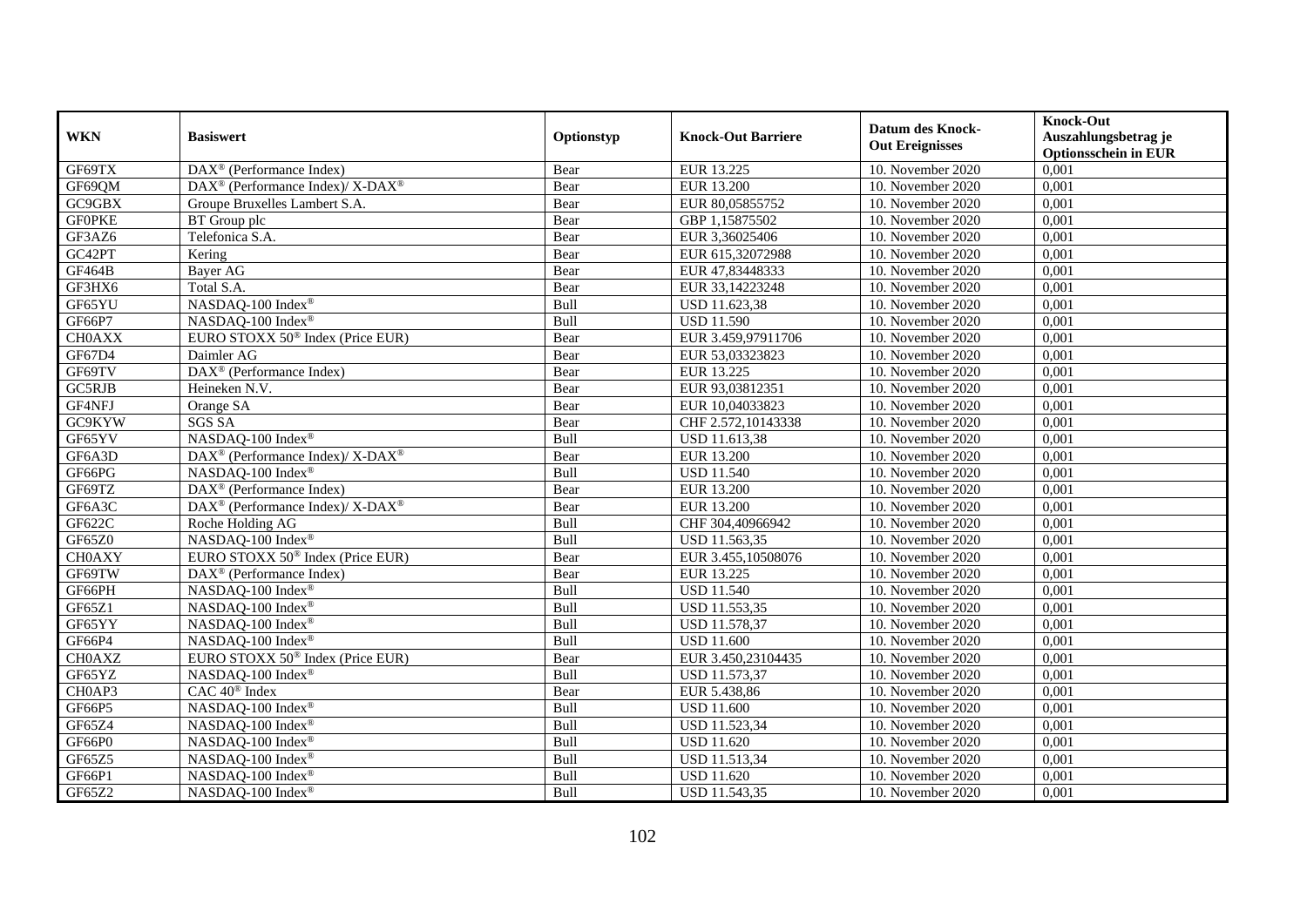| <b>WKN</b>    | <b>Basiswert</b>                                         | Optionstyp  | <b>Knock-Out Barriere</b> | <b>Datum des Knock-</b><br><b>Out Ereignisses</b> | <b>Knock-Out</b><br>Auszahlungsbetrag je<br><b>Optionsschein in EUR</b> |
|---------------|----------------------------------------------------------|-------------|---------------------------|---------------------------------------------------|-------------------------------------------------------------------------|
| GC6J56        | NatWest Group plc                                        | Bear        | GBP 1,42917104            | 10. November 2020                                 | 0,001                                                                   |
| GF66NW        | NASDAQ-100 Index®                                        | Bull        | <b>USD 11.640</b>         | 10. November 2020                                 | 0,001                                                                   |
| GF65Z3        | NASDAQ-100 Index®                                        | Bull        | USD 11.528,35             | 10. November 2020                                 | 0,001                                                                   |
| GF66NX        | NASDAQ-100 Index®                                        | Bull        | <b>USD 11.640</b>         | 10. November 2020                                 | 0,001                                                                   |
| GF65YS        | NASDAQ-100 Index®                                        | Bull        | USD 11.643,38             | 10. November $2020$                               | 0,001                                                                   |
| GF66PE        | NASDAQ-100 Index®                                        | Bull        | <b>USD 11.550</b>         | 10. November 2020                                 | 0,001                                                                   |
| GF65YT        | NASDAQ-100 Index®                                        | Bull        | USD 11.628,38             | 10. November 2020                                 | 0,001                                                                   |
| GF66PF        | NASDAQ-100 Index®                                        | Bull        | <b>USD 11.550</b>         | 10. November 2020                                 | 0,001                                                                   |
| <b>GF66P8</b> | NASDAQ-100 Index®                                        | Bull        | <b>USD 11.580</b>         | 10. November 2020                                 | 0,001                                                                   |
| GF66P9        | NASDAQ-100 Index®                                        | Bull        | <b>USD 11.580</b>         | 10. November 2020                                 | 0,001                                                                   |
| GF66NY        | NASDAQ-100 Index®                                        | Bull        | <b>USD 11.630</b>         | 10. November 2020                                 | 0,001                                                                   |
| GF69QN        | DAX <sup>®</sup> (Performance Index)/ X-DAX <sup>®</sup> | Bear        | EUR 13.195                | 10. November 2020                                 | 0,001                                                                   |
| GF66NZ        | NASDAQ-100 Index <sup>®</sup>                            | Bull        | <b>USD</b> 11.630         | 10. November 2020                                 | 0,001                                                                   |
| GF66PA        | NASDAQ-100 Index®                                        | Bull        | <b>USD 11.570</b>         | 10. November 2020                                 | 0,001                                                                   |
| GF66PB        | NASDAQ-100 Index®                                        | Bull        | <b>USD 11.570</b>         | 10. November 2020                                 | 0,001                                                                   |
| GF66PJ        | NASDAQ-100 Index®                                        | Bull        | <b>USD 11.520</b>         | 10. November 2020                                 | 0,001                                                                   |
| GF66PK        | NASDAQ-100 Index®                                        | Bull        | <b>USD 11.520</b>         | 10. November 2020                                 | 0,001                                                                   |
| GF66P2        | NASDAQ-100 Index®                                        | <b>Bull</b> | <b>USD</b> 11.610         | 10. November 2020                                 | 0,001                                                                   |
| GF66P3        | NASDAQ-100 Index®                                        | Bull        | <b>USD 11.610</b>         | 10. November 2020                                 | 0,001                                                                   |
| GF69TY        | DAX <sup>®</sup> (Performance Index)                     | Bear        | EUR 13.200                | 10. November 2020                                 | 0,001                                                                   |
| GF66PC        | NASDAQ-100 Index®                                        | Bull        | <b>USD 11.560</b>         | 10. November 2020                                 | 0,001                                                                   |
| GF66PD        | NASDAQ-100 Index®                                        | Bull        | <b>USD 11.560</b>         | 10. November 2020                                 | 0,001                                                                   |
| GF2M7S        | Fiat Chrysler Automobiles N.V.                           | Bear        | EUR 12,26434551           | 10. November 2020                                 | 0,001                                                                   |
| GC8DNL        | PEUGEOT S.A.                                             | Bear        | EUR 18,24990314           | 10. November 2020                                 | 0,001                                                                   |
| GC61T3        | eBay Inc.                                                | Bull        | USD 45,47095976           | 10. November 2020                                 | 0,001                                                                   |
| GC2K97        | The Coca-Cola Company                                    | Bear        | USD 53,38562923           | 10. November 2020                                 | 0,001                                                                   |
| GF4ZNP        | Alstom S.A.                                              | Bear        | EUR 44,9403534            | 10. November 2020                                 | 0,001                                                                   |
| GC9WYW        | Banco Santander S.A.                                     | Bear        | EUR 2,30950997            | 10. November 2020                                 | 0,001                                                                   |
| GC7BHL        | Koninklijke KPN N.V.                                     | Bear        | EUR 2,46222442            | 10. November 2020                                 | 0,001                                                                   |
| GC9KS6        | Sempra Energy                                            | Bear        | USD 134,53225544          | 10. November 2020                                 | 0,001                                                                   |
| GF6743        | <b>Ballard Power Systems Inc</b>                         | Bull        | USD 15,72483877           | 10. November 2020                                 | 0,001                                                                   |
| GC77R1        | Scout <sub>24</sub> AG                                   | Bull        | EUR 66,50516886           | 10. November 2020                                 | 0,001                                                                   |
| GF6744        | <b>Ballard Power Systems Inc</b>                         | Bull        | USD 15,28470333           | 10. November 2020                                 | 0,001                                                                   |
| GF24XF        | Beyond Meat, Inc.                                        | Bull        | USD 128,95625763          | 10. November 2020                                 | 0,001                                                                   |
| GF6742        | <b>Ballard Power Systems Inc</b>                         | Bull        | USD 15,90489417           | 10. November 2020                                 | 0,001                                                                   |
| GC9KYX        | <b>SGS SA</b>                                            | Bear        | CHF 2.591,16200633        | 10. November 2020                                 | 0,001                                                                   |
| <b>GFOMVF</b> | Credit Suisse Group AG                                   | Bear        | CHF 10,7255509            | 10. November 2020                                 | 0,001                                                                   |
| GF24XC        | Beyond Meat, Inc.                                        | Bull        | USD 131,58864024          | 10. November 2020                                 | 0,001                                                                   |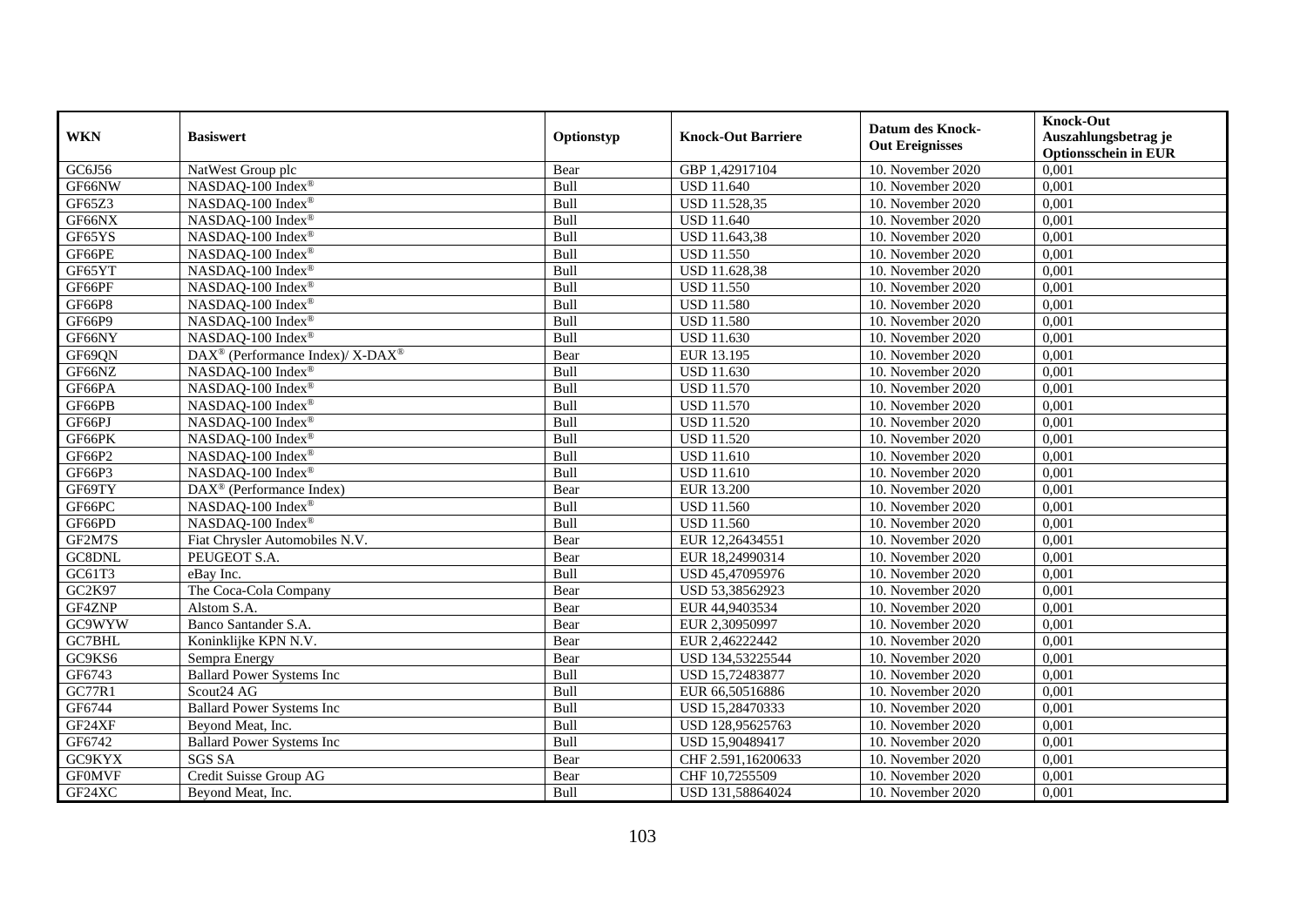| <b>WKN</b>    | <b>Basiswert</b>              | Optionstyp | <b>Knock-Out Barriere</b> | <b>Datum des Knock-</b><br><b>Out Ereignisses</b> | <b>Knock-Out</b><br>Auszahlungsbetrag je<br><b>Optionsschein in EUR</b> |
|---------------|-------------------------------|------------|---------------------------|---------------------------------------------------|-------------------------------------------------------------------------|
| GF5390        | AbbVie Inc.                   | Bear       | USD 98,32243592           | 10. November 2020                                 | 0,001                                                                   |
| <b>GF5F06</b> | Bevond Meat, Inc.             | Bull       | USD 123,16530842          | 10. November 2020                                 | 0,001                                                                   |
| GF2M16        | Beyond Meat, Inc.             | Bull       | USD 140,03443844          | 10. November 2020                                 | 0,001                                                                   |
| GF5UYH        | Beyond Meat, Inc.             | Bull       | USD 138,52779607          | 10. November 2020                                 | 0,001                                                                   |
| GF5UYJ        | Beyond Meat, Inc.             | Bull       | USD 137,90664013          | 10. November 2020                                 | 0,001                                                                   |
| <b>GF5UYK</b> | Beyond Meat, Inc.             | Bull       | USD 134,07951796          | 10. November 2020                                 | 0,001                                                                   |
| <b>GF531N</b> | Danaher Corporation           | Bull       | USD 225,50702869          | 10. November 2020                                 | 0,001                                                                   |
| GF5RYC        | Gilead Sciences, Inc.         | Bear       | USD 61,31703984           | 10. November 2020                                 | 0,001                                                                   |
| GC8DTA        | <b>CVS Health Corporation</b> | Bear       | USD 70,33651312           | 10. November 2020                                 | 0,001                                                                   |
| GC9KS7        | Sempra Energy                 | Bear       | USD 135,83270134          | 10. November 2020                                 | 0,001                                                                   |
| GF67CA        | Microsoft Corporation         | Bull       | USD 210,10506305          | 10. November 2020                                 | 0,001                                                                   |
| GC65WR        | Prudential Financial, Inc.    | Bear       | USD 75,64742719           | 10. November 2020                                 | 0,001                                                                   |
| GF3DAD        | FleetCor Technologies, Inc.   | Bear       | <b>USD 279,891</b>        | 10. November 2020                                 | 0,001                                                                   |
| GF6260        | Autodesk, Inc.                | Bull       | USD 247,65189465          | 10. November 2020                                 | 0,001                                                                   |
| GF6DQ8        | MTU Aero Engines AG           | Bear       | EUR 204,93                | 11. November 2020                                 | 0,001                                                                   |
| GF6DQ6        | MTU Aero Engines AG           | Bear       | EUR 200,99                | 11. November 2020                                 | 0,001                                                                   |
| GF6BDR        | MTU Aero Engines AG           | Bear       | EUR 202,32                | 10. November 2020                                 | 0,001                                                                   |
| GF6B7X        | Apple Inc.                    | Bull       | <b>USD 118,12</b>         | 10. November 2020                                 | 0,001                                                                   |
| GF6B7Y        | Apple Inc.                    | Bull       | <b>USD 117,54</b>         | 10. November 2020                                 | 0,001                                                                   |
| GF621Q        | Rheinmetall AG                | Bear       | EUR 78,80968824           | 11. November 2020                                 | 0,001                                                                   |
| GF6B7Q        | Apple Inc.                    | Bull       | <b>USD 120,07</b>         | 10. November 2020                                 | 0,001                                                                   |
| GF5V9A        | Dialog Semiconductor PLC      | Bull       | EUR 32,70292769           | 11. November 2020                                 | 0,001                                                                   |
| <b>GC6ERK</b> | Bouygues S.A.                 | Bear       | EUR 33,49726015           | 11. November 2020                                 | 0,001                                                                   |
| GC94YJ        | Hugo Boss AG                  | Bear       | EUR 25,61682813           | 11. November 2020                                 | 0,001                                                                   |
| GB08NR        | Sampo Ovi                     | Bear       | EUR 40,132                | 11. November 2020                                 | 0.001                                                                   |
| GF6B7R        | Apple Inc.                    | Bull       | <b>USD 119,85</b>         | 10. November 2020                                 | 0,001                                                                   |
| GC1674        | <b>EOG</b> Resources Inc.     | Bear       | USD 42,01056612           | 10. November 2020                                 | 0,001                                                                   |
| GF6B77        | Nvidia Corporation            | Bull       | <b>USD 583,76</b>         | 10. November 2020                                 | 0,001                                                                   |
| GF5V9B        | Dialog Semiconductor PLC      | Bull       | EUR 32,52269111           | 11. November 2020                                 | 0,001                                                                   |
| GF6B8V        | adidas AG                     | Bull       | EUR 277,2                 | 10. November 2020                                 | 0,001                                                                   |
| GF5F63        | Hugo Boss AG                  | Bear       | EUR 25,16527626           | 11. November 2020                                 | 0,001                                                                   |
| GF6B7S        | Apple Inc.                    | Bull       | <b>USD 119,56</b>         | 10. November 2020                                 | 0,001                                                                   |
| GF6B78        | Nvidia Corporation            | Bull       | <b>USD 582,1</b>          | 10. November 2020                                 | 0,001                                                                   |
| GF6BHZ        | Mercadolibre Inc.             | Bull       | <b>USD 1.474,15</b>       | 10. November 2020                                 | 0,001                                                                   |
| GC5L3T        | Sampo Oyj                     | Bear       | EUR 38,66223331           | 11. November 2020                                 | 0,001                                                                   |
| GF6B8W        | adidas AG                     | Bull       | EUR 276,41                | 10. November 2020                                 | 0,001                                                                   |
| GF6B75        | Nvidia Corporation            | Bull       | <b>USD 587,08</b>         | 10. November 2020                                 | 0,001                                                                   |
| GF6B7T        | Apple Inc.                    | Bull       | <b>USD 119,38</b>         | 10. November 2020                                 | 0,001                                                                   |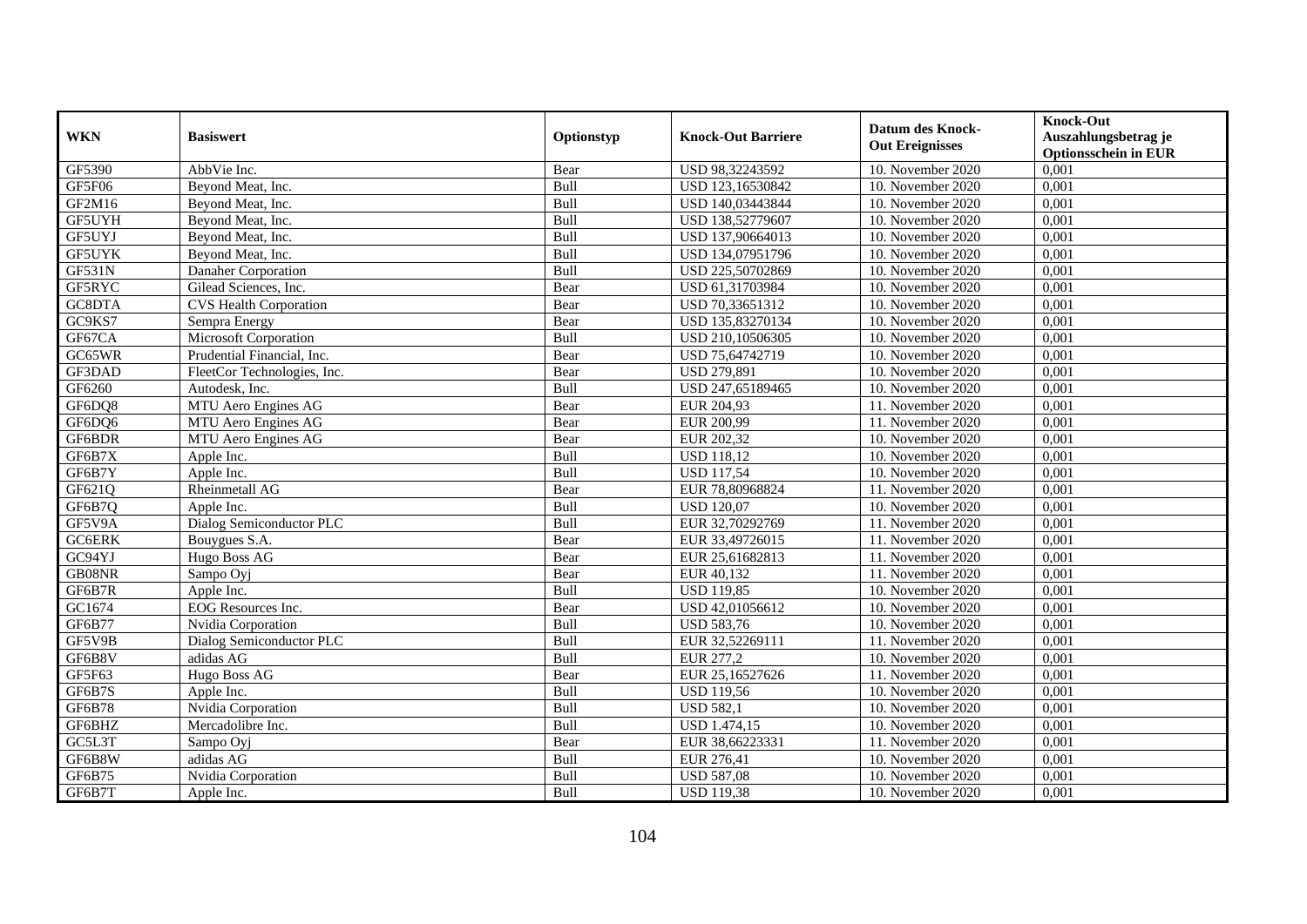| <b>WKN</b>          | <b>Basiswert</b>                    | Optionstyp | <b>Knock-Out Barriere</b> | <b>Datum des Knock-</b><br><b>Out Ereignisses</b> | <b>Knock-Out</b><br>Auszahlungsbetrag je<br><b>Optionsschein in EUR</b> |
|---------------------|-------------------------------------|------------|---------------------------|---------------------------------------------------|-------------------------------------------------------------------------|
| GF6BJ0              | Mercadolibre Inc.                   | Bull       | USD 1.447,34              | 10. November 2020                                 | 0,001                                                                   |
| GF6B76              | Nvidia Corporation                  | Bull       | <b>USD 585,09</b>         | 10. November 2020                                 | 0,001                                                                   |
| GF6B7U              | Apple Inc.                          | Bull       | <b>USD 119,16</b>         | 10. November 2020                                 | 0,001                                                                   |
| GF6BJ1              | Mercadolibre Inc.                   | Bull       | USD 1.407,14              | 10. November 2020                                 | 0,001                                                                   |
| GF6B9C              | Infineon Technologies AG            | Bull       | EUR 26,17                 | 10. November 2020                                 | 0,001                                                                   |
| GF0B7X              | <b>HSBC</b> Holdings plc            | Bear       | GBP 3,7996721             | 11. November 2020                                 | 0,001                                                                   |
| GF6BCR              | Square Inc                          | Bull       | <b>USD 196,2</b>          | 10. November 2020                                 | 0,001                                                                   |
| GC8M76              | Electricite de France SA            | Bear       | EUR 11,11136593           | 11. November 2020                                 | 0,001                                                                   |
| GF3STQ              | Alstom S.A.                         | Bear       | EUR 45,4967656            | 11. November 2020                                 | 0,001                                                                   |
| GF6B7Z              | Apple Inc.                          | Bull       | <b>USD 117,25</b>         | 10. November 2020                                 | 0,001                                                                   |
| GF6BJ2              | Mercadolibre Inc.                   | Bull       | <b>USD 1.382,01</b>       | 10. November 2020                                 | 0,001                                                                   |
| GF6DQ7              | MTU Aero Engines AG                 | Bear       | EUR 203,62                | 11. November 2020                                 | 0,001                                                                   |
| GF4U5S              | LVMH Moët Hennessy Louis Vuitton SE | Bear       | EUR 477,83145207          | 11. November 2020                                 | 0,001                                                                   |
| GF5V6A              | <b>Barrick Gold Corporation</b>     | Bull       | USD 25,92805089           | 10. November 2020                                 | 0,001                                                                   |
| GF6DFJ              | Commerzbank AG                      | Bear       | <b>EUR 4,96</b>           | 11. November 2020                                 | 0,001                                                                   |
| GF6B9D              | Infineon Technologies AG            | Bull       | EUR 26,07                 | 10. November 2020                                 | 0,001                                                                   |
| GF6BC6              | Plug Power Inc                      | Bear       | <b>USD 20,7</b>           | 10. November 2020                                 | 0,001                                                                   |
| GF6BCS              | Square Inc                          | Bull       | <b>USD 194,65</b>         | 10. November 2020                                 | 0,001                                                                   |
| GF1QWQ              | Telefonica S.A.                     | Bear       | EUR 3,4288521             | 11. November 2020                                 | 0,001                                                                   |
| GF6DU9              | Amadeus IT Group S.A.               | Bear       | <b>EUR 57,45</b>          | 11. November 2020                                 | 0,001                                                                   |
| GF6DQ9              | MTU Aero Engines AG                 | Bear       | EUR 205,62                | 11. November 2020                                 | 0,001                                                                   |
| <b>GF6B80</b>       | Apple Inc.                          | Bull       | <b>USD 116,73</b>         | 10. November 2020                                 | 0,001                                                                   |
| GF6BJ6              | Mercadolibre Inc.                   | Bull       | <b>USD 1.256,38</b>       | 10. November 2020                                 | 0,001                                                                   |
| GF6B7B              | Nvidia Corporation                  | Bull       | <b>USD 573,15</b>         | 10. November 2020                                 | 0,001                                                                   |
| GF6B9E              | Infineon Technologies AG            | Bull       | EUR 25,99246266           | 11. November 2020                                 | 0,001                                                                   |
| GF6BD4              | Adobe Inc.                          | Bull       | <b>USD 500,96</b>         | 10. November 2020                                 | 0,001                                                                   |
| GF6DFH              | Commerzbank AG                      | Bear       | <b>EUR 4,88</b>           | 11. November 2020                                 | 0,001                                                                   |
| $CH0\overline{VGG}$ | MTU Aero Engines AG                 | Bear       | EUR 206,73440626          | 11. November 2020                                 | 0.001                                                                   |
| GF4NV5              | Aroundtown SA                       | Bear       | EUR 5,25190978            | 11. November 2020                                 | 0,001                                                                   |
| GF6BC1              | Plug Power Inc                      | Bull       | <b>USD 19.5</b>           | 10. November 2020                                 | 0,001                                                                   |
| GF6BCW              | Square Inc                          | Bull       | <b>USD 181,67</b>         | 10. November 2020                                 | 0,001                                                                   |
| GF4ZMN              | Danone S.A.                         | Bear       | EUR 54,5299222            | 11. November 2020                                 | 0,001                                                                   |
| GF6DQ5              | MTU Aero Engines AG                 | Bear       | EUR 199,51                | 11. November 2020                                 | 0,001                                                                   |
| GF6B7V              | Apple Inc.                          | Bull       | <b>USD 118,89</b>         | 10. November 2020                                 | 0,001                                                                   |
| GF6DKV              | Zalando SE                          | Bear       | EUR 77,03                 | 11. November 2020                                 | 0,001                                                                   |
| GF6DUA              | Amadeus IT Group S.A.               | Bear       | <b>EUR 58,57</b>          | 11. November 2020                                 | 0,001                                                                   |
| GF6BJ3              | Mercadolibre Inc.                   | Bull       | USD 1.340,13              | 10. November 2020                                 | 0,001                                                                   |
| GF6B7C              | Nvidia Corporation                  | Bull       | <b>USD 571,07</b>         | 10. November 2020                                 | 0,001                                                                   |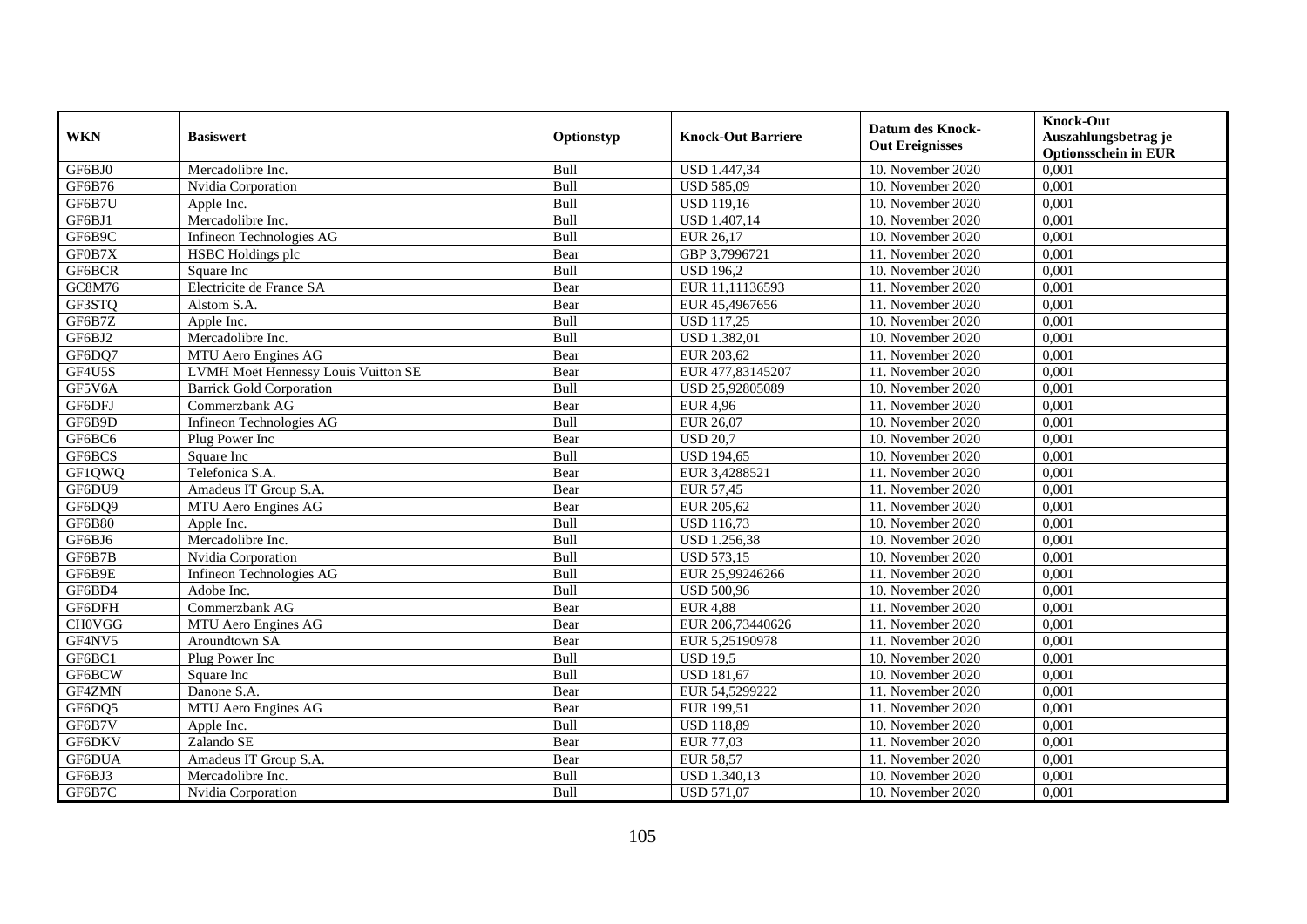| <b>WKN</b>    | <b>Basiswert</b>              | Optionstyp | <b>Knock-Out Barriere</b> | <b>Datum des Knock-</b><br><b>Out Ereignisses</b> | <b>Knock-Out</b><br>Auszahlungsbetrag je<br><b>Optionsschein in EUR</b> |
|---------------|-------------------------------|------------|---------------------------|---------------------------------------------------|-------------------------------------------------------------------------|
| GF6BD9        | Adobe Inc.                    | Bull       | <b>USD 490,39</b>         | 10. November 2020                                 | 0,001                                                                   |
| GF6BCX        | Square Inc                    | Bull       | <b>USD 178,83</b>         | 10. November 2020                                 | 0,001                                                                   |
| GF6BEW        | ASML Holding N.V.             | Bull       | EUR 338,006718            | 11. November 2020                                 | 0,001                                                                   |
| GF6BHW        | Continental AG                | Bear       | EUR 105,04                | 10. November 2020                                 | 0,001                                                                   |
| GF6B8S        | adidas AG                     | Bull       | EUR 279,14                | 10. November $2020$                               | 0,001                                                                   |
| GF6BC2        | Plug Power Inc                | Bull       | <b>USD 19,46</b>          | 10. November 2020                                 | 0,001                                                                   |
| GF6B7D        | Nvidia Corporation            | Bull       | <b>USD 567,18</b>         | 10. November 2020                                 | 0,001                                                                   |
| GF6B7W        | Apple Inc.                    | Bull       | <b>USD 118,55</b>         | 10. November 2020                                 | 0,001                                                                   |
| GF6DD5        | Daimler AG                    | Bear       | EUR 52,12                 | 11. November 2020                                 | 0,001                                                                   |
| GF6BJ4        | Mercadolibre Inc.             | Bull       | USD 1.319,19              | 10. November 2020                                 | 0,001                                                                   |
| GF6BDA        | Adobe Inc.                    | Bull       | <b>USD 485,24</b>         | 10. November 2020                                 | 0,001                                                                   |
| GF67EB        | Infineon Technologies AG      | Bull       | EUR 25,85489861           | 11. November 2020                                 | 0,001                                                                   |
| GF6BCY        | Square Inc                    | Bull       | <b>USD 175,18</b>         | 10. November 2020                                 | 0,001                                                                   |
| GF6DSZ        | Rolls-Royce Holdings Plc      | Bull       | GBP 1,21                  | 11. November 2020                                 | 0,001                                                                   |
| GF6BEX        | ASML Holding N.V.             | Bull       | EUR 335,67646487          | 11. November 2020                                 | 0,001                                                                   |
| GF6BHX        | Continental AG                | Bear       | EUR 106,99                | 10. November 2020                                 | 0,001                                                                   |
| GF6B7E        | Nvidia Corporation            | Bull       | <b>USD 565,61</b>         | 10. November 2020                                 | 0,001                                                                   |
| GF6BC3        | Plug Power Inc                | Bull       | $\overline{$ USD 19,1     | 10. November 2020                                 | 0,001                                                                   |
| GF6BJY        | Mettler-Toledo International  | Bull       | <b>USD 1.168,74</b>       | 10. November 2020                                 | 0,001                                                                   |
| GF6BJ5        | Mercadolibre Inc.             | Bull       | <b>USD 1.292,27</b>       | 10. November 2020                                 | 0,001                                                                   |
| <b>GF227T</b> | Volkswagen AG                 | Bear       | EUR 150,83117264          | 11. November 2020                                 | 0,001                                                                   |
| GF6DD6        | Daimler AG                    | Bear       | EUR 52,21                 | 11. November 2020                                 | 0,001                                                                   |
| GF6B8T        | adidas AG                     | Bull       | EUR 278,35                | 10. November 2020                                 | 0,001                                                                   |
| GF6BD7        | Adobe Inc.                    | Bull       | <b>USD 496,03</b>         | 10. November 2020                                 | 0,001                                                                   |
| GF6DQZ        | Airbus SE                     | Bear       | <b>EUR 88,66</b>          | 11. November $2020$                               | 0,001                                                                   |
| GF6DJE        | Delivery Hero AG              | Bear       | EUR 107,2                 | 11. November 2020                                 | 0,001                                                                   |
| GF67EC        | Infineon Technologies AG      | Bull       | EUR 25,74487776           | 11. November 2020                                 | 0,001                                                                   |
| GF6B69        | Alibaba Group Holding Limited | Bull       | <b>USD 298</b>            | 10. November 2020                                 | 0,001                                                                   |
| GF6BCT        | Square Inc                    | Bull       | <b>USD 190.75</b>         | 10. November 2020                                 | 0,001                                                                   |
| GF6BAB        | Tesla Inc                     | Bull       | <b>USD 421,71</b>         | 10. November 2020                                 | 0,001                                                                   |
| GF6DT0        | Rolls-Royce Holdings Plc      | Bull       | GBP 1,18                  | 11. November 2020                                 | 0,001                                                                   |
| GF6B74        | Nvidia Corporation            | Bull       | <b>USD 589,57</b>         | 10. November 2020                                 | 0,001                                                                   |
| GF6BJZ        | Mettler-Toledo International  | Bull       | <b>USD 1.144,89</b>       | 10. November 2020                                 | 0,001                                                                   |
| <b>GF1LVY</b> | <b>OMV AG</b>                 | Bear       | EUR 26,30717751           | 11. November 2020                                 | 0,001                                                                   |
| GF6DCC        | adidas AG                     | Bull       | <b>EUR 281,5</b>          | 11. November 2020                                 | 0,001                                                                   |
| GF6BHY        | Mercadolibre Inc.             | Bull       | <b>USD 1.477,5</b>        | 10. November 2020                                 | 0,001                                                                   |
| GF6BD8        | Adobe Inc.                    | Bull       | <b>USD 492,81</b>         | 10. November 2020                                 | 0,001                                                                   |
| GF6DR0        | Airbus SE                     | Bear       | EUR 89,07                 | 11. November 2020                                 | 0,001                                                                   |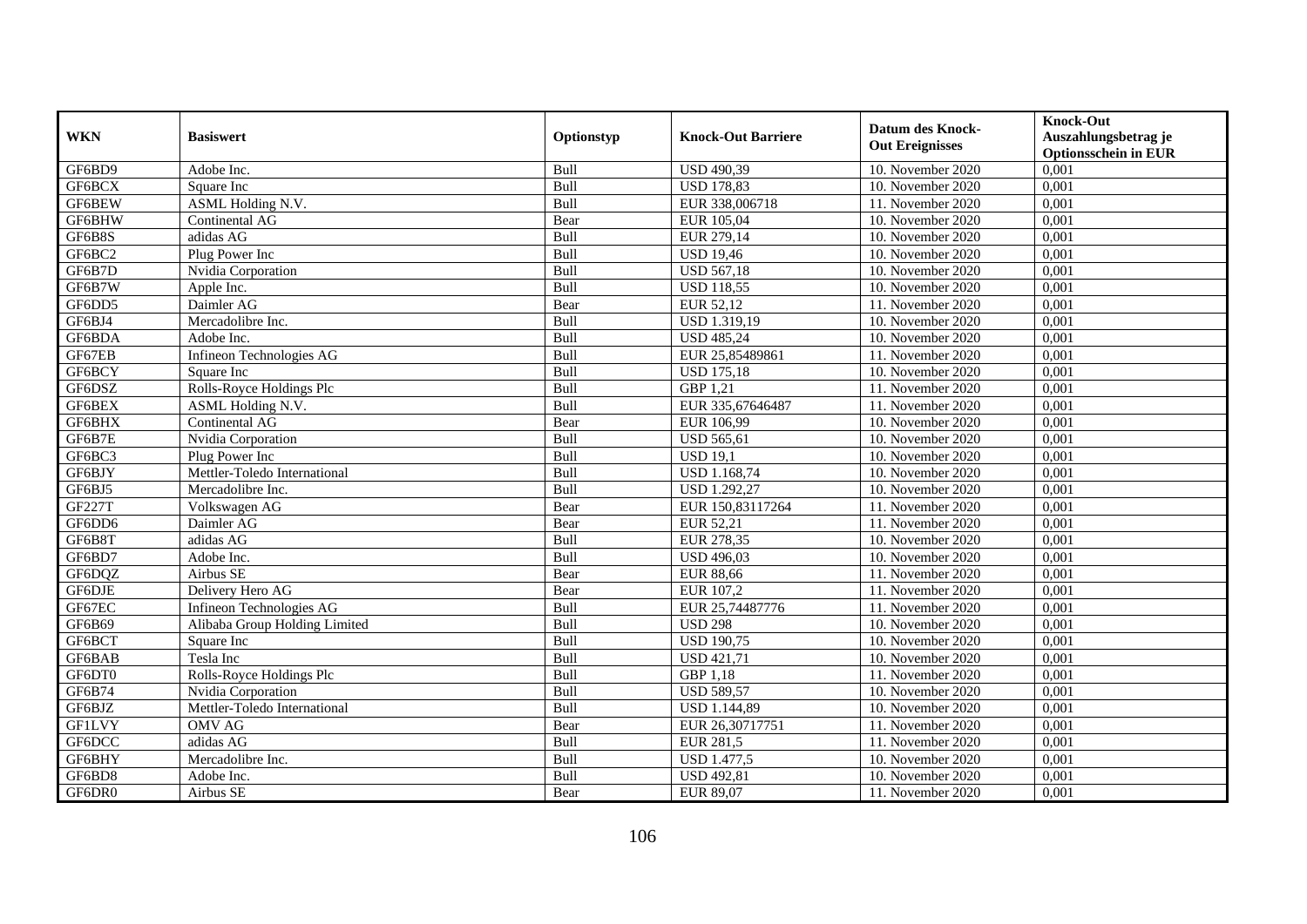| <b>WKN</b>    | <b>Basiswert</b>                                                         | Optionstyp | <b>Knock-Out Barriere</b> | <b>Datum des Knock-</b><br><b>Out Ereignisses</b> | <b>Knock-Out</b><br>Auszahlungsbetrag je<br><b>Optionsschein in EUR</b> |
|---------------|--------------------------------------------------------------------------|------------|---------------------------|---------------------------------------------------|-------------------------------------------------------------------------|
| GF6BBZ        | Volkswagen AG                                                            | Bear       | EUR 147,94                | 10. November 2020                                 | 0,001                                                                   |
| GF6B8U        | adidas AG                                                                | Bull       | EUR 277,83                | 10. November 2020                                 | 0,001                                                                   |
| GF67ED        | Infineon Technologies AG                                                 | Bull       | EUR 25,6648626            | 11. November 2020                                 | 0,001                                                                   |
| GF6BCU        | Square Inc                                                               | Bull       | <b>USD 188,66</b>         | 10. November 2020                                 | 0,001                                                                   |
| GF6B79        | Nvidia Corporation                                                       | Bull       | <b>USD 579,97</b>         | 10. November 2020                                 | 0,001                                                                   |
| GF6BKS        | Deutsche Börse AG                                                        | Bull       | EUR 130,39                | 10. November 2020                                 | 0,001                                                                   |
| GF6DCD        | adidas AG                                                                | Bull       | EUR 279,67                | 11. November 2020                                 | 0,001                                                                   |
| GF6DSY        | Rolls-Royce Holdings Plc                                                 | Bull       | GBP 1,23                  | 11. November 2020                                 | 0,001                                                                   |
| GF6BA7        | Tesla Inc                                                                | Bull       | <b>USD 432,86</b>         | 10. November 2020                                 | 0,001                                                                   |
| GF6F1X        | DAX <sup>®</sup> (Performance Index)/ X-DAX <sup>®</sup>                 | Bear       | EUR 13.170                | 11. November 2020                                 | 0,001                                                                   |
| GF6BD5        | Adobe Inc.                                                               | Bull       | <b>USD 498,08</b>         | 10. November 2020                                 | 0,001                                                                   |
| GF6DPK        | HelloFresh SE                                                            | Bear       | EUR 40,23                 | 11. November 2020                                 | 0,001                                                                   |
| GF6B36        | <b>Maxim Integrated Products</b>                                         | Bear       | <b>USD 81,07</b>          | 10. November 2020                                 | 0,001                                                                   |
| GF6DB1        | Volkswagen AG                                                            | Bear       | EUR 145,91                | 11. November 2020                                 | 0,001                                                                   |
| GF6DL2        | Infineon Technologies AG                                                 | Bull       | <b>EUR 25,96</b>          | 11. November 2020                                 | 0,001                                                                   |
| GF6BCV        | Square Inc                                                               | Bull       | <b>USD 185,8</b>          | 10. November 2020                                 | 0,001                                                                   |
| GF6F1Q        | TecDAX <sup>®</sup> (Performance Index)                                  | Bear       | <b>EUR 2.960</b>          | 11. November 2020                                 | 0,001                                                                   |
| GF6BD6        | Adobe Inc.                                                               | Bull       | <b>USD 497,15</b>         | 10. November 2020                                 | 0,001                                                                   |
| GF6F20        | $\overline{\text{DAX}^{\otimes}}$ (Performance Index)/X-DAX <sup>®</sup> | Bear       | EUR 13.155                | 11. November 2020                                 | 0,001                                                                   |
| GF6B7A        | Nvidia Corporation                                                       | Bull       | <b>USD 575,71</b>         | 10. November 2020                                 | 0,001                                                                   |
| GF6DCA        | adidas AG                                                                | Bull       | EUR 282,67                | 11. November 2020                                 | 0,001                                                                   |
| GF6BA8        | Tesla Inc                                                                | Bull       | <b>USD 432,06</b>         | 10. November 2020                                 | 0,001                                                                   |
| GF6DPL        | HelloFresh SE                                                            | Bear       | EUR 41,26                 | 11. November 2020                                 | 0,001                                                                   |
| GF6DK0        | Fresenius SE & Co KGaA                                                   | Bear       | EUR 37,97                 | 11. November 2020                                 | 0,001                                                                   |
| GF6DWB        | Compass Group Plc                                                        | Bear       | GBP 14,45                 | 11. November $2020$                               | 0,001                                                                   |
| GF6DB4        | Volkswagen AG                                                            | Bear       | EUR 149,45                | 11. November 2020                                 | 0,001                                                                   |
| <b>GF5LHX</b> | $K+SAG$                                                                  | Bear       | EUR 6,15423118            | 11. November 2020                                 | 0,001                                                                   |
| GF6DL3        | Infineon Technologies AG                                                 | Bull       | EUR 25,71                 | 11. November 2020                                 | 0,001                                                                   |
| GF6F1R        | TecDAX <sup>®</sup> (Performance Index)                                  | Bear       | <b>EUR 2.955</b>          | 11. November 2020                                 | 0,001                                                                   |
| GF6BCN        | Square Inc                                                               | Bull       | <b>USD 201,24</b>         | 10. November 2020                                 | 0,001                                                                   |
| GF6F21        | $\text{DAX}^{\circledR}$ (Performance Index)/ X-DAX <sup>®</sup>         | Bear       | EUR 13.150                | 11. November 2020                                 | 0,001                                                                   |
| GF6DCB        | adidas AG                                                                | Bull       | EUR 282,14                | 11. November 2020                                 | 0,001                                                                   |
| GF6B7F        | Nvidia Corporation                                                       | Bull       | <b>USD 561,91</b>         | 10. November 2020                                 | 0,001                                                                   |
| GF6BA9        | Tesla Inc                                                                | Bull       | <b>USD 431,08</b>         | 10. November 2020                                 | 0,001                                                                   |
| GF2YCA        | Royal Dutch Shell plc                                                    | Bear       | GBP 11,96087869           | 11. November 2020                                 | 0,001                                                                   |
| GF6DB5        | Volkswagen AG                                                            | Bear       | EUR 149,87                | 11. November 2020                                 | 0,001                                                                   |
| GF6BCZ        | Square Inc                                                               | Bull       | <b>USD 170,32</b>         | 10. November 2020                                 | 0,001                                                                   |
| GF6F1S        | TecDAX <sup>®</sup> (Performance Index)                                  | Bear       | <b>EUR 2.950</b>          | 11. November 2020                                 | 0,001                                                                   |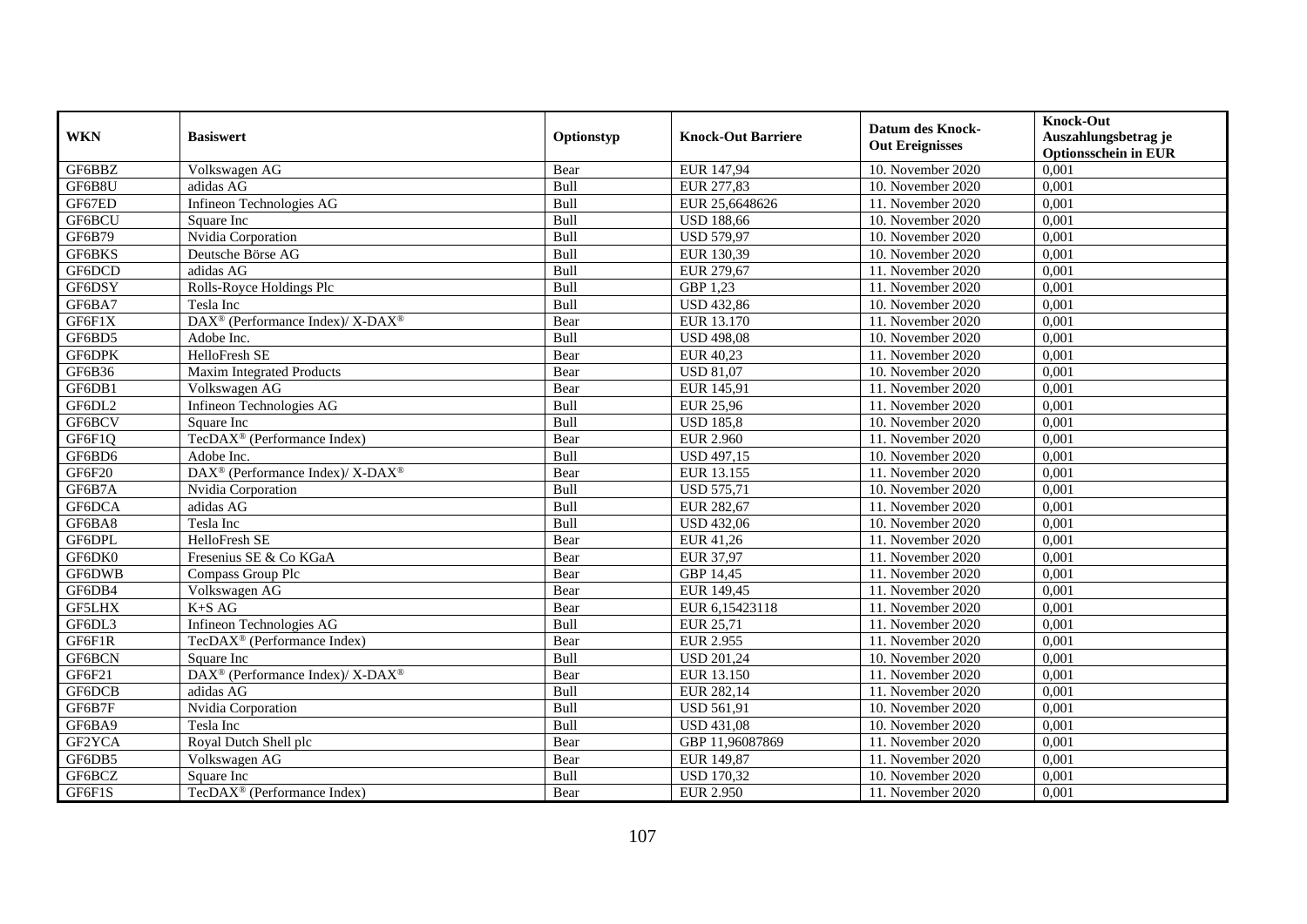| <b>WKN</b>    | <b>Basiswert</b>                                                         | Optionstyp | <b>Knock-Out Barriere</b> | <b>Datum des Knock-</b><br><b>Out Ereignisses</b> | <b>Knock-Out</b><br>Auszahlungsbetrag je<br><b>Optionsschein in EUR</b> |
|---------------|--------------------------------------------------------------------------|------------|---------------------------|---------------------------------------------------|-------------------------------------------------------------------------|
| GF537M        | Engie                                                                    | Bear       | EUR 12,09588934           | 11. November 2020                                 | 0,001                                                                   |
| GF6F22        | DAX <sup>®</sup> (Performance Index)/ X-DAX <sup>®</sup>                 | Bear       | EUR 13.145                | 11. November 2020                                 | 0,001                                                                   |
| GF6DC8        | adidas AG                                                                | Bull       | <b>EUR 284,3</b>          | 11. November 2020                                 | 0,001                                                                   |
| GF6DJZ        | Fresenius SE & Co KGaA                                                   | Bear       | EUR 37,78                 | 11. November 2020                                 | 0,001                                                                   |
| GF6B7G        | Nvidia Corporation                                                       | Bull       | <b>USD 557,23</b>         | 10. November 2020                                 | 0,001                                                                   |
| GF6BKT        | Deutsche Börse AG                                                        | Bull       | EUR 129,03                | 10. November 2020                                 | 0,001                                                                   |
| GF6BAA        | Tesla Inc                                                                | Bull       | <b>USD 428,28</b>         | 10. November 2020                                 | 0,001                                                                   |
| GF6BGK        | Intel Corporation                                                        | Bull       | <b>USD 45,73</b>          | 10. November 2020                                 | 0,001                                                                   |
| GF6B89        | Facebook, Inc.                                                           | Bull       | <b>USD 293,74</b>         | 10. November 2020                                 | 0,001                                                                   |
| GF6F28        | $\overline{\text{DAX}^{\otimes}}$ (Performance Index)/X-DAX <sup>®</sup> | Bear       | EUR 13.115                | 11. November 2020                                 | 0,001                                                                   |
| GF6F1T        | TecDAX <sup>®</sup> (Performance Index)                                  | Bear       | <b>EUR 2.945</b>          | 11. November 2020                                 | 0,001                                                                   |
| GF6DB2        | Volkswagen AG                                                            | Bear       | EUR 146,99                | 11. November 2020                                 | 0,001                                                                   |
| GF6DC9        | adidas AG                                                                | Bull       | EUR 283,47                | 11. November 2020                                 | 0,001                                                                   |
| GF6BJR        | Thermo Fisher Scientific, Inc.                                           | Bull       | <b>USD 517,88</b>         | 10. November 2020                                 | 0,001                                                                   |
| GF6B6A        | Alibaba Group Holding Limited                                            | Bull       | <b>USD 297,32</b>         | 10. November 2020                                 | 0,001                                                                   |
| GF6B9U        | Microsoft Corporation                                                    | Bull       | <b>USD 223,12</b>         | 10. November 2020                                 | 0,001                                                                   |
| GF6BA6        | Tesla Inc                                                                | Bull       | <b>USD 435,37</b>         | 10. November 2020                                 | 0,001                                                                   |
| GC5KWN        | Credit Suisse Group AG                                                   | Bear       | CHF 10.79946663           | 11. November 2020                                 | 0,001                                                                   |
| GF6BAH        | Advanced Micro Devices, Inc.                                             | Bull       | <b>USD 86,92</b>          | 10. November 2020                                 | 0,001                                                                   |
| GF6BGL        | Intel Corporation                                                        | Bull       | <b>USD 45,65</b>          | 10. November 2020                                 | 0,001                                                                   |
| GF6F29        | DAX <sup>®</sup> (Performance Index)/ X-DAX <sup>®</sup>                 | Bear       | EUR 13.110                | 11. November 2020                                 | 0,001                                                                   |
| GF6F1W        | TecDAX <sup>®</sup> (Performance Index)                                  | Bear       | <b>EUR 2.930</b>          | 11. November 2020                                 | 0,001                                                                   |
| GC9WWK        | PEUGEOT S.A.                                                             | Bear       | EUR 18,6762604            | 11. November 2020                                 | 0,001                                                                   |
| GF6DB3        | Volkswagen AG                                                            | Bear       | EUR 148,91                | 11. November 2020                                 | 0,001                                                                   |
| GF6B6H        | Alibaba Group Holding Limited                                            | Bull       | <b>USD 290,86</b>         | 10. November 2020                                 | 0,001                                                                   |
| GF6BJS        | Thermo Fisher Scientific, Inc.                                           | Bull       | <b>USD 512,4</b>          | 10. November 2020                                 | 0,001                                                                   |
| GF6F1Y        | DAX <sup>®</sup> (Performance Index)/ X-DAX <sup>®</sup>                 | Bear       | EUR 13.165                | 11. November 2020                                 | 0,001                                                                   |
| <b>GFOPFJ</b> | Renault S.A.                                                             | Bear       | EUR 28,40380889           | 11. November 2020                                 | 0,001                                                                   |
| GF6F1U        | TecDAX <sup>®</sup> (Performance Index)                                  | Bear       | <b>EUR 2.940</b>          | 11. November 2020                                 | 0,001                                                                   |
| <b>GF534B</b> | Electricite de France SA                                                 | Bear       | EUR 11,4938891            | 11. November 2020                                 | 0,001                                                                   |
| GF6BAJ        | Advanced Micro Devices, Inc.                                             | Bull       | <b>USD 86,42</b>          | 10. November 2020                                 | 0,001                                                                   |
| GF6B6J        | Alibaba Group Holding Limited                                            | Bull       | <b>USD 290,26</b>         | 10. November 2020                                 | 0,001                                                                   |
| GF6BCP        | Square Inc                                                               | Bull       | <b>USD 200,29</b>         | 10. November 2020                                 | 0,001                                                                   |
| GF6BGJ        | Intel Corporation                                                        | Bull       | <b>USD 46</b>             | 10. November 2020                                 | 0,001                                                                   |
| GF6F1Z        | DAX <sup>®</sup> (Performance Index)/ X-DAX <sup>®</sup>                 | Bear       | EUR 13.160                | 11. November 2020                                 | 0,001                                                                   |
| GF6F1V        | TecDAX <sup>®</sup> (Performance Index)                                  | Bear       | <b>EUR 2.935</b>          | 11. November 2020                                 | 0,001                                                                   |
| GF5YF3        | Bayerische Motoren Werke AG (BMW)                                        | Bear       | EUR 69,74773627           | 11. November 2020                                 | 0,001                                                                   |
| GF6B6B        | Alibaba Group Holding Limited                                            | Bull       | <b>USD 296,48</b>         | 10. November 2020                                 | 0,001                                                                   |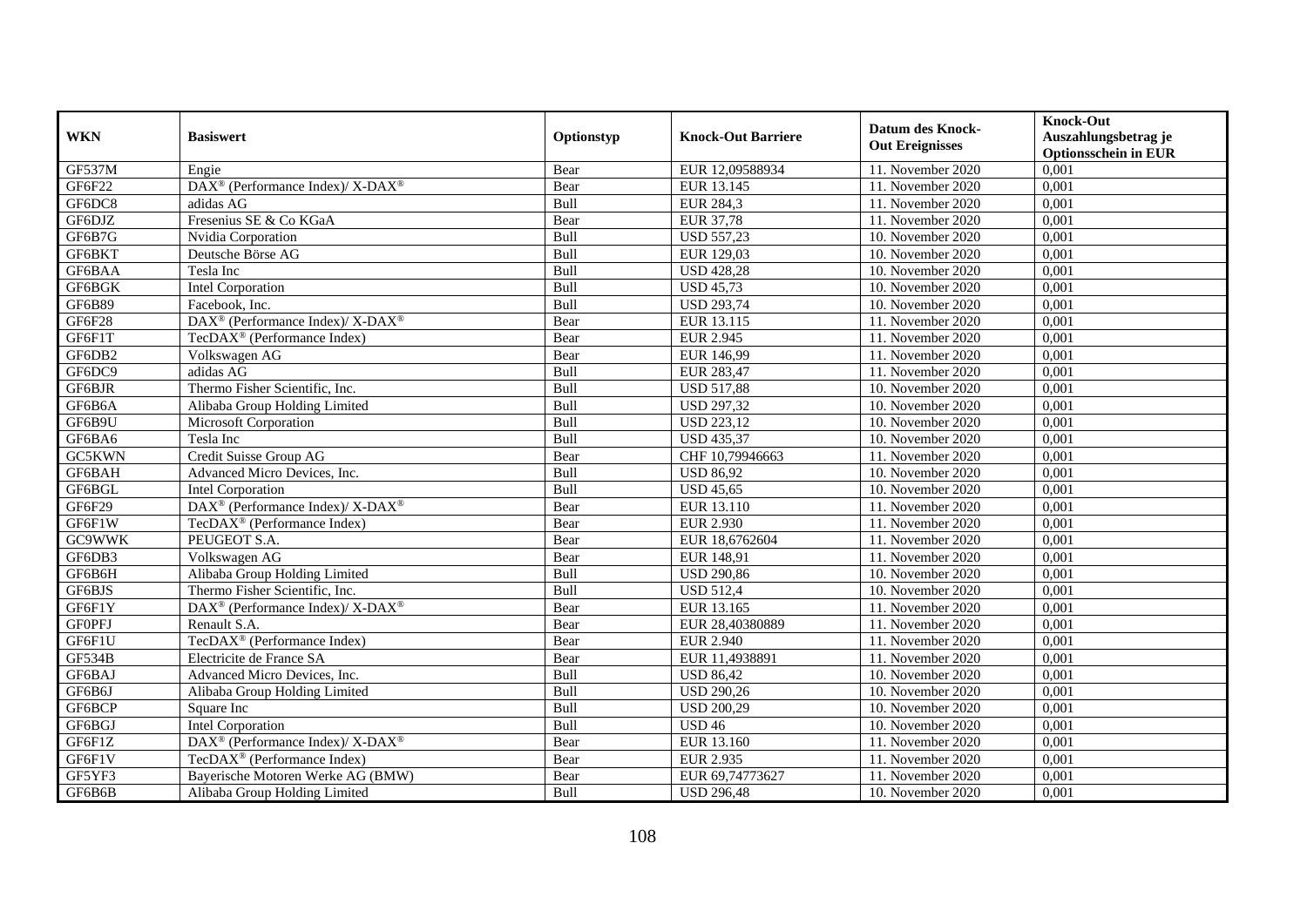| <b>WKN</b>    | <b>Basiswert</b>                                           | Optionstyp | <b>Knock-Out Barriere</b> | <b>Datum des Knock-</b><br><b>Out Ereignisses</b> | <b>Knock-Out</b><br>Auszahlungsbetrag je<br><b>Optionsschein in EUR</b> |
|---------------|------------------------------------------------------------|------------|---------------------------|---------------------------------------------------|-------------------------------------------------------------------------|
| GF6B8R        | adidas AG                                                  | Bull       | EUR 279,96                | 10. November 2020                                 | 0,001                                                                   |
| GC9X33        | Swiss Life Holding AG                                      | Bear       | CHF 381,51577316          | 11. November 2020                                 | 0,001                                                                   |
| GF6BCQ        | Square Inc                                                 | Bull       | <b>USD 197,57</b>         | 10. November 2020                                 | 0,001                                                                   |
| GC47S6        | Pernod Ricard SA                                           | Bear       | EUR 161,65599787          | 11. November 2020                                 | 0,001                                                                   |
| GF6F00        | EURO STOXX 50 <sup>®</sup> Index (Price EUR)               | Bear       | <b>EUR 3.440</b>          | 11. November 2020                                 | 0,001                                                                   |
| GF6F26        | DAX <sup>®</sup> (Performance Index)/ X-DAX <sup>®</sup>   | Bear       | EUR 13.125                | 11. November 2020                                 | 0,001                                                                   |
| GF6BAR        | Advanced Micro Devices, Inc.                               | Bull       | <b>USD 83,62</b>          | 10. November 2020                                 | 0,001                                                                   |
| <b>GF6EWW</b> | MDAX <sup>®</sup> (Performance Index)                      | Bear       | <b>EUR 27.900</b>         | 11. November 2020                                 | 0,001                                                                   |
| CH0AP2        | $CAC 40^{\circledast}$ Index                               | Bear       | EUR 5.462,71              | 11. November 2020                                 | 0,001                                                                   |
| GF6B6C        | Alibaba Group Holding Limited                              | Bull       | <b>USD 295,39</b>         | 10. November 2020                                 | 0,001                                                                   |
| GF6BGM        | Intel Corporation                                          | Bull       | <b>USD 45,42</b>          | 10. November 2020                                 | 0,001                                                                   |
| GF6BJP        | Thermo Fisher Scientific, Inc.                             | Bull       | <b>USD 522,45</b>         | 10. November 2020                                 | 0,001                                                                   |
| GF5B4J        | ENI S.p.A.                                                 | Bear       | EUR 7,87165941            | 11. November 2020                                 | 0,001                                                                   |
| GC7BDR        | <b>SGS SA</b>                                              | Bear       | CHF 2.602,41587508        | 11. November 2020                                 | 0,001                                                                   |
| GF6F01        | EURO STOXX 50 <sup>®</sup> Index (Price EUR)               | Bear       | EUR 3.435                 | 11. November 2020                                 | 0,001                                                                   |
| GF6DEQ        | Siemens AG                                                 | Bear       | EUR 118,91                | 11. November 2020                                 | 0,001                                                                   |
| GF6F27        | DAX <sup>®</sup> (Performance Index)/ X-DAX <sup>®</sup>   | Bear       | EUR 13.120                | 11. November 2020                                 | 0,001                                                                   |
| GF6B2H        | MasterCard Incorporated                                    | Bear       | <b>USD 326.19</b>         | 10. November 2020                                 | 0,001                                                                   |
| <b>GF6EWX</b> | $\overline{\text{MD}}$ AX <sup>®</sup> (Performance Index) | Bear       | EUR 27.850                | 11. November 2020                                 | 0,001                                                                   |
| GF6B67        | Alibaba Group Holding Limited                              | Bull       | <b>USD 299,01</b>         | 10. November 2020                                 | 0,001                                                                   |
| GF6BAS        | Advanced Micro Devices, Inc.                               | Bull       | <b>USD 83,13</b>          | 10. November 2020                                 | 0,001                                                                   |
| GF6DWZ        | CNH Industrial N.V.                                        | Bull       | <b>EUR 8,19</b>           | 11. November 2020                                 | 0,001                                                                   |
| GF6BJQ        | Thermo Fisher Scientific, Inc.                             | Bull       | <b>USD 520,84</b>         | 10. November 2020                                 | 0,001                                                                   |
| GC5UB3        | Swiss Re AG                                                | Bear       | CHF 79,83390558           | 11. November 2020                                 | 0,001                                                                   |
| GF6F23        | DAX <sup>®</sup> (Performance Index)/ X-DAX <sup>®</sup>   | Bear       | EUR 13.140                | 11. November $2020$                               | 0,001                                                                   |
| GF6EWY        | MDAX <sup>®</sup> (Performance Index)                      | Bear       | <b>EUR 27.800</b>         | 11. November 2020                                 | 0,001                                                                   |
| GF6B68        | Alibaba Group Holding Limited                              | Bull       | <b>USD 298,55</b>         | 10. November 2020                                 | 0,001                                                                   |
| GF6B2J        | MasterCard Incorporated                                    | Bear       | <b>USD 334,55</b>         | 10. November 2020                                 | 0,001                                                                   |
| GF6DJ5        | Delivery Hero AG                                           | Bear       | <b>EUR 99,5</b>           | 11. November 2020                                 | 0,001                                                                   |
| GF6B8A        | Facebook. Inc.                                             | Bull       | <b>USD 293,2</b>          | 10. November 2020                                 | 0,001                                                                   |
| GF6DYP        | $AEX-Index^{\circledR}$                                    | Bull       | <b>EUR 592,5</b>          | 11. November 2020                                 | 0,001                                                                   |
| GF6F24        | DAX <sup>®</sup> (Performance Index)/ X-DAX <sup>®</sup>   | Bear       | EUR 13.135                | 11. November 2020                                 | 0,001                                                                   |
| GF6BJL        | Thermo Fisher Scientific, Inc.                             | Bull       | <b>USD 535,76</b>         | 10. November 2020                                 | 0,001                                                                   |
| GF6EWZ        | MDAX <sup>®</sup> (Performance Index)                      | Bear       | EUR 27.750                | 11. November 2020                                 | 0,001                                                                   |
| GF6261        | Autodesk, Inc.                                             | Bull       | USD 246,39091757          | 10. November 2020                                 | 0,001                                                                   |
| GF6B6M        | Alibaba Group Holding Limited                              | Bull       | <b>USD 288,08</b>         | 10. November 2020                                 | 0,001                                                                   |
| GF6B9V        | Microsoft Corporation                                      | Bull       | <b>USD 222,61</b>         | 10. November 2020                                 | 0,001                                                                   |
| GF6B2K        | MasterCard Incorporated                                    | Bear       | <b>USD 345</b>            | 10. November 2020                                 | 0,001                                                                   |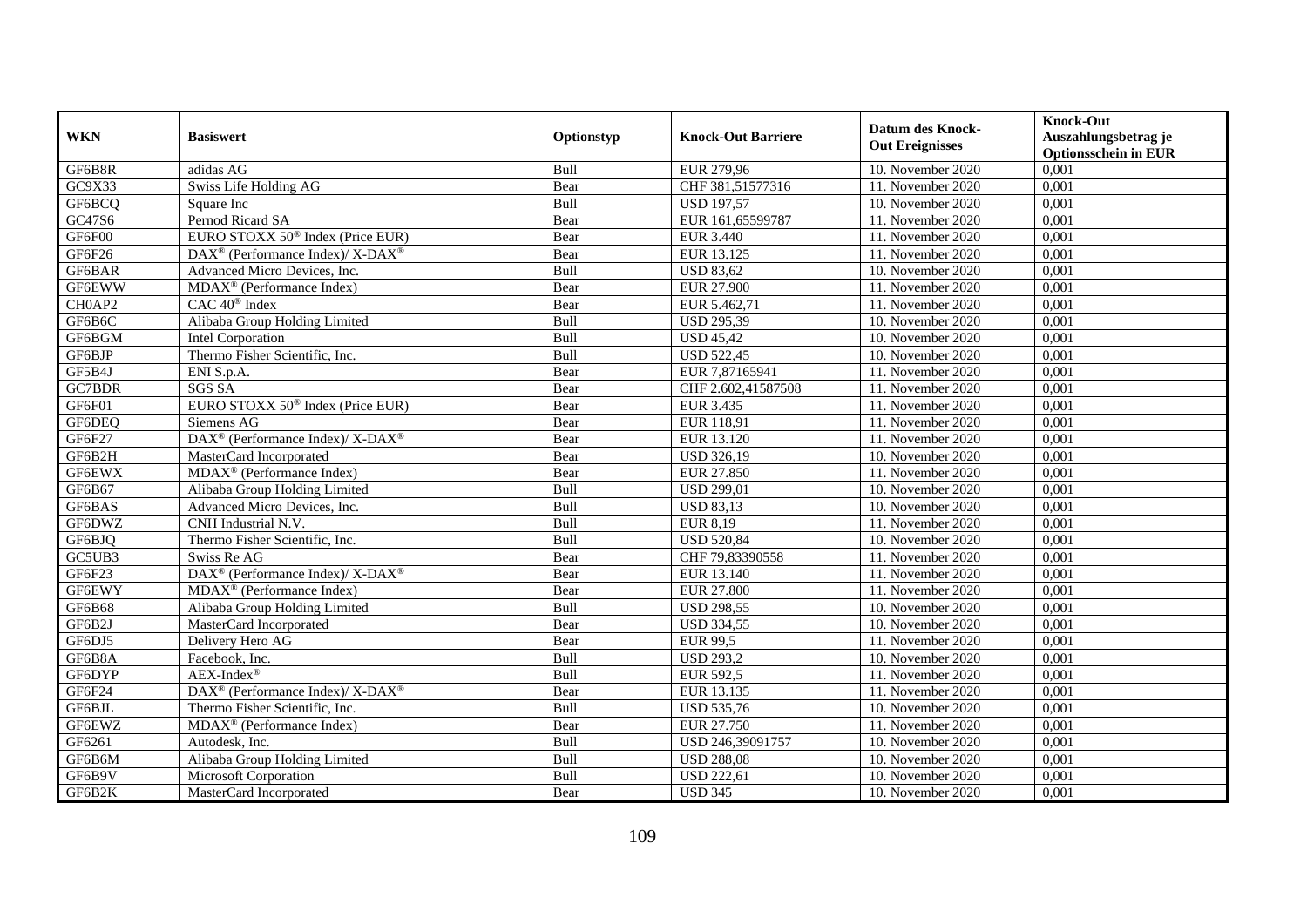| <b>WKN</b>    | <b>Basiswert</b>                                          | Optionstyp  | <b>Knock-Out Barriere</b> | <b>Datum des Knock-</b><br><b>Out Ereignisses</b> | <b>Knock-Out</b><br>Auszahlungsbetrag je<br><b>Optionsschein in EUR</b> |
|---------------|-----------------------------------------------------------|-------------|---------------------------|---------------------------------------------------|-------------------------------------------------------------------------|
| GF6DJ6        | Delivery Hero AG                                          | Bear        | EUR 100,24                | 11. November 2020                                 | 0,001                                                                   |
| GF6B87        | Facebook. Inc.                                            | Bull        | <b>USD 295,44</b>         | 10. November 2020                                 | 0,001                                                                   |
| GF6DYQ        | $AEX-Index^{\circledR}$                                   | Bull        | <b>EUR 590</b>            | 11. November 2020                                 | 0,001                                                                   |
| GF6F25        | DAX <sup>®</sup> (Performance Index)/ X-DAX <sup>®</sup>  | Bear        | EUR 13.130                | 11. November 2020                                 | 0,001                                                                   |
| GF6EWQ        | MDAX <sup>®</sup> (Performance Index)                     | Bear        | <b>EUR 28.200</b>         | 11. November 2020                                 | 0,001                                                                   |
| GF6BJM        | Thermo Fisher Scientific, Inc.                            | Bull        | <b>USD 531,69</b>         | 10. November 2020                                 | 0,001                                                                   |
| GF6BAK        | Advanced Micro Devices, Inc.                              | Bull        | <b>USD 86,26</b>          | 10. November 2020                                 | 0,001                                                                   |
| GF6B6K        | Alibaba Group Holding Limited                             | Bull        | <b>USD 289,6</b>          | 10. November 2020                                 | 0,001                                                                   |
| GF6B9W        | Microsoft Corporation                                     | Bull        | <b>USD 221,98</b>         | 10. November 2020                                 | 0,001                                                                   |
| <b>GF6B88</b> | Facebook. Inc.                                            | Bull        | <b>USD 294,58</b>         | 10. November 2020                                 | 0,001                                                                   |
| GF6F2A        | DAX <sup>®</sup> (Performance Index)/X-DAX <sup>®</sup>   | Bear        | EUR 13.105                | 11. November 2020                                 | 0,001                                                                   |
| GF6EWR        | MDAX <sup>®</sup> (Performance Index)                     | Bear        | EUR 28.150                | 11. November 2020                                 | 0,001                                                                   |
| GF6BJN        | Thermo Fisher Scientific, Inc.                            | Bull        | <b>USD 527,04</b>         | 10. November 2020                                 | 0,001                                                                   |
| GF6B6L        | Alibaba Group Holding Limited                             | Bull        | <b>USD 288,88</b>         | 10. November 2020                                 | 0,001                                                                   |
| GF6DGE        | Deutsche Bank AG                                          | Bull        | <b>EUR 9,06</b>           | 11. November 2020                                 | 0,001                                                                   |
| GF6BAL        | Advanced Micro Devices, Inc.                              | Bull        | <b>USD 86,06</b>          | 10. November 2020                                 | 0,001                                                                   |
| GF6F2B        | DAX <sup>®</sup> (Performance Index)/ X-DAX <sup>®</sup>  | Bear        | EUR 13.100                | 11. November 2020                                 | 0,001                                                                   |
| GF6B8D        | Facebook, Inc.                                            | <b>Bull</b> | <b>USD 290.63</b>         | 10. November 2020                                 | 0,001                                                                   |
| GC6NAV        | Compagnie Generale des Etablissements Michelin SCA        | Bear        | EUR 103,98592655          | 11. November 2020                                 | 0,001                                                                   |
| GF6BJT        | Thermo Fisher Scientific, Inc.                            | Bull        | <b>USD 506,37</b>         | 10. November 2020                                 | 0,001                                                                   |
| GF6B6D        | Alibaba Group Holding Limited                             | Bull        | <b>USD 293,94</b>         | 10. November 2020                                 | 0,001                                                                   |
| <b>GF6EWU</b> | MDAX <sup>®</sup> (Performance Index)                     | Bear        | <b>EUR 28.000</b>         | 11. November 2020                                 | 0,001                                                                   |
| GF6B9R        | Microsoft Corporation                                     | Bull        | <b>USD 224,82</b>         | 10. November 2020                                 | 0,001                                                                   |
| GF6DJC        | Delivery Hero AG                                          | Bear        | EUR 104,82                | 11. November 2020                                 | 0,001                                                                   |
| GF6B8E        | Facebook. Inc.                                            | Bull        | <b>USD 289,21</b>         | 10. November $2020$                               | 0,001                                                                   |
| GF6BAM        | Advanced Micro Devices, Inc.                              | Bull        | <b>USD 85,51</b>          | 10. November 2020                                 | 0,001                                                                   |
| GF6BJU        | Thermo Fisher Scientific, Inc.                            | Bull        | <b>USD 500,81</b>         | 10. November 2020                                 | 0,001                                                                   |
| GF6B6E        | Alibaba Group Holding Limited                             | Bull        | <b>USD 293,59</b>         | 10. November 2020                                 | 0,001                                                                   |
| GF6EWV        | $\overline{\text{MDAX}^{\circledast}$ (Performance Index) | Bear        | EUR 27.950                | 11. November 2020                                 | 0,001                                                                   |
| GF6B9S        | Microsoft Corporation                                     | Bull        | <b>USD 224,17</b>         | 10. November 2020                                 | 0,001                                                                   |
| GF6BF9        | Beyond Meat, Inc.                                         | Bull        | <b>USD 158,44</b>         | 10. November 2020                                 | 0,001                                                                   |
| GF6B8F        | Facebook, Inc.                                            | Bull        | <b>USD 282,56</b>         | 10. November 2020                                 | 0,001                                                                   |
| GF6DJD        | Delivery Hero AG                                          | Bear        | EUR 105,83                | 11. November 2020                                 | 0,001                                                                   |
| GF6BB3        | Alphabet Inc. - Class C                                   | Bull        | <b>USD 1.742,17</b>       | 10. November 2020                                 | 0,001                                                                   |
| GF6BAN        | Advanced Micro Devices, Inc.                              | Bull        | <b>USD 84,98</b>          | 10. November 2020                                 | 0,001                                                                   |
| GF6B65        | Alibaba Group Holding Limited                             | Bull        | <b>USD 300,28</b>         | 10. November 2020                                 | 0,001                                                                   |
| GF6EWS        | MDAX <sup>®</sup> (Performance Index)                     | Bear        | <b>EUR 28.100</b>         | 11. November 2020                                 | 0,001                                                                   |
| GF6B9T        | Microsoft Corporation                                     | Bull        | <b>USD 223,53</b>         | 10. November 2020                                 | 0,001                                                                   |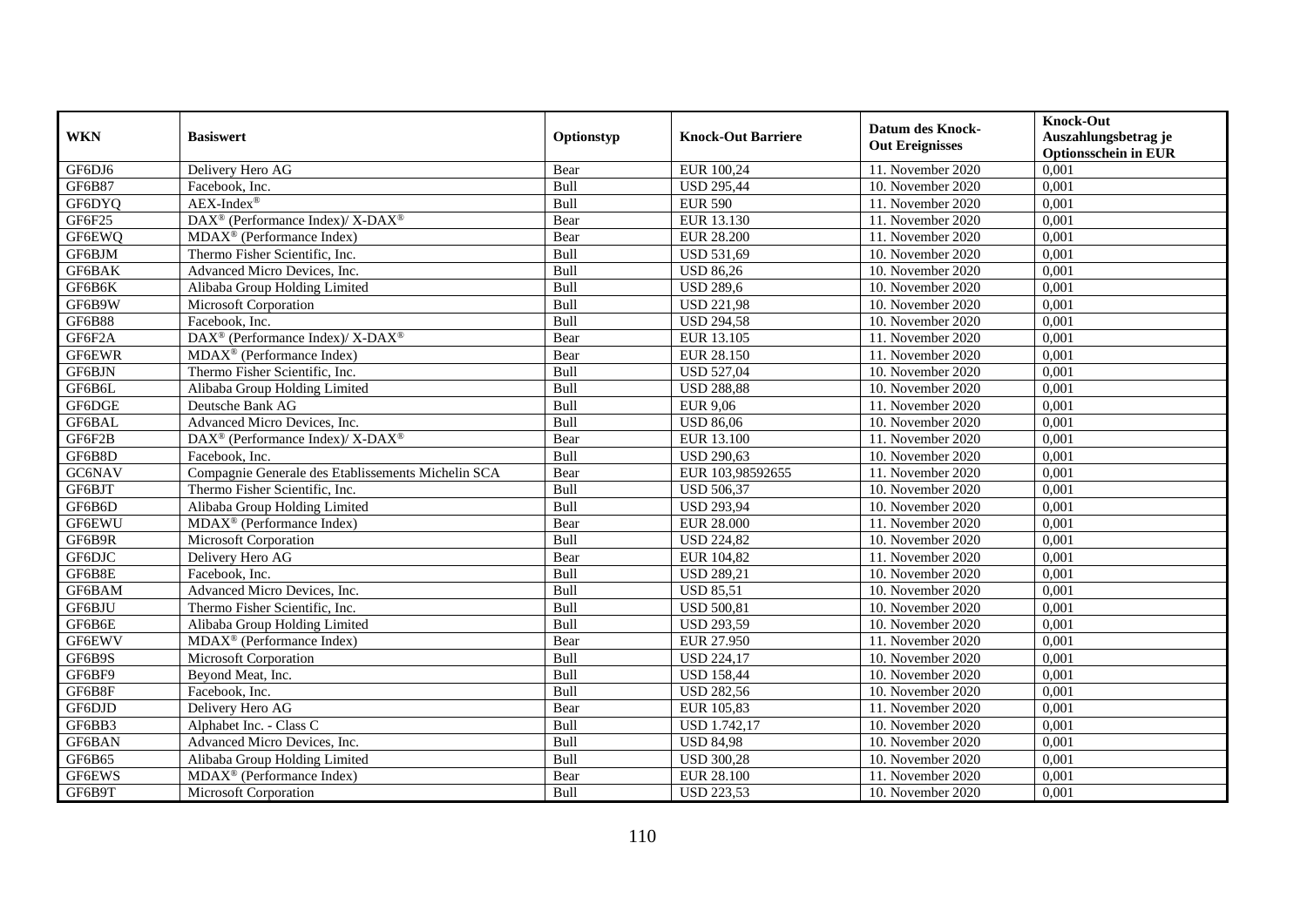| <b>WKN</b> | <b>Basiswert</b>                      | Optionstyp  | <b>Knock-Out Barriere</b> | <b>Datum des Knock-</b><br><b>Out Ereignisses</b> | <b>Knock-Out</b><br>Auszahlungsbetrag je<br><b>Optionsschein in EUR</b> |
|------------|---------------------------------------|-------------|---------------------------|---------------------------------------------------|-------------------------------------------------------------------------|
| GF6B8B     | Facebook. Inc.                        | Bull        | <b>USD 292,53</b>         | 10. November 2020                                 | 0,001                                                                   |
| GF5V2P     | MorphoSys AG                          | Bull        | EUR 86,81432604           | 11. November 2020                                 | 0,001                                                                   |
| GF6DJA     | Delivery Hero AG                      | Bear        | EUR 102,74                | 11. November 2020                                 | 0,001                                                                   |
| GF6EWT     | MDAX <sup>®</sup> (Performance Index) | Bear        | <b>EUR 28.050</b>         | 11. November 2020                                 | 0,001                                                                   |
| GF6B66     | Alibaba Group Holding Limited         | Bull        | <b>USD 299,74</b>         | 10. November 2020                                 | 0,001                                                                   |
| GF4KXE     | Ageas N.V./S.A.                       | Bear        | EUR 39,51278041           | 11. November 2020                                 | 0,001                                                                   |
| GF6BAP     | Advanced Micro Devices, Inc.          | Bull        | $\overline{$ USD 84,5     | 10. November 2020                                 | 0,001                                                                   |
| GF6B8C     | Facebook, Inc.                        | Bull        | <b>USD 291,7</b>          | 10. November 2020                                 | 0,001                                                                   |
| GF6B9X     | <b>Microsoft Corporation</b>          | Bull        | <b>USD 221,17</b>         | 10. November 2020                                 | 0,001                                                                   |
| GF6BB4     | Alphabet Inc. - Class C               | Bull        | USD 1.733,63              | 10. November 2020                                 | 0,001                                                                   |
| GF6B6F     | Alibaba Group Holding Limited         | Bull        | <b>USD 293,22</b>         | 10. November 2020                                 | 0,001                                                                   |
| GF6DJB     | Delivery Hero AG                      | Bear        | EUR 103,73                | 11. November 2020                                 | 0,001                                                                   |
| GF6E4Y     | DAX <sup>®</sup> (Performance Index)  | Bull        | EUR 13.295                | 11. November 2020                                 | 0,001                                                                   |
| GF6B9Y     | Microsoft Corporation                 | Bull        | <b>USD 220,08</b>         | 10. November 2020                                 | 0,001                                                                   |
| GF6BAQ     | Advanced Micro Devices, Inc.          | Bull        | <b>USD 84,02</b>          | 10. November 2020                                 | 0,001                                                                   |
| GF6B6G     | Alibaba Group Holding Limited         | Bull        | <b>USD 291,92</b>         | 10. November 2020                                 | 0,001                                                                   |
| GF6DJ7     | Delivery Hero AG                      | Bear        | EUR 100,45                | 11. November 2020                                 | 0,001                                                                   |
| GF6BAX     | Alphabet Inc. - Class C               | <b>Bull</b> | <b>USD 1.770.99</b>       | 10. November 2020                                 | 0,001                                                                   |
| GF6B9Z     | <b>Microsoft Corporation</b>          | Bull        | <b>USD 219,82</b>         | 10. November 2020                                 | 0,001                                                                   |
| GF6DJ8     | Delivery Hero AG                      | Bear        | EUR 101,66                | 11. November 2020                                 | 0,001                                                                   |
| GF6BA0     | Microsoft Corporation                 | Bull        | <b>USD 219,24</b>         | 10. November 2020                                 | 0,001                                                                   |
| GF5YBQ     | Deutsche Telekom AG                   | Bear        | EUR 14,92812656           | 11. November 2020                                 | 0,001                                                                   |
| GF6E6R     | DAX <sup>®</sup> (Performance Index)  | Bear        | EUR 13.145                | 11. November 2020                                 | 0,001                                                                   |
| GF6BAY     | Alphabet Inc. - Class C               | Bull        | <b>USD 1.765,82</b>       | 10. November 2020                                 | 0,001                                                                   |
| GF6DJ9     | Delivery Hero AG                      | Bear        | EUR 102,2                 | 11. November $2020$                               | 0,001                                                                   |
| GF6E7T     | DAX <sup>®</sup> (Performance Index)  | Bear        | EUR 13.055                | 11. November 2020                                 | 0,001                                                                   |
| GF6BAZ     | Alphabet Inc. - Class C               | Bull        | <b>USD 1.760,8</b>        | 10. November 2020                                 | 0,001                                                                   |
| GC9552     | Edenred S.A.                          | Bear        | EUR 47,23629453           | 11. November 2020                                 | 0,001                                                                   |
| GF6B5R     | Amazon.com, Inc.                      | Bull        | <b>USD 3.324,87</b>       | 10. November 2020                                 | 0,001                                                                   |
| GF6E4C     | DAX <sup>®</sup> (Performance Index)  | Bull        | EUR 13.345                | 11. November 2020                                 | 0,001                                                                   |
| GF6BB0     | Alphabet Inc. - Class C               | Bull        | <b>USD 1.757,54</b>       | 10. November 2020                                 | 0,001                                                                   |
| GF6BFZ     | Deutsche Telekom AG                   | Bear        | EUR 14,89830766           | 11. November 2020                                 | 0,001                                                                   |
| GF1WA7     | GBP/USD (WM-Fixing)                   | Bear        | <b>USD 1,32828</b>        | 11. November 2020                                 | 0,001                                                                   |
| GF6B5S     | Amazon.com, Inc.                      | Bull        | USD 3.318,71              | 10. November 2020                                 | 0,001                                                                   |
| GF6BB1     | Alphabet Inc. - Class C               | Bull        | <b>USD 1.753,56</b>       | 10. November 2020                                 | 0,001                                                                   |
| GF6E8K     | DAX <sup>®</sup> (Performance Index)  | Bear        | EUR 12.990                | 11. November 2020                                 | 0,001                                                                   |
| GF6B5T     | Amazon.com, Inc.                      | Bull        | USD 3.311,19              | 10. November 2020                                 | 0,001                                                                   |
| GF6BB2     | Alphabet Inc. - Class C               | Bull        | <b>USD 1.748,57</b>       | 10. November 2020                                 | 0,001                                                                   |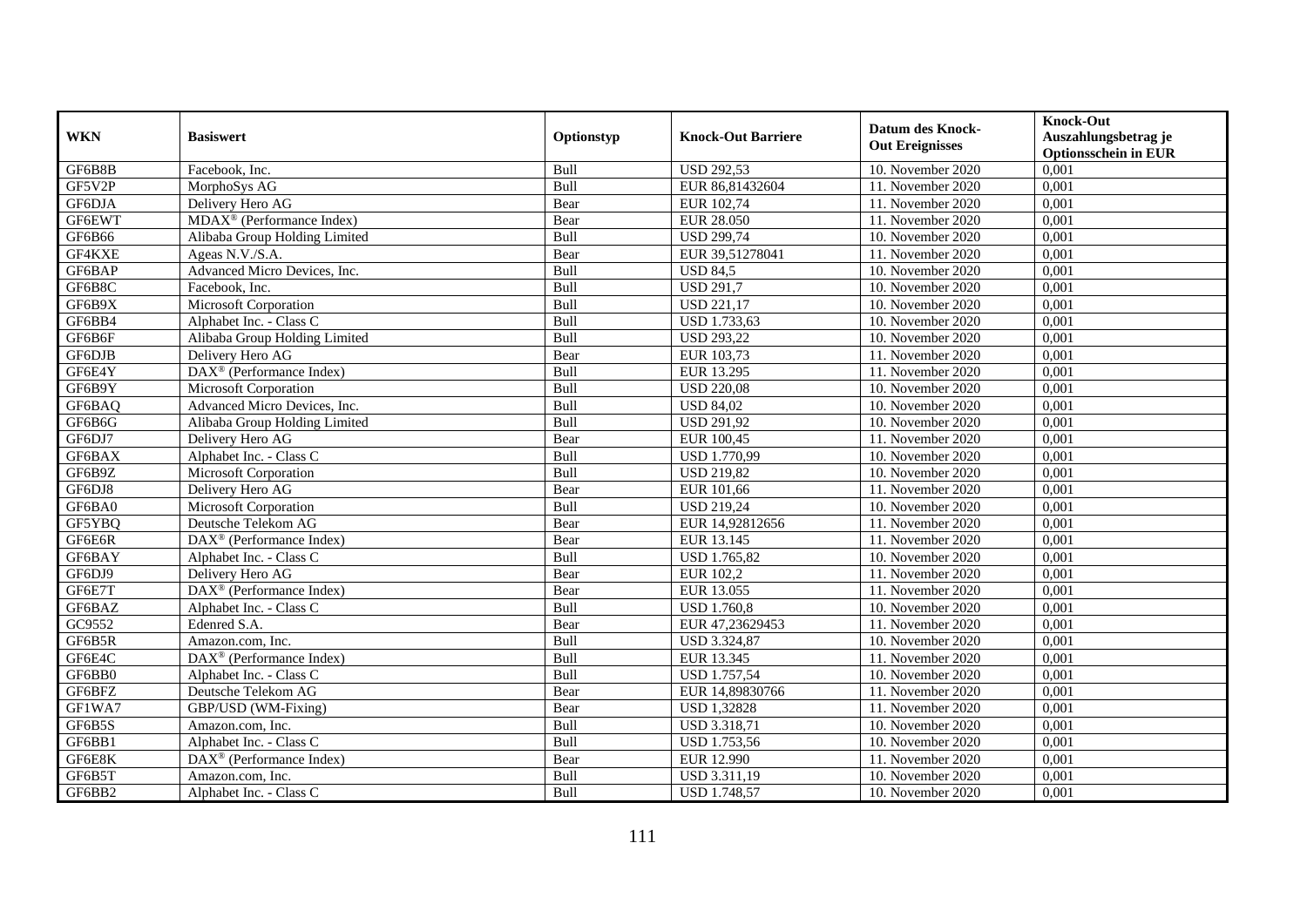| <b>WKN</b> | <b>Basiswert</b>                                      | Optionstyp  | <b>Knock-Out Barriere</b> | <b>Datum des Knock-</b><br><b>Out Ereignisses</b> | <b>Knock-Out</b><br>Auszahlungsbetrag je<br><b>Optionsschein in EUR</b> |
|------------|-------------------------------------------------------|-------------|---------------------------|---------------------------------------------------|-------------------------------------------------------------------------|
| GF6E6V     | $DAX^{\otimes}$ (Performance Index)                   | Bear        | EUR 13.135                | 11. November 2020                                 | 0,001                                                                   |
| GF6B5U     | Amazon.com. Inc.                                      | Bull        | <b>USD 3.301,78</b>       | 10. November 2020                                 | 0,001                                                                   |
| GF6E7X     | $\overline{\text{DAX}^{\otimes}}$ (Performance Index) | Bear        | EUR 13.045                | 11. November 2020                                 | 0,001                                                                   |
| GF6B5Z     | Amazon.com, Inc.                                      | Bull        | USD 3.261,02              | 10. November 2020                                 | 0,001                                                                   |
| GF6E4J     | DAX <sup>®</sup> (Performance Index)                  | Bull        | EUR 13.330                | 11. November 2020                                 | 0,001                                                                   |
| GF6B5M     | Amazon.com, Inc.                                      | Bull        | USD 3.344,11              | 10. November 2020                                 | 0,001                                                                   |
| GF6E6M     | $\overline{\text{DAX}^{\otimes}}$ (Performance Index) | Bear        | EUR 13.155                | 11. November 2020                                 | 0,001                                                                   |
| GF6B5N     | Amazon.com. Inc.                                      | Bull        | USD 3.338,06              | 10. November 2020                                 | 0,001                                                                   |
| GF6E8T     | $DAX^{\otimes}$ (Performance Index)                   | Bear        | EUR 12.970                | 11. November 2020                                 | 0,001                                                                   |
| GF6B5X     | Amazon.com, Inc.                                      | Bull        | USD 3.269,67              | 10. November 2020                                 | 0,001                                                                   |
| GF6E9V     | DAX <sup>®</sup> (Performance Index)                  | Bear        | <b>EUR 12.880</b>         | 11. November 2020                                 | 0,001                                                                   |
| GF6B59     | <b>SAPSE</b>                                          | Bear        | EUR 101,11                | 10. November 2020                                 | 0,001                                                                   |
| GF6B5Y     | Amazon.com, Inc.                                      | Bull        | <b>USD 3.265,5</b>        | 10. November 2020                                 | 0,001                                                                   |
| GF6E4L     | DAX <sup>®</sup> (Performance Index)                  | Bull        | EUR 13.325                | 11. November 2020                                 | 0,001                                                                   |
| GF6DC1     | <b>SAPSE</b>                                          | Bear        | EUR 100,3                 | 11. November 2020                                 | 0,001                                                                   |
| GF6B5V     | Amazon.com, Inc.                                      | Bull        | <b>USD 3.289,68</b>       | 10. November 2020                                 | 0,001                                                                   |
| GF6E4A     | $\overline{\text{DAX}^{\otimes}}$ (Performance Index) | Bull        | EUR 13.350                | 11. November 2020                                 | 0,001                                                                   |
| GF6B5W     | Amazon.com. Inc.                                      | <b>Bull</b> | USD 3.273.56              | 10. November 2020                                 | 0,001                                                                   |
| GF6E4U     | DAX <sup>®</sup> (Performance Index)                  | Bull        | EUR 13.305                | 11. November 2020                                 | 0,001                                                                   |
| GF6BGZ     | PayPal Holdings, Inc.                                 | Bull        | <b>USD 202,74</b>         | 10. November 2020                                 | 0,001                                                                   |
| GF6B5P     | Amazon.com, Inc.                                      | Bull        | USD 3.334,34              | 10. November 2020                                 | 0,001                                                                   |
| GF6E4Q     | DAX <sup>®</sup> (Performance Index)                  | Bull        | EUR 13.315                | 11. November 2020                                 | 0,001                                                                   |
| GF6BH0     | PayPal Holdings, Inc.                                 | Bull        | <b>USD 202</b>            | 10. November 2020                                 | 0,001                                                                   |
| GF6B5Q     | Amazon.com, Inc.                                      | Bull        | <b>USD 3.330</b>          | 10. November 2020                                 | 0,001                                                                   |
| GF6E48     | $DAX^{\otimes}$ (Performance Index)                   | Bull        | EUR 13.355                | 11. November $2020$                               | 0,001                                                                   |
| GF6BH1     | PayPal Holdings, Inc.                                 | Bull        | <b>USD 197</b>            | 10. November 2020                                 | 0,001                                                                   |
| GF6E4E     | DAX <sup>®</sup> (Performance Index)                  | Bull        | EUR 13.340                | 11. November $2020$                               | 0,001                                                                   |
| GF6BH2     | PayPal Holdings, Inc.                                 | Bull        | <b>USD 190,61</b>         | 10. November 2020                                 | 0,001                                                                   |
| GF6E4G     | DAX <sup>®</sup> (Performance Index)                  | <b>Bull</b> | EUR 13.335                | 11. November 2020                                 | 0,001                                                                   |
| GF6BGW     | PayPal Holdings, Inc.                                 | Bull        | <b>USD 205,34</b>         | 10. November 2020                                 | 0,001                                                                   |
| GF6E52     | DAX <sup>®</sup> (Performance Index)                  | Bull        | EUR 13.285                | 11. November 2020                                 | 0,001                                                                   |
| GF6BGX     | PayPal Holdings, Inc.                                 | Bull        | <b>USD 204,16</b>         | 10. November 2020                                 | 0,001                                                                   |
| GF6E58     | DAX <sup>®</sup> (Performance Index)                  | Bull        | EUR 13.270                | 11. November 2020                                 | 0,001                                                                   |
| GF6BGY     | PayPal Holdings, Inc.                                 | Bull        | <b>USD 203,78</b>         | 10. November 2020                                 | 0,001                                                                   |
| GF6E4S     | $\text{DAX}^{\otimes}$ (Performance Index)            | Bull        | EUR 13.310                | 11. November 2020                                 | 0,001                                                                   |
| GF6BH9     | <b>QUALCOMM</b> Incorporated                          | Bull        | <b>USD 142,76</b>         | 10. November 2020                                 | 0,001                                                                   |
| GF6E5T     | $DAX^{\circledast}$ (Performance Index)               | Bear        | EUR 13.225                | 11. November 2020                                 | 0,001                                                                   |
| GF6BEK     | Snap Inc.                                             | Bull        | <b>USD 43,09</b>          | 10. November 2020                                 | 0,001                                                                   |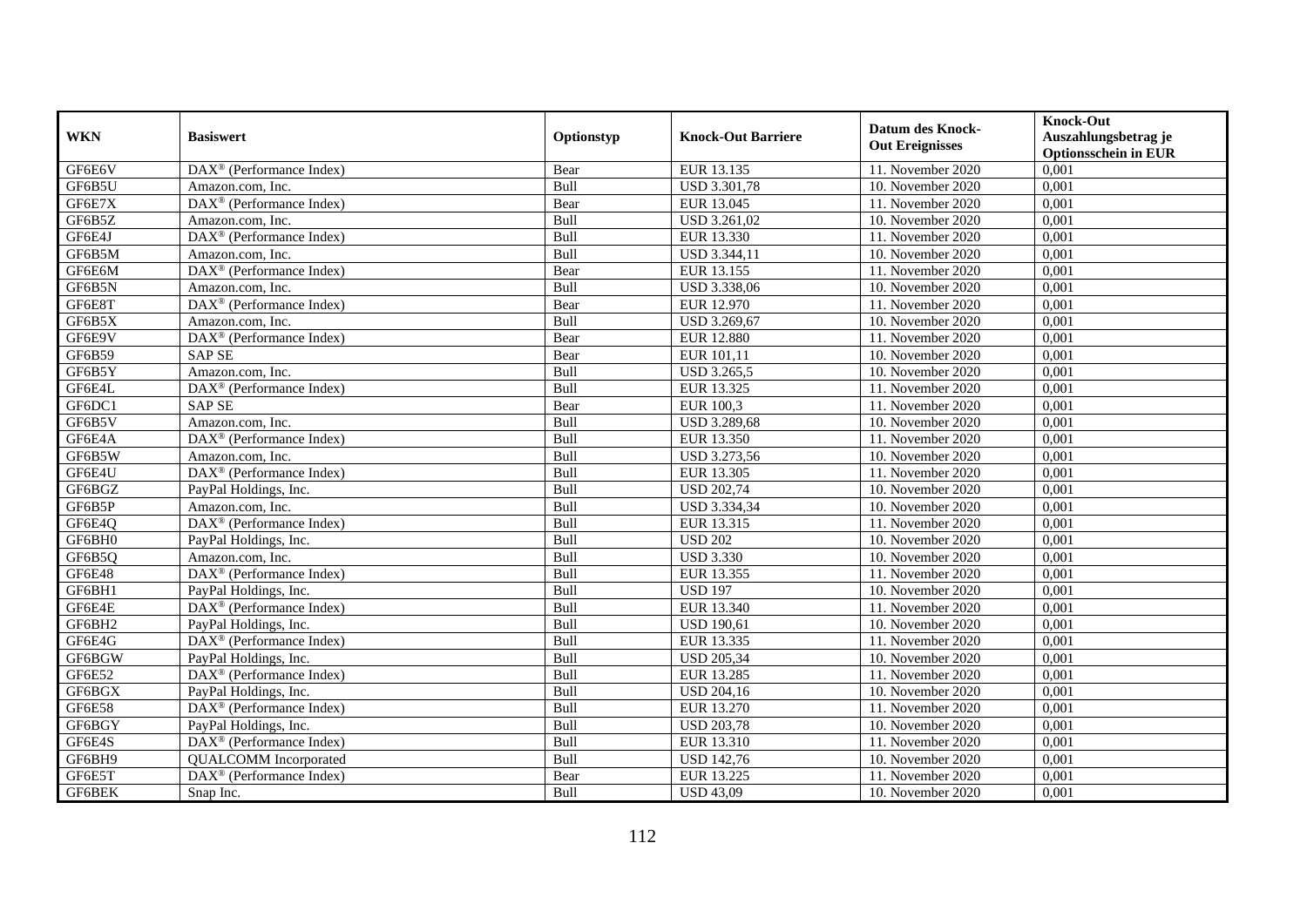|               | <b>Basiswert</b>                                                | Optionstyp | <b>Knock-Out Barriere</b> | <b>Datum des Knock-</b><br><b>Out Ereignisses</b> | <b>Knock-Out</b>            |
|---------------|-----------------------------------------------------------------|------------|---------------------------|---------------------------------------------------|-----------------------------|
| <b>WKN</b>    |                                                                 |            |                           |                                                   | Auszahlungsbetrag je        |
|               |                                                                 |            |                           |                                                   | <b>Optionsschein in EUR</b> |
| GF6E5U        | DAX <sup>®</sup> (Performance Index)                            | Bull       | EUR 13.220                | 11. November 2020                                 | 0,001                       |
| GF6BEL        | Snap Inc.                                                       | Bull       | <b>USD 42,01</b>          | 10. November 2020                                 | 0,001                       |
| GF6E54        | $DAX^{\otimes}$ (Performance Index)                             | Bull       | <b>EUR 13.280</b>         | 11. November 2020                                 | 0,001                       |
| GF6BH5        | <b>QUALCOMM</b> Incorporated                                    | Bull       | <b>USD 147,38</b>         | 10. November 2020                                 | 0,001                       |
| GF6E4W        | DAX <sup>®</sup> (Performance Index)                            | Bull       | <b>EUR 13.300</b>         | 11. November 2020                                 | 0,001                       |
| GF6BH6        | <b>QUALCOMM</b> Incorporated                                    | Bull       | <b>USD 146,26</b>         | 10. November 2020                                 | 0,001                       |
| GF6E5X        | $\overline{\text{DAX}^{\otimes}}$ (Performance Index)           | Bear       | EUR 13.215                | 11. November 2020                                 | 0,001                       |
| GF6BH7        | <b>QUALCOMM</b> Incorporated                                    | Bull       | <b>USD 144,99</b>         | 10. November 2020                                 | 0,001                       |
| GF6E5Y        | $\text{DAX}^{\otimes}$ (Performance Index)                      | Bull       | EUR 13.210                | 11. November 2020                                 | 0,001                       |
| GF6BH8        | <b>QUALCOMM</b> Incorporated                                    | Bull       | <b>USD 143,92</b>         | 10. November 2020                                 | 0,001                       |
| GF6E4N        | $\text{DAX}^{\otimes}$ (Performance Index)                      | Bull       | EUR 13.320                | 11. November 2020                                 | 0,001                       |
| GF6BEH        | Snap Inc.                                                       | Bull       | <b>USD 43,93</b>          | 10. November 2020                                 | 0,001                       |
| GF6E5Q        | DAX <sup>®</sup> (Performance Index)                            | Bull       | EUR 13.230                | 11. November 2020                                 | 0,001                       |
| GF6BEJ        | Snap Inc.                                                       | Bull       | <b>USD 43,57</b>          | 10. November 2020                                 | 0,001                       |
| GF6E5E        | DAX <sup>®</sup> (Performance Index)                            | Bull       | EUR 13.255                | 11. November 2020                                 | 0,001                       |
| GF6BEF        | Snap Inc.                                                       | Bull       | <b>USD 45,75</b>          | 10. November 2020                                 | 0,001                       |
| GF6E6F        | DAX <sup>®</sup> (Performance Index)                            | Bear       | EUR 13.170                | 11. November 2020                                 | 0,001                       |
| GF6BEG        | Snap Inc.                                                       | Bull       | $\overline{USD}$ 44,81    | 10. November 2020                                 | 0,001                       |
| GF6E6H        | DAX <sup>®</sup> (Performance Index)                            | Bear       | EUR 13.165                | 11. November 2020                                 | 0,001                       |
| GF6BEM        | Snap Inc.                                                       | Bull       | <b>USD 40,84</b>          | 10. November 2020                                 | 0,001                       |
| GF6E7H        | DAX <sup>®</sup> (Performance Index)                            | Bear       | <b>EUR 13.080</b>         | $\overline{11}$ . November 2020                   | 0,001                       |
| <b>GF6BEN</b> | Snap Inc.                                                       | Bull       | <b>USD 40,01</b>          | 10. November 2020                                 | 0,001                       |
| GF6E7K        | DAX <sup>®</sup> (Performance Index)                            | Bear       | EUR 13.075                | 11. November 2020                                 | 0,001                       |
| GF6E8M        | $\text{DAX}^{\otimes}$ (Performance Index)                      | Bear       | EUR 12.985                | 11. November 2020                                 | 0,001                       |
| GF6E5N        | $\overline{\text{DAX}}^{\textcirc}$ (Performance Index)         | Bull       | EUR 13.235                | 11. November 2020                                 | 0,001                       |
| GF6E6P        | DAX <sup>®</sup> (Performance Index)                            | Bear       | EUR 13.150                | 11. November 2020                                 | 0,001                       |
| GF6E7R        | DAX <sup>®</sup> (Performance Index)                            | Bear       | <b>EUR 13.060</b>         | 11. November 2020                                 | 0,001                       |
| GF6E5C        | $\overline{\text{DAX}^{\otimes}}$ (Performance Index)           | Bull       | EUR 13.260                | 11. November 2020                                 | 0,001                       |
| GF6E6D        | $\overline{\text{DAX}^{\otimes}}$ (Performance Index)           | Bear       | EUR 13.175                | 11. November 2020                                 | 0,001                       |
| GF6E7F        | $\text{DAX}^{\otimes}$ (Performance Index)                      | Bear       | EUR 13.085                | 11. November 2020                                 | 0,001                       |
| GF6E8H        | $\text{DAX}^{\otimes}$ (Performance Index)                      | Bear       | EUR 12.995                | 11. November 2020                                 | 0,001                       |
| GF6E50        | $DAX^{\circledR}$ (Performance Index)                           | Bull       | EUR 13.290                | 11. November 2020                                 | 0,001                       |
| GF6E61        | $\overline{\text{DAX}^{\otimes}}$ (Performance Index)           | Bear       | EUR 13.205                | 11. November 2020                                 | 0,001                       |
| GF6E62        | $\overline{\text{DAX}^{\circledast}(\text{Performance Index})}$ | Bull       | <b>EUR 13.200</b>         | 11. November 2020                                 | 0,001                       |
| GF6E73        | DAX <sup>®</sup> (Performance Index)                            | Bear       | EUR 13.115                | 11. November 2020                                 | 0,001                       |
| <b>GF6E85</b> | $DAX^{\otimes}$ (Performance Index)                             | Bear       | EUR 13.025                | 11. November 2020                                 | 0,001                       |
| GF6E56        | $\text{DAX}^{\otimes}$ (Performance Index)                      | Bull       | EUR 13.275                | 11. November 2020                                 | 0,001                       |
| GF6E67        | $\overline{\text{DAX}^{\otimes}(\text{Performance Index})}$     | Bear       | EUR 13.190                | 11. November 2020                                 | 0,001                       |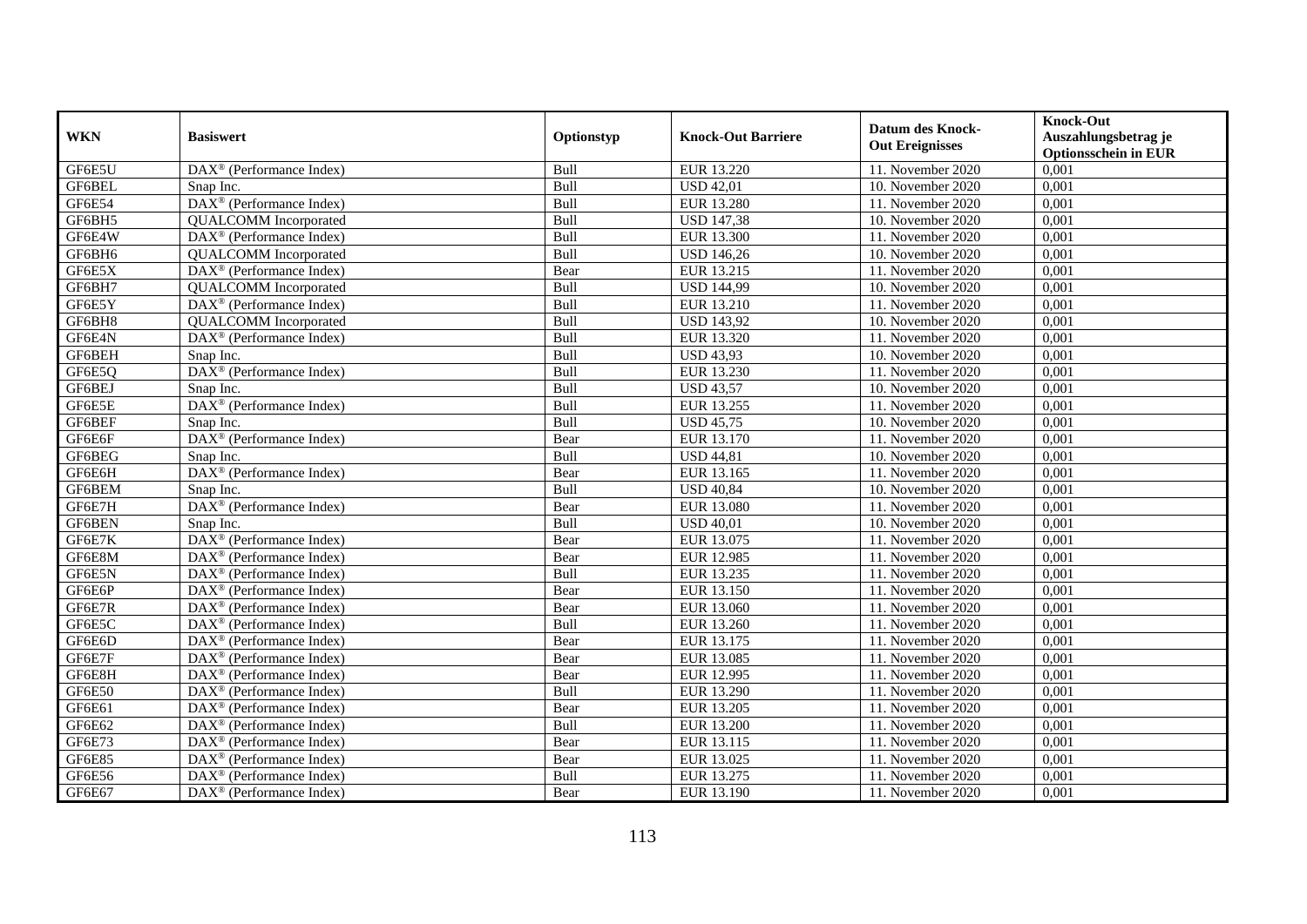|            | <b>Basiswert</b>                                                | Optionstyp | <b>Knock-Out Barriere</b> | <b>Datum des Knock-</b><br><b>Out Ereignisses</b> | <b>Knock-Out</b>            |
|------------|-----------------------------------------------------------------|------------|---------------------------|---------------------------------------------------|-----------------------------|
| <b>WKN</b> |                                                                 |            |                           |                                                   | Auszahlungsbetrag je        |
|            |                                                                 |            |                           |                                                   | <b>Optionsschein in EUR</b> |
| GF6E79     | DAX <sup>®</sup> (Performance Index)                            | Bear       | EUR 13.100                | 11. November 2020                                 | 0,001                       |
| GF6E8B     | $\overline{\text{DAX}^{\otimes}}$ (Performance Index)           | Bear       | EUR 13.010                | 11. November 2020                                 | 0,001                       |
| GF6E5L     | $\text{DAX}^{\circledR}$ (Performance Index)                    | Bull       | EUR 13.240                | 11. November 2020                                 | 0,001                       |
| GF6E7P     | $\text{DAX}^{\otimes}$ (Performance Index)                      | Bear       | EUR 13.065                | 11. November 2020                                 | 0,001                       |
| GF6E8R     | $\overline{\text{DAX}}^{\textcirc}$ (Performance Index)         | Bear       | EUR 12.975                | 11. November 2020                                 | 0,001                       |
| GF6E5S     | $\text{DAX}^{\textcircled{}}$ (Performance Index)               | Bull       | EUR 13.225                | 11. November 2020                                 | 0,001                       |
| GF6E6T     | $\overline{\text{DAX}^{\otimes}}$ (Performance Index)           | Bear       | EUR 13.140                | 11. November 2020                                 | 0,001                       |
| GF6E7V     | $\overline{\text{DAX}^{\otimes}}$ (Performance Index)           | Bear       | EUR 13.050                | 11. November 2020                                 | 0,001                       |
| GF6E5A     | $\text{DAX}^{\otimes}$ (Performance Index)                      | Bull       | EUR 13.265                | 11. November 2020                                 | 0,001                       |
| GF6E6B     | $\text{DAX}^{\circledast}$ (Performance Index)                  | Bear       | EUR 13.180                | 11. November 2020                                 | 0,001                       |
| GF6E7D     | DAX <sup>®</sup> (Performance Index)                            | Bear       | EUR 13.090                | 11. November 2020                                 | 0,001                       |
| GF6E8F     | DAX <sup>®</sup> (Performance Index)                            | Bear       | <b>EUR 13.000</b>         | 11. November 2020                                 | 0,001                       |
| GF6E9H     | DAX <sup>®</sup> (Performance Index)                            | Bear       | EUR 12.910                | 11. November 2020                                 | 0,001                       |
| GF6E5Z     | $DAX^{\otimes}$ (Performance Index)                             | Bear       | EUR 13.210                | 11. November 2020                                 | 0,001                       |
| GF6E60     | $\text{DAX}^{\otimes}$ (Performance Index)                      | Bull       | EUR 13.205                | 11. November 2020                                 | 0,001                       |
| GF6E71     | DAX <sup>®</sup> (Performance Index)                            | Bear       | EUR 13.120                | 11. November 2020                                 | 0,001                       |
| GF6E83     | DAX <sup>®</sup> (Performance Index)                            | Bear       | EUR 13.030                | 11. November 2020                                 | 0,001                       |
| GF6E95     | $\text{DAX}^{\circledR}$ (Performance Index)                    | Bear       | EUR 12.940                | 11. November 2020                                 | 0,001                       |
| GF6E5G     | $DAX^{\otimes}$ (Performance Index)                             | Bull       | EUR 13.250                | 11. November 2020                                 | 0,001                       |
| GF6E5J     | DAX <sup>®</sup> (Performance Index)                            | Bull       | EUR 13.245                | 11. November 2020                                 | 0,001                       |
| GF6E6K     | $\overline{\text{DAX}}^{\textcirc}$ (Performance Index)         | Bear       | EUR 13.160                | 11. November 2020                                 | 0,001                       |
| GF6E7M     | $\overline{\text{DAX}^{\otimes}}$ (Performance Index)           | Bear       | EUR 13.070                | 11. November 2020                                 | 0,001                       |
| GF6E8P     | $\text{DAX}^{\otimes}$ (Performance Index)                      | Bear       | EUR 12.980                | 11. November 2020                                 | 0,001                       |
| GF6E9R     | $\text{DAX}^{\otimes}$ (Performance Index)                      | Bear       | <b>EUR 12.890</b>         | 11. November 2020                                 | 0,001                       |
| GF6E5V     | DAX <sup>®</sup> (Performance Index)                            | Bear       | EUR 13.220                | 11. November 2020                                 | 0,001                       |
| GF6E5W     | DAX <sup>®</sup> (Performance Index)                            | Bull       | EUR 13.215                | 11. November 2020                                 | 0,001                       |
| GF6E6X     | DAX <sup>®</sup> (Performance Index)                            | Bear       | EUR 13.130                | 11. November 2020                                 | 0,001                       |
| GF6E7Z     | $\overline{\text{DAX}^{\otimes}}$ (Performance Index)           | Bear       | EUR 13.040                | 11. November 2020                                 | 0,001                       |
| GF6E91     | $\overline{\text{DAX}^{\otimes}}$ (Performance Index)           | Bear       | EUR 12.950                | 11. November 2020                                 | 0,001                       |
| GF6E63     | DAX <sup>®</sup> (Performance Index)                            | Bear       | EUR 13.200                | 11. November 2020                                 | 0,001                       |
| GF6E64     | $\text{DAX}^{\otimes}$ (Performance Index)                      | Bull       | EUR 13.195                | 11. November 2020                                 | 0,001                       |
| GF6E75     | $DAX^{\circledR}$ (Performance Index)                           | Bear       | EUR 13.110                | 11. November 2020                                 | 0,001                       |
| GF6E87     | $\overline{\text{DAX}^{\otimes}}$ (Performance Index)           | Bear       | EUR 13.020                | 11. November 2020                                 | 0,001                       |
| GF6E99     | $\overline{\text{DAX}^{\circledast}(\text{Performance Index})}$ | Bear       | EUR 12.930                | 11. November 2020                                 | 0,001                       |
| GF6E69     | $\overline{\text{DAX}^{\otimes}}$ (Performance Index)           | Bear       | EUR 13.185                | 11. November 2020                                 | 0,001                       |
| GF6E7B     | $\text{DAX}^{\circledR}$ (Performance Index)                    | Bear       | EUR 13.095                | 11. November 2020                                 | 0,001                       |
| GF6E8D     | $\text{DAX}^{\circledast}$ (Performance Index)                  | Bear       | EUR 13.005                | 11. November 2020                                 | 0,001                       |
| GF6E9F     | $\overline{\text{DAX}^{\otimes}(\text{Performance Index})}$     | Bear       | EUR 12.915                | 11. November 2020                                 | 0,001                       |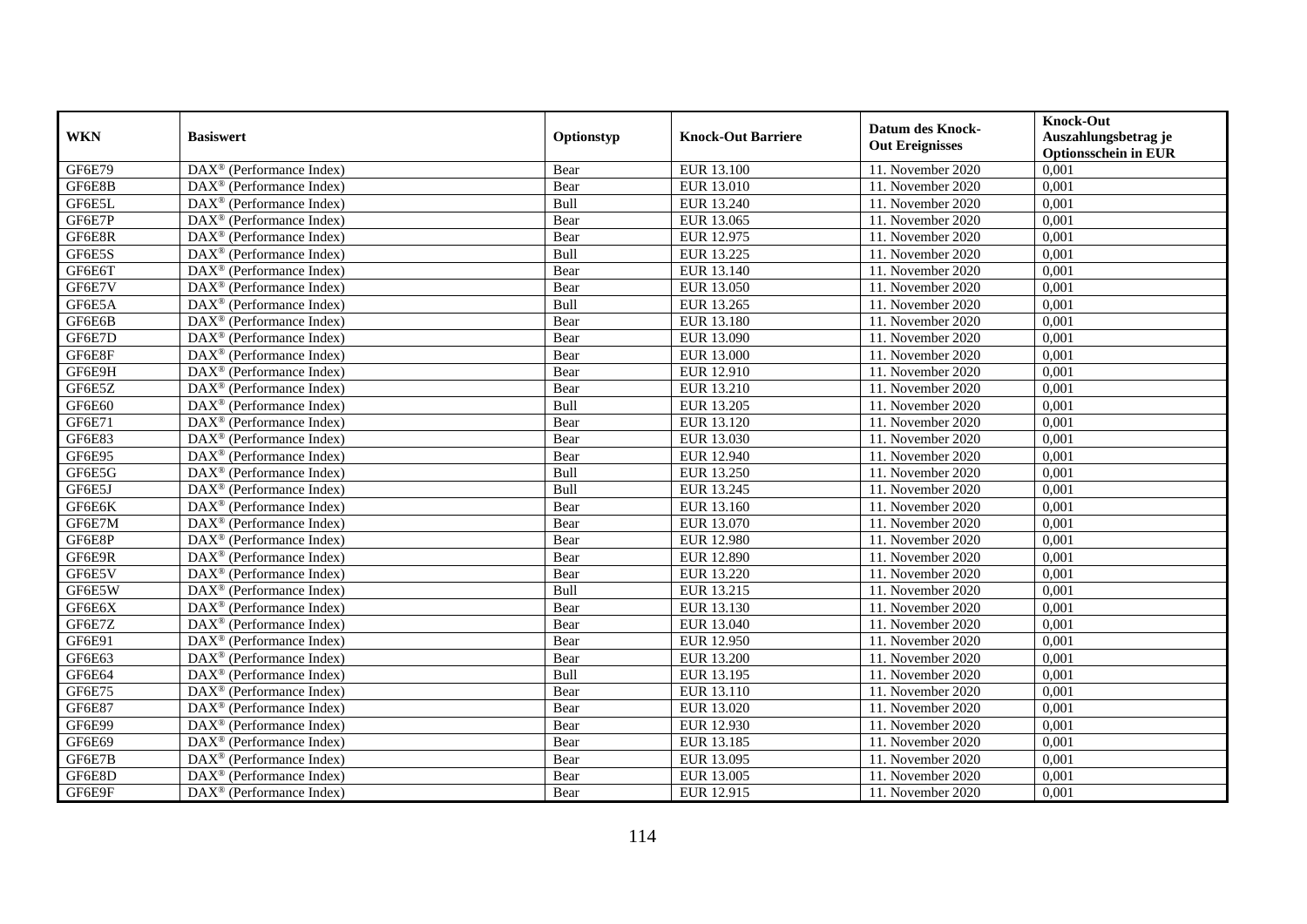|            |                                                         |             |                           | <b>Datum des Knock-</b> | <b>Knock-Out</b>                     |
|------------|---------------------------------------------------------|-------------|---------------------------|-------------------------|--------------------------------------|
| <b>WKN</b> | <b>Basiswert</b>                                        | Optionstyp  | <b>Knock-Out Barriere</b> | <b>Out Ereignisses</b>  | Auszahlungsbetrag je                 |
| GF6E8Z     | $\overline{\text{DAX}}^{\textcirc}$ (Performance Index) |             |                           |                         | <b>Optionsschein in EUR</b><br>0,001 |
|            |                                                         | Bear        | EUR 12.955                | 11. November 2020       |                                      |
| GF6EA1     | $\overline{\text{DAX}^{\otimes}}$ (Performance Index)   | Bear        | EUR 12.865                | 11. November $2020$     | 0,001                                |
| GF6E65     | $\text{DAX}^{\circledR}$ (Performance Index)            | Bear        | EUR 13.195                | 11. November 2020       | 0,001                                |
| GF6E66     | $\text{DAX}^{\circledR}$ (Performance Index)            | Bull        | EUR 13.190                | 11. November 2020       | 0,001                                |
| GF6E77     | $\overline{\text{DAX}}^{\textcirc}$ (Performance Index) | Bear        | EUR 13.105                | 11. November 2020       | 0,001                                |
| GF6E89     | $\text{DAX}^{\otimes}$ (Performance Index)              | Bear        | EUR 13.015                | 11. November 2020       | 0,001                                |
| GF6E9B     | $\text{DAX}^{\otimes}$ (Performance Index)              | Bear        | EUR 12.925                | 11. November 2020       | 0,001                                |
| GF6E6Z     | $\overline{\text{DAX}^{\otimes}}$ (Performance Index)   | Bear        | EUR 13.125                | 11. November 2020       | 0,001                                |
| GF6E81     | $\text{DAX}^{\otimes}$ (Performance Index)              | Bear        | EUR 13.035                | 11. November 2020       | 0,001                                |
| GF6E93     | $\text{DAX}^{\otimes}$ (Performance Index)              | Bear        | EUR 12.945                | 11. November 2020       | 0,001                                |
| GF6EA5     | $DAX^{\otimes}$ (Performance Index)                     | Bear        | EUR 12.855                | 11. November 2020       | 0,001                                |
| GF6E8V     | DAX <sup>®</sup> (Performance Index)                    | Bear        | <b>EUR 12.965</b>         | 11. November 2020       | 0,001                                |
| GF6E9X     | $DAX^{\otimes}$ (Performance Index)                     | Bear        | EUR 12.875                | 11. November 2020       | 0,001                                |
| GF6E9K     | $DAX^{\otimes}$ (Performance Index)                     | Bear        | <b>EUR 12.905</b>         | 11. November 2020       | 0,001                                |
| GF6E97     | $\text{DAX}^{\otimes}$ (Performance Index)              | Bear        | EUR 12.935                | 11. November 2020       | 0,001                                |
| GF6EA9     | DAX <sup>®</sup> (Performance Index)                    | Bear        | <b>EUR 12.845</b>         | 11. November 2020       | 0,001                                |
| GF6E9D     | DAX <sup>®</sup> (Performance Index)                    | Bear        | EUR 12.920                | 11. November 2020       | 0,001                                |
| GF6E9T     | $\text{DAX}^{\circledR}$ (Performance Index)            | Bear        | EUR 12.885                | 11. November 2020       | 0,001                                |
| GF6E8X     | $\overline{\text{DAX}}^{\textcirc}$ (Performance Index) | Bear        | EUR 12.960                | 11. November 2020       | 0,001                                |
| GF6E9Z     | $\overline{\text{DAX}^{\otimes}}$ (Performance Index)   | Bear        | EUR 12.870                | 11. November 2020       | 0,001                                |
| GF6E9M     | $\text{DAX}^{\otimes}$ (Performance Index)              | Bear        | <b>EUR 12.900</b>         | 11. November 2020       | 0,001                                |
| GF6E9P     | $\overline{\text{DAX}^{\otimes}}$ (Performance Index)   | Bear        | EUR 12.895                | 11. November 2020       | 0,001                                |
| GF6EA3     | $\overline{\text{DAX}^{\otimes}}$ (Performance Index)   | Bear        | <b>EUR 12.860</b>         | 11. November 2020       | 0,001                                |
| GF6EA7     | DAX <sup>®</sup> (Performance Index)                    | Bear        | EUR 12.850                | 11. November 2020       | 0,001                                |
| GF6EAB     | $\text{DAX}^{\circledR}$ (Performance Index)            | Bear        | EUR 12.840                | 11. November 2020       | 0,001                                |
| GF67F9     | adidas AG                                               | Bull        | EUR 271,47651243          | 11. November 2020       | 0,001                                |
| GF679E     | Deutsche Telekom AG                                     | Bear        | EUR 14,96659937           | 11. November 2020       | 0,001                                |
| GF67FA     | adidas AG                                               | Bull        | EUR 270,68631883          | 11. November 2020       | 0,001                                |
| GF6E6L     | DAX <sup>®</sup> (Performance Index)                    | Bull        | EUR 13.155                | 11. November 2020       | 0,001                                |
| GF6DCE     | adidas AG                                               | Bull        | EUR 271,91                | 11. November 2020       | 0,001                                |
| GF6DQK     | Airbus SE                                               | Bull        | EUR 86,23                 | 11. November 2020       | 0,001                                |
| GF6B8X     | adidas AG                                               | <b>Bull</b> | EUR 275,43374523          | 11. November 2020       | 0,001                                |
| GF6DLN     | ThyssenKrupp AG                                         | Bull        | <b>EUR 4,93</b>           | 11. November 2020       | 0,001                                |
| GF1WA6     | GBP/USD (WM-Fixing)                                     | Bear        | <b>USD 1,32922</b>        | 11. November 2020       | 0,001                                |
| GF6F1F     | TecDAX <sup>®</sup> (Performance Index)                 | Bear        | <b>EUR 3.005</b>          | 11. November 2020       | 0,001                                |
| GF3SX0     | AstraZeneca Plc                                         | Bear        | GBP 86,67531372           | 11. November 2020       | 0,001                                |
| GF6DT1     | Rolls-Royce Holdings Plc                                | Bull        | GBP 1,08                  | 11. November 2020       | 0,001                                |
| GF17YP     | SGS SA                                                  | Bear        | CHF 2.619,40323938        | 11. November 2020       | 0,001                                |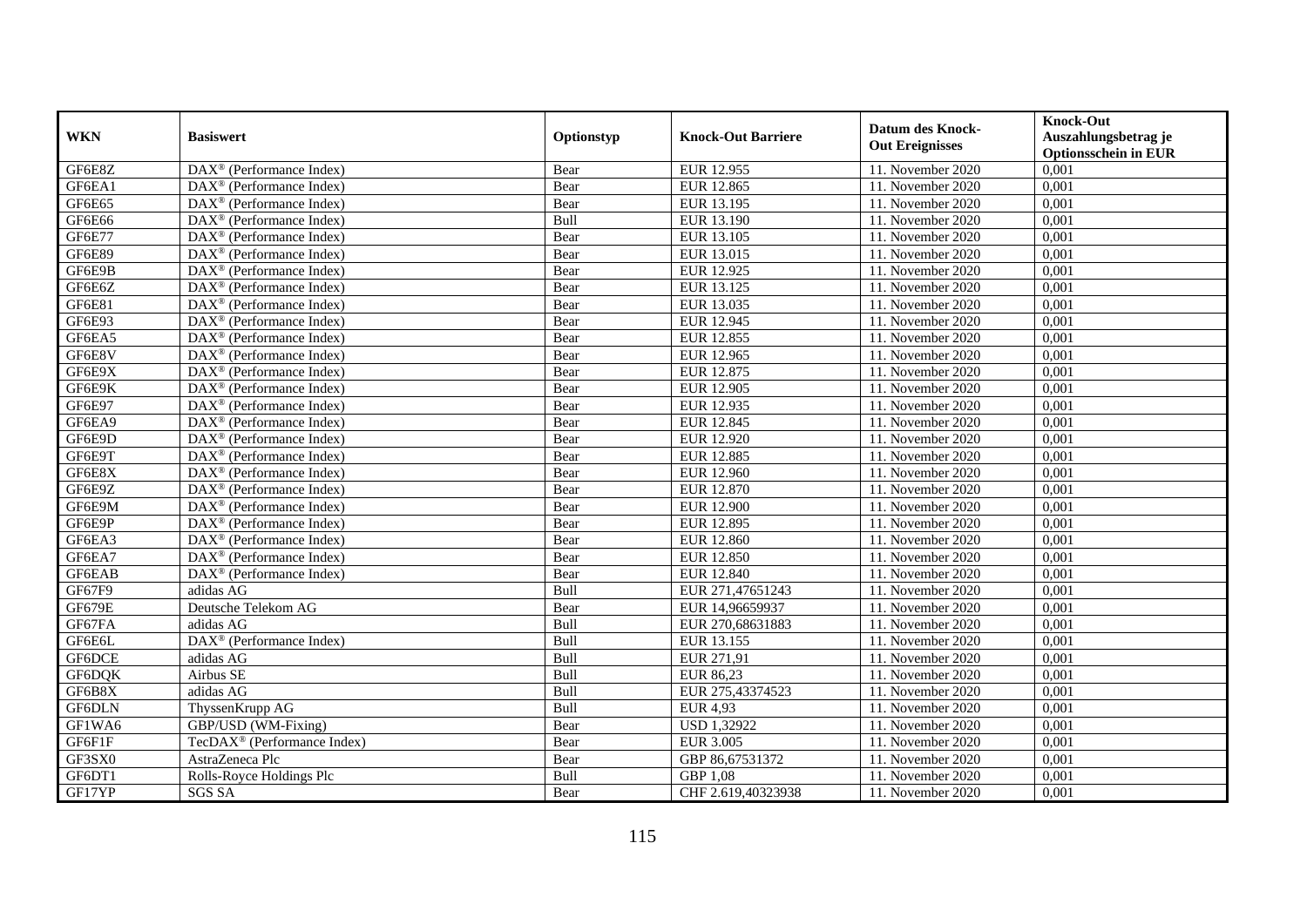|               | <b>Basiswert</b>                                      | Optionstyp  | <b>Knock-Out Barriere</b> | <b>Datum des Knock-</b> | <b>Knock-Out</b>                                    |
|---------------|-------------------------------------------------------|-------------|---------------------------|-------------------------|-----------------------------------------------------|
| <b>WKN</b>    |                                                       |             |                           | <b>Out Ereignisses</b>  | Auszahlungsbetrag je<br><b>Optionsschein in EUR</b> |
| GF6DGF        | Deutsche Bank AG                                      | Bull        | EUR <sub>9</sub>          | 11. November 2020       | 0,001                                               |
| GF6E6G        | $\overline{\text{DAX}^{\otimes}}$ (Performance Index) | Bull        | EUR 13.165                | 11. November 2020       | 0,001                                               |
| GF6DLP        | ThyssenKrupp AG                                       | Bull        | <b>EUR 4,89</b>           | 11. November 2020       | 0,001                                               |
| GF6B8Y        | adidas AG                                             | Bull        | EUR 274,08357981          | 11. November 2020       | 0,001                                               |
| GF6DKF        | Deutsche Telekom AG                                   | Bear        | <b>EUR 14,99</b>          | 11. November 2020       | 0,001                                               |
| GF6F1M        | TecDAX <sup>®</sup> (Performance Index)               | Bear        | <b>EUR 2.975</b>          | 11. November 2020       | 0,001                                               |
| GF6DT2        | Rolls-Royce Holdings Plc                              | Bull        | GBP 1,05                  | 11. November 2020       | 0,001                                               |
| GF6DPM        | HelloFresh SE                                         | Bear        | <b>EUR 42,55</b>          | 11. November 2020       | 0,001                                               |
| GF6F12        | EURO STOXX <sup>®</sup> Banks (Price EUR) Index       | Bull        | EUR 67,5                  | 11. November $2020$     | 0,001                                               |
| GF530F        | Cancom SE                                             | Bear        | EUR 41,93798668           | 11. November 2020       | 0,001                                               |
| GF6DGG        | Deutsche Bank AG                                      | Bull        | <b>EUR 8,99</b>           | 11. November 2020       | 0,001                                               |
| <b>GF6DUH</b> | Safran S.A.                                           | Bull        | <b>EUR 116.5</b>          | 11. November 2020       | 0,001                                               |
| GF6E6Q        | $DAX^{\otimes}$ (Performance Index)                   | Bull        | EUR 13.145                | 11. November 2020       | 0,001                                               |
| GF6B8Z        | adidas AG                                             | Bull        | EUR 273,41349771          | 11. November 2020       | 0,001                                               |
| GF6F1G        | TecDAX <sup>®</sup> (Performance Index)               | Bear        | <b>EUR 3.000</b>          | 11. November 2020       | 0,001                                               |
| GF6DX0        | CNH Industrial N.V.                                   | Bull        | <b>EUR 8,03</b>           | 11. November $2020$     | 0,001                                               |
| GF6E6E        | DAX <sup>®</sup> (Performance Index)                  | Bull        | EUR 13.170                | 11. November 2020       | 0,001                                               |
| <b>GF6B90</b> | adidas AG                                             | <b>Bull</b> | EUR 272,19334822          | 11. November 2020       | 0,001                                               |
| GF6F1H        | TecDAX <sup>®</sup> (Performance Index)               | Bear        | <b>EUR 2.995</b>          | 11. November 2020       | 0,001                                               |
| GC34ZW        | EUR/GBP (WM-Fixing)                                   | Bull        | GBP 0,88761               | 11. November 2020       | 0,001                                               |
| GF6E68        | DAX <sup>®</sup> (Performance Index)                  | Bull        | EUR 13.185                | 11. November 2020       | 0,001                                               |
| GF6F1L        | TecDA $X^{\circledR}$ (Performance Index)             | Bear        | <b>EUR 2.980</b>          | 11. November 2020       | 0,001                                               |
| GF6E6N        | DAX <sup>®</sup> (Performance Index)                  | Bull        | EUR 13.150                | 11. November 2020       | 0,001                                               |
| GC8VUB        | EUR/GBP (WM-Fixing)                                   | Bull        | GBP 0,88826               | 11. November 2020       | 0,001                                               |
| GF6F1J        | $TecDAX^{\circledcirc}$ (Performance Index)           | Bear        | <b>EUR 2.990</b>          | 11. November 2020       | 0,001                                               |
| GF6F1K        | TecDAX <sup>®</sup> (Performance Index)               | Bear        | <b>EUR 2.985</b>          | 11. November 2020       | 0,001                                               |
| GF6E6C        | DAX <sup>®</sup> (Performance Index)                  | Bull        | EUR 13.175                | 11. November 2020       | 0,001                                               |
| GF6F1N        | TecDAX <sup>®</sup> (Performance Index)               | Bear        | <b>EUR 2.970</b>          | 11. November 2020       | 0,001                                               |
| GF6E6J        | DAX <sup>®</sup> (Performance Index)                  | Bull        | EUR 13.160                | 11. November 2020       | 0,001                                               |
| GF6F1P        | TecDAX <sup>®</sup> (Performance Index)               | Bear        | <b>EUR 2.965</b>          | 11. November 2020       | 0,001                                               |
| GF6E6A        | $\text{DAX}^{\otimes}$ (Performance Index)            | Bull        | EUR 13.180                | 11. November 2020       | 0,001                                               |
| GF6E6S        | $DAX^{\otimes}$ (Performance Index)                   | <b>Bull</b> | EUR 13.140                | 11. November 2020       | 0,001                                               |
| GF6EWN        | $MDAX^{\circledR}$ (Performance Index)                | Bear        | <b>EUR 28.300</b>         | 11. November 2020       | 0,001                                               |
| GF2EG1        | LVMH Moët Hennessy Louis Vuitton SE                   | Bear        | EUR 485,58058278          | 11. November 2020       | 0,001                                               |
| GF6DW5        | Compass Group Plc                                     | Bull        | GBP 13,89                 | 11. November 2020       | 0,001                                               |
| GF6DT3        | Rolls-Royce Holdings Plc                              | Bull        | GBP 1.01                  | 11. November 2020       | 0,001                                               |
| GF6DN2        | Deutsche Lufthansa AG                                 | Bull        | EUR 9,12                  | 11. November 2020       | 0,001                                               |
| GF6DKW        | Zalando SE                                            | Bear        | <b>EUR 78,54</b>          | 11. November 2020       | 0,001                                               |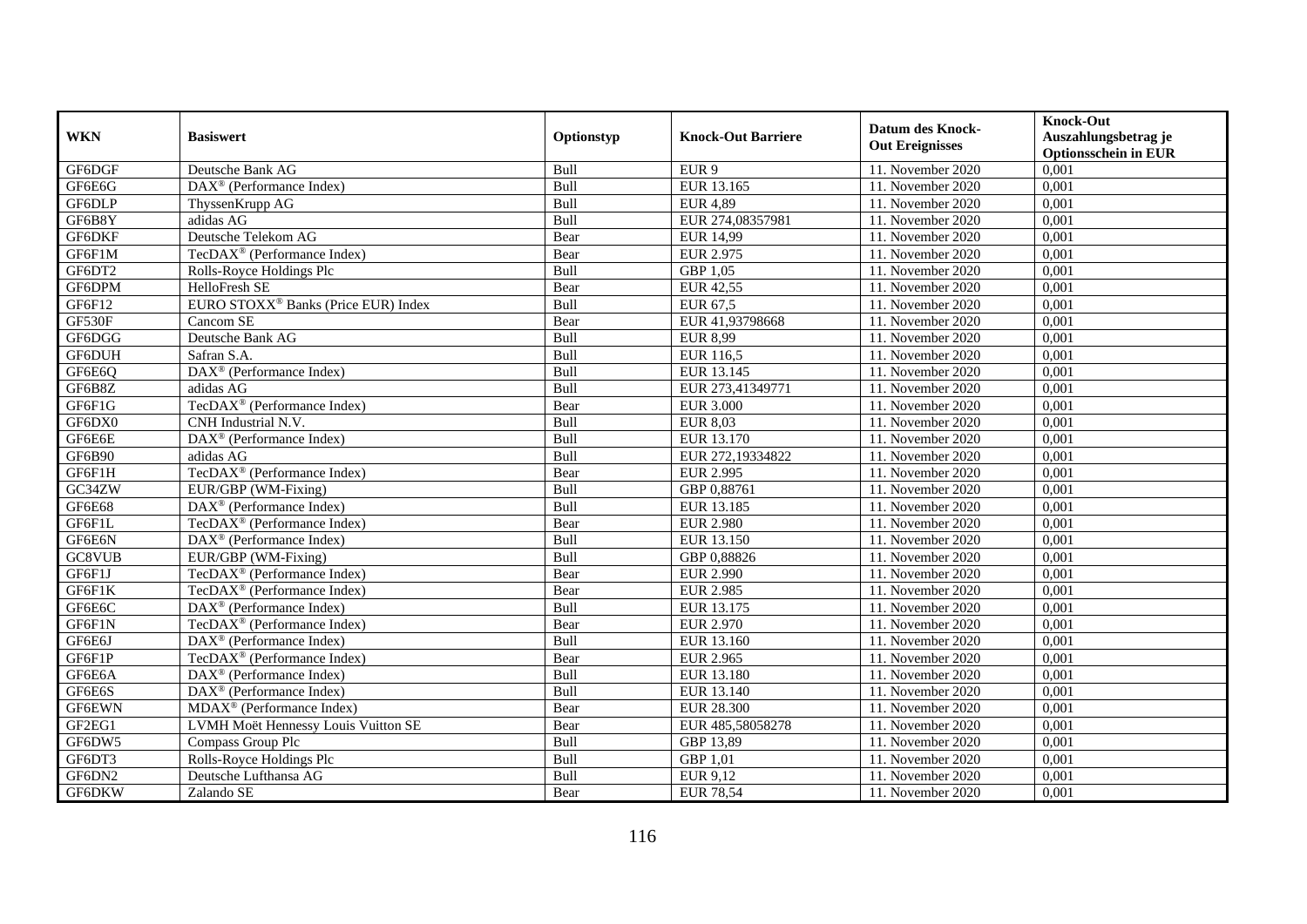|                     | <b>Basiswert</b>                                                          | Optionstyp | <b>Knock-Out Barriere</b> | <b>Datum des Knock-</b><br><b>Out Ereignisses</b> | <b>Knock-Out</b>                     |
|---------------------|---------------------------------------------------------------------------|------------|---------------------------|---------------------------------------------------|--------------------------------------|
| <b>WKN</b>          |                                                                           |            |                           |                                                   | Auszahlungsbetrag je                 |
| GF6DJF              |                                                                           |            |                           |                                                   | <b>Optionsschein in EUR</b><br>0,001 |
| GF6E5R              | Delivery Hero AG<br>$\overline{\text{DAX}^{\otimes}}$ (Performance Index) | Bear       | EUR 108,1<br>EUR 13.230   | 11. November 2020<br>11. November 2020            | 0,001                                |
|                     |                                                                           | Bear       |                           |                                                   |                                      |
| GC5LFL              | Nordex SE                                                                 | Bear       | EUR 16,35442536           | 11. November 2020                                 | 0,001                                |
| GF6EWP              | MDAX <sup>®</sup> (Performance Index)                                     | Bear       | <b>EUR 28.250</b>         | 11. November 2020                                 | 0,001                                |
| GF6F1E              | TecDAX <sup>®</sup> (Performance Index)                                   | Bear       | <b>EUR 3.010</b>          | 11. November 2020                                 | 0,001                                |
| GF5F69              | Bechtle AG                                                                | Bear       | EUR 169,54289844          | 11. November 2020                                 | 0,001                                |
| GF6DN3              | Deutsche Lufthansa AG                                                     | Bull       | <b>EUR 9,06</b>           | 11. November 2020                                 | 0,001                                |
| GF6DJG              | Delivery Hero AG                                                          | Bear       | EUR 109,19                | 11. November 2020                                 | 0,001                                |
| GF6DKX              | Zalando SE                                                                | Bear       | <b>EUR 79,3</b>           | 11. November 2020                                 | 0,001                                |
| GF6F1D              | TecDAX <sup>®</sup> (Performance Index)                                   | Bear       | <b>EUR 3.015</b>          | 11. November 2020                                 | 0,001                                |
| GF3DB3              | <b>Standard Chartered PLC</b>                                             | Bear       | GBP 4,29918771            | 11. November 2020                                 | 0,001                                |
| GF3SZP              | Fresenius Medical Care AG & Co. KGaA                                      | Bear       | EUR 74,89561475           | 11. November 2020                                 | 0,001                                |
| GC65U5              | Anglo American PLC                                                        | Bear       | GBP 20,99330919           | 11. November 2020                                 | 0,001                                |
| $GF1W\overline{A5}$ | GBP/USD (WM-Fixing)                                                       | Bear       | <b>USD 1,33017</b>        | 11. November 2020                                 | 0,001                                |
| GF6DC2              | <b>SAPSE</b>                                                              | Bear       | EUR 100,71                | 11. November 2020                                 | 0,001                                |
| GF4WUH              | Bayerische Motoren Werke AG (BMW)                                         | Bear       | EUR 70,53211232           | 11. November 2020                                 | 0,001                                |
| GF6DL5              | Infineon Technologies AG                                                  | Bear       | <b>EUR 26,62</b>          | 11. November 2020                                 | 0,001                                |
| GF4ZMP              | Danone S.A.                                                               | Bear       | EUR 54,71947005           | 11. November 2020                                 | 0,001                                |
| GF6DPS              | MTU Aero Engines AG                                                       | Bull       | EUR 194,59                | 11. November 2020                                 | 0,001                                |
| <b>GF6EWK</b>       | MDAX <sup>®</sup> (Performance Index)                                     | Bear       | <b>EUR 28.450</b>         | 11. November 2020                                 | 0,001                                |
| <b>GF5LHY</b>       | $K+SAG$                                                                   | Bear       | EUR 6,31382226            | 11. November 2020                                 | 0,001                                |
| GF6E5P              | DAX <sup>®</sup> (Performance Index)                                      | Bear       | EUR 13.235                | 11. November 2020                                 | 0,001                                |
| GF6DFQ              | <b>BASFSE</b>                                                             | Bull       | EUR 56,51                 | 11. November 2020                                 | 0,001                                |
| GF6DYN              | $AEX-Index^{\circledR}$                                                   | Bear       | <b>EUR 595</b>            | 11. November 2020                                 | 0,001                                |
| GF4WXA              | Nordex SE                                                                 | Bear       | EUR 16.85650106           | 11. November 2020                                 | 0,001                                |
| GF6EWL              | MDAX <sup>®</sup> (Performance Index)                                     | Bear       | <b>EUR 28.400</b>         | 11. November 2020                                 | 0,001                                |
| GF6E5M              | $DAX^{\otimes}$ (Performance Index)                                       | Bear       | EUR 13.240                | 11. November 2020                                 | 0,001                                |
| GF4NEU              | Siemens Gamesa Renewable Energy, S.A.                                     | Bear       | EUR 27,50490518           | 11. November 2020                                 | 0,001                                |
| GF6EWM              | $MDAX^{\circledR}$ (Performance Index)                                    | Bear       | <b>EUR 28.350</b>         | 11. November 2020                                 | 0,001                                |
| <b>GFOPHF</b>       | Legal & General Group PLC                                                 | Bear       | GBP 2,3498677             | 11. November 2020                                 | 0,001                                |
| GC77S0              | BT Group plc                                                              | Bear       | GBP 1,21125019            | 11. November 2020                                 | 0,001                                |
| GF6DL6              | Infineon Technologies AG                                                  | Bear       | <b>EUR 26,77</b>          | 11. November 2020                                 | 0,001                                |
| GF6DXF              | 1 Feinunze Gold, Feinheit mind. 0,995, LBMA                               | Bull       | <b>USD 1.859,796</b>      | 11. November 2020                                 | 0,001                                |
| GF6DXD              | 1 Feinunze Gold, Feinheit mind. 0,995, LBMA                               | Bull       | USD 1.863,166             | 11. November 2020                                 | 0,001                                |
| GF6DXE              | 1 Feinunze Gold, Feinheit mind. 0,995, LBMA                               | Bull       | USD 1.861,593             | 11. November 2020                                 | 0,001                                |
| GF6DY5              | 1 Feinunze Silber, Feinheit mind. 0,999                                   | Bull       | <b>USD 23,789</b>         | 11. November 2020                                 | 0,001                                |
| GF6DXZ              | 1 Feinunze Silber, Feinheit mind. 0,999                                   | Bull       | <b>USD 24,026</b>         | 11. November 2020                                 | 0,001                                |
| GF6DY3              | 1 Feinunze Silber, Feinheit mind. 0,999                                   | Bull       | <b>USD 23,888</b>         | 11. November 2020                                 | 0,001                                |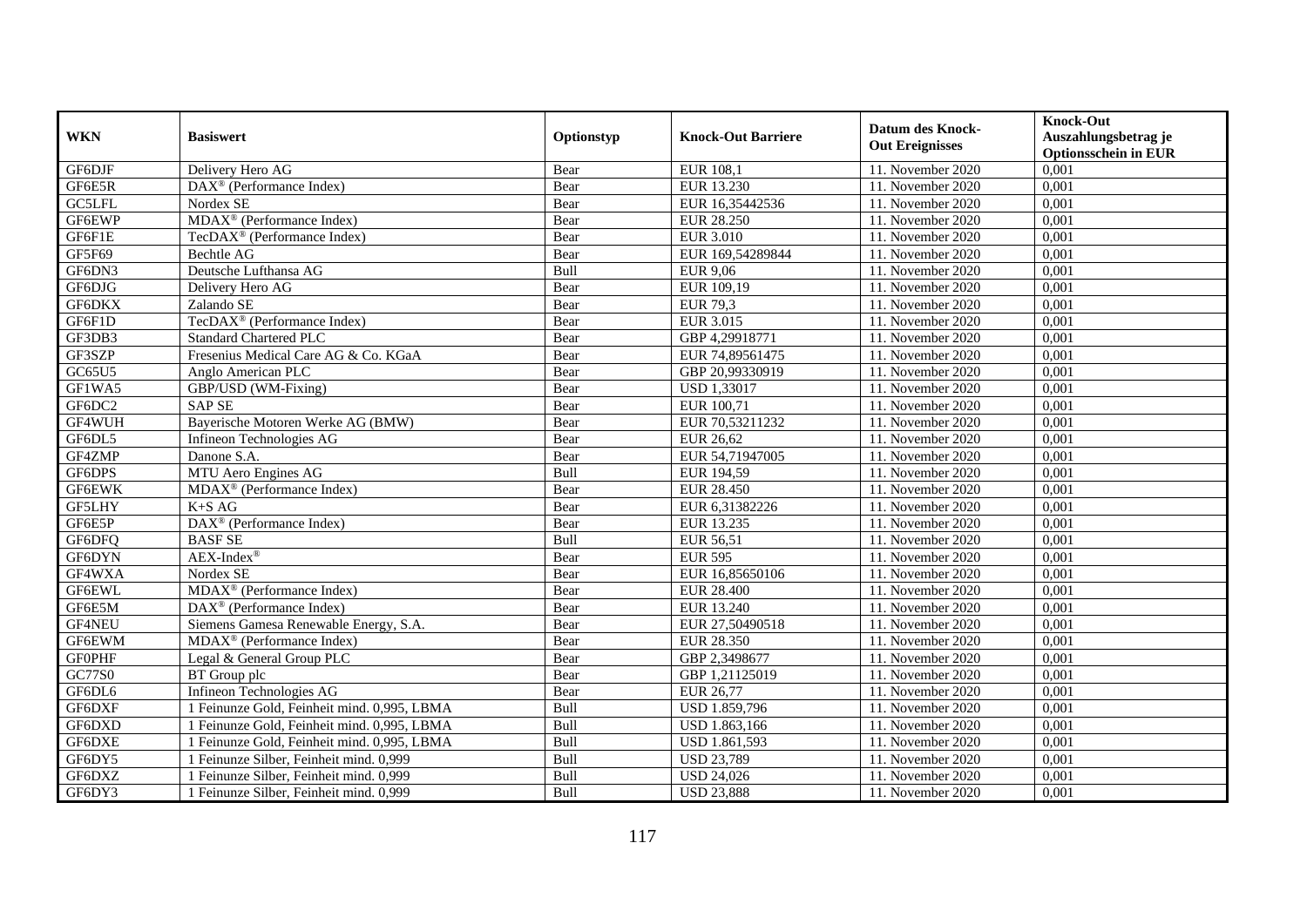|               | <b>Basiswert</b>                            | Optionstyp  | <b>Knock-Out Barriere</b> | <b>Datum des Knock-</b><br><b>Out Ereignisses</b> | <b>Knock-Out</b>                                    |
|---------------|---------------------------------------------|-------------|---------------------------|---------------------------------------------------|-----------------------------------------------------|
| <b>WKN</b>    |                                             |             |                           |                                                   | Auszahlungsbetrag je<br><b>Optionsschein in EUR</b> |
| GF6DY4        | 1 Feinunze Silber, Feinheit mind. 0,999     | Bull        | <b>USD 23,843</b>         | 11. November 2020                                 | 0,001                                               |
| GF6DY0        | 1 Feinunze Silber, Feinheit mind. 0,999     | Bull        | <b>USD 24,006</b>         | 11. November 2020                                 | 0,001                                               |
| GF6DY1        | 1 Feinunze Silber, Feinheit mind. 0,999     | Bull        | <b>USD 23,956</b>         | 11. November 2020                                 | 0,001                                               |
| GF6DY2        | 1 Feinunze Silber, Feinheit mind. 0,999     | Bull        | <b>USD 23,924</b>         | 11. November 2020                                 | 0,001                                               |
| GF5FAE        | <b>Barrick Gold Corporation</b>             | Bull        | USD 25,56558292           | 11. November 2020                                 | 0,001                                               |
| GF6DXG        | 1 Feinunze Gold, Feinheit mind. 0,995, LBMA | Bull        | USD 1.857,723             | 11. November 2020                                 | 0,001                                               |
| GF3W5L        | Concho Resources Inc.                       | Bear        | USD 51,90297425           | 11. November 2020                                 | 0,001                                               |
| GF6DDL        | Alibaba Group Holding Limited               | Bull        | <b>USD 268,5</b>          | 11. November 2020                                 | 0,001                                               |
| GF6DKG        | Deutsche Telekom AG                         | Bear        | EUR 15,03                 | 11. November 2020                                 | 0,001                                               |
| GF6DTE        | Parker-Hannifin Corporation                 | Bear        | <b>USD 258.75</b>         | 11. November 2020                                 | 0,001                                               |
| GF2EDS        | ConocoPhillips                              | Bear        | USD 36,08097935           | 11. November 2020                                 | 0,001                                               |
| GC19RT        | EOG Resources Inc.                          | Bear        | USD 42,89303795           | 11. November 2020                                 | 0,001                                               |
| GF5V6B        | <b>Barrick Gold Corporation</b>             | Bull        | USD 25,8205452            | 11. November 2020                                 | 0,001                                               |
| GF6DGZ        | Facebook. Inc.                              | <b>Bull</b> | <b>USD 272.96</b>         | 11. November 2020                                 | 0,001                                               |
| GC7FM3        | AbbVie Inc.                                 | Bear        | USD 99,60251897           | 11. November 2020                                 | 0,001                                               |
| GF61NT        | Alibaba Group Holding Limited               | Bull        | <b>USD 262,456</b>        | 11. November 2020                                 | 0,001                                               |
| GF6DKY        | Zalando SE                                  | Bear        | <b>EUR 80,55</b>          | 11. November 2020                                 | 0,001                                               |
| GF3Q1E        | Deutsche Telekom AG                         | Bear        | EUR 15,03986308           | 11. November 2020                                 | 0,001                                               |
| GF5324        | Bechtle AG                                  | Bear        | EUR 171,71894836          | 11. November 2020                                 | 0,001                                               |
| GF6DHD        | Tesla Inc                                   | Bull        | <b>USD 414,63</b>         | 11. November 2020                                 | 0,001                                               |
| GF6DBF        | Amazon.com, Inc.                            | Bull        | USD 3.103,29              | 11. November 2020                                 | 0,001                                               |
| GF6DGY        | Facebook. Inc.                              | Bull        | <b>USD 273,73</b>         | 11. November 2020                                 | 0.001                                               |
| GF6DLC        | Nvidia Corporation                          | Bull        | <b>USD 540,33</b>         | 11. November 2020                                 | 0,001                                               |
| GF6F1C        | TecDAX <sup>®</sup> (Performance Index)     | Bear        | <b>EUR 3.020</b>          | 11. November 2020                                 | 0,001                                               |
| GF6DRU        | <b>BIOGEN INC.</b>                          | Bull        | <b>USD 241,62</b>         | 11. November 2020                                 | 0,001                                               |
| GF6DLD        | Nvidia Corporation                          | Bull        | <b>USD 535,01</b>         | 11. November 2020                                 | 0,001                                               |
| GF6EZG        | S&P 500 <sup>®</sup> Index                  | Bear        | <b>USD 3.552,5</b>        | 11. November 2020                                 | 0,001                                               |
| GF6DBG        | Amazon.com, Inc.                            | Bull        | USD 3.094,22              | 11. November 2020                                 | 0,001                                               |
| GF6EZF        | S&P 500 <sup>®</sup> Index                  | Bear        | <b>USD 3.555</b>          | 11. November 2020                                 | 0,001                                               |
| GF5RX6        | <b>Consolidated Edison</b>                  | Bear        | USD 82,3399114            | 11. November 2020                                 | 0,001                                               |
| GF2RR4        | Exxon Mobil Corporation                     | Bear        | USD 37,02084269           | 11. November 2020                                 | 0,001                                               |
| GF6EZD        | S&P 500 <sup>®</sup> Index                  | Bear        | <b>USD 3.560</b>          | 11. November 2020                                 | 0,001                                               |
| <b>GF0JVU</b> | <b>General Motors Company</b>               | Bear        | USD 41,67195224           | 11. November 2020                                 | 0,001                                               |
| GF6DMS        | Netflix, Inc.                               | Bear        | <b>USD 482,5</b>          | 11. November 2020                                 | 0,001                                               |
| GF6DDJ        | Alibaba Group Holding Limited               | Bull        | <b>USD 271,7</b>          | 11. November 2020                                 | 0,001                                               |
| GF6EZE        | S&P 500 <sup>®</sup> Index                  | Bear        | <b>USD 3.557,5</b>        | 11. November 2020                                 | 0,001                                               |
| GF6DMT        | Netflix, Inc.                               | Bear        | <b>USD 483,55</b>         | 11. November 2020                                 | 0,001                                               |
| GF6EY9        | NASDAQ-100 Index®                           | Bull        | <b>USD 11.825</b>         | 11. November 2020                                 | 0,001                                               |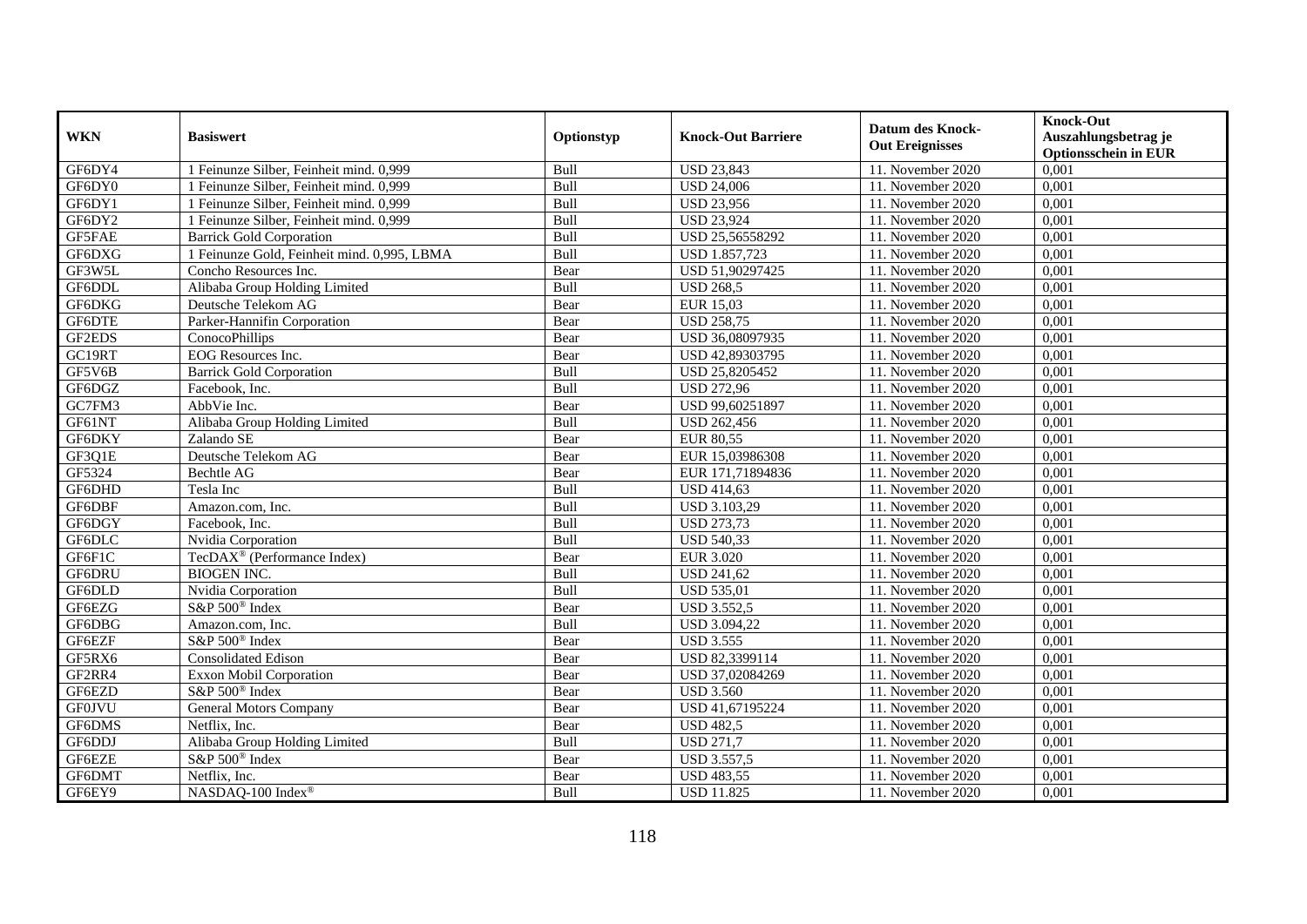| <b>WKN</b>    | <b>Basiswert</b>                                | Optionstyp | <b>Knock-Out Barriere</b> | <b>Datum des Knock-</b><br><b>Out Ereignisses</b> | <b>Knock-Out</b><br>Auszahlungsbetrag je<br><b>Optionsschein in EUR</b> |
|---------------|-------------------------------------------------|------------|---------------------------|---------------------------------------------------|-------------------------------------------------------------------------|
| GF6DDK        | Alibaba Group Holding Limited                   | Bull       | <b>USD 270,27</b>         | 11. November 2020                                 | 0,001                                                                   |
| GF6EZA        | S&P 500 <sup>®</sup> Index                      | Bear       | USD 3.567,5               | 11. November 2020                                 | 0,001                                                                   |
| GF6DMR        | Netflix, Inc.                                   | Bear       | <b>USD 478,95</b>         | 11. November 2020                                 | 0,001                                                                   |
| GF6DDG        | Alibaba Group Holding Limited                   | Bull       | <b>USD 275,44</b>         | 11. November 2020                                 | 0,001                                                                   |
| GF6EZB        | S&P 500 <sup>®</sup> Index                      | Bear       | <b>USD 3.565</b>          | 11. November 2020                                 | 0,001                                                                   |
| GF6DDH        | Alibaba Group Holding Limited                   | Bull       | <b>USD 272,31</b>         | 11. November 2020                                 | 0,001                                                                   |
| GF6EZC        | S&P 500 <sup>®</sup> Index                      | Bear       | <b>USD 3.562,5</b>        | 11. November 2020                                 | 0,001                                                                   |
| GF6DDF        | Alibaba Group Holding Limited                   | Bull       | <b>USD 281,71</b>         | 11. November 2020                                 | 0,001                                                                   |
| GF6E0P        | Dow Jones Industrial Average® Index             | Bear       | <b>USD 29.490</b>         | 11. November 2020                                 | 0,001                                                                   |
| <b>GF6DWK</b> | Darden Restaurants                              | Bull       | <b>USD 118,39</b>         | 11. November 2020                                 | 0,001                                                                   |
| GF6E0Q        | Dow Jones Industrial Average® Index             | Bear       | <b>USD 29.480</b>         | 11. November 2020                                 | 0,001                                                                   |
| <b>GF6DWL</b> | Darden Restaurants                              | Bull       | <b>USD 115,97</b>         | 11. November 2020                                 | 0,001                                                                   |
| GF6E0V        | Dow Jones Industrial Average® Index             | Bear       | <b>USD 29.430</b>         | 11. November 2020                                 | 0,001                                                                   |
| GF6DWM        | <b>Darden Restaurants</b>                       | Bull       | <b>USD 112,75</b>         | 11. November 2020                                 | 0,001                                                                   |
| GF6E0W        | Dow Jones Industrial Average® Index             | Bear       | <b>USD 29.420</b>         | 11. November 2020                                 | 0,001                                                                   |
| GF6E0D        | Dow Jones Industrial Average® Index             | Bear       | <b>USD 29.590</b>         | 11. November 2020                                 | 0,001                                                                   |
| GF6E0E        | Dow Jones Industrial Average <sup>®</sup> Index | Bear       | <b>USD 29.580</b>         | 11. November 2020                                 | 0,001                                                                   |
| GF6E1F        | Dow Jones Industrial Average® Index             | Bear       | <b>USD 29.230</b>         | 11. November 2020                                 | 0,001                                                                   |
| GF6E1G        | Dow Jones Industrial Average® Index             | Bear       | <b>USD 29.220</b>         | 11. November 2020                                 | 0,001                                                                   |
| GF6E13        | Dow Jones Industrial Average <sup>®</sup> Index | Bear       | <b>USD 29.350</b>         | 11. November 2020                                 | 0,001                                                                   |
| GF6E14        | Dow Jones Industrial Average® Index             | Bear       | <b>USD 29.340</b>         | 11. November 2020                                 | 0,001                                                                   |
| GF6E0K        | Dow Jones Industrial Average <sup>®</sup> Index | Bear       | <b>USD 29.530</b>         | 11. November 2020                                 | 0,001                                                                   |
| GF6E0L        | Dow Jones Industrial Average® Index             | Bear       | <b>USD 29.520</b>         | 11. November 2020                                 | 0,001                                                                   |
| GF6E1M        | Dow Jones Industrial Average® Index             | Bear       | <b>USD 29.170</b>         | 11. November 2020                                 | 0,001                                                                   |
| GF6E1N        | Dow Jones Industrial Average <sup>®</sup> Index | Bear       | <b>USD 29.160</b>         | 11. November 2020                                 | 0,001                                                                   |
| GF6E0X        | Dow Jones Industrial Average® Index             | Bear       | <b>USD 29.410</b>         | 11. November 2020                                 | 0,001                                                                   |
| GF6E0Y        | Dow Jones Industrial Average® Index             | Bear       | <b>USD 29.400</b>         | 11. November 2020                                 | 0,001                                                                   |
| GF6E0M        | Dow Jones Industrial Average® Index             | Bear       | <b>USD 29.510</b>         | 11. November 2020                                 | 0,001                                                                   |
| GF6E0N        | Dow Jones Industrial Average® Index             | Bear       | <b>USD 29.500</b>         | 11. November 2020                                 | 0,001                                                                   |
| GF6E18        | Dow Jones Industrial Average <sup>®</sup> Index | Bear       | <b>USD 29.300</b>         | 11. November 2020                                 | 0,001                                                                   |
| GF6E19        | Dow Jones Industrial Average <sup>®</sup> Index | Bear       | <b>USD 29.290</b>         | 11. November 2020                                 | 0,001                                                                   |
| GF6E1A        | Dow Jones Industrial Average® Index             | Bear       | <b>USD 29.280</b>         | 11. November 2020                                 | 0,001                                                                   |
| GF6E15        | Dow Jones Industrial Average® Index             | Bear       | <b>USD 29.330</b>         | 11. November 2020                                 | 0,001                                                                   |
| GF6E16        | Dow Jones Industrial Average® Index             | Bear       | <b>USD 29.320</b>         | 11. November 2020                                 | 0,001                                                                   |
| GF6E17        | Dow Jones Industrial Average® Index             | Bear       | <b>USD 29.310</b>         | 11. November 2020                                 | 0,001                                                                   |
| GF6E0T        | Dow Jones Industrial Average® Index             | Bear       | <b>USD 29.450</b>         | 11. November 2020                                 | 0,001                                                                   |
| GF6E0U        | Dow Jones Industrial Average® Index             | Bear       | <b>USD 29.440</b>         | 11. November 2020                                 | 0,001                                                                   |
| GF6E0H        | Dow Jones Industrial Average® Index             | Bear       | <b>USD 29.550</b>         | 11. November 2020                                 | 0,001                                                                   |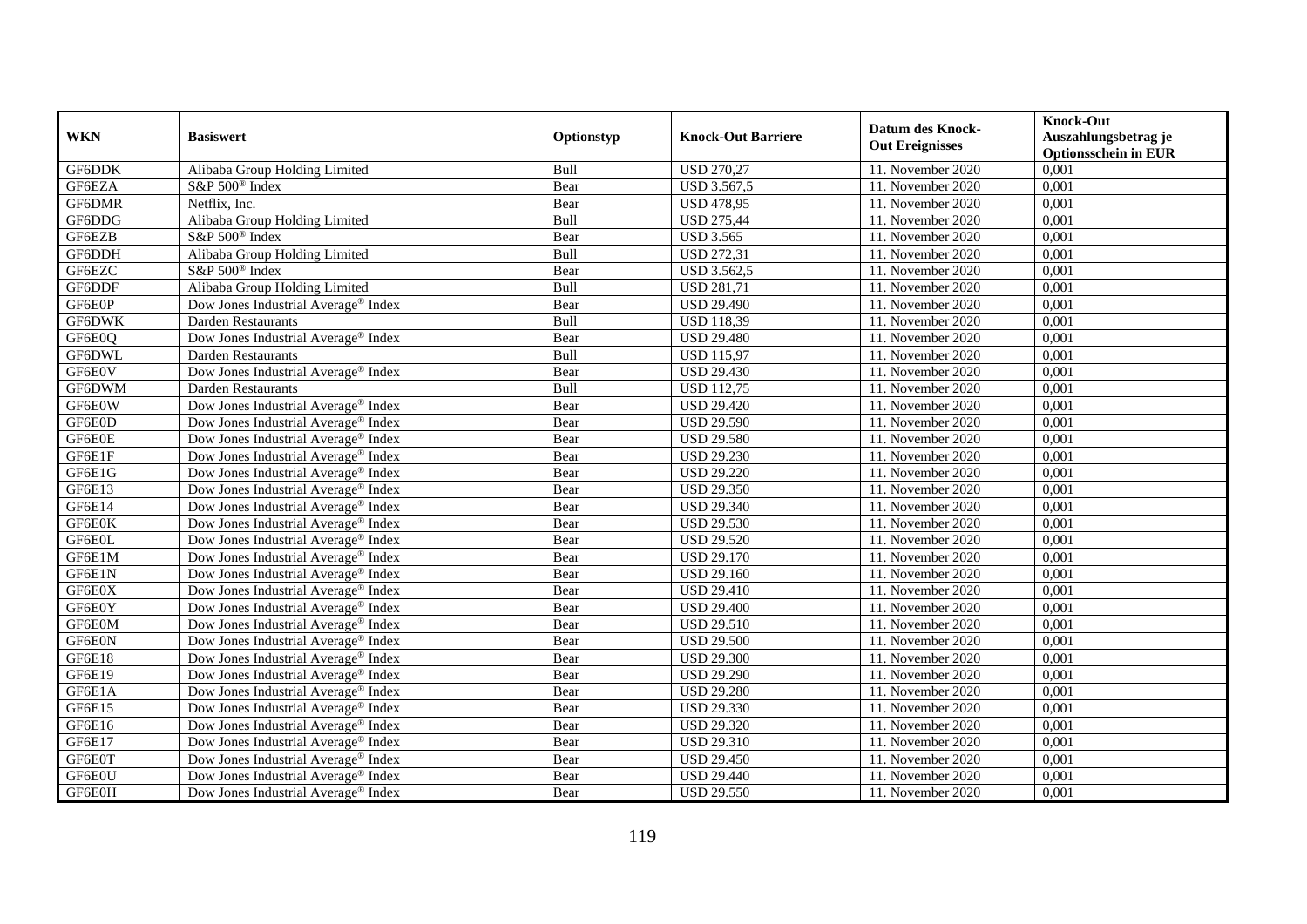| <b>WKN</b>    | <b>Basiswert</b>                                | Optionstyp  | <b>Knock-Out Barriere</b> | <b>Datum des Knock-</b><br><b>Out Ereignisses</b> | <b>Knock-Out</b><br>Auszahlungsbetrag je<br><b>Optionsschein in EUR</b> |
|---------------|-------------------------------------------------|-------------|---------------------------|---------------------------------------------------|-------------------------------------------------------------------------|
| GF6E0J        | Dow Jones Industrial Average <sup>®</sup> Index | Bear        | <b>USD 29.540</b>         | 11. November 2020                                 | 0,001                                                                   |
| GF6E1K        | Dow Jones Industrial Average <sup>®</sup> Index | Bear        | <b>USD 29.190</b>         | 11. November 2020                                 | 0,001                                                                   |
| GF6E1L        | Dow Jones Industrial Average <sup>®</sup> Index | Bear        | <b>USD 29.180</b>         | 11. November 2020                                 | 0,001                                                                   |
| GF6E0Z        | Dow Jones Industrial Average <sup>®</sup> Index | Bear        | <b>USD 29.390</b>         | 11. November 2020                                 | 0,001                                                                   |
| GF6E10        | Dow Jones Industrial Average® Index             | Bear        | <b>USD 29.380</b>         | 11. November 2020                                 | 0,001                                                                   |
| GF6E0F        | Dow Jones Industrial Average <sup>®</sup> Index | Bear        | <b>USD 29.570</b>         | 11. November 2020                                 | 0,001                                                                   |
| GF6E0G        | Dow Jones Industrial Average® Index             | Bear        | <b>USD 29.560</b>         | 11. November 2020                                 | 0,001                                                                   |
| GF6E1H        | Dow Jones Industrial Average® Index             | Bear        | <b>USD 29.210</b>         | 11. November 2020                                 | 0,001                                                                   |
| GF6E1J        | Dow Jones Industrial Average® Index             | Bear        | <b>USD 29.200</b>         | 11. November 2020                                 | 0,001                                                                   |
| GF6E1B        | Dow Jones Industrial Average <sup>®</sup> Index | Bear        | <b>USD 29.270</b>         | 11. November 2020                                 | 0,001                                                                   |
| GF6E1C        | Dow Jones Industrial Average <sup>®</sup> Index | Bear        | <b>USD 29.260</b>         | 11. November 2020                                 | 0,001                                                                   |
| GF6E0R        | Dow Jones Industrial Average <sup>®</sup> Index | Bear        | <b>USD 29.470</b>         | 11. November 2020                                 | 0,001                                                                   |
| GF6E0S        | Dow Jones Industrial Average <sup>®</sup> Index | Bear        | <b>USD 29.460</b>         | 11. November 2020                                 | 0,001                                                                   |
| GF6E11        | Dow Jones Industrial Average <sup>®</sup> Index | Bear        | <b>USD 29.370</b>         | 11. November 2020                                 | 0,001                                                                   |
| GF6E12        | Dow Jones Industrial Average® Index             | Bear        | <b>USD 29.360</b>         | 11. November 2020                                 | 0,001                                                                   |
| GF6E1D        | Dow Jones Industrial Average® Index             | Bear        | <b>USD 29.250</b>         | 11. November 2020                                 | 0,001                                                                   |
| GF6E1E        | Dow Jones Industrial Average <sup>®</sup> Index | Bear        | <b>USD 29.240</b>         | 11. November 2020                                 | 0,001                                                                   |
| <b>GF2U04</b> | <b>Barrick Gold Corporation</b>                 | <b>Bull</b> | USD 25,38847432           | 11. November 2020                                 | 0,001                                                                   |
| GF679F        | Deutsche Telekom AG                             | Bear        | EUR 15,10656757           | 11. November 2020                                 | 0,001                                                                   |
| GF6DM6        | PayPal Holdings, Inc.                           | Bear        | <b>USD 188,49</b>         | 11. November 2020                                 | 0,001                                                                   |
| GF6EZ9        | S&P 500 <sup>®</sup> Index                      | Bear        | <b>USD 3.570</b>          | 11. November 2020                                 | 0,001                                                                   |
| GF6DL7        | Infineon Technologies AG                        | Bear        | <b>EUR 26,82</b>          | 11. November 2020                                 | 0,001                                                                   |
| GF6DPT        | MTU Aero Engines AG                             | Bull        | EUR 193,11                | 11. November 2020                                 | 0,001                                                                   |
| GF6DFR        | <b>BASFSE</b>                                   | Bull        | EUR 56,09                 | 11. November 2020                                 | 0,001                                                                   |
| GF6DGJ        | Deutsche Bank AG                                | Bull        | <b>EUR 8,91</b>           | 11. November $2020$                               | 0,001                                                                   |
| GF6DHW        | Apple Inc.                                      | Bear        | <b>USD 117,9</b>          | 11. November 2020                                 | 0,001                                                                   |
| GF6BG0        | Deutsche Telekom AG                             | Bear        | EUR 15,07828722           | 11. November 2020                                 | 0,001                                                                   |
| GF6DYM        | $AEX-Index^{\circledR}$                         | Bear        | EUR 597,5                 | 11. November 2020                                 | 0,001                                                                   |
| GF6DC3        | <b>SAP SE</b>                                   | Bear        | EUR 101,54                | 11. November 2020                                 | 0,001                                                                   |
| GF6B6R        | EUR/USD (WM-Fixing)                             | Bull        | <b>USD 1,17512</b>        | 11. November 2020                                 | 0,001                                                                   |
| GF6F1A        | TecDAX <sup>®</sup> (Performance Index)         | Bear        | <b>EUR 3.030</b>          | 11. November 2020                                 | 0,001                                                                   |
| GF6DM7        | PayPal Holdings, Inc.                           | Bear        | <b>USD 189,34</b>         | 11. November 2020                                 | 0,001                                                                   |
| GF6DL8        | Infineon Technologies AG                        | Bear        | <b>EUR 26,95</b>          | 11. November 2020                                 | 0,001                                                                   |
| GF6DPU        | MTU Aero Engines AG                             | Bull        | EUR 192,67                | 11. November 2020                                 | 0,001                                                                   |
| GF6DGH        | Deutsche Bank AG                                | Bull        | <b>EUR 8,94</b>           | 11. November 2020                                 | 0,001                                                                   |
| GF6F1B        | TecDAX <sup>®</sup> (Performance Index)         | Bear        | <b>EUR 3.025</b>          | 11. November 2020                                 | 0,001                                                                   |
| GC2UDV        | Cigna Corporation                               | Bear        | USD 222,19867448          | 11. November 2020                                 | 0,001                                                                   |
| GF6F19        | TecDAX <sup>®</sup> (Performance Index)         | Bear        | EUR 3.035                 | 11. November 2020                                 | 0,001                                                                   |